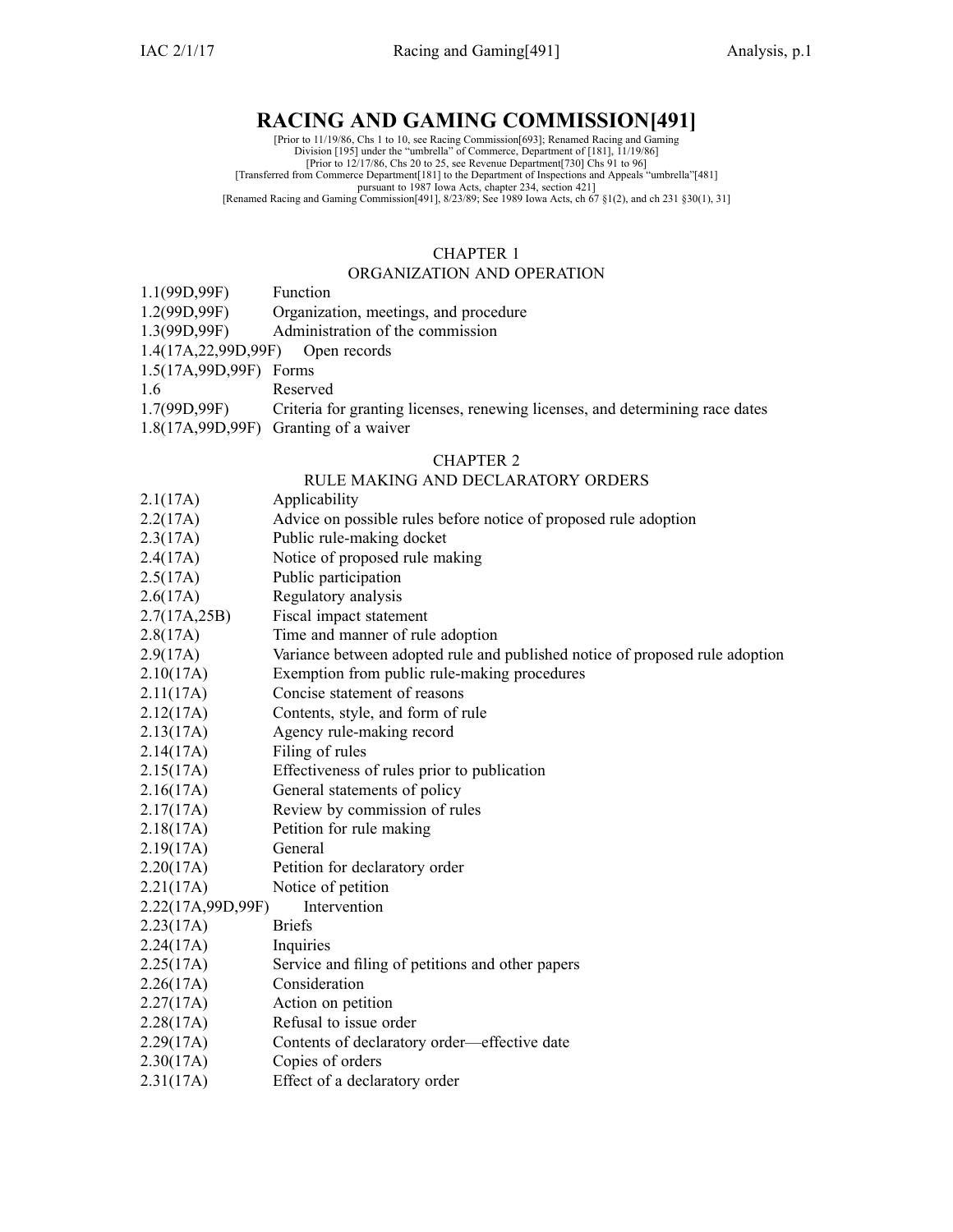| <b>FAIR INFORMATION PRACTICES</b> |                                                                                   |  |  |
|-----------------------------------|-----------------------------------------------------------------------------------|--|--|
|                                   | (Uniform Rules)<br>Definitions                                                    |  |  |
| 3.1(17A,22)<br>3.3(17A,22)        | Requests for access to records                                                    |  |  |
| 3.6(17A,22)                       | Procedure by which additions, dissents, or objections may be entered into certain |  |  |
|                                   | records                                                                           |  |  |
| 3.9(17A,22)                       | Disclosures without the consent of the subject                                    |  |  |
| 3.10(17A,22)                      | Routine use                                                                       |  |  |
| 3.11(17A,22)                      | Consensual disclosure of confidential records                                     |  |  |
| 3.12(17A, 22)                     | Release to subject                                                                |  |  |
| 3.13(17A,22)                      | Availability of records                                                           |  |  |
| 3.14(17A,22)                      | Personally identifiable information                                               |  |  |
|                                   | <b>CHAPTER 4</b>                                                                  |  |  |
|                                   | CONTESTED CASES AND OTHER PROCEEDINGS                                             |  |  |
| 4.1(17A)                          | Scope and applicability                                                           |  |  |
| 4.2(17A)                          | Definitions                                                                       |  |  |
| 4.3(17A)                          | Time requirements                                                                 |  |  |
|                                   | DIVISION I                                                                        |  |  |
|                                   | GAMING REPRESENTATIVE, GAMING BOARD,<br>AND BOARD OF STEWARDS                     |  |  |
| 4.4(99D,99F)                      | Gaming representatives—licensing and regulatory duties                            |  |  |
| 4.5(99D,99F)                      | Gaming board-duties                                                               |  |  |
| 4.6(99D,99F)                      | Stewards-licensing and regulatory duties                                          |  |  |
| 4.7(99D,99F)                      | Penalties (gaming board and board of stewards)                                    |  |  |
| 4.8(99D,99F)                      | Effect of another jurisdiction's order                                            |  |  |
| 4.9(99D,99F)                      | Service of administrative actions                                                 |  |  |
| 4.10(99D,99F)                     | Appeals of administrative actions                                                 |  |  |
| 4.11 to 4.19                      | Reserved                                                                          |  |  |
|                                   | <b>DIVISION II</b>                                                                |  |  |
|                                   | <b>CONTESTED CASES</b>                                                            |  |  |
| 4.20(17A)                         | Requests for contested case proceedings not covered in Division I                 |  |  |
| 4.21(17A)<br>4.22(17A)            | Notice of hearing<br>Presiding officer                                            |  |  |
| 4.23(17A)                         | Waiver of procedures                                                              |  |  |
| 4.24(17A)                         | Telephone proceedings                                                             |  |  |
| 4.25(17A)                         | Disqualification                                                                  |  |  |
| 4.26(17A)                         | Consolidation-severance                                                           |  |  |
| 4.27(17A)                         | Pleadings                                                                         |  |  |
| 4.28(17A)                         | Service and filing of pleadings and other papers                                  |  |  |
| 4.29(17A)                         | Discovery                                                                         |  |  |
| 4.30(17A)                         | Subpoenas                                                                         |  |  |
| 4.31(17A)                         | Motions                                                                           |  |  |
| 4.32(17A)                         | Prehearing conference                                                             |  |  |
| 4.33(17A)                         | Continuances                                                                      |  |  |
| 4.34(17A)                         | Withdrawals                                                                       |  |  |
| 4.35(17A)                         | Intervention                                                                      |  |  |
| 4.36(17A)                         | Hearing procedures                                                                |  |  |
| 4.37(17A)                         | Evidence                                                                          |  |  |
| 4.38(17A)                         | Default                                                                           |  |  |
|                                   |                                                                                   |  |  |

- 4.39(17A) Ex parte communication
- 4.40(17A) Recording costs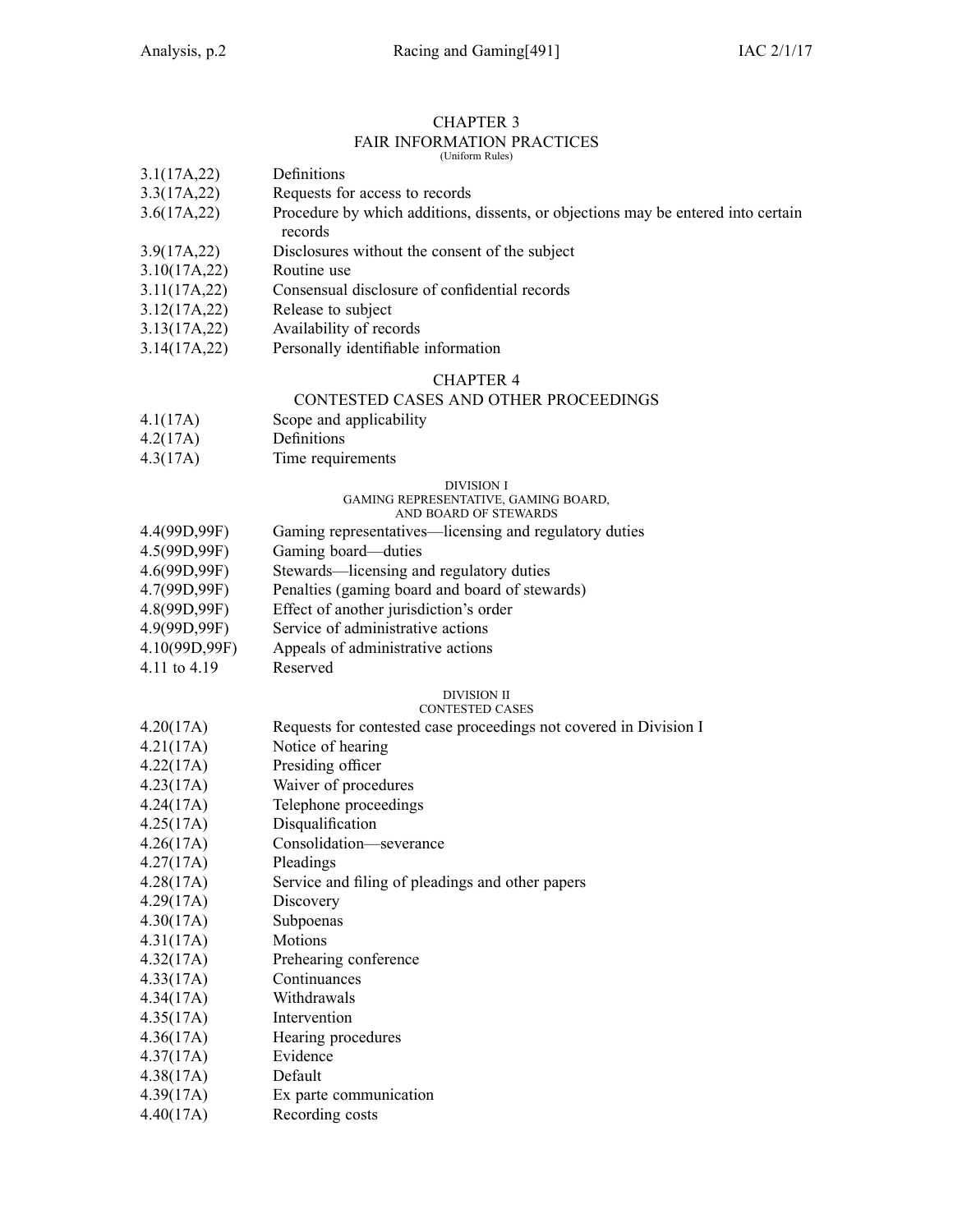- 4.41(17A) Interlocutory appeals
- 4.42(17A) Final decision
- 
- 4.43(17A) Appeals and review<br>4.44(17A) Applications for reh Applications for rehearing
- 4.45(17A) Stays of commission actions
- 4.46(17A) No factual dispute contested cases
- 4.47(17A) Emergency adjudicative proceedings
- 4.48(17A) Contested case hearings before the commission

## TRACK, GAMBLING STRUCTURE, AND EXCURSION GAMBLING BOAT

## LICENSEES' RESPONSIBILITIES

- 5.1(99D,99F) In general
- 5.2(99D,99F) Annual reports<br>5.3(99D,99F) Information
- 5.3(99D,99F)
- 5.4(99D,99F) Uniform requirements
- 5.5(99D) Pari-mutuel uniform requirements<br>5.6(99F) Excursion gambling boat uniform
- Excursion gambling boat uniform requirements

## CHAPTER 6

## OCCUPATIONAL AND VENDOR LICENSING

| 6.1(99D, 99F)        | Definitions                                                                      |
|----------------------|----------------------------------------------------------------------------------|
| 6.2(99D, 99F, 252J)  | Occupational licensing                                                           |
| 6.3(99D, 99F)        | Waiver of privilege                                                              |
| 6.4(99D,99F)         | License acceptance                                                               |
| 6.5(99D, 99F)        | Grounds for denial, suspension, or revocation of a license or issuance of a fine |
| 6.6(99D, 99F)        | Applications for license after denial, revocation, or suspension                 |
| 6.7(99D,99F)         | Probationary period placed on a license                                          |
| 6.8(99D, 99F)        | Duration of license                                                              |
| 6.9(99D,99F)         | Licensed employees moving from one location to another                           |
| 6.10(99D,99F)        | Required report of discharge of licensed employee                                |
| 6.11(99D, 99F, 252J) | Receipt of certificate of noncompliance from the child support recovery unit     |
| 6.12(99D, 99F, 261)  | Receipt of a certificate of noncompliance from the college student aid           |
|                      | commission                                                                       |
| 6.13(99D, 99F, 272D) | Receipt of certificate of noncompliance from the centralized collection unit of  |
|                      | the department of revenue                                                        |
| 6.14(99D,99F)        | Vendor's license                                                                 |
| 6.15(99D,99F)        | Applicability of rules—exceptions                                                |
| 6.16(99D)            | Disclosure of ownership of racing animals                                        |
| 6.17(99D)            | Owners of racing animals                                                         |
| 6.18(99D)            | Kennel/stable name                                                               |
| 6.19(99D)            | Leases (horse racing only)                                                       |
| 6.20(99D)            | Partnerships owning racing animals                                               |
| 6.21(99D)            | Corporations owning racing animals                                               |
| 6.22(99D)            | Authorized agents for owner entities of racing animals                           |
| 6.23(99D)            | Trainers and assistant trainers of racing animals                                |
| 6.24(99D)            | Jockeys and apprentice jockeys                                                   |
| 6.25(99D)            | Jockey agent                                                                     |
| 6.26(99D)            | Driver                                                                           |
| 6.27(99D)            | Practicing veterinarians                                                         |
| 6.28(99D,99F)        | Alcohol and drug testing                                                         |
| 6.29(99D)            | Time by which owner, jockey and trainer must be licensed                         |
|                      |                                                                                  |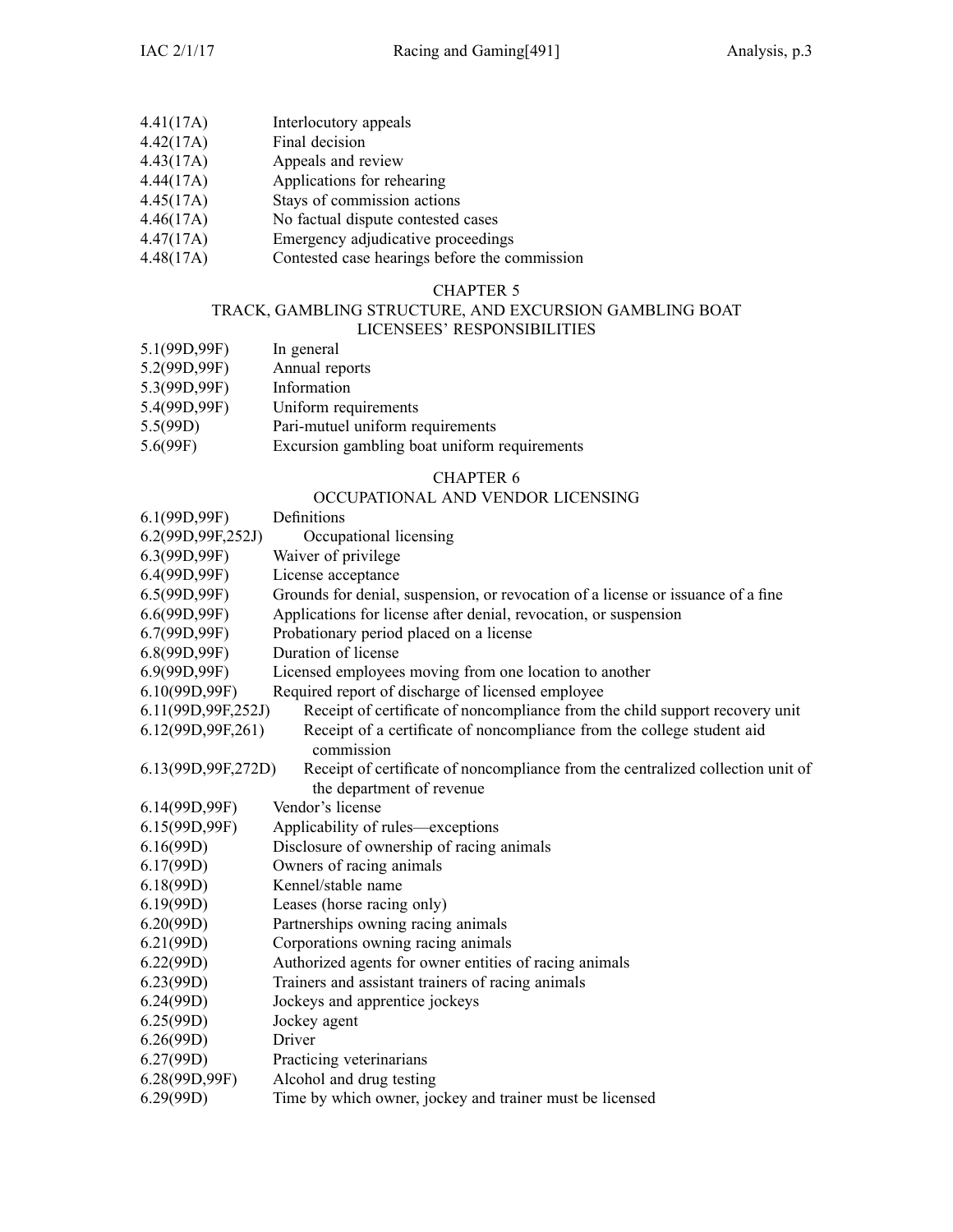#### CHAPTER 7 GREYHOUND RACING

| 7.1(99D) | Terms defined               |
|----------|-----------------------------|
| 7.2(99D) | Facility's responsibilities |
| 7.3(99D) | Racing officials—duties     |
| 7.4(99D) | Lead-outs                   |
|          |                             |

- 7.5(99D) Trainers and assistant trainers
- 7.6(99D) Registration
- 7.7(99D) Entries
- 7.8(99D) Withdrawals and scratches
- 7.9(99D) Weights and weighing
- 7.10(99D) Qualifying time
- 7.11(99D) Schooling
- 7.12(99D) Running of the race
- 7.13(99D) Race reckless/interfered/ruled off
- 7.14(99D) Medication and administration, sample collection, chemists, and practicing veterinarians
- 7.15(99D) Iowa greyhound pari-mutuel racing fund

## CHAPTER 8

## WAGERING, SIMULCASTING AND ADVANCE DEPOSIT WAGERING

- 8.1(99D) Definitions
- 8.2(99D) General
- 8.3(99D) Approval of pari-mutuel wagers
- 8.4(99D) Simulcast wagering
- 8.5(99D) Interstate common-pool wagering
- 8.6(99D) Advance deposit wagering

#### CHAPTER 9

#### Reserved

## CHAPTER 10

## THOROUGHBRED AND QUARTER HORSE RACING

- 10.1(99D) Terms defined
- 10.2(99D) Facilities' responsibilities
- 10.3(99D) Facility policies
- 10.4(99D) Racing officials
- 10.5(99D) Trainer, jockey, and jockey agen<sup>t</sup> responsibilities
- 10.6(99D) Conduct of races
- 10.7(99D) Medication and administration, sample collection, chemists, and practicing veterinarian

## CHAPTER 11

#### GAMBLING GAMES

- 11.1(99F) Definitions
- 11.2(99F) Conduct of all gambling games
- 11.3(99F) Gambling games approved by the commission
- 11.4(99F) Approval for distribution, operation, or movement of gambling games and implements of gambling
- 11.5(99F) Gambling games authorized
- 11.6(99F) Gambling game-based tournaments
- 11.7(99F) Table game requirements
- 11.8(99F) Keno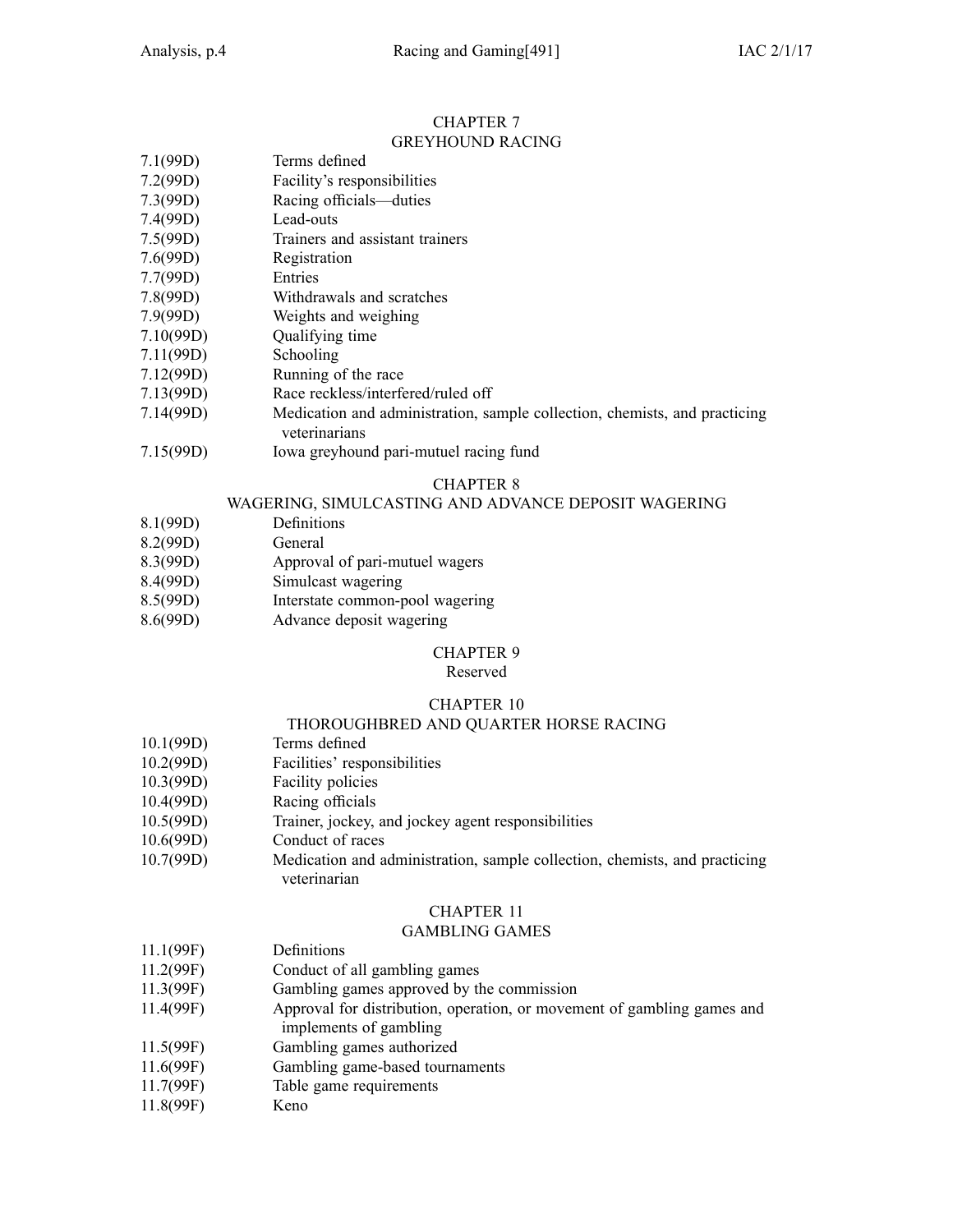| 11.9(99F)  | Slot machine requirements                                                   |
|------------|-----------------------------------------------------------------------------|
| 11.10(99F) | Slot machine hardware and software specifications                           |
| 11 11      | Reserved                                                                    |
| 11.12(99F) | Progressive slot machines                                                   |
| 11.13(99F) | Licensing of manufacturers and distributors of gambling games or implements |
|            | of gambling                                                                 |

#### ACCOUNTING AND CASH CONTROL

- 12.1(99F) Definitions
- 12.2(99F) Accounting records
- 
- 12.3(99F) Facility internal controls<br>12.4(99F) Accounting controls with Accounting controls within the cashier's cage
- 12.5(99F) Gaming table container
- 12.6(99F) Accepting currency at gaming tables
- 12.7(99F) Procedures for the movement of gaming chips to and from gaming tables
- 12.8(99F) Dropping or opening <sup>a</sup> gaming table
- 12.9(99F) Slot machine container and key
- 12.10(99F) Procedures for hopper fills and attendant payouts
- 12.11(99F) Attendant and ticket payou<sup>t</sup> accounting
- 12.12(99F) Computer recording requirements and monitoring of slot machines
- 12.13(99F) Transportation of containers
- 12.14(99F) Count room—characteristics
- 12.15(99F) Opening, counting, and recording contents of containers in the count room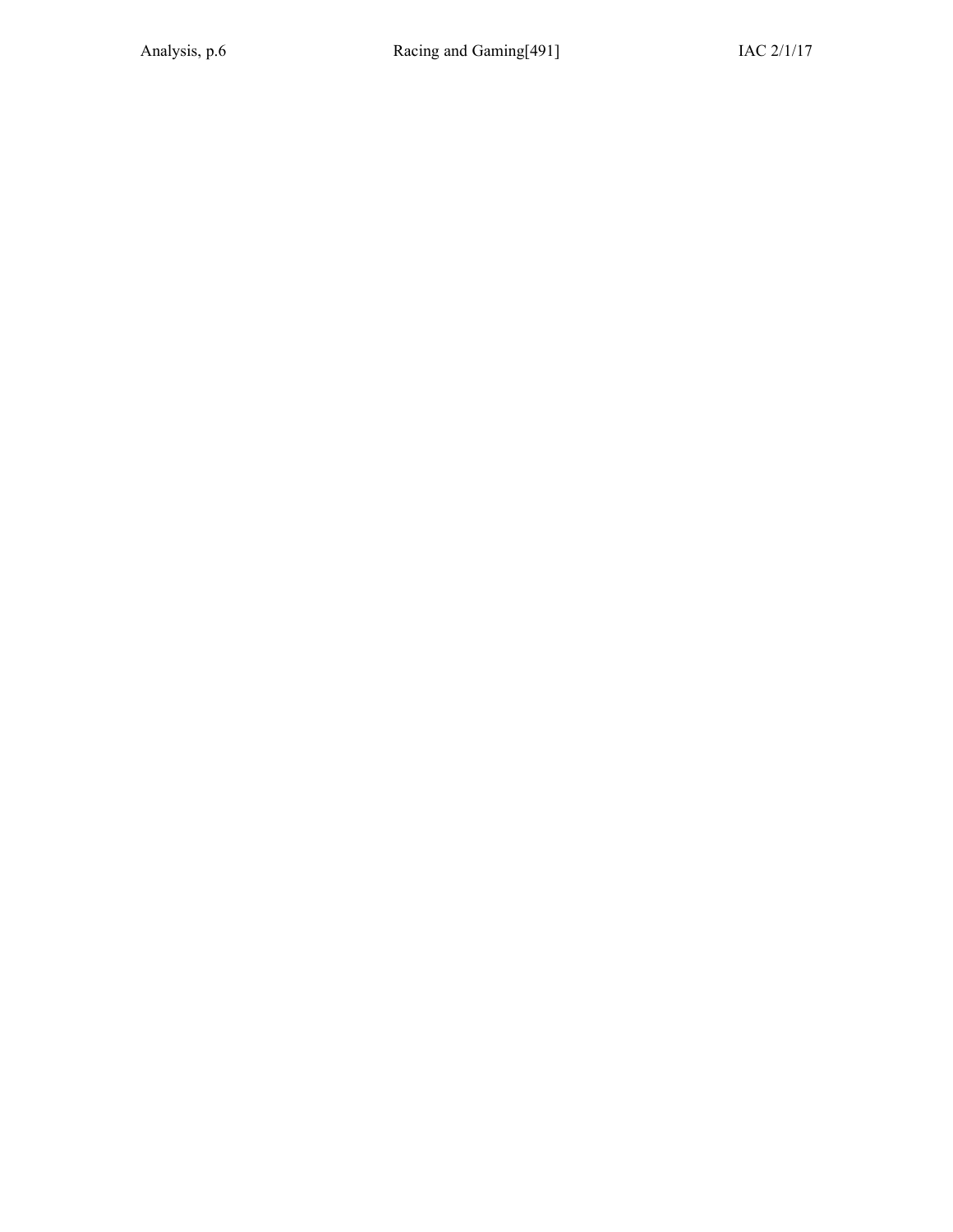#### ORGANIZATION AND OPERATION

[Prior to 11/19/86, Racing Commission[693]] [Prior to 11/18/87, Racing and Gaming Division[195]] [Prior to 8/9/00, see also 491—Chs 6, 20 and 21]

**491—1.1(99D,99F) Function.** The racing and gaming commission was created by Iowa Code chapter [99D](https://www.legis.iowa.gov/docs/ico/chapter/99D.pdf) and is charged with the administration of the Iowa pari-mutuel wagering Act and excursion boat gambling Act. Iowa Code chapters [99D](https://www.legis.iowa.gov/docs/ico/chapter/99D.pdf) and [99F](https://www.legis.iowa.gov/docs/ico/chapter/99F.pdf) mandate that the commission shall have full jurisdiction over and shallsupervise all race meetings and gambling operations governed by Iowa Code chapters [99D](https://www.legis.iowa.gov/docs/ico/chapter/99D.pdf) and [99F](https://www.legis.iowa.gov/docs/ico/chapter/99F.pdf).

## **491—1.2(99D,99F) Organization, meetings, and procedure.**

#### **1.2(1)** *Organization.*

*a.* The racing and gaming commission is located at 1300 Des Moines Street, Suite 100, Des Moines, Iowa 50309; telephone (515)281-7352. Office hours are 8 a.m. to 4:30 p.m., Monday through Friday.

*b.* The racing and gaming commission consists of five members. The membership shall elect <sup>a</sup> chairperson and vice-chairperson in July of each year. No chairperson shall serve more than four consecutive one-year full terms.

**1.2(2)** *Meetings.*

*a.* The commission meets periodically throughout the year and shall meet in July of each year. Notice of <sup>a</sup> meeting is published on the commission's Web site at <https://irgc.iowa.gov/> at least five days in advance of the meeting or will be sent to interested persons upon request. The notice shall contain the specific date, time, and place of the meeting. Agendas are available to any interested persons not less than five days in advance of the meeting.

*b.* Persons wishing to appear before the commission should submit <sup>a</sup> written reques<sup>t</sup> to the commission office not less than ten working days prior to the meeting. The administrator or commission may place <sup>a</sup> time limit on presentations after taking into consideration the number of presentations requested.

*c.* Special or electronic meetings may be called by the chairperson only upon <sup>a</sup> finding of good cause and shall be held in strict accordance with Iowa Code section [21.4](https://www.legis.iowa.gov/docs/ico/section/21.4.pdf) or [21.8](https://www.legis.iowa.gov/docs/ico/section/21.8.pdf).

**1.2(3)** *Procedure.* All meetings shall be open to the public unless <sup>a</sup> closed session is voted by four members or all members presen<sup>t</sup> for the reasons specified in Iowa Code section [21.5](https://www.legis.iowa.gov/docs/ico/section/21.5.pdf). The operation of commission meetings shall be governed by the following rules of procedure:

*a.* A quorum shall consist of three members.

*b.* When <sup>a</sup> quorum is present, <sup>a</sup> position is carried by an affirmative vote of the majority of the entire membership of the commission.

*c.* A commissioner, who is presen<sup>t</sup> at <sup>a</sup> meeting of the commission when action is taken, shall be presumed to have assented to the action unless the commissioner's dissent was requested to be entered in the minutes. A roll-call vote on any motion may be recorded in the minutes. Reconsideration of any action may only be initiated by <sup>a</sup> commissioner who voted with the prevailing side. The motion to reconsider any action may be made and seconded before the conclusion of the meeting when the action was approved, or it may be made in writing and submitted to the commission office within two business days following the meeting. Only the mover has the option to request that the motion be held in abeyance, when the motion to reconsider is offered during the same meeting. Any commissioner is eligible to call up the motion to reconsider at the next meeting of the commission. The official minutes shall record the offering of any motion to reconsider, whether placed during the meeting or by timely written submission.

*d.* The presiding officer may exclude any person from the meeting for behavior that disrupts or obstructs the meeting.

*e.* Cases not covered by this rule shall be governed by the most recent edition of Robert's Rules of Order Newly Revised.

[**ARC [0734C](https://www.legis.iowa.gov/docs/aco/arc/0734C.pdf)**, IAB 5/15/13, effective 6/19/13; **ARC [1506C](https://www.legis.iowa.gov/docs/aco/arc/1506C.pdf)**, IAB 6/25/14, effective 7/30/14; **ARC [2927C](https://www.legis.iowa.gov/docs/aco/arc/2927C.pdf)**, IAB 2/1/17, effective 3/8/17]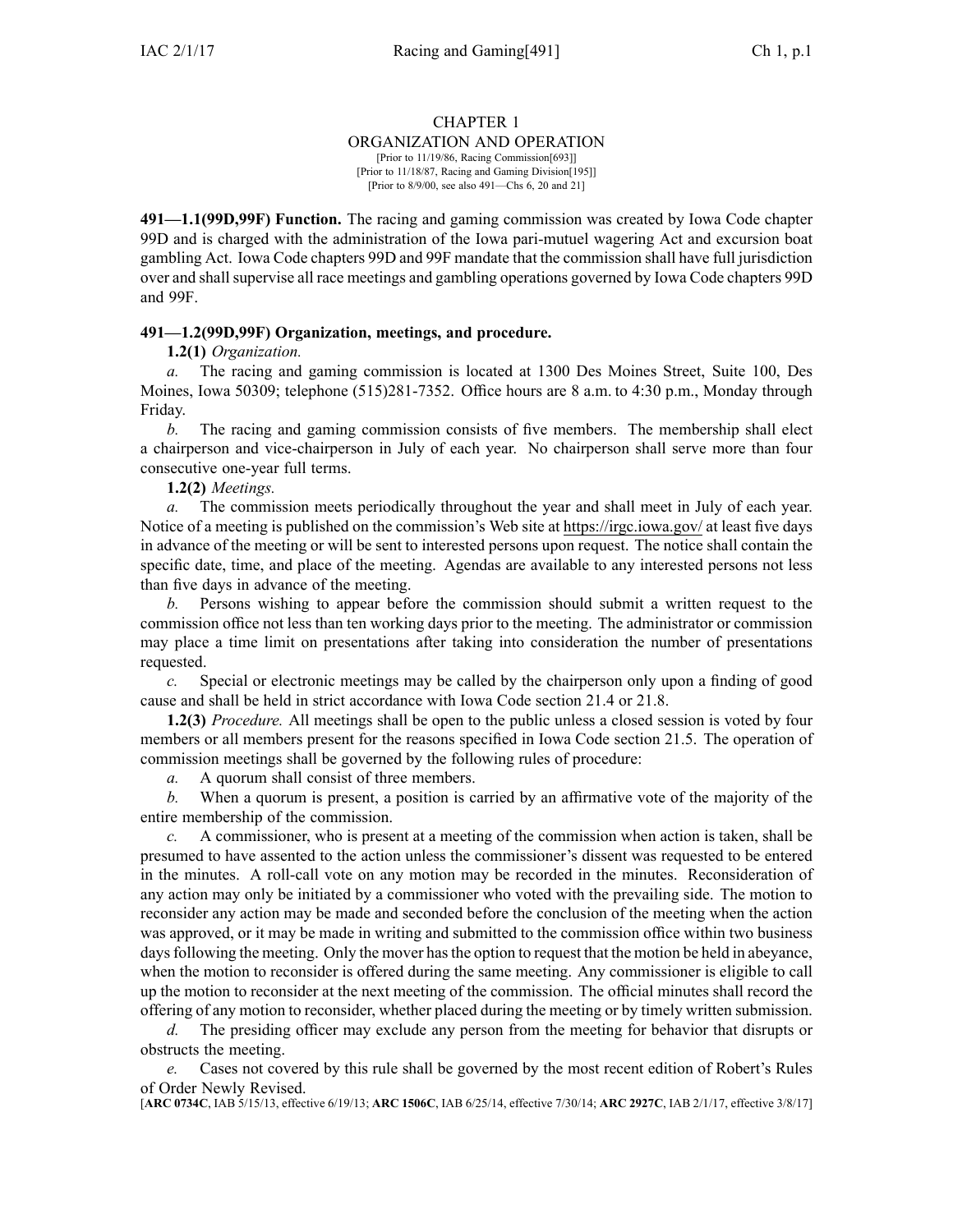**491—1.3(99D,99F) Administration of the commission.** The commission shall appoint an administrator for the racing and gaming commission who isresponsible for the day-to-day administration of the commission's activities.

**491—1.4(17A,22,99D,99F) Open records.** Except as provided in Iowa Code sections [17A.2\(11\)](https://www.legis.iowa.gov/docs/ico/section/17A.2.pdf)*"f,"* [22.7](https://www.legis.iowa.gov/docs/ico/section/22.7.pdf), [99D.7\(8\)](https://www.legis.iowa.gov/docs/ico/section/99D.7.pdf), and [99F.4\(6\)](https://www.legis.iowa.gov/docs/ico/section/99F.4.pdf), all public records of the commission shall be available for public inspection during business hours. Requests to obtain records may be made by mail, telephone, or fax or in person. Minutes of commission meetings, forms, and other records routinely requested by the public may be obtained without charge or viewed on the commission's Web site. Other records requiring more than ten copies may be obtained upon paymen<sup>t</sup> of the actual cost for copying. This charge may be waived by the administrator.

**491—1.5(17A,99D,99F) Forms.** All forms utilized in the conduct of business with the racing and gaming commission shall be available from the commission upon request. These forms include but are not limited to:

**1.5(1)** *Racing, gambling structure, or excursion gambling boat license application.* This form shall contain at <sup>a</sup> minimum the full name of the applicant, all ownership interests, balance sheets and profit-and-loss statements for three fiscal years immediately preceding the application, pending legal action, location and physical plant of the facility, and description of proposed operation. The form may include other information the commission deems necessary to make <sup>a</sup> decision on the license application. The qualified nonprofit corporation and the boat operator, if different than the qualified nonprofit corporation, shall pay <sup>a</sup> nonrefundable application fee in the amount of \$25,000 to offset the commission's cost for processing the application. Additionally, the applicant shall remit an investigative fee of \$30,000 to the department of public safety to do background investigations as required by the commission. The department of public safety shall bill the applicant/licensee for additional fees as appropriate and refund any unused portion of the investigative fee within 90 days after the denial or operation begins.

**1.5(2)** *Renewal application for racing license.* This form shall contain, at <sup>a</sup> minimum, the full name of the applicant, racing dates, simulcast proposal, feasibility of racing facility, distribution to qualified sponsoring organizations, table of organization, managemen<sup>t</sup> agreement, articles of incorporation and bylaws, lease agreements, financial statements, information on the gambling treatment program, and description of racetrack operations. The form may include other information the commission deems necessary to make <sup>a</sup> decision on the license application.

**1.5(3)** *Renewal application for excursion gambling boat or gambling structure license.* This form shall contain, at <sup>a</sup> minimum, the full name of the applicant, annual fee, distribution to qualified sponsoring organizations, table of organization, internal controls, operating agreement, hours of operation, casino operations, Iowa resources, contracts, guarantee bond, notarized certification of truthfulness, and gambling treatment program. The form may include other information the commission deems necessary to make <sup>a</sup> decision on the license application. An annual fee to operate an excursion gambling boat shall be based on the passenger-carrying capacity including crew. For <sup>a</sup> gambling structure, the annual license fee shall be based on the capacity of the gambling structure. The fee shall be \$5 per person capacity and accompany this application.

**1.5(4)** *Renewal application for racetrack enclosure license.* This form shall contain, at <sup>a</sup> minimum, the full name of the applicant, annual fee, casino operations, internal controls, Iowa resources, guarantee bond, and notarized certification of truthfulness. The form may include other information the commission deems necessary to make <sup>a</sup> decision on the license application. A \$1,000 application fee must accompany this license application.

**1.5(5)** *Occupational license application.* This form shall contain, at <sup>a</sup> minimum, the applicant's full name, social security number, residence, date of birth, and other personal identifying information that the commission deems necessary. A fee set by the commission shall apply to this application. (Refer to [491—Chapter](https://www.legis.iowa.gov/docs/iac/chapter/491.6.pdf) 6 for additional information.)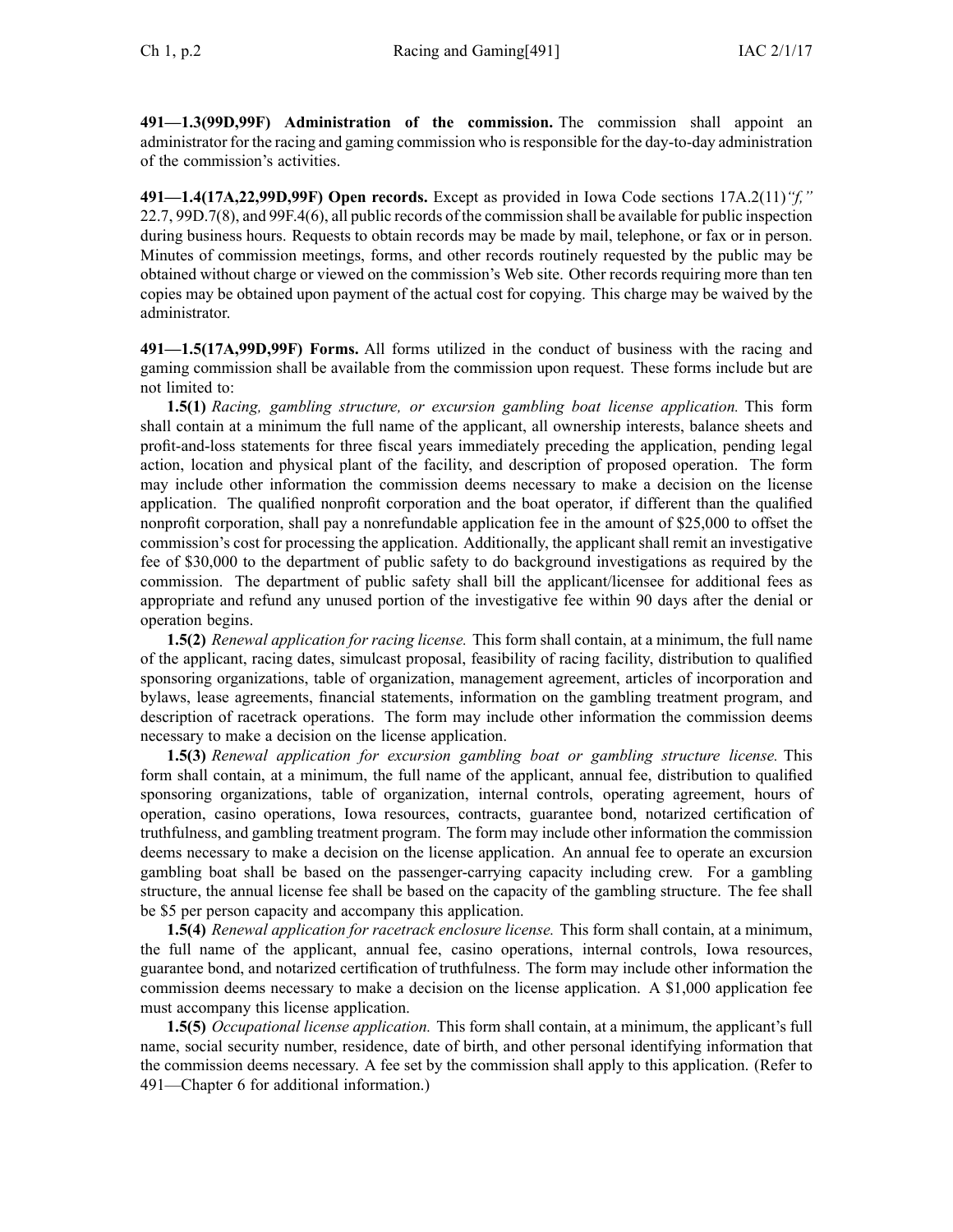**1.5(6)** *Season approvals.* This form shall contain, at <sup>a</sup> minimum, <sup>a</sup> listing of the department heads and racing officials, minimum purse, purse supplements for Iowa-breds, grading system (greyhound racing only), schedule and wagering format, equipment, security plan, certification, and any other information the commission deems necessary for approval. This reques<sup>t</sup> must be submitted 45 days prior to the meet. Any changes to the items approved by the commission shall be requested in writing by the licensee and subject to the written approval of the administrator or commission representative before the change occurs.

**1.5(7)** *Manufacturers and distributors license application.* This form shall contain at <sup>a</sup> minimum the full name of the applicant, all ownership interests, balance sheets and profit-and-loss statements for three fiscal years immediately preceding the application, pending legal action, location and physical plant of the applicant, and description of proposed operation. The form may include other information the administrator deems necessary to make <sup>a</sup> decision on the license application. A license fee of \$1,000 for <sup>a</sup> distributor's license and <sup>a</sup> license fee of \$250 for <sup>a</sup> manufacturer's license shall accompany this application. (Refer to [491—Chapter](https://www.legis.iowa.gov/docs/iac/chapter/491.11.pdf) 11 for additional information.)

**1.5(8)** *Advance deposit wagering license application.* This form shall contain at <sup>a</sup> minimum the full name of the applicant, all ownership interests, balance sheets and profit-and-loss statements for three fiscal years immediately preceding the application, pending legal action, location and physical plant of the applicant, and description of proposed operation. The form may include other information the administrator deems necessary to make <sup>a</sup> decision on the license application. A license fee of \$1,000 shall accompany this application. (Refer to [491—Chapter](https://www.legis.iowa.gov/docs/iac/chapter/491.8.pdf) 8 for additional information.)

**1.5(9)** *Asset/stock purchase form for commission approval.* This form shall contain at <sup>a</sup> minimum the full name of the applicant, all ownership interests, balance sheets and profit-and-loss statements for three fiscal years immediately preceding the application, pending legal action, location and physical plant of the applicant, and description of proposed operation. The form may include other information the administrator deems necessary to make <sup>a</sup> decision. [**ARC [1506C](https://www.legis.iowa.gov/docs/aco/arc/1506C.pdf)**, IAB 6/25/14, effective 7/30/14]

**491—1.6(99D,99F) Limitation on location and number of racetracks and excursion gambling boats.** Rescinded IAB [9/29/04](https://www.legis.iowa.gov/docs/aco/bulletin/09-29-2004.pdf), effective 11/3/04.

**491—1.7(99D,99F) Criteria for granting licenses, renewing licenses, and determining race dates.** The commission sets forth the following criteria which the commission will consider when deciding whether to issue <sup>a</sup> license to conduct racing or gaming in Iowa. The various criteria may not have the same importance in each instance, and other factors may presen<sup>t</sup> themselves in the consideration of an application for <sup>a</sup> license. The criteria are not listed in order of priority. After the initial consideration for issuing <sup>a</sup> license, applicable criteria need only be considered when an applicant has demonstrated <sup>a</sup> deficiency.

**1.7(1)** *Compliance.* The commission will consider whether or not the applicant is and has been in compliance with the terms and conditions specified in Iowa Code section [99D.9](https://www.legis.iowa.gov/docs/ico/section/99D.9.pdf) or [99F.4](https://www.legis.iowa.gov/docs/ico/section/99F.4.pdf). The commission will also consider whether the proposed facility is in compliance with applicable state and local laws regarding fire, health, construction, zoning, and other similar matters.

**1.7(2)** *Gaming integrity.* The commission will consider whether the proposed operation would ensure that gaming is conducted with <sup>a</sup> high degree of integrity in Iowa and that the officers, directors, partners, or shareholders of the operation are of good repute and moral character. The commission shall decide what weight and effect evidence about an officer, director, partner, or shareholder should have in the determination of whether there is substantial evidence that the individual is not of good reputation and character.

**1.7(3)** *Economic impact and development.* The commission will consider:

*a.* The amount of revenue to be provided by the proposed facility to the state and local communities through direct taxation on the facility's operation and indirect revenues from tourism, ancillary businesses, creation of new industry, and taxes on employees and patrons. The commission may engage an independent firm proficient in market feasibility studies in the industry for specific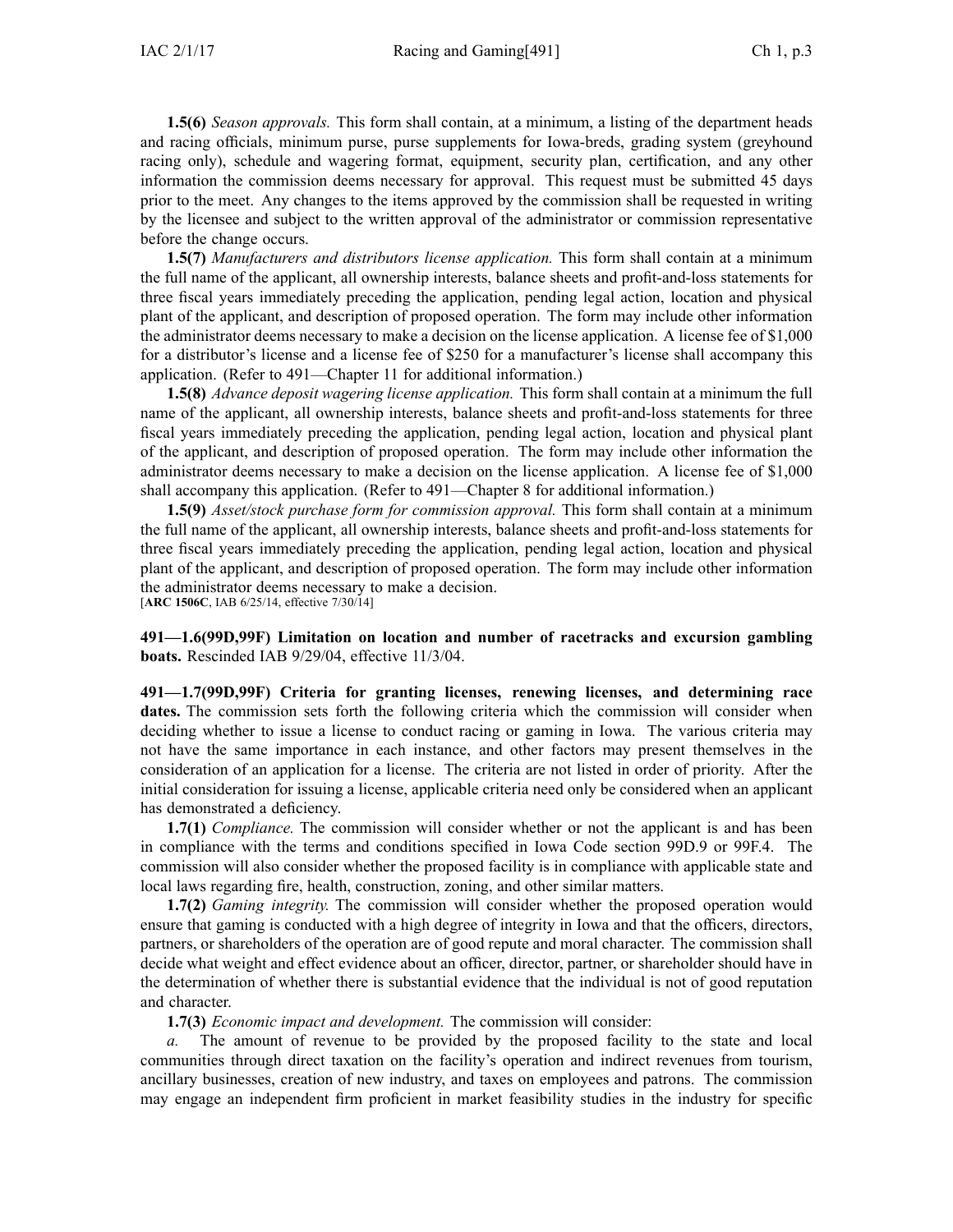analysis of any application to determine the potential market of any proposed facility as well as the impact on existing licensees.

*b.* The level of financial and other suppor<sup>t</sup> the proposed operation will provide to the community in order to improve the quality of life of the residents of the community.

*c.* The viability and overall net benefit of the proposed operation to the state gaming industry, taking into consideration:

(1) Investment versus projected adjusted gross revenue.

(2) Impact on existing operators' adjusted grossrevenue versus existing operators' ratio of adjusted gross revenue to investment.

(3) Ratio of equity to total investment and whether the proposed project is adequately and properly financed.

(4) Percent of projected adjusted gross revenue from underserved markets.

- (5) Percent of projected adjusted gross revenue from existing Iowa operators.
- (6) Stability and reliability of out-of-state market(s).
- *d.* The benefits to Iowa tourism.
- *e.* The number and quality of employment opportunities for Iowans.
- *f.* The development and sale of Iowa products.

*g.* The number and types of developments and amenities associated with the proposed operation in addition to the gaming floor.

**1.7(4)** *Efficient and safe operation.* The commission will consider whether the proposed facility is planned in <sup>a</sup> manner that promotes efficient and safe operation of all aspects of the facility including providing adequate security for employees and patrons. Adequate employment to serve patrons' needs, facility scope and design, parking facilities, access to cashier windows, concessions, and restrooms will be considered.

**1.7(5)** *Community support.* The commission will consider suppor<sup>t</sup> for the proposed project within the community in which <sup>a</sup> proposed facility is to be located.

**1.7(6)** *Nurture of the racing industry.* The commission will consider whether the proposed racetrack operation would serve to nurture, promote, develop, and improve the racing industry in Iowa and provide high-quality racing in Iowa. The commission will also consider if the proposed racetrack operation will maximize purses and is beneficial to Iowa breeders.

**1.7(7)** *Other factors.* The commission will consider such other factors as may arise in the circumstances presented by <sup>a</sup> particular application.

[**ARC [8029B](https://www.legis.iowa.gov/docs/aco/arc/8029B.pdf)**, IAB 8/12/09, effective 9/16/09]

**491—1.8(17A,99D,99F) Granting of <sup>a</sup> waiver.** For purposes of this rule, <sup>a</sup> waiver or variance means action by the commission that suspends in whole or in par<sup>t</sup> the requirements or provisions of <sup>a</sup> rule as applied to an identified entity on the basis of the particular circumstances of that entity. For simplicity, the term "waiver" shall include both <sup>a</sup> waiver and <sup>a</sup> variance.

**1.8(1)** *Scope of rule.* This rule outlines generally applicable standards and <sup>a</sup> uniform process for the granting of <sup>a</sup> waiver from rules adopted by the commission in situations where no other more specifically applicable law provides for waivers. To the extent another more specific provision of law governs the issuance of <sup>a</sup> waiver from <sup>a</sup> particular rule, the more specific provision shall supersede this rule with respec<sup>t</sup> to any waiver from that rule.

**1.8(2)** *Applicability of rule.* The commission may gran<sup>t</sup> <sup>a</sup> waiver from <sup>a</sup> rule only if the commission has jurisdiction over the rule and the requested waiver is consistent with applicable statutes, constitutional provisions, or other provisions of law. The commission may not waive requirements created or duties imposed by statute.

**1.8(3)** *Criteria for waiver.* In response to <sup>a</sup> petition completed pursuan<sup>t</sup> to subrule [1.8\(5\)](https://www.legis.iowa.gov/docs/iac/rule/491.1.8.pdf), the commission may in its sole discretion issue an order waiving in whole or in par<sup>t</sup> the requirements of <sup>a</sup> rule if the commission finds, based on clear and convincing evidence, all of the following:

*a.* The application of the rule would impose an undue hardship on the entity for whom the waiver is requested;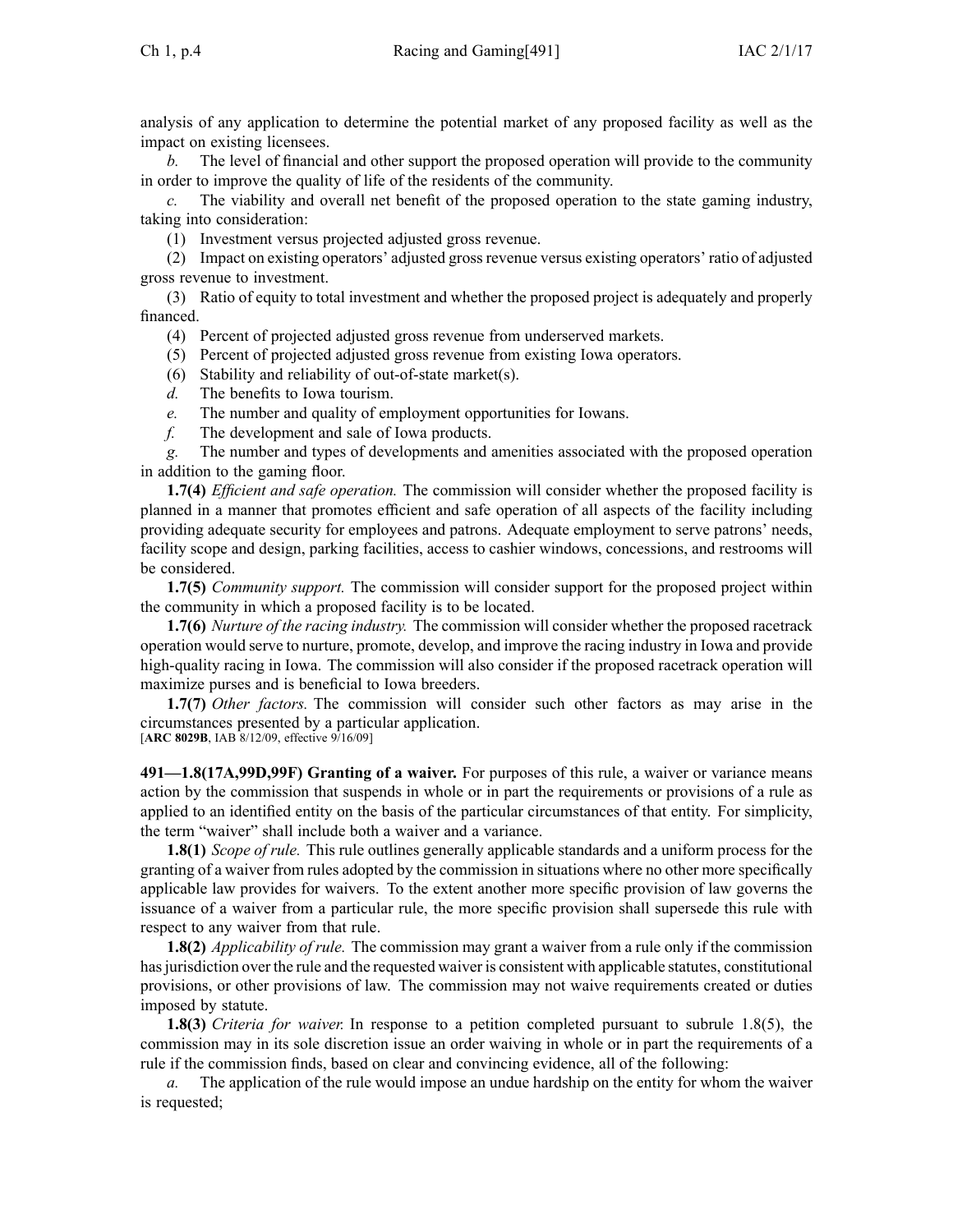*b.* The waiver from the requirements of the rule in the specific case would not prejudice the substantial legal rights of any entity;

*c.* The provisions of the rule subject to the petition for <sup>a</sup> waiver are not specifically mandated by statute or another provision of law; and

*d.* Substantially equal protection of public health, safety, and welfare will be afforded by <sup>a</sup> means other than that prescribed in the particular rule for which the waiver is requested.

**1.8(4)** *Filing of petition.* A petition for <sup>a</sup> waiver must be submitted in writing to the commission as follows:

*a. License application.* If the petition relates to <sup>a</sup> license application, the petition shall be made in accordance with the filing requirements for the license in question.

*b. Contested cases.* If the petition relates to <sup>a</sup> pending contested case, the petition shall be filed in the contested case proceeding, using the caption of the contested case.

*c. Other.* If the petition does not relate to <sup>a</sup> license application or <sup>a</sup> pending contested case, the petition may be submitted to the administrator.

**1.8(5)** *Content of petition*. A petition for waiver shall include the following information where applicable and known to the requester:

*a.* The name, address, and telephone number of the person or entity for whom <sup>a</sup> waiver is being requested, and the case number of any related contested case.

*b.* A description and citation of the specific rule from which <sup>a</sup> waiver is requested.

*c.* The specific waiver requested, including the precise scope and duration.

*d.* The relevant facts that the petitioner believes would justify <sup>a</sup> waiver under each of the four criteria described in subrule [1.8\(3\)](https://www.legis.iowa.gov/docs/iac/rule/491.1.8.pdf). This statement shall include <sup>a</sup> signed statement from the petitioner attesting to the accuracy of the facts provided in the petition, and <sup>a</sup> statement of reasonsthat the petitioner believes will justify <sup>a</sup> waiver.

*e.* A history of any prior contacts between the commission and the petitioner relating to the regulated activity or license affected by the proposed waiver, including <sup>a</sup> description of each affected license held by the requester, any notices of violation, contested case hearings, or investigative reports relating to the regulated activity or license within the last five years.

*f.* Any information known to the requester regarding the commission's treatment of similar cases.

*g.* The name, address, and telephone number of any public agency or political subdivision which also regulates the activity in question, or which might be affected by the gran<sup>t</sup> of <sup>a</sup> waiver.

*h.* The name, address, and telephone number of any person or entity who would be adversely affected by the gran<sup>t</sup> of <sup>a</sup> waiver.

*i.* The name, address, and telephone number of any person with knowledge of the relevant facts relating to the proposed waiver.

*j.* Signed releases of information authorizing persons with knowledge regarding the reques<sup>t</sup> to furnish the commission with information relevant to the waiver.

**1.8(6)** *Additional information.* Prior to issuing an order granting or denying <sup>a</sup> waiver, the commission may reques<sup>t</sup> additional information from the petitioner relative to the petition and surrounding circumstances. If the petition was not filed in <sup>a</sup> contested case, the commission may, on its own motion or at the petitioner's request, schedule <sup>a</sup> telephonic or in-person meeting between the petitioner and the administrator, <sup>a</sup> committee of the commission, or <sup>a</sup> quorum of the commission.

**1.8(7)** *Notice.* The commission shall acknowledge <sup>a</sup> petition upon receipt. The commission shall ensure that notice of the pendency of the petition and <sup>a</sup> concise summary of its contents have been provided to all persons to whom notice is required by any provision of law, within 30 days of the receipt of the petition. In addition, the commission may give notice to other persons.

To accomplish this notice provision, the commission may require the petitioner to serve the notice on all persons to whom notice is required by any provision of law, and provide <sup>a</sup> written statement to the commission attesting that notice has been provided.

**1.8(8)** *Hearing procedures.* The provisions of Iowa Code sections 17A.10 to [17A.18A](https://www.legis.iowa.gov/docs/ico/section/17A.10-18A.pdf) regarding contested case hearings shall apply to any petition for <sup>a</sup> waiver filed within <sup>a</sup> contested case and shall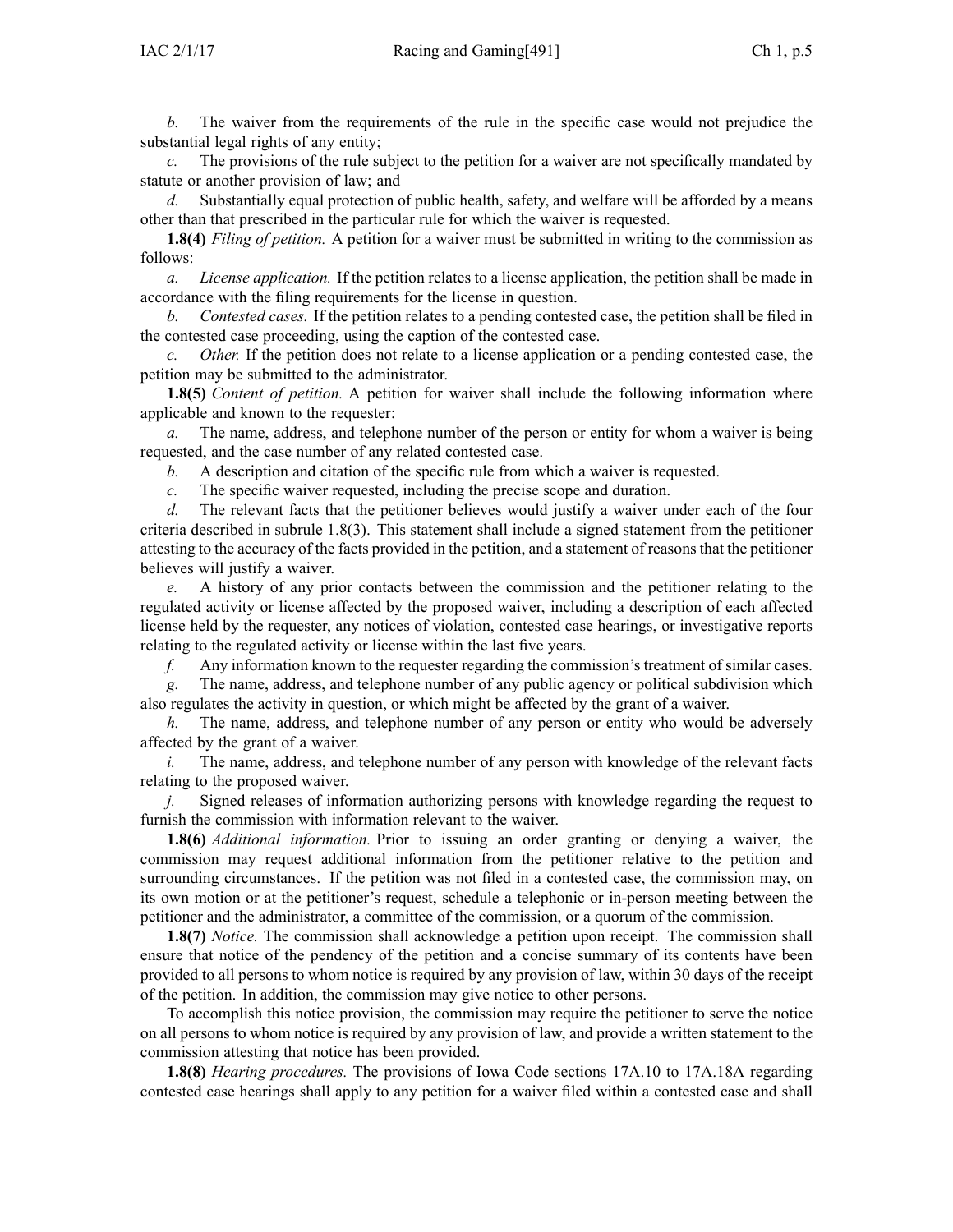otherwise apply to agency proceedings for <sup>a</sup> waiver only when the commission so provides by rule or order or is required to do so by statute.

**1.8(9)** *Ruling.* An order granting or denying <sup>a</sup> waivershall be in writing and shall contain <sup>a</sup> reference to the particular person and rule or portion thereof to which the order pertains, <sup>a</sup> statement of the relevant facts, reasons upon which the action is based, and <sup>a</sup> description of the precise scope and duration of the waiver if one is issued.

**1.8(10)** *Board discretion.* The final decision on whether the circumstances justify the granting of <sup>a</sup> waiver shall be made at the sole discretion of the commission, upon consideration of all relevant factors. Each petition for <sup>a</sup> waiver shall be evaluated by the commission based on the unique, individual circumstances set out in the petition.

**1.8(11)** *Burden of persuasion.* The burden of persuasion rests with the petitioner to demonstrate by clear and convincing evidence that the commission should exercise its discretion to gran<sup>t</sup> <sup>a</sup> waiver from <sup>a</sup> commission rule.

**1.8(12)** *Narrowly tailored exception.* A waiver, if granted, shall provide the narrowest exception possible to the provisions of <sup>a</sup> rule.

**1.8(13)** *Administrative deadlines.* When the rule from which <sup>a</sup> waiver is sought establishes administrative deadlines, the commission shall balance the special individual circumstances of the petitioner with the overall goal of uniform treatment of all similarly situated persons.

**1.8(14)** *Conditions.* The commission may place any condition on <sup>a</sup> waiver that the commission finds desirable to protect the public health, safety, and welfare.

**1.8(15)** *Time period of waiver.* A waiver shall not be permanen<sup>t</sup> unless the petitioner can show that <sup>a</sup> temporary waiver would be impracticable. If <sup>a</sup> temporary waiver is granted, there is no automatic right to renewal. At the sole discretion of the commission, <sup>a</sup> waiver may be renewed if the commission finds that grounds for the waiver continue to exist.

**1.8(16)** *Time for ruling.* The commission shall gran<sup>t</sup> or deny <sup>a</sup> petition for <sup>a</sup> waiver as soon as practicable but, in any event, shall do so within 120 days of its receipt, unless the petitioner agrees to <sup>a</sup> later date. However, if <sup>a</sup> petition is filed in <sup>a</sup> contested case, the commission shall gran<sup>t</sup> or deny the petition no later than the time at which the final decision in that contested case is issued.

**1.8(17)** *When deemed denied.* Failure of the commission to gran<sup>t</sup> or deny <sup>a</sup> petition within the required time period shall be deemed <sup>a</sup> denial of that petition by the commission. However, the commission shall remain responsible for issuing an order denying <sup>a</sup> waiver.

**1.8(18)** *Service of order.* Within seven days of its issuance, any order issued under this rule shall be transmitted to the petitioner or the person to whom the order pertains and to any other person entitled to such notice by any provision of law.

**1.8(19)** *Public availability.* All orders granting or denying <sup>a</sup> waiver petition shall be indexed, filed, and available for public inspection as provided in Iowa Code section [17A.3](https://www.legis.iowa.gov/docs/ico/section/17A.3.pdf). Petitions for <sup>a</sup> waiver and orders granting or denying <sup>a</sup> waiver petition are public records under Iowa Code chapter [22](https://www.legis.iowa.gov/docs/ico/chapter/22.pdf). Some petitions or orders may contain information the commission is authorized or required to keep confidential. The commission may accordingly redact confidential information from petitions or orders prior to public inspection.

**1.8(20)** *Summary reports.* Semiannually, the commission shall prepare <sup>a</sup> summary repor<sup>t</sup> identifying the rules for which <sup>a</sup> waiver has been granted or denied, the number of times <sup>a</sup> waiver was granted or denied for each rule, <sup>a</sup> citation to the statutory provisions implemented by these rules, and <sup>a</sup> general summary of the reasons justifying the commission's actions on waiver requests. If practicable, the repor<sup>t</sup> shall detail the extent to which the granting of <sup>a</sup> waiver has affected the general applicability of the rule itself. Copies of this repor<sup>t</sup> shall be available for public inspection and shall be provided semiannually to the administrative rules coordinator and the administrative rules review committee.

**1.8(21)** *Cancellation of <sup>a</sup> waiver.* A waiver issued by the commission pursuan<sup>t</sup> to this rule may be withdrawn, canceled, or modified if, after appropriate notice and hearing, the commission issues an order finding any of the following:

*a.* The petitioner or the person who was the subject of the waiver order withheld or misrepresented material facts relevant to the propriety or desirability of the waiver;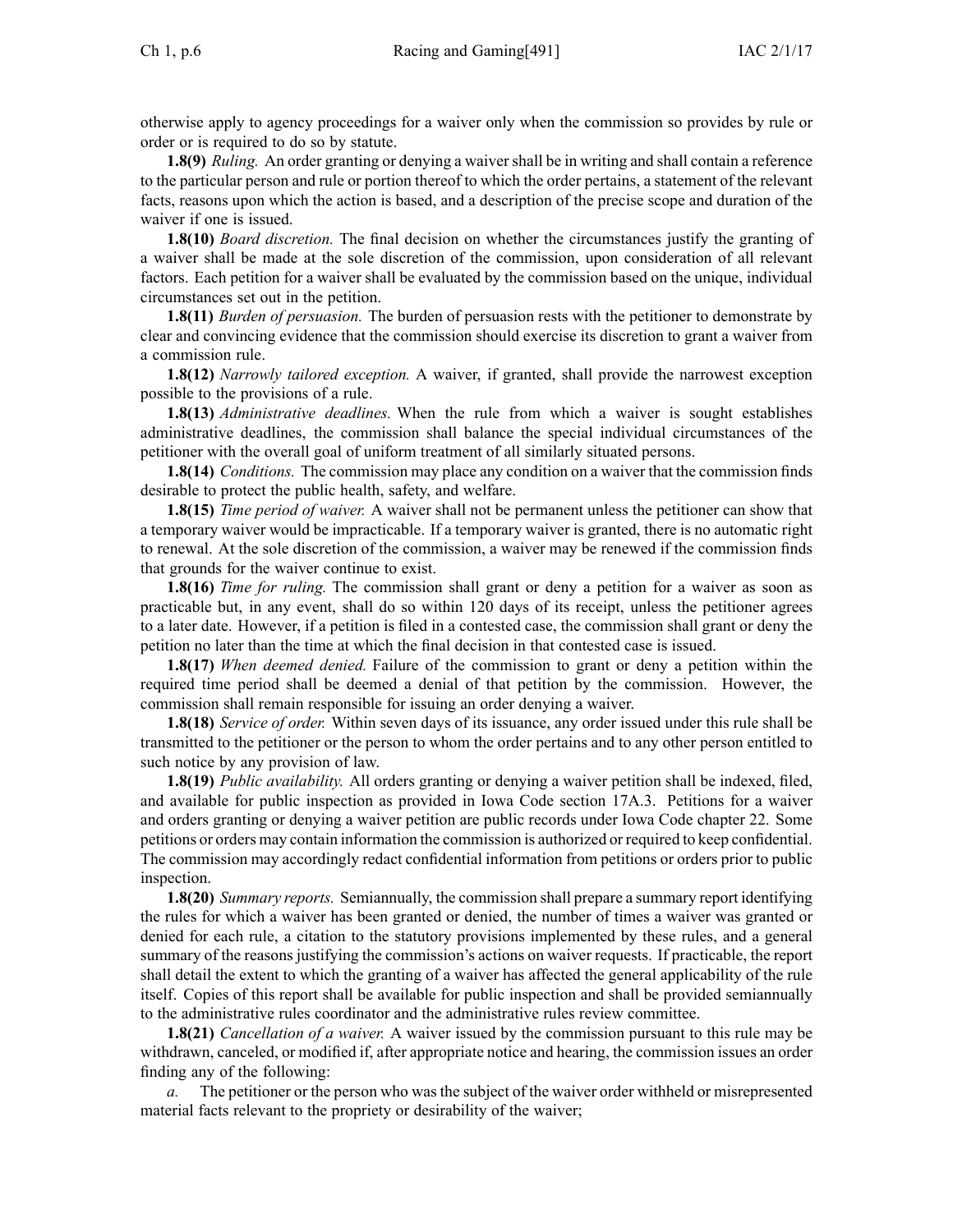*b.* The alternative means for ensuring that the public health, safety, and welfare will be adequately protected after issuance of the waiver order have been demonstrated to be insufficient; or

The subject of the waiver order has failed to comply with all conditions contained in the order. **1.8(22)** *Violations.* Violation of <sup>a</sup> condition in <sup>a</sup> waiver order shall be treated as <sup>a</sup> violation of the particular rule for which the waiver was granted. As <sup>a</sup> result, the recipient of <sup>a</sup> waiver under this rule who violates <sup>a</sup> condition of the waiver may be subject to the same remedies or penalties as <sup>a</sup> person who violates the rule at issue.

**1.8(23)** *Defense.* After the commission issues an order granting <sup>a</sup> waiver, the order is <sup>a</sup> defense within its terms and the specific facts indicated therein for the person to whom the order pertains in any proceeding in which the rule in question is sought to be invoked.

**1.8(24)** *Judicial review.* Judicial review of the commission's decision to gran<sup>t</sup> or deny <sup>a</sup> waiver petition may be taken in accordance with Iowa Code chapter [17A](https://www.legis.iowa.gov/docs/ico/chapter/17A.pdf).

These rules are intended to implement Iowa Code section [17A.9A](https://www.legis.iowa.gov/docs/ico/section/17A.9A.pdf) and Iowa Code chapters [99D](https://www.legis.iowa.gov/docs/ico/chapter/99D.pdf) and [99F](https://www.legis.iowa.gov/docs/ico/chapter/99F.pdf).

[Filed 5/18/84, Notice 4/11/84—published 6/6/84, effective 7/13/84] [Filed emergency 10/20/86—published 11/19/86, effective 10/20/86] [Filed 3/6/87, Notice 1/14/87—published 3/25/87, effective 4/29/87] [Filed 6/11/87, Notice 4/8/87—published 7/1/87, effective 8/6/87] [Filed 10/23/87, Notice 9/9/87—published 11/18/87, effective 12/23/87] [Filed 2/16/90, Notice 12/27/89—published 3/7/90, effective 4/11/90] [Filed 2/15/91, Notice 1/9/91—published 3/6/91, effective 4/10/91] [Filed 12/6/91, Notice 10/16/91—published 12/25/91, effective 1/29/92] [Filed emergency 3/22/93—published 4/14/93, effective 3/22/93] [Filed 5/21/93, Notice 4/14/93—published 6/9/93, effective 7/14/93] [Filed 4/10/97, Notice 2/12/97—published 5/7/97, effective 6/11/97] [Filed 8/22/97, Notice 7/16/97—published 9/10/97, effective 10/15/97] [Filed 3/6/98, Notice 12/17/97—published 3/25/98, effective 4/29/98] [Filed 7/24/98, Notice 6/17/98—published 8/12/98, effective 9/16/98] [Filed 10/26/98, Notice 9/9/98—published 11/18/98, effective 12/23/98] [Filed  $1/20/00$ , Notice  $12/15/99$ —published  $2/9/00$ , effective  $3/15/00$ ]<sup>2</sup> [Filed 7/20/00, Notice 6/14/00—published 8/9/00, effective 9/13/00] [Filed 10/13/00, Notice 9/6/00—published 11/1/00, effective 12/6/00] [Filed 8/22/01, Notice 7/11/01—published 9/19/01, effective 10/24/01] [Filed 7/18/02, Notice 6/12/02—published 8/7/02, effective 9/11/02] [Filed 9/7/04, Notice 7/7/04—published 9/29/04, effective 11/3/04]◊ [Filed 10/17/05, Notice 8/3/05—published 11/9/05, effective 12/14/05] [Filed 4/20/07, Notice 2/14/07—published 5/9/07, effective 6/13/07] [Filed 1/11/08, Notice 11/7/07—published 1/30/08, effective 3/5/08] [[Filed](https://www.legis.iowa.gov/docs/aco/arc/8029B.pdf) ARC 8029B ([Notice](https://www.legis.iowa.gov/docs/aco/arc/7758B.pdf) ARC 7758B, IAB 5/6/09), IAB 8/12/09, effective 9/16/09] [Filed ARC [0734C](https://www.legis.iowa.gov/docs/aco/arc/0734C.pdf) ([Notice](https://www.legis.iowa.gov/docs/aco/arc/0604C.pdf) ARC 0604C, IAB 2/20/13), IAB 5/15/13, effective 6/19/13] [[Filed](https://www.legis.iowa.gov/docs/aco/arc/1506C.pdf) ARC 1506C ([Notice](https://www.legis.iowa.gov/docs/aco/arc/1393C.pdf) ARC 1393C, IAB 4/2/14), IAB 6/25/14, effective 7/30/14] [[Filed](https://www.legis.iowa.gov/docs/aco/arc/2927C.pdf) ARC 2927C ([Notice](https://www.legis.iowa.gov/docs/aco/arc/2801C.pdf) ARC 2801C, IAB 11/9/16), IAB 2/1/17, effective 3/8/17]

<sup>◊</sup> Two or more ARCs

<sup>1</sup> Effective date of Item 1, subrule 1.6(4), delayed by the Administrative Rules Review Committee at its meeting held September 8, 1998, until the adjournment of the 1999 Session of the General Assembly.

<sup>2</sup> Effective date of 1.8 delayed 70 days by the Administrative Rules Review Committee at its meeting held March 10, 2000.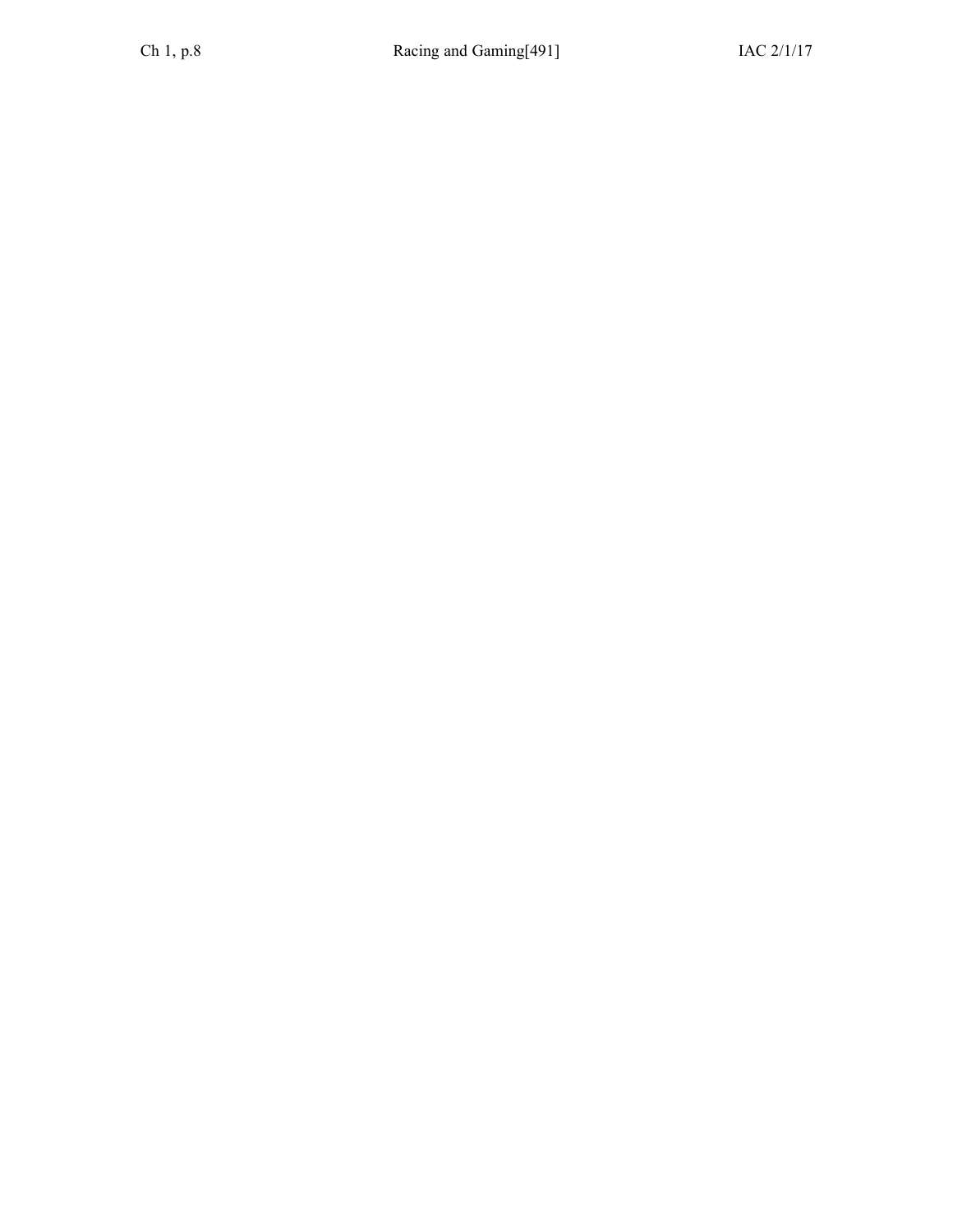## RULE MAKING AND DECLARATORY ORDERS

[Prior to 11/19/86, Racing Commission[693]] [Prior to 11/18/87, Racing and Gaming Division[195]]

**491—2.1(17A) Applicability.** Except to the extent otherwise expressly provided by statute, all rules adopted by the agency are subject to the provisions of Iowa Code chapter [17A](https://www.legis.iowa.gov/docs/ico/chapter/17A.pdf), the Iowa administrative procedure Act, and the provisions of this chapter.

**491—2.2(17A) Advice on possible rules before notice of proposed rule adoption.** In addition to seeking information by other methods, the racing and gaming commission (commission) may, before publication of <sup>a</sup> Notice of Intended Action under Iowa Code section [17A.4\(1\)](https://www.legis.iowa.gov/docs/ico/section/17A.4.pdf)*"a,"* solicit comments from the public on <sup>a</sup> subject matter of possible rule making by the commission by causing notice to be published in the Iowa Administrative Bulletin of the subject matter and indicating where, when, and how persons may comment.

## **491—2.3(17A) Public rule-making docket.**

**2.3(1)** *Docket maintained.* The commission shall maintain <sup>a</sup> current public rule-making docket.

**2.3(2)** *Anticipated rule making.* The rule-making docket shall list each anticipated rule-making proceeding. A rule-making proceeding is deemed "anticipated" from the time <sup>a</sup> draft of proposed rules is distributed for internal discussion within the commission. For each anticipated rule-making proceeding, the docket shall contain <sup>a</sup> listing of the precise subject matter which may be submitted for consideration by the commission for subsequent proposal under the provisions of Iowa Code section [17A.4\(1\)](https://www.legis.iowa.gov/docs/ico/section/17A.4.pdf)*"a,"* the name and address of commission personnel with whom persons may communicate with respect to the matter, and an indication of the present status within the commission of that possible rule. The commission may also include in the docket other subjects upon which public comment is desired.

**2.3(3)** *Pending rule-making proceedings.* The rule-making docket shall list each pending rule-making proceeding. A rule-making proceeding is pending from the time it is commenced, by publication in the Iowa Administrative Bulletin of <sup>a</sup> Notice of Intended Action pursuan<sup>t</sup> to Iowa Code section [17A.4\(1\)](https://www.legis.iowa.gov/docs/ico/section/17A.4.pdf)<sup>*"a,*"</sup> to the time it is terminated, by publication of a Notice of Termination in the Iowa Administrative Bulletin or the rule becoming effective. For each rule-making proceeding, the docket shall indicate:

- *a.* The subject matter of the proposed rule;
- *b.* A citation to all published notices relating to the proceeding;
- *c.* Where written submissions on the proposed rule may be inspected;
- *d.* The time during which written submissions may be made;

*e.* The names of persons who have made written requests for an opportunity to make oral presentations on the proposed rule, where those requests may be inspected, and where and when oral presentations may be made;

*f.* Whether <sup>a</sup> written reques<sup>t</sup> for the issuance of <sup>a</sup> regulatory analysis, or <sup>a</sup> concise statement of reasons, has been filed, and whether such written request, analysis, or statement may be inspected;

*g.* The currentstatus of the proposed rule and any commission determinations with respec<sup>t</sup> thereto;

- *h.* Any known timetable for commission decisions or other action in the proceedings;
- *i.* The date of the rule's adoption;
- *j.* The date of the rule's filing, indexing, and publication;
- *k.* The date on which the rule will become effective; and
- *l.* Where the rule-making record may be inspected.

#### **491—2.4(17A) Notice of proposed rule making.**

**2.4(1)** *Contents.* At least 35 days before the adoption of <sup>a</sup> rule the commission shall cause Notice of Intended Action to be published in the Iowa Administrative Bulletin. The Notice of Intended Action shall include: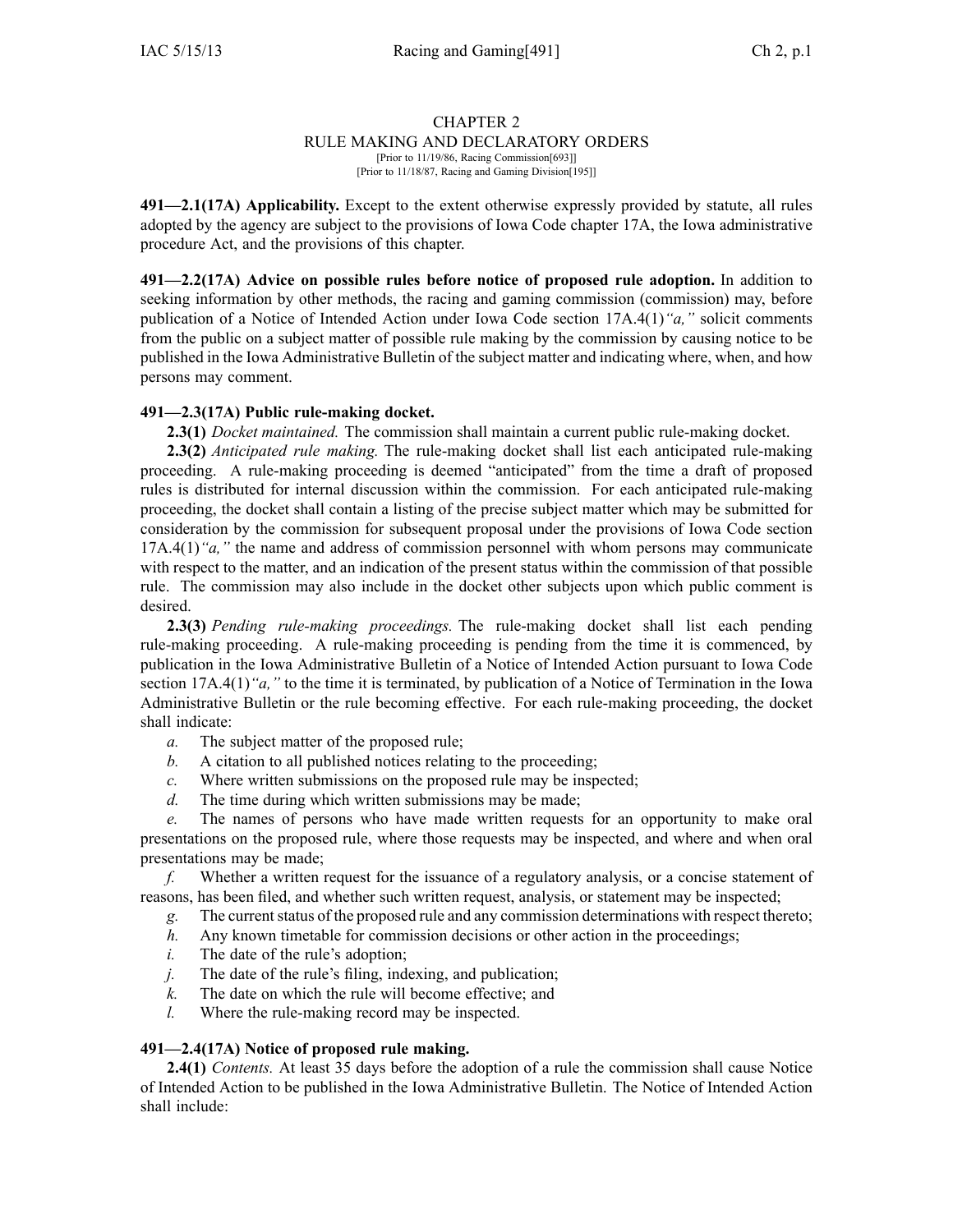- *a.* A brief explanation of the purpose of the proposed rule;
- *b.* The specific legal authority for the proposed rule;
- *c.* Except to the extent impracticable, the text of the proposed rule;
- *d.* Where, when, and how persons may presen<sup>t</sup> their views on the proposed rule; and

*e.* Where, when, and how persons may demand an oral proceeding on the proposed rule if the notice does not already provide for one.

Where inclusion of the complete text of <sup>a</sup> proposed rule in the Notice of Intended Action is impracticable, the commission shall include in the notice <sup>a</sup> statement fully describing the specific subject matter of the omitted portion of the text of the proposed rule, the specific issues to be addressed by that omitted text of the proposed rule, and the range of possible choices being considered by the commission for the resolution of each of those issues.

**2.4(2)** *Incorporation by reference.* A proposed rule may incorporate other materials by reference only if it complies with all of the requirements applicable to the incorporation by reference of other materials in an adopted rule that are contained in subrule [2.12\(2\)](https://www.legis.iowa.gov/docs/iac/rule/491.2.12.pdf) of this chapter.

**2.4(3)** *Copies of notices.* Persons desiring to receive copies of future Notices of Intended Action by subscription must file with the commission <sup>a</sup> written reques<sup>t</sup> indicating the name and address to which such notices should be sent. The commission will attach the proposed rules to the agenda for the commission meeting in which the rules will be addressed. If the individual desiring <sup>a</sup> copy of the rules did not receive the rules with the copy of the agenda either through the mail or on the commission Web page within seven days after submission of <sup>a</sup> Notice of Intended Action to the administrative rules coordinator for publication in the Iowa Administrative Bulletin, the commission shall mail or electronically transmit <sup>a</sup> copy of that notice to subscribers who have filed <sup>a</sup> written reques<sup>t</sup> for either mailing or electronic transmittal with the commission for Notices of Intended Action. The written reques<sup>t</sup> shall be accompanied by paymen<sup>t</sup> of the subscription price which may cover the full cost of the subscription service, including its administrative overhead and the cost of copying and mailing the Notices of Intended Action for <sup>a</sup> period of one year.

#### **491—2.5(17A) Public participation.**

**2.5(1)** *Written comments.* For at least 20 days after publication of the Notice of Intended Action, persons may submit argument, data, and views, in writing, on the proposed rule. Such written submissions should identify the proposed rule to which they relate and should be submitted to the Racing and Gaming Commission, 1300 Des Moines Street, Suite 100, Des Moines, Iowa 50309.

**2.5(2)** *Oral proceedings.* The commission may, at any time, schedule an oral proceeding on <sup>a</sup> proposed rule. The commission shall schedule an oral proceeding on <sup>a</sup> proposed rule if, within 20 days after the published Notice of Intended Action, <sup>a</sup> written reques<sup>t</sup> for an opportunity to make oral presentations is submitted to the commission by the administrative rules review committee, <sup>a</sup> governmental subdivision, an agency, an association having not less than 25 members, or at least 25 persons. That reques<sup>t</sup> must also contain the following additional information:

1. A reques<sup>t</sup> by one or more individual persons must be signed by each of them and include the address and telephone number of each of them.

2. A reques<sup>t</sup> by an association must be signed by an officer or designee of the association and must contain <sup>a</sup> statement that the association has at least 25 members and the address and telephone number of the person signing that request.

3. A reques<sup>t</sup> by an agency or governmental subdivision must be signed by an official having authority to act on behalf of the entity and must contain the address and telephone number of the person signing that request.

#### **2.5(3)** *Conduct of oral proceedings.*

*a. Applicability.* This subrule applies only to those oral rule-making proceedings in which an opportunity to make oral presentations is authorized or required by Iowa Code section [17A.4\(1\)](https://www.legis.iowa.gov/docs/ico/section/17A.4.pdf)*"b."*

*b. Scheduling and notice.* An oral proceeding on <sup>a</sup> proposed rule may be held in one or more locations and shall not be held earlier than 20 days after notice of its location and time is published in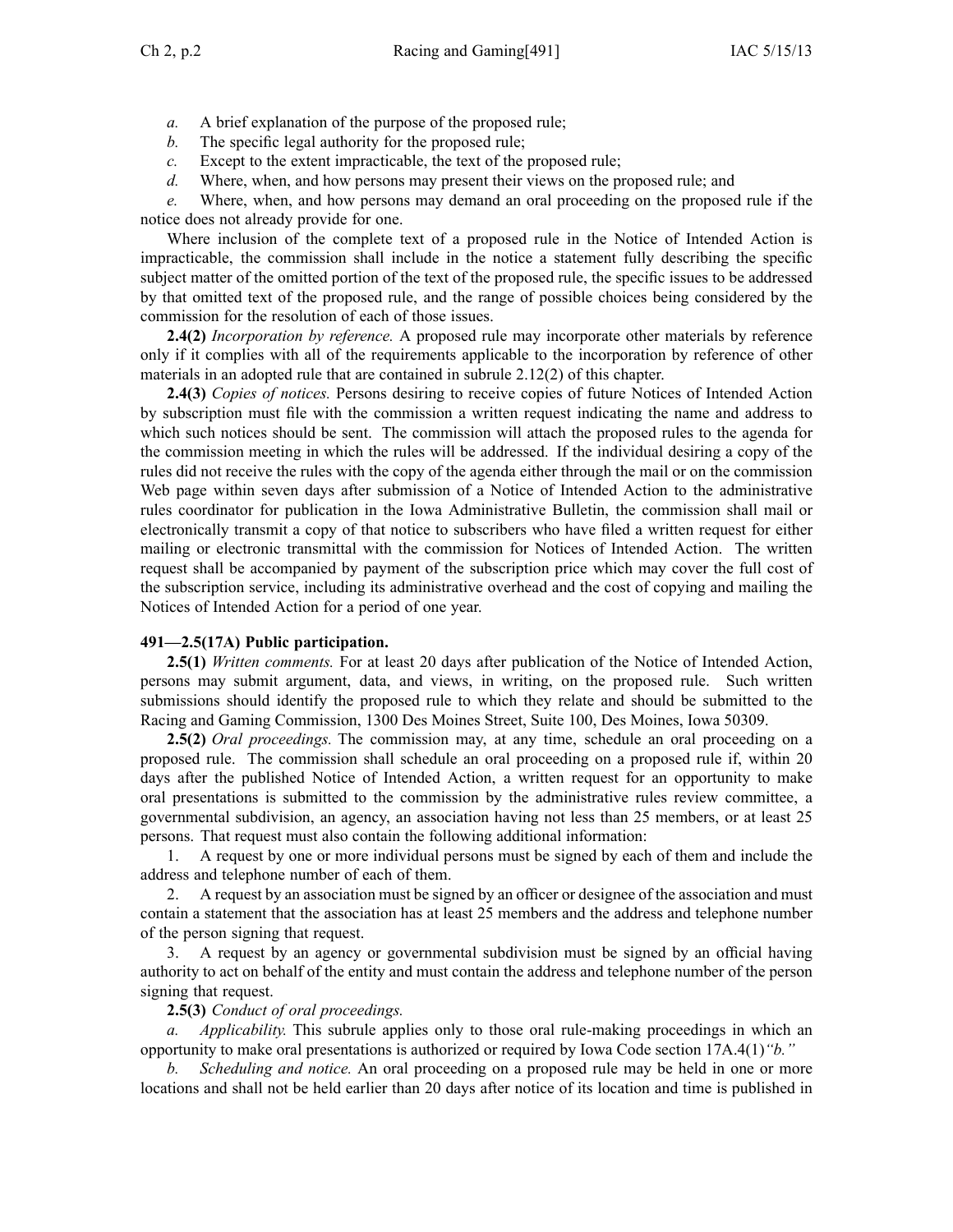the Iowa Administrative Bulletin. That notice shall also identify the proposed rule by ARC number and citation to the Iowa Administrative Bulletin.

*Presiding officer.* The commission, a member of the commission, or another person designated by the commission who will be familiar with the substance of the proposed rule, shall preside at the oral proceeding on <sup>a</sup> proposed rule. If the commission does not preside, the presiding officer shall prepare <sup>a</sup> memorandum for consideration by the commission summarizing the contents of the presentations made at the oral proceeding unlessthe commission determinesthatsuch <sup>a</sup> memorandum is unnecessary because the commission will personally listen to or read the entire transcript of the oral proceeding.

*d. Conduct of proceeding.* At an oral proceeding on <sup>a</sup> proposed rule, persons may make oral statements and make documentary and physical submissions, which may include data, views, comments or arguments concerning the proposed rule. Persons wishing to make oral presentations at such <sup>a</sup> proceeding are encouraged to notify the commission at least one business day prior to the proceeding and indicate the general subject of their presentations. At the proceeding, those who participate shall indicate their names and addresses, identify any persons or organizations they may represent, and provide any other information relating to their participation deemed appropriate by the presiding officer. Oral proceedings shall be open to the public and shall be recorded by stenographic or electronic means.

(1) At the beginning of the oral proceeding, the presiding officer shall give <sup>a</sup> brief synopsis of the proposed rule, <sup>a</sup> statement of the statutory authority for the proposed rule, and the reasons for the commission decision to propose the rule. The presiding officer may place time limitations on individual oral presentations when necessary to ensure the orderly and expeditious conduct of the oral proceeding. To encourage joint oral presentations and to avoid repetition, additional time may be provided for persons whose presentations represen<sup>t</sup> the views of other individuals as well as their own views.

(2) Persons making oral presentations are encouraged to avoid restating matters which have already been submitted in writing.

(3) To facilitate the exchange of information, the presiding officer may, where time permits, open the floor to questions or general discussion.

(4) The presiding officer shall have the authority to take any reasonable action necessary for the orderly conduct of the meeting.

(5) Physical and documentary submissions presented by participants in the oral proceeding shall be submitted to the presiding officer. Such submissions become the property of the commission.

(6) The oral proceeding may be continued by the presiding officer to <sup>a</sup> later time without notice other than by announcement at the hearing.

(7) Participants in an oral proceeding shall not be required to take an oath or to submit to cross-examination. However, the presiding officer in an oral proceeding may question participants and permit the questioning of participants by other participants about any matter relating to that rule-making proceeding, including any prior written submissions made by those participants in that proceeding; but no participant shall be required to answer any questions.

(8) The presiding officer in an oral proceeding may permit rebuttal statements and reques<sup>t</sup> the filing of written statements subsequent to the adjournment of the oral presentations.

**2.5(4)** *Additional information.* In addition to receiving written comments and oral presentations on <sup>a</sup> proposed rule according to the provisions of thisrule, the commission may obtain information concerning <sup>a</sup> proposed rule through any other lawful means deemed appropriate under the circumstances.

**2.5(5)** *Accessibility.* The commission shall schedule oral proceedings in rooms accessible to and functional for persons with physical disabilities. Persons who have special requirements should contact the commission at (515)281-7352 in advance to arrange access or other needed services. [**ARC [0734C](https://www.legis.iowa.gov/docs/aco/arc/0734C.pdf)**, IAB 5/15/13, effective 6/19/13]

#### **491—2.6(17A) Regulatory analysis.**

**2.6(1)** *Qualified requesters for regulatory analysis—business impact.* The commission shall issue <sup>a</sup> regulatory analysis of a proposed rule that conforms to the requirements of Iowa Code section [17A.4A\(1\)](https://www.legis.iowa.gov/docs/ico/section/17A.4A.pdf) after <sup>a</sup> proper reques<sup>t</sup> from:

*a.* The administrative rules review committee,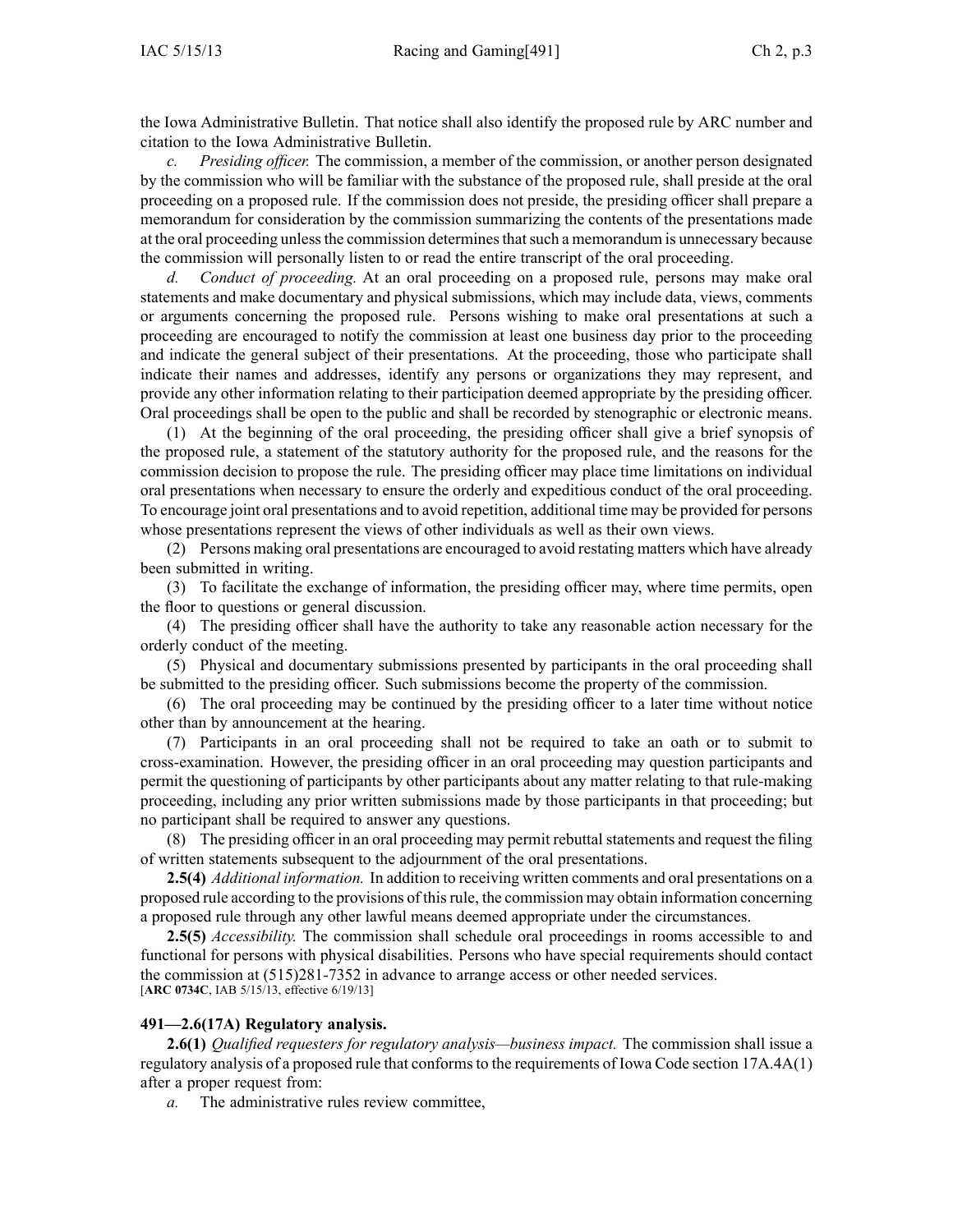*b.* The administrative rules coordinator.

**2.6(2)** *Time period for analysis.* Upon receipt of <sup>a</sup> timely reques<sup>t</sup> for <sup>a</sup> regulatory analysis, the commission shall adhere to the time lines described in Iowa Code section [17A.4A\(4\)](https://www.legis.iowa.gov/docs/ico/section/17A.4A.pdf).

**2.6(3)** *Contents of request.* A reques<sup>t</sup> for <sup>a</sup> regulatory analysis is made when it is mailed or delivered to the commission. The reques<sup>t</sup> shall be in writing and satisfy the requirements of Iowa Code section  $17A.4A(1)$ .

**2.6(4)** *Contents of concise summary.* The contents of the concise summary shall conform to the requirements of Iowa Code sections [17A.4A\(2\),](https://www.legis.iowa.gov/docs/ico/section/17A.4A.pdf) (3) and (5).

**2.6(5)** *Publication of <sup>a</sup> concise summary.* The commission shall make available, to the maximum extent feasible, copies of the published summary in conformance with Iowa Code section [17A.4A\(5\)](https://www.legis.iowa.gov/docs/ico/section/17A.4A.pdf).

**2.6(6)** *Regulatory analysis contents—rules review committee or rules coordinator.* When <sup>a</sup> regulatory analysis is issued in response to <sup>a</sup> written reques<sup>t</sup> from the administrative rules review committee, or the administrative rules coordinator, the regulatory analysis shall conform to the requirements of Iowa Code sections [17A.4A\(1\)](https://www.legis.iowa.gov/docs/ico/section/17A.4A.pdf), (2)*"a"* and *["b,"](https://www.legis.iowa.gov/docs/ico/section/17A.4A.pdf)* and [\(3\)](https://www.legis.iowa.gov/docs/ico/section/17A.4A.pdf) unless <sup>a</sup> written reques<sup>t</sup> expressly waives one or more of the items listed in the section.

#### **491—2.7(17A,25B) Fiscal impact statement.**

**2.7(1)** A proposed rule that mandates additional combined expenditures exceeding \$100,000 by all affected political subdivisions or agencies and entities which contract with political subdivisions to provide services must be accompanied by <sup>a</sup> fiscal impact statement outlining the costs associated with the rule. A fiscal impact statement must satisfy the requirements of Iowa Code section [25B.6](https://www.legis.iowa.gov/docs/ico/section/25B.6.pdf).

**2.7(2)** If the commission determines at the time it adopts <sup>a</sup> rule that the fiscal impact statement upon which the rule is based contains errors, the commission shall, at the same time, issue <sup>a</sup> corrected fiscal impact statement and publish the correct fiscal impact statement in the Iowa Administrative Bulletin.

#### **491—2.8(17A) Time and manner of rule adoption.**

**2.8(1)** *Time of adoption.* The commission shall not adopt a rule until the period for making written submissions and oral presentations has expired. Within 180 days after the later of the publication of the Notice of Intended Action, or the end of oral proceedings thereon, the commission shall adopt <sup>a</sup> rule pursuan<sup>t</sup> to the rule-making proceeding or terminate the proceeding by publication of <sup>a</sup> notice to that effect in the Iowa Administrative Bulletin.

**2.8(2)** *Consideration of public comment.* Before the adoption of <sup>a</sup> rule, the commission shall consider fully all of the written submissions and oral submissions received in that rule-making proceeding or any memorandum summarizing such oral submissions, and any regulatory analysis or fiscal impact statement issued in that rule-making proceeding.

**2.8(3)** *Reliance on commission expertise.* Except as otherwise provided by law, the commission may use its own experience, technical competence, specialized knowledge, and judgment in the adoption of <sup>a</sup> rule.

#### **491—2.9(17A) Variance between adopted rule and published notice of proposed rule adoption.**

**2.9(1)** The commission shall not adopt <sup>a</sup> rule that differs from the rule proposed in the Notice of Intended Action on which the rule is based unless:

*a.* The differences are within the scope of the subject matter announced in the Notice of Intended Action and are in character with the issues raised in that notice; and

*b.* The differences are <sup>a</sup> logical outgrowth of the contents of that Notice of Intended Action and the comments submitted in response thereto; and

*c.* The Notice of Intended Action provided fair warning that the outcome of that rule-making proceeding could be the rule in question.

**2.9(2)** In determining whether the Notice of Intended Action provided fair warning that the outcome of that rule-making proceeding could be the rule in question, the commission shall consider the following factors: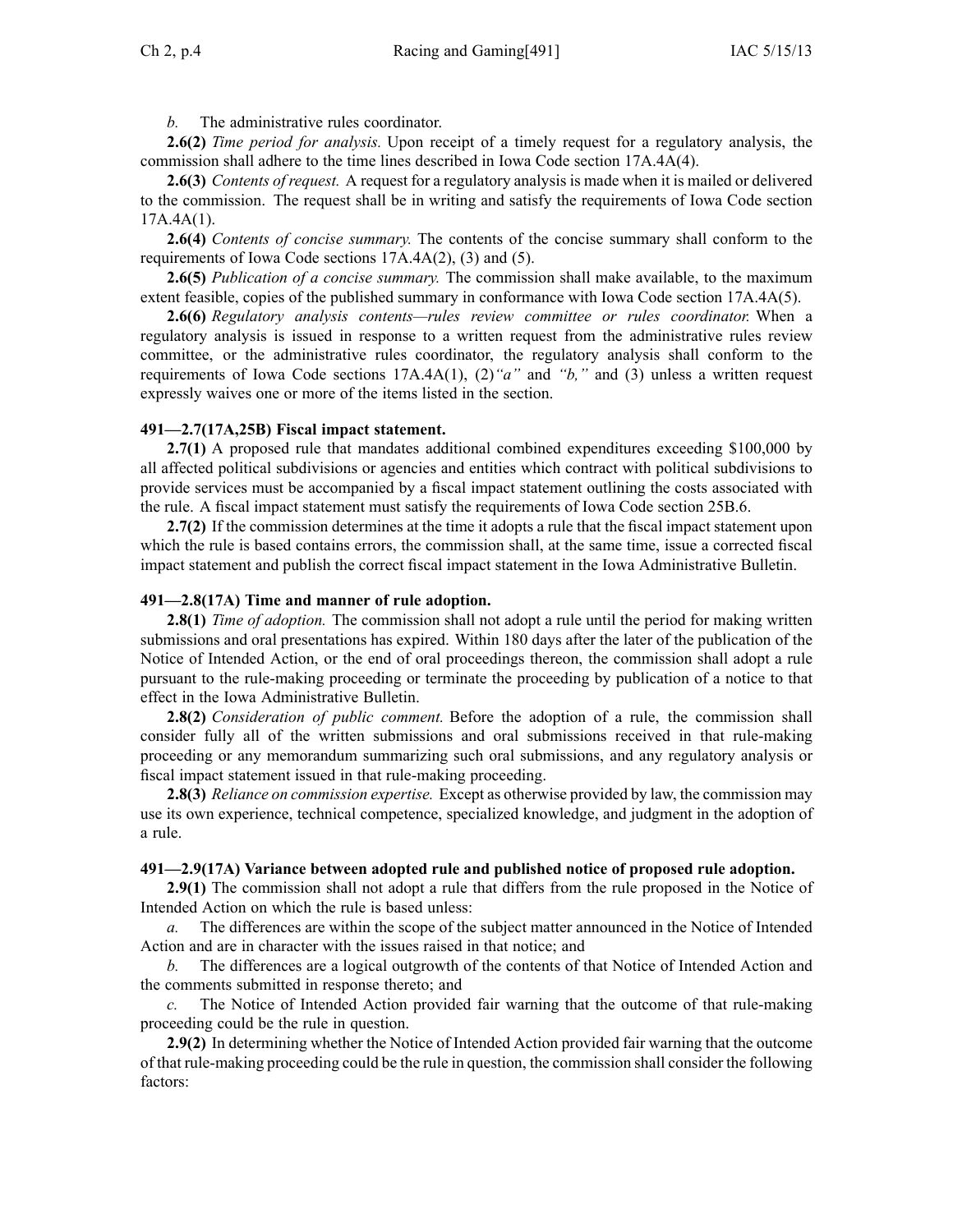*a.* The extent to which the person who will be affected by the rule should have understood that the rule-making proceeding on which it is based could affect their interests;

*b.* The extent to which the subject matter of the rule or the issues determined by the rule are different from the subject matter or issues contained in the Notice of Intended Action; and

*c.* The extent to which the effects of the rule differ from the effects of the proposed rule contained in the Notice of Intended Action.

**2.9(3)** The commission shall commence <sup>a</sup> rule-making proceeding within 60 days of its receipt of <sup>a</sup> petition for rule making seeking the amendment or repeal of <sup>a</sup> rule that differs from the proposed rule contained in the Notice of Intended Action upon which the rule is based, unless the commission finds that the differences between the adopted rule and the proposed rule are so insubstantial as to make such <sup>a</sup> rule-making proceeding wholly unnecessary. A copy of any such finding and the petition to which it responds shall be sent to petitioner, the administrative rules coordinator, and the administrative rules review committee, within three days of its issuance.

**2.9(4)** Concurrent rule-making proceedings. Nothing in this rule disturbs the discretion of the commission to initiate, concurrently, several different rule-making proceedings on the same subject with several different published Notices of Intended Action.

#### **491—2.10(17A) Exemption from public rule-making procedures.**

**2.10(1)** *Omission of notice and comment.* To the extent the commission for good cause finds that public notice and participation are unnecessary, impracticable, or contrary to the public interest in the process of adopting <sup>a</sup> particular rule, the commission may adopt that rule without publishing advance Notice of Intended Action in the Iowa Administrative Bulletin and without providing for written or oral public submissions prior to its adoption. The commission shall incorporate the required finding and <sup>a</sup> brief statement of its supporting reasons in each rule adopted in reliance upon this subrule.

**2.10(2)** *Public proceedings on rules adopted without them.* The commission may, at any time, commence <sup>a</sup> standard rule-making proceeding for the adoption of <sup>a</sup> rule that is identical or similar to <sup>a</sup> rule it adopts in reliance upon subrule [2.10\(1\)](https://www.legis.iowa.gov/docs/iac/rule/491.2.10.pdf). Upon written petition by <sup>a</sup> governmental subdivision, the administrative rules review committee, an agency, the administrative rules coordinator, an association having not less than 25 members, or at least 25 persons, the commission shall commence <sup>a</sup> standard rule-making proceeding for any rule specified in the petition that was adopted in reliance upon subrule [2.10\(1\)](https://www.legis.iowa.gov/docs/iac/rule/491.2.10.pdf). Such <sup>a</sup> petition must be filed within one year of the publication of the specified rule in the Iowa Administrative Bulletin as an adopted rule. The rule-making proceeding on that rule must be commenced within 60 days of the receipt of such <sup>a</sup> petition. After <sup>a</sup> standard rule-making proceeding commenced pursuan<sup>t</sup> to this subrule, the commission may either readopt the rule it adopted without benefit of all usual procedures on the basis of subrule [2.10\(1\)](https://www.legis.iowa.gov/docs/iac/rule/491.2.10.pdf), or may take any other lawful action, including the amendment or repeal of the rule in question, with whatever further proceedings are appropriate.

#### **491—2.11(17A) Concise statement of reasons.**

**2.11(1)** *General.* When requested by <sup>a</sup> person, either prior to the adoption of <sup>a</sup> rule or within 30 days after its publication in the Iowa Administrative Bulletin as an adopted rule, the commission shall issue <sup>a</sup> concise statement of reasons for the rule. Requests for such <sup>a</sup> statement must be in writing and be delivered to the Racing and Gaming Commission, 1300 Des Moines Street, Suite 100, Des Moines, Iowa 50309. The reques<sup>t</sup> should indicate whether the statement is sought for all or only <sup>a</sup> specified par<sup>t</sup> of the rule. Requests will be considered made on the date received.

**2.11(2)** *Contents.* The concise statement of reasons shall contain:

*a.* The reasons for adopting the rule;

*b.* An indication of any change between the text of the proposed rule contained in the published Notice of Intended Action and the text of the rule as finally adopted, with the reasons for any such change;

The principal reasons urged in the rule-making proceeding for and against the rule, and the commission's reasons for overruling the arguments made against the rule.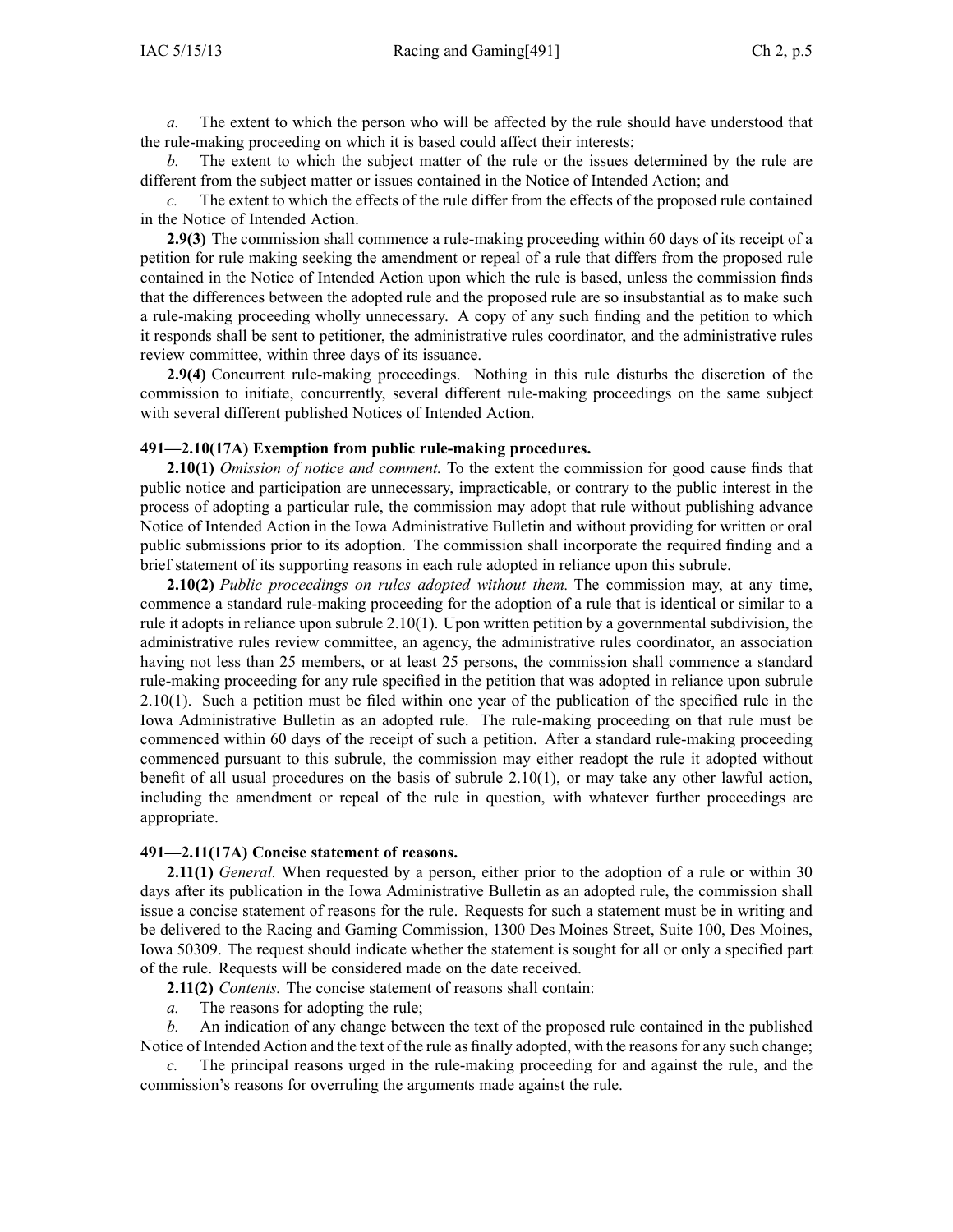**2.11(3)** *Time of issuance.* After <sup>a</sup> proper request, the commission shall issue <sup>a</sup> concise statement of reasons by the later of the time the rule is adopted or 35 days after receipt of the request. [**ARC [0734C](https://www.legis.iowa.gov/docs/aco/arc/0734C.pdf)**, IAB 5/15/13, effective 6/19/13]

## **491—2.12(17A) Contents, style, and form of rule.**

**2.12(1)** *Contents.* Each rule adopted by the commission shall contain the text of the rule and, in addition:

*a.* The date the commission adopted the rule;

*b.* A brief explanation of the principal reasons for the rule-making action if such reasons are required by Iowa Code section [17A.4\(1\)](https://www.legis.iowa.gov/docs/ico/section/17A.4.pdf)*"b"* or the commission in its discretion decides to include such reasons;

*c.* A reference to all rules repealed, amended, or suspended by the rule;

*d.* A reference to the specific statutory or other authority authorizing adoption of the rule;

*e.* Any findings required by any provision of law as <sup>a</sup> prerequisite to adoption or effectiveness of the rule;

*f.* A brief explanation of the principal reasons for the failure to provide for waivers to the rule if no waiver provision is included and <sup>a</sup> brief explanation of any waiver or special exceptions provided in the rule if such reasons are required by Iowa Code section [17A.4\(1\)](https://www.legis.iowa.gov/docs/ico/section/17A.4.pdf)*"b"* or the commission in its discretion decides to include such reasons; and

*g.* The effective date of the rule.

**2.12(2)** *Incorporation by reference.* The commission may incorporate by reference in <sup>a</sup> proposed or adopted rule, and without causing publication of the incorporated matter in full, all or any par<sup>t</sup> of <sup>a</sup> code, standard, rule, or other matter if the commission finds that the incorporation of its text in the commission proposed or adopted rule would be unduly cumbersome, expensive, or otherwise inexpedient. The reference in the commission proposed or adopted rule shall fully indicate the precise subject and the general contents of the incorporated matter and shall state that the proposed or adopted rule does not include any later amendments or editions of the incorporated matter. The commission may incorporate such matter by reference in <sup>a</sup> proposed or adopted rule only if the commission makes copies of it readily available to the public. The rule shall state how and where copies of the incorporated matter may be obtained at cost from the commission, and how and where copies may be obtained from the agency of the United States, this state, another state, or the organization, association, or persons, originally issuing that matter. The commission shall retain permanently <sup>a</sup> copy of any materials incorporated by reference in <sup>a</sup> rule of the commission.

If the commission adopts standards by reference to another publication, it shall provide <sup>a</sup> copy of the publication containing the standards to the administrative rules coordinator for deposit in the state law library and may make the standards available electronically.

**2.12(3)** *References to materials not published in full.* When the administrative code editor decides to omit the full text of <sup>a</sup> proposed or adopted rule because publication of the full text would be unduly cumbersome, expensive, or otherwise inexpedient, the commission shall prepare and submit to the administrative code editor for inclusion in the Iowa Administrative Bulletin and Iowa Administrative Code <sup>a</sup> summary statement describing the specific subject matter of the omitted material. This summary statement shall include the title and <sup>a</sup> brief description sufficient to inform the public of the specific nature and subject matter of the proposed or adopted rules, and of significant issues involved in these rules. The summary statement shall also describe how <sup>a</sup> copy of the full text of the proposed or adopted rule, including any unpublished matter and any matter incorporated by reference, may be obtained from the commission. The commission will provide <sup>a</sup> copy of that full text at the actual cost upon reques<sup>t</sup> and shall make copies of the full text available for review at the state law library and may make the standards available electronically.

At the reques<sup>t</sup> of the administrative code editor, the commission shall provide <sup>a</sup> proposed statement explaining why publication of the full text would be unduly cumbersome, expensive, or otherwise inexpedient.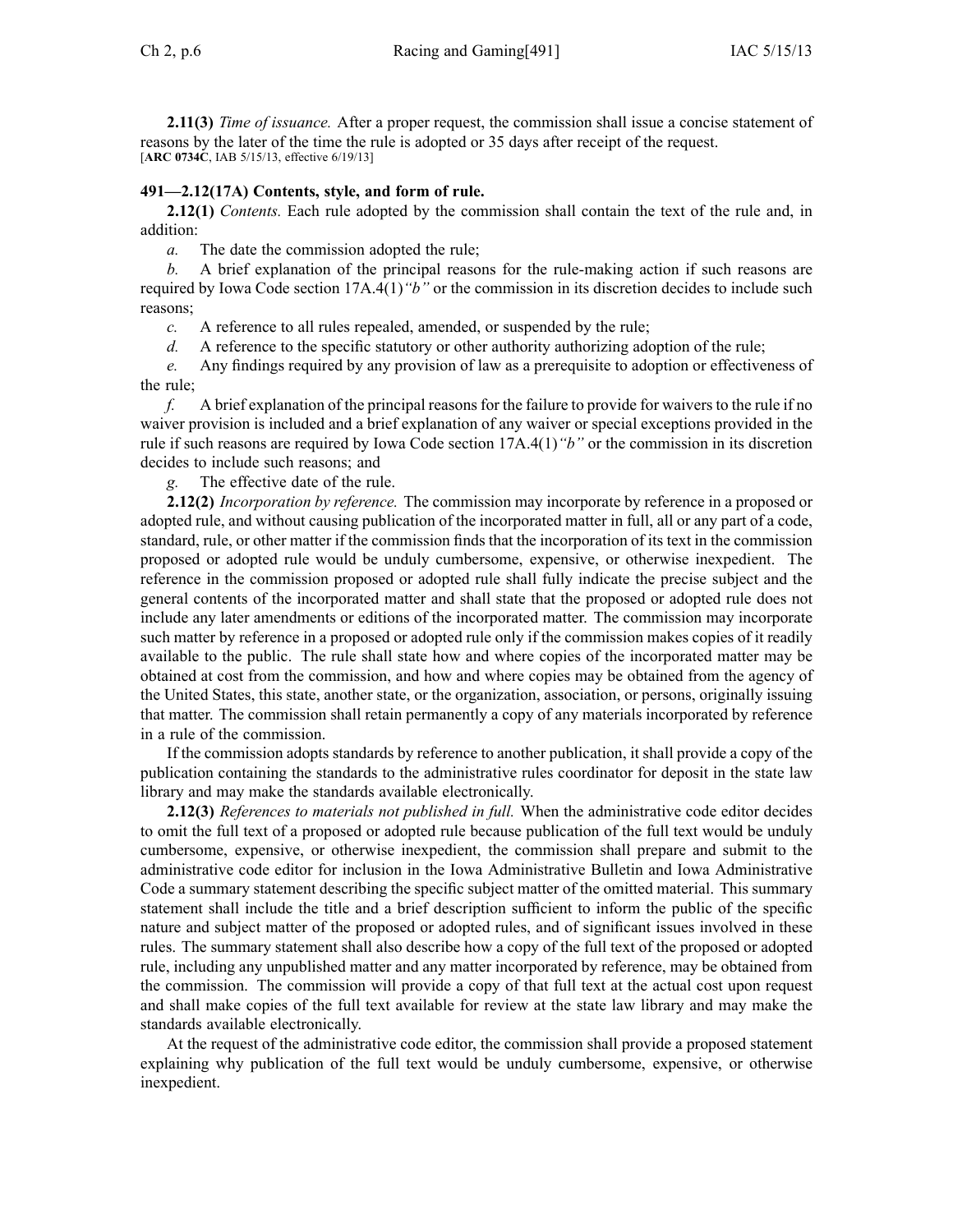**2.12(4)** *Style and form.* In preparing its rules, the commission shall follow the uniform numbering system, form, and style prescribed by the administrative rules coordinator.

#### **491—2.13(17A) Agency rule-making record.**

**2.13(1)** *Requirement.* The commission shall maintain an official rule-making record for each rule it proposes by publication in the Iowa Administrative Bulletin of <sup>a</sup> Notice of Intended Action, or adopts. The rule-making record and materials incorporated by reference must be available for public inspection.

**2.13(2)** *Contents.* The commission rule-making record shall contain:

*a.* Copies of all publications in the Iowa Administrative Bulletin with respec<sup>t</sup> to the rule or the proceeding upon which the rule is based and any file-stamped copies of commission submissions to the administrative rules coordinator concerning that rule or the proceeding upon which it is based;

*b.* Copies of any portions of the commission's public rule-making docket containing entries relating to the rule or the proceeding upon which the rule is based;

*c.* All written petitions, requests, and submissions received by the commission, and all other written materials of <sup>a</sup> factual nature as distinguished from opinion that are relevant to the merits of the rule and that were created or compiled by the commission and considered by the administrator, in connection with the formulation, proposal, or adoption of the rule or the proceeding upon which the rule is based, excep<sup>t</sup> to the extent that the commission is authorized by law to keep them confidential; provided, however, that when any such materials are deleted because they are authorized by law to be kept confidential, the commission shall identify in the record the particular materials deleted and state the reasons for that deletion;

*d.* Any official transcript of oral presentations made in the proceeding upon which the rule is based or, if not transcribed, the stenographic record or electronic recording of those presentations, and any memorandum prepared by <sup>a</sup> presiding officer summarizing the contents of those presentations;

*e.* A copy of any regulatory analysis or fiscal impact statement prepared for the proceeding upon which the rule is based;

*f.* A copy of the rule and any concise statement of reasons prepared for that rule;

*g.* All petitions for amendment or repeal or suspension of the rule;

*h.* A copy of any objection to the issuance of that rule without public notice and participation that was filed pursuant to Iowa Code section  $17A.4(2)$  by the administrative rules review committee, the governor, or the attorney general;

*i.* A copy of any objection to the rule filed by the administrative rules review committee, the governor, or the attorney general pursuan<sup>t</sup> to Iowa Code section [17A.4\(4\)](https://www.legis.iowa.gov/docs/ico/section/17A.4.pdf), and any commission response to that objection;

*j.* A copy of any significant written criticism of the rule, including <sup>a</sup> summary of any petitions for waiver of the rule; and

*k.* A copy of any executive order concerning the rule.

**2.13(3)** *Effect of record.* Except as otherwise required by <sup>a</sup> provision of law, the commission rule-making record required by this rule need not constitute the exclusive basis for commission action on that rule.

**2.13(4)** *Maintenance of record.* The commission shall maintain the rule-making record for <sup>a</sup> period of not less than five years from the later of the date the rule to which it pertains became effective, the date of the Notice of Intended Action, or the date of any written criticism as described in [2.13\(2\)](https://www.legis.iowa.gov/docs/iac/rule/491.2.13.pdf)*"g," "h," "i,"* or *"j."*

**491—2.14(17A) Filing of rules.** The commission shall file each rule it adopts in the office of the administrative rules coordinator. The filing must be executed as soon after adoption of the rule as is practicable. At the time of filing, each rule must have attached to it any fiscal impact statement and any concise statement of reasons that was issued with respec<sup>t</sup> to that rule, if applicable. If <sup>a</sup> fiscal impact statement or statement of reasons for that rule was not issued until <sup>a</sup> time subsequent to the filing of that rule, the note or statement must be attached to the filed rule within five working days after the note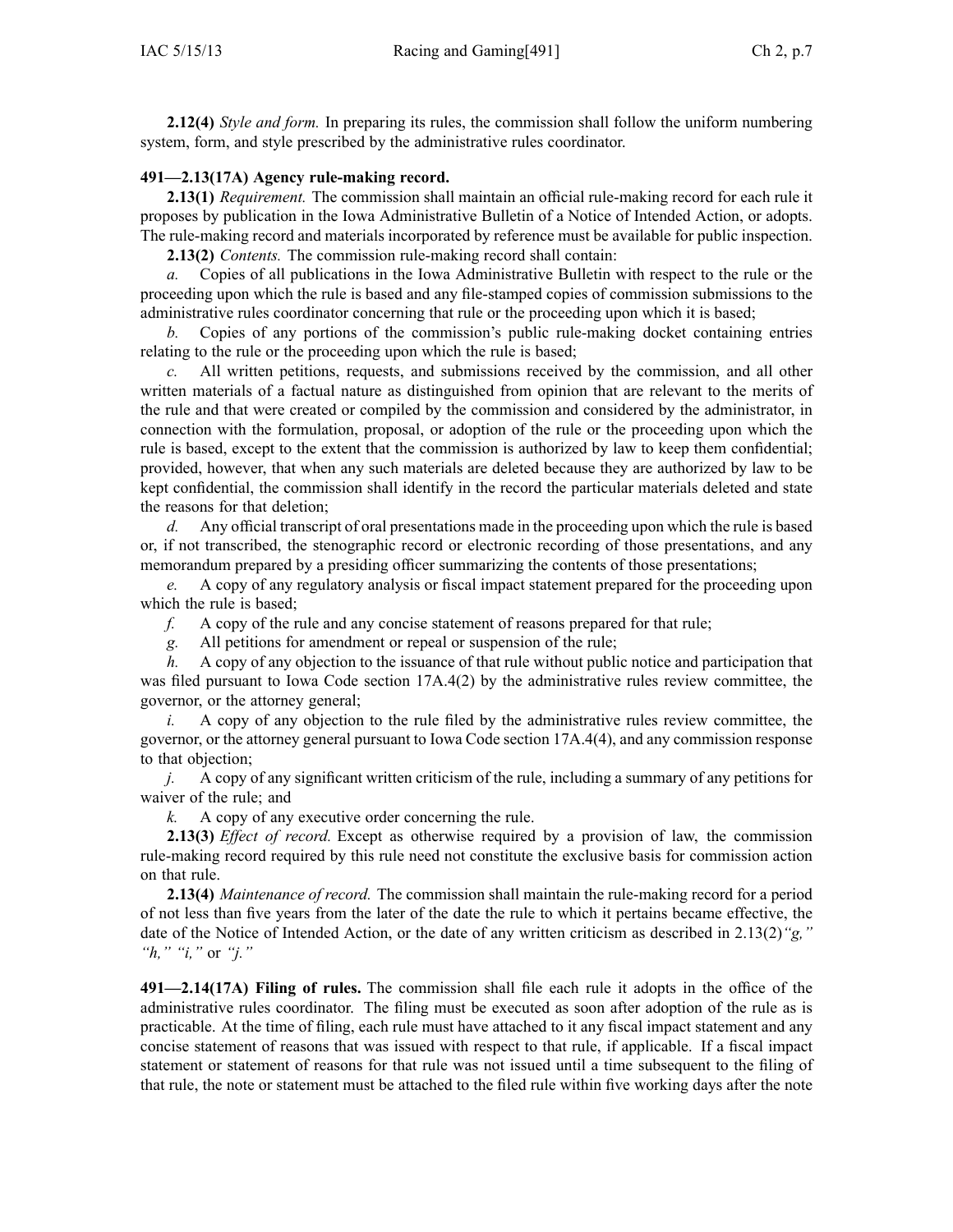or statement is issued. In filing <sup>a</sup> rule, the commission shall use the standard form prescribed by the administrative rules coordinator.

#### **491—2.15(17A) Effectiveness of rules prior to publication.**

**2.15(1)** *Grounds.* The commission may make <sup>a</sup> rule effective after its filing at any stated time prior to 35 days after its indexing and publication in the Iowa Administrative Bulletin if it finds that <sup>a</sup> statute so provides, the rule confers <sup>a</sup> benefit or removes <sup>a</sup> restriction on some segmen<sup>t</sup> of the public, or that the effective date of the rule is necessary to avoid imminent peril to the public health, safety, or welfare. The commission shall incorporate the required finding and <sup>a</sup> brief statement of its supporting reasons in each rule adopted in reliance upon this subrule.

**2.15(2)** *Special notice.* When the commission makes <sup>a</sup> rule effective prior to its indexing and publication in reliance upon the provisions of Iowa Code section [17A.5\(2\)](https://www.legis.iowa.gov/docs/ico/section/17A.5.pdf)*"b"*(3), the commission shall employ all reasonable efforts to make its contents known to the persons who may be affected by that rule prior to the rule's indexing and publication. The term "all reasonable efforts" requires the commission to employ the most effective and promp<sup>t</sup> means of notice rationally calculated to inform potentially affected parties of the effectiveness of the rule that is justified and practical under the circumstances considering the various alternatives available for this purpose, the comparative costs to the commission of utilizing each of those alternatives, and the harm suffered by affected persons from any lack of notice concerning the contents of the rule prior to its indexing and publication. The means that may be used for providing notice of such rules prior to their indexing and publication include, but are not limited to, any one or more of the following means: radio, newspaper, television, signs, mail, telephone, personal notice or electronic means.

A rule made effective prior to its indexing and publication in reliance upon the provisions of Iowa Code section [17A.5\(2\)](https://www.legis.iowa.gov/docs/ico/section/17A.5.pdf)*"b"*(3) shall include in that rule <sup>a</sup> statement describing the reasonable efforts that will be used to comply with the requirements of subrule [2.15\(2\)](https://www.legis.iowa.gov/docs/iac/rule/491.2.15.pdf).

#### **491—2.16(17A) General statements of policy.**

**2.16(1)** *Compilation, indexing, public inspection.* The commission shall maintain an official, current, and dated compilation that is indexed by subject, containing all of its general statements of policy within the scope of Iowa Code section [17A.2\(10\)](https://www.legis.iowa.gov/docs/ico/section/17A.2.pdf)*"a," "c," "f," "g," "h," "k."* Each addition to, change in, or deletion from the official compilation must also be dated, indexed, and <sup>a</sup> record thereof kept. Except for those portions containing rules governed by Iowa Code section [17A.2\(7\)](https://www.legis.iowa.gov/docs/ico/section/17A.2.pdf)*"f,"* or otherwise authorized by law to be kept confidential, the compilation must be made available for public inspection and copying.

**2.16(2)** *Enforcement of requirements.* A general statement of policy subject to the requirements of this subsection shall not be relied on by the commission to the detriment of any person who does not have actual, timely knowledge of the contents of the statement until the requirements of subrule [2.16\(1\)](https://www.legis.iowa.gov/docs/iac/rule/491.2.16.pdf) are satisfied. This provision is inapplicable to the extent necessary to avoid imminent peril to the public health, safety, or welfare.

#### **491—2.17(17A) Review by commission of rules.**

**2.17(1)** Any interested person, association, agency, or political subdivision may submit a written reques<sup>t</sup> to the administrative rules coordinator requesting the commission to conduct <sup>a</sup> formal review of <sup>a</sup> specified rule. Upon approval of that reques<sup>t</sup> by the administrative rules coordinator, the commission shall conduct <sup>a</sup> formal review of <sup>a</sup> specified rule to determine whether <sup>a</sup> new rule should be adopted instead or the rule should be amended or repealed. The commission may refuse to conduct <sup>a</sup> review if it has conducted such <sup>a</sup> review of the specified rule within five years prior to the filing of the written request.

**2.17(2)** In conducting the formal review, the commission shall prepare within <sup>a</sup> reasonable time <sup>a</sup> written repor<sup>t</sup> summarizing its findings, its supporting reasons, and any proposed course of action. The repor<sup>t</sup> must include <sup>a</sup> concise statement of the commission's findings regarding the rule's effectiveness in achieving its objectives, including <sup>a</sup> summary of any available supporting data. The repor<sup>t</sup> shall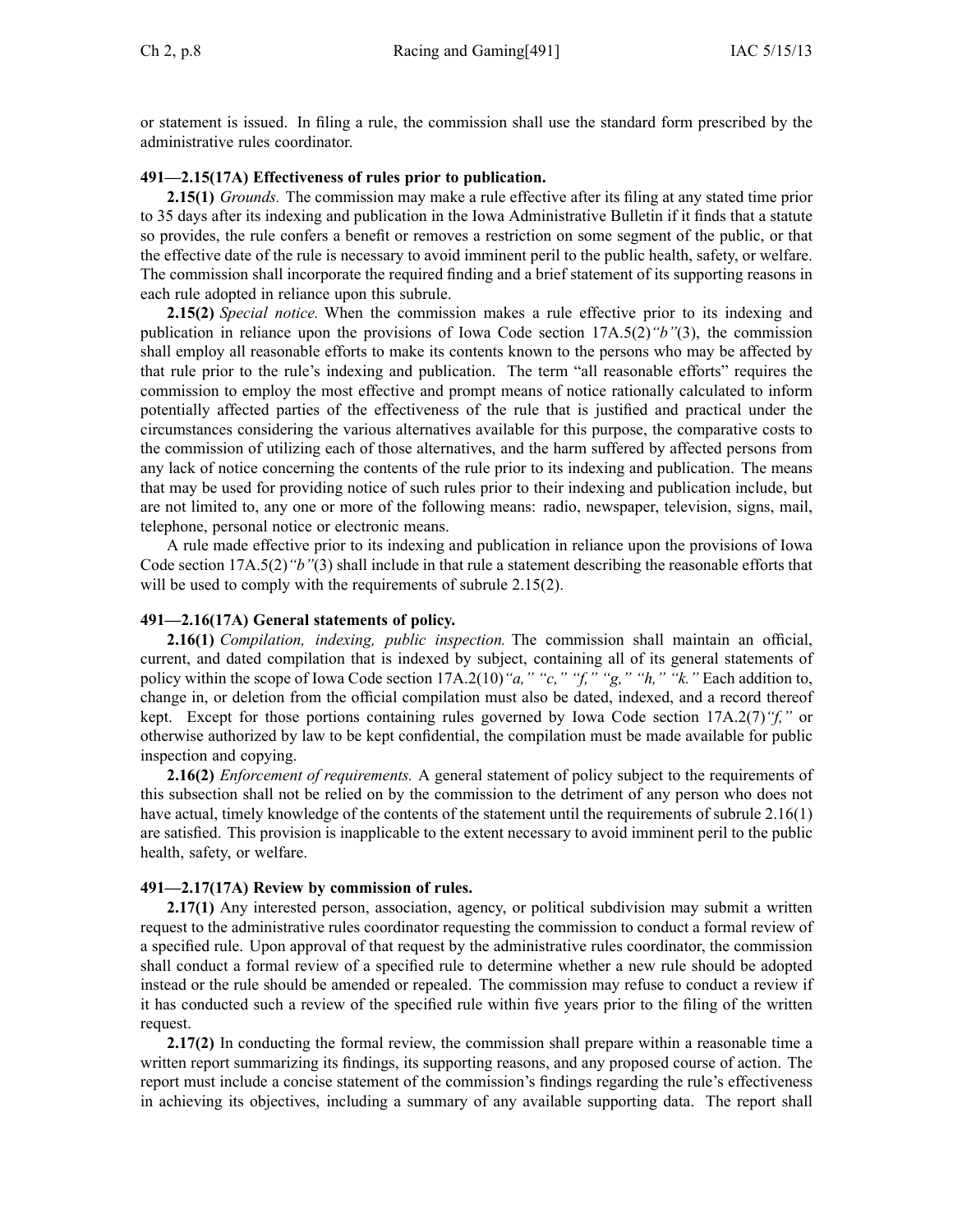also concisely describe significant written criticisms of the rule received during the previous five years, including <sup>a</sup> summary of any petitions for waiver of the rule received by the commission or granted by the commission. The repor<sup>t</sup> shall describe alternative solutions to resolve the criticisms of the rule, the reasons any were rejected, and any changes made in the rule in response to the criticisms as well as the reasons for the changes. A copy of the commission's repor<sup>t</sup> shall be sent to the administrative rules review committee and the administrative rules coordinator. The repor<sup>t</sup> must also be available for public inspection.

**491—2.18(17A) Petition for rule making.** Any interested person or agency may file <sup>a</sup> petition for rule making with the commission. The petition for rule making shall be filed in the Racing and Gaming Commission Office, 1300 Des Moines Street, Suite 100, Des Moines, Iowa 50309. The petition shall either be mailed certified, return receipt requested, or may be delivered in person. An additional copy may be provided if the petitioner wishes to retain <sup>a</sup> file-stamped copy of the petition. The petition may be either typewritten or legibly printed in ink and must substantially conform to the following form:



The petition must provide the following information:

 $\mathcal{L}_\mathcal{L}$  , and the set of the set of the set of the set of the set of the set of the set of the set of the set of the set of the set of the set of the set of the set of the set of the set of the set of the set of th

1. A statement of the specific rule-making action sought by the petitioner including the text or <sup>a</sup> summary of the contents of the proposed rule or amendment to <sup>a</sup> rule and, if it is <sup>a</sup> petition to amend or repeal <sup>a</sup> rule, <sup>a</sup> citation and the relevant language to the particular portion or portions of the rule proposed to be amended or repealed.

2. A citation to any law deemed relevant to the commission's authority to take the action urged or to the desirability of that action.

3. A brief summary of petitioner's arguments in suppor<sup>t</sup> of the action urged in the petition.

4. A brief summary of any data supporting the action urged in the petition.

5. The names and addresses of other persons, or <sup>a</sup> description of any class of persons, known by petitioner to be affected by, or interested in, the proposed action which is the subject of the petition.

#### Petitioner's signature

**2.18(1)** *Petition signed.* The petition must be dated and signed by the petitioner or the petitioner's representative. It must also include the name, mailing address, and telephone number of the petitioner and petitioner's representative and <sup>a</sup> statement indicating the person to whom communications concerning the petition should be directed.

**2.18(2)** *Deny petition.* The commission may deny <sup>a</sup> petition because it does not substantially conform to the required form.

**2.18(3)** *Procedure after petition is filed.* Upon filing of the petition, the administrator shall inspect the petition to ensure substantial compliance with the recommended form. If the petition does not contain the text or substance of the proposed amendment or fails to include copies of any cited statute, rule, or evidence, the administrator may reject the petition and return it to the petitioner along with the reasons for the rejection. Petitioner may then correct the reasons for rejection and refile the petition. A petition in substantial compliance with the recommended form shall be filed and stamped, and copies promptly sent to the commission members for further study.

**2.18(4)** *Commission action.* Within 60 days of the filing of <sup>a</sup> petition, the commission shall meet to consider the petition and shall either gran<sup>t</sup> the petition and commence rule making, or deny the petition and notify the petitioner in writing of the grounds for the denial. [**ARC [0734C](https://www.legis.iowa.gov/docs/aco/arc/0734C.pdf)**, IAB 5/15/13, effective 6/19/13]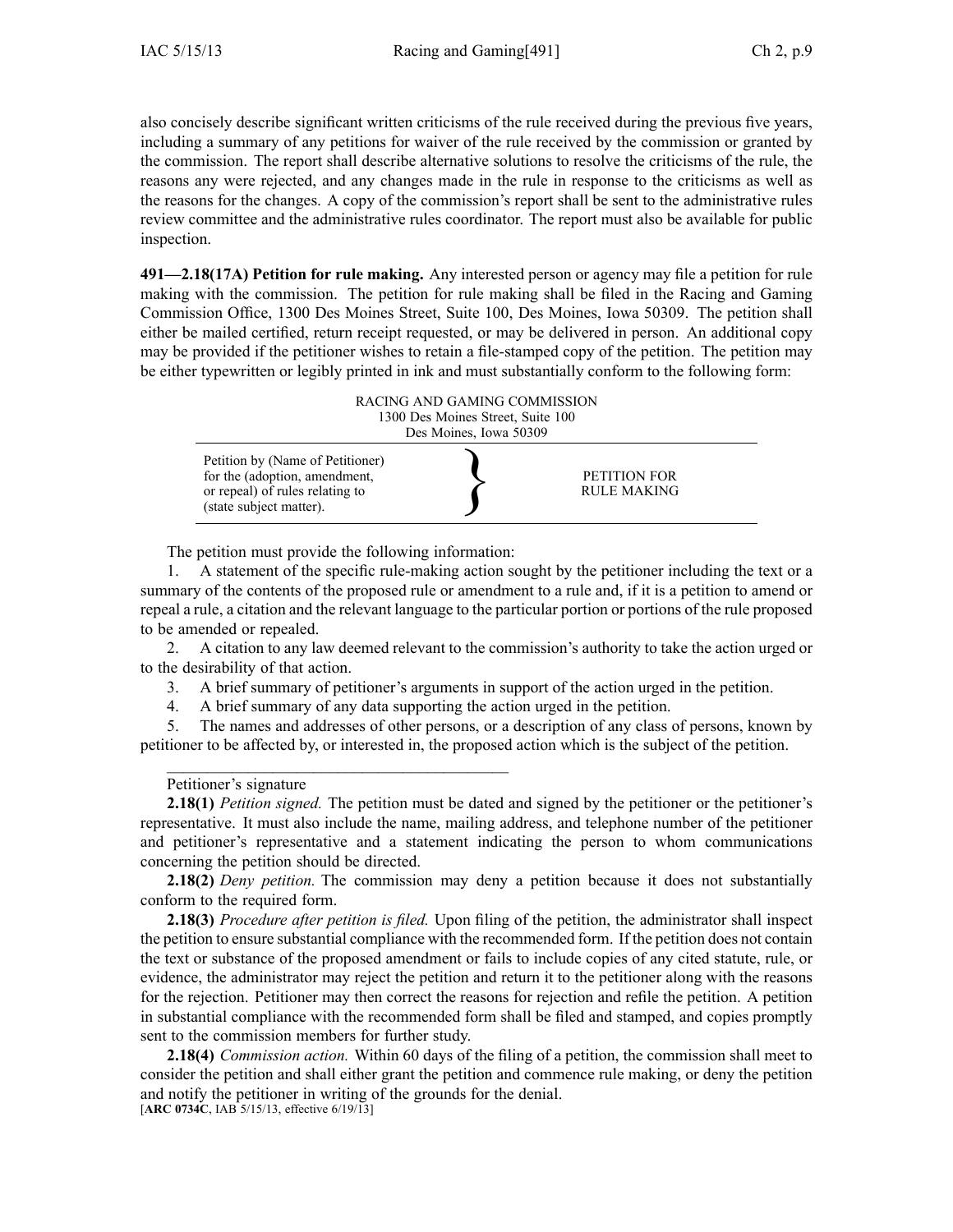**491—2.19(17A) General.** Any interested person may solicit oral or written advice from the administrator concerning the application or interpretation of any statute or administrative rule dealing with the commission. However, unless the request is made pursuant to Iowa Code section [17A.9](https://www.legis.iowa.gov/docs/ico/section/17A.9.pdf), petition for declaratory order, any such advice is not binding upon the commission. Petitioners for <sup>a</sup> declaratory order must have <sup>a</sup> real and direct interest in <sup>a</sup> specific fact situation that may affect their legal rights, duties or responsibilities under statutes or regulations administered by the commission.

**491—2.20(17A) Petition for declaratory order.** Any person may file <sup>a</sup> petition with the commission for <sup>a</sup> declaratory order as to the applicability to specified circumstances of <sup>a</sup> statute, rule, or order within the primary jurisdiction of the commission, at 1300 Des Moines Street, Suite 100, Des Moines, Iowa 50309. A petition is deemed filed when it is received by that office. The commission shall provide the petitioner with <sup>a</sup> file-stamped copy of the petition if the petitioner provides the commission an extra copy for this purpose. The petition must be typewritten or legibly handwritten in ink and must substantially conform to the following form:



The petition must provide the following information:

1. A clear and concise statement of all relevant facts on which the order is requested.

2. A citation and the relevant language of the specific statutes, rules, policies, decisions, or orders, whose applicability is questioned, and any other relevant law.

3. The questions petitioner wants answered, stated clearly and concisely.

4. The answers to the questions desired by the petitioner and <sup>a</sup> summary of the reasons urged by the petitioner in suppor<sup>t</sup> of those answers.

5. The reasons for requesting the declaratory order and disclosure of the petitioner's interest in the outcome.

6. A statement indicating whether the petitioner is currently <sup>a</sup> party to another proceeding involving the questions at issue and whether, to the petitioner's knowledge, those questions have been decided by, are pending determination by, or are under investigation by, any governmental entity.

7. The names and addresses of other persons, or <sup>a</sup> description of any class of persons, known by petitioner to be affected by, or interested in, the questions presented in the petition.

8. Any reques<sup>t</sup> by petitioner for <sup>a</sup> meeting provided for by 491—2.26(17A).

The petition must be dated and signed by the petitioner or the petitioner's representative. It must also include the name, mailing address, and telephone number of the petitioner and petitioner's representative and <sup>a</sup> statement indicating the person to whom communications concerning the petition should be directed.

[**ARC [0734C](https://www.legis.iowa.gov/docs/aco/arc/0734C.pdf)**, IAB 5/15/13, effective 6/19/13]

**491—2.21(17A) Notice of petition.** Within 15 days after receipt of <sup>a</sup> petition for <sup>a</sup> declaratory order, the commission shall give notice of the petition to all persons not served by the petitioner pursuan<sup>t</sup> to rule [2.25](https://www.legis.iowa.gov/docs/iac/rule/491.2.25.pdf)(17A) to whom notice is required by any provision of law or who have requested notice of petitions for declaratory orders. The commission may also give notice to any other persons.

## **491—2.22(17A,99D,99F) Intervention.**

**2.22(1)** Persons who qualify under any applicable provision of law as an intervenor and who file <sup>a</sup> petition for intervention within 30 days of the filing of <sup>a</sup> petition for declaratory order shall be allowed to intervene in <sup>a</sup> proceeding for <sup>a</sup> declaratory order.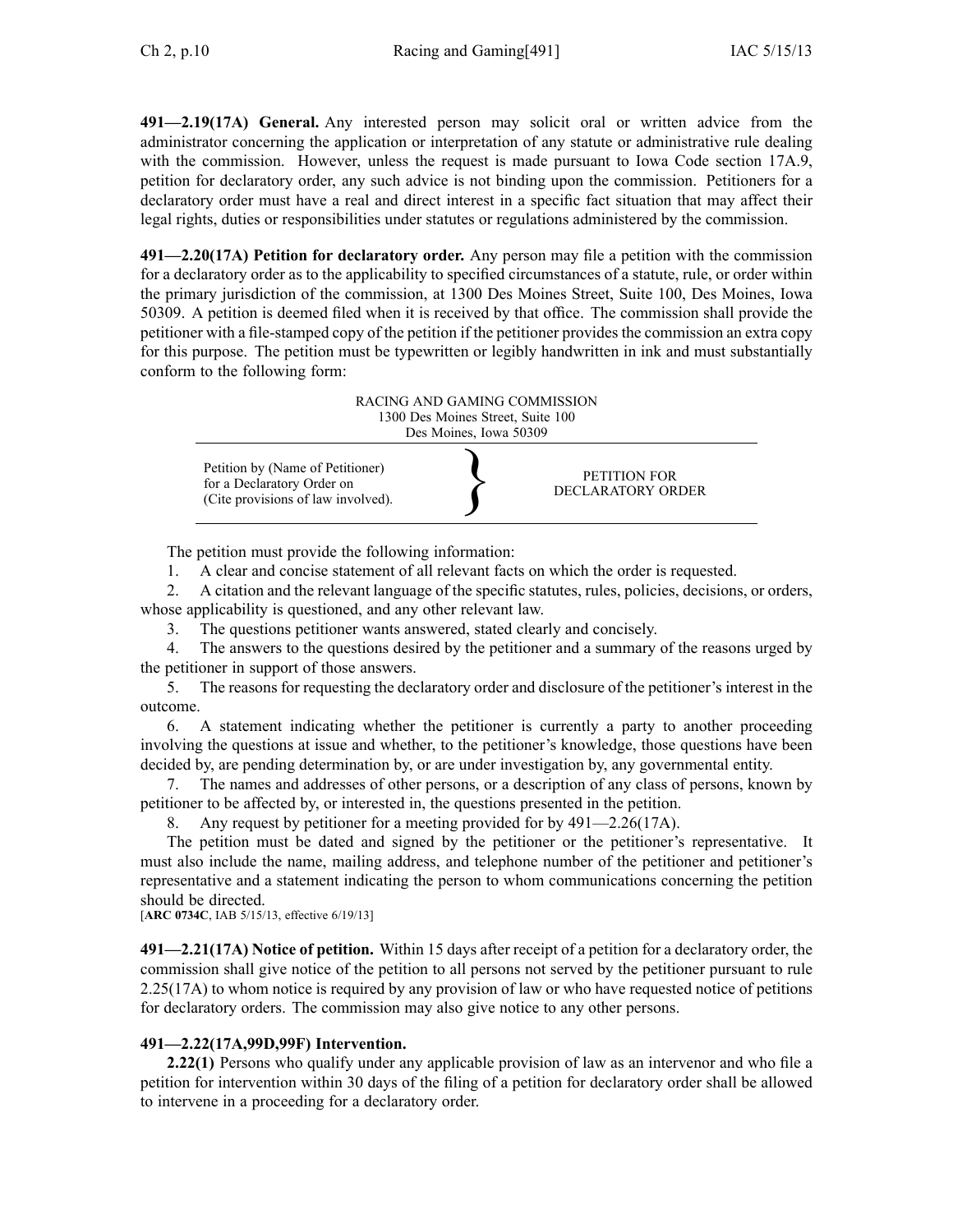**2.22(2)** Any person who files <sup>a</sup> petition for intervention at any time prior to the issuance of an order may be allowed to intervene in <sup>a</sup> proceeding for <sup>a</sup> declaratory order at the discretion of the commission.

**2.22(3)** A petition for intervention shall be filed at the Racing and Gaming Commission Office, 1300 Des Moines Street, Suite 100, Des Moines, Iowa 50309. Such <sup>a</sup> petition is deemed filed when it is received by that office. The commission will provide the petitioner with <sup>a</sup> file-stamped copy of the petition for intervention if the petitioner provides an extra copy for this purpose. A petition for intervention must be typewritten or legibly handwritten in ink and must substantially conform to the following form:



The petition for intervention must provide the following information:

1. Facts supporting the intervenor's standing and qualifications for intervention.

2. A citation and the relevant language of any additional statutes, rules, or orders and any other, additional, relevant law.

3. The answers to the original summary of the reasons urged by the intervenor in suppor<sup>t</sup> of those answers.

4. Reasons for requesting intervention and disclosure of the intervenor's interest in the outcome.

5. A statement indicating whether the intervenor is currently <sup>a</sup> party to any proceeding involving the questions at issue and whether, to the intervenor's knowledge, those questions have been decided by, are pending determination by, or are under investigation by, any governmental entity.

6. The names and addresses of any additional persons, or <sup>a</sup> description of any class of persons, known by intervenor to be affected by, or interested in, the questions presented.

7. Whether the intervenor consents to be bound by the determination of the matters presented in the declaratory order proceeding.

The petition must be dated and signed by the intervenor or the intervenor's representative. It must also include the name, mailing address, and telephone number of the intervenor and intervenor's representative, and <sup>a</sup> statement indicating the person to whom communications concerning the petition should be directed.

[**ARC [0734C](https://www.legis.iowa.gov/docs/aco/arc/0734C.pdf)**, IAB 5/15/13, effective 6/19/13]

**491—2.23(17A) Briefs.** The petitioner or any intervenor may file <sup>a</sup> brief in suppor<sup>t</sup> of the position urged. The commission may reques<sup>t</sup> <sup>a</sup> brief from the petitioner, any intervenor, or any other person concerning the questions raised.

**491—2.24(17A) Inquiries.** Inquiries concerning the status of <sup>a</sup> declaratory order proceeding may be made to the Administrator, Racing and Gaming Commission, 1300 Des Moines Street, Suite 100, Des Moines, Iowa 50309.

[**ARC [0734C](https://www.legis.iowa.gov/docs/aco/arc/0734C.pdf)**, IAB 5/15/13, effective 6/19/13]

## **491—2.25(17A) Service and filing of petitions and other papers.**

**2.25(1)** *When service required.* Except where otherwise provided by law, every petition for declaratory order, petition for intervention, brief, or other paper filed in <sup>a</sup> proceeding for <sup>a</sup> declaratory order shall be served upon each of the parties of record to the proceeding, and on all other persons identified in the petition for declaratory order or petition for intervention as affected by or interested in the questions presented, simultaneously with their filing. The party filing <sup>a</sup> document is responsible for service on all parties and other affected or interested persons.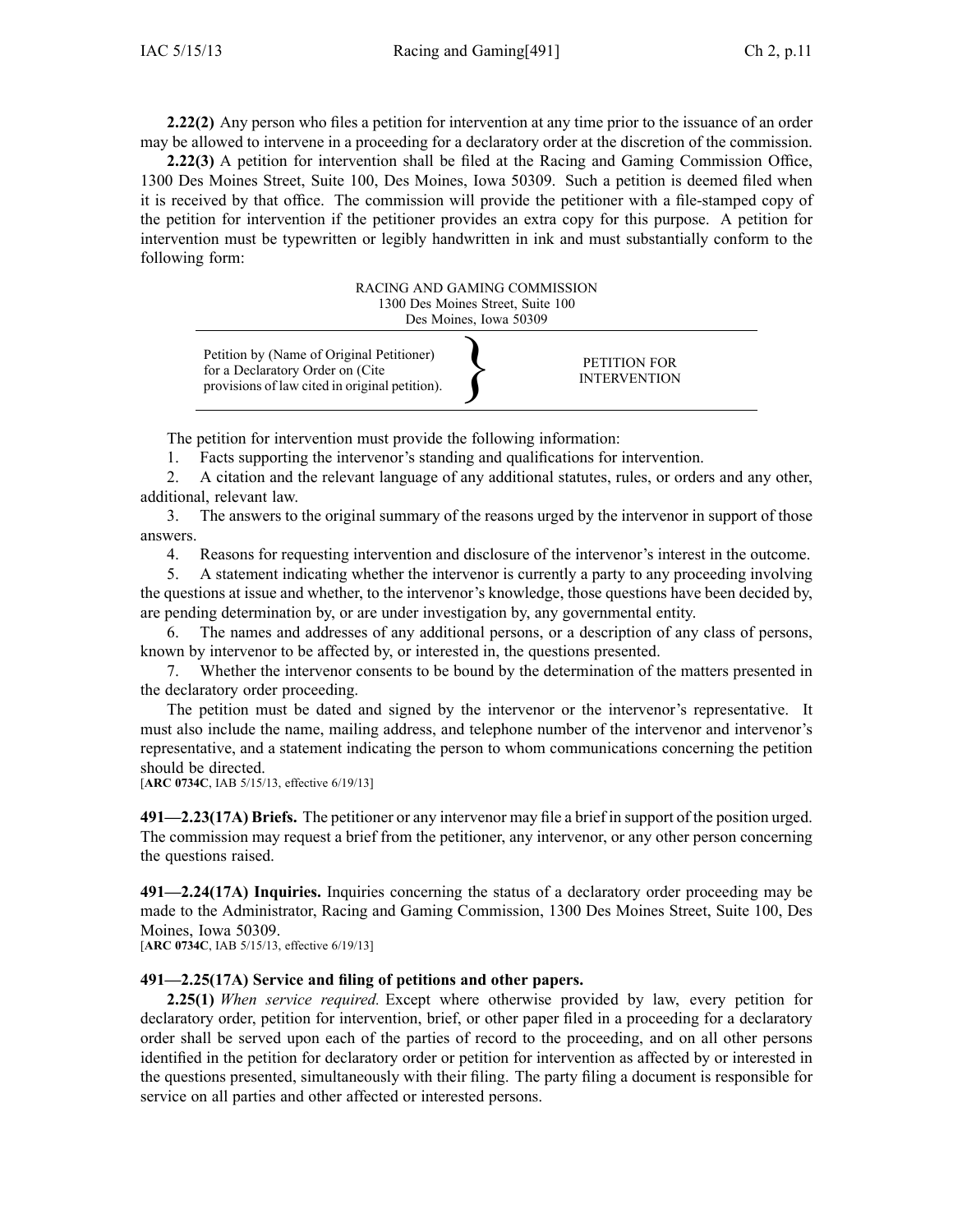**2.25(2)** *Filing—when required.* All petitions for declaratory orders, petitions for intervention, briefs, or other papers in <sup>a</sup> proceeding for <sup>a</sup> declaratory order shall be filed with the Racing and Gaming Commission Office, 1300 Des Moines Street, Suite 100, Des Moines, Iowa 50309. All petitions, briefs, or other papers that are required to be served upon <sup>a</sup> party shall be filed simultaneously with the commission.

[**ARC [0734C](https://www.legis.iowa.gov/docs/aco/arc/0734C.pdf)**, IAB 5/15/13, effective 6/19/13]

**491—2.26(17A) Consideration.** Upon reques<sup>t</sup> by petitioner, the commission must schedule <sup>a</sup> brief and informal meeting between the original petitioner, all intervenors, and the commission, <sup>a</sup> member of the commission, or <sup>a</sup> member of the staff of the commission, to discussthe questionsraised. The commission may solicit comments from any person on the questions raised. Also, comments on the questions raised may be submitted to the commission by any person.

## **491—2.27(17A) Action on petition.**

**2.27(1)** Within the time allowed by Iowa Code section [17A.9\(5\)](https://www.legis.iowa.gov/docs/ico/section/17A.9.pdf), after receipt of a petition for a declaratory order, the administrator or designee shall take action on the petition as required by Iowa Code section [17A.9\(5\)](https://www.legis.iowa.gov/docs/ico/section/17A.9.pdf).

**2.27(2)** The date of issuance of an order or of <sup>a</sup> refusal to issue an order is defined as the date of mailing of <sup>a</sup> decision or order or date of delivery if service is by other means unless another date is specified in the order.

## **491—2.28(17A) Refusal to issue order.**

**2.28(1)** The commission shall not issue a declaratory order where prohibited by Iowa Code section [17A.9\(1\)](https://www.legis.iowa.gov/docs/ico/section/17A.9.pdf) and may refuse to issue <sup>a</sup> declaratory order on some or all questions raised for the following reasons.

1. The petition does not substantially comply with the required form.

2. The petition does not contain factssufficient to demonstrate that the petitioner will be aggrieved or adversely affected by the failure of the commission to issue an order.

3. The commission does not have jurisdiction over the questions presented in the petition.

4. The questions presented by the petition are also presented in <sup>a</sup> current rule making, contested case, or other commission or judicial proceeding, that may definitively resolve them.

5. The questions presented by the petition would more properly be resolved in <sup>a</sup> different type of proceeding or by another body with jurisdiction over the matter.

The facts or questions presented in the petition are unclear, overbroad, insufficient, or otherwise inappropriate as <sup>a</sup> basis upon which to issue an order.

7. There is no need to issue an order because the questions raised in the petition have been settled due to <sup>a</sup> change in circumstances.

8. The petition is not based upon facts calculated to aid in the planning of future conduct but is, instead, based solely upon prior conduct in an effort to establish the effect of that conduct or to challenge <sup>a</sup> commission decision already made.

The petition requests a declaratory order that would necessarily determine the legal rights, duties, or responsibilities of other persons who have not joined in the petition, intervened separately, or filed <sup>a</sup> similar petition and whose position on the questions presented may fairly be presumed to be adverse to that of petitioner.

10. The petitioner requests the commission to determine whether <sup>a</sup> statute is unconstitutional on its face.

**2.28(2)** A refusal to issue <sup>a</sup> declaratory order must indicate the specific grounds for the refusal and constitutes final commission action on the petition.

**2.28(3)** Refusal to issue a declaratory order pursuant to this provision does not preclude the filing of <sup>a</sup> new petition that seeks to eliminate the grounds for the refusal to issue an order.

**491—2.29(17A) Contents of declaratory order—effective date.** In addition to the order itself, <sup>a</sup> declaratory order must contain the date of its issuance, the name of petitioner and all intervenors, the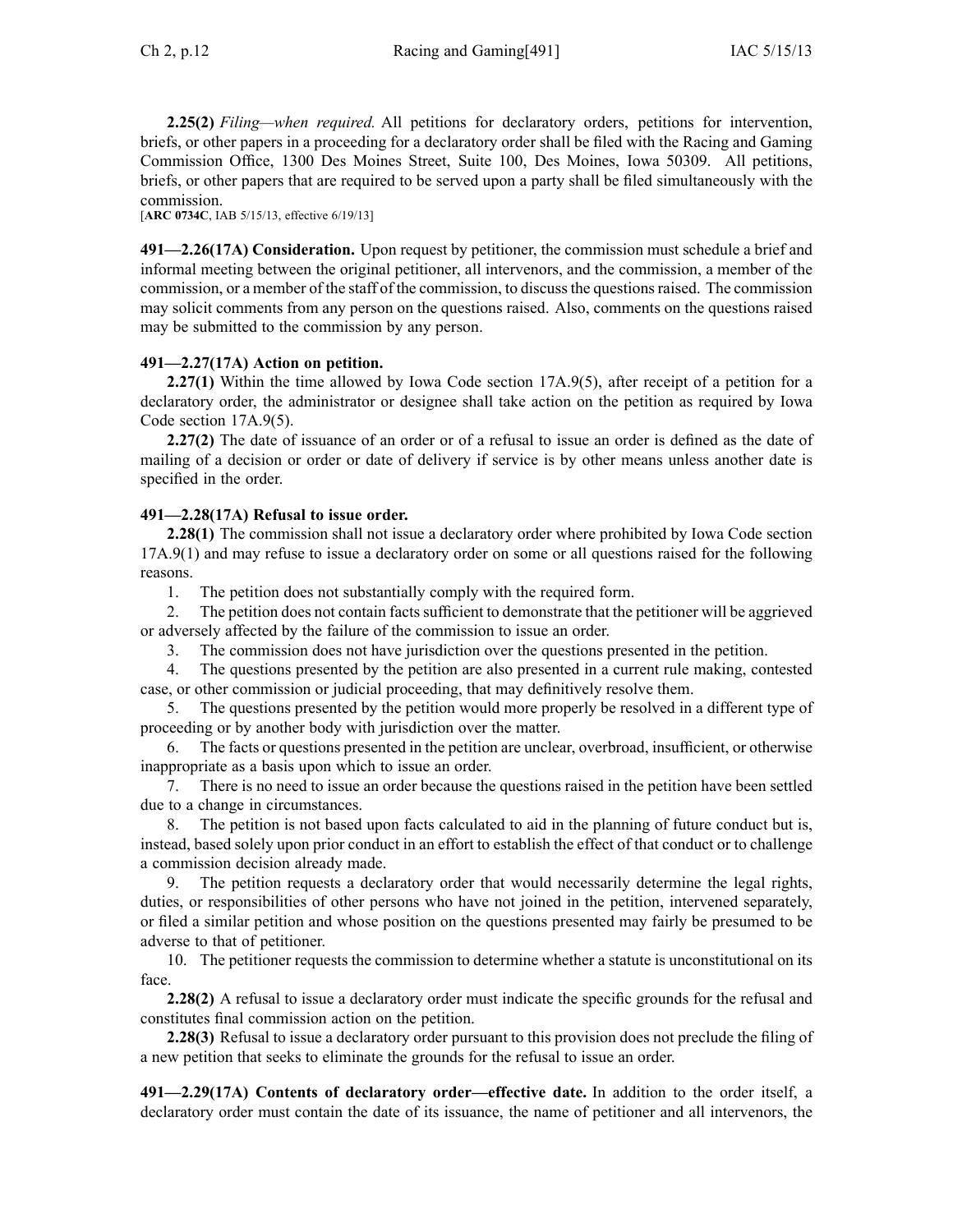specific statutes, rules, policies, decisions, or orders involved, the particular facts upon which it is based, and the reasons for its conclusion. A declaratory order is effective on the date of issuance.

**491—2.30(17A) Copies of orders.** A copy of all orders issued in response to <sup>a</sup> petition for <sup>a</sup> declaratory order shall be mailed promptly to the original petitioner and all intervenors.

**491—2.31(17A) Effect of <sup>a</sup> declaratory order.** A declaratory order has the same status and binding effect as <sup>a</sup> final order issued in <sup>a</sup> contested case proceeding. It is binding on the commission, the petitioner, and any intervenors (who consent to be bound) and is applicable only in circumstances where the relevant facts and the law involved are indistinguishable from those on which the order was based. As to all other persons, <sup>a</sup> declaratory order serves only as precedent and is not binding on the commission. The issuance of <sup>a</sup> declaratory order constitutes final commission action on the petition.

These rules are intended to implement Iowa Code chapters [17A](https://www.legis.iowa.gov/docs/ico/chapter/17A.pdf), [99D](https://www.legis.iowa.gov/docs/ico/chapter/99D.pdf) and [99F](https://www.legis.iowa.gov/docs/ico/chapter/99F.pdf).

[Filed 5/18/84, Notice 4/11/84—published 6/6/84, effective 7/13/84] [Filed emergency 10/20/86—published 11/19/86, effective 10/20/86] [Filed 10/23/87, Notice 9/9/87—published 11/18/87, effective 12/23/87] [Filed emergency 9/1/88—published 9/21/88, effective 9/1/88] [Filed 11/4/88, Notice 9/21/88—published 11/30/88, effective 1/4/89] [Filed 2/16/90, Notice 12/27/89—published 3/7/90, effective 4/11/90] [Filed 2/15/91, Notice 1/9/91—published 3/6/91, effective 4/10/91] [Filed 7/22/94, Notice 6/8/94—published 8/17/94, effective 9/21/94] [Filed 4/10/97, Notice 2/12/97—published 5/7/97, effective 6/11/97] [Filed 8/22/97, Notice 7/16/97—published 9/10/97, effective 10/15/97] [Filed 5/21/99, Notice 3/24/99—published 6/16/99, effective 7/21/99] [Filed 7/18/02, Notice 6/12/02—published 8/7/02, effective 9/11/02] [[Filed](https://www.legis.iowa.gov/docs/aco/arc/0734C.pdf) ARC 0734C ([Notice](https://www.legis.iowa.gov/docs/aco/arc/0604C.pdf) ARC 0604C, IAB 2/20/13), IAB 5/15/13, effective 6/19/13]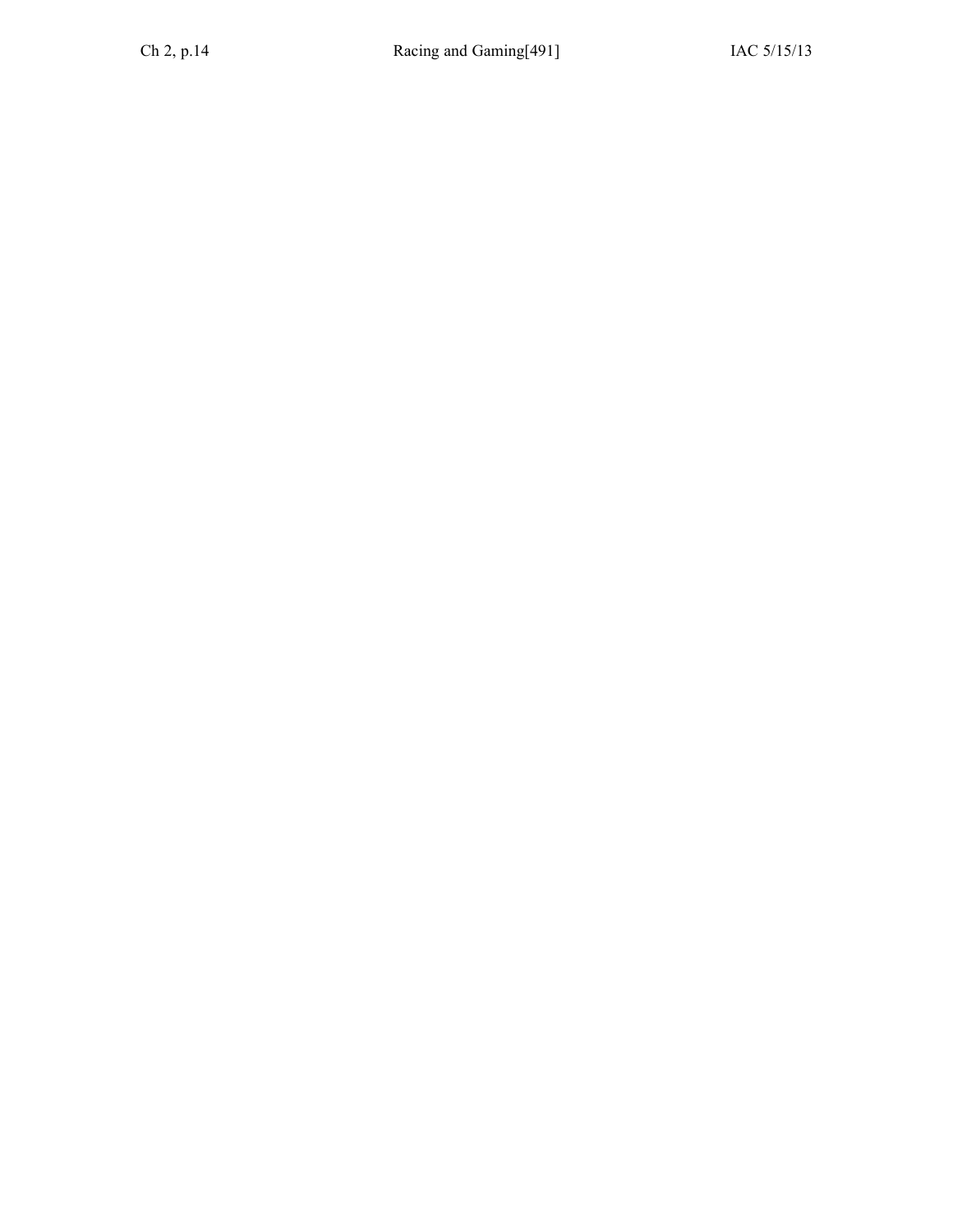## FAIR INFORMATION PRACTICES

The racing and gaming commission adopts, with the following exceptions and amendments, rules of the Governor's Task Force on Uniform Rules of Agency Procedure relating to fair information practices which are printed in the first volume of the Iowa Administrative Code.

## **491—3.1(17A,22) Definitions.** As used in this chapter:

*"Agency."* In lieu of the words "(official or body issuing these rules)", insert "racing and gaming commission".

## **491—3.3(17A,22) Requests for access to records.**

**3.3(1)** *Location of record.* In lieu of the words "(insert agency head)", insert "Administrator". In lieu of the words "(insert agency name and address)", insert "Racing and Gaming Commission, 1300 Des Moines Street, Suite 100, Des Moines, Iowa 50309".

**3.3(2)** *Office hours.* In lieu of the words "(insert customary office hours, and if agency does not have customary office hours of at least thirty hours per week, insert hours specified in Iowa Code section [22.4\)](https://www.legis.iowa.gov/docs/ico/section/22.4.pdf)", insert "8 a.m. to 4:30 p.m. Monday through Friday excep<sup>t</sup> legal holidays".

**3.3(7)** *Fees.*

*c. Supervisory fee.* In lieu of the words "(specify time period)", insert "30 minutes". [**ARC [0734C](https://www.legis.iowa.gov/docs/aco/arc/0734C.pdf)**, IAB 5/15/13, effective 6/19/13]

**491—3.6(17A,22) Procedure by which additions, dissents, or objections may be entered into certain** records. In lieu of the words "(designate office)", insert "racing and gaming commission".

## **491—3.9(17A,22) Disclosures without the consent of the subject.**

**3.9(1)** Open records are routinely disclosed without the consent of the subject.

**3.9(2)** To the extent allowed by law, disclosure of confidential records may occur without the consent of the subject. Following are instances where disclosure, if lawful, will generally occur without notice to the subject:

*a.* For <sup>a</sup> routine use as defined in rule [491—3.10\(17A,](https://www.legis.iowa.gov/docs/iac/rule/491.3.10.pdf) 22) or in the notice for <sup>a</sup> particular record system.

*b.* To <sup>a</sup> recipient who has provided the agency with advance written assurance that the record will be used solely as <sup>a</sup> statistical research or reporting record, provided that the record is transferred in <sup>a</sup> form that does not identify the subject.

*c.* To another governmen<sup>t</sup> agency or to an instrumentality of any governmental jurisdiction within or under the control of the United States for <sup>a</sup> civil or criminal law enforcement activity if the activity is authorized by law, and if an authorized representative of such governmen<sup>t</sup> agency or instrumentality has submitted <sup>a</sup> written reques<sup>t</sup> to the agency specifying the record desired and the law enforcement activity for which the record is sought.

*d.* To an individual pursuan<sup>t</sup> to <sup>a</sup> showing of compelling circumstances affecting the health or safety of any individual if <sup>a</sup> notice of the disclosure istransmitted to the last known address of the subject.

- *e.* To the legislative services agency under Iowa Code section [2A.3](https://www.legis.iowa.gov/docs/ico/section/2A.3.pdf).
- *f.* Disclosures in the course of employee disciplinary proceedings.
- *g.* In response to <sup>a</sup> court order or subpoena.

**491—3.10(17A,22) Routine use.** *"Routine use"* means the disclosure of <sup>a</sup> record without the consent of the subject or subjects, for <sup>a</sup> purpose which is compatible with the purpose for which the record was collected. It includes disclosures required to be made by statute other than the public records law, Iowa Code chapter [22](https://www.legis.iowa.gov/docs/ico/chapter/22.pdf).

**3.10(1)** To the extent allowed by law, the following uses are considered routine uses of all agency records: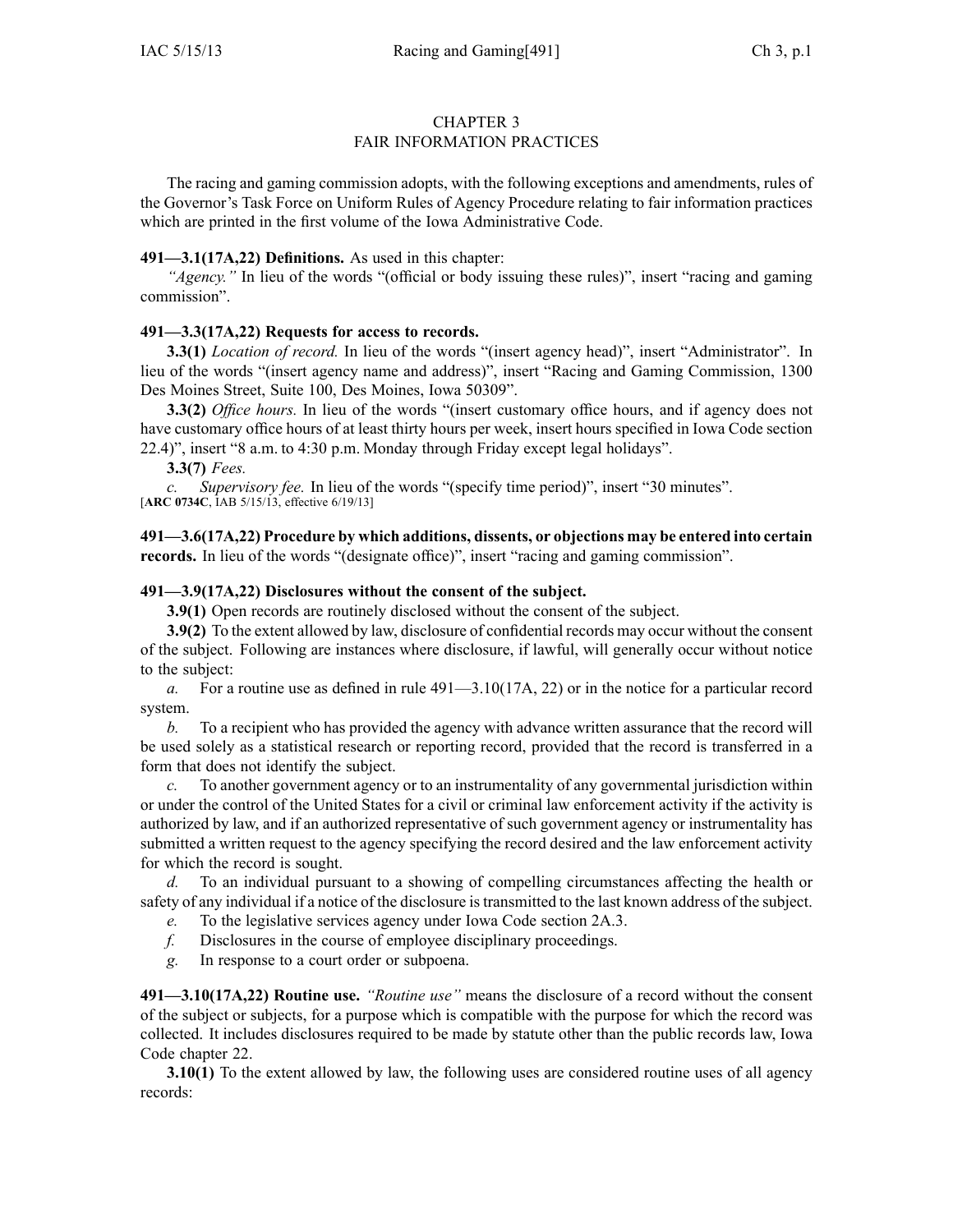*a.* Disclosure to those officers, employees, and agents of the agency who have <sup>a</sup> need for the record in the performance of their duties. The custodian of the record may upon reques<sup>t</sup> of any officer, employee, or on the custodian's own initiative, determine what constitutes legitimate need to use confidential records.

*b.* Disclosure of information indicating an apparen<sup>t</sup> violation of the law to appropriate law enforcement authorities for investigation and possible criminal prosecution, civil court action, or regulatory order.

*c.* Transfers of information within the agency, to other state agencies, or to local units of governmen<sup>t</sup> as appropriate to administer the program for which the information is collected.

*d.* Information released to staff of federal and state entities for audit purposes or for purposes of determining whether the agency is operating <sup>a</sup> program lawfully.

*e.* Any disclosure specifically authorized by the statute under which the record was collected or maintained.

*f.* Information transferred to any originating agency when racing and gaming commission has completed the authorized audit, investigation, or inspection.

**3.10(2)** Reserved.

## **491—3.11(17A,22) Consensual disclosure of confidential records.**

**3.11(1)** *Consent to disclosure by <sup>a</sup> subject individual.* To the extent permitted by law, the subject may consent in writing to agency disclosure of confidential records as provided in rule [491—3.7](https://www.legis.iowa.gov/docs/iac/rule/491.3.7.pdf)(17A,22).

**3.11(2)** *Complaints to public officials.* A letter from <sup>a</sup> subject of <sup>a</sup> confidential record to <sup>a</sup> public official which seeksthe official'sintervention on behalf of the subject in <sup>a</sup> matter that involvesthe agency may to the extent permitted by law be treated as an authorization to release sufficient information about the subject to the official to resolve the matter.

**3.11(3)** *Sharing information.* Notwithstanding any statutory confidentiality provision, the agency may share information with the child suppor<sup>t</sup> recovery unit and the college student aid commission through manual or automated means for the sole purpose of identifying licensees or applicants subject to enforcement under Iowa Code chapter [252J](https://www.legis.iowa.gov/docs/ico/chapter/252J.pdf), [261](https://www.legis.iowa.gov/docs/ico/chapter/261.pdf) or [598](https://www.legis.iowa.gov/docs/ico/chapter/598.pdf).

## **491—3.12(17A,22) Release to subject.**

**3.12(1)** A written request to review confidential records may be filed by the subject of the record as provided in rule [491—3.6](https://www.legis.iowa.gov/docs/iac/rule/491.3.6.pdf)(17A,22). The commission need not release the following records to the subject:

*a.* The identity of <sup>a</sup> person providing information to the agency need not be disclosed directly or indirectly to the subject of the information when the information is authorized to be held confidential pursuan<sup>t</sup> to Iowa Code section [22.7\(18\)](https://www.legis.iowa.gov/docs/ico/section/22.7.pdf) or other provision of law.

*b.* Records need not be disclosed to the subject when they are the work product of an attorney or otherwise privileged.

*c.* Investigative reports may be withheld from the subject, excep<sup>t</sup> as required by the Iowa Code. (See Iowa Code section [22.7\(5\)](https://www.legis.iowa.gov/docs/ico/section/22.7.pdf))

*d.* As otherwise authorized by law.

**3.12(2)** Where <sup>a</sup> record has multiple subjects with interest in the confidentiality of the record, the commission may take reasonable steps to protect confidential information relating to another subject.

## **491—3.13(17A,22) Availability of records.**

**3.13(1)** Agency records are open for public inspection and copying unless otherwise provided by rule or law.

**3.13(2)** Confidential records. The following records may be withheld from public inspection. Records are listed by category, according to the legal basis for withholding them from public inspection.

- *a.* Sealed bids received prior to the time set for public opening of bids. (Iowa Code section [72.3\)](https://www.legis.iowa.gov/docs/ico/section/72.3.pdf)
- *b.* Tax records made available to the agency. (Iowa Code sections [422.20](https://www.legis.iowa.gov/docs/ico/section/422.20.pdf) and [422.72](https://www.legis.iowa.gov/docs/ico/section/422.72.pdf))
- *c.* Exempt records under Iowa Code section [22.7](https://www.legis.iowa.gov/docs/ico/section/22.7.pdf).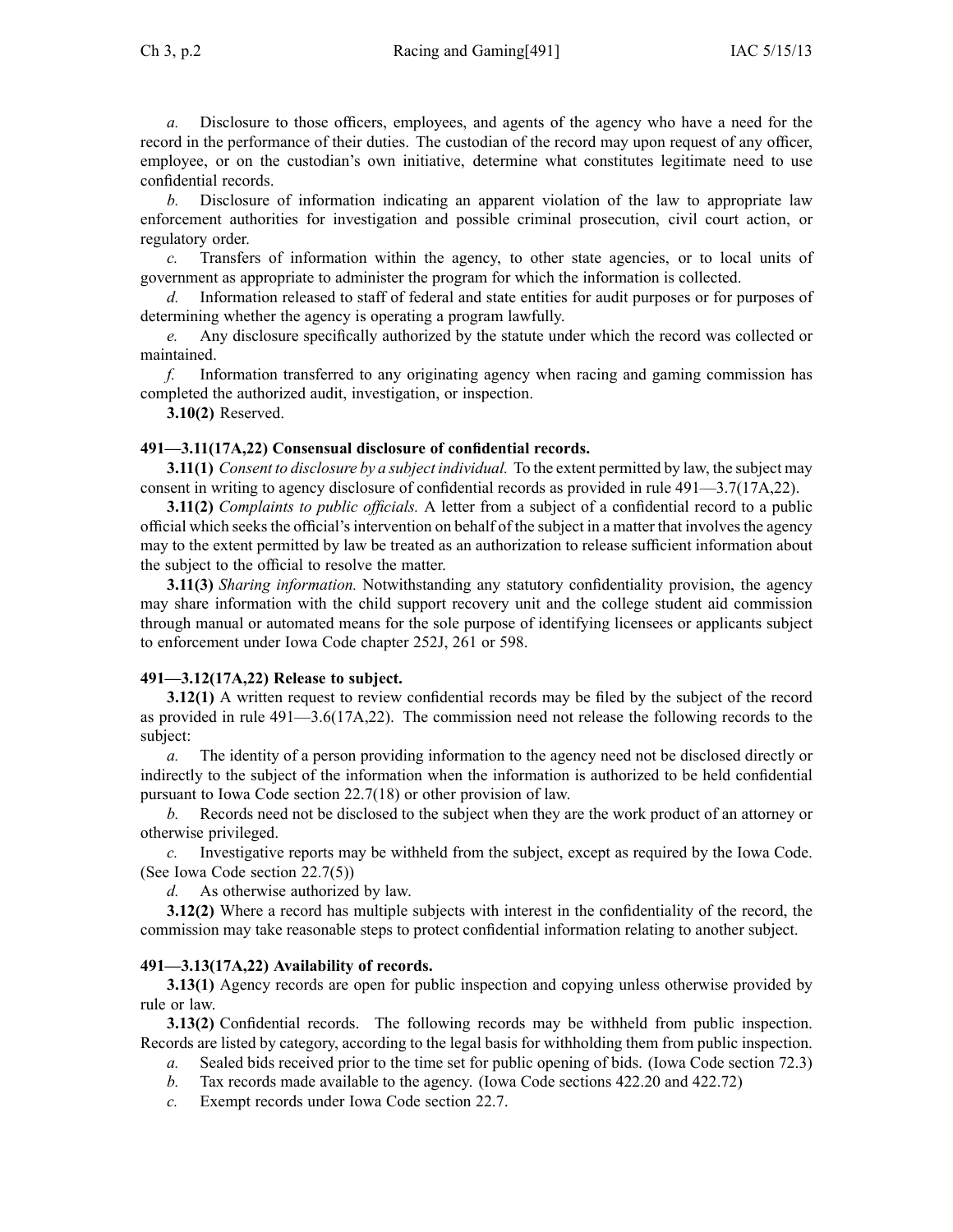*d.* Minutes of closed meetings of <sup>a</sup> governmen<sup>t</sup> body. (Iowa Code section [21.5\(4\)\)](https://www.legis.iowa.gov/docs/ico/section/21.5.pdf)

*e.* Identifying details in final orders, decisions and opinions to the extent required to preven<sup>t</sup> <sup>a</sup> clearly unwarranted invasion of personal privacy or trade secrets under Iowa Code section [17A.3\(1\)](https://www.legis.iowa.gov/docs/ico/section/17A.3.pdf)*"d."*

*f.* Those portions of commission staff manuals, instructions or other statements issued which set forth criteria or guidelines to be used by commission staff in auditing, in making inspections, in settling commercial disputes or negotiating commercial arrangements, or in the selection or handling of cases, such as operational tactics or allowable tolerances or criteria for the defense, prosecution or settlement of cases, when disclosure of these statements would:

(1) Enable law violators to avoid detection;

(2) Facilitate disregard of requirements imposed by law; or

(3) Give <sup>a</sup> clearly improper advantage to persons who are in an adverse position to the agency. (See Iowa Code sections [17A.2](https://www.legis.iowa.gov/docs/ico/section/17A.2.pdf) and [17A.3](https://www.legis.iowa.gov/docs/ico/section/17A.3.pdf))

*g.* Records which constitute attorney work product, attorney-client communications, or which are otherwise privileged. Attorney work product is confidential under Iowa Code sections [22.7\(4\)](https://www.legis.iowa.gov/docs/ico/section/22.7.pdf), [622.10](https://www.legis.iowa.gov/docs/ico/section/622.10.pdf) and [622.11](https://www.legis.iowa.gov/docs/ico/section/622.11.pdf), Iowa R.C.P. 122.11, the rules of evidence, the Code of Professional Responsibility, and case law.

*h.* Criminal investigative reports. (Iowa Code section [22.7\(5\)](https://www.legis.iowa.gov/docs/ico/section/22.7.pdf))

*i.* Information gathered during an investigation during pendency of the investigation. (Iowa Code sections [99D.7\(8\)](https://www.legis.iowa.gov/docs/ico/section/99D.7.pdf) and [99F.4\(6\)](https://www.legis.iowa.gov/docs/ico/section/99F.4.pdf))

*j.* Personnel files. Information required for tax withholding, information concerning employee benefits, affirmative action reports, and other information concerning the employer-employee relationship. Some of this information is confidential under Iowa Code section [22.7\(11\)](https://www.legis.iowa.gov/docs/ico/section/22.7.pdf).

*k.* Security plans, surveillance system plans, and internal controls of the licensees that are made available to the commission that would enable law violators to avoid detection and give <sup>a</sup> clearly improper advantage to persons who are in an adverse position to the agency. (See Iowa Code sections [17A.2](https://www.legis.iowa.gov/docs/ico/section/17A.2.pdf), [17A.3](https://www.legis.iowa.gov/docs/ico/section/17A.3.pdf) and [22.7\(18\)](https://www.legis.iowa.gov/docs/ico/section/22.7.pdf).)

**491—3.14(17A,22) Personally identifiable information.** The commission maintains systems of records which contain personally identifiable information.

**3.14(1)** *Board of stewards or gaming board hearings and contested case records.* Records are maintained in paper and computer files and contain names and identifying numbers of people involved. Evidence and documents submitted as <sup>a</sup> result of <sup>a</sup> hearing are contained in the board of stewards or gaming board hearing or contested case records as well as summary lists of enforcement activities.

Records are collected by authority of Iowa Code chapters [99D](https://www.legis.iowa.gov/docs/ico/chapter/99D.pdf) and [99F](https://www.legis.iowa.gov/docs/ico/chapter/99F.pdf). None of the information stored in <sup>a</sup> data processing system is compared with information in any other data processing system.

**3.14(2)** *Occupational licensing.* Records associated with occupational licensing conducted under Iowa Code chapters [99D](https://www.legis.iowa.gov/docs/ico/chapter/99D.pdf) and [99F](https://www.legis.iowa.gov/docs/ico/chapter/99F.pdf) are maintained by this commission. The licensing system of records includes numerous files and crossfiles which include but are not limited to: computer storage of licensing records and photos, fingerprint cards, and license applications. The records associated with occupational licenses, which contain personally identifiable information, are open for public inspection only upon the approval of the administrator or the administrator's designee. The information stored in <sup>a</sup> data processing system is not compared with information in any other data processing system.

**3.14(3)** *List of contested cases and stewards' hearings.* The commission may utilize <sup>a</sup> listing of contested case and stewards' hearings furnished by <sup>a</sup> national organization and provide individually identifiable information to that organization. The list is used for purposes delineated in Iowa Code chapter [99D](https://www.legis.iowa.gov/docs/ico/chapter/99D.pdf).

These rules are intended to implement Iowa Code section [22.11](https://www.legis.iowa.gov/docs/ico/section/22.11.pdf) and chapters [99D](https://www.legis.iowa.gov/docs/ico/chapter/99D.pdf) and [17A](https://www.legis.iowa.gov/docs/ico/chapter/17A.pdf).

[Filed emergency 9/1/88—published 9/21/88, effective 9/1/88] [Filed 11/4/88, Notice 9/21/88—published 11/30/88, effective 1/4/89] [Filed 2/16/90, Notice 12/27/89—published 3/7/90, effective 4/11/90] [Filed 2/15/91, Notice 1/9/91—published 3/6/91, effective 4/10/91] [Filed 7/22/94, Notice 6/8/94—published 8/17/94, effective 9/21/94]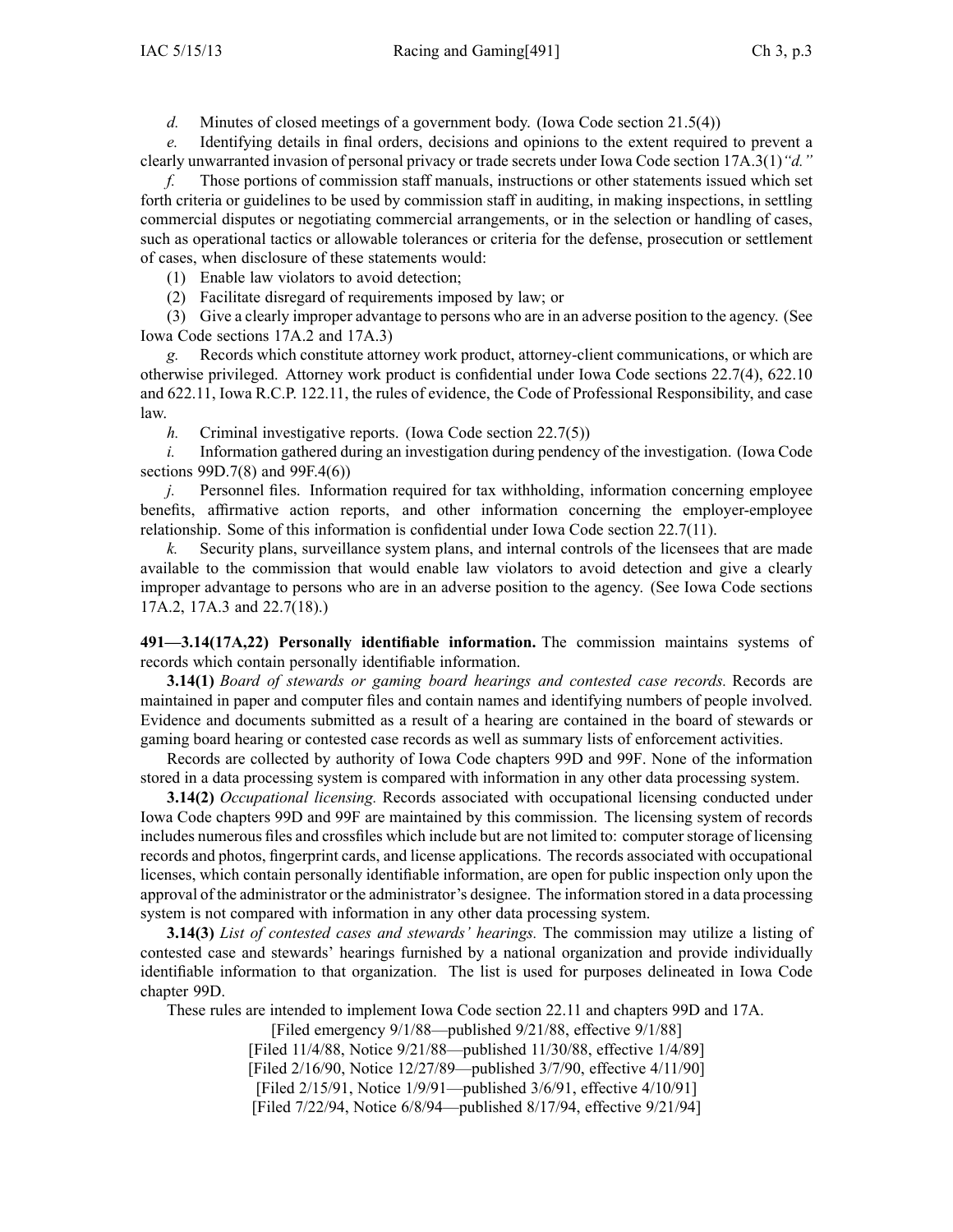[Filed 1/23/96, Notice 12/6/95—published 2/14/96, effective 3/20/96] [Filed 4/10/97, Notice 2/12/97—published 5/7/97, effective 6/11/97] [Filed 8/22/97, Notice 7/16/97—published 9/10/97, effective 10/15/97] [Filed 10/26/98, Notice 9/9/98—published 11/18/98, effective 12/23/98] [Filed 10/13/00, Notice 9/6/00—published 11/1/00, effective 12/6/00] [Filed 4/21/04, Notice 2/4/04—published 5/12/04, effective 6/16/04] [Filed 9/7/04, Notice 7/7/04—published 9/29/04, effective 11/3/04] [Filed ARC [0734C](https://www.legis.iowa.gov/docs/aco/arc/0734C.pdf) ([Notice](https://www.legis.iowa.gov/docs/aco/arc/0604C.pdf) ARC 0604C, IAB 2/20/13), IAB 5/15/13, effective 6/19/13]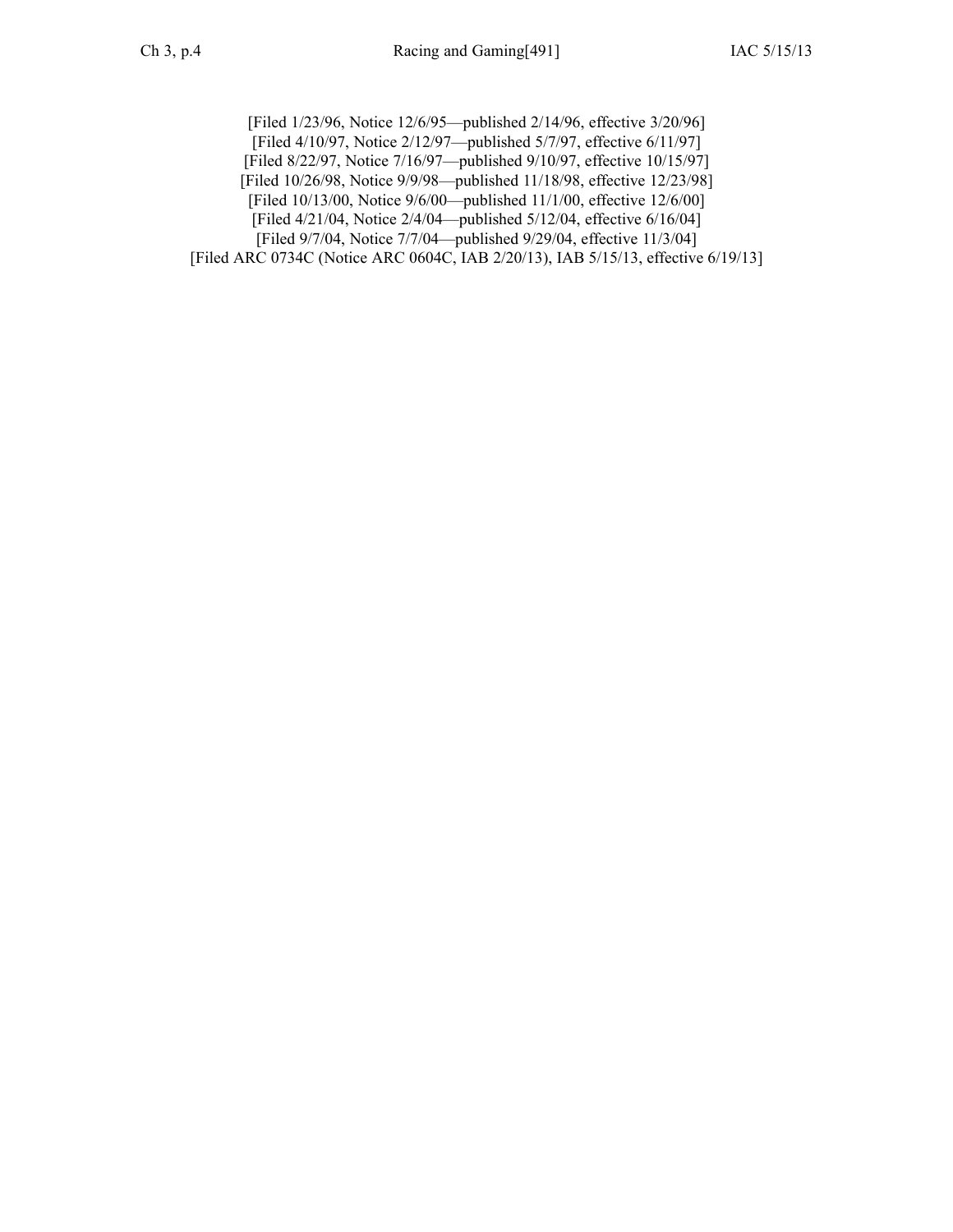#### CONTESTED CASES AND OTHER PROCEEDINGS

[Prior to 11/19/86, Racing Commission[693]] [Prior to 11/18/87, Racing and Gaming Division[195]]

**491—4.1(17A) Scope and applicability.** This chapter applies to contested case proceedings conducted by the racing and gaming commission. The chapter shall also apply to gaming boards' and board of stewards' proceedings and gaming representatives' actions.

**491—4.2(17A) Definitions.** Except where otherwise specifically defined by law:

*"Board of stewards"* means <sup>a</sup> board established by the administrator to review conduct by occupational and pari-mutuel licensees that may constitute violations of the rules and statutes relating to pari-mutuel racing. The administrator may serve as <sup>a</sup> board of one.

*"Commission"* means the racing and gaming commission.

*"Contested case"* means <sup>a</sup> proceeding defined by Iowa Code section [17A.2\(5\)](https://www.legis.iowa.gov/docs/ico/section/17A.2.pdf) and includes any matter defined as <sup>a</sup> no factual dispute contested case under 1998 Iowa Acts, chapter 1202, section 14.

*"Gaming board"* means <sup>a</sup> board established by the administrator to review conduct by occupational, excursion gambling boat, gambling structure, and gambling game licenseesthat may constitute violations of the rules and statutes relating to gaming. The administrator may serve as <sup>a</sup> board of one.

*"Gaming representative"* means an employee of the commission assigned by the administrator to <sup>a</sup> licensed pari-mutuel racetrack, excursion gambling boat, or gambling structure to perform the supervisory and regulatory duties of the commission.

*"Issuance"* means the date of mailing of <sup>a</sup> decision or order or date of delivery if service is by other means unless another date is specified in the order.

*"Party"* means each person or agency named or admitted as <sup>a</sup> party or properly seeking and entitled as of right to be admitted as <sup>a</sup> party.

*"Presiding officer"* means the administrative law judge presiding over <sup>a</sup> contested case hearing or the commission in cases heard by the commission.

*"Proposed decision"* means the administrative law judge's recommended findings of fact, conclusions of law, decision, and order in <sup>a</sup> contested case in which the commission did not preside.

*"Steward"* means <sup>a</sup> racing official appointed or approved by the commission to perform the supervisory and regulatory duties relating to pari-mutuel racing.

#### **491—4.3(17A) Time requirements.**

**4.3(1)** In computing any period of time prescribed or allowed by these rules or by an applicable statute, the day of the act, event or default from which the designated period of time begins to run shall not be included. The last day of the period so computed shall be included, unless it is <sup>a</sup> Saturday, Sunday, or legal holiday, in which event the period runs until the end of the next day which is not <sup>a</sup> Saturday, Sunday, or legal holiday. Legal holidays are prescribed in Iowa Code section [4.1\(34\)](https://www.legis.iowa.gov/docs/ico/section/4.1.pdf).

**4.3(2)** All documents or papers required to be filed with the commission shall be delivered to any commission office within such time limits as prescribed by law or by rules or orders of the commission. No papers shall be considered filed until actually received by the commission.

**4.3(3)** For good cause, the presiding officer may extend or shorten the time to take any action, excep<sup>t</sup> as precluded by statute. Except for good cause stated in the record, before extending or shortening the time to take any action, the presiding officer shall afford all parties an opportunity to be heard or to file written arguments.

> DIVISION I GAMING REPRESENTATIVE, GAMING BOARD, AND BOARD OF STEWARDS

#### **491—4.4(99D,99F) Gaming representatives—licensing and regulatory duties.**

**4.4(1)** The gaming representative shall make decisions whether to approve applications for occupational licenses, in accordance with the rules and statutes.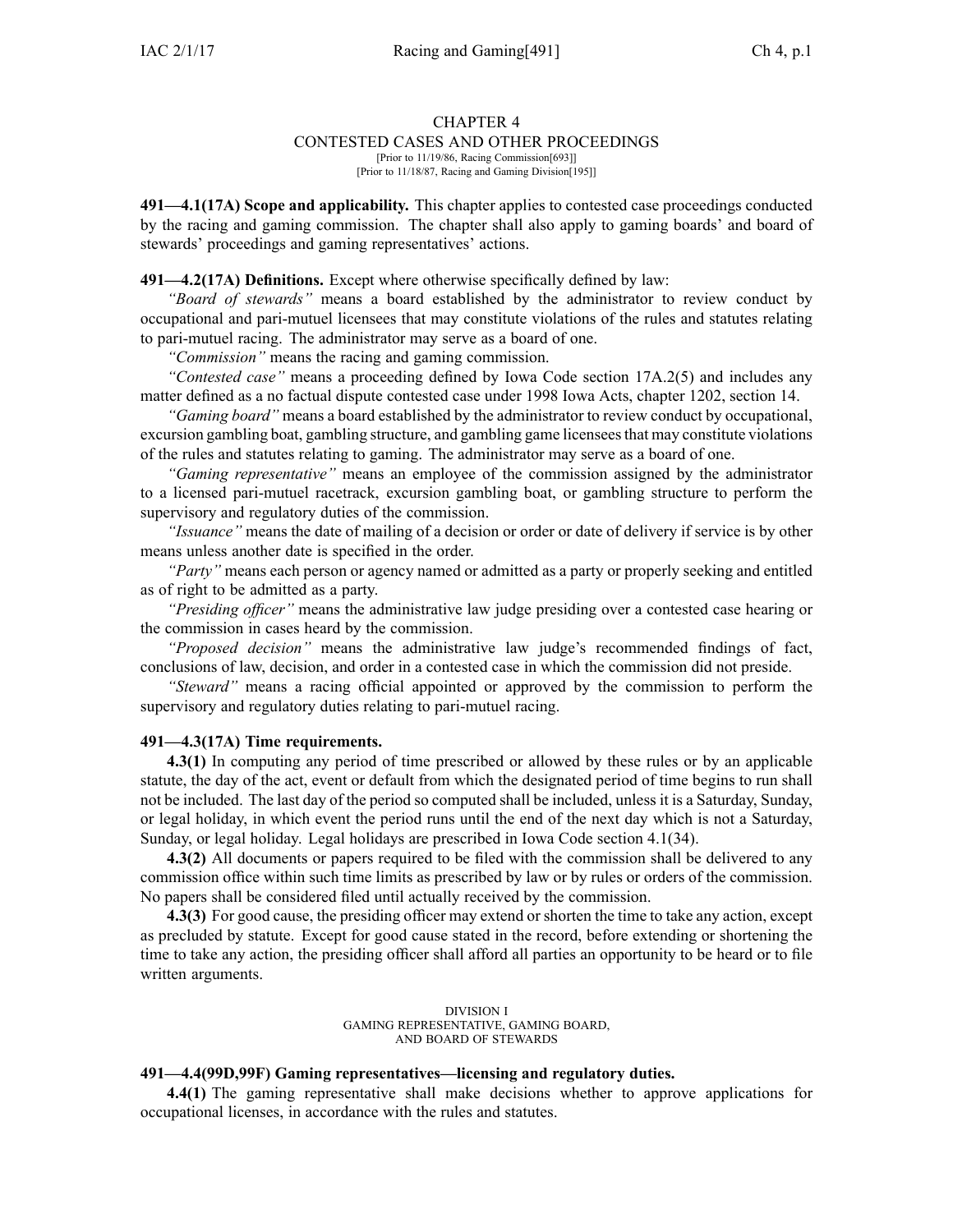*a.* Each decision denying <sup>a</sup> license for an occupational license shall be in writing. The decision must contain <sup>a</sup> brief explanation of the reason for the decision, including <sup>a</sup> reference to the statute or rule serving as the basis for the decision.

- *b.* Rescinded IAB [2/5/03](https://www.legis.iowa.gov/docs/aco/bulletin/02-05-2003.pdf), effective 3/12/03.
- *c.* Rescinded IAB [9/29/04](https://www.legis.iowa.gov/docs/aco/bulletin/09-29-2004.pdf), effective 11/3/04.

*d.* Upon the filing of <sup>a</sup> timely and perfected appeal, the applicant has the right to <sup>a</sup> contested case proceeding, as set forth supra in these rules.

**4.4(2)** The gaming representative shall monitor, supervise, and regulate the activities of occupational, pari-mutuel racetrack, gambling game, excursion gambling boat, and gambling structure licensees. A gaming representative may investigate any questionable conduct by <sup>a</sup> licensee for any violation of the rules or statutes. A gaming representative may refer an investigation to the gaming board upon suspicion that <sup>a</sup> licensee or nonlicensee has committed <sup>a</sup> violation of the rules or statutes.

*a.* A gaming representative shall make <sup>a</sup> referral to the gaming board in writing. The referral shall make reference to rules or statutory provisions at issue and provide <sup>a</sup> factual basis supporting the violation.

*b.* The gaming representative making the referral to the gaming board, or <sup>a</sup> designee of the gaming board, shall appear before the gaming board at the hearing to provide any information requested by the board.

**4.4(3)** A gaming representative shall summarily suspend an occupational license when <sup>a</sup> licensee has been formally arrested or charged with <sup>a</sup> crime that would disqualify the licensee, if convicted, from holding <sup>a</sup> license and the gaming representative determines that the licensee poses an immediate danger to the public health, safety, or welfare of the patrons, participants, or animals associated with <sup>a</sup> facility licensed under Iowa Code chapter [99D](https://www.legis.iowa.gov/docs/ico/chapter/99D.pdf) or [99F](https://www.legis.iowa.gov/docs/ico/chapter/99F.pdf). Upon proof of resolution of <sup>a</sup> disqualifying criminal charge or formal arrest, regardless of summary suspension of <sup>a</sup> license, the gaming representative shall take one of the following courses of action:

*a.* If the license was summarily suspended and the charges are dismissed or the licensee is acquitted of the charges, the gaming representative shall reinstate the license.

*b.* If the licensee is convicted of the charges, the gaming representative shall deny the license.

*c.* If the licensee is convicted of <sup>a</sup> lesser charge, it is at the discretion of the gaming representative whether to reinstate or deny the license pursuant to [491—Chapter](https://www.legis.iowa.gov/docs/iac/chapter/491.6.pdf) 6.

**4.4(4)** The gaming representative shall revoke the license of <sup>a</sup> person reported to the commission as having refused drug testing or as having <sup>a</sup> confirmed positive drug test result for <sup>a</sup> controlled substance, for <sup>a</sup> drug test conducted pursuan<sup>t</sup> to Iowa Code section [730.5](https://www.legis.iowa.gov/docs/ico/section/730.5.pdf) or [99F.4\(20\)](https://www.legis.iowa.gov/docs/ico/section/99F.4.pdf).

**4.4(5)** A gaming representative may eject and exclude any person from the premises of <sup>a</sup> pari-mutuel racetrack, excursion gambling boat, or gambling structure for any reason justified by the rules or statutes. The gaming representative may provide notice of ejection or exclusion orally or in writing. The gaming representative may define the scope of the exclusion to any degree necessary to protect the integrity of racing and gaming in Iowa. The gaming representative may exclude the person for <sup>a</sup> certain or an indefinite period of time.

**4.4(6)** The gaming representative may forbid any person from continuing to engage in an activity the representative feels is detrimental to racing or gaming until resolved.

**4.4(7)** The gaming representative shall have other powers and duties set forth in the statutes and rules, and as assigned by the administrator.

**4.4(8)** A gaming representative may summarily suspend an occupational licensee in accordance with rule [491—4.47](https://www.legis.iowa.gov/docs/iac/rule/491.4.47.pdf)(17A).

[**ARC [8029B](https://www.legis.iowa.gov/docs/aco/arc/8029B.pdf)**, IAB 8/12/09, effective 9/16/09]

**491—4.5(99D,99F) Gaming board—duties.** The gaming board conducts informal hearings whenever the board has reasonable cause to believe that <sup>a</sup> licensee, an occupational licensee, or other persons have committed an act or engaged in conduct which is in violation of statute or commission rules. The hearings precede <sup>a</sup> contested case hearing and are investigative in nature. The following procedures will apply: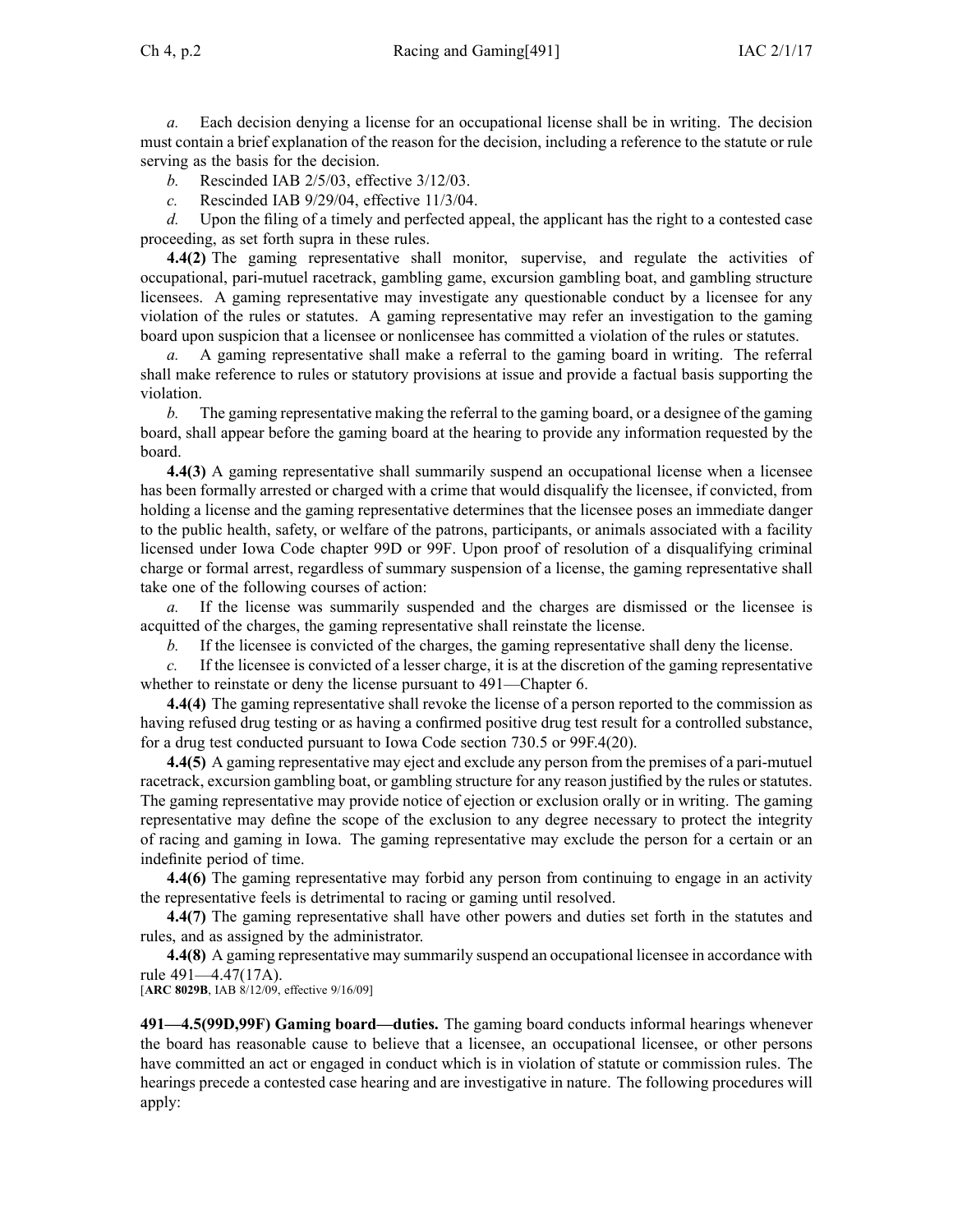**4.5(1)** The gaming board shall consist of three gaming representatives, as assigned by the administrator. The administrator has the discretion to create more than one gaming board, to set terms for gaming board members, to assign alternates, and to make any decisions necessary for the efficient and effective operation of the gaming board. A gaming representative who has made <sup>a</sup> referral to the gaming board shall not sit on the board that makes <sup>a</sup> decision on the referral.

**4.5(2)** The administrator may designate an employee to act as gaming board coordinator. The gaming board coordinator shall have the power to assist and advise the gaming board through all aspects of the gaming board hearing process. The gaming board coordinator may review any referral from gaming representatives prior to setting the matter for hearing before the gaming board. The gaming board coordinator, in consultation with the administrator or the administrator's designee, may return the referral to the initiating gaming representative if the information provided appears insufficient to establish <sup>a</sup> violation. The gaming board coordinator shall otherwise assist the gaming board in setting the matter for hearing.

**4.5(3)** The gaming board, upon receipt of <sup>a</sup> referral, may review the referral prior to the hearing. The gaming board may return <sup>a</sup> referral to the initiating gaming representative on its own motion prior to hearing if the information provided appears insufficient to establish <sup>a</sup> violation.

**4.5(4)** Upon finding of reasonable cause, the board shall schedule <sup>a</sup> hearing to which the license holder shall be summoned for the purpose of investigating suspected or alleged misconduct by the license holder, at which all board members or their appointed representatives shall be presen<sup>t</sup> in person or by teleconference. The license holder may reques<sup>t</sup> <sup>a</sup> continuance for good cause in writing not less than 24 hours prior to the hearing excep<sup>t</sup> in cases of unanticipated emergencies. The continuance need not necessarily stay any intermediate sanctions.

**4.5(5)** The notice of hearing given to the license holder shall give adequate notice of the time, place and purpose of the board's hearing and shall specify by number the statutes or rules allegedly violated. If <sup>a</sup> license holder, after receiving adequate notice of <sup>a</sup> board meeting, fails to appear as summoned, the license holder will be deemed to have waived any right to appear and presen<sup>t</sup> evidence to the board.

**4.5(6)** The gaming board has complete and total authority to decide all issues concerning the process of the hearing. The gaming board shall recognize witnesses and either question the witnesses or allow them to give a narrative account of the facts relevant to the case. The gaming board has the right to request witnesses or additional documents that have not been submitted by the initiating gaming representative. The licensee has no right to presen<sup>t</sup> testimony, cross-examine witnesses, make objections, or presen<sup>t</sup> argument, unless specifically authorized by the gaming board.

**4.5(7)** It is the duty and obligation of every licensee to make full disclosure at <sup>a</sup> hearing before the board of any knowledge possessed regarding the violation of any rule, regulation or law concerning racing and gaming in Iowa. No person may refuse to testify before the board at any hearing on any relevant matter within the authority of the board, excep<sup>t</sup> in the proper exercise of <sup>a</sup> legal privilege. No person shall falsely testify before the board.

**4.5(8)** Persons who are not holders of <sup>a</sup> license or occupational license and who have allegedly violated commission rules or statute, or whose presence at <sup>a</sup> licensed facility is allegedly undesirable, are subject to the authority of the board and to any penalties, as set forth in rule [491—4.7](https://www.legis.iowa.gov/docs/iac/rule/491.4.7.pdf)(99D,99F).

**4.5(9)** The gaming board has the power to interpret the rules and to decide all questions not specifically covered by them. The board has the power to determine all questions arising with reference to the conduct of gaming, and the authority to decide any question or dispute relating to racing or gaming in compliance with rules promulgated by the commission or policies approved for licensees, and persons participating in licensed racing or gaming agree in so doing to recognize and accep<sup>t</sup> that authority. The board may also suspend the license of any license holder when the board has reasonable cause to believe that <sup>a</sup> violation of law or rule has been committed and that the continued performance of that individual in <sup>a</sup> licensed capacity would be injurious to the best interests of racing or gaming.

**4.5(10)** The gaming board shall enter <sup>a</sup> written decision after each hearing. The decision shall find whether there is <sup>a</sup> violation of the rules or statutes and, if so, shall briefly set forth the legal and factual basis for the finding. The decision shall also establish <sup>a</sup> penalty for any violation. The gaming board has the authority to impose any penalty as set forth in these rules.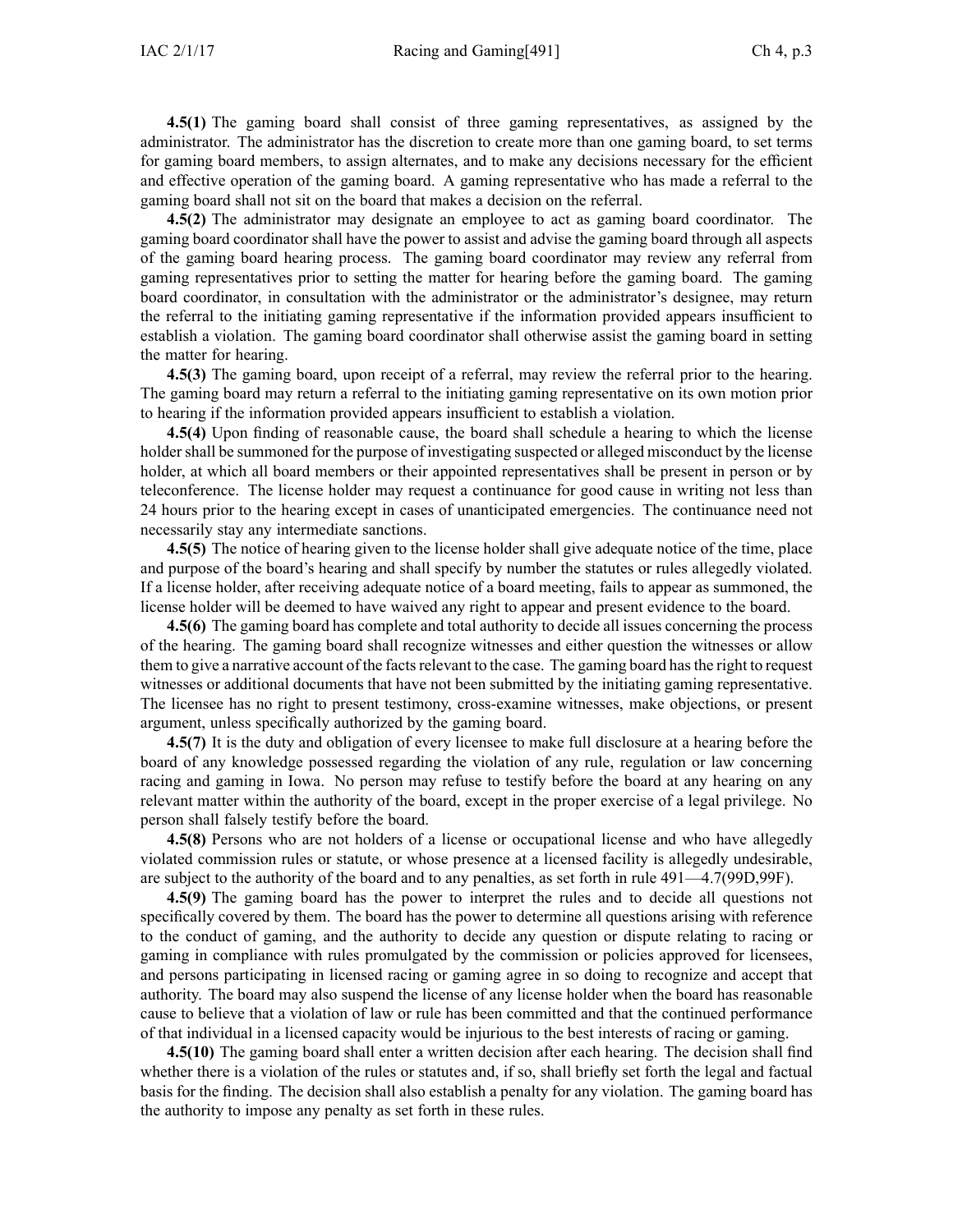**4.5(11)** Rescinded IAB [9/29/04](https://www.legis.iowa.gov/docs/aco/bulletin/09-29-2004.pdf), effective 11/3/04.

**4.5(12)** Upon the filing of <sup>a</sup> timely and perfected appeal, the licensee has the right to <sup>a</sup> contested case proceeding, as set forth supra in these rules.

**4.5(13)** Informal settlements. A licensee may enter into <sup>a</sup> written stipulation representing an informed mutual consent with <sup>a</sup> gaming representative. This stipulation must specifically outline the violation and the penalty imposed. Stipulations must be approved by the gaming board. Stipulations are considered final agency action and cannot be appealed. [**ARC [2927C](https://www.legis.iowa.gov/docs/aco/arc/2927C.pdf)**, IAB 2/1/17, effective 3/8/17]

## **491—4.6(99D,99F) Stewards—licensing and regulatory duties.**

**4.6(1)** The stewards shall make decisions whether to approve applications for occupational licenses, in accordance with the rules and statutes.

*a.* Each decision denying an application for an occupational license shall be in writing. The decision must contain <sup>a</sup> brief explanation of the reason for the decision, including <sup>a</sup> reference to the statute or rule serving as the basis for the decision.

*b.* Rescinded IAB [2/5/03](https://www.legis.iowa.gov/docs/aco/bulletin/02-05-2003.pdf), effective 3/12/03.

*c.* An applicant for an occupational license may appeal <sup>a</sup> decision denying the application. An appeal must be made in writing to the office of the stewards or the commission's office in Des Moines. The appeal must be received within 72 hours of service of the decision. The appeal must contain numbered paragraphs and set forth the name of the person seeking review, the decision to be reviewed, separate assignments of error, clear and concise statement of relevant facts, reference to applicable statutes, rules or other authority, prayer setting forth relief sought and signature, name, address, and telephone number of the person seeking review or that person's representative, or shall be on <sup>a</sup> form prescribed by the commission.

*d.* Upon the filing of <sup>a</sup> timely and perfected appeal, the applicant has the right to <sup>a</sup> contested case proceeding, as set forth supra in these rules.

**4.6(2)** The stewards shall monitor, supervise, and regulate the activities of occupational and pari-mutuel racetrack licensees. A steward may investigate any questionable conduct by <sup>a</sup> licensee for any violation of the rules or statutes. Any steward may refer an investigation to the board of stewards upon suspicion that <sup>a</sup> licensee or nonlicensee has committed <sup>a</sup> violation of the rules or statutes.

**4.6(3)** A steward shall summarily suspend an occupational license when <sup>a</sup> licensee has been formally arrested or charged with <sup>a</sup> crime that would disqualify the licensee, if convicted, from holding <sup>a</sup> license and the steward determines that the licensee poses an immediate danger to the public health, safety, or welfare of the patrons, participants, or animals associated with <sup>a</sup> facility licensed under Iowa Code chapter [99D](https://www.legis.iowa.gov/docs/ico/chapter/99D.pdf) or [99F](https://www.legis.iowa.gov/docs/ico/chapter/99F.pdf). Upon proof of resolution of <sup>a</sup> disqualifying criminal charge or formal arrest, regardless of summary suspension of <sup>a</sup> license, the stewards shall take one of the following courses of action:

*a.* If the license was summarily suspended and the charges are dismissed or the licensee is acquitted of the charges, the stewards shall reinstate the license.

*b.* If the licensee is convicted of the charges, the stewards shall deny the license.

*c.* If the licensee is convicted of <sup>a</sup> lesser charge, it is at the discretion of the stewards whether to reinstate or deny the license pursuan<sup>t</sup> to [491—Chapter](https://www.legis.iowa.gov/docs/iac/chapter/491.6.pdf) 6.

**4.6(4)** The stewards may summarily suspend an occupational license in accordance with rule [491—4.47\(17A\)](https://www.legis.iowa.gov/docs/iac/rule/491.4.47.pdf).

**4.6(5)** Hearings before the board of stewards intended to implement Iowa Code section [99D.7\(13\)](https://www.legis.iowa.gov/docs/ico/section/99D.7.pdf) shall be conducted under the following parameters:

*a.* Upon finding of reasonable cause, the board shallschedule <sup>a</sup> hearing to which the license holder shall be summoned for the purpose of investigating suspected or alleged misconduct by the license holder. The license holder may reques<sup>t</sup> <sup>a</sup> continuance in writing for good cause not less than 24 hours prior to the hearing excep<sup>t</sup> in cases of unanticipated emergencies. The continuance need not necessarily stay any intermediate sanctions.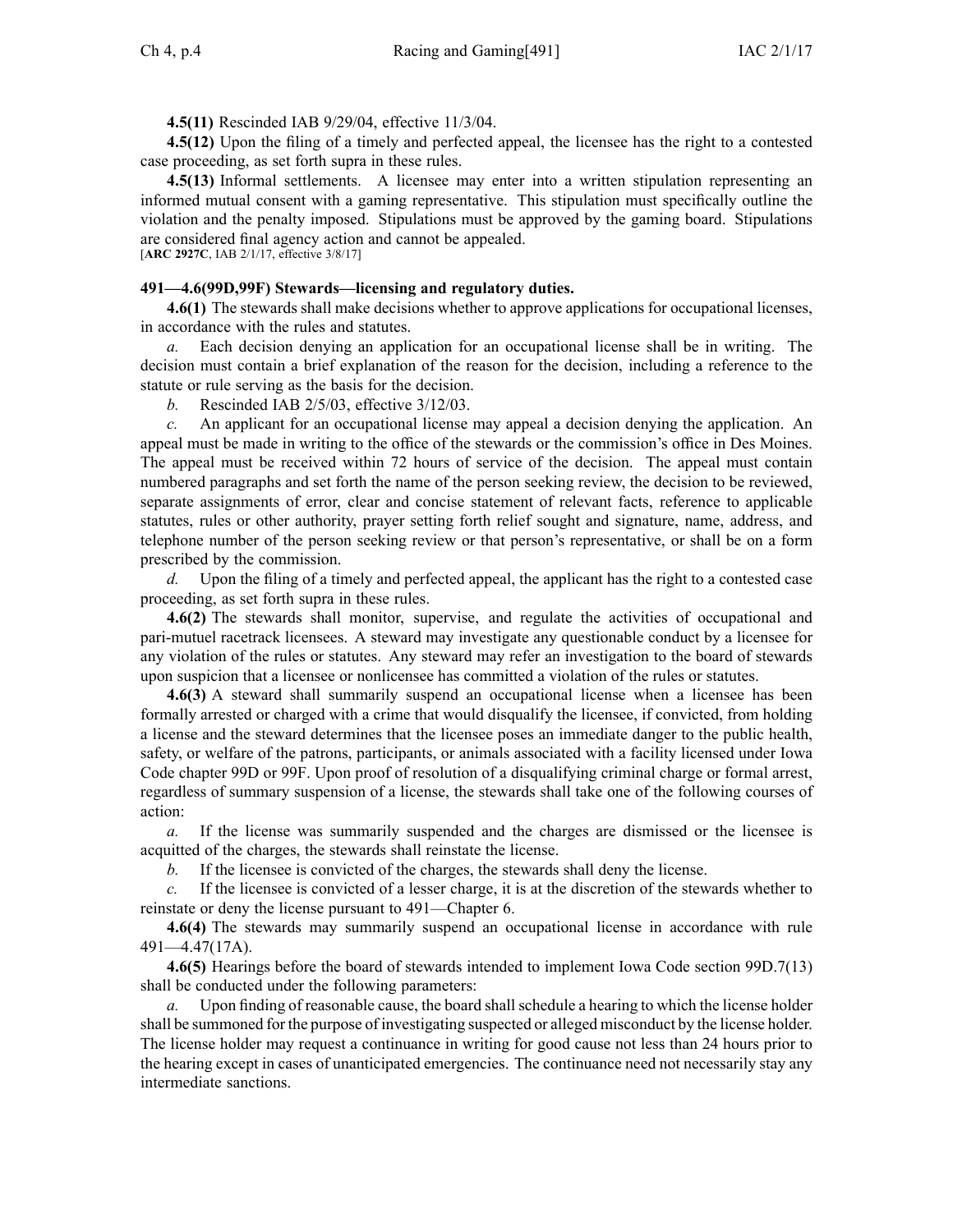*b.* The notice of hearing given to the license holder shall give adequate notice of the time, place and purpose of the board's hearing and shall specify by number the statutes or rules allegedly violated. If <sup>a</sup> license holder, after receiving adequate notice of <sup>a</sup> board meeting, fails to appear as summoned, the license holder will be deemed to have waived any right to appear and presen<sup>t</sup> evidence to the board.

*c.* The board has complete and total authority to decide the process of the hearing. The administrator may designate an employee to assist and advise the board of stewards through all aspects of the hearing process. The board shall recognize witnesses and either question the witnesses or allow them to give <sup>a</sup> narrative account of the facts relevant to the case. The board may reques<sup>t</sup> additional documents or witnesses before making <sup>a</sup> decision. The licensee has no right to presen<sup>t</sup> testimony, cross-examine witnesses, make objections, or presen<sup>t</sup> argument, unless specifically authorized by the board.

*d.* It is the duty and obligation of every licensee to make full disclosure at <sup>a</sup> hearing before the board of any knowledge possessed regarding the violation of any rule, regulation or law concerning racing and gaming in Iowa. No person may refuse to testify before the board at any hearing on any relevant matter within the authority of the board, excep<sup>t</sup> in the proper exercise of <sup>a</sup> legal privilege. No person shall falsely testify before the board.

*e.* Persons who are not holders of <sup>a</sup> license or occupational license and who have allegedly violated commission rules or statute, or whose presence at <sup>a</sup> track is allegedly undesirable, are subject to the authority of the board and to any penalties, as set forth in rule [491—4.7\(](https://www.legis.iowa.gov/docs/iac/rule/491.4.7.pdf)99D,99F).

*f.* The board of stewards has the power to interpret the rules and to decide all questions not specifically covered by them. The board of stewards has the power to determine all questions arising with reference to the conduct of racing, and the authority to decide any question or dispute relating to racing in compliance with rules promulgated by the commission or policies approved for licensees, and persons participating in licensed racing or gaming agree in so doing to recognize and accep<sup>t</sup> that authority. The board may also suspend the license of any license holder when the board has reasonable cause to believe that <sup>a</sup> violation of law or rule has been committed and that the continued performance of that individual in <sup>a</sup> licensed capacity would be injurious to the best interests of racing or gaming.

*g.* The board of stewards shall enter <sup>a</sup> written decision after each hearing. The decision shall state whether there is <sup>a</sup> violation of the rules or statutes and, if so, shall briefly set forth the legal and factual basis for the finding. The decision shall also establish <sup>a</sup> penalty for any violation. The board of stewards has the authority to impose any penalty, as set forth in these rules.

*h.* Rescinded IAB [9/29/04](https://www.legis.iowa.gov/docs/aco/bulletin/09-29-2004.pdf), effective 11/3/04.

*i.* Upon the filing of a timely and perfected appeal, the licensee has the right to a contested case proceeding, as set forth supra in these rules.

**4.6(6)** A steward may eject and exclude any person from the premises of <sup>a</sup> pari-mutuel racetrack, excursion gambling boat, or gambling structure for any reason justified by the rules or statutes. The steward may provide notice of ejection or exclusion orally or in writing. The steward may define the scope of the exclusion to any degree necessary to protect the integrity of racing and gaming in Iowa. The steward may exclude the person for <sup>a</sup> certain or indefinite period of time.

**4.6(7)** The stewards shall have other powers and duties set forth in the statutes and rules, and as assigned by the administrator.

**4.6(8)** Informalsettlements. A licensee may enter into <sup>a</sup> written stipulation representing an informed mutual consent with the stewards. This stipulation must specifically outline the violation and the penalty imposed. Stipulations must be approved by the board of stewards. Stipulations are considered final agency action and cannot be appealed. [**ARC [8029B](https://www.legis.iowa.gov/docs/aco/arc/8029B.pdf)**, IAB 8/12/09, effective 9/16/09]

**491—4.7(99D,99F) Penalties (gaming board and board of stewards).** All penalties imposed will be promptly reported to the commission and facility in writing. The board may impose one or more of the following penalties: eject and exclude an individual from <sup>a</sup> facility; revoke <sup>a</sup> license; suspend <sup>a</sup> license for up to five years from the date of the original suspension; place <sup>a</sup> license on probation; deny <sup>a</sup> license; impose <sup>a</sup> fine of up to \$1000; or order <sup>a</sup> redistribution of <sup>a</sup> racing purse or the paymen<sup>t</sup> of or the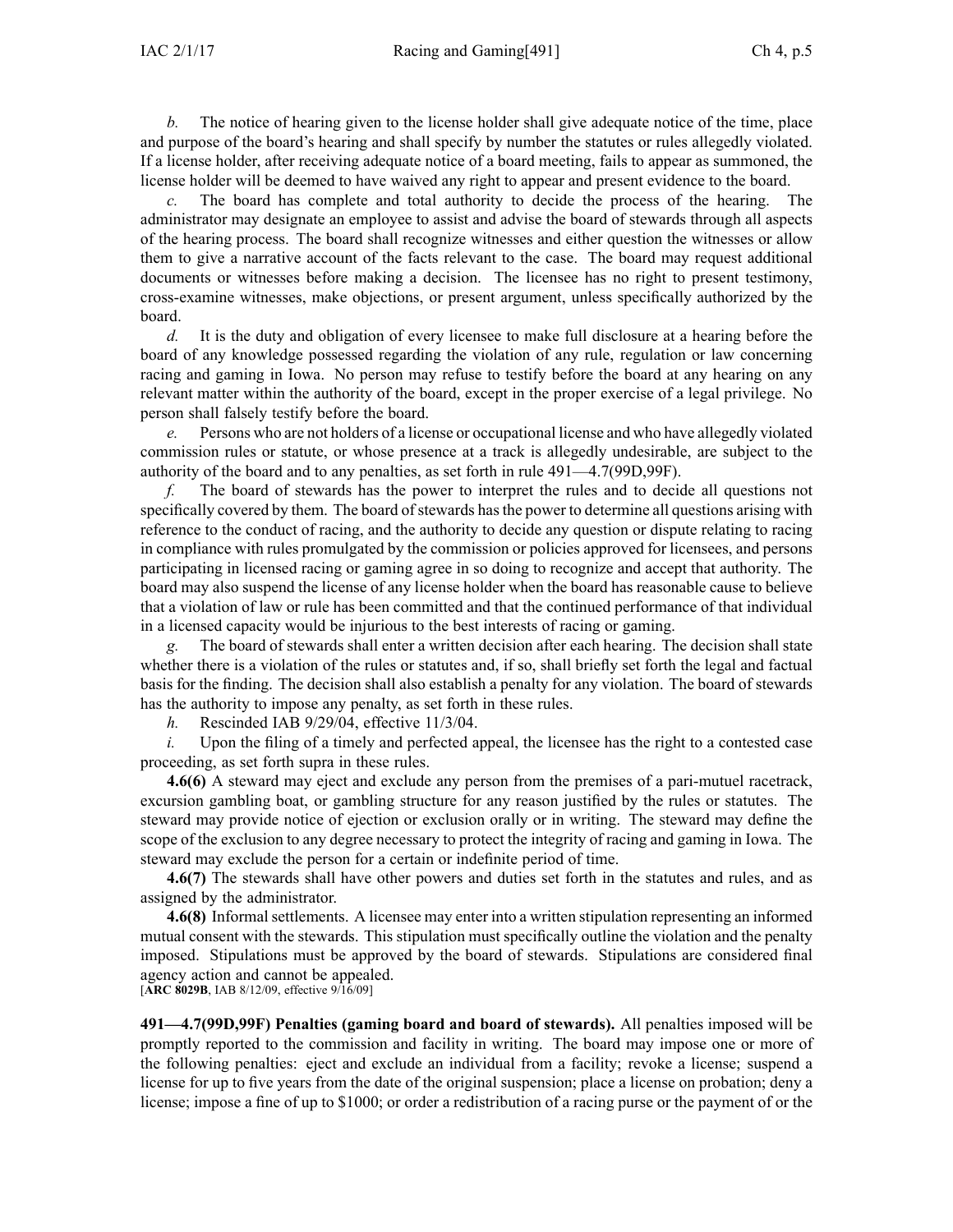withholding of <sup>a</sup> gaming payout. The board may set the dates for which the suspension must be served. The board may also suspend the license of any person currently under suspension or in bad standing in any other state or jurisdiction by <sup>a</sup> state racing or gaming commission. If the punishment so imposed is not sufficient, in the opinion of the board, the board shall so repor<sup>t</sup> to the commission.

**4.7(1)** Fines shall be paid within ten calendar days of receipt of the ruling, by the end of business hours, at any commission office. Nonpayment or late paymen<sup>t</sup> of <sup>a</sup> fine may result in an immediate license suspension. All fines are to be paid by the individual assessed the fine.

**4.7(2)** If the fine is appealed to the board, the appeals process will not stay the fine. The fine will be due as defined in subrule 4.7(1).

**4.7(3)** If the party is successful in the appeal, the amount of the fine will be refunded to the party as soon as possible after the date the decision is rendered.

**4.7(4)** Refunds due under subrule 4.7(3) will be mailed to the party's current address on record.

**4.7(5)** When <sup>a</sup> racing animal or the holder of an occupational license issuspended by the board at one location, the suspension shall immediately become effective at all other facilities under the jurisdiction of the commission.

[**ARC [9987B](https://www.legis.iowa.gov/docs/aco/arc/9987B.pdf)**, IAB 2/8/12, effective 3/14/12; **ARC [1456C](https://www.legis.iowa.gov/docs/aco/arc/1456C.pdf)**, IAB 5/14/14, effective 6/18/14]

**491—4.8(99D,99F) Effect of another jurisdiction's order.** The commission or board may take appropriate action against <sup>a</sup> license holder or other person who has been excluded from <sup>a</sup> track or gaming establishment in another jurisdiction to exclude that person from any track or gaming establishment under the commission's jurisdiction. Proceedings shall be conducted in the same manner as prescribed by these rules for determining misconduct on Iowa tracks or in gaming establishments and shall be subject to the same appeal procedures.

The commission and stewards shall have discretion to honor rulings from other jurisdictions regarding license suspension or revocation or the eligibility of contestants. Whenever the commission decides to honor an order from another jurisdiction, the commission representatives shall schedule <sup>a</sup> hearing at which the licensee shall be required to show cause as to why the license should not be suspended or revoked.

**491—4.9(99D,99F) Service of administrative actions.** Any administrative action taken against an applicant or occupational licensee shall be served on the applicant or occupational licensee by personal service or by certified mail with return receipt requested to the last-known address on the application.

**4.9(1)** If the applicant or licensee is represented by legal counsel, <sup>a</sup> copy of the written decision shall also be provided to legal counsel by regular mail. However, the applicant or licensee must still be served in accordance with this rule.

**4.9(2)** If the administrative action involves an alleged medication violation that could result in disqualification of <sup>a</sup> contestant, the stewards shall provide by regular mail notice of the hearing and all subsequent rulings to the owner of the contestant.

**491—4.10(99D,99F) Appeals of administrative actions.** A license applicant or an occupational licensee may appeal <sup>a</sup> denial, suspension or ruling. An appeal must be made in writing to the office of the gaming representative or the commission office in Des Moines. An appeal may also be filed by facsimile, electronic mail, or any other method as determined by the administrator. The appeal must be received within 72 hours of service of the decision and is not considered filed until received by the commission. For any appeal of <sup>a</sup> decision rendered pursuan<sup>t</sup> to [491—paragraph](https://www.legis.iowa.gov/docs/iac/rule/491.10.4.pdf) 10.4(4)*"d"*(3)"1," the appeal must be received within 72 hours of any such decision and the standard of review will be abuse of discretion. The appeal must contain numbered paragraphs and set forth the name of the person seeking review; the decision to be reviewed; separate assignments of error; clear and concise statement of relevant facts; reference to applicable statutes, rules or other authority; prayer setting forth relief sought; and signature, name, address, and telephone number of the person seeking review or that person's representative; or shall be on <sup>a</sup> form prescribed by the commission. If <sup>a</sup> licensee is granted <sup>a</sup> stay of <sup>a</sup> suspension pursuan<sup>t</sup> to [491—4.45\(17A\)](https://www.legis.iowa.gov/docs/iac/rule/491.4.45.pdf) and the ruling is upheld in <sup>a</sup> contested case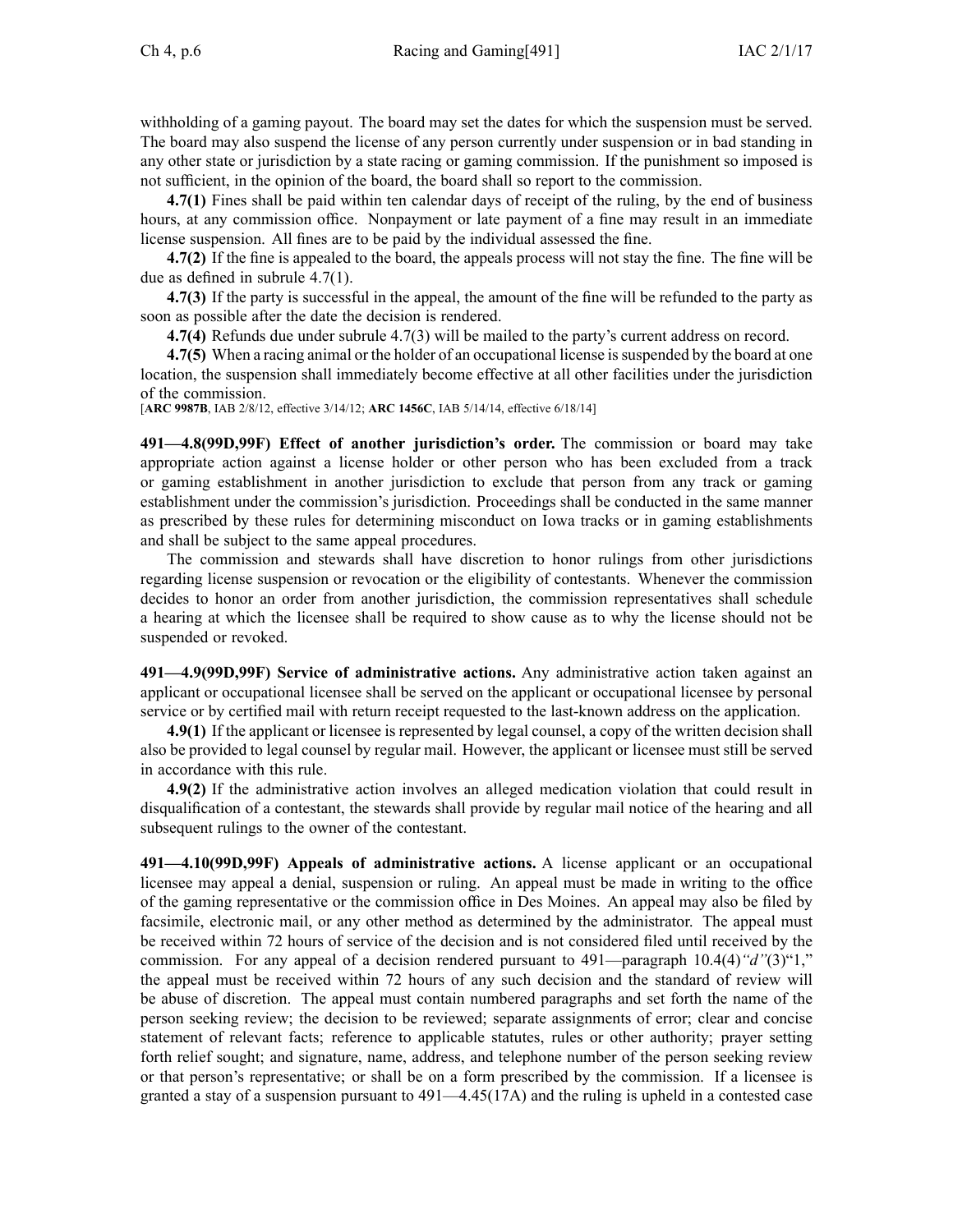proceeding, the board of stewards may reassign the dates of suspension so that the suspension dates are served in the state of Iowa.

[**ARC [0734C](https://www.legis.iowa.gov/docs/aco/arc/0734C.pdf)**, IAB 5/15/13, effective 6/19/13; see Delay note at end of chapter]

# **491—4.11** to **4.19** Reserved.

#### DIVISION II CONTESTED CASES

**491—4.20(17A) Requests for contested case proceedings not covered in Division I.** Any person or entity claiming an entitlement to <sup>a</sup> contested case proceeding, which is not otherwise covered by the procedures set forth in Division I, shall file <sup>a</sup> written reques<sup>t</sup> for such <sup>a</sup> proceeding within the time specified by the particular rules or statutes governing the subject matter or, in the absence of such law, the time specified in the commission action in question.

The reques<sup>t</sup> for <sup>a</sup> contested case proceeding should state the name and address of the requester, identify the specific commission action which is disputed and, if the requester is represented by <sup>a</sup> lawyer, identify the provisions of law or precedent requiring or authorizing the holding of <sup>a</sup> contested case proceeding in the particular circumstances involved, and include <sup>a</sup> short and plain statement of the issues of material fact in dispute.

# **491—4.21(17A) Notice of hearing.**

**4.21(1)** *Delivery.* Delivery of the notice of hearing constitutes the commencement of the contested case proceeding. Delivery may be executed by:

- *a.* Personal service as provided in the Iowa Rules of Civil Procedure; or
- *b.* Certified mail, return receipt requested; or
- *c.* First-class mail; or
- *d.* Publication, as provided in the Iowa Rules of Civil Procedure.

**4.21(2)** *Contents.* The notice of hearing shall contain the following information:

- *a.* A statement of the time, place, and nature of the hearing;
- *b.* A statement of the legal authority and jurisdiction under which the hearing is to be held;
- *c.* A reference to the particular sections of the statutes and rules involved;

*d.* A short and plain statement of the matters asserted. If the commission or other party is unable to state the matters in detail at the time the notice is served, the initial notice may be limited to <sup>a</sup> statement of the issues involved. Thereafter, upon application, <sup>a</sup> more definite and detailed statement shall be furnished;

*e.* Identification of all parties including the name, address and telephone number of the person who will act as advocate for the commission or the state and of parties' counsel where known;

- *f.* Reference to the procedural rules governing conduct of the contested case proceeding;
- *g.* Reference to the procedural rules governing informal settlement;

*h.* Identification of the presiding officer, if known. If not known, a description of who will serve as presiding officer (e.g., agency head, members of multimembered agency head, administrative law judge from the department of inspections and appeals); and

*i.* Notification of the time period in which a party may request, pursuant to Iowa Code section [17A.11\(1\)](https://www.legis.iowa.gov/docs/ico/section/17A.11.pdf)*"a"* and rule [491—4.22\(17A\)](https://www.legis.iowa.gov/docs/iac/rule/491.4.22.pdf), that the presiding officer be an administrative law judge.

**491—4.22(17A) Presiding officer.** Contested case hearings may be heard directly by the commission. The commission, or the administrator, shall decide whether it will hear the appeal or whether the appeal will be heard by an administrative law judge who shall serve as the presiding officer. When the appeal is heard by an administrative law judge, the administrative law judge is authorized to issue <sup>a</sup> proposed decision.

**4.22(1)** Any party who wishes to reques<sup>t</sup> that the presiding officer assigned to render <sup>a</sup> proposed decision be an administrative law judge employed by the department of inspections and appeals must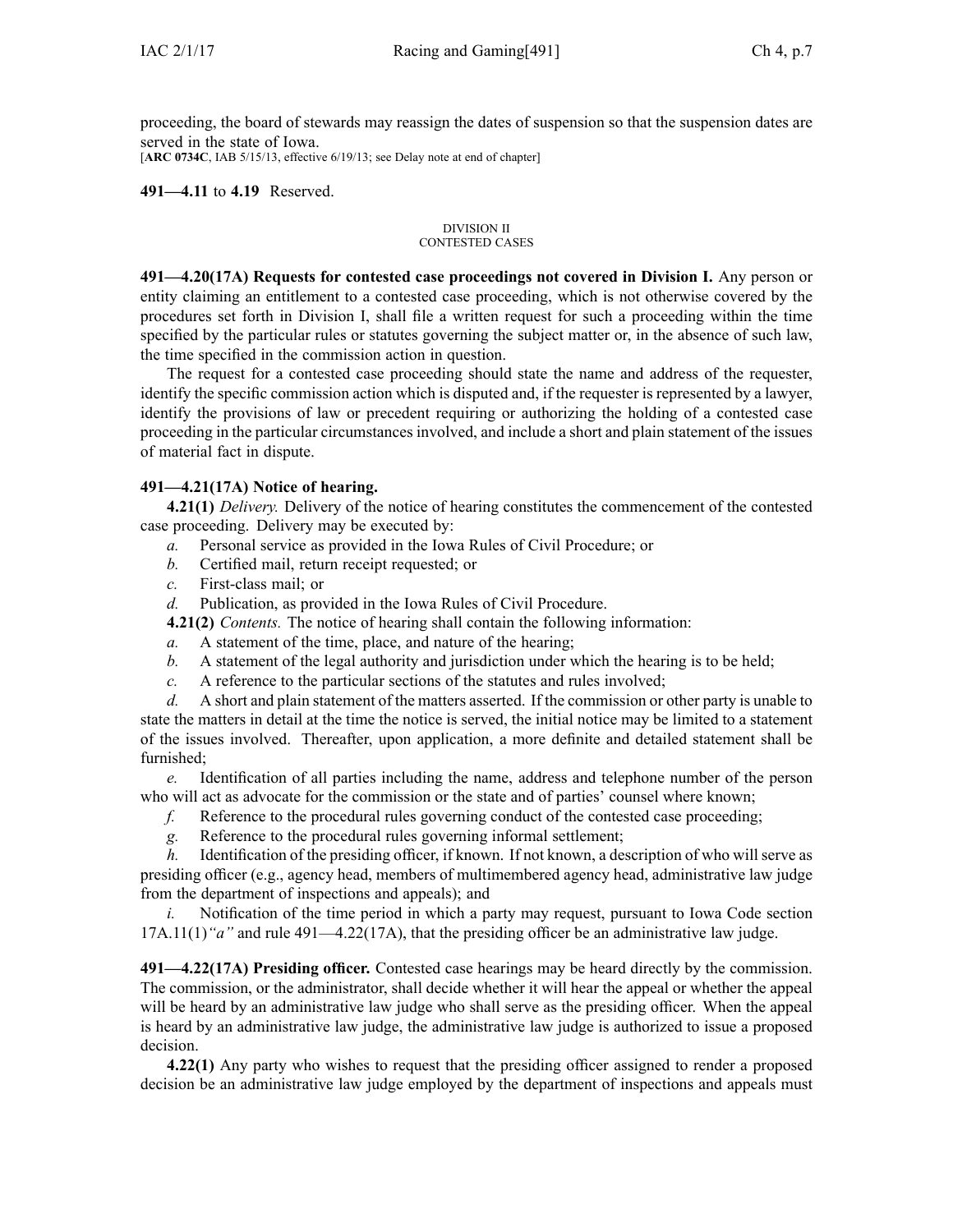file <sup>a</sup> written reques<sup>t</sup> within 20 days after service of <sup>a</sup> notice of hearing which identifies or describes the presiding officer as the commission chair, members of the commission or commission employees.

**4.22(2)** The administrator may deny the reques<sup>t</sup> only upon <sup>a</sup> finding that one or more of the following apply:

*a.* Neither the administrator nor any officer of the commission under whose authority the contested case is to take place is <sup>a</sup> named party to the proceeding or <sup>a</sup> real party in interest to that proceeding.

*b.* There is <sup>a</sup> compelling need to expedite issuance of <sup>a</sup> final decision in order to protect the public health, safety, or welfare.

*c.* The case involves significant policy issues of first impression that are inextricably intertwined with the factual issues presented.

- *d.* The demeanor of the witnesses is likely to be dispositive in resolving the disputed factual issues.
- *e.* Funds are unavailable to pay the costs of an administrative law judge and an interagency appeal.
- *f.* The reques<sup>t</sup> was not timely filed.

*g.* The reques<sup>t</sup> is not consistent with <sup>a</sup> specified statute.

**4.22(3)** The administrator shall issue <sup>a</sup> written ruling specifying the grounds for the decision within 20 days after <sup>a</sup> reques<sup>t</sup> for an administrative law judge is filed.

**4.22(4)** An administrative law judge assigned to act as presiding officer in <sup>a</sup> contested case shall have <sup>a</sup> Juris Doctorate degree unless waived by the agency.

**4.22(5)** Except as provided otherwise by rules [491—4.41](https://www.legis.iowa.gov/docs/iac/rule/491.4.41.pdf)(17A) and [491—4.42](https://www.legis.iowa.gov/docs/iac/rule/491.4.42.pdf)(17A), all rulings by an administrative law judge acting as presiding officer are subject to appeal to the commission. A party must seek any available intra-agency appeal in order to exhaust adequate administrative remedies.

**4.22(6)** Unless otherwise provided by law, the commission, when reviewing <sup>a</sup> proposed decision upon intra-agency appeal, shall have the powers of and shall comply with the provisions of this chapter which apply to presiding officers.

**491—4.23(17A) Waiver of procedures.** Unless otherwise precluded by law, the parties in <sup>a</sup> contested case proceeding may waive any provision of this chapter. However, the commission in its discretion may refuse to give effect to such <sup>a</sup> waiver when it deems the waiver to be inconsistent with the public interest.

**491—4.24(17A) Telephone proceedings.** The presiding officer may resolve preliminary procedural motions by telephone conference in which all parties have an opportunity to participate. Other telephone proceedings may be held with the consent of all parties. The presiding officer will determine the location of the parties and witnesses for telephone hearings. The convenience of the witnesses or parties, as well as the nature of the case, will be considered when location is chosen.

# **491—4.25(17A) Disqualification.**

**4.25(1)** A presiding officer or other person shall withdraw from participation in the making of any proposed or final decision in <sup>a</sup> contested case if that person:

*a.* Has <sup>a</sup> personal bias or prejudice concerning <sup>a</sup> party or <sup>a</sup> representative of <sup>a</sup> party;

*b.* Has personally investigated, prosecuted or advocated in connection with that case, the specific controversy underlying that case, another pending factually related contested case, or <sup>a</sup> pending factually related controversy that may culminate in <sup>a</sup> contested case involving the same parties;

Is subject to the authority, direction or discretion of any person who has personally investigated, prosecuted or advocated in connection with that contested case, the specific controversy underlying that contested case, or <sup>a</sup> pending factually related contested case or controversy involving the same parties;

*d.* Has acted as counsel to any person who is <sup>a</sup> private party to that proceeding within the pas<sup>t</sup> two years;

*e.* Has <sup>a</sup> personal financial interest in the outcome of the case or any other significant personal interest that could be substantially affected by the outcome of the case;

*f.* Has <sup>a</sup> spouse or relative within the third degree of relationship that:

(1) Is <sup>a</sup> party to the case, or an officer, director or trustee of <sup>a</sup> party;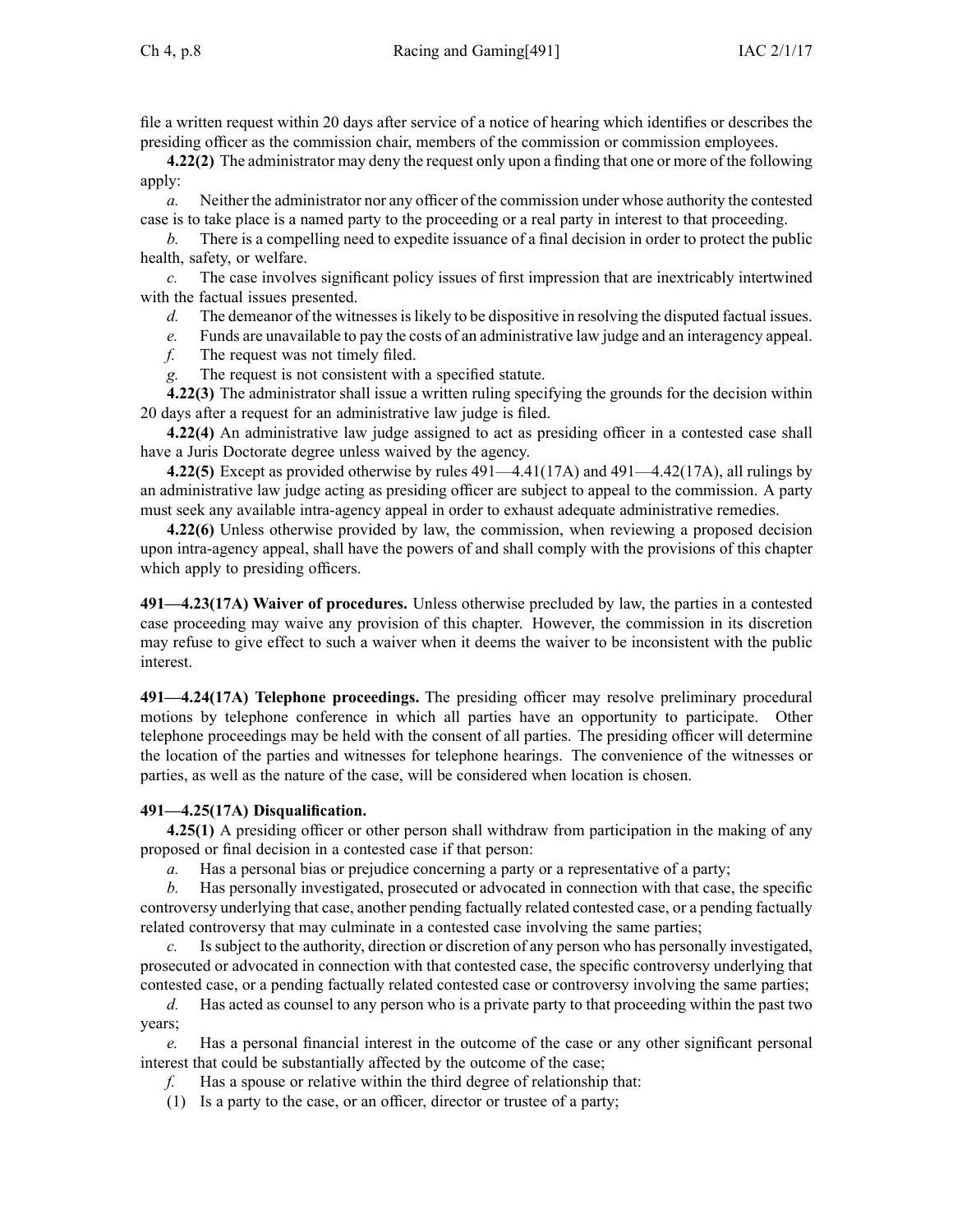(2) Is <sup>a</sup> lawyer in the case;

- (3) Is known to have an interest that could be substantially affected by the outcome of the case; or
- (4) Is likely to be <sup>a</sup> material witness in the case; or

*g.* Has any other legally sufficient cause to withdraw from participation in the decision making in that case.

**4.25(2)** The term "personally investigated" means taking affirmative steps to interview witnesses directly or to obtain documents or other information directly. The term "personally investigated" does not include general direction and supervision of assigned investigators, unsolicited receipt of information which is relayed to assigned investigators, review of another person's investigative work product in the course of determining whether there is probable cause to initiate <sup>a</sup> proceeding, or exposure to factual information while performing other commission functions, including fact gathering for purposes other than investigation of the matter which culminates in <sup>a</sup> contested case. Factual information relevant to the merits of <sup>a</sup> contested case received by <sup>a</sup> person who later serves as presiding officer in that case shall be disclosed if required by Iowa Code section [17A.17](https://www.legis.iowa.gov/docs/ico/section/17A.17.pdf) and subrules [4.25\(3\)](https://www.legis.iowa.gov/docs/iac/rule/491.4.25.pdf) and [4.39\(9\)](https://www.legis.iowa.gov/docs/iac/rule/491.4.39.pdf).

**4.25(3)** In <sup>a</sup> situation where <sup>a</sup> presiding officer or other person knows of information which might reasonably be deemed to be <sup>a</sup> basis for disqualification and decides voluntary withdrawal is unnecessary, that person shall submit the relevant information for the record by affidavit and shall provide for the record <sup>a</sup> statement of the reasons for the determination that withdrawal is unnecessary.

**4.25(4)** If <sup>a</sup> party asserts disqualification on any appropriate ground, including those listed in subrule [4.25\(1\)](https://www.legis.iowa.gov/docs/iac/rule/491.4.25.pdf), the party shall file <sup>a</sup> motion supported by an affidavit pursuan<sup>t</sup> to Iowa Code section [17A.17\(7\)](https://www.legis.iowa.gov/docs/ico/section/17A.17.pdf). The motion must be filed as soon as practicable after the reason alleged in the motion becomes known to the party. If, during the course of the hearing, <sup>a</sup> party first becomes aware of evidence of bias or other grounds for disqualification, the party may move for disqualification but must establish the grounds by the introduction of evidence into the record.

If the presiding officer determines that disqualification is appropriate, the presiding officer or other person shall withdraw. If the presiding officer determines that withdrawal is not required, the presiding officer shall enter an order to that effect. A party asserting disqualification may seek an interlocutory appeal under rule [491—4.41\(17A\)](https://www.legis.iowa.gov/docs/iac/rule/491.4.41.pdf) and seek <sup>a</sup> stay under rule [491—4.45\(17A\)](https://www.legis.iowa.gov/docs/iac/rule/491.4.45.pdf).

# **491—4.26(17A) Consolidation—severance.**

**4.26(1)** *Consolidation.* The presiding officer may consolidate any or all matters at issue in two or more contested case proceedings where (a) the matters at issue involve common parties or common questions of fact or law; (b) consolidation would expedite and simplify consideration of the issues involved; and (c) consolidation would not adversely affect the rights of any of the parties to those proceedings.

**4.26(2)** *Severance.* The presiding officer may, for good cause shown, order any contested case proceedings or portions thereof severed.

# **491—4.27(17A) Pleadings.**

**4.27(1)** Pleadings, other than the notice of appeal, will not be required in appeals from <sup>a</sup> licensing decision by <sup>a</sup> gaming representative, gaming board, or board of stewards. However, pleadings may be required in other contested cases or as ordered by the presiding officer.

**4.27(2)** Petition.

*a.* Any petition required in <sup>a</sup> contested case proceeding shall be filed within 20 days of delivery of the notice of hearing or subsequent order of the presiding officer, unless otherwise ordered.

- *b.* A petition shall state in separately numbered paragraphs the following:
- (1) The persons or entities on whose behalf the petition is filed;
- (2) The particular provisions of statutes and rules involved;
- (3) The relief demanded and the facts and law relied upon for such relief; and
- (4) The name, address and telephone number of the petitioner and the petitioner's attorney, if any.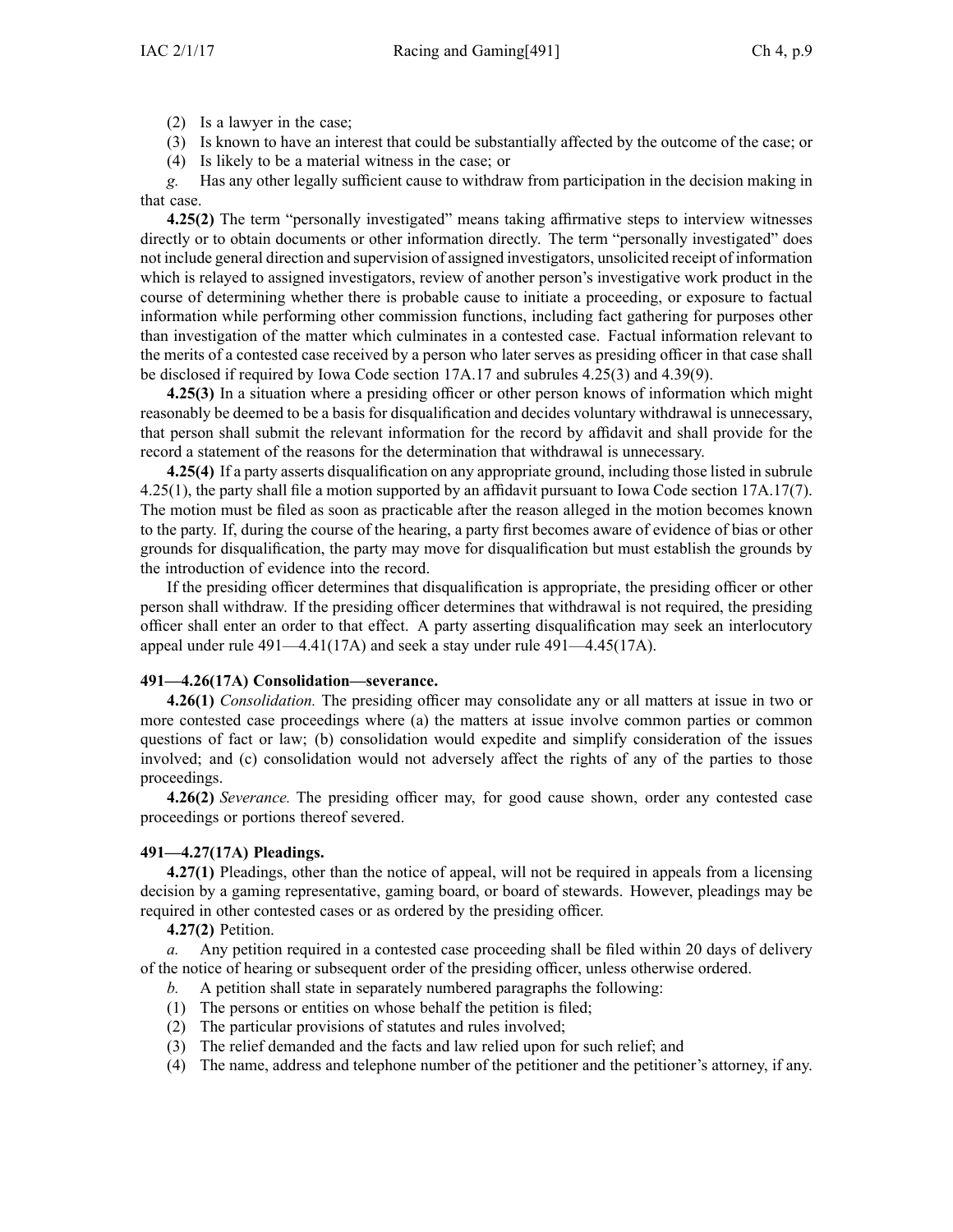**4.27(3)** Answer. An answer shall be filed within 20 days of service of the petition unless otherwise ordered. A party may move to dismiss or apply for <sup>a</sup> more definite and detailed statement when appropriate.

An answer shall show on whose behalf it is filed and specifically admit, deny, or otherwise answer all material allegations of the pleading to which it responds. It shall state any facts deemed to show an affirmative defense and contain as many additional defenses as the pleader may claim.

An answer shall state the name, address and telephone number of the person filing the answer, the person or entity on whose behalf it is filed, and the attorney representing that person, if any.

Any allegation in the petition not denied in the answer is considered admitted. The presiding officer may refuse to consider any defense not raised in the answer that could have been raised on the basis of facts known when the answer was filed if any party would be prejudiced.

**4.27(4)** Amendment. Any notice of appeal, notice of hearing, petition, or other charging document may be amended before <sup>a</sup> responsive pleading has been filed. Amendments to pleadings after <sup>a</sup> responsive pleading has been filed and to an answer may be allowed with the consent of the other parties or in the discretion of the presiding officer who may impose terms or gran<sup>t</sup> <sup>a</sup> continuance.

#### **491—4.28(17A) Service and filing of pleadings and other papers.**

**4.28(1)** *When service required.* Except where otherwise provided by law, every pleading, motion, document, or other paper filed in <sup>a</sup> contested case proceeding and every paper relating to discovery in such <sup>a</sup> proceeding shall be served upon each of the parties of record to the proceeding, including the person designated as advocate or prosecutor for the state or the commission, simultaneously with their filing. Except for the original notice of hearing and an application for rehearing as provided in Iowa Code section [17A.16\(2\)](https://www.legis.iowa.gov/docs/ico/section/17A.16.pdf), the party filing <sup>a</sup> document is responsible for service on all parties.

**4.28(2)** *Service—how made.* Service upon <sup>a</sup> party represented by an attorney shall be made upon the attorney unless otherwise ordered. Service is made by delivery or by mailing <sup>a</sup> copy to the person's last-known address. Service by mail is complete upon mailing, excep<sup>t</sup> where otherwise specifically provided by statute, rule, or order.

**4.28(3)** *Filing—when required.* After the notice of hearing, all pleadings, motions, documents or other papers in <sup>a</sup> contested case proceeding shall be filed with the commission at 1300 Des Moines Street, Suite 100, Des Moines, Iowa 50309. All pleadings, motions, documents or other papers that are required to be served upon <sup>a</sup> party shall be filed simultaneously with the commission.

**4.28(4)** *Filing—when made.* Except where otherwise provided by law, <sup>a</sup> document is deemed filed at the time it is delivered to the commission office at 1300 Des Moines Street, Suite 100, Des Moines, Iowa 50309, delivered to an established courier service for immediate delivery to that office, or mailed by first-class mail or state interoffice mail to that office, so long as there is proof of mailing.

**4.28(5)** *Proof of mailing.* Proof of mailing includes either: <sup>a</sup> legible United States Postal Service postmark on the envelope, <sup>a</sup> certificate of service, <sup>a</sup> notarized affidavit, or <sup>a</sup> certification in substantially the following form:

I certify under penalty of perjury and pursuan<sup>t</sup> to the laws of Iowa that, on (date of mailing), I mailed copies of (describe document) addressed to the (agency office and address) and to the names and addresses of the parties listed below by depositing the same in (a United States pos<sup>t</sup> office mailbox with correct postage properly affixed or state interoffice mail).

(Date) (Signature)

[**ARC [0734C](https://www.legis.iowa.gov/docs/aco/arc/0734C.pdf)**, IAB 5/15/13, effective 6/19/13]

### **491—4.29(17A) Discovery.**

**4.29(1)** Discovery procedures applicable in civil actions are applicable in contested cases. Unless lengthened or shortened by these rules or by order of the presiding officer, time periods for compliance with discovery shall be as provided in the Iowa Rules of Civil Procedure.

**4.29(2)** Any motion relating to discovery shall allege that the moving party has previously made <sup>a</sup> good-faith attempt to resolve the discovery issues involved with the opposing party. Motions in regard to discovery shall be ruled upon by the presiding officer. Opposing parties shall be afforded the opportunity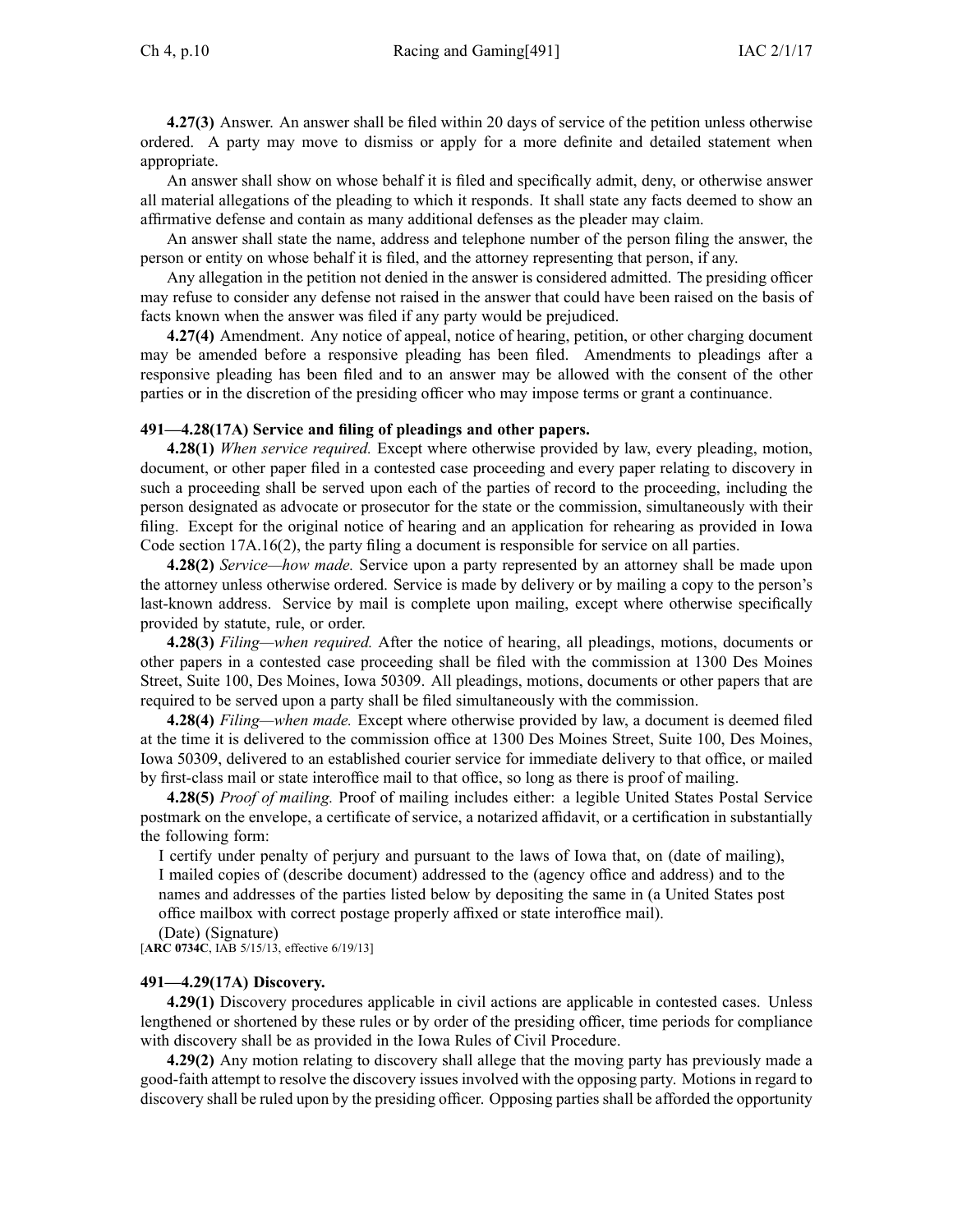to respond within ten days of the filing of the motion unless the time is shortened as provided in subrule [4.29\(1\)](https://www.legis.iowa.gov/docs/iac/rule/491.4.29.pdf). The presiding officer may rule on the basis of the written motion and any response, or may order argumen<sup>t</sup> on the motion.

**4.29(3)** Evidence obtained in discovery may be used in the contested case proceeding if that evidence would otherwise be admissible in that proceeding.

# **491—4.30(17A) Subpoenas.**

# **4.30(1)** *Issuance.*

*a.* A commission subpoena shall be issued to <sup>a</sup> party on request. Such <sup>a</sup> reques<sup>t</sup> must be in writing. In the absence of good cause for permitting later action, <sup>a</sup> reques<sup>t</sup> for <sup>a</sup> subpoena must be received at least three days before the scheduled hearing. The reques<sup>t</sup> shall include the name, address, and telephone number of the requesting party.

*b.* Except to the extent otherwise provided by law, parties are responsible for service of their own subpoenas and paymen<sup>t</sup> of witness fees and mileage expenses.

**4.30(2)** *Motion to quash or modify.* The presiding officer may quash or modify <sup>a</sup> subpoena for any lawful reason upon motion in accordance with the Iowa Rules of Civil Procedure. A motion to quash or modify <sup>a</sup> subpoena shall be set for argumen<sup>t</sup> promptly.

# **491—4.31(17A) Motions.**

**4.31(1)** No technical form for motions is required. However, prehearing motions must be in writing, state the grounds for relief, and state the relief sought.

**4.31(2)** Any party may file <sup>a</sup> written response to <sup>a</sup> motion within ten days after the motion is served, unless the time period is extended or shortened by rules of the commission or the presiding officer. The presiding officer may consider <sup>a</sup> failure to respond within the required time period in ruling on <sup>a</sup> motion.

**4.31(3)** The presiding officer may schedule oral argumen<sup>t</sup> on any motion.

**4.31(4)** Motions pertaining to the hearing, excep<sup>t</sup> motions for summary judgment, must be filed and served at least ten days prior to the date of hearing unlessthere is good cause for permitting later action or the time for such action is lengthened or shortened by rule of the commission or an order of the presiding officer.

**4.31(5)** Motions for summary judgment shall comply with the requirements of Iowa Rule of Civil Procedure 1.981 and shall be subject to disposition according to the requirements of that rule to the extent such requirements are not inconsistent with the provisions of this rule or any other provision of law governing the procedure in contested cases.

Motions for summary judgment must be filed and served at least 45 days prior to the scheduled hearing date, or other time period determined by the presiding officer. Any party resisting the motion shall file and serve <sup>a</sup> resistance within 15 days, unless otherwise ordered by the presiding officer, from the date <sup>a</sup> copy of the motion was served. The time fixed for hearing or nonoral submission shall be not less than 20 days after the filing of the motion, unless <sup>a</sup> shorter time is ordered by the presiding officer. A summary judgment order rendered on all issues in <sup>a</sup> contested case is subject to rehearing pursuan<sup>t</sup> to rule [491—4.44](https://www.legis.iowa.gov/docs/iac/rule/491.4.44.pdf)(17A) and appeal pursuan<sup>t</sup> to rule [491—4.43](https://www.legis.iowa.gov/docs/iac/rule/491.4.43.pdf)(17A).

# **491—4.32(17A) Prehearing conference.**

**4.32(1)** Any party may reques<sup>t</sup> <sup>a</sup> prehearing conference. A written reques<sup>t</sup> for prehearing conference or an order for prehearing conference on the presiding officer's own motion shall be filed not less than seven days prior to the hearing date. A prehearing conference shall be scheduled not less than three business days prior to the hearing date.

Written notice of the prehearing conference shall be given by the commission to all parties. For good cause the presiding officer may permit variances from this rule.

**4.32(2)** Each party shall bring to the prehearing conference:

*a.* A final list of the witnesses who the party anticipates will testify at hearing. Witnesses not listed may be excluded from testifying unless there was good cause for the failure to include their names.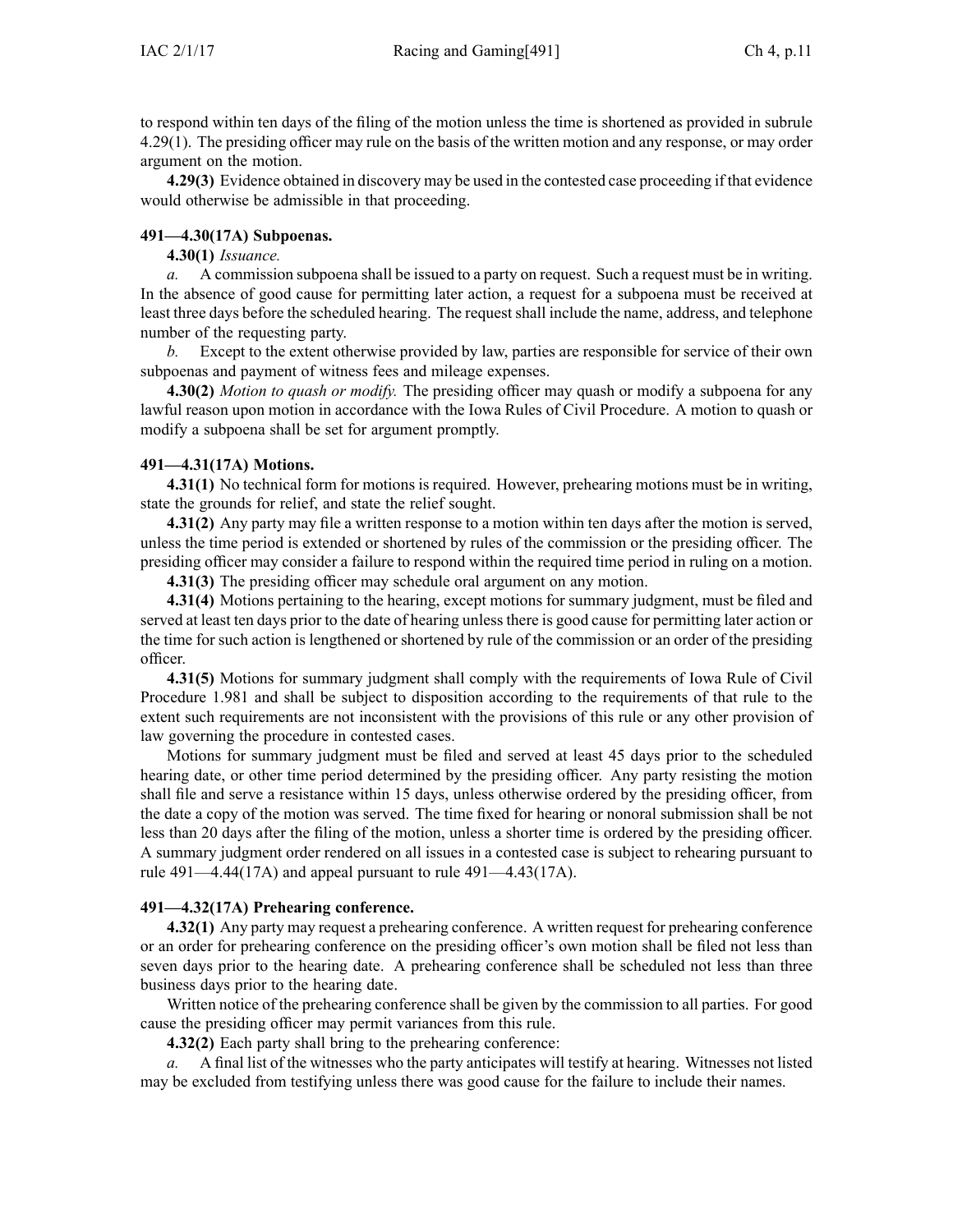*b.* A final list of exhibits which the party anticipates will be introduced at hearing. Exhibits other than rebuttal exhibits that are not listed may be excluded from admission into evidence unless there was good cause for the failure to include them.

*c.* Witness or exhibit lists may be amended subsequent to the prehearing conference within the time limits established by the presiding officer at the prehearing conference. Any such amendments must be served on all parties.

**4.32(3)** In addition to the requirements of subrule [4.32\(2\)](https://www.legis.iowa.gov/docs/iac/rule/491.4.32.pdf), the parties at <sup>a</sup> prehearing conference may:

- *a.* Enter into stipulations of law or fact;
- *b.* Enter into stipulations on the admissibility of exhibits;
- *c.* Identify matters that the parties intend to reques<sup>t</sup> be officially noticed;
- *d.* Enter into stipulations for waiver of any provision of law; and
- *e.* Consider any additional matters that will expedite the hearing.

**4.32(4)** Prehearing conferences shall be conducted by telephone unless otherwise ordered. Parties shall exchange and receive witness and exhibit lists in advance of <sup>a</sup> telephone prehearing conference.

**491—4.33(17A) Continuances.** Unless otherwise provided, applicationsfor continuancesshall be made to the presiding officer.

**4.33(1)** A written application for <sup>a</sup> continuance shall:

*a.* Be made at the earliest possible time and no less than seven days before the hearing excep<sup>t</sup> in case of unanticipated emergencies;

- *b.* State the specific reasons for the request; and
- *c.* Be signed by the requesting party or the party's representative.

An oral application for a continuance may be made if the presiding officer waives the requirement for <sup>a</sup> written motion. However, <sup>a</sup> party making such an oral application for <sup>a</sup> continuance must confirm that reques<sup>t</sup> by written application within five days after the oral reques<sup>t</sup> unless that requirement is waived by the presiding officer. No application for continuance shall be made or granted without notice to all parties excep<sup>t</sup> in an emergency where notice is not feasible. The commission may waive notice of such requests for <sup>a</sup> particular case or an entire class of cases.

**4.33(2)** In determining whether to gran<sup>t</sup> <sup>a</sup> continuance, the presiding officer may consider:

- *a.* Prior continuances;
- *b.* The interests of all parties;
- *c.* The likelihood of informal settlement;
- *d.* The existence of an emergency;
- *e.* Any objection;
- *f.* Any applicable time requirements;
- *g.* The existence of <sup>a</sup> conflict in the schedules of counsel, parties, or witnesses;
- *h.* The timeliness of the request; and
- *i.* Other relevant factors.

The presiding officer may require documentation of any grounds for continuance.

**491—4.34(17A) Withdrawals.** A party requesting <sup>a</sup> contested case proceeding may withdraw that reques<sup>t</sup> prior to the hearing only in accordance with commission rules. Unless otherwise provided, <sup>a</sup> withdrawal shall be with prejudice.

# **491—4.35(17A) Intervention.**

**4.35(1)** *Motion.* A motion for leave to intervene in <sup>a</sup> contested case proceeding shall state the grounds for the proposed intervention, the position and interest of the proposed intervenor, and the possible impact of intervention on the proceeding. A proposed answer or petition in intervention shall be attached to the motion. Any party may file <sup>a</sup> response within 14 days of service of the motion to intervene unless the time period is extended or shortened by the presiding officer.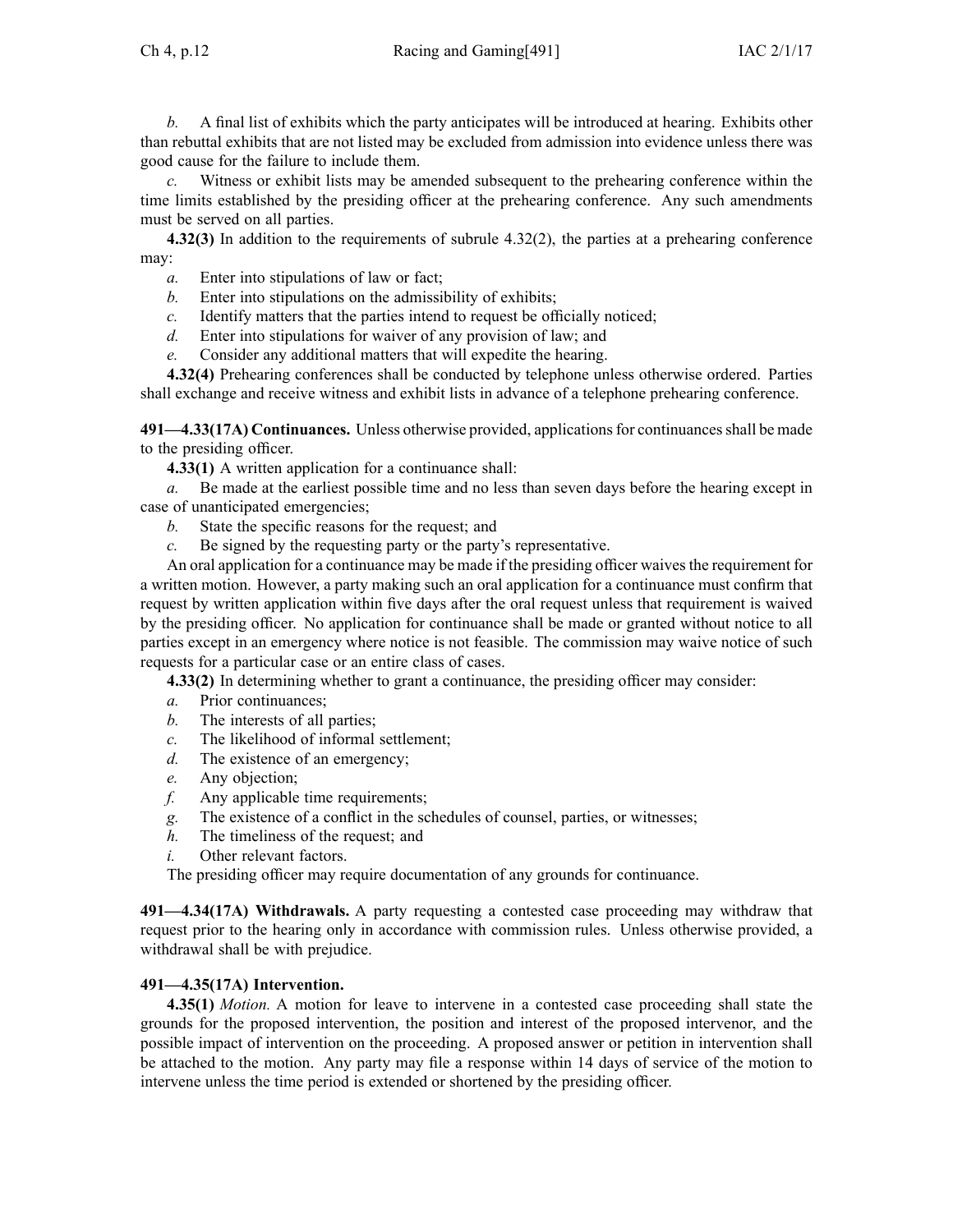**4.35(2)** *When filed.* Motion for leave to intervene shall be filed as early in the proceeding as possible to avoid adverse impact on existing parties or the conduct of the proceeding. Unless otherwise ordered, <sup>a</sup> motion for leave to intervene shall be filed before the prehearing conference, if any, or at least 20 days before the date scheduled for hearing. Any later motion must contain <sup>a</sup> statement of good cause for the failure to file in <sup>a</sup> timely manner. Unless inequitable or unjust, an intervenor shall be bound by any agreement, arrangement, or other matter previously raised in the case. Requests by untimely intervenors for continuances which would delay the proceeding will ordinarily be denied.

**4.35(3)** *Grounds for intervention.* The movant shall demonstrate that (a) intervention would not unduly prolong the proceedings or otherwise prejudice the rights of existing parties; (b) the movant is likely to be aggrieved or adversely affected by <sup>a</sup> final order in the proceeding; and (c) the interests of the movant are not adequately represented by existing parties.

**4.35(4)** *Effect of intervention.* If appropriate, the presiding officer may order consolidation of the petitions and briefs of different parties whose interests are aligned with each other and limit the number of representatives allowed to participate actively in the proceedings. A person granted leave to intervene is <sup>a</sup> party to the proceeding. The order granting intervention may restrict the issues that may be raised by the intervenor or otherwise condition the intervenor's participation in the proceeding.

# **491—4.36(17A) Hearing procedures.**

**4.36(1)** The presiding officer presides at the hearing, and may rule on motions, require briefs, issue <sup>a</sup> proposed decision, and issue such orders and rulings as will ensure the orderly conduct of the proceedings.

**4.36(2)** All objections shall be timely made and stated on the record.

**4.36(3)** Parties have the right to participate or to be represented in all hearings or prehearing conferences related to their case. Partnerships, corporations, or associations may be represented by any member, officer, director, or duly authorized agent. Any party may be represented by an attorney or another person authorized by law.

**4.36(4)** Subject to terms and conditions prescribed by the presiding officer, parties have the right to introduce evidence on issues of material fact, cross-examine witnesses presen<sup>t</sup> at the hearing as necessary for <sup>a</sup> full and true disclosure of the facts, presen<sup>t</sup> evidence in rebuttal, and submit briefs and engage in oral argument.

**4.36(5)** The presiding officer shall maintain the decorum of the hearing and may refuse to admit or may expel anyone whose conduct is disorderly.

**4.36(6)** Witnesses may be sequestered during the hearing.

**4.36(7)** The presiding officer shall conduct the hearing in the following manner:

*a.* The presiding officer shall give an opening statement briefly describing the nature of the proceedings;

- *b.* The parties shall be given an opportunity to presen<sup>t</sup> opening statements;
- *c.* Parties shall presen<sup>t</sup> their cases in the sequence determined by the presiding officer;

*d.* Each witness shall be sworn or affirmed by the presiding officer or the court reporter, and be subject to examination and cross-examination. The presiding officer may limit questioning in <sup>a</sup> manner consistent with law;

*e.* When all parties and witnesses have been heard, parties may be given the opportunity to presen<sup>t</sup> final arguments.

# **491—4.37(17A) Evidence.**

**4.37(1)** The presiding officer shall rule on admissibility of evidence and may, where appropriate, take official notice of facts in accordance with all applicable requirements of law.

**4.37(2)** Stipulation of facts is encouraged. The presiding officer may make <sup>a</sup> decision based on stipulated facts.

**4.37(3)** Evidence in the proceeding shall be confined to the issues as to which the parties received notice prior to the hearing unless the parties waive their right to such notice or the presiding officer determines that good cause justifies expansion of the issues. If the presiding officer decides to admit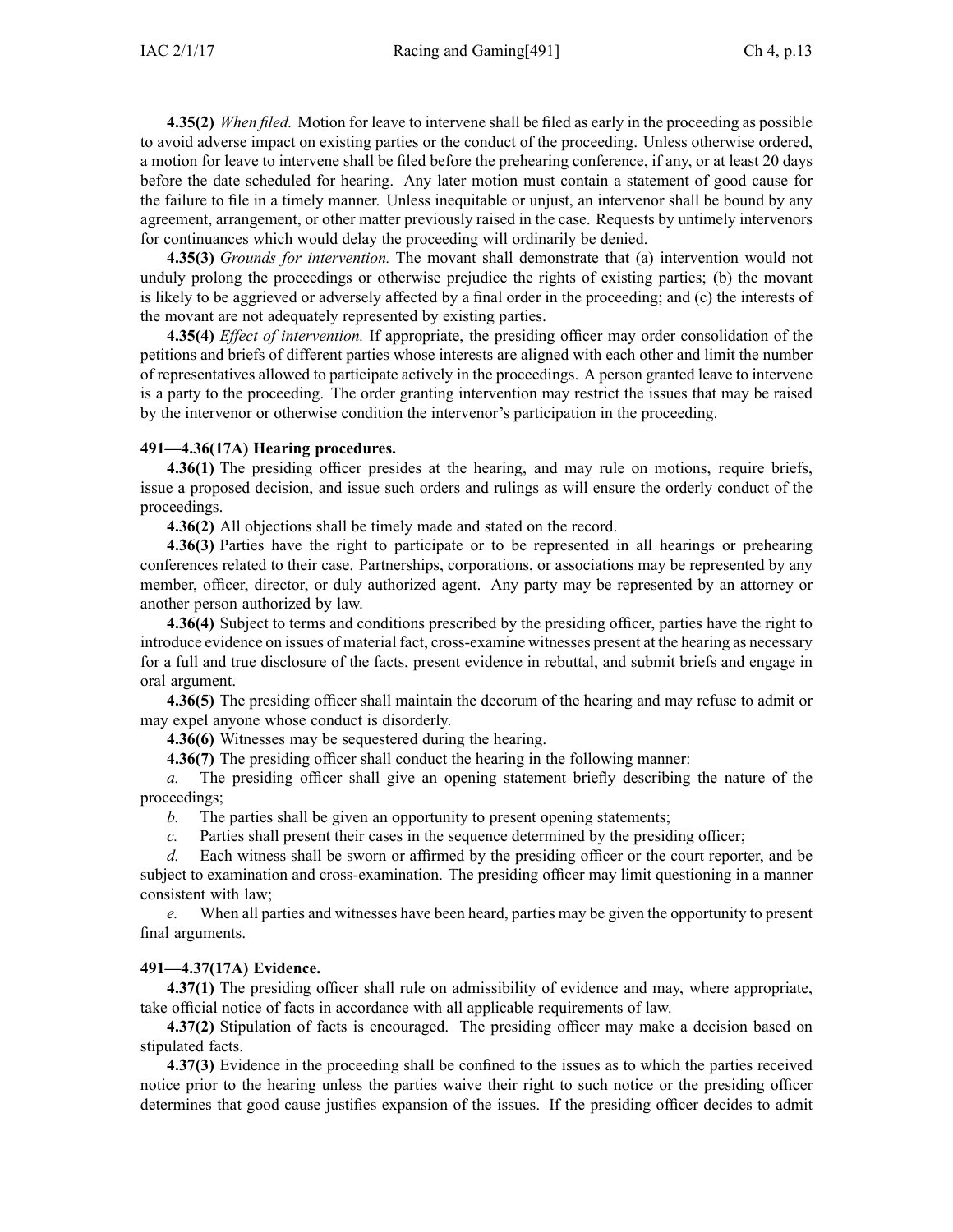evidence on issues outside the scope of the notice over the objection of <sup>a</sup> party who did not have actual notice of those issues, that party, upon timely request, shall receive <sup>a</sup> continuance sufficient to amend pleadings and to prepare on the additional issue.

**4.37(4)** The party seeking admission of an exhibit must provide opposing parties with an opportunity to examine the exhibit prior to the ruling on its admissibility. Copies of documents should normally be provided to opposing parties.

All exhibits admitted into evidence shall be appropriately marked and be made par<sup>t</sup> of the record.

**4.37(5)** Any party may object to specific evidence or may reques<sup>t</sup> limits on the scope of any examination or cross-examination. Such an objection shall be accompanied by <sup>a</sup> brief statement of the grounds upon which it is based. The objection, the ruling on the objection, and the reasons for the ruling shall be noted in the record. The presiding officer may rule on the objection at the time it is made or may reserve <sup>a</sup> ruling until the written decision.

**4.37(6)** Whenever evidence is ruled inadmissible, the party offering that evidence may submit an offer of proof on the record. The party making the offer of proof for excluded oral testimony shall briefly summarize the testimony or, with permission of the presiding officer, presen<sup>t</sup> the testimony. If the excluded evidence consists of <sup>a</sup> document or exhibit, it shall be marked as par<sup>t</sup> of an offer of proof and inserted in the record.

#### **491—4.38(17A) Default.**

**4.38(1)** If <sup>a</sup> party fails to appear or participate in <sup>a</sup> contested case proceeding after proper service of notice, the presiding officer may, if no adjournment is granted, enter <sup>a</sup> default decision or proceed with the hearing and render <sup>a</sup> decision in the absence of the party.

**4.38(2)** Where appropriate and not contrary to law, any party may move for default against <sup>a</sup> party who has requested the contested case proceeding and has failed to file <sup>a</sup> required pleading or has failed to appear after proper service.

**4.38(3)** Default decisions or decisions rendered on the merits after <sup>a</sup> party has failed to appear or participate in <sup>a</sup> contested case proceeding become final commission action unless, within 15 days after the date of notification or mailing of the decision, <sup>a</sup> motion to vacate is filed and served on all parties or an appeal of <sup>a</sup> decision on the merits is timely initiated within the time provided by rule [491—4.43\(17A\)](https://www.legis.iowa.gov/docs/iac/rule/491.4.43.pdf). A motion to vacate must state all facts relied upon by the moving party which establish that good cause existed for that party's failure to appear or participate at the contested case proceeding. Each fact so stated must be substantiated by at least one sworn affidavit of <sup>a</sup> person with personal knowledge of each such fact, which affidavit(s) must be attached to the motion.

**4.38(4)** The time for further appeal of <sup>a</sup> decision for which <sup>a</sup> timely motion to vacate has been filed is stayed pending <sup>a</sup> decision on the motion to vacate.

**4.38(5)** Properly substantiated and timely filed motions to vacate shall be granted only for good cause shown. The burden of proof as to good cause is on the moving party. Adverse parties shall have ten days to respond to <sup>a</sup> motion to vacate. Adverse parties shall be allowed to conduct discovery as to the issue of good cause and to presen<sup>t</sup> evidence on the issue prior to <sup>a</sup> decision on the motion, if <sup>a</sup> reques<sup>t</sup> to do so is included in that party's response.

**4.38(6)** "Good cause" for purposes of this rule shall have the same meaning as "good cause" for setting aside <sup>a</sup> default judgment under Iowa Rule of Civil Procedure [1.977](https://www.legis.iowa.gov/docs/ACO/CourtRulesChapter/1.pdf).

**4.38(7)** A decision denying <sup>a</sup> motion to vacate is subject to further appeal within the time limit allowed for further appeal of <sup>a</sup> decision on the merits in the contested case proceeding. A decision granting <sup>a</sup> motion to vacate is subject to interlocutory appeal by the adverse party pursuan<sup>t</sup> to rule [491—4.41\(17A\)](https://www.legis.iowa.gov/docs/iac/rule/491.4.41.pdf).

**4.38(8)** If <sup>a</sup> motion to vacate is granted and no timely interlocutory appeal has been taken, the presiding officer shall issue another notice of hearing and the contested case shall proceed accordingly.

**4.38(9)** A default decision may award any relief consistent with the reques<sup>t</sup> for relief made in the petition and embraced in its issues (but, unless the defaulting party has appeared, it cannot exceed the relief demanded).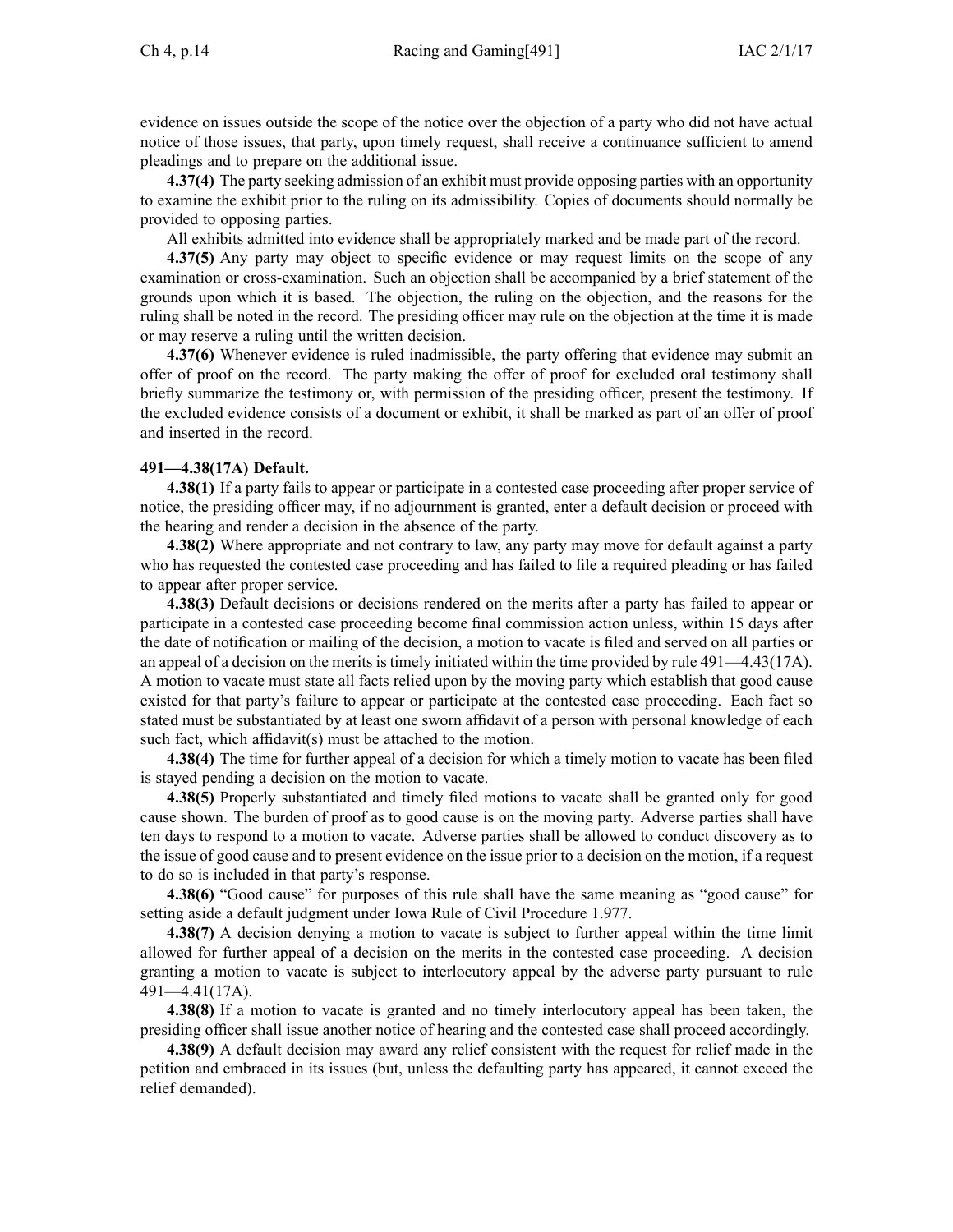**4.38(10)** A default decision may provide either that the default decision is to be stayed pending <sup>a</sup> timely motion to vacate or that the default decision is to take effect immediately, subject to <sup>a</sup> reques<sup>t</sup> for stay under rule [491—4.45\(17A\)](https://www.legis.iowa.gov/docs/iac/rule/491.4.45.pdf).

#### **491—4.39(17A) Ex parte communication.**

**4.39(1)** Prohibited communications. Unless required for the disposition of ex parte matters specifically authorized by statute, following issuance of the notice of hearing, there shall be no communication, directly or indirectly, between the presiding officer and any party or representative of any party or any other person with <sup>a</sup> direct or indirect interest in such case in connection with any issue of fact or law in the case excep<sup>t</sup> upon notice and opportunity for all parties to participate. This does not prohibit persons jointly assigned such tasks from communicating with each other. Nothing in this provision is intended to preclude the presiding officer from communicating with members of the commission or seeking the advice or help of persons other than those with <sup>a</sup> personal interest in, or those engaged in personally investigating as defined in subrule [4.25\(2\)](https://www.legis.iowa.gov/docs/iac/rule/491.4.25.pdf), prosecuting, or advocating in, either the case under consideration or <sup>a</sup> pending factually related case involving the same parties as long as those persons do not directly or indirectly communicate to the presiding officer any ex parte communications they have received of <sup>a</sup> type that the presiding officer would be prohibited from receiving or that furnish, augment, diminish, or modify the evidence in the record.

**4.39(2)** Prohibitions on ex parte communications commence with the issuance of the notice of hearing in <sup>a</sup> contested case and continue for as long as the case is pending.

**4.39(3)** Written, oral or other forms of communication are "ex parte" if made without notice and opportunity for all parties to participate.

**4.39(4)** To avoid prohibited ex parte communications, notice must be given in <sup>a</sup> manner reasonably calculated to give all parties <sup>a</sup> fair opportunity to participate. Notice of written communication shall be provided in compliance with rule [491—4.28\(17A\)](https://www.legis.iowa.gov/docs/iac/rule/491.4.28.pdf) and may be supplemented by telephone, facsimile, E-mail or other means of notification. Where permitted, oral communications may be initiated through conference telephone call including all parties or their representatives.

**4.39(5)** Persons who jointly act as presiding officer in <sup>a</sup> pending contested case may communicate with each other without notice or opportunity for parties to participate.

**4.39(6)** The administrator or other persons may be presen<sup>t</sup> in deliberations or otherwise advise the presiding officer without notice or opportunity for partiesto participate aslong asthey are not disqualified from participating in the making of <sup>a</sup> proposed or final decision under subrule [4.25\(1\)](https://www.legis.iowa.gov/docs/iac/rule/491.4.25.pdf) or other law and they comply with subrule [4.39\(1\)](https://www.legis.iowa.gov/docs/iac/rule/491.4.39.pdf).

**4.39(7)** Communications with the presiding officer involving scheduling or procedural matters uncontested do not require notice or opportunity for parties to participate. Parties should notify other parties prior to initiating such contact with the presiding officer when feasible, and shall notify other parties when seeking to continue hearings or other deadlines pursuan<sup>t</sup> to rule [491—4.33\(17A\)](https://www.legis.iowa.gov/docs/iac/rule/491.4.33.pdf).

**4.39(8)** Disclosure of prohibited communications. A presiding officer who receives <sup>a</sup> prohibited ex parte communication during the pendency of <sup>a</sup> contested case must initially determine if the effect of the communication is so prejudicial that the presiding officer should be disqualified. If the presiding officer determinesthat disqualification is warranted, <sup>a</sup> copy of any prohibited written communication, all written responses to the communication, <sup>a</sup> written summary stating the substance of any prohibited oral or other communication not available in written form for disclosure, all responses made, and the identity of each person from whom the presiding officer received <sup>a</sup> prohibited ex parte communication shall be submitted for inclusion in the record under seal by protective order (or disclosed). If the presiding officer determines that disqualification is not warranted, such documents shall be submitted for inclusion in the record and served on all parties. Any party desiring to rebut the prohibited communication must be allowed the opportunity to do so upon written reques<sup>t</sup> filed within ten days after notice of the communication.

**4.39(9)** Promptly after being assigned to serve as presiding officer on <sup>a</sup> hearing panel, as <sup>a</sup> member of <sup>a</sup> full board hearing, on an intra-agency appeal, or other basis, <sup>a</sup> presiding officer shall disclose to all parties material factual information received through ex parte communication prior to such assignment unlessthe factual information has already been orshortly will be disclosed pursuan<sup>t</sup> to Iowa Code section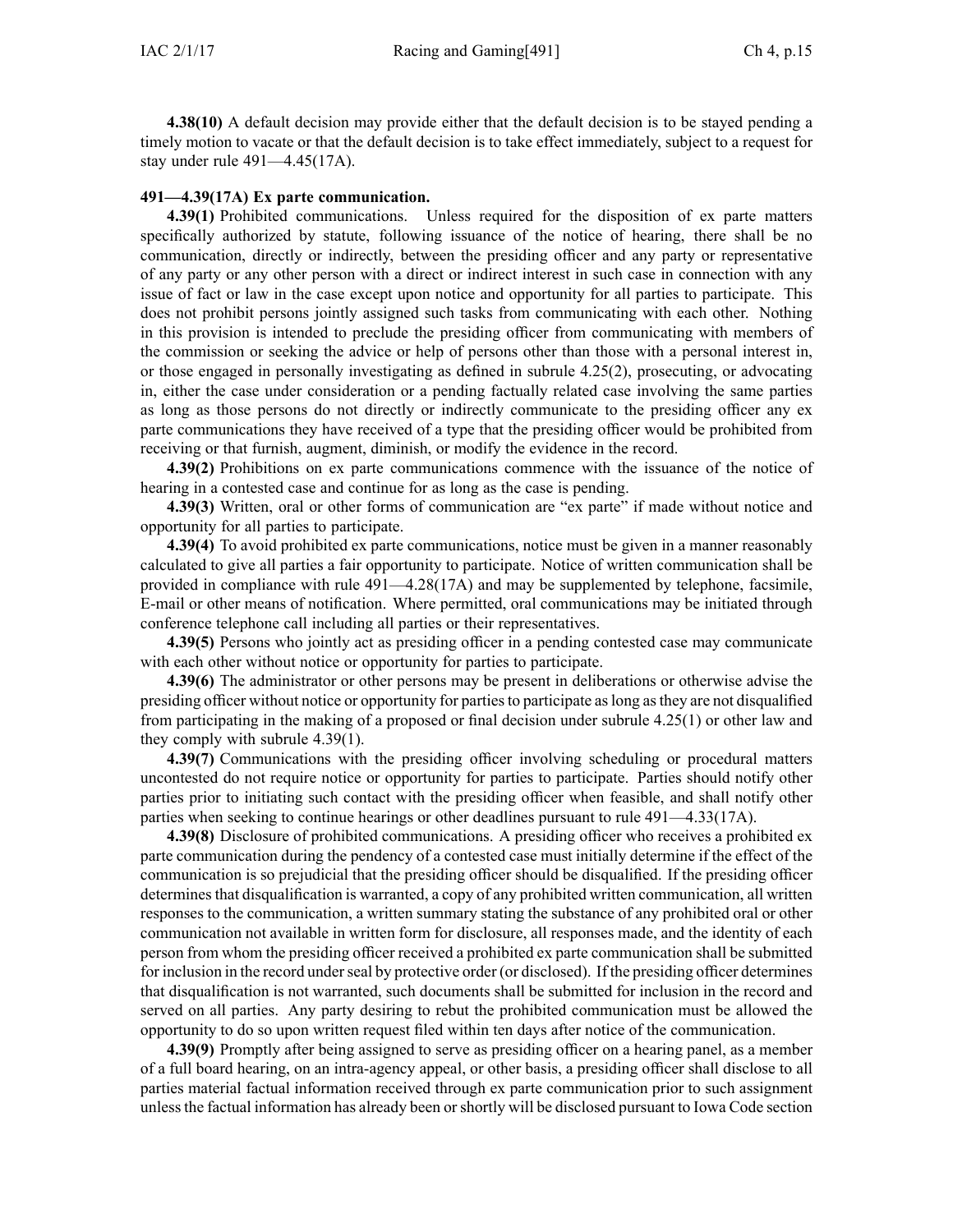[17A.13\(2\)](https://www.legis.iowa.gov/docs/ico/section/17A.13.pdf) or through discovery. Factual information contained in an investigative repor<sup>t</sup> or similar document need not be separately disclosed by the presiding officer as long as such documents have been or will shortly be provided to the parties.

**4.39(10)** The presiding officer may render <sup>a</sup> proposed or final decision imposing appropriate sanctions for violations of this rule including default, <sup>a</sup> decision against the offending party, censure, or suspension, or revocation of the privilege to practice before the commission. Violation of ex parte communication prohibitions by commission personnel shall be reported to the administrator for possible sanctions including censure, suspension, dismissal, or other disciplinary action.

**491—4.40(17A) Recording costs.** Upon request, the commission shall provide <sup>a</sup> copy of the whole or any portion of the record at cost. The cost of preparing <sup>a</sup> copy of the record or of transcribing the hearing record shall be paid by the requesting party.

Parties who reques<sup>t</sup> that <sup>a</sup> hearing be recorded by certified shorthand reporters rather than by electronic means shall bear the cost of that recordation, unless otherwise provided by law.

**491—4.41(17A) Interlocutory appeals.** Upon written reques<sup>t</sup> of <sup>a</sup> party or on its own motion, the commission may review an interlocutory order of the presiding officer. In determining whether to do so, the commission shall weigh the extent to which its granting the interlocutory appeal would expedite final resolution of the case and the extent to which review of that interlocutory order by the commission at the time it reviews the proposed decision of the presiding officer would provide an adequate remedy. Any reques<sup>t</sup> for interlocutory review must be filed within 14 days of issuance of the challenged order, but no later than the time for compliance with the order or the date of hearing, whichever is first.

# **491—4.42(17A) Final decision.**

**4.42(1)** When the commission presides over the reception of evidence at the hearing, its decision is <sup>a</sup> final decision.

**4.42(2)** When the commission does not preside at the reception of evidence, the presiding officer shall make <sup>a</sup> proposed decision. The proposed decision becomes the final decision of the commission without further proceedings unless there is an appeal to, or review on motion of, the commission within the time provided in rule [491—4.43\(17A\)](https://www.legis.iowa.gov/docs/iac/rule/491.4.43.pdf).

**4.42(3)** The commission has the authority to deny, suspend, or revoke any license applied for or issued by the commission or to fine <sup>a</sup> licensee or <sup>a</sup> holder of an occupational license.

# **491—4.43(17A) Appeals and review.**

**4.43(1)** *Appeal by party.* Any adversely affected party may appeal <sup>a</sup> proposed decision to the commission within 10 days after issuance of the proposed decision.

**4.43(2)** *Review.* The commission may initiate review of <sup>a</sup> proposed decision on its own motion at any time within 30 days following the issuance of such <sup>a</sup> decision.

**4.43(3)** *Notice of appeal.* An appeal of <sup>a</sup> proposed decision is initiated by filing <sup>a</sup> timely notice of appeal with the commission. The notice of appeal must be signed by the appealing party or <sup>a</sup> representative of that party and contain <sup>a</sup> certificate of service. The notice shall specify:

*a.* The parties initiating the appeal;

*b.* The proposed decision or order appealed from;

*c.* The specific findings or conclusions to which exception is taken and any other exceptions to the decision or order;

- *d.* The relief sought;
- *e.* The grounds for relief.

**4.43(4)** *Requests to presen<sup>t</sup> additional evidence.* A party may reques<sup>t</sup> the taking of additional evidence only by establishing that the evidence is material, that good cause existed for the failure to presen<sup>t</sup> the evidence at the hearing, and that the party has not waived the right to presen<sup>t</sup> the evidence. A written reques<sup>t</sup> to presen<sup>t</sup> additional evidence must be filed with the notice of appeal or, by <sup>a</sup>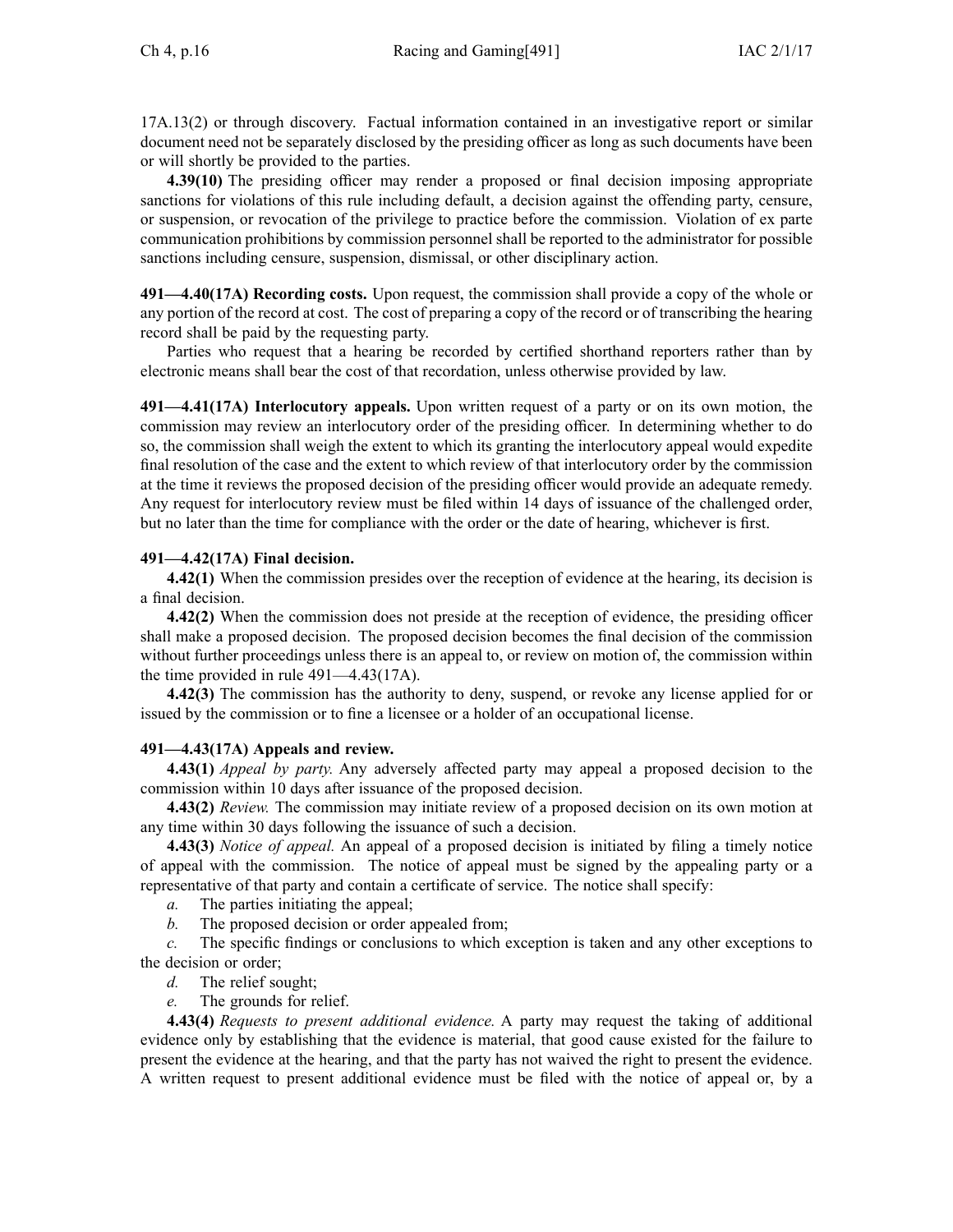nonappealing party, within 14 days of service of the notice of appeal. The commission may remand <sup>a</sup> case to the presiding officer for further hearing or may itself preside at the taking of additional evidence.

**4.43(5)** *Scheduling.* The commission shall issue <sup>a</sup> schedule for consideration of the appeal.

**4.43(6)** *Briefs and arguments.* Unless otherwise ordered, briefs, if any, must be filed within five days of meeting.

# **491—4.44(17A) Applications for rehearing.**

**4.44(1)** *By whom filed.* Any party to <sup>a</sup> contested case proceeding may file an application for rehearing from <sup>a</sup> final order.

**4.44(2)** *Content of application.* The application for rehearing shall state on whose behalf it is filed, the specific grounds for rehearing, and the relief sought. In addition, the application shall state whether the applicant desires reconsideration of all or par<sup>t</sup> of the agency decision on the existing record and whether, on the basis of the grounds enumerated in subrule [4.43\(4\)](https://www.legis.iowa.gov/docs/iac/rule/491.4.43.pdf), the applicant requests an opportunity to submit additional evidence.

**4.44(3)** *Time of filing.* The application shall be filed with the commission within 20 days after issuance of the final decision.

**4.44(4)** *Notice to other parties.* A copy of the application shall be timely mailed by the applicant to all parties of record not joining therein. If the application does not contain <sup>a</sup> certificate of service, the commission shall serve copies on all parties.

**4.44(5)** *Disposition.* Any application for <sup>a</sup> rehearing shall be deemed denied unless the commission grants the application within 20 days after its filing.

# **491—4.45(17A) Stays of commission actions.**

**4.45(1)** *When available.*

*a.* Any party to <sup>a</sup> contested case proceeding may petition the commission for <sup>a</sup> stay of an order issued in that proceeding or for other temporary remedies, pending review by the commission. The petition for <sup>a</sup> stay shall be filed with the notice of appeal and shall state the reasons justifying <sup>a</sup> stay or other temporary remedy. The administrator may rule on the stay or authorize the presiding officer to do so.

*b.* Any party to <sup>a</sup> contested case proceeding may petition the commission for <sup>a</sup> stay or other temporary remedies pending judicial review, of all or par<sup>t</sup> of that proceeding. The petition for <sup>a</sup> stay shall state the reasons justifying <sup>a</sup> stay or other temporary remedy.

**4.45(2)** *When granted.* In determining whether to gran<sup>t</sup> <sup>a</sup> stay, the presiding officer or administrator shall consider the factors listed in Iowa Code section [17A.19\(5\)](https://www.legis.iowa.gov/docs/ico/section/17A.19.pdf).

**4.45(3)** *Vacation.* A stay may be vacated by the issuing authority upon application by the commission or any other party. When <sup>a</sup> stay has been vacated, the commission or the commission's designee shall implement the original order or sanction which had been stayed. The commission or the commission's designee shall have full authority to determine how the original order or sanction is to be implemented.

**491—4.46(17A) No factual dispute contested cases.** If the parties agree that no dispute of material fact exists as to <sup>a</sup> matter that would be <sup>a</sup> contested case if such <sup>a</sup> dispute of fact existed, the parties may presen<sup>t</sup> all relevant admissible evidence either by stipulation or otherwise as agreed by the parties without necessity for the production of evidence at an evidentiary hearing. If such agreemen<sup>t</sup> is reached, <sup>a</sup> jointly submitted schedule detailing the method and timetable for submission of the record, briefs and oral argumen<sup>t</sup> should be submitted to the presiding officer for approval as soon as practicable. If the parties cannot agree, any party may file and serve <sup>a</sup> motion for summary judgment pursuan<sup>t</sup> to the rules governing such motions.

# **491—4.47(17A) Emergency adjudicative proceedings.**

**4.47(1)** *Necessary emergency action.* To the extent necessary to preven<sup>t</sup> or avoid immediate danger to the public health, safety, or welfare, the commission, gaming representatives, or stewards may issue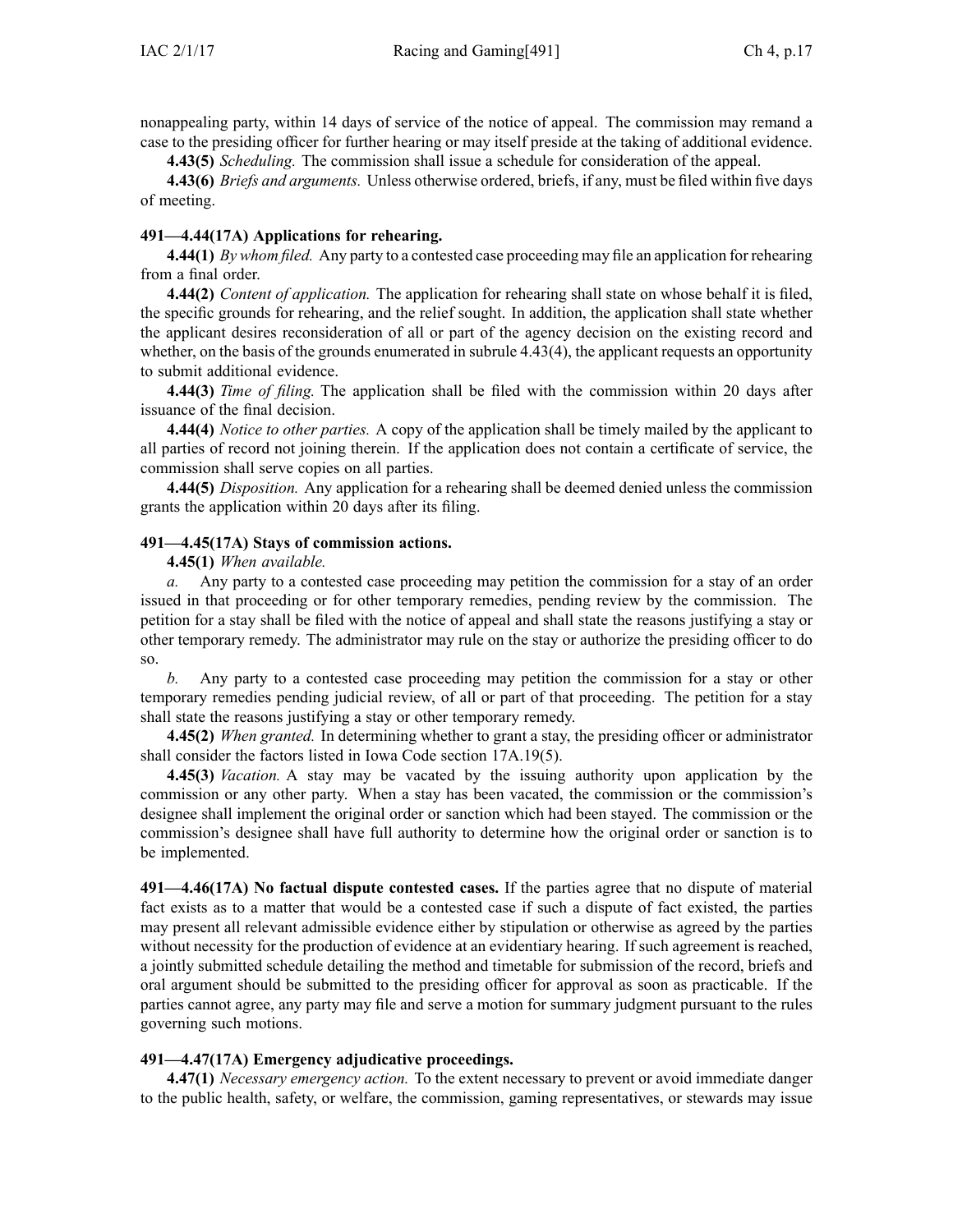<sup>a</sup> written order in compliance with Iowa Code section [17A.18](https://www.legis.iowa.gov/docs/ico/section/17A.18.pdf) to suspend <sup>a</sup> license in whole or in part, order the cessation of any continuing activity, order affirmative action, or take other action within the jurisdiction of the commission by emergency adjudicative order. Before the issuing of an emergency adjudicative order the commission shall consider factors including, but not limited to, the following:

*a.* Whether there has been <sup>a</sup> sufficient factual investigation to ensure that the commission is proceeding on the basis of reliable information;

*b.* Whether the specific circumstances which pose immediate danger to the public health, safety or welfare have been identified and determined to be continuing;

*c.* Whether the person required to comply with the emergency adjudicative order may continue to engage in other activities without posing immediate danger to the public health, safety or welfare;

*d.* Whether imposition of monitoring requirements or other interim safeguards would be sufficient to protect the public health, safety or welfare; and

*e.* Whether the specific action contemplated by the commission is necessary to avoid the immediate danger.

**4.47(2)** *Issuance.*

*a.* The written emergency adjudicative order shall be immediately delivered to persons who are required to comply with the order by utilizing one or more of the following procedures:

(1) Personal delivery;

- (2) Certified mail, return receipt requested, to the last address on file with the commission;
- (3) Certified mail to the last address on file with the commission;

(4) First-class mail to the last address on file with the commission; or

(5) Fax. Fax may be used as the sole method of delivery if the person required to comply with the order has filed <sup>a</sup> written reques<sup>t</sup> that commission orders be sent by fax and has provided <sup>a</sup> fax number for that purpose.

*b.* To the degree practicable, the commission shall select the procedure for providing written notice that best ensures prompt, reliable delivery.

**4.47(3)** *Oral notice.* Unless the written emergency adjudicative order is provided by personal delivery on the same day that the order issues, the commission shall make reasonable immediate efforts to contact by telephone the persons who are required to comply with the order.

**4.47(4)** *Completion of proceedings.* Issuance of <sup>a</sup> written emergency adjudicative ordershall include notification of the date on which commission proceedings are scheduled for completion. After issuance of an emergency adjudicative order, continuance of further commission proceedings to <sup>a</sup> later date will be granted only in compelling circumstances upon application in writing.

**491—4.48(17A) Contested case hearings before the commission.** The commission may initiate <sup>a</sup> hearing upon its own motion, pursuan<sup>t</sup> to any matter within its jurisdiction.

These rules are intended to implement Iowa Code chapters [17A](https://www.legis.iowa.gov/docs/ico/chapter/17A.pdf), [99D](https://www.legis.iowa.gov/docs/ico/chapter/99D.pdf) and [99F](https://www.legis.iowa.gov/docs/ico/chapter/99F.pdf).

[Filed 4/5/85, Notice 2/27/85—published 4/24/85, effective 5/29/85] [Filed emergency 10/20/86—published 11/19/86, effective 10/20/86] [Filed 6/19/87, Notice 5/6/87—published 7/15/87, effective 8/20/87] [Filed 10/23/87, Notice 9/9/87—published 11/18/87, effective 12/23/87] [Filed 11/4/88, Notice 9/21/88—published 11/30/88, effective 1/4/89] [Filed 2/17/89, Notice 1/11/89—published 3/8/89, effective 4/12/89] [Filed 2/16/90, Notice 12/27/89—published 3/7/90, effective 4/11/90] [Filed 2/15/91, Notice 1/12/91—published 3/6/91, effective 4/10/91] [Filed 12/6/91, Notice 10/16/91—published 12/25/91, effective 1/29/92] [Filed emergency 12/12/91—published 1/8/92, effective 12/12/91] [Filed 2/12/92, Notice 1/8/92—published 3/4/92, effective 4/8/92] [Filed 10/30/92, Notice 9/16/92—published 11/25/92, effective 1/6/93] [Filed 12/18/92, Notice 10/14/92—published 1/6/93, effective 2/10/93] [Filed emergency 2/5/93—published 3/3/93, effective 2/5/93] [Filed emergency  $3/22/93$ —published  $4/14/93$ , effective  $3/22/93$ ]<sup> $\circ$ </sup>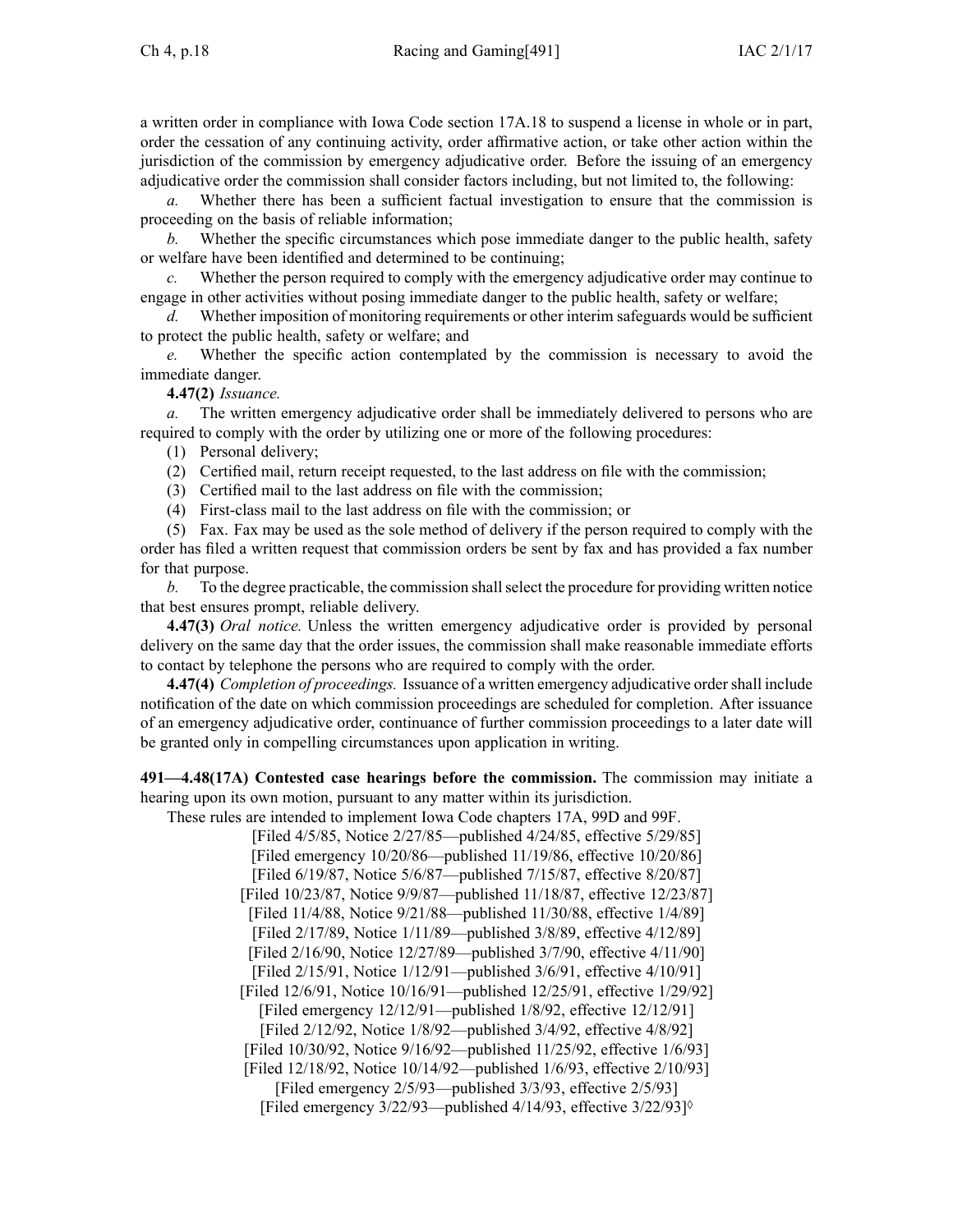[Filed emergency 4/19/93—published 5/12/93, effective 4/19/93] [Filed 4/19/93, Notice 3/3/93—published 5/12/93, effective 6/16/93] [Filed 5/21/93, Notice 4/14/93—published 6/9/93, effective 7/14/93] [Filed 7/23/93, Notice 5/12/93—published 8/18/93, effective 9/22/93] [Filed 7/22/94, Notice 6/8/94—published 8/17/94, effective 9/21/94] [Filed 11/17/95, Notice 9/13/95—published 12/6/95, effective 1/10/96] [Filed 1/23/96, Notice 12/6/95—published 2/14/96, effective 3/20/96] [Filed 1/17/97, Notice 11/6/96—published 2/12/97, effective 3/19/97] [Filed 4/10/97, Notice 2/12/97—published 5/7/97, effective 6/11/97] [Filed 9/19/97, Notice 8/13/97—published 10/8/97, effective 11/12/97] [Filed 3/6/98, Notice 12/17/97—published 3/25/98, effective 4/29/98] [Filed 11/23/98, Notice 10/7/98—published 12/16/98, effective 1/20/99] [Filed 4/16/99, Notice 2/10/99—published 5/5/99, effective 6/9/99] [Filed 6/18/99, Notice 5/5/99—published 7/14/99, effective 8/18/99] [Filed 7/20/00, Notice 6/14/00—published 8/9/00, effective 9/13/00] [Filed 8/18/00, Notice 7/12/00—published 9/6/00, effective 10/11/00] [Filed 4/24/01, Notice 2/7/01—published 5/16/01, effective 6/20/01] [Filed 8/22/01, Notice 6/27/01—published 9/19/01, effective 10/24/01] [Filed 5/17/02, Notice 4/3/02—published 6/12/02, effective 7/17/02] [Filed 7/18/02, Notice 6/12/02—published 8/7/02, effective 9/11/02] [Filed 1/17/03, Notice 12/11/02—published 2/5/03, effective 3/12/03] [Filed 6/6/03, Notice 4/2/03—published 6/25/03, effective 7/30/03] [Filed 4/21/04, Notice 2/4/04—published 5/12/04, effective 6/16/04] [Filed 9/7/04, Notice 7/7/04—published 9/29/04, effective 11/3/04] [Filed 10/17/05, Notice 8/3/05—published 11/9/05, effective 12/14/05] [Filed 4/21/06, Notice 2/15/06—published 5/10/06, effective 6/14/06] [Filed 4/20/07, Notice 2/14/07—published 5/9/07, effective 6/13/07] [Filed 1/11/08, Notice 11/7/07—published 1/30/08, effective 3/5/08] [[Filed](https://www.legis.iowa.gov/docs/aco/arc/8029B.pdf) ARC 8029B ([Notice](https://www.legis.iowa.gov/docs/aco/arc/7758B.pdf) ARC 7758B, IAB 5/6/09), IAB 8/12/09, effective 9/16/09] [Filed ARC [9987B](https://www.legis.iowa.gov/docs/aco/arc/9987B.pdf) [\(Notice](https://www.legis.iowa.gov/docs/aco/arc/9808B.pdf) ARC 9808B, IAB 10/19/11), IAB 2/8/12, effective 3/14/12] [\[Filed](https://www.legis.iowa.gov/docs/aco/arc/0734C.pdf) ARC 0734C ([Notice](https://www.legis.iowa.gov/docs/aco/arc/0604C.pdf) ARC 0604C, IAB 2/20/13), IAB 5/15/13, effective 6/19/13]

◊ Two or more ARCs

1 June 19, 2013, effective date of 4.10 [Item 10 of ARC 0734C] delayed until the adjournment of the 2014 General Assembly by the Administrative Rules Review Committee at its meeting held June 11, 2013.

[[Filed](https://www.legis.iowa.gov/docs/aco/arc/1456C.pdf) ARC 1456C ([Notice](https://www.legis.iowa.gov/docs/aco/arc/1310C.pdf) ARC 1310C, IAB 2/5/14), IAB 5/14/14, effective 6/18/14] [[Filed](https://www.legis.iowa.gov/docs/aco/arc/2927C.pdf) ARC 2927C ([Notice](https://www.legis.iowa.gov/docs/aco/arc/2801C.pdf) ARC 2801C, IAB 11/9/16), IAB 2/1/17, effective 3/8/17]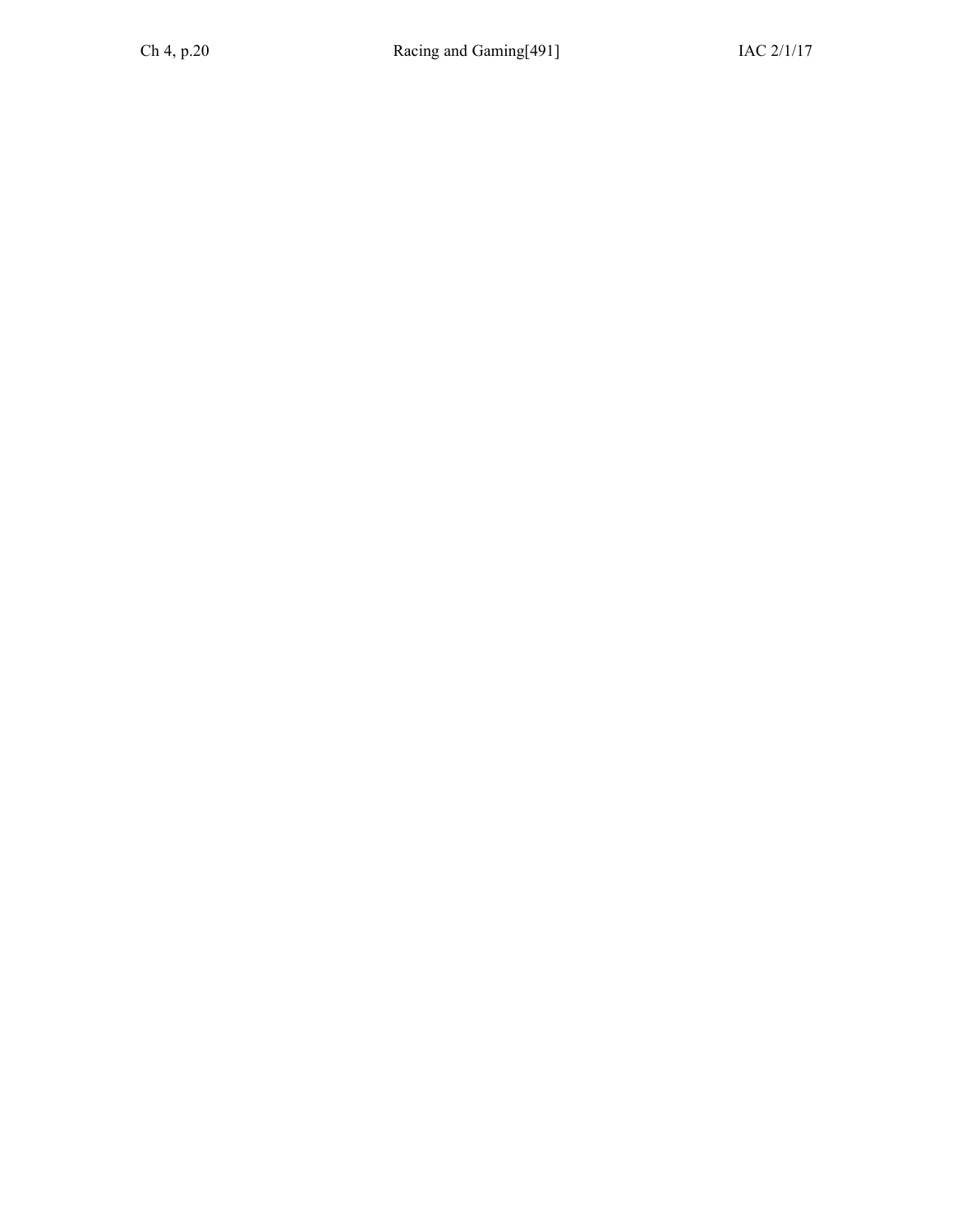# CHAPTER 5 TRACK, GAMBLING STRUCTURE, AND EXCURSION GAMBLING BOAT LICENSEES' RESPONSIBILITIES

[Prior to 11/19/86, Racing Commission[693]] [Prior to 11/18/87, Racing and Gaming Division[195]] [Prior to 8/9/00, see also 491—Chs 20 and 25]

**491—5.1(99D,99F) In general.** For purposes of this chapter, the requirements placed upon an applicant shall become <sup>a</sup> requirement to the licensee once <sup>a</sup> license to race or operate <sup>a</sup> gaming facility has been granted. Every license is granted upon the condition that the license holder shall accept, observe, and enforce the rules and regulations of the commission. It is the affirmative responsibility and continuing duty of each officer, director, and employee of said license holder to comply with the requirements of the application and conditions of the license and to observe and enforce the rules. The holding of <sup>a</sup> license is <sup>a</sup> privilege. The burden of proving qualifications for the privilege to receive any license is on the licensee at all times. A licensee must accep<sup>t</sup> all risks of adverse public notice or public opinion, embarrassment, criticism, or financial lossthat may result from action with respec<sup>t</sup> to <sup>a</sup> license. Licensees further covenant and agree to hold harmless and indemnify the Iowa racing and gaming commission from any claim arising from any action of the commission in connection with that license.

**491—5.2(99D,99F) Annual reports.** Licensees shall submit audits to the commission as required by Iowa Code sections [99D.20](https://www.legis.iowa.gov/docs/ico/section/99D.20.pdf) and [99F.13](https://www.legis.iowa.gov/docs/ico/section/99F.13.pdf). The audit of financial transactions and condition of licensee's operation shall include an internal control letter, documentation that the county board of supervisors selected the auditing firm, <sup>a</sup> balance sheet, and <sup>a</sup> profit-and-loss statement pertaining to the licensee's activities in the state, including <sup>a</sup> breakdown of expenditures and subsidies. If the licensee's fiscal year does not correspond to the calendar year, <sup>a</sup> supplemental schedule indicating financial activities on <sup>a</sup> calendar-year basis shall be included in the report. In the event of <sup>a</sup> license termination, change in business entity, or material change in ownership, the administrator may require the filing of an interim report, as of the date of occurrence of the event. The filing due date shall be the later of 30 calendar days after notification to the licensee or 30 calendar days after the date of the occurrence of the event, unless an extension is granted.

**5.2(1)** The annual audit repor<sup>t</sup> required by Iowa Code section [99D.20](https://www.legis.iowa.gov/docs/ico/section/99D.20.pdf) shall include <sup>a</sup> schedule detailing the following information: number of performances; attendance; regulatory fee; total mutuel handle and taxes paid to the state, city, and county; unclaimed winnings; purses paid indicating sources; total breakage and disbursements; and the disbursements of 1 percen<sup>t</sup> of exotic wagers on three or more racing animals.

**5.2(2)** The annual audit repor<sup>t</sup> required by Iowa Code section [99F.13](https://www.legis.iowa.gov/docs/ico/section/99F.13.pdf) shall include:

*a.* A schedule detailing <sup>a</sup> weekly breakdown of adjusted gross revenue; taxes paid to the state, city, county, and county endowment fund; and regulatory fees.

*b.* A repor<sup>t</sup> on whether material weaknesses in internal accounting control exist.

*c.* A repor<sup>t</sup> on whether the licensee has followed the system of internal accounting control approved by the administrator.

[**ARC [1876C](https://www.legis.iowa.gov/docs/aco/arc/1876C.pdf)**, IAB 2/18/15, effective 3/25/15]

**491—5.3(99D,99F) Information.** The licensee shall submit all information specifically requested by the commission or commission representative.

# **491—5.4(99D,99F) Uniform requirements.**

**5.4(1)** *Maintenance of premises and facilities.* Each licensee shall at all times maintain its premises and facilities so as to be neat and clean, well landscaped, painted and in good repair, handicapped accessible, with special consideration for the comfort and safety of patrons, employees, and other persons whose business requires their attendance.

**5.4(2)** *Facilitiesfor commission.* Each licensee shall provide reasonable, adequately furnished office space, including utilities, direct long-distance access for voice and data lines, custodial services, and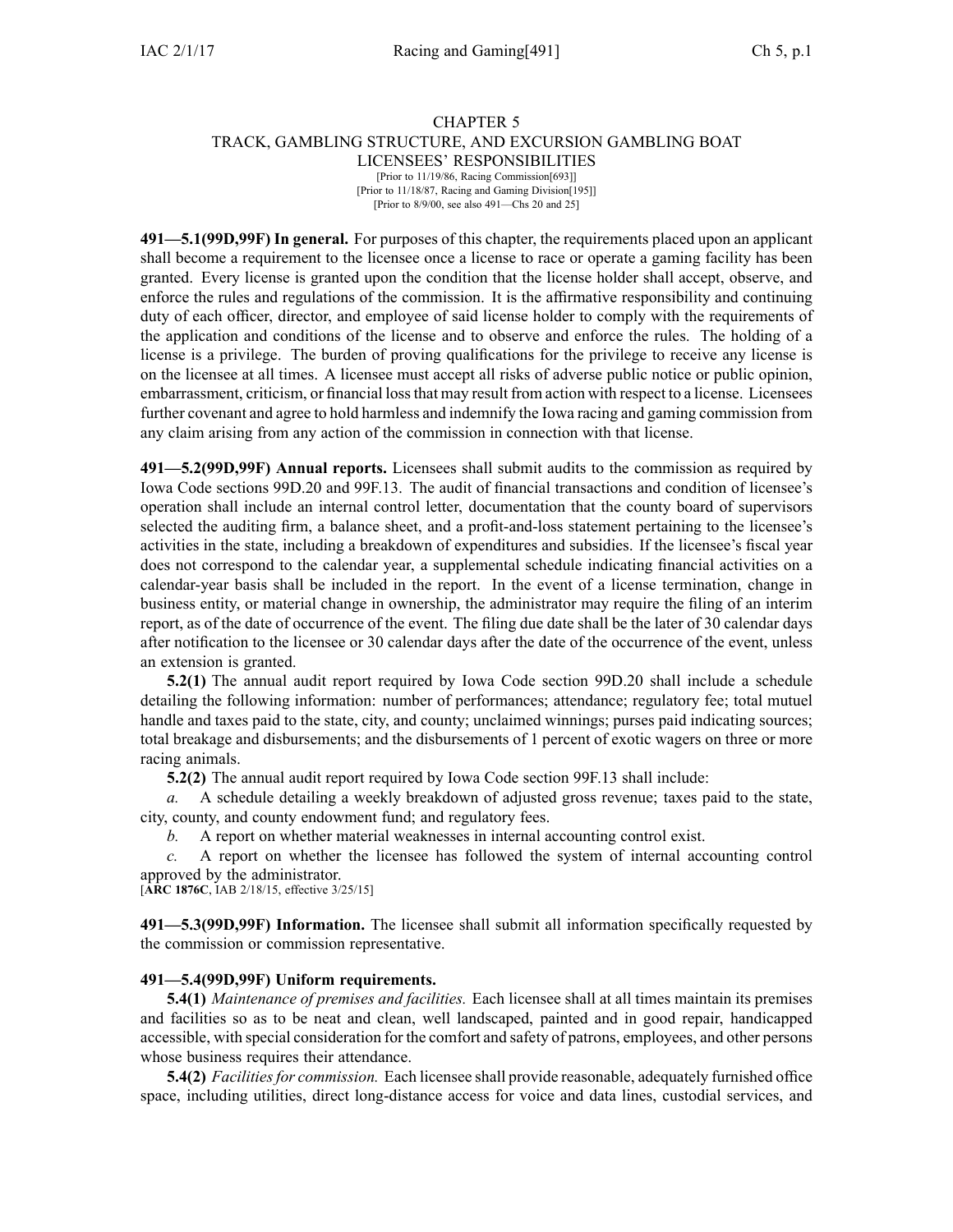necessary office equipment, and, if applicable, work space on the boat for the exclusive use of the commission employees and officials. The licensee shall also make available appropriate parking places for commission staff.

**5.4(3)** *Sanitary facilities for patrons.* Each licensee shall, on every day of operation, provide adequate and sanitary toilets and washrooms and furnish free drinking water for patrons and persons having business on the licensee's premises.

**5.4(4)** *First-aid room.*

During all hours of operation, each licensee shall equip and maintain adequate first-aid facilities and have, at <sup>a</sup> minimum, one employee trained in CPR, first aid, and the use of the automated external defibrillator (AED). During live racing at horse racetracks and while excursion gambling boats are cruising, the licensee shall have presen<sup>t</sup> either <sup>a</sup> physician, <sup>a</sup> physician assistant, <sup>a</sup> registered nurse, <sup>a</sup> licensed practical nurse, <sup>a</sup> paramedic, or an emergency medical technician.

*b.* All individuals specified under paragraph [5.4\(4\)](https://www.legis.iowa.gov/docs/iac/rule/491.5.4.pdf)*"a"* must be currently licensed or certified, including active status, in accordance with the requirements of the Iowa department of public health.

*c.* Each licensee is required to have <sup>a</sup> properly functioning and readily accessible AED at the licensee's facility.

**5.4(5)** *Security force.*

*a. Peace officer.* Each licensee shall ensure that <sup>a</sup> person who is <sup>a</sup> certified peace officer is presen<sup>t</sup> as outlined in the facility's security plan approved by the commission. A certified peace officer pursuan<sup>t</sup> to this rule must be employed by <sup>a</sup> law enforcement agency and have police powers.

*b. Employ adequate security.* Each licensee shall employ sufficient security to remove from the licensed premises <sup>a</sup> person violating <sup>a</sup> provision of Iowa Code chapter [99D](https://www.legis.iowa.gov/docs/ico/chapter/99D.pdf) or [99F](https://www.legis.iowa.gov/docs/ico/chapter/99F.pdf), commission rules, or orders; any person deemed to be undesirable by racing and gaming commission officials; or any person engaging in <sup>a</sup> fraudulent practice. Security shall also be provided in and about the premises to secure restricted areas including, but not limited to, the barn area, kennel area, paddock, and racing animal drug testing area.

*c. Incidentreports.* The licensee shall be required to file <sup>a</sup> written report, within 72 hours, detailing any incident in which an employee or patron is detected violating <sup>a</sup> provision of Iowa Code chapter [99D](https://www.legis.iowa.gov/docs/ico/chapter/99D.pdf) or [99F](https://www.legis.iowa.gov/docs/ico/chapter/99F.pdf), <sup>a</sup> commission rule or order, or internal controls; or is removed for reasons specified under paragraph [5.4\(5\)](https://www.legis.iowa.gov/docs/iac/rule/491.5.4.pdf)*"b."* In addition to the written report, the licensee shall provide immediate notification to the commission and DCI representatives on duty or, if representatives are not on duty, provide notification on each office's messaging system if the incident involved employee theft, criminal activity, Iowa Code chapter [99D](https://www.legis.iowa.gov/docs/ico/chapter/99D.pdf) or [99F](https://www.legis.iowa.gov/docs/ico/chapter/99F.pdf) violations, or gaming receipts.

*d. Ejection or exclusion.* A licensee may eject or exclude any person, licensed or unlicensed, from the premises or <sup>a</sup> par<sup>t</sup> thereof of the licensee's facility, solely of the licensee's own volition and without any reason or excuse given, provided ejection or exclusion is not founded on constitutionally protected grounds such as race, creed, color, disability, or national origin.

Reports of all ejections or exclusions for any reason, other than voluntary exclusions, shall be made promptly to the commission representative and DCI and shall state the circumstances. The name of the person must be reported when the person is ejected or excluded for more than one gaming day.

The commission may exclude any person ejected by <sup>a</sup> licensee from any or all pari-mutuel facilities, gambling structures, or excursion gambling boats controlled by any licensee upon <sup>a</sup> finding that attendance of the person would be adverse to the public interest.

**5.4(6)** *Firearms possession within licensed facility.*

*a.* No patron or employee of the licensee, including the security department members, shall possess or be permitted to possess any pistol or firearm within <sup>a</sup> licensed facility without the express written approval of the administrator unless:

(1) The person is <sup>a</sup> peace officer, on duty, acting in the peace officer's official capacity; or

(2) The person is <sup>a</sup> peace officer possessing <sup>a</sup> valid peace officer permit to carry weapons who is employed by the licensee and who is authorized by the administrator to possess such pistol or firearm while acting on behalf of the licensee within that licensed facility.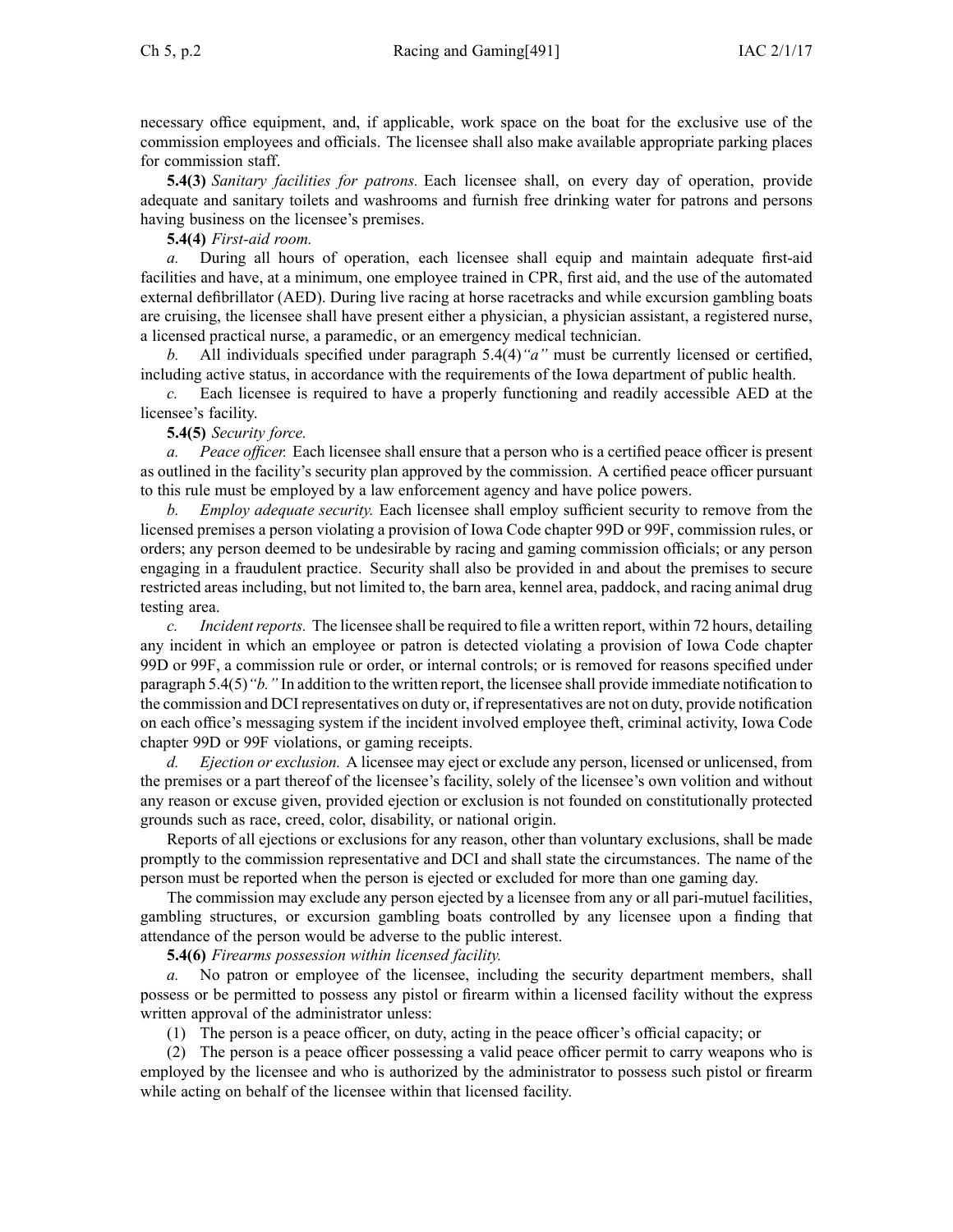$IAC 2/1/17$  Racing and  $Gaming[491]$  Ch 5, p.3

*b.* Each licensee shall post in a conspicuous location at each entrance a sign that may be easily read stating, "Possession of any firearm within the licensed facility without the express written permission of the Iowa racing and gaming commission is prohibited".

**5.4(7)** *Video recording.* Licensees shall conduct continuous surveillance with the capability of video recording all gambling activities under Iowa administrative rules [661—Chapter](https://www.legis.iowa.gov/docs/iac/chapter/661.141.pdf) 141, promulgated by the department of public safety.

*a.* "Gambling activities" means participating in or wagering on gambling games on the gaming floor; the movement, storage, and handling of uncounted gambling revenues; manual exchange of moneys for forms of wagering credit on the gaming floor; entrance of the public onto the gaming floor; and any other activity as determined by the commission administrator or administrator's designee.

*b.* Commission and DCI representatives shall have unrestricted access to and use of, including independent access capabilities, both live and recorded views and images of the surveillance system.

*c.* A commission representative may allow <sup>a</sup> gambling game to be placed in operation pending approval under [661—Chapter](https://www.legis.iowa.gov/docs/iac/chapter/661.141.pdf) 141.

*d.* A surveillance department shall develop <sup>a</sup> standard operating procedure manual, which shall include surveillance system maintenance and emergency plans. This manual shall be made available for inspection by the commission and DCI.

*e.* A facility may include capabilities within the surveillance system for video recording of other areas of <sup>a</sup> facility and grounds, provided that commission and DCI access is unrestricted.

**5.4(8)** *Commission approval of contracts and business arrangements.*

*a. Qualifying agreements.*

(1) All contracts and business arrangements entered into by <sup>a</sup> facility are subject to commission jurisdiction. Written and verbal contracts and business arrangements involving <sup>a</sup> related party or in which the term exceeds three years or the total value in <sup>a</sup> calendar year exceeds \$100,000 regardless of paymen<sup>t</sup> method are agreements that qualify for submission to and approval by the commission. Contracts and business arrangements with entities licensed pursuan<sup>t</sup> to rule [491—11.13](https://www.legis.iowa.gov/docs/iac/rule/491.11.13.pdf)(99F) are exemp<sup>t</sup> from submission to and approval by the commission. For the purpose of this subrule, <sup>a</sup> qualifying agreemen<sup>t</sup> shall be limited to:

1. Any obligation that expends, encumbers, or loans facility assets to anyone other than <sup>a</sup> not-for-profit entity, <sup>a</sup> unit of governmen<sup>t</sup> for the paymen<sup>t</sup> of taxes, or an entity that provides water, sewer, gas or electric utility services to the facility.

2. Any disposal of facility assets or provision of goods and services at less than market value to anyone other than <sup>a</sup> not-for-profit entity or <sup>a</sup> unit of government.

3. A previously approved qualifying agreement, if consideration exceeds the approved amount in <sup>a</sup> calendar year by the greater of \$100,000 or 25 percen<sup>t</sup> or if the commission approval date of an ongoing contract is more than five years old.

4. Any type of contract, regardless of value or term, where <sup>a</sup> third party provides electronic or mechanical access to cash or credit for <sup>a</sup> patron of the facility. The contract must contain <sup>a</sup> clause that provides for immediate notification and implementation when technology becomes available to allow <sup>a</sup> person to voluntarily bar the person's access to receive cash or credit from such devices located on the licensed premises.

(2) A debt transaction greater than \$3 million entered into by <sup>a</sup> licensee or licensee's paren<sup>t</sup> company assigning an obligation to <sup>a</sup> licensee, excep<sup>t</sup> <sup>a</sup> debt transaction previously approved in subrule [5.4\(20\)](https://www.legis.iowa.gov/docs/iac/rule/491.5.4.pdf), is subject to commission jurisdiction. The reques<sup>t</sup> for approval shall include:

- 1. The names and addresses of all parties;
- 2. The amount and source of funds;
- 3. The nature and amount of security and collateral provided;
- 4. The specific nature and purpose of the transaction; and
- 5. The term sheet or executive summary of the transaction.

(3) A qualifying agreemen<sup>t</sup> must be submitted within 30 days of execution. Commission approval must be obtained prior to implementation, unless the qualifying agreemen<sup>t</sup> contains <sup>a</sup> written clause stating that the agreemen<sup>t</sup> is subject to commission approval. Qualifying agreements need only be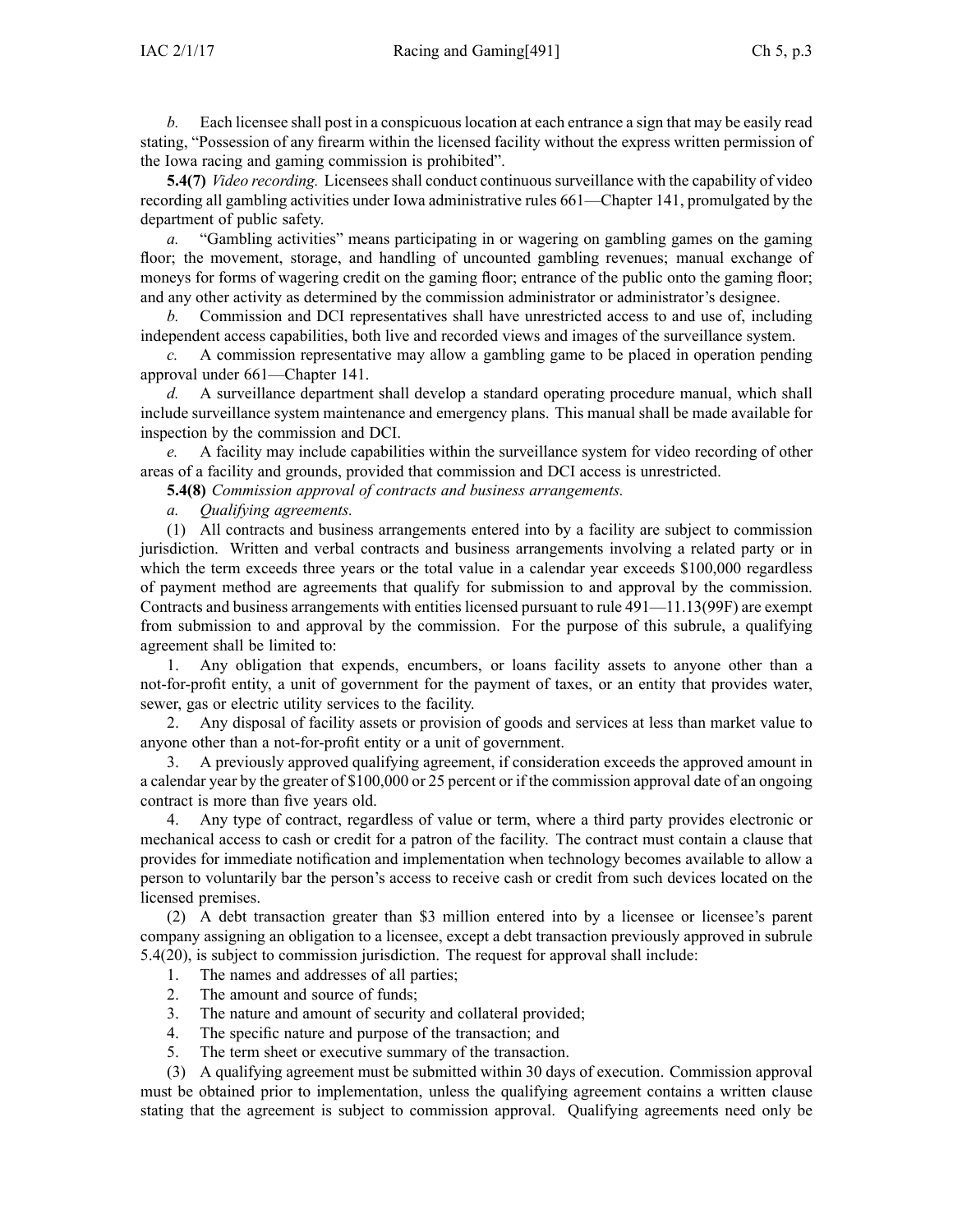submitted on initiation, unless there is <sup>a</sup> material change in terms or noncompliance with [5.4\(8\)](https://www.legis.iowa.gov/docs/iac/rule/491.5.4.pdf)*"b"*(4) or to comply with [5.4\(8\)](https://www.legis.iowa.gov/docs/iac/rule/491.5.4.pdf)*"a"*(1)"3."

*b. Purpose of review.* The commission conducts reviews to serve the public interest to ensure that:

- (1) Gaming is free from criminal and corruptive elements.
- (2) Gaming-related funds are directed to the lawful recipient.
- (3) Gaming profits are not improperly distributed.

(4) Iowa resources, goods and services are utilized. Resources, goods, and services shall be considered to be made in Iowa, be provided by Iowans, or emanate from Iowa if one or more of the following apply:

- 1. Goods are manufactured in Iowa.
- 2. Goods are distributed through <sup>a</sup> distributor located in Iowa.
- 3. Goods are sold by <sup>a</sup> retailer/wholesaler located in Iowa.
- 4. Resources are produced or processed in Iowa.
- 5. Services are provided by <sup>a</sup> vendor whose headquarters/home office is in Iowa.

6. Goods, resources or services are provided by <sup>a</sup> vendor whose headquarters/home office is located outside Iowa, but which has <sup>a</sup> tangible business location (not simply <sup>a</sup> pos<sup>t</sup> office box) and does business in Iowa.

7. Services beyond selling are provided by employees who are based in Iowa.

A facility shall be considered to have utilized <sup>a</sup> substantial amount of Iowa resources, goods, services and entertainment in compliance with Iowa Code sections [99D.9](https://www.legis.iowa.gov/docs/ico/section/2016/99D.9.pdf) and [99F.7\(4\)](https://www.legis.iowa.gov/docs/ico/section/2016/99F.7.pdf) if the facility demonstrates to the satisfaction of the commission that preference was given to the extent allowed by law and other competitive factors.

*c. Related parties.* Other submittal requirements notwithstanding, agreements negotiated between the facility and <sup>a</sup> related party must be accompanied by an economic and qualitative justification. For the purpose of this subrule, related party shall mean any one of the following having any beneficial interest in any other party with whom the facility is seeking to negotiate an agreement:

(1) Any corporate officer or member of <sup>a</sup> facility's board of directors.

(2) Any owner with more than <sup>a</sup> 5 percen<sup>t</sup> interest in <sup>a</sup> facility.

(3) A member of either the qualified sponsoring organization or the qualifying organization under Iowa Code section [99D.8](https://www.legis.iowa.gov/docs/ico/section/99D.8.pdf) associated with <sup>a</sup> facility.

*d. Review criteria.* The commission shall approve all qualifying agreements that, in the commission's sole opinion, represen<sup>t</sup> <sup>a</sup> normal business transaction and may impose conditions on an approval. The commission may deny approval of any agreemen<sup>t</sup> that, in the commission's sole opinion, represents <sup>a</sup> distribution of profits that differs from commission-approved ownership and beneficial interest. This subrule does not prohibit the commission from changing the approved ownership or beneficial interest.

**5.4(9)** *Checks.* All checks accepted must be deposited in <sup>a</sup> bank by the close of the banking day following acceptance.

**5.4(10)** *Taxes and fees.*

*a. Annual taxes and fees.* All taxes and fees, whose collection by the state is authorized under Iowa Code chapters [99D](https://www.legis.iowa.gov/docs/ico/chapter/99D.pdf) and [99F](https://www.legis.iowa.gov/docs/ico/chapter/99F.pdf), shall be accounted for on <sup>a</sup> fiscal-year basis, each fiscal year beginning on July 1 and ending on June 30.

*b. Submission of taxes and fees.*

(1) All moneys collected for and owed to the commission or state of Iowa under Iowa Code chapter [99F](https://www.legis.iowa.gov/docs/ico/chapter/99F.pdf) shall be accounted for and itemized on <sup>a</sup> weekly basis in <sup>a</sup> format approved by the commission. Each day on the repor<sup>t</sup> shall be an accurate representation of the gaming activities. A week shall begin on Monday and end on Sunday.

(2) The reporting form must be received in the commission office by noon on Wednesday following the week's end. The moneys owed, according to the reporting form, must be received in the treasurer's office by 11 a.m. on the Thursday following the week's end.

(3) Pursuant to Iowa Code section [99F.1\(1\)](https://www.legis.iowa.gov/docs/ico/section/2016/99F.1.pdf), taxes from promotional play receipts that are received within the same gaming week but after the date when the limit set forth in the definition of "adjusted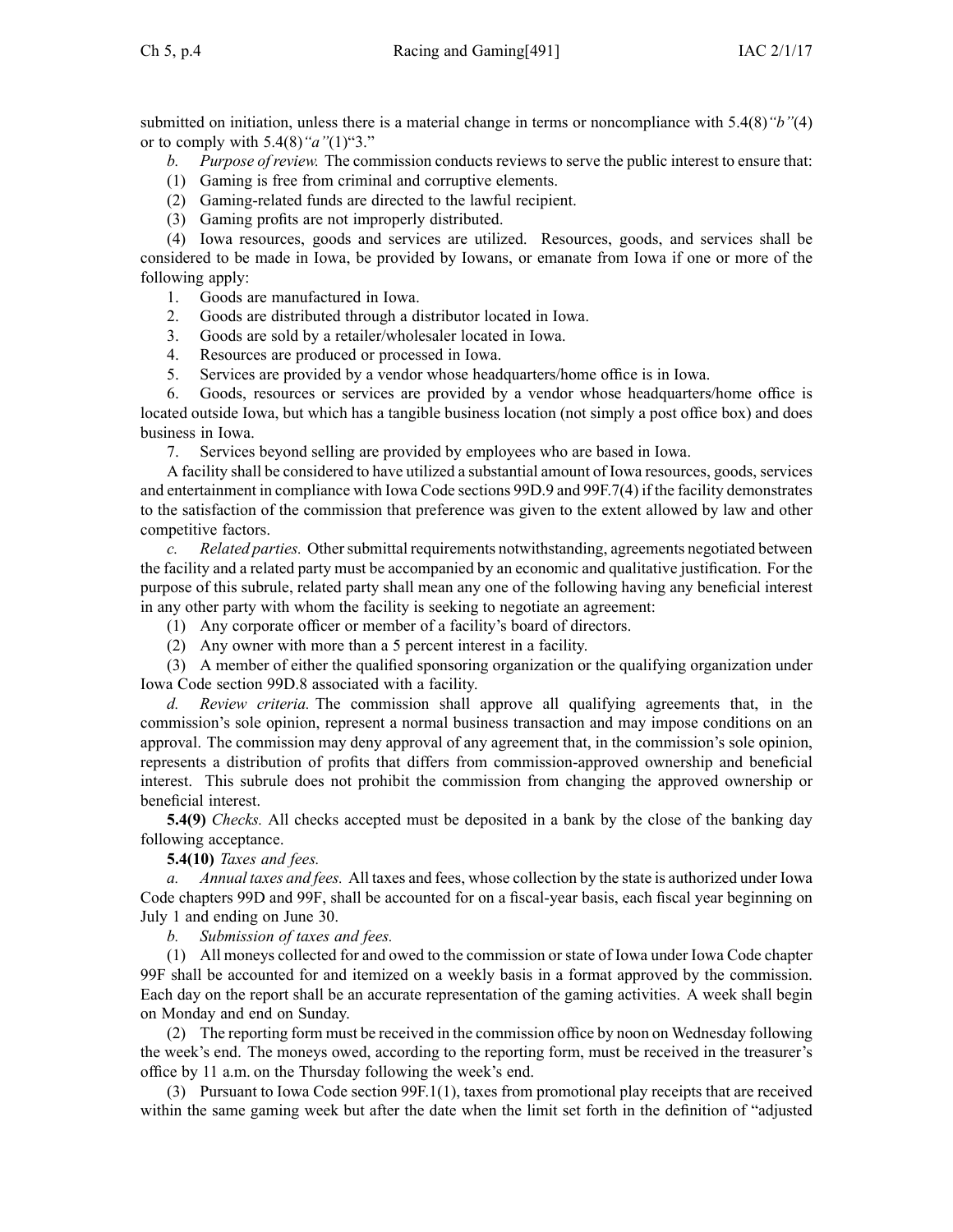gross receipts" is exceeded, as determined by the administrator, will be credited to each facility in the next available gaming week within the same fiscal year.

*c. Calculation of promotional play receipts.* For the purpose of calculating the amount of taxes received from promotional play receipts during <sup>a</sup> fiscal year, the commission will consider promotional play receipts as taxed in proportion to total adjusted gross receipts for each gaming day.

**5.4(11)** *Rate of tax revenue.* Each licensee shall prominently display at the licensee's gambling facility the annual percentage rate of state and local tax revenue collected by state and local governmen<sup>t</sup> from the gambling facility annually.

**5.4(12)** *Problem gambling.*

*a.* The holder of <sup>a</sup> license to operate gambling games shall adopt and implement policies and procedures designed to:

(1) Identify problem gamblers; and

(2) Allow persons to be voluntarily excluded for life from all facilities. Each facility will disseminate information regarding the exclusion to all other facilities.

*b.* The policies and procedures shall be developed in cooperation with the gambling treatment program and shall include without limitation the following:

(1) Training of key employees to identify and repor<sup>t</sup> suspected problem gamblers;

- (2) Procedures for recording and tracking identified problem gamblers;
- (3) Policies designed to preven<sup>t</sup> serving alcohol to intoxicated casino patrons;
- (4) Steps for removing problem gamblers from the casino; and
- (5) Procedures for preventing reentry of problem gamblers.

*c.* A licensee shall include information on the availability of the gambling treatment program in <sup>a</sup> substantial number of its advertisements and printed materials.

**5.4(13)** *Records regarding ownership.*

*a.* In addition to other records and information required by these rules, each licensee shall maintain the following records regarding the equity structure and owners:

(1) If <sup>a</sup> corporation:

- 1. A certified copy of articles of incorporation and any amendments thereto.
- 2. A copy of bylaws and amendments thereto.
- 3. A current list of officers and directors.
- 4. Minutes of all meetings of stockholders and directors.

5. A current list of all stockholders and stockholders of affiliates, including their names and the names of beneficial shareholders.

6. A complete record of all transfers of stock.

7. A record of amounts paid to the corporation for issuance of stock and other capital contributions and dates thereof.

8. A record, by stockholder, of all dividends distributed by the corporation.

9. A record of all salaries, wages, and other remuneration (including perquisites), direct and indirect, paid by the corporation during the calendar or fiscal year to all officers, directors, and stockholders with an ownership interest at any time during the calendar or fiscal year, equal to or greater than 5 percen<sup>t</sup> of the outstanding stock of any class of stock.

(2) If <sup>a</sup> partnership:

1. A schedule showing the amounts and dates of capital contributions, the names and addresses of the contributors, and percentage of interest in net assets, profits, and losses held by each.

2. A record of the withdrawals of partnership funds or assets.

3. A record of salaries, wages, and other remuneration (including perquisites), direct and indirect, paid to each partner during the calendar or fiscal year.

4. A copy of the partnership agreemen<sup>t</sup> and certificate of limited partnership, if applicable.

(3) If <sup>a</sup> sole proprietorship:

1. A schedule showing the name and address of the proprietor and the amount and date of the original investment.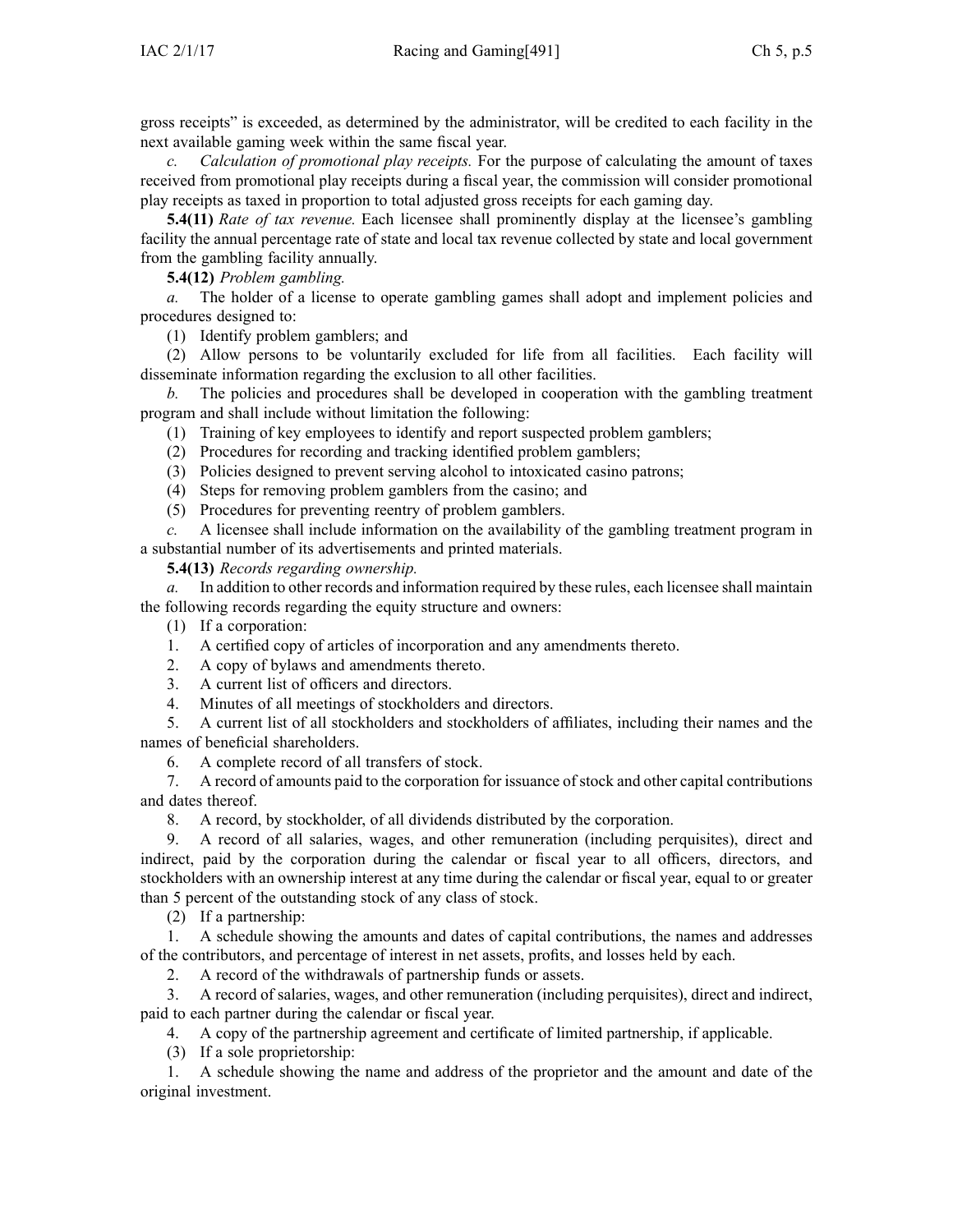2. A record of dates and amounts of subsequent additions to the original investment and withdrawals therefrom.

3. A record of salaries, wages, and other remuneration (including perquisites), direct or indirect, paid to the proprietor during the calendar or fiscal year.

*b.* All records regarding ownership shall be located in <sup>a</sup> place approved by the commission.

*c.* If the licensee is publicly held, upon the request of the administrator, the licensee shall submit to the commission one copy of any repor<sup>t</sup> required to be filed by such licensee or affiliates with the Securities and Exchange Commission or other domestic or foreign securities regulatory agency. If the licensee is privately held, upon the reques<sup>t</sup> of the administrator, the licensee shall submit financial, ownership, or other entity records for an affiliate.

**5.4(14)** *Retention, storage, and destruction of books, records, and documents.*

*a.* Except as otherwise provided, all original books, records, and documents pertaining to the licensee's operations shall be:

(1) Prepared and maintained in <sup>a</sup> complete and accurate form.

(2) Retained at <sup>a</sup> site approved by the administrator until audited.

(3) Held immediately available for inspection by the commission during business hours of operations.

(4) Organized and indexed in such <sup>a</sup> manner as to provide immediate accessibility to the commission.

*b.* For the purpose of this subrule, "books, records, and documents" shall be defined as any book, record, or document pertaining to or prepared or generated by the licensee including, but not limited to, all forms, reports, accounting records, ledgers, subsidiary records, computer-generated data, internal audit records, correspondence, contracts, and personnel records, including information concerning <sup>a</sup> refusal to submit to drug testing and test results conducted pursuan<sup>t</sup> to Iowa Code section [730.5](https://www.legis.iowa.gov/docs/ico/section/730.5.pdf).

*c.* All original books, records, and documents may be copied and stored on microfilm, microfiche, or other suitable media system approved by the administrator.

*d.* No original book, record, document, or suitable media copy may be destroyed by <sup>a</sup> licensee, for three years, without the prior approval of the administrator.

**5.4(15)** *Remodeling.* For any change to be made to the facility itself directly associated with racing or gaming or in the structure of the boat itself, the licensee must first submit plans to and receive the approval of the administrator.

**5.4(16)** *Officers, agents, and employees.* Licensees are accountable for the conduct of their officers, agents, and employees. The commission or commission representative reserves the right to impose penalties against the license holder or its officer, agent, employee, or both as the commission or commission representative determines appropriate. In addition, the licensee shall be responsible for the conduct of nonlicensed persons in nonpublic areas of the excursion gambling boat, gambling structure, or racetrack enclosure.

**5.4(17)** *Designated gaming floor.* The designated gaming floor is all areas occupied by or accessible from <sup>a</sup> gambling game, not otherwise obstructed by <sup>a</sup> wall, door, partition, barrier, or patron entrance. A patron entrance shall be identified by <sup>a</sup> sign visible to patrons approaching the gaming floor. The sign shall denote entrance to the gaming floor and specify that the gaming floor is not accessible to persons under the age of 21. A floor plan identifying the area shall be filed with the administrator for review and approval. Modification to <sup>a</sup> previously approved plan must be submitted for approval at least ten days prior to implementation.

# **5.4(18)** *State fire and building codes.*

*a.* Barges, as defined in [5.6\(1\)](https://www.legis.iowa.gov/docs/iac/rule/491.5.6.pdf)*"c,"* and other land-based gaming facilities and such facilities that undergo major renovation shall comply with the state building code created by Iowa Code chapter [103A](https://www.legis.iowa.gov/docs/ico/chapter/103A.pdf), if there is no local building code in force in the local jurisdiction in which the facility is located. A licensee shall submit construction documents and plans to the state building code commissioner and receive approval prior to construction, if <sup>a</sup> facility is subject to the state building code.

*b.* If there is no enforcement of fire safety requirements by <sup>a</sup> local fire department, <sup>a</sup> licensee shall also submit construction plans and documents to the state fire marshal and receive approval prior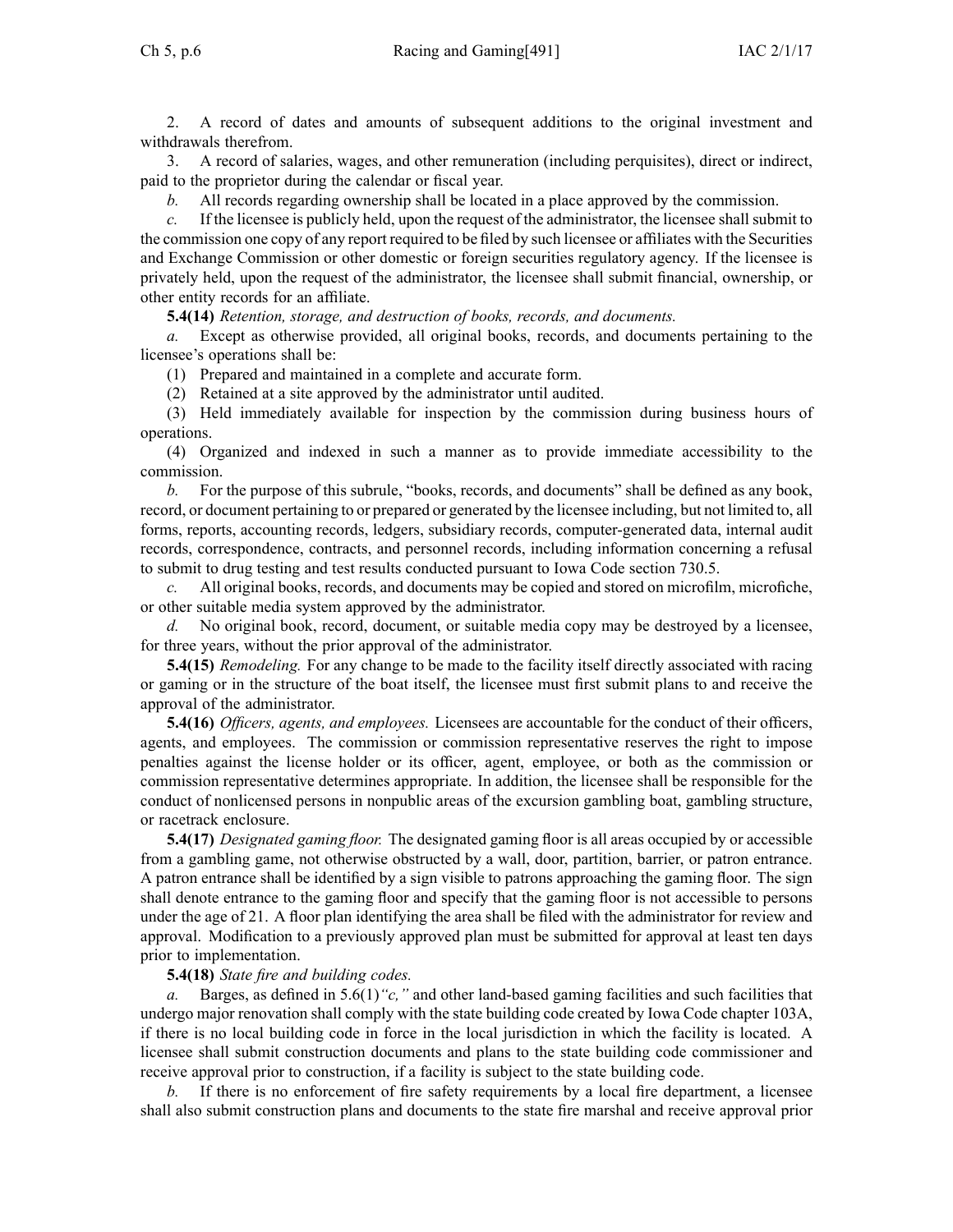to construction. The fire marshal may cause <sup>a</sup> facility subject to this paragraph to be inspected for compliance with fire marshal rules prior to operation of the facility and shall notify the commission and the licensee of the results of any such inspection.

*c.* If <sup>a</sup> proposed new or renovated facility is subject to both paragraphs *"a"* and *"b,"* <sup>a</sup> single submission of construction plans and documents to the building code commissioner, with <sup>a</sup> cover letter stating that review and approval are required with respec<sup>t</sup> to both the state building code and rules of the fire marshal, is sufficient to meet both requirements. Facilities subject to both paragraphs *"a"* and *"b"* shall have received approval from both the fire marshal and the building code commissioner prior to construction.

**5.4(19)** *Gambling setoff.* Each licensee shall adopt and implement policies and procedures designed to set off winnings of patrons who have <sup>a</sup> valid lien established under Iowa Code chapters [99D](https://www.legis.iowa.gov/docs/ico/chapter/99D.pdf) and [99F](https://www.legis.iowa.gov/docs/ico/chapter/99F.pdf).

**5.4(20)** *Shelf application for debt.*

*a.* The commission may gran<sup>t</sup> approval of <sup>a</sup> shelf application for <sup>a</sup> period not to exceed three years.

*b.* Licensees whose paren<sup>t</sup> company has issued publicly traded debt or publicly traded securities may apply to the commission for <sup>a</sup> shelf approval of debt transactions if the paren<sup>t</sup> company has:

(1) A class of securities listed on the New York Stock Exchange, the American Stock Exchange or the National Association of Securities Dealers Automatic Quotation System (NASDAQ) or has stockholders' equity in the amount of \$15 million or more as reported in the paren<sup>t</sup> company's most recent repor<sup>t</sup> on Form 10-K or Form 10-Q filed with the Securities and Exchange Commission (SEC) immediately preceding application; and

(2) Filed all reports required by the SEC.

- *c.* The application shall be in writing and shall contain:
- (1) Proof of qualification to make the application in accordance with the criteria of this subrule.

(2) A statement of the amount of debt sought to be approved and the intended use of potential proceeds.

- (3) Duration sought for the shelf approval.
- (4) Financing rate sought during shelf approval.
- (5) Evidence of signature by authorized representative of the licensee under oath.

(6) Other supplemental documentation requested by the commission or commission representative following the initial submission.

*d.* Once an application is approved by the commission:

(1) The licensee shall notify the commission representative of all debt transactions within ten days of consummation, including subsequent amendments and modifications of debt transactions, and provide executed copies of the documents evidencing the transactions as may be required.

(2) The commission representative may rescind <sup>a</sup> shelf approval without prior written notice. The rescission shall be in writing and set forth the reasons for the rescission and shall remain in effect until lifted by the commission upon the satisfaction of any such terms and conditions as required by the commission.

**5.4(21)** *Network security.*

*a.* The licensee shall biennially submit the results of an independent network security risk assessment to the administrator for review, subject to the following requirements:

(1) The testing organization must be independent of the licensee and shall be qualified by the administrator.

(2) The network security risk assessment shall be conducted no later than 90 days after the start of the licensee's fiscal year in each year an assessment is required.

(3) Results from the network security risk assessment shall be submitted to the administrator no later than 90 days after the assessment is conducted.

*b.* At the discretion of the administrator, additional network security risk assessments may be required.

<sup>[</sup>**ARC [8029B](https://www.legis.iowa.gov/docs/aco/arc/8029B.pdf)**, IAB 8/12/09, effective 9/16/09; **ARC [9018B](https://www.legis.iowa.gov/docs/aco/arc/9018B.pdf)**, IAB 8/25/10, effective 9/29/10; **ARC [0734C](https://www.legis.iowa.gov/docs/aco/arc/0734C.pdf)**, IAB 5/15/13, effective 6/19/13; **ARC [1456C](https://www.legis.iowa.gov/docs/aco/arc/1456C.pdf)**, IAB 5/14/14, effective 6/18/14; **ARC [1506C](https://www.legis.iowa.gov/docs/aco/arc/1506C.pdf)**, IAB 6/25/14, effective 7/30/14; **ARC [1876C](https://www.legis.iowa.gov/docs/aco/arc/1876C.pdf)**, IAB 2/18/15, effective 3/25/15; **ARC [2468C](https://www.legis.iowa.gov/docs/aco/arc/2468C.pdf)**, IAB 3/30/16, effective 5/4/16; **ARC [2795C](https://www.legis.iowa.gov/docs/aco/arc/2795C.pdf)**, IAB 11/9/16, effective 12/14/16; **ARC [2927C](https://www.legis.iowa.gov/docs/aco/arc/2927C.pdf)**, IAB 2/1/17, effective 3/8/17]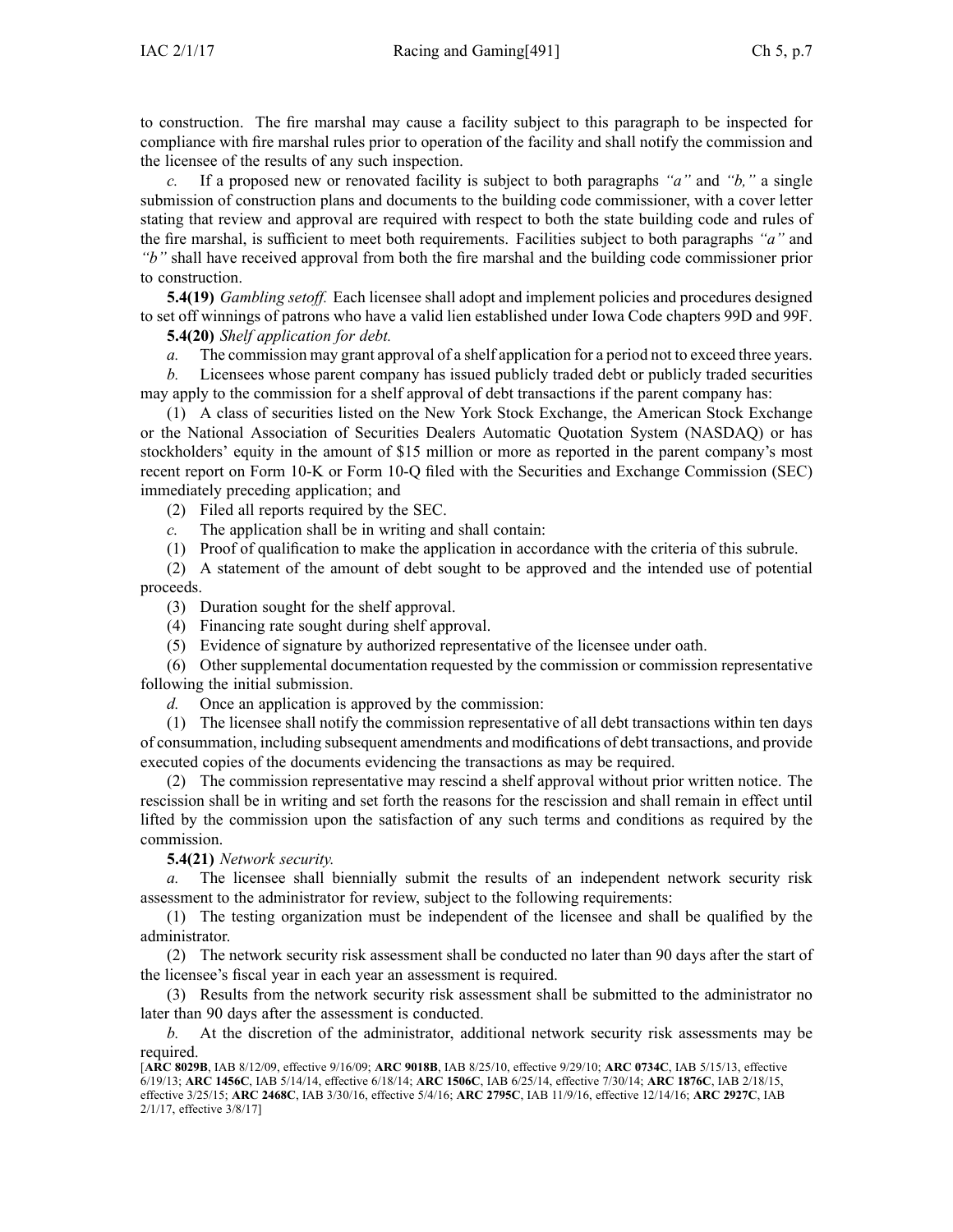# **491—5.5(99D) Pari-mutuel uniform requirements.**

**5.5(1)** *Insect and rodent control.* The licensee shall provide systematic and effective insect and rodent control, including control of flies, mosquitoes, fleas, and mice, to all areas of licensee's premises at all times during <sup>a</sup> race meeting.

**5.5(2)** *Results boards, totalizators required.* Each licensee shall provide and maintain computerized totalizators and electronic boards showing odds, results, and other racing information located in plain view of patrons.

**5.5(3)** *Photo finish camera.* A licensee shall provide two electronic photo finish devices with mirror image to photograph the finish of each race and record the time of each racing animal in at least hundredths of <sup>a</sup> second. The location and operation of the photo finish device must be approved by the commission before its first use in <sup>a</sup> race. The licensee shall promptly pos<sup>t</sup> <sup>a</sup> photograph, on <sup>a</sup> monitor, of each photo finish for win, place or show, or for fourth place in superfecta races, in an area accessible to the public. The licensee shall ensure that the photo finish devices are calibrated before the first day of each race meeting and at other times as required by the commission. On reques<sup>t</sup> by the commission, the licensee shall provide, without cost, <sup>a</sup> print of <sup>a</sup> photo finish to the commission. A photo finish of each race shall be maintained by the licensee for not less than six months after the end of the race meeting, or such other period as may be requested by the commission.

**5.5(4)** *Electric timing device.* Any electric timing device used by the licensee shall be approved by the commission.

**5.5(5)** *Official scale.* The licensee shall provide and maintain in good working order official scales or other approved weighing devices. The licensee shall provide to the stewards certification of the accuracy of the scales at the beginning of each race meeting or more frequently if requested by the stewards.

**5.5(6)** *Lighting.* Each licensee shall provide and maintain adequate illumination in the barn/kennel area, parking area, and racetrack area.

**5.5(7)** *Fencing.* The stable and kennel areas should be properly fenced as defined by the commission and admission permitted only in accord with rules of the commission.

**5.5(8)** *Guest passes.* The licensee shall develop <sup>a</sup> policy to be approved by the stewards for the issuance of gues<sup>t</sup> passes for entrance to the kennel or stable area. The gues<sup>t</sup> pass is not an occupational license and does not permit the holder to work in any capacity or in any way confer the benefits of an occupational license to participate in racing. The license holder sponsoring or escorting the gues<sup>t</sup> shall be responsible for the conduct of the gues<sup>t</sup> pass holder.

**5.5(9)** *Stewards.* There shall be three stewards for each racing meet, two appointed by the commission and one nominated by the licensee for approval by the commission. The names of licensees' nominees for steward and biographical information describing the experience and qualifications of the nominees shall be submitted no later than 45 days before commencement of <sup>a</sup> race meeting. The commission may consider for appointment or approval <sup>a</sup> person who meets all of the following requirements. The person shall have:

*a.* Engaged in pari-mutuel racing in <sup>a</sup> capacity and for <sup>a</sup> period satisfactory to the commission.

*b.* Satisfactorily passed an optical examination within one year prior to approval as <sup>a</sup> steward evidencing corrected 20/20 vision and the ability to distinguish colors correctly.

*c.* Satisfied the commission that income, other than salary as <sup>a</sup> steward, is independent of and unrelated to patronage of or employment by any occupational licensee under the supervision of the steward, so as to avoid the appearance of any conflict of interest or suggestion of preferential treatment of an occupational licensee.

**5.5(10)** *Purse information.* Each licensee shall provide to the commission at the close of each racing meet the following purse information:

The identity of each person or entity to which purse money is paid by the licensee for purses won by racing animals at the facility. This repor<sup>t</sup> shall include the name, residential or business address and amount paid to that person or entity. The data should be assembled separately for Iowa and non-Iowa addressees, and aggregates should be presented in descending order of magnitude.

*b.* The identity of each person or entity to which purse money is paid by the licensee for purses won by Iowa-bred animals at the facility. This repor<sup>t</sup> shall include the name, residential or business address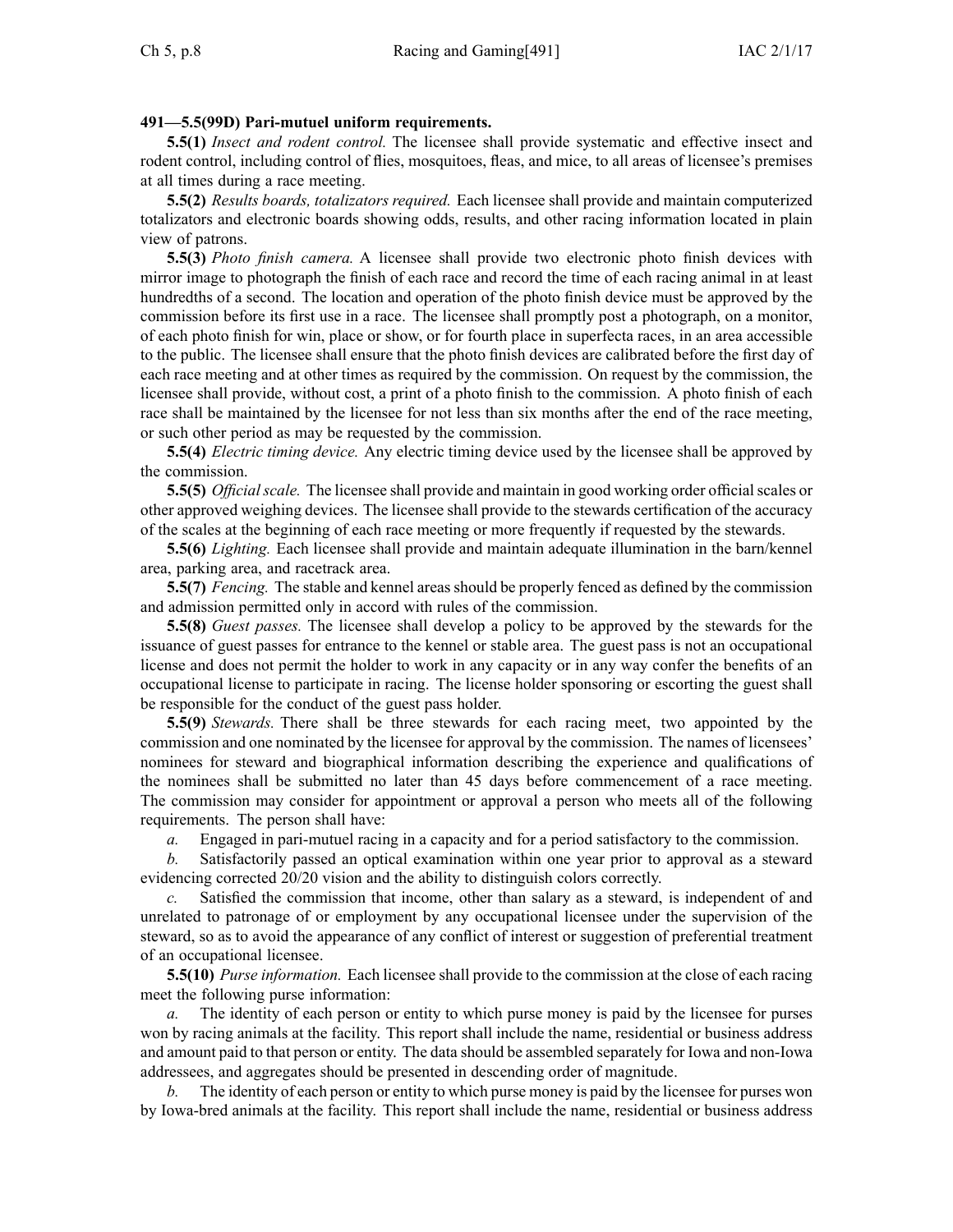and amount paid to that person or entity in supplemental funds for ownership of Iowa-bred animals. The data should be assembled separately for Iowa and non-Iowa addressees, and aggregates should be presented in descending order of magnitude.

**5.5(11)** *Designated wagering area.* The designated wagering area is <sup>a</sup> rectangular area within <sup>a</sup> minimum of five feet from the front and from either side of <sup>a</sup> stationary wagering window or self-service wagering device, not otherwise obstructed by <sup>a</sup> wall or other barrier. The facility shall either section off or clearly delineate the floor of the area and pos<sup>t</sup> <sup>a</sup> sign near the area, which is visible to patrons approaching the area, denotes the wagering area and specifies that the wagering area is not accessible to persons under the age of 21. The designation applies only when the wagering window or device is open to transact wagering. A floor plan identifying the area shall be filed with the administrator for review and approval. Modification to <sup>a</sup> previously approved plan must be submitted for approval at least ten days prior to implementation.

**5.5(12)** *Mobile pari-mutuel wagering.* Pari-mutuel wagering shall be allowed outside the designated wagering area using mobile pari-mutuel tellers with portable wagering devices and by any other method approved in writing by the commission. [**ARC [2927C](https://www.legis.iowa.gov/docs/aco/arc/2927C.pdf)**, IAB 2/1/17, effective 3/8/17]

# **491—5.6(99F) Excursion gambling boat uniform requirements.**

**5.6(1)** *Excursion gambling boat.*

*a. Capacity.* The minimum passenger capacity necessary for an excursion gambling boat is 250.

*b. Excursion boat.* A self-propelled, floating "vessel" as defined by the U.S. Coast Guard may contain more than one vessel. In order to be utilized for gaming purposes, the vessel containing the casino must either contain <sup>a</sup> permanen<sup>t</sup> means of propulsion or have its means of propulsion contained in an attached vessel. In the event that the vessel containing the casino is propelled by <sup>a</sup> second vessel, the boat will be considered self-propelled only when the vessels are designed, constructed, and operated as <sup>a</sup> single unit.

*c. Moored barge.* "Barge" means any stationary structure approved by the commission, where the entire gaming floor is located on or near <sup>a</sup> body of water as defined under Iowa Code section [99F.7,](https://www.legis.iowa.gov/docs/ico/section/99F.7.pdf) [subsection](https://www.legis.iowa.gov/docs/ico/section/99F.7.pdf) 1, and which facility is subject to land-based building codes rather than maritime or Iowa department of natural resources inspection laws and regulations.

**5.6(2)** *Excursions.*

*a. Length.* The excursion season shall be from April 1 through October 31 of each calendar year. An excursion boat must operate at least one excursion during the excursion season to operate during the off-season, although <sup>a</sup> waiver may be granted by the commission in the first year of <sup>a</sup> boat's operation if construction of the boat was not completed in time for the boat to qualify. Excursions shall consist of <sup>a</sup> minimum of one hour in transit during the excursion season. The number of excursions per day is not limited. During the excursion season and the off-season, while the excursion gambling boat is docked, passengers may embark or disembark at any time during business hours pursuan<sup>t</sup> to Iowa Code section [99F.4\(17\)](https://www.legis.iowa.gov/docs/ico/section/99F.4.pdf).

*b. Dockside completion of excursions.* If, during the excursion season, the captain determines that it would be unsafe to complete any portion of an excursion, or if mechanical problems preven<sup>t</sup> the completion of any portion of an excursion, the boat may be allowed to remain at the dock or, if the excursion is underway, return to the dock and conduct the gaming portion of the excursion while dockside, unless the captain determines that passenger safety is threatened.

*c. Notification.* If an excursion is not completed due to reasons specified in paragraph [5.6\(2\)](https://www.legis.iowa.gov/docs/iac/rule/491.5.6.pdf)*"b,"* <sup>a</sup> commission representative shall be notified as soon as is practical.

**5.6(3)** *Drug testing of boat operators.* Captains, pilots, and physical operators of excursion gambling boats shall be drug tested, as permitted by Iowa Code section [730.5](https://www.legis.iowa.gov/docs/ico/section/730.5.pdf), on <sup>a</sup> continuous basis with no more than 60 days between tests. The testing shall be conducted by <sup>a</sup> laboratory certified by the United States Department of Health and Human Services or approved under the rules adopted by the Iowa department of public health. The facility shall repor<sup>t</sup> positive test results to <sup>a</sup> commission representative.

These rules are intended to implement Iowa Code chapters [99D](https://www.legis.iowa.gov/docs/ico/chapter/99D.pdf) and [99F](https://www.legis.iowa.gov/docs/ico/chapter/99F.pdf).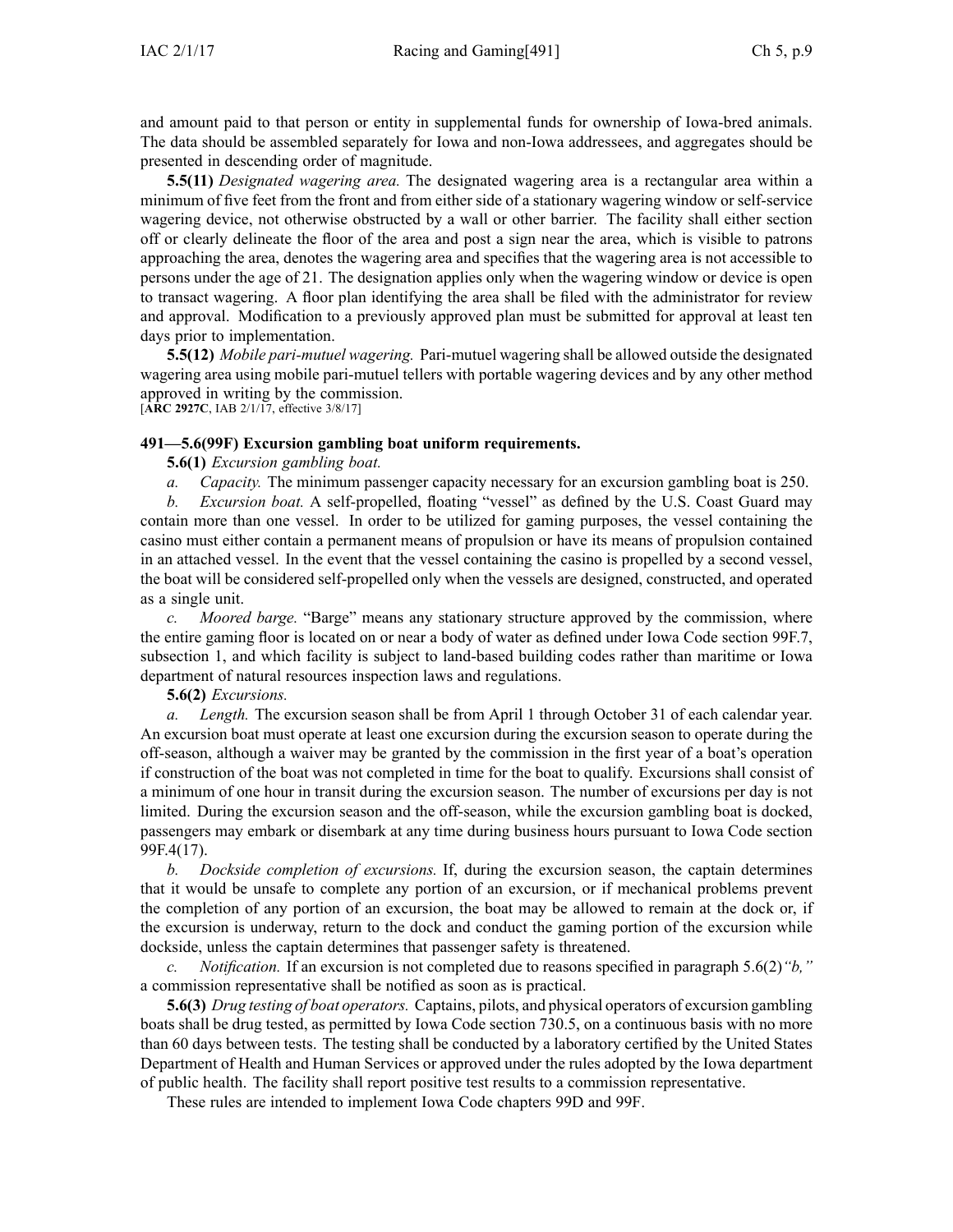[Filed emergency 2/24/84—published 3/14/84, effective 4/1/84] [Filed 8/24/84, Notice 3/14/84—published 9/12/84, effective 10/17/84] [Filed 4/5/85, Notice 2/27/85—published 4/24/85, effective 5/29/85] [Filed emergency 10/20/86—published 11/19/86, effective 10/20/86] [Filed 10/23/87, Notice 9/9/87—published 11/18/87, effective 12/23/87] [Filed 11/4/88, Notice 9/21/88—published 11/30/88, effective 1/4/89] [Filed 2/16/90, Notice 12/27/89—published 3/7/90, effective 4/11/90] [Filed 2/15/91, Notice 1/9/91—published 3/6/91, effective 4/10/91] [Filed emergency  $3/22/93$ —published  $4/14/93$ , effective  $3/22/93$ ]<sup> $\circ$ </sup> [Filed 4/19/93, Notice 3/3/93—published 5/12/93, effective 6/16/93] [Filed 5/21/93, Notice 4/14/93—published 6/9/93, effective 7/14/93] [Filed 7/22/94, Notice 6/8/94—published 8/17/94, effective 9/21/94] [Filed 5/18/95, Notice 3/29/95—published 6/7/95, effective 7/12/95] [Filed 10/18/96, Notice 9/11/96—published 11/6/96, effective 12/11/96] [Filed 4/10/97, Notice 2/12/97—published 5/7/97, effective 6/11/97] [Filed 8/22/97, Notice 7/16/97—published 9/10/97, effective 10/15/97] [Filed 5/22/98, Notice 3/25/98—published 6/17/98, effective 7/22/98] [Filed 7/24/98, Notice 6/17/98—published 8/12/98, effective 9/16/98] [Filed 10/26/98, Notice 9/9/98—published 11/18/98, effective 12/23/98] [Filed 1/21/99, Notice 12/16/98—published 2/10/99, effective 3/17/99] [Filed 1/20/00, Notice 11/17/99—published 2/9/00, effective 3/15/00] [Filed 7/20/00, Notice 6/14/00—published 8/9/00, effective 9/13/00] [Filed 4/24/01, Notice 2/7/01—published 5/16/01, effective 6/20/01] [Filed 8/22/01, Notice 6/27/01—published 9/19/01, effective 10/24/01] [Filed 1/11/02, Notice 11/14/01—published 2/6/02, effective 3/13/02] [Filed 7/18/02, Notice 6/12/02—published 8/7/02, effective 9/11/02] [Filed 10/21/02, Notice 8/7/02—published 11/13/02, effective 12/18/02] [Filed 1/17/03, Notice 12/11/02—published 2/5/03, effective 3/12/03] [Filed 4/21/04, Notice 2/4/04—published 5/12/04, effective 6/16/04] [Filed 9/7/04, Notice 7/7/04—published 9/29/04, effective 11/3/04] [Filed 10/15/04, Notice 7/7/04—published 11/10/04, effective 12/15/04] [Filed 10/17/05, Notice 8/3/05—published 11/9/05, effective 12/14/05] [Filed 4/20/07, Notice 2/14/07—published 5/9/07, effective 6/13/07] [Filed 1/11/08, Notice 11/7/07—published 1/30/08, effective 3/5/08] [Filed 10/10/08, Notice 8/13/08—published 11/5/08, effective 12/10/08] [[Filed](https://www.legis.iowa.gov/docs/aco/arc/8029B.pdf) ARC 8029B (Notice ARC [7758B](https://www.legis.iowa.gov/docs/aco/arc/7758B.pdf), IAB 5/6/09), IAB 8/12/09, effective 9/16/09] [Editorial change: IAC Supplement 2/10/10] [[Filed](https://www.legis.iowa.gov/docs/aco/arc/9018B.pdf) ARC 9018B ([Notice](https://www.legis.iowa.gov/docs/aco/arc/8726B.pdf) ARC 8726B, IAB 5/5/10), IAB 8/25/10, effective 9/29/10] [[Filed](https://www.legis.iowa.gov/docs/aco/arc/0734C.pdf) ARC 0734C ([Notice](https://www.legis.iowa.gov/docs/aco/arc/0604C.pdf) ARC 0604C, IAB 2/20/13), IAB 5/15/13, effective 6/19/13] [[Filed](https://www.legis.iowa.gov/docs/aco/arc/1456C.pdf) ARC 1456C ([Notice](https://www.legis.iowa.gov/docs/aco/arc/1310C.pdf) ARC 1310C, IAB 2/5/14), IAB 5/14/14, effective 6/18/14] [[Filed](https://www.legis.iowa.gov/docs/aco/arc/1506C.pdf) ARC 1506C ([Notice](https://www.legis.iowa.gov/docs/aco/arc/1393C.pdf) ARC 1393C, IAB 4/2/14), IAB 6/25/14, effective 7/30/14] [[Filed](https://www.legis.iowa.gov/docs/aco/arc/1876C.pdf) ARC 1876C ([Notice](https://www.legis.iowa.gov/docs/aco/arc/1770C.pdf) ARC 1770C, IAB 12/10/14), IAB 2/18/15, effective 3/25/15] [Filed ARC [2468C](https://www.legis.iowa.gov/docs/aco/arc/2468C.pdf) ([Notice](https://www.legis.iowa.gov/docs/aco/arc/2320C.pdf) ARC 2320C, IAB 12/23/15), IAB 3/30/16, effective 5/4/16] [[Filed](https://www.legis.iowa.gov/docs/aco/arc/2795C.pdf) ARC 2795C ([Notice](https://www.legis.iowa.gov/docs/aco/arc/2686C.pdf) ARC 2686C, IAB 8/31/16), IAB 11/9/16, effective 12/14/16] [Filed ARC [2927C](https://www.legis.iowa.gov/docs/aco/arc/2927C.pdf) ([Notice](https://www.legis.iowa.gov/docs/aco/arc/2801C.pdf) ARC 2801C, IAB 11/9/16), IAB 2/1/17, effective 3/8/17]

<sup>◊</sup> Two or more ARCs

<sup>1</sup> Effective date of 5.1(5)*"c"* delayed until the end of the 1999 Session of the General Assembly by the Administrative Rules Review Committee at its meeting held December 8, 1998.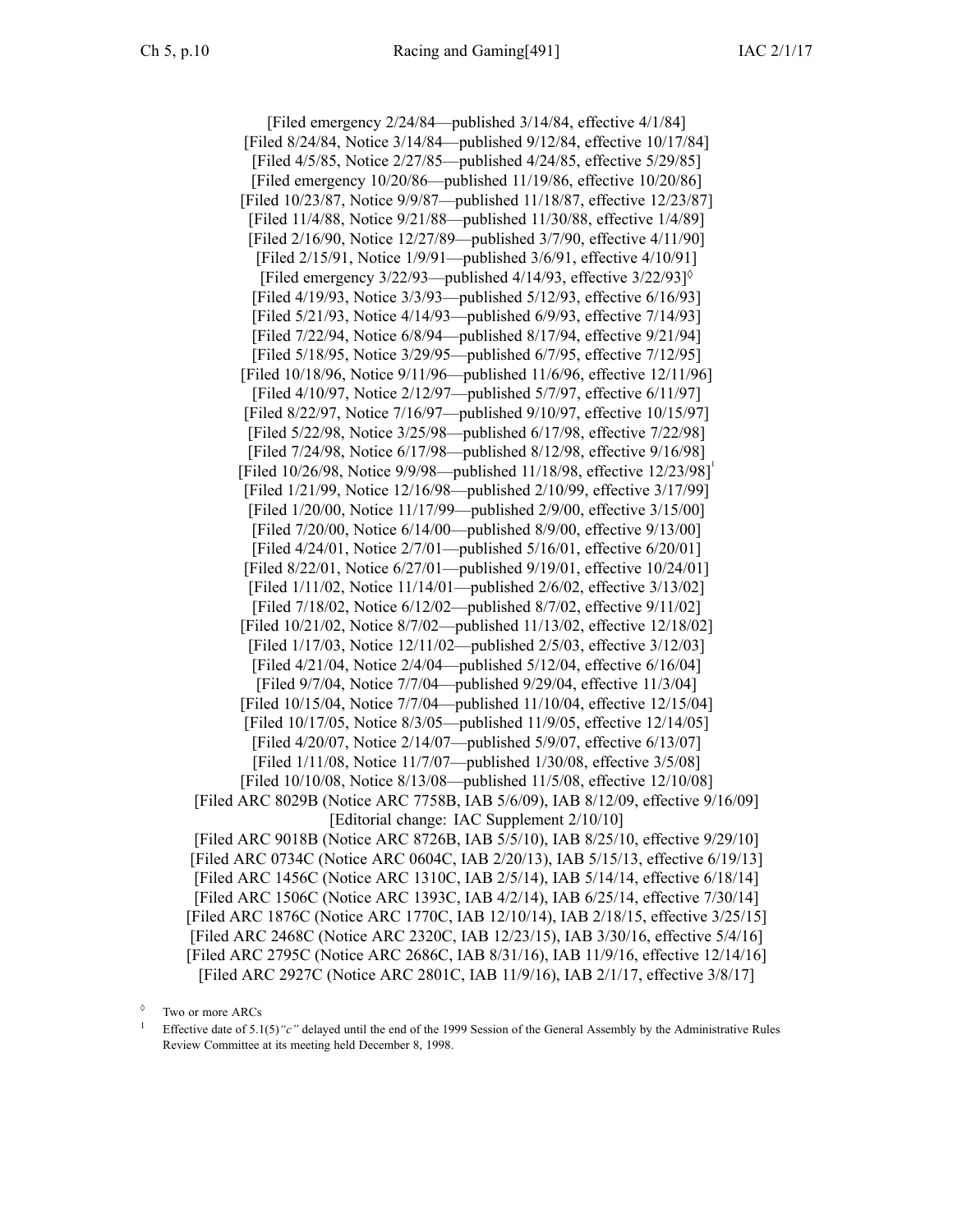# CHAPTER 6

OCCUPATIONAL AND VENDOR LICENSING [Prior to 11/19/86, Racing Commission[693]]

[Prior to 11/18/87, Racing and Gaming Division[195]]

# **491—6.1(99D,99F) Definitions.**

*"Applicant"* means an individual applying for an occupational license.

*"Beneficial interest"* means any and all direct and indirect forms of ownership or control, voting power, or investment power held through any contract, lien, lease, partnership, stockholding, syndication, joint venture, understanding, relationship (including family relationship), presen<sup>t</sup> or reversionary right, title or interest, or otherwise.

*"Board"* means either the board of stewards or the gaming board, as appointed by the administrator, whichever is appropriate. The administrator may serve as <sup>a</sup> board of one.

*"Commission"* means the Iowa racing and gaming commission.

*"Commission representative"* means <sup>a</sup> gaming representative, steward, or any person designated by the commission or commission administrator.

*"Conviction"* means the act or process of judicially finding someone guilty of <sup>a</sup> crime; the state of <sup>a</sup> person's having been proved guilty; the judgment that <sup>a</sup> person is guilty of <sup>a</sup> crime or criminal offense, which includes <sup>a</sup> guilty plea entered in conjunction with <sup>a</sup> deferred judgment, and <sup>a</sup> juvenile who has been adjudicated delinquent. The date of conviction shall be the date the sentence and judgment is entered.

*"Deceptive practice"* means any deception or misrepresentation made by the person with the knowledge that the deception or misrepresentation could result in some benefit to the person or some other person.

*"Facility"* means an entity licensed by the commission to conduct pari-mutuel wagering or gaming operations in Iowa.

*"Jockey"* means <sup>a</sup> person licensed to ride <sup>a</sup> horse in <sup>a</sup> race.

*"Kennel/stable name "* means any type of name other than the legal name or names used by an owner or lessee and registered with the commission.

*"Licensee"* means <sup>a</sup> person licensed by the commission to perform an occupation which the commission has identified as requiring <sup>a</sup> license for <sup>a</sup> person to work in the pari-mutuel, gambling structure, or excursion gambling boat industry in Iowa.

*"Occupation"* means <sup>a</sup> license category listed on the commission's occupational license application form.

*"Owner"* means <sup>a</sup> person or entity that holds any title, right or interest, whole or partial, in <sup>a</sup> racing animal.

*"Rules"* means the rules promulgated by the commission to regulate the racing and gaming industries.

*"Theft"* includes, but is not limited to:

1. The act of taking possession or control of either facility property or the property of another without the express authorization of the owner;

2. The use, disposition, or destruction of property in <sup>a</sup> manner which is inconsistent with or contrary to the owner's rights in such property;

3. Misappropriation or misuse of property the person holds in trust for another; or

4. Any act which constitutes theft as defined by Iowa Code chapter [714](https://www.legis.iowa.gov/docs/ico/chapter/714.pdf). No specific intent requirement is imposed by rule 6.5(99D,99F) nor is it required that there be any showing that the licensee received personal gain from any act of theft.

*"Year"* means <sup>a</sup> calendar year.

# **491—6.2(99D,99F,252J) Occupational licensing.**

**6.2(1)** All persons participating in any capacity at <sup>a</sup> racing or gaming facility, with the exception of certified law enforcement officers while they are working for the facility as uniformed officers, are required to be properly licensed by the commission.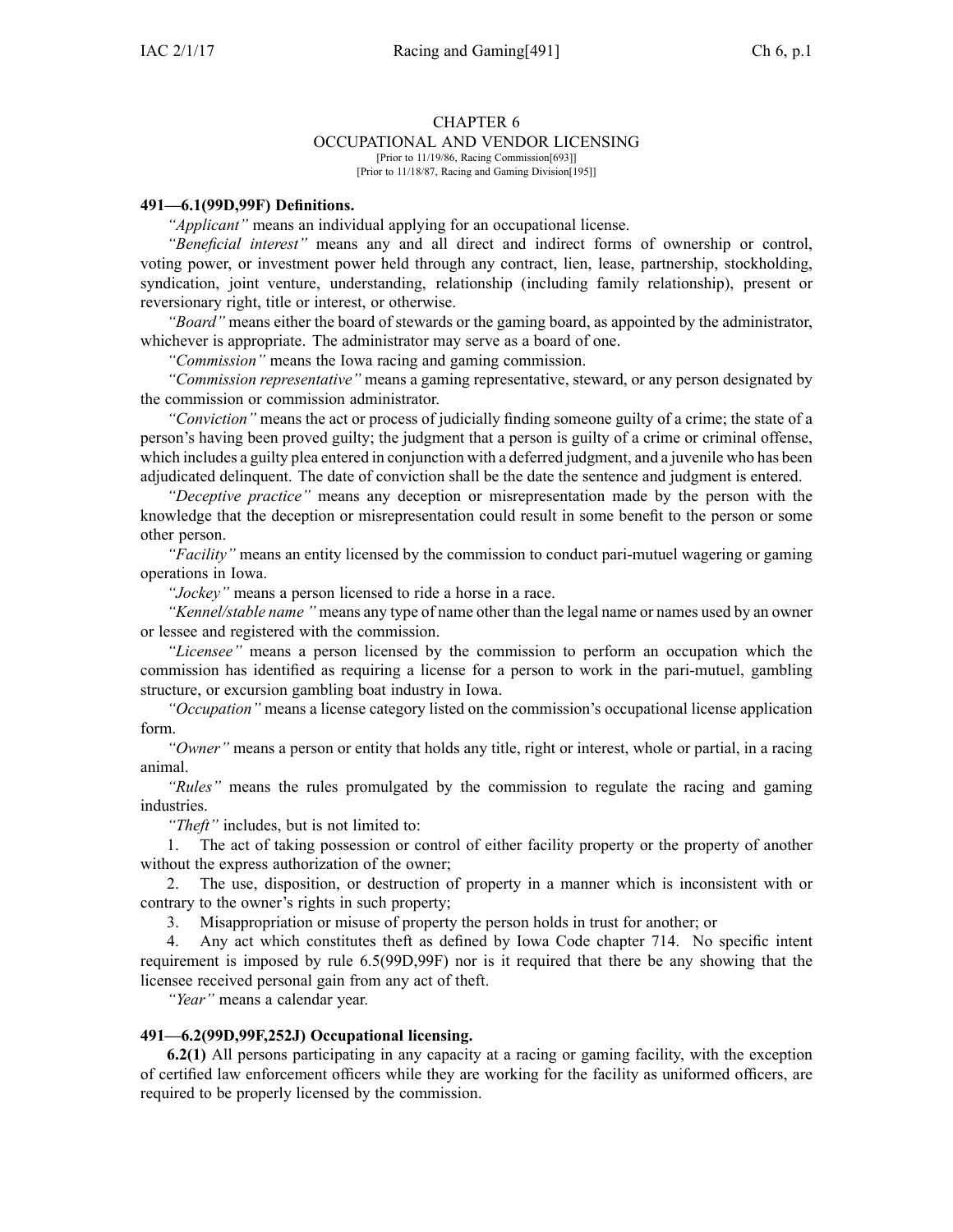*a.* License applicants may be required to furnish to the commission <sup>a</sup> set of fingerprints and may be required to be refingerprinted or rephotographed periodically.

*b.* License applicants must supply current photo identification and proof of their social security number and date of birth.

*c.* License applicants must complete and sign the application form prescribed and published by the commission. An incomplete application shall not be processed. The application shall state the full name, social security number, residence, date of birth, and other personal identifying information of the applicant that the commission deems necessary. The application shall include, in part, whether the applicant has any of the following:

(1) A record of conviction of <sup>a</sup> felony or misdemeanor, including <sup>a</sup> record involving the entry of <sup>a</sup> deferred judgment and adjudications of delinquency;

(2) An addiction to alcohol or <sup>a</sup> controlled substance;

- (3) A history of mental illness or repeated acts of violence;
- (4) Military convictions;
- (5) Adjudication of delinquency; or
- (6) Overdue income taxes, fines, court-ordered legal obligations, or judgments.

*d.* License applicants for designated positions of higher responsibility may be required to complete <sup>a</sup> division of criminal investigation (DCI) background form.

*e.* A fee set by the commission shall be assessed to each license applicant. Once a license is issued, the fee cannot be refunded.

*f.* License applicants must pay an additional fee set by the Federal Bureau of Investigation (FBI) and by the department of public safety (DCI and bureau of identification) to cover the cost associated with the search and classification of fingerprints.

*g.* All racing and gaming commission fees for applications or license renewals must be paid by applicants or licensees before <sup>a</sup> license will be issued or renewed or, if the applicant is an employee of <sup>a</sup> facility, the commission fees will be directly billed to the facility.

*h.* An applicant who knowingly makes <sup>a</sup> false statement on the application is guilty of an aggravated misdemeanor.

*i.* Participation in racing and gaming in the state of Iowa is a privilege and not a right. The burden of proving qualificationsto be issued any license is on the applicant at all times. An applicant must accep<sup>t</sup> any risk of adverse public notice, embarrassment, criticism, or other action, as well as any financial loss that may result from action with respec<sup>t</sup> to an application.

*j.* All licenses are conditional until completion of a necessary background investigation including, but not limited to, fingerprint processing through the DCI and the FBI and review of records on file with national organizations, courts, law enforcement agencies, and the commission.

*k.* Any licensee who allows another person use of the licensee's license badge for the purpose of transferring any of the benefits conferred by the license may be fined, have the license suspended or revoked, or be subject to any combination of the above-mentioned sanctions. No license shall be transferable and no duplicate licenses shall be issued excep<sup>t</sup> upon submission of an application form and paymen<sup>t</sup> of the license fee.

*l.* It shall be the affirmative responsibility and continuing duty of each applicant to provide all information, documentation, and assurances pertaining to qualifications required or requested by the commission or commission representatives and to cooperate with commission representatives in the performance of their duties. A refusal by any person to comply with <sup>a</sup> reques<sup>t</sup> for information from <sup>a</sup> commission representative shall be <sup>a</sup> basis for fine, suspension, denial, revocation, or disqualification.

*m.* Non-U.S. citizens must supply documentation authorizing them to work in the United States or supply documentation demonstrating compliance with the North American Free Trade Agreement.

*n.* Portions of all completed applications accepted by the commission are confidential. The following persons have the explicit right to review all information contained on the application: the applicant, all commission officials and employees, the track steward, and DCI agents or other law enforcement officers serving in their official capacity.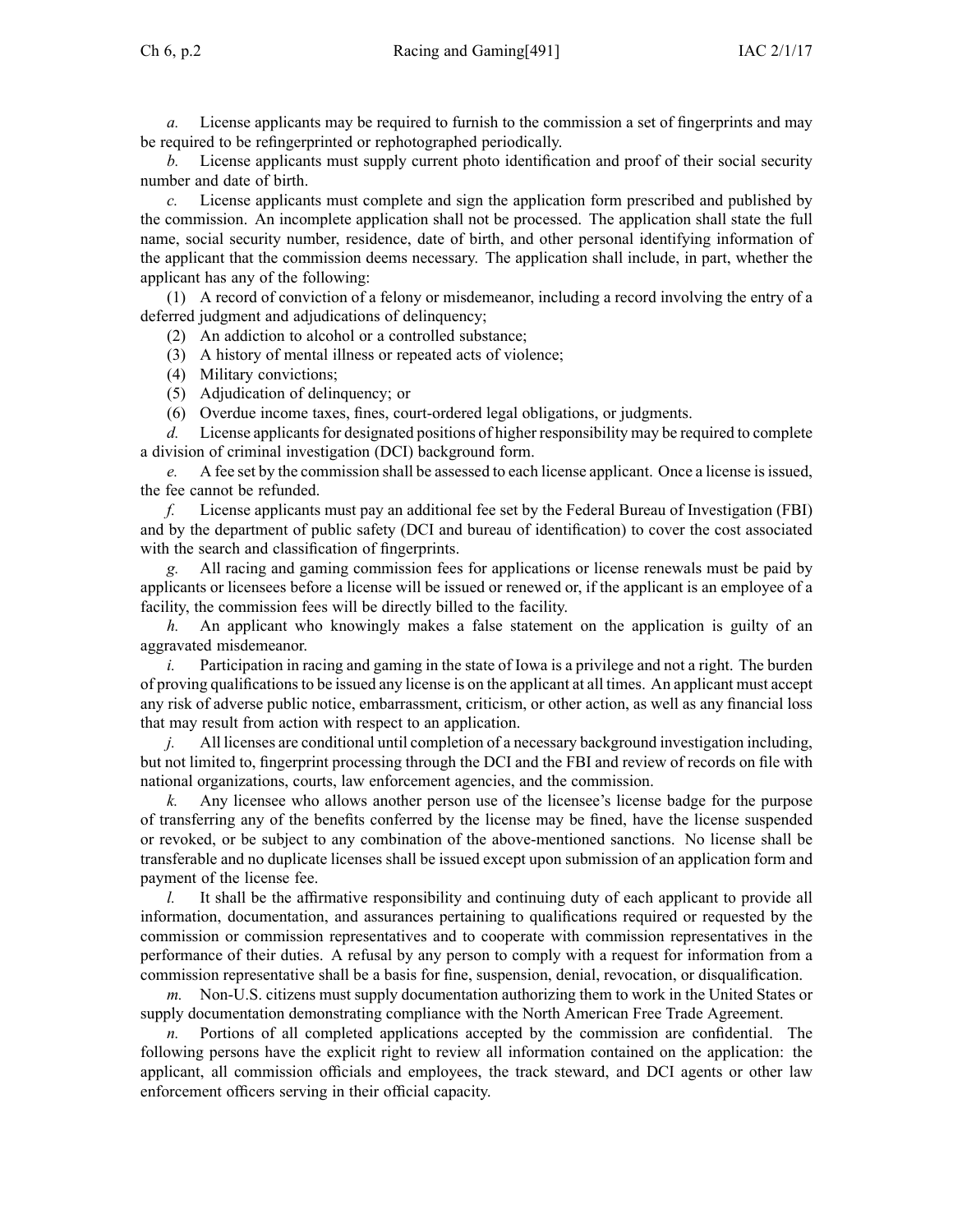*o.* A license may not be issued or held by an applicant who is unqualified, by experience or otherwise, to perform the duties required.

*p.* A license may not be issued to applicants who have not previously been licensed in the following occupations excep<sup>t</sup> upon recommendation by the commission representative: trainers, assistant trainers, jockeys, apprentice jockeys, exercise persons, and other occupationsthe commission may designate. The commission representative may, for the purpose of determining <sup>a</sup> recommendation under this subrule, consult <sup>a</sup> representative of the facility, horsemen, or jockeys.

**6.2(2)** All facility board members shall undergo <sup>a</sup> background investigation and be licensed immediately upon appointment.

**6.2(3)** Multiple license restrictions.

*a.* A person may work outside the licensed occupation as long as the person is licensed in an equal or higher occupation.

*b.* In horse racing only, the following restrictions apply:

(1) A person licensed as <sup>a</sup> jockey or veterinarian may not be licensed in another capacity.

(2) A person may not be licensed as an owner and <sup>a</sup> jockey agent.

(3) No racing official may serve or act in another capacity at <sup>a</sup> race meeting at which that person is licensed as an official excep<sup>t</sup> if there is no conflict of interest or duties as determined by the commission representative.

**6.2(4)** Application endorsements. The responsibility of licensing an employee rests with the employer. Therefore, <sup>a</sup> license may not be issued to any employee unless the application includes prior endorsement of the facility's authorized representative. All facilities must submit <sup>a</sup> list of representatives authorized to sign applications. This list shall not exceed six names. This authorization list shall be sent to the commission licensing office associated with each facility.

**6.2(5)** An applicant who has not held <sup>a</sup> license for the previous calendar year shall be considered <sup>a</sup> first-time applicant.

**6.2(6)** Interim identification badge.

*a.* All interim identification badges issued by <sup>a</sup> facility must be recorded in <sup>a</sup> logbook, which is available for inspection by commission or DCI representatives. The logbook must reflect the following information: date issued; user's name and date of birth (verified by photo ID); occupation; badge number; issuer; time issued; and time returned. Badges shall only be issued on <sup>a</sup> daily basis and must be returned before the employee leaves facility premises. A badge shall be effective only until the commission licensing office's next day of business, and may not be used to avoid obtaining <sup>a</sup> duplicate license.

*b.* A badge shall only be issued if:

(1) An employee is hired during <sup>a</sup> time that the commission licensing office is closed; or

(2) An employee is not in possession of the employee's occupational license.

[**ARC [8029B](https://www.legis.iowa.gov/docs/aco/arc/8029B.pdf)**, IAB 8/12/09, effective 9/16/09]

**491—6.3(99D,99F) Waiver of privilege.** An applicant may claim <sup>a</sup> privilege afforded by the Constitution of the United States or of the state of Iowa in refusing to answer questions of the commission. However, <sup>a</sup> claim of privilege with respec<sup>t</sup> to any testimony or evidence pertaining to an application may constitute sufficient grounds for denial.

# **491—6.4(99D,99F) License acceptance.**

**6.4(1)** *Occupational license (license).* The license shall be displayed in <sup>a</sup> conspicuous manner on the licensee's clothing at all times while the licensee is on duty unless otherwise permitted by the commission representative. A licensee is prohibited from defacing, altering, or modifying <sup>a</sup> license.

**6.4(2)** *Knowledge of rules.* By acceptance of <sup>a</sup> license from the commission, the licensee agrees to follow and comply with the rules of the commission and Iowa statutes pertaining to racing and gaming, to repor<sup>t</sup> immediately to the commission representative any known irregularities or wrongdoing involving racing or gaming and to cooperate in subsequent investigations. Commission rules are available on the commission's Web site at <https://irgc.iowa.gov/>.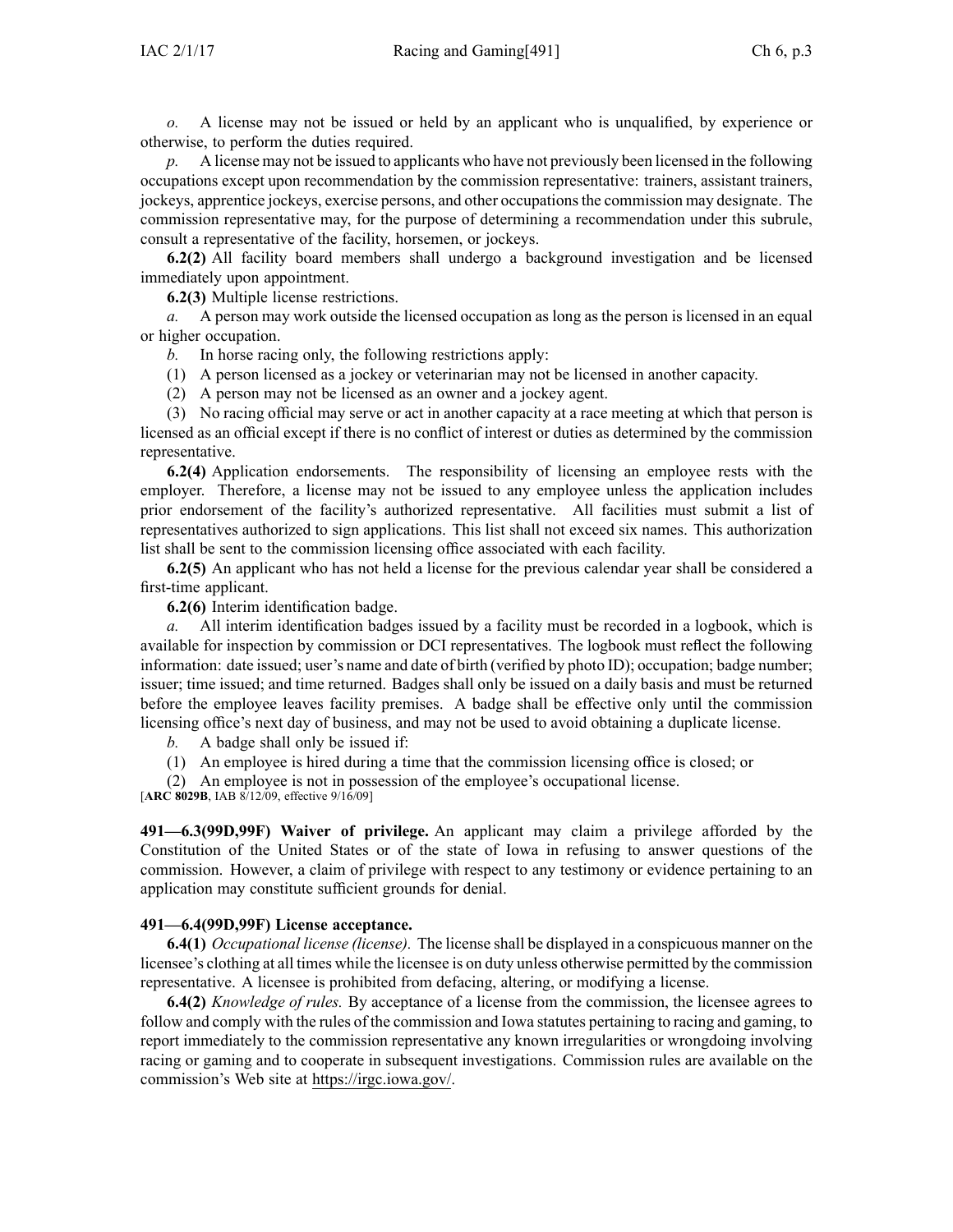**6.4(3)** *Search and seizure.* Acceptance of <sup>a</sup> license from the commission by any licensee is deemed consent to search and inspection by <sup>a</sup> commission or DCI representative and to the seizure of any prohibited medication, drugs, paraphernalia or devices.

**6.4(4)** *Misuse of license.* No person shall exercise or attempt to exercise any of the powers, privileges, or prerogatives of <sup>a</sup> license unless and until the appropriate licensing form has been executed and filed with the commission excep<sup>t</sup> under subrule [6.2\(6\)](https://www.legis.iowa.gov/docs/iac/rule/491.6.2.pdf). The commission shall exercise the power to regulate the conduct of all persons holding licenses or participating in racing or gaming. [**ARC [2927C](https://www.legis.iowa.gov/docs/aco/arc/2927C.pdf)**, IAB 2/1/17, effective 3/8/17]

**491—6.5(99D,99F) Grounds for denial, suspension, or revocation of <sup>a</sup> license or issuance of <sup>a</sup> fine.** The commission or commission representative shall deny an applicant <sup>a</sup> license or, if already issued, <sup>a</sup> licensee shall be subject to probation, fine, suspension, revocation, or other disciplinary measures, if the applicant or licensee:

**6.5(1)** Does not qualify under the following screening policy:

*a.* Applicants must be at least 18 years of age to work in areas where gaming or wagering is conducted.

*b.* Applicants must be at least 16 years of age to be eligible to be licensed to work for <sup>a</sup> trainer of racing animals.

*c.* A license shall be denied if, within the last five years, an applicant has had:

- (1) A felony conviction;
- (2) A conviction for an offense involving theft or fraudulent practice in excess of \$500;
- (3) A conviction for an offense involving the use of an alias in connection with fraud; or

(4) A conviction for an offense involving ownership, operation, or an interest in any bookmaking or other illegal enterprise or if the applicant is or has been connected with or associated with any illegal enterprise.

If the conviction occurred more than five years before application, <sup>a</sup> license shall not be issued unless the commission representative determines that sufficient evidence of rehabilitation exists.

*d.* Unless sufficient evidence of rehabilitation exists, <sup>a</sup> license shall be denied if any applicant has had:

- (1) A conviction of <sup>a</sup> serious or aggravated misdemeanor or the equivalent; or
- (2) Multiple convictions of simple misdemeanors.

*e.* A license shall be temporarily denied or suspended until the outcome of any pending charges is known if conviction would disqualify the applicant and the commission representative determines that the applicant poses an immediate danger to the public health, safety, or welfare of the patrons, participants, or animals associated with <sup>a</sup> facility licensed under Iowa Code chapter [99D](https://www.legis.iowa.gov/docs/ico/chapter/99D.pdf) or [99F](https://www.legis.iowa.gov/docs/ico/chapter/99F.pdf).

*f.* A license shall be denied if the applicant has an addiction to alcohol or <sup>a</sup> controlled substance without sufficient evidence of rehabilitation, has <sup>a</sup> history of mental illness without demonstrating successful treatment by <sup>a</sup> licensed medical physician, or has <sup>a</sup> history of repeated acts of violence without sufficient evidence of rehabilitation.

*g.* A license may be temporarily denied or <sup>a</sup> probationary license may be issued until outstanding, overdue court-ordered obligations are satisfied. These obligationsinclude, but are not limited to, criminal or civil fines, state or federal taxes, or conditions imposed upon the applicant by <sup>a</sup> court of law that the applicant has failed to meet in <sup>a</sup> timely manner.

*h.* A license may be denied if an applicant is ineligible to participate in gaming in another state and it would not be in the best interest of racing or gaming to license the applicant in Iowa. A license shall be denied if an applicant is ineligible to participate in racing in another state whose regulatory agency is recognized by and reciprocates in the actions of this state.

*i.* A license shall be denied and not reinstated if an applicant has been denied patron privileges by order of the commission.

*j.* A license shall be denied if the applicant falsifies the application form and would be ineligible for licensure under one or more of the provisions set forth in paragraphs *"a"* through *"i"* above. In other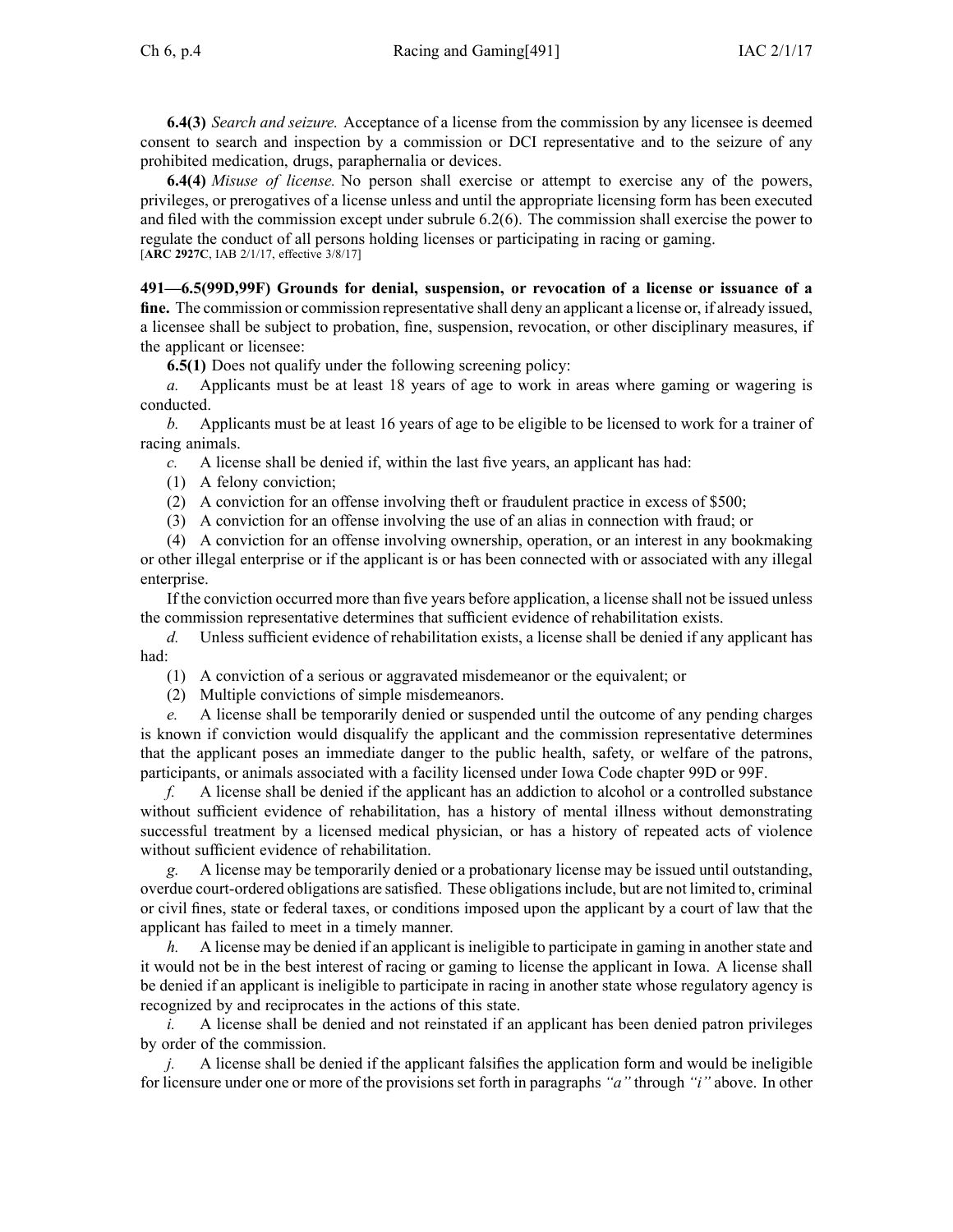cases of falsification, <sup>a</sup> license may be issued and the applicant shall be subject to <sup>a</sup> suspension, fine, or both.

*k.* A license shall be denied if an applicant is not of good repute and moral character. Any evidence concerning <sup>a</sup> licensee's current or pas<sup>t</sup> conduct, dealings, habits, or associations relevant to that individual's character and reputation may be considered. The commission representative shall decide what weight and effect evidence shall have in the determination of whether there is substantial evidence that the individual is not of good reputation and character. Applicants who hold positions of higher responsibility may be held to <sup>a</sup> more stringent standard of conduct and reputation than others with <sup>a</sup> less significant interest or role.

**6.5(2)** Has not demonstrated financial responsibility or has failed to meet any monetary obligation in the following circumstances connected with racing or gaming:

*a. Issuance or passing of bad checks.* No person shall write, issue, make, or presen<sup>t</sup> any check in paymen<sup>t</sup> for any license fee, nomination fee, entry fee, starting fee, or purse paymen<sup>t</sup> when that person knows or should reasonably know that the check will be refused for paymen<sup>t</sup> by the bank upon which it is written, or that the account upon which it is written does not contain sufficient funds for paymen<sup>t</sup> of the check, or that the check is written on <sup>a</sup> closed or nonexistent account.

*b. Judgments.* Whenever any person licensed to engage in racing suffers <sup>a</sup> final judgment entered against that person in any court of competent jurisdiction within the United States, when that judgment is based wholly upon an indebtedness incurred by that person for supplies, equipment, or services furnished in connection with racing, the commission representatives shall schedule <sup>a</sup> hearing at which the licensee shall be required to show cause as to why the license should not be suspended.

*c. Timely payment.* Should an owner fail to make timely paymen<sup>t</sup> of any jockey fee, nomination fee, entry fee, starting fee, or any other reasonable charge normally payable to the facility, the facility shall notify the commission representatives who shall in turn give notice to the owner that <sup>a</sup> hearing will be held where the owner will be required to show cause why the license should not be suspended for failure to make the required payments.

**6.5(3)** Has been involved in any fraudulent or corrup<sup>t</sup> practices, including, but not limited to:

*a.* Offering, promising, giving, accepting, or soliciting <sup>a</sup> bribe in any form, directly or indirectly, to or by <sup>a</sup> person licensed by the commission to violate these rules or the laws of the state related to racing or gaming.

*b.* Failing to repor<sup>t</sup> any bribe or solicitation as in [6.5\(3\)](https://www.legis.iowa.gov/docs/iac/rule/491.6.5.pdf)*"a"* above.

*c.* Soliciting by any licensee, excep<sup>t</sup> the facility, of bets by the public.

*d.* Violation of any law of the state or rule of the commission, or aiding or abetting any person in the violation of any such law or rule.

*e.* Theft or deceptive practice of any nature on the premises of <sup>a</sup> facility.

*f.* Giving under oath any false statement or refusing to testify, after proper notice, to the commission representative about any matter regulated by the commission, excep<sup>t</sup> in the exercise of <sup>a</sup> lawful legal privilege.

*g.* Failing to comply with any reques<sup>t</sup> for information or any order or ruling issued by the commission representative pertaining to <sup>a</sup> racing or gaming matter.

*h.* Disorderly or offensive conduct; use of profane, abusive, or insulting language to, or interference with, commission representatives or racing or gaming officials while they are discharging their duties.

*i.* Conduct in Iowa or elsewhere has been dishonest, undesirable, detrimental to, or reflects negatively on, the integrity or best interests of racing and gaming.

*j.* Illegal sale, possession, receipt, or use of a controlled substance or drug paraphernalia; intoxication; use of profanity; fighting; making threatening or intimidating statements; engaging in threatening or intimidating behavior; or any conduct of <sup>a</sup> disorderly nature on facility premises.

*k.* Discontinuance of or ineligibility for activity for which the license was issued.

*l.* Possessing a firearm on facility property without written permission from the commission representative.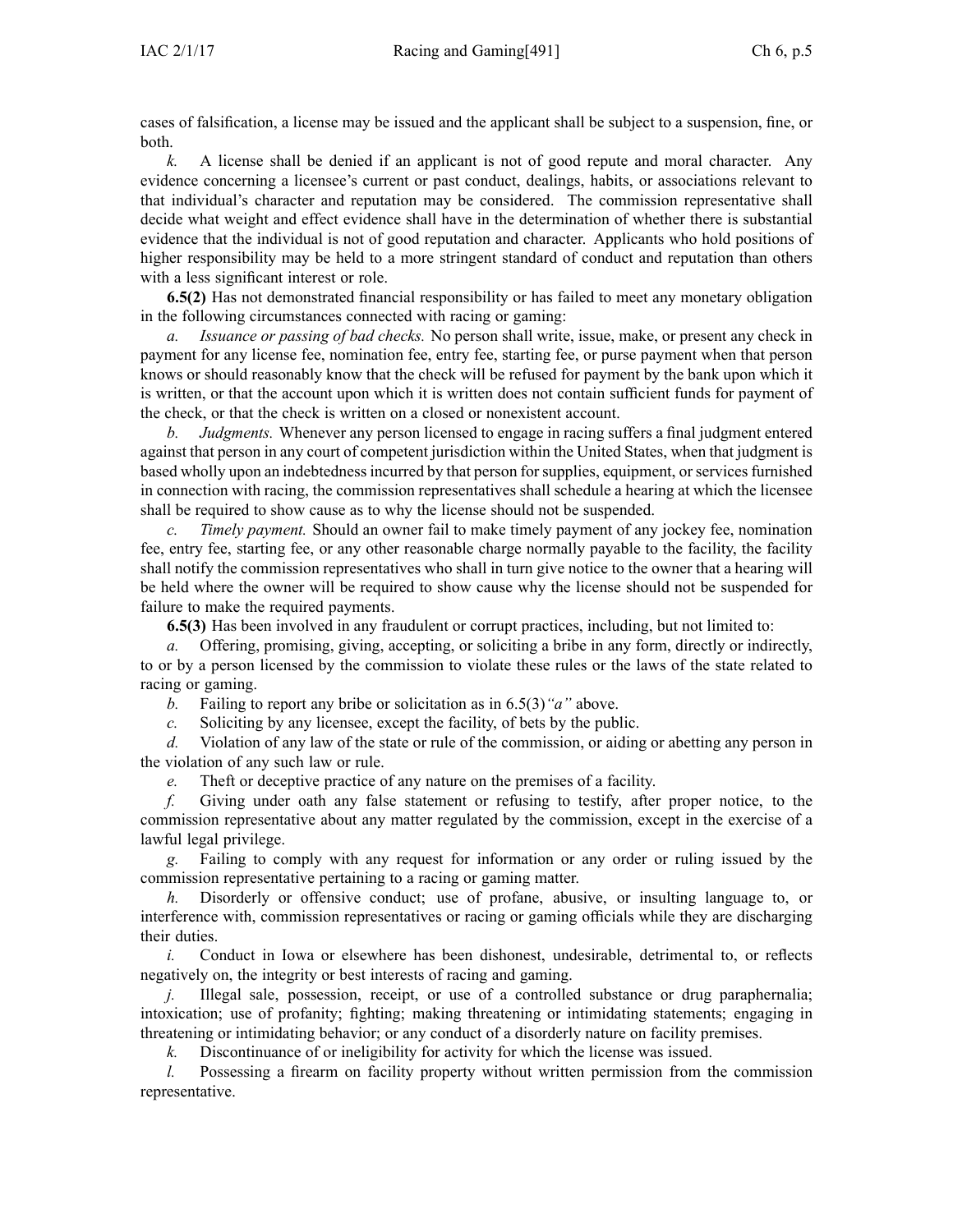*m.* Improperly influencing or attempting to improperly influence the results of <sup>a</sup> race or <sup>a</sup> gambling game, singularly or in combination with any person.

*n.* Failing to report any attempt to improperly influence the result of a race or a gambling game as in [6.5\(3\)](https://www.legis.iowa.gov/docs/iac/rule/491.6.5.pdf)*"m"* above.

*o.* Having had two rulings related to attempts to affect <sup>a</sup> race result or odds (rulings for electrical devices, serious positives, for example) in <sup>a</sup> lifetime or one ruling within the last three years. A license may be issued if one ruling has occurred outside of three years if sufficient evidence of rehabilitation exists. A license may be denied if <sup>a</sup> lengthy record of rulings from other jurisdictions exists.

*p.* Possessing any equipment for hypodermic injection, any substance for hypodermic administration, or any container designed to hold an injectable substance (narcotics, medications, drugs, or substances which could be used to alter the speed of racing animals) by anyone other than <sup>a</sup> veterinarian licensed by the commission. Notwithstanding the provisions of this subrule, any person may have possession of any chemical or biological substance for the person's own treatment within <sup>a</sup> restricted area, provided that, if the chemical substance is prohibited from being dispensed without <sup>a</sup> prescription by any federal law or law of this state, the person is in possession of documentary evidence that <sup>a</sup> valid prescription has been issued to the person. Notwithstanding the provisions of this subrule, any person may have in possession within any restricted area any hypodermic syringe or needle for the purpose of self-administering to the person <sup>a</sup> chemical or biological substance, provided that the person has notified the commission representatives of the possession of the device, the size of the device, and the chemical substance to be administered and has obtained written permission for possession and use from the commission representative. A restricted area is <sup>a</sup> designated area for sample collection, paddock, racetrack, or any other area where officials carry out the duties of their positions.

*q.* Subjecting an animal to cruel and inhumane treatment by failing to supply it with adequate food, water, medical treatment, exercise, bedding, sanitation, and shelter; or by neglect or intentional act causing an animal to suffer unnecessary pain.

*r.* Offering or receiving money or other benefit for withdrawing <sup>a</sup> racing animal from <sup>a</sup> race.

*s.* Making <sup>a</sup> wager for <sup>a</sup> jockey by any person other than the owner or trainer of the horse ridden by the jockey.

*t.* Making <sup>a</sup> wager for <sup>a</sup> jockey on <sup>a</sup> horse by an owner or trainer other than that ridden by the jockey. This shall not be construed to include bets on another horse in combination with the horse ridden by the jockey in multiple wagering bets.

*u.* Offering or giving <sup>a</sup> jockey money or other benefit concerning <sup>a</sup> race, excep<sup>t</sup> by the owner or trainer of the horse to be ridden.

*v.* Entering or starting <sup>a</sup> racing animal known or believed to be ineligible or disqualified.

*w.* Possessing any device designed to increase or decrease the speed of <sup>a</sup> racing animal during <sup>a</sup> race other than an ordinary riding whip without written permission from the commission representative.

*x.* Communicating with or contacting <sup>a</sup> person who is voluntarily excluded pursuan<sup>t</sup> to Iowa Code chapter [99D](https://www.legis.iowa.gov/docs/ico/chapter/99D.pdf) or 99F for gaming-related activities.

[**ARC [8029B](https://www.legis.iowa.gov/docs/aco/arc/8029B.pdf)**, IAB 8/12/09, effective 9/16/09; **ARC [2927C](https://www.legis.iowa.gov/docs/aco/arc/2927C.pdf)**, IAB 2/1/17, effective 3/8/17]

# **491—6.6(99D,99F) Applications for license after denial, revocation, or suspension.**

**6.6(1)** Any person whose license was denied or revoked may reapply for <sup>a</sup> license in accordance with the commission's rules governing applications. However, the applicant must satisfy the following conditions:

*a.* The applicant shall bear the burden of proof of establishing satisfaction with all license criteria and shall provide proof of satisfaction of any terms or conditions imposed as <sup>a</sup> par<sup>t</sup> of the commission's order denying or revoking the license;

*b.* The applicant shall allege facts and circumstances establishing, to the commission's satisfaction, sufficient evidence of rehabilitation and that the basis for the denial or revocation no longer exists;

*c.* The applicant shall establish that the public interest and the integrity of racing and gaming would not be adversely affected if <sup>a</sup> license is granted; and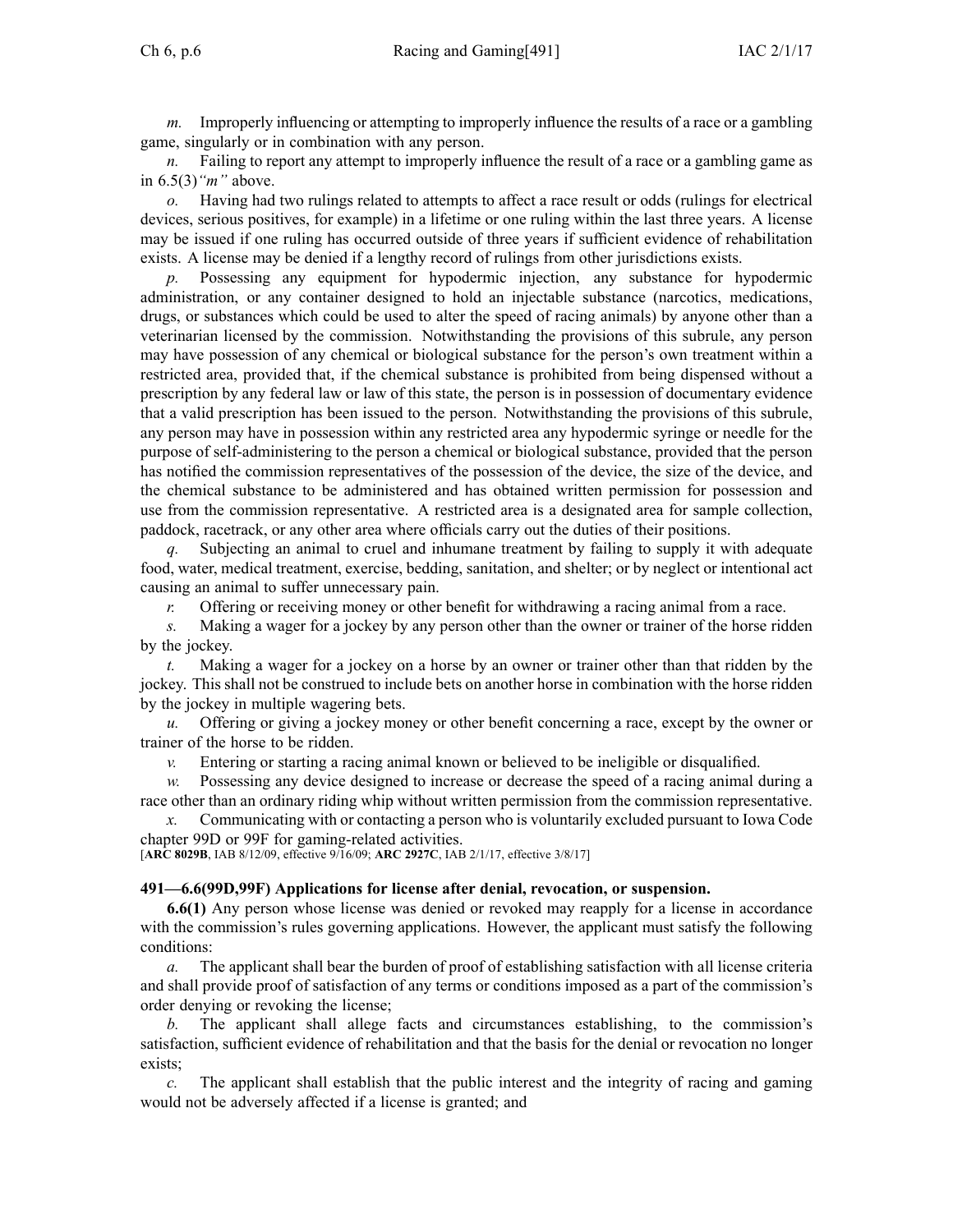*d.* If the license was revoked, <sup>a</sup> new application shall not be filed until five years have elapsed from the date of the order of revocation.

**6.6(2)** Any person whose license wassuspended for 365 days may file <sup>a</sup> new application for <sup>a</sup> license upon the expiration of the period of suspension but must satisfy all of the conditions set forth in [6.6\(1\)](https://www.legis.iowa.gov/docs/iac/rule/491.6.6.pdf)<sup>*"a,*"</sup> *"b,"* and *"c"* above. If <sup>a</sup> person's license has not expired after the 365-day suspension, the person must have <sup>a</sup> hearing before <sup>a</sup> board to determine if the person has satisfied all of the conditions set forth in [6.6\(1\)](https://www.legis.iowa.gov/docs/iac/rule/491.6.6.pdf)*"a," "b,"* and *"c"* above prior to that individual's participating in racing or gaming.

**491—6.7(99D,99F) Probationary period placed on <sup>a</sup> license.** The commission representative or the board may place <sup>a</sup> probationary period on <sup>a</sup> license. The terms of the probationary period shall include the effective dates, conditions placed on the licensee and any penalty for failure to follow those conditions, including fine, suspension, denial, or revocation.

**491—6.8(99D,99F) Duration of license.** A license issued by the commission is valid for three calendar years. The license shall expire at the end of the third calendar year, unless an extension is granted by the administrator.

[**ARC [2468C](https://www.legis.iowa.gov/docs/aco/arc/2468C.pdf)**, IAB 3/30/16, effective 5/4/16]

#### **491—6.9(99D,99F) Licensed employees moving from one location to another.**

**6.9(1)** Once an applicant obtains an occupational license from the commission and is in good standing, the applicant is eligible to work at any of the facilities in the state of Iowa.

**6.9(2)** When <sup>a</sup> facility hires <sup>a</sup> person who is already in possession of <sup>a</sup> current occupational license, <sup>a</sup> list of the person(s) hired must be filed weekly with the local commission office. The list should contain the license number, name, social security number, and birth date of each person hired.

**491—6.10(99D,99F) Required repor<sup>t</sup> of discharge of licensed employee.** Upon discharge of any licensed employee by any licensed employer for violation of rules or laws within the jurisdiction of the commission, the employer must repor<sup>t</sup> that fact in writing, within 72 hours, to the local commission office including the name and occupation of the discharged licensee.

# **491—6.11(99D,99F,252J) Receipt of certificate of noncompliance from the child support recovery unit.**

**6.11(1)** Upon the commission's receipt of <sup>a</sup> certificate of noncompliance, <sup>a</sup> commission representative shall initiate procedures for the suspension, revocation, or denial of issuance or renewal of licensure to an individual. A notice of intended action shall be served by restricted certified mail, return receipt requested, or by personal service in accordance with Iowa Rule of Civil Procedure [1.305](https://www.legis.iowa.gov/docs/ACO/CourtRulesChapter/1.pdf).

**6.11(2)** The effective date of suspension or revocation, or denial of the issuance or renewal of <sup>a</sup> license, as specified in the notice, shall be no sooner than 30 days following service of the notice upon the licensee or applicant.

**6.11(3)** The filing of <sup>a</sup> district court action by <sup>a</sup> licensee or applicant challenging the issuance of <sup>a</sup> certificate of noncompliance shall automatically stay any administrative action. Upon the receipt of <sup>a</sup> court order lifting the stay, dismissing the action, or otherwise directing the commission, the intended action will proceed as described in the notice. For purposes of determining the effective date of suspension or revocation, or denial of the issuance or renewal of <sup>a</sup> license, only the number of days before the action was filed and the number of days after the action was disposed of by the court will be counted.

**6.11(4)** Upon receipt of <sup>a</sup> withdrawal of <sup>a</sup> certificate of noncompliance from the child suppor<sup>t</sup> recovery unit, the commission representative shall immediately reinstate, renew, or issue <sup>a</sup> license if the individual is otherwise in compliance with licensing requirements.

**6.11(5)** All commission fees for applications or license renewals must be paid by licensees or applicants before <sup>a</sup> license will be issued or renewed.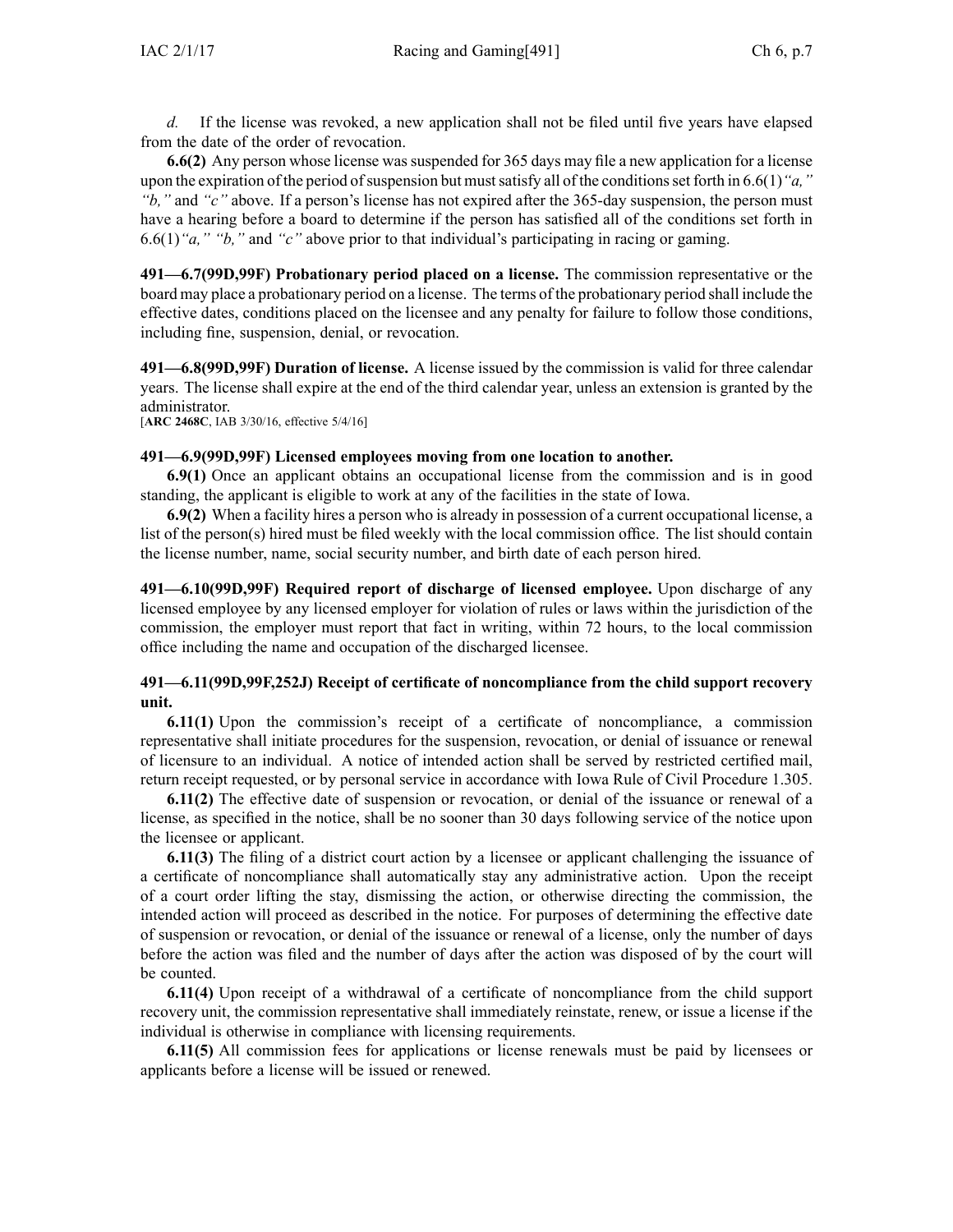# **491—6.12(99D,99F,261) Receipt of <sup>a</sup> certificate of noncompliance from the college student aid commission.**

**6.12(1)** Upon the commission's receipt of <sup>a</sup> certificate of noncompliance, <sup>a</sup> commission representative shall initiate procedures for the suspension, revocation, or denial of issuance or renewal of licensure to an individual. A notice of intended action shall be served by restricted certified mail, return receipt requested, or by personal service in accordance with Iowa Rule of Civil Procedure [1.305](https://www.legis.iowa.gov/docs/ACO/CourtRulesChapter/1.pdf).

**6.12(2)** The effective date of the suspension or revocation, or denial of the issuance or renewal of <sup>a</sup> license, shall be no sooner than 30 days following service of the notice upon the licensee or applicant.

**6.12(3)** The filing of <sup>a</sup> district court action by <sup>a</sup> licensee or applicant challenging the issuance of <sup>a</sup> certificate of noncompliance shall automatically stay any administrative action. Upon the receipt of <sup>a</sup> court order lifting the stay, dismissing the action, or otherwise directing the commission, the intended action will proceed as described in the notice. For purposes of determining the effective date of suspension or revocation, or denial of the issuance or renewal of <sup>a</sup> license, only the number of days before the action was filed and the number of days after the action was disposed of by the court will be counted.

**6.12(4)** Upon receipt of <sup>a</sup> withdrawal of <sup>a</sup> certificate of noncompliance from the college student aid commission, the commission representative shall immediately reinstate, renew, or issue <sup>a</sup> license if the individual is otherwise in compliance with licensing requirements.

**6.12(5)** All commission fees for applications or license renewals must be paid by licensees or applicants before <sup>a</sup> license will be issued or renewed.

# **491—6.13(99D,99F,272D) Receipt of certificate of noncompliance from the centralized collection unit of the department of revenue.**

**6.13(1)** Upon the commission's receipt of <sup>a</sup> certificate of noncompliance, <sup>a</sup> commission representative shall initiate procedures for the suspension, revocation, or denial of issuance or renewal of licensure to an individual. A notice of intended action shall be served by restricted certified mail, return receipt requested, or by personal service in accordance with Iowa Rule of Civil Procedure [1.305](https://www.legis.iowa.gov/docs/ACO/CourtRulesChapter/1.pdf).

**6.13(2)** The effective date of suspension or revocation, or denial of the issuance or renewal of <sup>a</sup> license, as specified in the notice, shall be no sooner than 30 days following service of the notice upon the licensee or applicant.

**6.13(3)** The filing of <sup>a</sup> district court action by <sup>a</sup> licensee or applicant challenging the issuance of <sup>a</sup> certificate of noncompliance shall automatically stay any administrative action. Upon the receipt of <sup>a</sup> court order lifting the stay, dismissing the action, or otherwise directing the commission, the intended action will proceed as described in the notice. For purposes of determining the effective date of suspension or revocation, or denial of the issuance or renewal of <sup>a</sup> license, only the number of days before the action was filed and the number of days after the action was disposed of by the court will be counted.

**6.13(4)** Upon receipt of <sup>a</sup> withdrawal of <sup>a</sup> certificate of noncompliance from the centralized collection unit, the commission representative shall immediately reinstate, renew, or issue <sup>a</sup> license if the individual is otherwise in compliance with licensing requirements.

**6.13(5)** All commission fees for applications or license renewals must be paid by licensees or applicants before <sup>a</sup> license will be issued or renewed.

[**ARC [7658B](https://www.legis.iowa.gov/docs/aco/arc/7658B.pdf)**, IAB 3/25/09, effective 3/23/09]

# **491—6.14(99D,99F) Vendor's license.**

**6.14(1)** A vendor's license is required of any entity not licensed as <sup>a</sup> manufacturer or distributor that conducts operations on site at <sup>a</sup> facility.

**6.14(2)** An applicant for <sup>a</sup> vendor's license must complete the appropriate commission form. An authorized representative from the facility for which the vendor wishes to do continuous business must sign the form. A letter from the facility authorizing the vendor to do business shall replace <sup>a</sup> signature on the application form.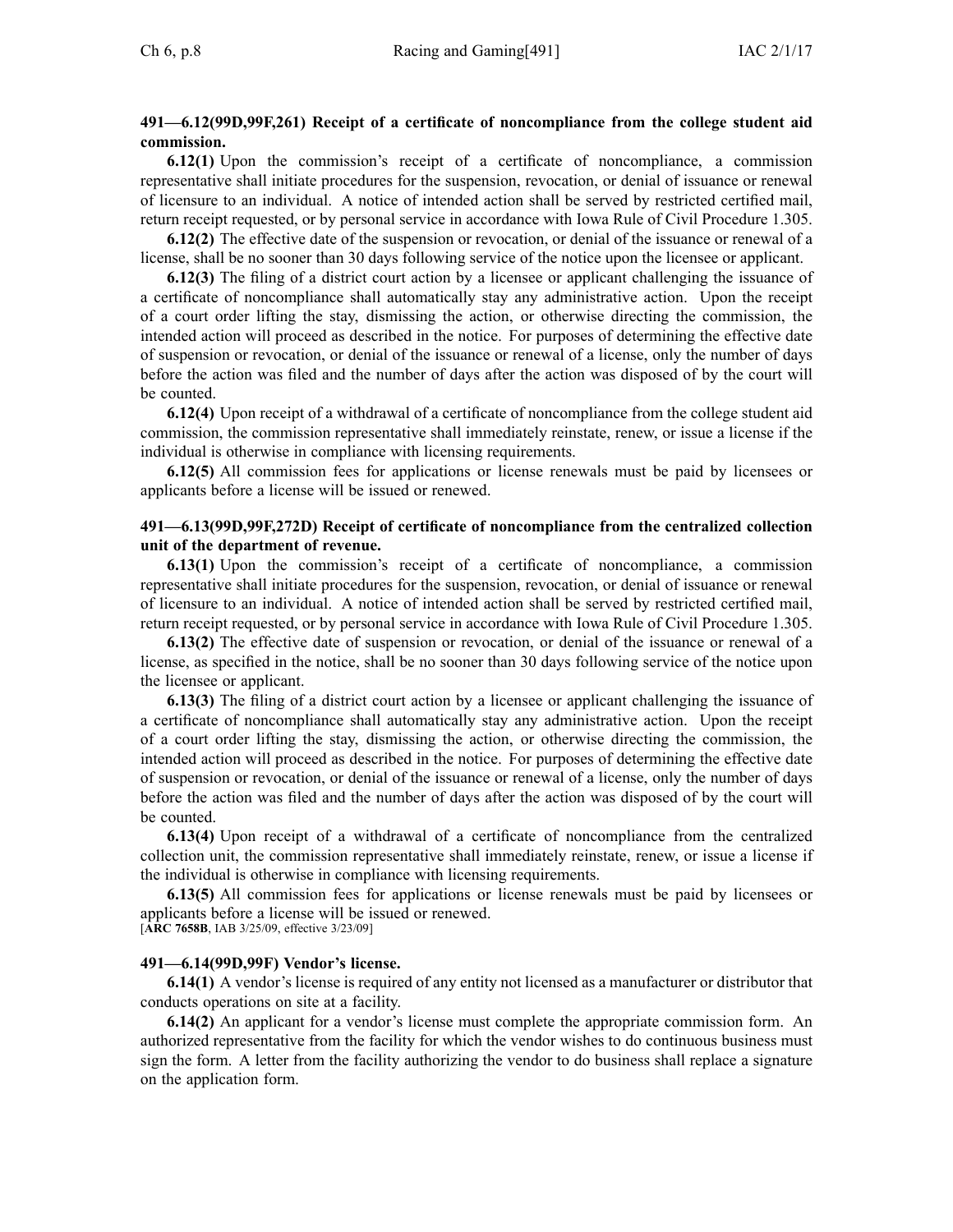**6.14(3)** Any employee who works for <sup>a</sup> licensed vendor and will be supplying the goods or services to the facility must have <sup>a</sup> vendor employee license. A vendor license must be issued before <sup>a</sup> vendor employee can be issued <sup>a</sup> license to represen<sup>t</sup> that company. The authorized signature on the vendor employee's application must be the signature of the person authorized by the vendor application to sign vendor employee applications.

**6.14(4)** Rescinded IAB [9/29/04](https://www.legis.iowa.gov/docs/aco/bulletin/09-29-2004.pdf), effective 11/3/04. [**ARC [7658B](https://www.legis.iowa.gov/docs/aco/arc/7658B.pdf)**, IAB 3/25/09, effective 3/23/09]

**491—6.15(99D,99F) Applicability of rules—exceptions.** Rules pertaining to and rulings against licensees shall apply in like force to the spouse and members of the immediate family or household of the licensee if the continuation of participation in racing or gaming by the affected person circumvents the intent of the rule or affects the ruling by permitting <sup>a</sup> person under the control or direction of the licensee to serve in essence as <sup>a</sup> substitute for <sup>a</sup> suspended licensee, or <sup>a</sup> person ineligible to participate in <sup>a</sup> particular activity.

[**ARC [7658B](https://www.legis.iowa.gov/docs/aco/arc/7658B.pdf)**, IAB 3/25/09, effective 3/23/09]

**491—6.16(99D) Disclosure of ownership of racing animals.** All entities of ownership (individual, lessee, lessor, general partnership, or corporation) and all trainers are responsible for making full and accurate disclosure of the ownership of all racing animals registered or entered for racing. Disclosure shall identify in writing all individuals or entities that, directly or indirectly, through <sup>a</sup> contract, lien, lease, partnership, stockholding, syndication, joint venture, understanding, relationship (including family relationship), presen<sup>t</sup> or reversionary right, title or interest, or otherwise hold any interest in <sup>a</sup> racing animal, and those individuals or entities who by virtue of any form of interest might exercise control over the racing animal or may benefit from the racing of the animal. The degree and type of ownership held by each individual person shall be designated. The transfer of <sup>a</sup> racing animal to avoid application of <sup>a</sup> commission rule or ruling is prohibited and constitutes grounds for discipline. [**ARC [7658B](https://www.legis.iowa.gov/docs/aco/arc/7658B.pdf)**, IAB 3/25/09, effective 3/23/09]

# **491—6.17(99D) Owners of racing animals.**

**6.17(1)** Each greyhound owner must obtain an owner's license from the commission to enter an animal in an official schooling race or <sup>a</sup> purse race at an Iowa racetrack.

**6.17(2)** Each owner is subject to the laws of Iowa and the rules promulgated by the commission immediately upon acceptance and occupancy of accommodations from or approved by <sup>a</sup> facility or upon making entry to run on its track. Owners shall accep<sup>t</sup> the decision of the commission representative on any and all questions, subject to the owner's right of appeal to the commission.

**6.17(3)** An owner who is under the age of 18 must have <sup>a</sup> paren<sup>t</sup> or guardian cosign any contractual agreements.

**6.17(4)** No person or entity that is not the owner of record of <sup>a</sup> properly registered racing animal that is in the care of <sup>a</sup> licensed trainer may be licensed as an owner.

**6.17(5)** Temporary horse owner license. Rescinded IAB [11/5/08](https://www.legis.iowa.gov/docs/aco/bulletin/11-05-2008.pdf), effective 12/10/08. [**ARC [7658B](https://www.legis.iowa.gov/docs/aco/arc/7658B.pdf)**, IAB 3/25/09, effective 3/23/09]

# **491—6.18(99D) Kennel/stable name.**

**6.18(1)** Licensed owners and lessees wishing to race under <sup>a</sup> kennel/stable name may do so by applying for <sup>a</sup> license with the commission on forms furnished by the commission. All kennel/stable names must be licensed with the commission on forms furnished by the commission, and in accordance with the requirements of [491—6.17\(99D\)](https://www.legis.iowa.gov/docs/iac/rule/491.6.17.pdf).

**6.18(2)** A kennel/stable name license is only necessary if the kennel/stable name is <sup>a</sup> name other than the licensed owner's legal name (first and last name), the owner's full name followed by the word "kennel" or "stable," or <sup>a</sup> licensed partnership or corporation.

**6.18(3)** In applying to race under <sup>a</sup> kennel/stable name, the applicant must disclose the identities behind the name and, if applicable, comply with partnership and corporation rules. The application form must appoint one person to act as the agen<sup>t</sup> for the kennel/stable name.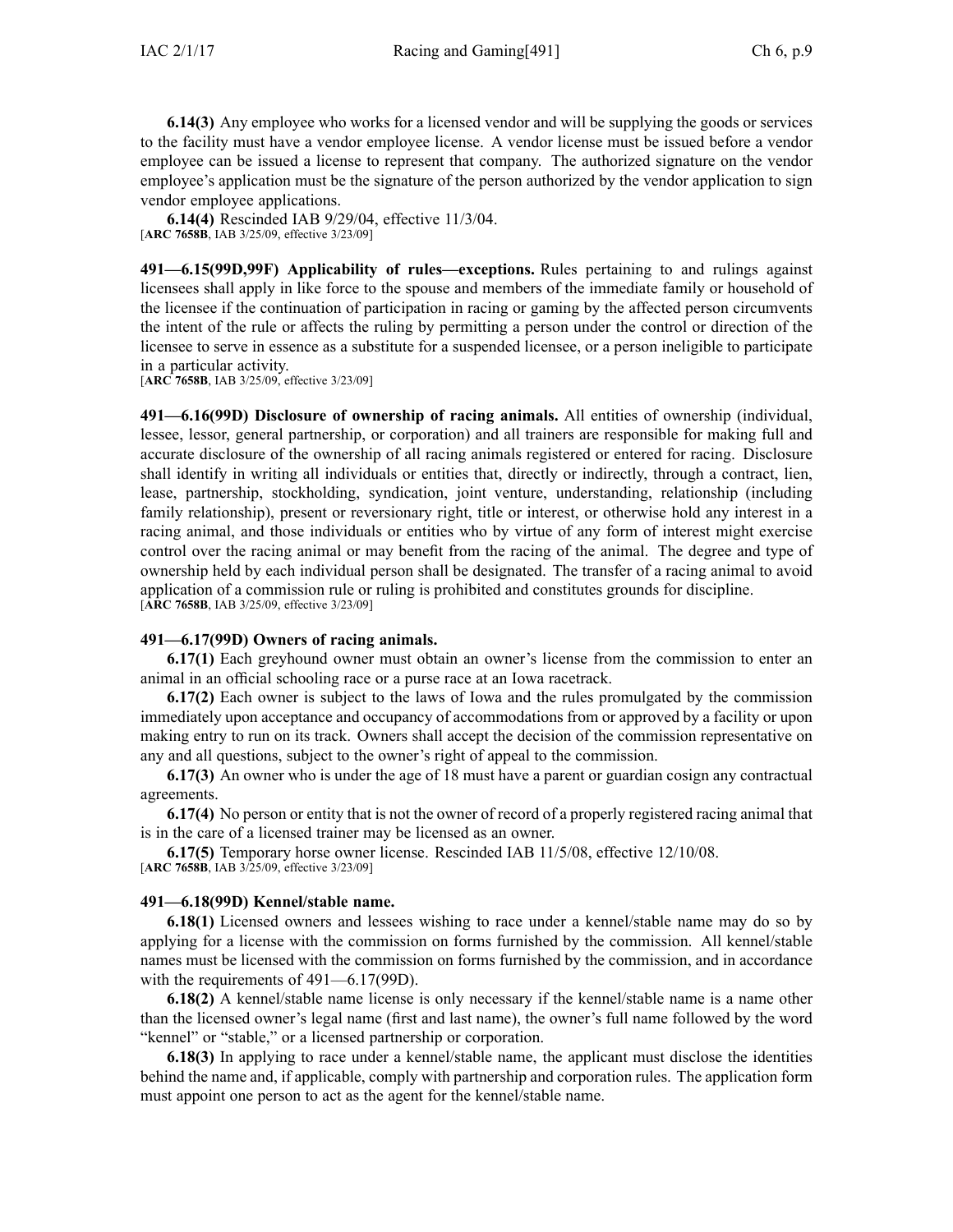**6.18(4)** Changes in identities involved in <sup>a</sup> kennel/stable name must be reported immediately to and approved by the commission representative.

**6.18(5)** A licensed owner who has registered under <sup>a</sup> kennel/stable name may at any time cancel the kennel/stable name after giving written notice to the commission.

**6.18(6)** A kennel/stable name may be changed by registering <sup>a</sup> new name.

**6.18(7)** A licensed owner may not register <sup>a</sup> kennel/stable name that the commission determines to be either misleading to the public or unbecoming to the sport.

**6.18(8)** Neither sole owners nor partners, after adopting use of <sup>a</sup> kennel/stable name, may use their real names to reflect ownership that is reflected in the kennel/stable name.

**6.18(9)** A fee set by the commission shall be assessed for each application for <sup>a</sup> kennel/stable name license.

**6.18(10)** No person may register with any racing authority <sup>a</sup> stable name which has already been registered by another person, or which is the real name of another owner of race horses, or which is the real or stable name of any prominent person who does not own race horses, or which is not plainly distinguishable from that of another registered stable name.

**6.18(11)** Contract kennels must be licensed with the commission, on forms furnished by the commission, in the name of the kennel booking contract entered into between the contract kennel and the facility; this name shall be listed in the official program as "kennel."

**6.18(12)** A licensed kennel owner shall not be <sup>a</sup> party to more than one kennel name at the same facility.

[**ARC [7658B](https://www.legis.iowa.gov/docs/aco/arc/7658B.pdf)**, IAB 3/25/09, effective 3/23/09]

#### **491—6.19(99D) Leases (horse racing only).**

**6.19(1)** No licensee shall lease <sup>a</sup> racing animal for the purpose of racing at facilities in this state without prior approval of the commission representatives.

**6.19(2)** Both lessor and lessee must be licensed as owners.

**6.19(3)** Each licensee who leases <sup>a</sup> racing animal must submit <sup>a</sup> copy of that lease to the commission representatives. The lease must contain the conditions of the lease arrangemen<sup>t</sup> and the names of all parties and racing animals related to the lease. Failure to submit accurate and complete information under this rule is <sup>a</sup> violation of these rules.

**6.19(4)** Both seller and purchaser, or their agents or representatives, of <sup>a</sup> racing animal that is sold after being registered for racing with <sup>a</sup> racing association shall immediately notify the commission representatives of the sale and transfer. The commission representatives may require <sup>a</sup> declaration of the facts of the sale and transfer under oath and penalty of perjury. [**ARC [7658B](https://www.legis.iowa.gov/docs/aco/arc/7658B.pdf)**, IAB 3/25/09, effective 3/23/09]

**491—6.20(99D) Partnerships owning racing animals.**

**6.20(1)** A partnership is defined as <sup>a</sup> formal or informal arrangemen<sup>t</sup> between two or more persons to own <sup>a</sup> racing animal. All partnerships, excluding spouses, must be licensed with the commission on forms furnished by the commission, and in accordance with the requirements of [491—6.17](https://www.legis.iowa.gov/docs/iac/rule/491.6.17.pdf)(99D).

**6.20(2)** The managing partner(s) listed on the application and all parties owning 5 percen<sup>t</sup> or more must be licensed as individual owners.

*a.* The commission representative may reques<sup>t</sup> <sup>a</sup> partnership to have on file with the commission an agreemen<sup>t</sup> whereby the managing partner(s) is designated to be responsible for each racing animal. This agreemen<sup>t</sup> must be notarized and must be signed by all partners. A copy of this agreemen<sup>t</sup> must be attached to the registration certificate on file in the racing secretary's office.

*b.* It will be the responsibility of the managing partner(s) to make sure that all parties are eligible for licensure. The commission representative shall deny, suspend, or revoke the license of any partnership in which <sup>a</sup> member (either qualified or limited by rights or interests held, or controlled by any individual or entity) would be ineligible to be licensed as an owner or to participate in racing.

*c.* Any owner who is <sup>a</sup> member of <sup>a</sup> partnership may be required to list all racing animals that the owner intends to race in Iowa in which an interest is owned (either in whole or in part).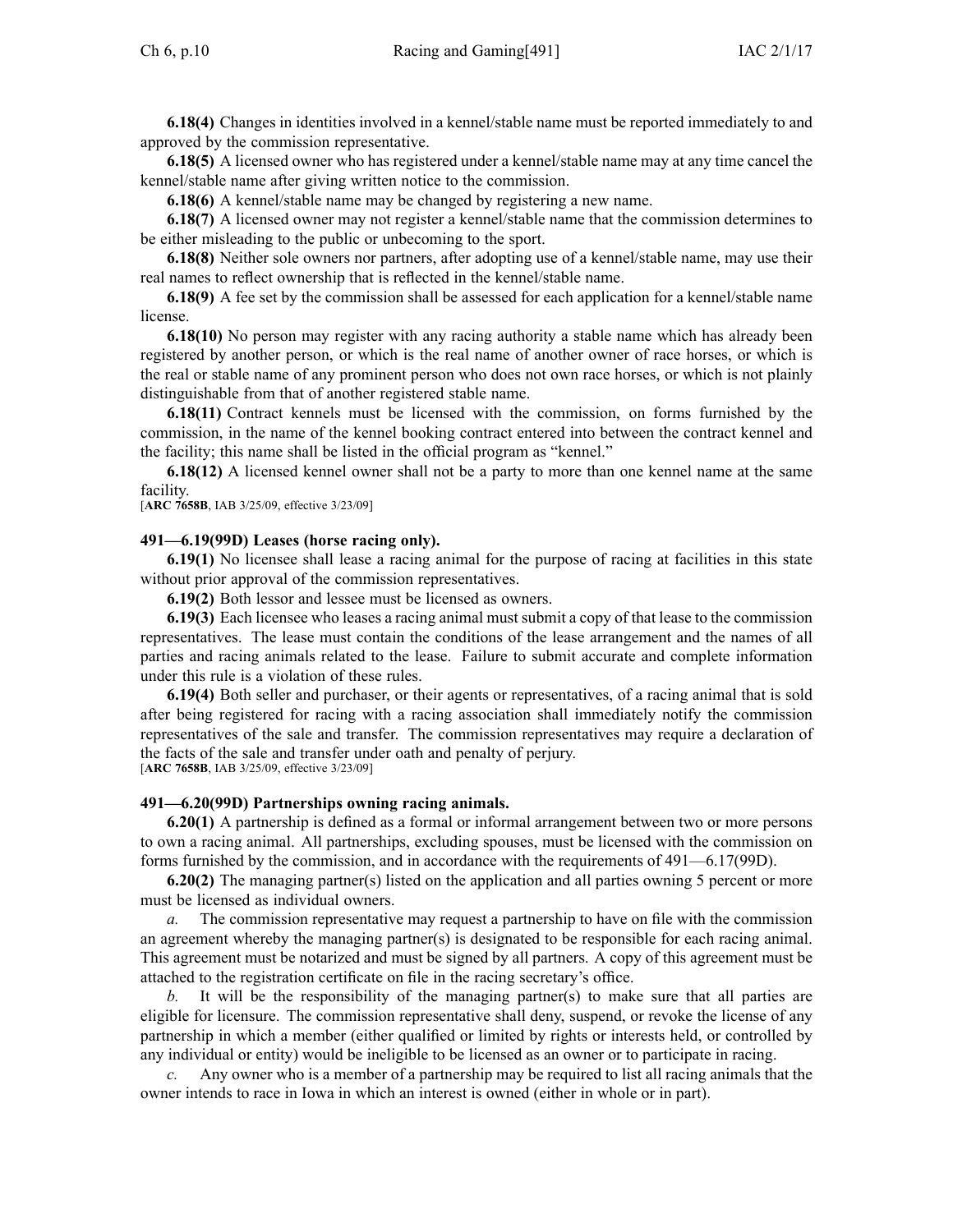*d.* All parties to <sup>a</sup> partnership shall be jointly and severally liable for all stakes, forfeits, and other obligations.

*e.* An authorized agen<sup>t</sup> may be appointed to represen<sup>t</sup> the partnership in all matters and be responsible for all stakes, forfeits, entries, scratches, signing of claim slips, and other obligations in lieu of the managing partner(s).

**6.20(3)** A partnership name under which <sup>a</sup> racing animal races shall be considered <sup>a</sup> kennel/stable name for purposes of these rules. It will not be necessary for the partnership to obtain <sup>a</sup> kennel/stable name license.

**6.20(4)** Any partner's share or partial share of <sup>a</sup> partnership that owns <sup>a</sup> racing animal shall not be assigned without the written consent of the other partner(s), the commission representative's approval, and filing with the racing secretary. Any alteration in <sup>a</sup> partnership structure or percentages must be reported promptly in writing, notarized, signed by all members of the partnership, and filed with the commission.

**6.20(5)** The commission representative may review the ownership of each racing animal entered to race and shall ensure that each registration certificate or eligibility certificate is properly endorsed by the transferor to the presen<sup>t</sup> owner(s). The commission representative may determine the validity for racing purposes of all liens, transfers and agreements pertaining to ownership of <sup>a</sup> racing animal and may call for adequate evidence of ownership at any time. The commission representative may declare any animal ineligible to race if its ownership, or control of its ownership, is in question.

**6.20(6)** A fee set by the commission shall be assessed for each application for <sup>a</sup> partnership license. [**ARC [7658B](https://www.legis.iowa.gov/docs/aco/arc/7658B.pdf)**, IAB 3/25/09, effective 3/23/09; **ARC [2927C](https://www.legis.iowa.gov/docs/aco/arc/2927C.pdf)**, IAB 2/1/17, effective 3/8/17]

#### **491—6.21(99D) Corporations owning racing animals.**

**6.21(1)** All corporations must be duly licensed by the commission on forms furnished by the commission, and in accordance with the requirements of [491—6.17](https://www.legis.iowa.gov/docs/iac/rule/491.6.17.pdf)(99D). In addition, any stockholder owning <sup>a</sup> beneficial interest of 5 percen<sup>t</sup> or more of the corporation must be licensed as an owner. The corporation must submit <sup>a</sup> complete list of stockholders owning <sup>a</sup> beneficial interest of 5 percen<sup>t</sup> or more.

**6.21(2)** The corporation stockholders owning less than 5 percen<sup>t</sup> of the stock of <sup>a</sup> corporation need not be licensed; however, the commission may reques<sup>t</sup> <sup>a</sup> list of these stockholders. The list shall include names, percentages owned, addresses, social security numbers, and dates of birth. These stockholders shall not have access to the backstretch, to the paddock area, or to the winner's circle other than as guests of <sup>a</sup> facility, commission representatives, or designated licensees and may be required to submit additional information as requested by the commission representative, which may include <sup>a</sup> release for confidential information and submission of fingerprint cards; and the commission may assess costs, as required, for criminal history checks. This information shall be supplied to the commission representative within 30 days of the date of the request.

**6.21(3)** Any and all changes in either the corporation structure or the respective interest of stockholders as described above must be notarized and promptly filed with the commission representatives.

**6.21(4)** The corporate name under which the corporation does business in Iowa shall be considered <sup>a</sup> kennel/stable name for purposes of these rules. It shall not be necessary for the corporation to obtain <sup>a</sup> kennel/stable name license.

**6.21(5)** A corporation, in lieu of an executive officer, may appoint <sup>a</sup> racing manager or an authorized agen<sup>t</sup> for the purposes of entry, scratches and the signing of claim slips, among other obligations.

**6.21(6)** The commission representative may deny, suspend, or revoke the license of <sup>a</sup> corporation for which <sup>a</sup> beneficial interest includes or involves any person or entity that is ineligible (through character, moral fitness or any other criteria employed by the commission) to be licensed as an owner or to participate in racing, regardless of the percentage of ownership interest involved.

**6.21(7)** Any stockholder holding <sup>a</sup> beneficial interest of 5 percen<sup>t</sup> or more of <sup>a</sup> corporation must, in addition to being licensed, list any interest owned in all racing animals in which any beneficial interest is owned.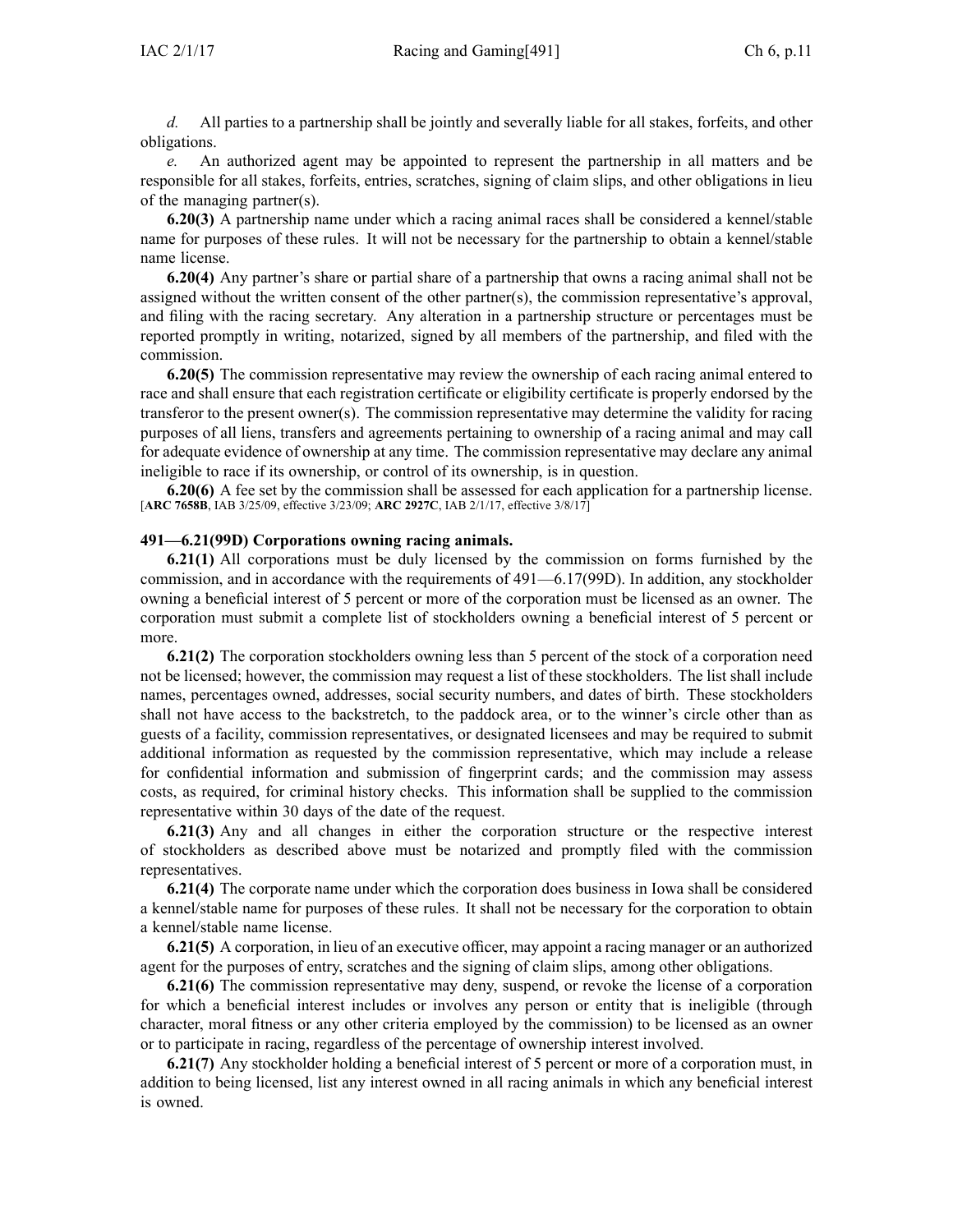**6.21(8)** The corporation must pay <sup>a</sup> prescribed fee to the commission. [**ARC [7658B](https://www.legis.iowa.gov/docs/aco/arc/7658B.pdf)**, IAB 3/25/09, effective 3/23/09]

#### **491—6.22(99D) Authorized agents for owner entities of racing animals.**

**6.22(1)** Any persons represented by <sup>a</sup> kennel name, stable name, corporation, partnership, or single person entity may assign an agen<sup>t</sup> for the kennel name, stable name, corporation, partnership, or single person entity. The assigned agen<sup>t</sup> is then authorized to handle matters pertaining to racing, which may include authorization to collect all purses or other moneys.

**6.22(2)** The application for <sup>a</sup> license as an authorized agen<sup>t</sup> must be signed by the principal and clearly set forth the powers of the agent, including whether the agen<sup>t</sup> is empowered to collect money from the facility. The application must be notarized and <sup>a</sup> copy must be filed with the facility.

**6.22(3)** Changes in an agent's powers or revocation of an agent's authority must be in writing, notarized, and filed with the commission's licensing office and the facility.

**6.22(4)** The authorized agen<sup>t</sup> must pay <sup>a</sup> prescribed fee to the commission. [**ARC [7658B](https://www.legis.iowa.gov/docs/aco/arc/7658B.pdf)**, IAB 3/25/09, effective 3/23/09]

#### **491—6.23(99D) Trainers and assistant trainers of racing animals.**

**6.23(1)** All trainers and assistant trainers of racing animals and their employees are subject to the laws of Iowa and the rules promulgated by the commission immediately upon acceptance and occupancy of accommodations from or approved by the facility or upon making entry to run on its track. Trainers, assistant trainers, and their employees shall accep<sup>t</sup> the decision of the commission representative on any and all questions, subject to their right of appeal to the commission.

**6.23(2)** Licensing of trainers and assistant trainers. Eligibility:

*a.* An applicant must be at least 18 years of age to be licensed by the commission as <sup>a</sup> trainer or assistant trainer.

*b.* An applicant must be qualified, as determined by the commission representative, by reason of experience, background, and knowledge of racing. A trainer's license from another jurisdiction may be accepted as evidence of experience and qualifications. Evidence of qualifications may require passing one or more of the following:

(1) A written examination.

(2) An interview or oral examination.

(3) A demonstration of practical skills in <sup>a</sup> "barn test" (horse racing only).

*c.* An applicant must have <sup>a</sup> racing animal eligible to race and registered to race at the current race meeting.

[**ARC [7658B](https://www.legis.iowa.gov/docs/aco/arc/7658B.pdf)**, IAB 3/25/09, effective 3/23/09]

### **491—6.24(99D) Jockeys and apprentice jockeys.**

**6.24(1)** *Eligibility.*

*a.* An applicant for <sup>a</sup> jockey license must be at least 16 years of age, and if under 18 years of age, the applicant must have the written consent of <sup>a</sup> paren<sup>t</sup> or guardian.

*b.* A jockey shall pass <sup>a</sup> physical examination given within the previous 12 months by <sup>a</sup> licensed physician affirming fitness to participate as <sup>a</sup> jockey. The commission representatives may require that any jockey be reexamined and may refuse to allow any jockey to ride pending completion of such examination.

*c.* An applicant shall show competence by prior licensing, demonstration of riding ability, or temporary participation in races. An applicant may participate in <sup>a</sup> race or races, with the commission representative's prior approval for each race, not to exceed five races.

*d.* A jockey shall not be an owner or trainer of any horse competing at the race meeting where the jockey is riding.

*e.* A person who has never ridden in <sup>a</sup> race at <sup>a</sup> recognized meeting shall not be granted <sup>a</sup> license as jockey or apprentice jockey.

**6.24(2)** *Apprentice jockeys.*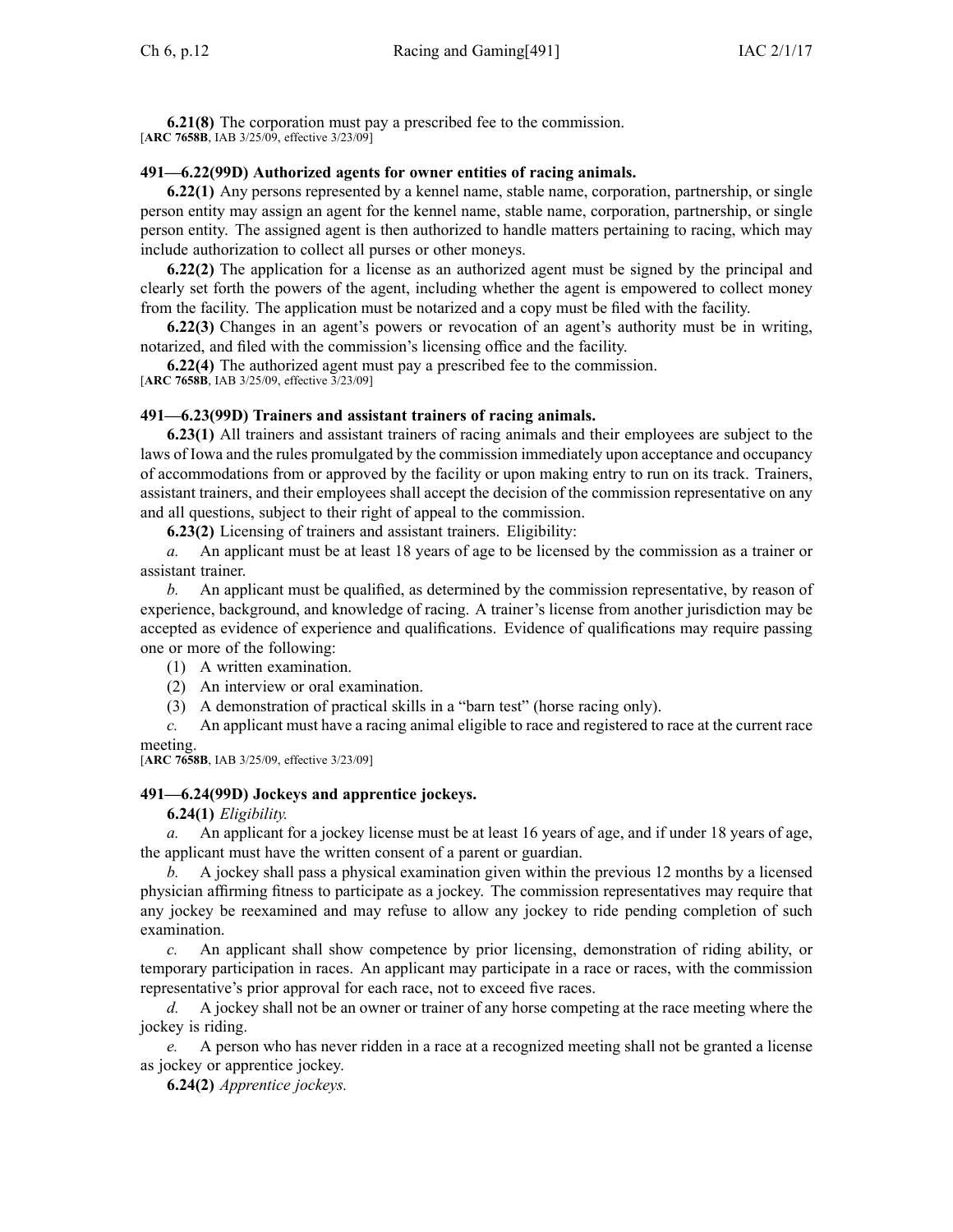*a.* The conditions of an apprentice jockey license do not apply to quarter horse racing. A jockey's performance in quarter horse racing does not apply to the conditions of an apprentice jockey license.

*b.* An applicant with an approved apprentice certificate may be licensed as an apprentice jockey.

*c.* An applicant for an apprentice jockey license must be at least 16 years of age, and if under 18 years of age, the applicant must have written consent of paren<sup>t</sup> or guardian. Before such license is granted, the gaming representative shall ascertain that the applicant has suitable qualifications and aptitude to hold an apprentice jockey's license and that the applicant has not been previously licensed as <sup>a</sup> jockey under any jurisdiction.

*d.* Rescinded IAB [1/30/08](https://www.legis.iowa.gov/docs/aco/bulletin/01-30-2008.pdf), effective 3/5/08.

**6.24(3)** *Jockeys from foreign countries.* Upon making application for <sup>a</sup> license in this jurisdiction, jockeys from <sup>a</sup> foreign country shall declare that they are holders of valid licenses in their countries, not under suspension, and bound by the rules and laws of this state. To facilitate this process, the jockey shall presen<sup>t</sup> <sup>a</sup> declaration sheet to the commission representative in <sup>a</sup> language recognized in this jurisdiction. [**ARC [7658B](https://www.legis.iowa.gov/docs/aco/arc/7658B.pdf)**, IAB 3/25/09, effective 3/23/09]

### **491—6.25(99D) Jockey agent.**

**6.25(1)** An applicant for <sup>a</sup> license as <sup>a</sup> jockey agen<sup>t</sup> shall:

*a.* Provide written proof of agency with at least one jockey licensed by the commission; and

*b.* Be qualified, as determined by the commission representative, by reason of experience, background, and knowledge. A jockey agent's license from another jurisdiction may be accepted as evidence of experience and qualifications. Evidence of qualifications may require passing one or both of the following:

(1) A written examination.

(2) An interview or oral examination.

*c.* An applicant not previously licensed as <sup>a</sup> jockey agen<sup>t</sup> shall be required to pass <sup>a</sup> written and oral examination.

**6.25(2)** A jockey agen<sup>t</sup> may serve as agen<sup>t</sup> for no more than two jockeys and one apprentice jockey. [**ARC [7658B](https://www.legis.iowa.gov/docs/aco/arc/7658B.pdf)**, IAB 3/25/09, effective 3/23/09]

**491—6.26(99D) Driver.** In determining eligibility for <sup>a</sup> driver's license, the board shall consider:

1. Whether the applicant has obtained the required U.S.T.A. license.

2. Evidence of driving experience and ability to drive in <sup>a</sup> race.

3. The age of the applicant. No person under 18 years of age shall be licensed by the commission as <sup>a</sup> driver. However, <sup>a</sup> person under 18 years of age, but at least 16 years of age who has the written consent of <sup>a</sup> paren<sup>t</sup> or guardian, may be licensed to drive in qualifying races only.

4. Evidence of physical and mental ability.

5. Results of <sup>a</sup> written examination to determine qualifications to drive and knowledge of commission rules.

6. Record of rule violations. [**ARC [7658B](https://www.legis.iowa.gov/docs/aco/arc/7658B.pdf)**, IAB 3/25/09, effective 3/23/09]

**491—6.27(99D) Practicing veterinarians.** Every veterinarian practicing on facility premises must have an unrestricted and current license to practice veterinary science issued by the state of Iowa veterinary regulatory authority and shall be licensed by the commission in accordance with the commission rules governing occupational licensing.

**6.27(1)** Every veterinarian seeking to be licensed by the commission shall submit verification of <sup>a</sup> current and unrestricted license to practice veterinary science issued by the state of Iowa veterinary regulatory authority.

**6.27(2)** A veterinarian seeking to be licensed by the commission shall disclose in the veterinarian's application to the commission all disciplinary action taken against any licenses to practice veterinary science held by the applicant.

[**ARC [7658B](https://www.legis.iowa.gov/docs/aco/arc/7658B.pdf)**, IAB 3/25/09, effective 3/23/09]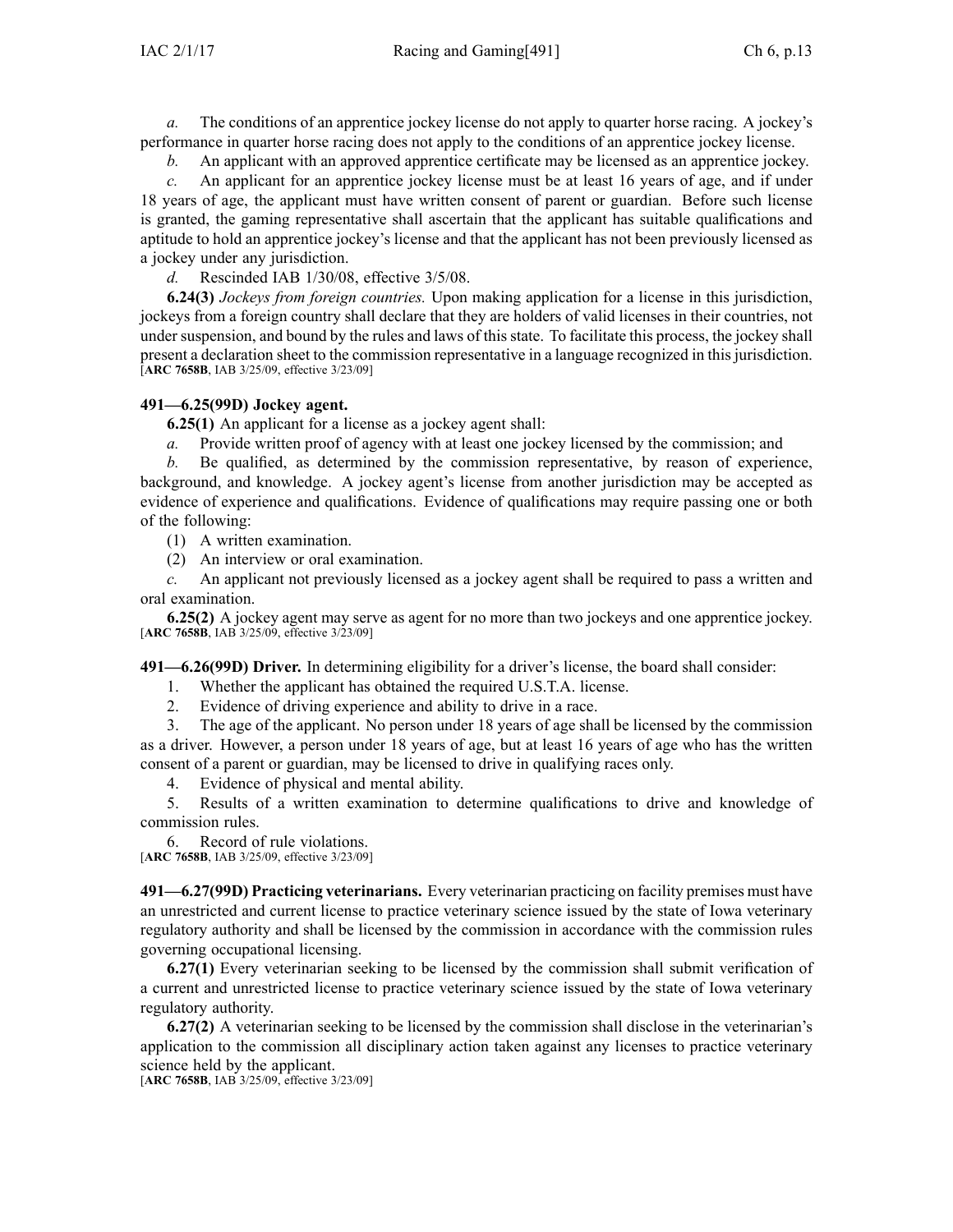### **491—6.28(99D,99F) Alcohol and drug testing.**

**6.28(1)** *Alcohol prohibition/preliminary breath test.* Licensees whose duties require them to be in <sup>a</sup> restricted area of <sup>a</sup> racing facility shall not have presen<sup>t</sup> within their systems an amount of alcohol of 0.05 percen<sup>t</sup> or more. A restricted area is <sup>a</sup> designated area for sample collection, paddock, racetrack, or other area where racing officials carry out the duties of their positions.

Acting with reasonable cause, <sup>a</sup> commission representative may direct the above licensees to submit to <sup>a</sup> preliminary breath test. A licensee shall, when so directed, submit to examination.

If the results show <sup>a</sup> reading of 0.05 percen<sup>t</sup> alcohol content or more, the licensee shall not be permitted to continue duties for that day. For <sup>a</sup> second violation, the licensee shall not be permitted to continue duties for that day and then shall be subject to fine or suspension by the board or commission representative. For <sup>a</sup> subsequent violation, the licensee may be subject to procedures following positive chemical analysis (see [6.28\(3\)](https://www.legis.iowa.gov/docs/iac/rule/491.6.28.pdf)).

If the results show <sup>a</sup> reading of 0.10 percen<sup>t</sup> alcohol content or more, the licensee is subject to fine or suspension by the board or commission representative. For <sup>a</sup> subsequent violation, the licensee may be subject to procedures following positive chemical analysis (see [6.28\(3\)\)](https://www.legis.iowa.gov/docs/iac/rule/491.6.28.pdf).

**6.28(2)** *Drug prohibition/body fluid test.* Licensees whose duties require them to be in <sup>a</sup> restricted area, as defined in subrule [6.28\(1\)](https://www.legis.iowa.gov/docs/iac/rule/491.6.28.pdf), of <sup>a</sup> racing facility shall not have presen<sup>t</sup> within their systems any controlled substance as listed in Schedules I to V of U.S.C. Title 21 (Food and Drug Section 812), Iowa Code chapter [124](https://www.legis.iowa.gov/docs/ico/chapter/124.pdf) or any prescription drug unlessit was obtained directly or pursuan<sup>t</sup> to valid prescription or order from <sup>a</sup> duly licensed physician who is acting in the course of professional practice. Acting with reasonable cause, <sup>a</sup> commission representative may direct the above licensees to deliver <sup>a</sup> specimen of urine or subject themselves to the taking of <sup>a</sup> blood sample or other body fluids at <sup>a</sup> collection site approved by the commission. In these cases, the commission representative may prohibit the licensee from participating in racing until the licensee evidences <sup>a</sup> negative test result. Sufficient sample should be collected to ensure <sup>a</sup> quantity for <sup>a</sup> split sample when possible. A licensee who refuses to provide the samples herein described shall be in violation of these rules and shall be immediately suspended and subject to disciplinary action by the board or commission representative. All confirmed positive test costs and any related expenses shall be paid for by the licensee. Negative tests shall be at the expense of the commission.

With reasonable cause noted, an on-duty commission representative may direct <sup>a</sup> licensee to deliver <sup>a</sup> test. The commission representative shall call the approved laboratory or hospital and provide information regarding the person who will be coming; that the licensee will have <sup>a</sup> photo ID; the name and number to call when the licensee arrives; to whom and where to mail the results; and who should be called with the results. The licensee will be directed to immediately leave the work area and proceed to an approved laboratory or hospital for testing with the following directions:

1. If under impairment, the licensee must have another person drive the licensee to the laboratory or hospital.

2. On arrival at the laboratory or hospital, the licensee must show the license to the admitting personnel for verification.

3. On arrival at the laboratory or hospital, the licensee shall be required to sign <sup>a</sup> consent for the release of information of the results to <sup>a</sup> commission representative.

**6.28(3)** *Procedures following positive chemical analysis.*

*a.* After professional evaluation, if the licensee's condition proves nonaddictive and not detrimental to the best interest of racing, and the licensee can produce <sup>a</sup> negative test result and agrees to further testing at the discretion of the commission representative to ensure unimpairment, the licensee may be allowed to participate in racing.

*b.* After professional evaluation, should the licensee's condition prove addictive or detrimental to the best interest of racing, the licensee shall not be allowed to participate in racing until the licensee can produce <sup>a</sup> negative test result and show documented proof of successful completion of <sup>a</sup> certified alcohol/drug rehabilitation program approved by the commission. The licensee must also agree to further testing at the discretion of the commission representative to ensure unimpairment.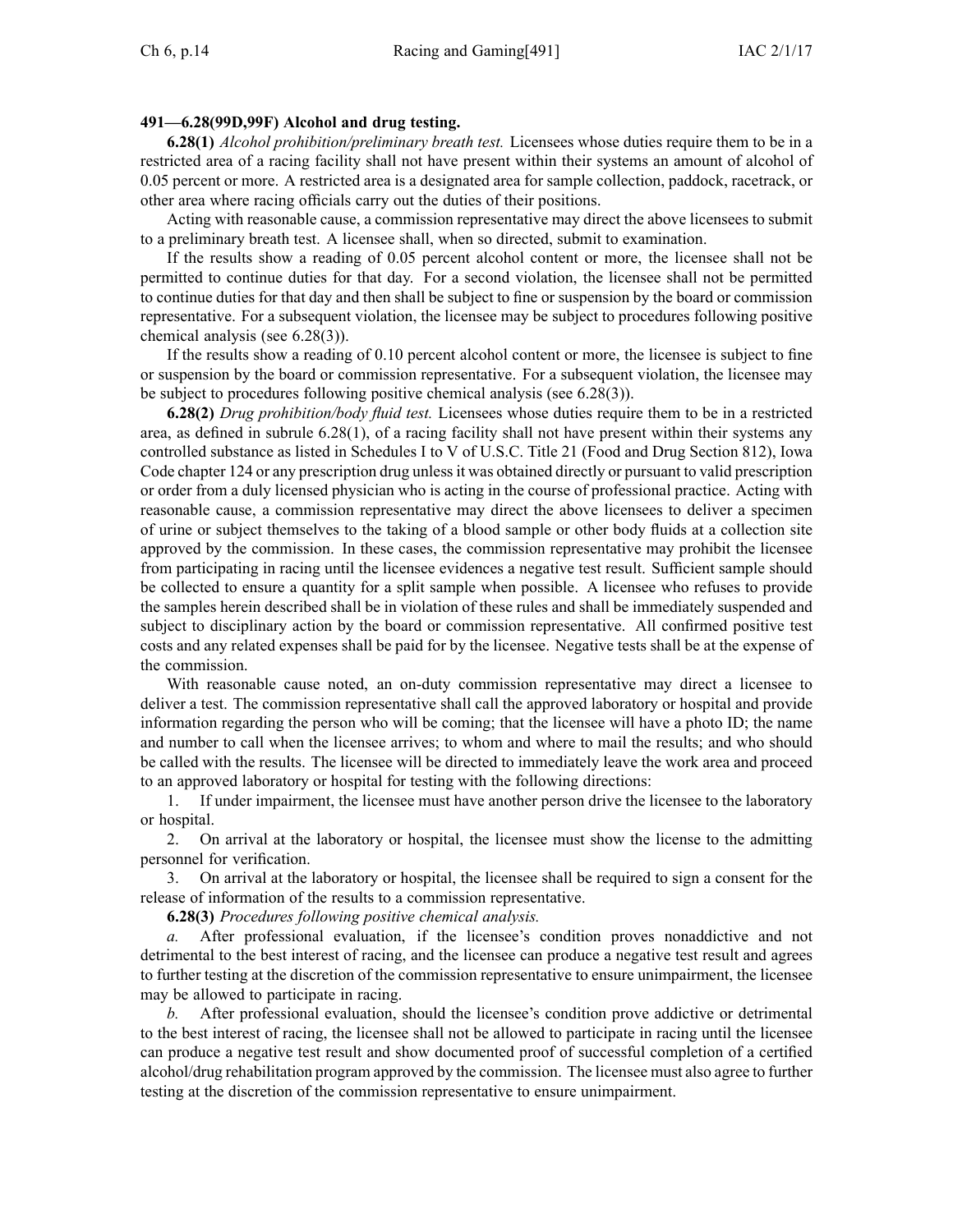*c.* For <sup>a</sup> second violation, <sup>a</sup> licensee shall be suspended and allowed to enroll in <sup>a</sup> certified alcohol/drug rehabilitation program approved by the administrator and to apply for reinstatement only at the discretion of the administrator.

[**ARC [7658B](https://www.legis.iowa.gov/docs/aco/arc/7658B.pdf)**, IAB 3/25/09, effective 3/23/09]

**491—6.29(99D) Time by which owner, jockey and trainer must be licensed.** The owner (includes stable names, partnerships, and corporations), the jockey and the trainer of <sup>a</sup> horse entered to race must be licensed by the first pos<sup>t</sup> time of the race card for the day in which the horse is entered. [**ARC [7658B](https://www.legis.iowa.gov/docs/aco/arc/7658B.pdf)**, IAB 3/25/09, effective 3/23/09; **ARC [2468C](https://www.legis.iowa.gov/docs/aco/arc/2468C.pdf)**, IAB 3/30/16, effective 5/4/16]

These rules are intended to implement Iowa Code chapters [99D](https://www.legis.iowa.gov/docs/ico/chapter/99D.pdf) and [99F](https://www.legis.iowa.gov/docs/ico/chapter/99F.pdf).

[Filed 8/18/00, Notice 7/12/00—published 9/6/00, effective 10/11/00] [Filed 4/24/01, Notice 2/7/01—published 5/16/01, effective 6/20/01] [Filed 8/22/01, Notice 6/27/01—published 9/19/01, effective 10/24/01] [Filed 9/20/01, Notice 8/8/01—published 10/17/01, effective 11/21/01] [Filed 1/17/03, Notice 12/11/02—published 2/5/03, effective 3/12/03] [Filed 6/6/03, Notice 4/2/03—published 6/25/03, effective 7/30/03] [Filed 4/21/04, Notice 2/4/04—published 5/12/04, effective 6/16/04] [Filed 9/7/04, Notice 7/7/04—published 9/29/04, effective 11/3/04] [Filed 4/21/05, Notice 2/16/05—published 5/11/05, effective 6/15/05] [Filed 4/20/07, Notice 2/14/07—published 5/9/07, effective 6/13/07] [Filed 1/11/08, Notice 11/7/07—published 1/30/08, effective 3/5/08] [Filed 6/6/08, Notice 3/26/08—published 7/2/08, effective 8/6/08] [Filed 10/10/08, Notice 8/13/08—published 11/5/08, effective 12/10/08] [Filed [Emergency](https://www.legis.iowa.gov/docs/aco/arc/7658B.pdf) ARC 7658B, IAB 3/25/09, effective 3/23/09] [[Filed](https://www.legis.iowa.gov/docs/aco/arc/8029B.pdf) ARC 8029B (Notice ARC [7758B](https://www.legis.iowa.gov/docs/aco/arc/7758B.pdf), IAB 5/6/09), IAB 8/12/09, effective 9/16/09] [Filed ARC [2468C](https://www.legis.iowa.gov/docs/aco/arc/2468C.pdf) ([Notice](https://www.legis.iowa.gov/docs/aco/arc/2320C.pdf) ARC 2320C, IAB 12/23/15), IAB 3/30/16, effective 5/4/16] [Filed ARC [2927C](https://www.legis.iowa.gov/docs/aco/arc/2927C.pdf) ([Notice](https://www.legis.iowa.gov/docs/aco/arc/2801C.pdf) ARC 2801C, IAB 11/9/16), IAB 2/1/17, effective 3/8/17]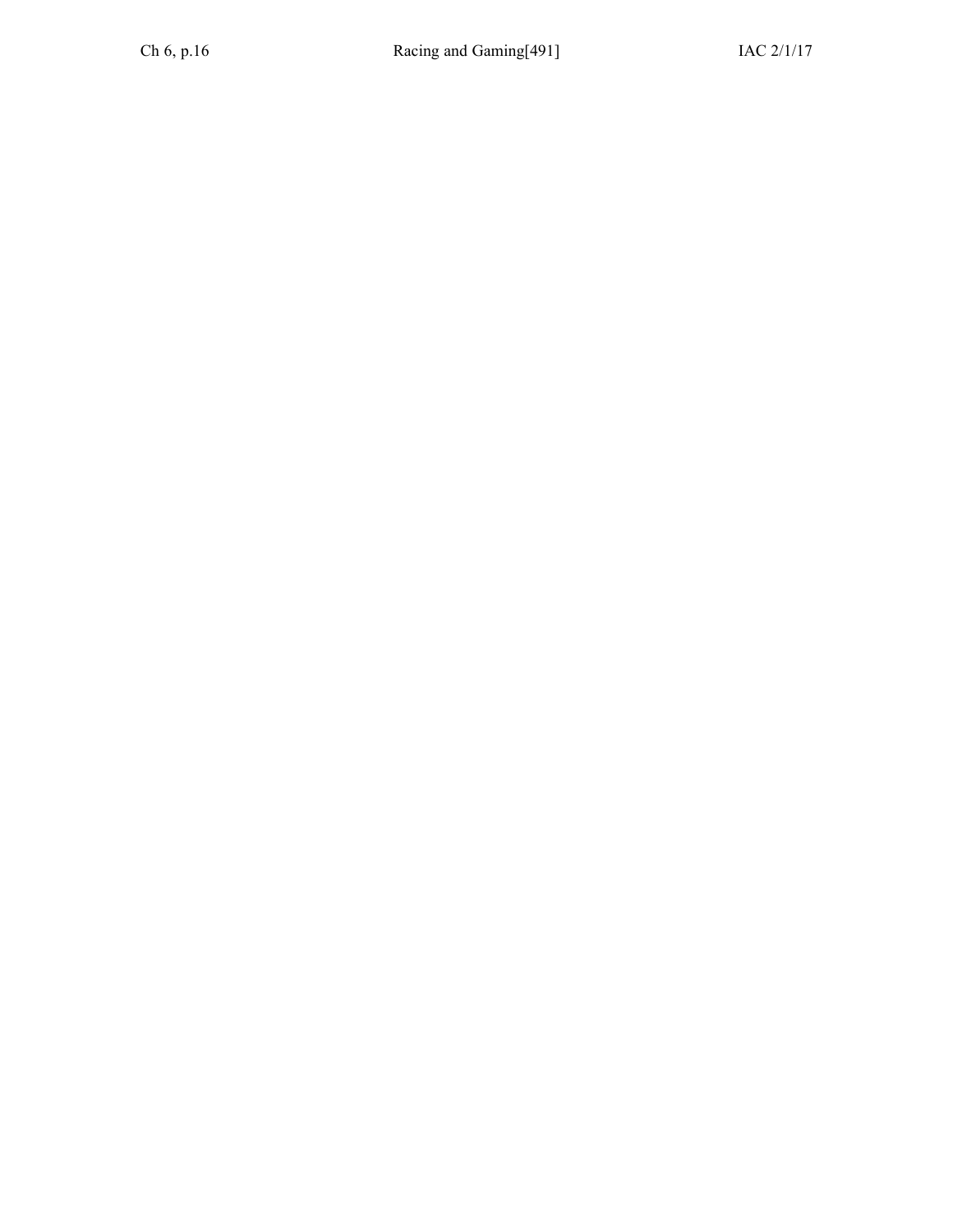# CHAPTER 7

# GREYHOUND RACING

[Prior to 11/19/86, Racing Commission[693]] [Prior to 11/18/87, Racing and Gaming Division[195]]

**491—7.1(99D) Terms defined.** As used in these rules, unless the context otherwise requires, the following definitions apply:

*"Bertillion card"* means <sup>a</sup> card that lists the identifying features of <sup>a</sup> greyhound.

*"Bolt"* means when <sup>a</sup> greyhound leaves the race course during the running of an official race.

*"Commission"* means the racing and gaming commission.

*"Dead heat"* means when two or more greyhounds reach the finish line of <sup>a</sup> race at the same time.

*"Double entry"* means entry of two or more greyhounds in the same race from the same kennel or same owner that are separate wagering interests.

*"Draw"* means the process of selecting runners and the process of assigning pos<sup>t</sup> positions in <sup>a</sup> manner to ensure compliance with the conditions of the rules of racing.

*"Entrance fee"* means <sup>a</sup> fee set by the facility that must be paid in order to make <sup>a</sup> greyhound eligible for <sup>a</sup> stakes race.

*"Facility"* means an entity licensed by the commission to conduct pari-mutuel wagering or gaming operations in Iowa.

*"Facility premises"* means all real property utilized by the facility in the conduct of its race meeting, including the racetrack, grandstand, concession stands, offices, kennel area, parking lots, and any other areas under the jurisdiction of the commission.

*"Foreign substance"* means any drug, medicine, or any other substance uncommon to the greyhound's body which can or may affect the racing condition of <sup>a</sup> greyhound or which can or may affect sampling or testing procedures.

*"Forfeit"* means money due but lost because of an error, fault, neglect of duty, breach of contract, or <sup>a</sup> penalty.

*"Greyhound"* means <sup>a</sup> greyhound registered with the National Greyhound Association.

*"Licensee"* means <sup>a</sup> person that has been issued <sup>a</sup> current license to participate in racing in Iowa.

*"Lock-out kennel"* means the secure and restricted area within the paddock used to temporarily house entered greyhounds prior to their participation in the current performance.

*"NGA"* means the National Greyhound Association.

*"No Race"* means <sup>a</sup> race canceled for any reason by the stewards.

*"Owner"* means any person or entity that holds any title, right of interest, whole or partial, in <sup>a</sup> greyhound, including the lessee and lessor of <sup>a</sup> greyhound.

*"Post position"* means the position assigned to <sup>a</sup> greyhound for the start of the race.

*"Post time"* means the scheduled starting time for <sup>a</sup> contest.

*"Rule off"* means the act of barring <sup>a</sup> greyhound from the premises of <sup>a</sup> facility and denying all racing privileges.

*"Scratch"* means the act of withdrawing an entered greyhound from <sup>a</sup> race after the program is printed.

*"Tote/totalizator"* means the machines that sell mutuel tickets and the board on which the approximate odds are posted.

# **491—7.2(99D) Facility's responsibilities.**

**7.2(1)** *Racetrack.* Each facility shall provide <sup>a</sup> race course which:

*a.* Is constructed and elevated in <sup>a</sup> manner that is safe and humane for greyhounds.

*b.* Has <sup>a</sup> surface, including cushion subsurface and base, constructed of materials and to <sup>a</sup> depth that adequately provides for the safety of the greyhounds.

*c.* Has <sup>a</sup> drainage system that is approved by the commission.

*d.* Must be approved by the commission and be subject to periodic inspections by the stewards.

**7.2(2)** *Equipment.* Each facility shall install, maintain in good working condition, and provide for qualified personnel to operate the following equipment: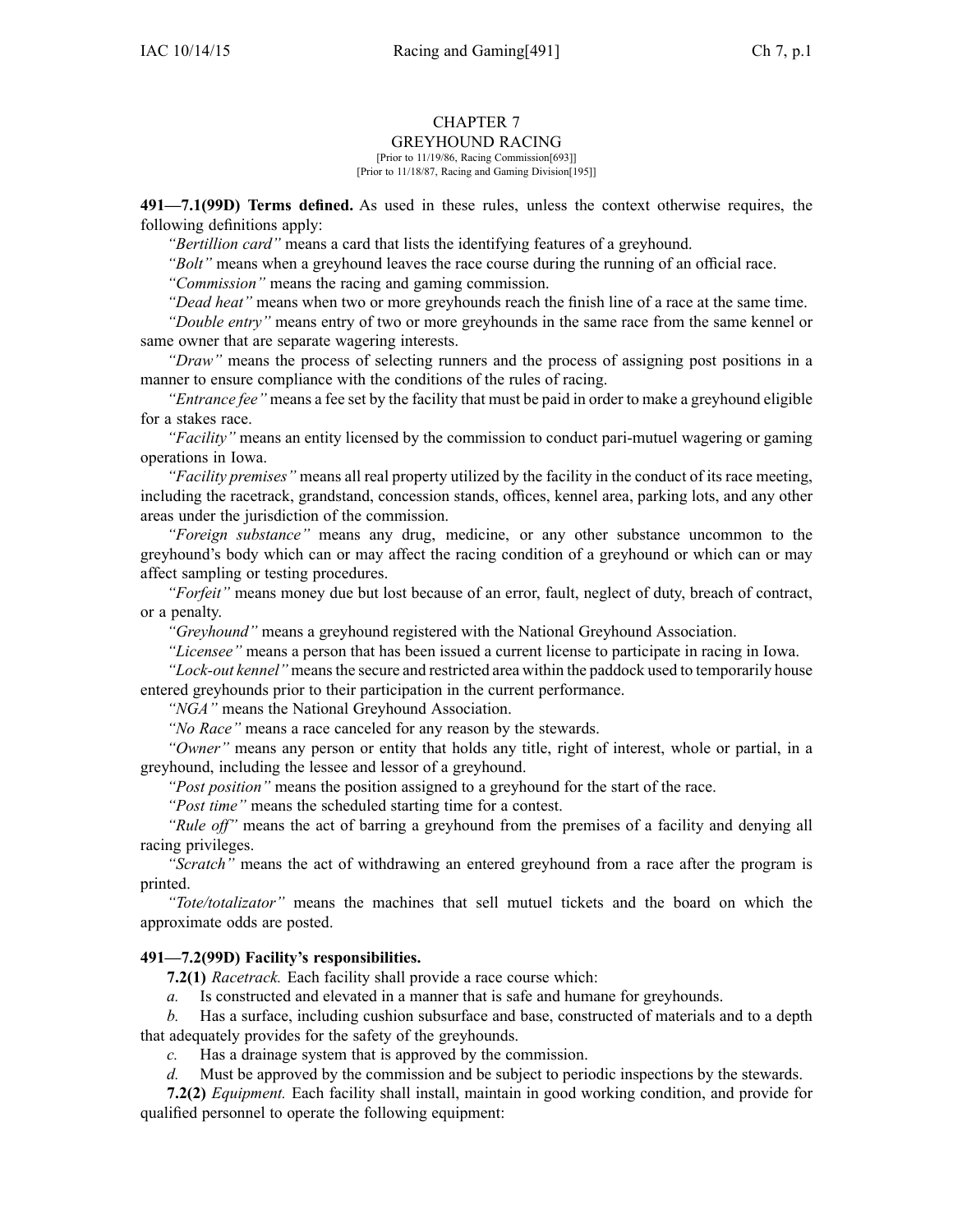Ch 7, p.2 Racing and Gaming[491] IAC 10/14/15

*a.* Equipment necessary to produce adequate video recordings of the prerace blanket and muzzle inspection and the entire race from start to finish. Video recordings shall be retained and secured by the facility until the first day of the following racing season.

*b.* Communications systems between the stewards, mutuel department, starting box, public address announcer, paddock, and necessary on-track racing officials.

*c.* A starting box and mechanical lure approved by the commission.

**7.2(3)** *Vacancies.*

*a.* When <sup>a</sup> vacancy occurs among the racing officials other than the stewards prior to pos<sup>t</sup> time of the first race of the day, or when <sup>a</sup> vacancy occurs after the racing of the day has started, the facility shall immediately fill the vacancy, subject to approval by the board of stewards. Permanent changes of racing officials during the racing meet shall be requested in writing by the facility subject to the written approval of the administrator or commission representative before the change occurs.

*b.* If none of the stewards are presen<sup>t</sup> prior to pos<sup>t</sup> time of the first race of the day, the managemen<sup>t</sup> of the facility shall name at least three qualified persons to serve during the absence of the stewards and immediately file a full written report of the absence and the names of the replacements to the commission.

**7.2(4)** *Other responsibilities.*

*a.* The facility shall provide an area located within <sup>a</sup> reasonable proximity of the paddock for the purpose of collecting body fluid samples for any tests required by the commission. The location, arrangement, and furnishings, including refrigeration and hot and cold running water, must be approved by the commission.

*b.* The facility shall take such measures needed to maintain the security of the greyhounds while on facility premises to protect them from injury, vexing, or tampering.

*c.* The facility shall exclude all persons from the kennel compound area who have no designated duty or authority with the greyhounds in the compound area and are not representatives of the commission, racing officials, duly authorized licensed employees, or guests with facility-approved passes.

*d.* The facility shall periodically, or whenever the stewards deem necessary, remove soiled surface materials from runs, the detention area for collection of samples, and exercise areas and replace with clean surface materials.

# **491—7.3(99D) Racing officials—duties.**

**7.3(1)** *Racing officials—general.*

*a.* The officials of <sup>a</sup> race meeting shall include: the stewards; commission veterinarian; commission veterinary assistants; director of racing; mutuel manager; racing secretary; assistant racing secretary; chart writer; paddock judge; clerk of scales; lure operator; brakeman; photo finish operator/timer; starter; patrol judge; and kennel master.

*b.* All racing officials, excep<sup>t</sup> the state stewards, commission veterinarian and commission veterinary assistants, shall be appointed by the facility. Appointments by the facility are subject to the approval of the commission or commission representative. The commission or commission representative may demand <sup>a</sup> change of personnel for what the commission deems good and sufficient reason. The appointment of <sup>a</sup> successor to racing officials shall be subject to the approval of the administrator or commission representative.

*c.* Racing officials are prohibited from the following activities:

(1) Having any interest in the sale, lease, purchase, or ownership of any greyhound racing at the meeting, or its sire or dam.

(2) Wagering on the outcome of <sup>a</sup> race at the facility where they are employed.

(3) Owning <sup>a</sup> business or being employed by <sup>a</sup> business that does business with the facility.

(4) Accepting or receiving money or anything of value for assistance in connection with the racing official's duties.

**7.3(2)** *Stewards.*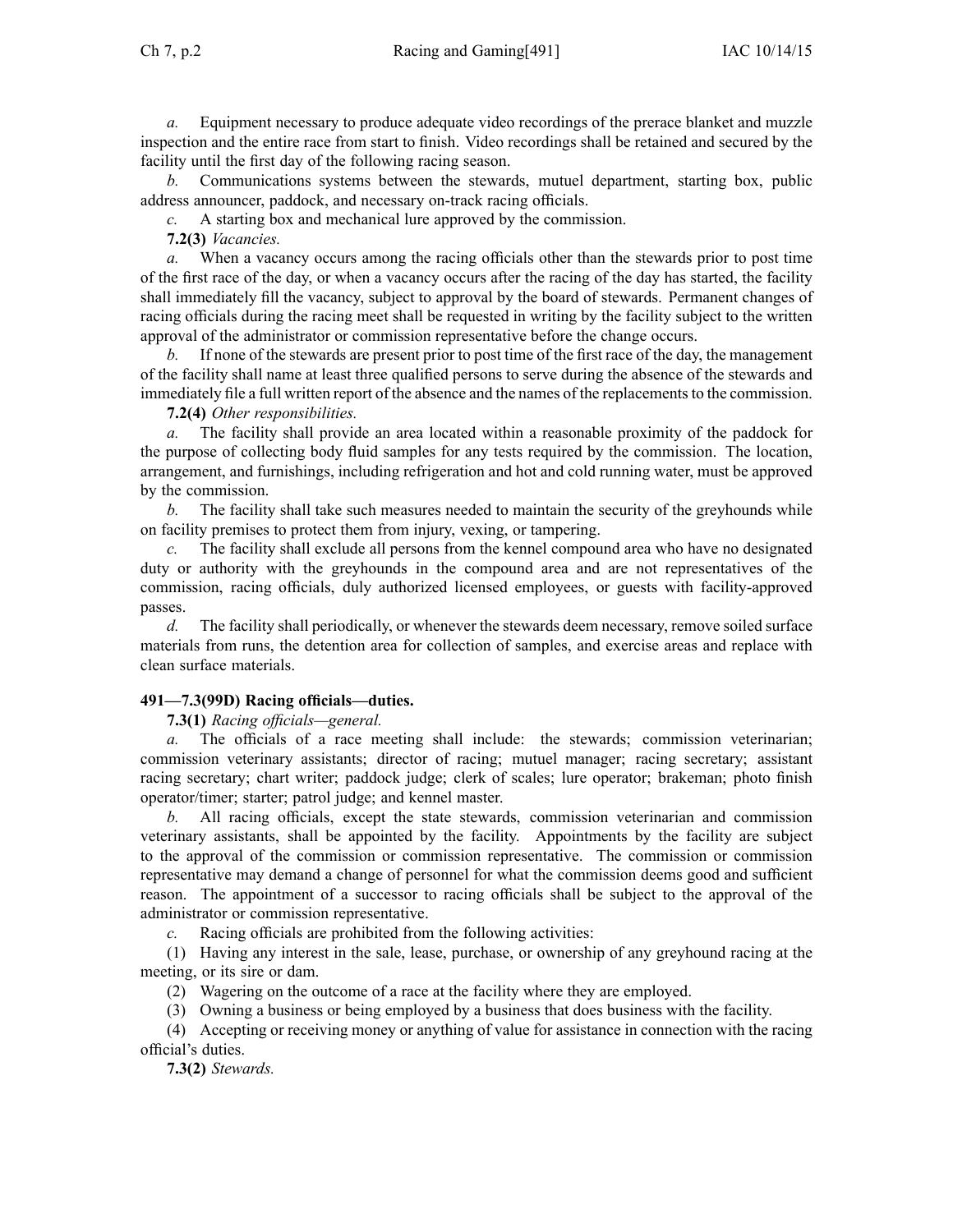*a.* There shall be three stewards for each racing meet, two of whom shall be appointed by the commission and one who shall be nominated by the facility for approval by the commission or commission representative.

*b.* The laws of Iowa and the rules of the commission supersede the conditions of <sup>a</sup> race. In matters pertaining to racing, the orders of the stewards supersede the orders of the officers of the facility.

*c.* The stewards shall have the authority to interpret the rules and to decide all questions not specifically covered by the rules.

*d.* All questions pertaining to the extent of the stewards' authority shall be determined by <sup>a</sup> majority of the stewards.

*e.* The stewards shall have the authority to regulate owners, trainers, kennel helpers, all other persons attendant to greyhounds, racing officials, and licensed personnel of the racing meet and those persons addressed by 491—paragraph [4.6\(5\)](https://www.legis.iowa.gov/docs/iac/rule/491.4.6.pdf)*"e."*

*f.* The stewards shall have the authority to determine all questions arising with reference to entries and racing.

*g.* The stewards shall have the authority to call for proof that <sup>a</sup> greyhound is neither itself disqualified in any respect, nor nominated by, nor the property, wholly or in part, of <sup>a</sup> disqualified person, and in default of proof being given to their satisfaction, they may declare the greyhound disqualified.

*h.* The stewards shall have the authority to order at any time an examination of any greyhound entered for <sup>a</sup> race or which has run in <sup>a</sup> race.

 $i.$  The stewards shall take notice of any questionable conduct, with or without complaint, and shall investigate promptly and render <sup>a</sup> decision on every objection and on every complaint made to them.

*j.* The stewards, in order to maintain necessary safety and health conditions and to protect the public confidence in greyhound racing as <sup>a</sup> sport, shall have the right to authorize <sup>a</sup> person(s) on their behalf to enter into or upon the buildings, kennels, rooms, motor vehicles, trailers, or other places within the premises of <sup>a</sup> facility, to examine same, and to inspect and examine the person, personal property, and effects of any person within such place, and to seize any illegal articles or any items as evidence found.

*k.* The steward(s) presen<sup>t</sup> shall appoint one or two persons to serve as temporary stewards if <sup>a</sup> vacancy or vacancies occur among the stewards.

*l.* The stewards may excuse a greyhound, after it has left the paddock for the post, if they consider the greyhound injured, disabled, or unfit to run. All money on the greyhound shall be refunded.

*m.* The stewards shall determine the finish of a race by the relative position of the muzzle, or nose if the muzzle is lost or hanging, of each greyhound. They shall immediately notify the mutuel department of the numbers of the first three (four in races with superfecta wagering) greyhounds.

(1) The stewards shall promptly display the numbers of the first three (four in races with superfecta wagering) greyhounds in each race in order of their finishes. If the stewards differ in their placing, the majority shall prevail.

(2) The stewards may consult <sup>a</sup> picture from the photo finish camera whenever they consider it advisable; however, in all cases, the camera is merely an aid and the decision of the stewards shall be final.

(3) The stewards may post, without waiting for <sup>a</sup> picture, such placements as are in their opinion unquestionable and, after consulting the picture, make other placements. However, in no case shall the race be declared official until the stewards have determined the greyhounds finishing first, second and third (and fourth in races with superfecta wagering).

(4) The stewards may correct an error before the display of the sign "Official" or recall the sign "Official" in case it has been displayed through error.

*n.* The stewards may place any greyhound on the schooling list at any time for any reason that, in their opinion, warrants such action.

**7.3(3)** *Commission veterinarian and veterinary assistants.*

*a.* The commission veterinarian shall advise the commission and the stewards on all veterinary matters.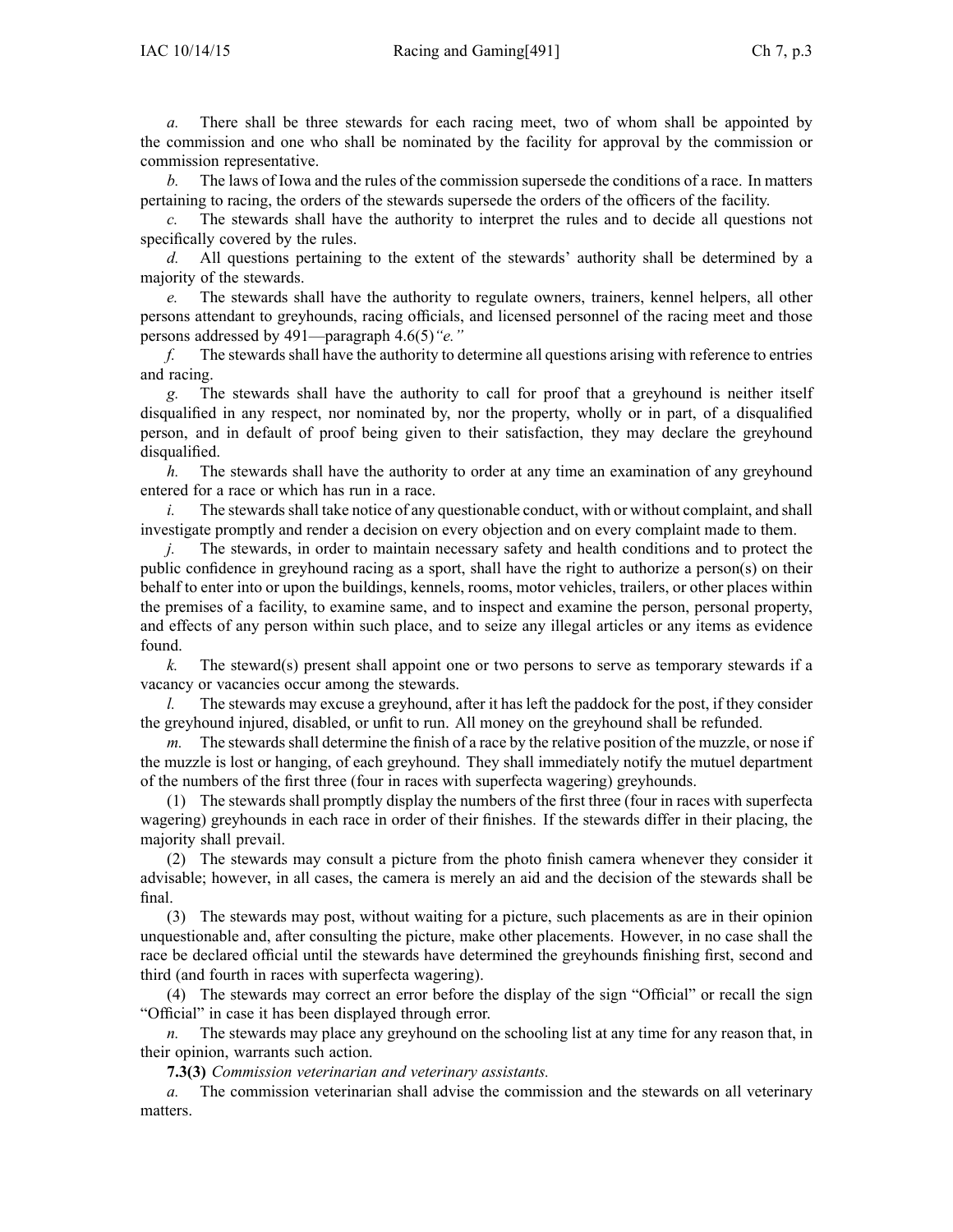*b.* The commission veterinarian shall be on the premises of the facility at weigh-in time and during all racing hours. The veterinarian shall examine the physical condition of each greyhound at weigh-in time, observe each greyhound as it enters the lock-out kennel, and reexamine the greyhound when the greyhound enters the paddock prior to the race, and recommend to the stewards that any greyhound deemed unsafe to race or physically unfit to produce <sup>a</sup> satisfactory effort in <sup>a</sup> race be scratched.

*c.* The commission veterinarian shall place any greyhound determined to be sick or have <sup>a</sup> communicable disease, or any greyhound deemed unsafe, unsound, or unfit, on <sup>a</sup> veterinarian's list which shall be posted in a conspicuous place available to all owners, trainers, and racing officials. Once <sup>a</sup> greyhound has been placed on the veterinarian's list, it must remain on the list for at least three calendar days and may be allowed to race only after it has been removed from the list by the commission veterinarian.

*d.* The commission veterinarian shall have full access to each and every kennel where greyhounds are kenneled on the facility premises. The commission veterinarian shall inspect the general physical condition of the greyhounds, sanitary conditions of the kennels, segregation of female greyhounds in season, segregation of sick greyhounds, the types of medicine found in use, incidents of cruel and inhumane treatment, and any other matters or conditions which are brought to the attention of the commission veterinarian.

*e.* The commission veterinarian shall have supervision and control of the detention area for collection of body fluid samples for the testing of greyhounds for prohibited medication.

*f.* The commission veterinarian shall not be licensed to participate in racing in any other capacity. A commission veterinarian may not prescribe any medication for, or treat, any greyhound owned by <sup>a</sup> person licensed by the commission, on or away from any facility, with or without compensation, excep<sup>t</sup> in the case of an emergency; this provision does not apply to <sup>a</sup> relief veterinarian appointed by the administrator to cover the absence of the commission veterinarian. When emergency treatment is given, <sup>a</sup> commission veterinarian shall make <sup>a</sup> complete written repor<sup>t</sup> to the stewards. Euthanasia of greyhounds shall not be considered treatment.

*g.* The commission veterinarian shall conduct <sup>a</sup> postmortem examination on every greyhound to determine the injury or sickness which resulted in the euthanasia or death if:

(1) A greyhound suffers <sup>a</sup> breakdown on the racetrack.

(2) A greyhound expires while kenneled on facility premises.

*h.* Commission veterinary assistant. The commission veterinarian may employ persons to assist in maintaining the detention area and collecting body fluid samples.

**7.3(4)** *Director of racing.*

*a.* The director of racing shall have full supervision over kennel owners, greyhound owners, trainers, kennel helpers, lead-outs, and all facility racing officials.

*b.* The director of racing shall ensure that all racing department personnel are properly trained in the discharge of their duties.

**7.3(5)** *Mutuel manager.* The mutuel manager is responsible for the operation of the mutuel department. The mutuel manager shall ensure that any delays in the running of official races caused by totalizator malfunctions are reported to the stewards. The mutuel manager shall submit <sup>a</sup> written repor<sup>t</sup> on <sup>a</sup> delay when requested by <sup>a</sup> state steward.

**7.3(6)** *Racing secretary and assistant racing secretary.*

*a.* The racing secretary shall discharge all duties whether expressed or required by the rules and shall keep <sup>a</sup> complete record of all races.

*b.* The racing secretary is responsible for maintaining <sup>a</sup> file of all NGA lease (or appropriate substitute) and ownership papers on greyhounds racing at the meeting. The racing secretary shall inspect all papers and documents dealing with owners and trainers, partnership agreements, appointments of authorized agents, and adoption of kennel names to be sure they are accurate, complete, and up to date. The racing secretary has the authority to demand the production of any documents or other evidence in order to be satisfied as to their validity and authenticity to ensure compliance with the rules. The racing secretary shall be responsible for the care and security of the papers while the greyhounds are located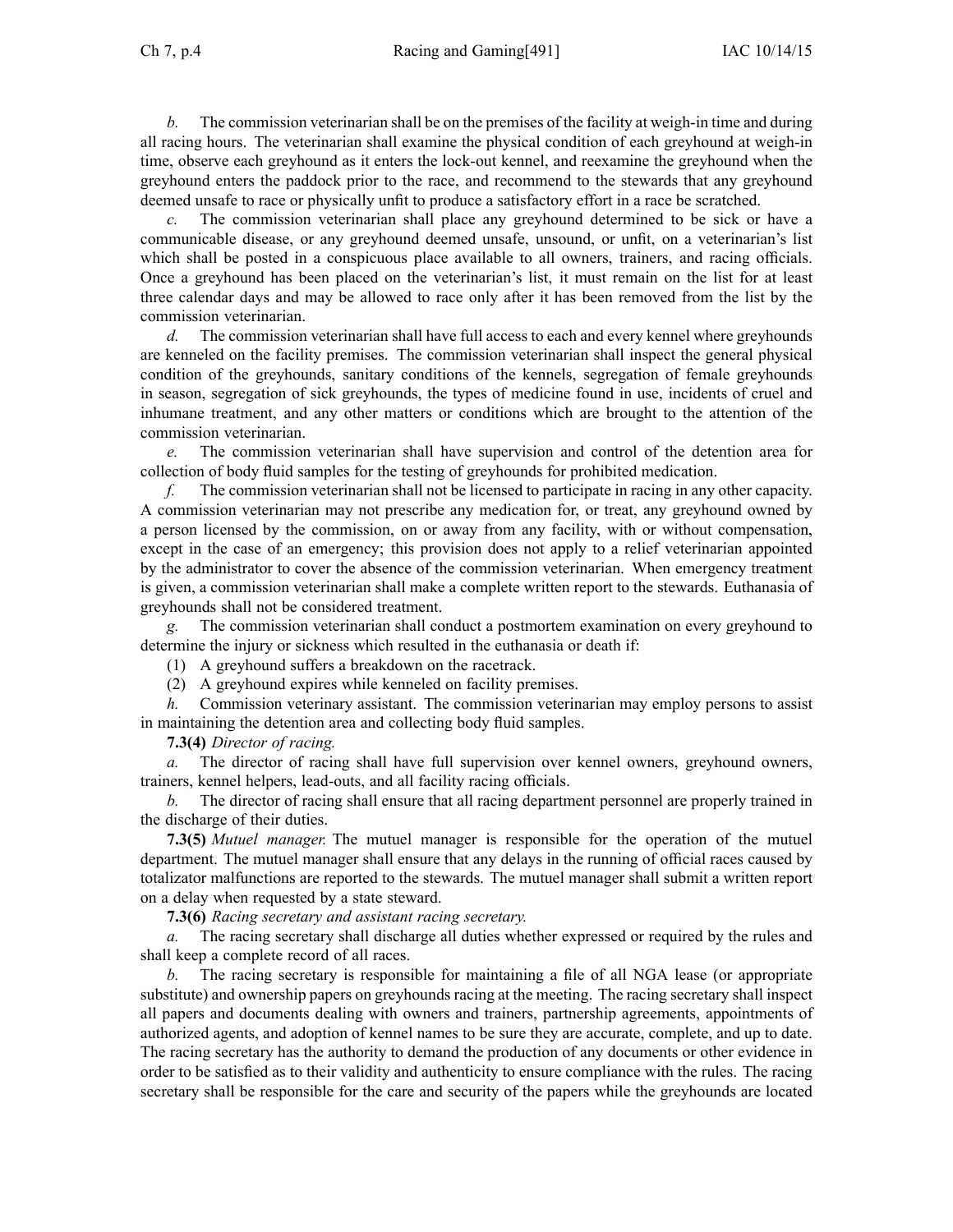on facility property. Disclosure is made for the benefit of the public, and all documents pertaining to the ownership or lease of <sup>a</sup> greyhound filed with the racing secretary shall be available for public inspection.

The racing secretary shall ensure that current valid vaccination certificates for diseases, as determined by the commission veterinarian, are submitted for greyhounds housed within facility property. The racing secretary shall also maintain records of vaccinations in such <sup>a</sup> manner as to notify the stewards, the commission veterinarian, and the trainer of impending expiration ten days prior to the actual date of expiration.

*d.* The racing secretary shall receive and enter all entries and withdrawals as set forth in this chapter. Conditions of races shall not conflict with commission rules and the racing secretary shall, each day, as soon as the entries have closed and been compiled and the withdrawals have been made, pos<sup>t</sup> in <sup>a</sup> conspicuous place an overnight listing of the greyhounds in each race. The racing secretary shall make every effort to ensure fairness and equal opportunity for all greyhound owners and kennel owners in the drawing of all races.

*e.* The racing secretary shall not allow any greyhound to start in <sup>a</sup> race unless the greyhound is entered in the name of the legal owner and the owner's name appears on the registration papers, <sup>a</sup> legal lease, or bill of sale attached to the registration papers.

*f.* The racing secretary shall not allow any greyhound to start in a race if it is in any way ineligible or disqualified.

*g.* Assistant racing secretary. The facility may employ an assistant racing secretary who shall assist the racing secretary in the performance of duties and serve under the supervision of the racing secretary.

**7.3(7)** *Chart writer.*

*a.* The chart writer shall compile the information necessary for <sup>a</sup> program that shall be printed for each racing day. The program shall contain the names of the greyhounds that are to run in each of the races for that day. These names shall appear in the order of their pos<sup>t</sup> positions designated by numerals placed at the left.

*b.* The program or form sheet must carry at least two pas<sup>t</sup> performances of each greyhound scheduled to race. The program or form sheet must also contain name; color; sex; date of whelping; breeding; established racing weight; number of starts in official races; number of times finishing first, second and third; name of owner or lessee (if applicable); name of trainer; distance of race; track record; and other information to enable the public to properly judge the greyhound's ability.

*c.* If <sup>a</sup> greyhound's name is changed, the new name, together with the former name, shall be published in the official entries and program until after the greyhound has started six times.

**7.3(8)** *Paddock judge.*

*a.* The paddock judge shall complete <sup>a</sup> Bertillion card for each greyhound prior to entering official schooling or an official race, by <sup>a</sup> physical inspection of each greyhound and comparison with NGA ownership papers. Inconsistencies between the physical inspection and NGA papers shall be noted on the Bertillion card, and significant inconsistencies shall be reported to the stewards.

*b.* The paddock judge shall fully identify and check, using the Bertillion card index system of identification maintained by the facility, all greyhounds starting in schooling and official races while in the paddock before pos<sup>t</sup> time. No greyhound shall be permitted to start in an official schooling race or official race that has not been fully identified and checked against the Bertillion card. The paddock judge shall repor<sup>t</sup> to the stewards any greyhound(s) that does not conform to the card index identification.

*c.* The paddock judge shall provide to the stewards, at the beginning of each race meeting and during the meeting if requested by the stewards due to inaccuracies or exceptional circumstances, written certification of the accuracy of the official scale used for weighing greyhounds.

*d.* The paddock judge shall supervise the kennel master and lead-outs in the performance of their duties.

*e.* The paddock judge shall not allow any greyhound to be weighed in unlessit has an identification tag attached to its collar indicating the number of the race in which the greyhound is entered and its pos<sup>t</sup> position. This tag shall not be removed until the greyhound has been weighed out and blanketed.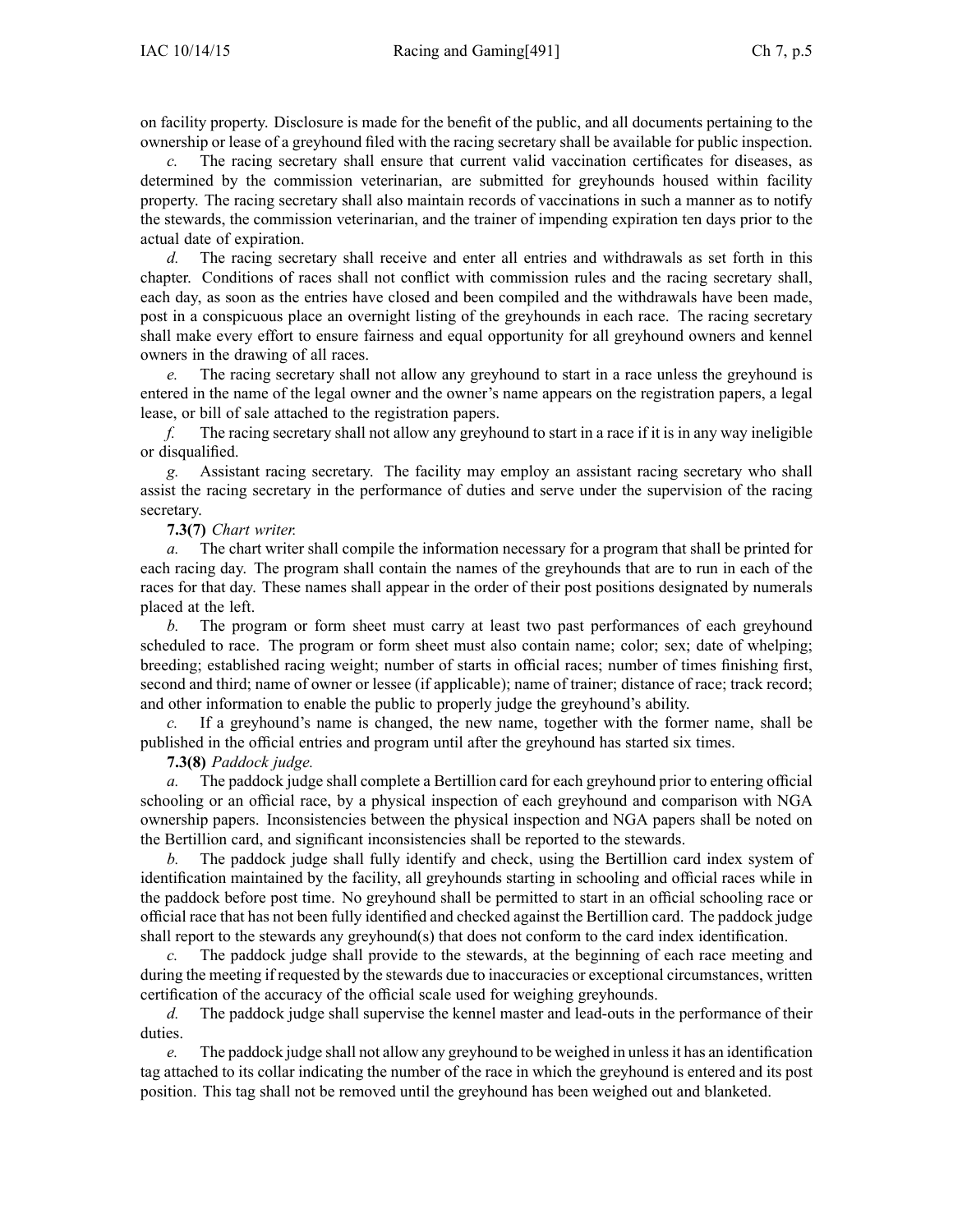*f.* The paddock judge shall not allow anyone to weigh in <sup>a</sup> greyhound for racing unless the person has <sup>a</sup> valid kennel owner's, trainer's, or assistant trainer's license issued by the commission.

The paddock judge shall not allow any greyhound to leave the paddock for the starting box unless it is equipped with <sup>a</sup> regulation muzzle and blanket. The blanket worn by each greyhound shall prominently display the numeral corresponding to the greyhound's assigned pos<sup>t</sup> position. The muzzles and blankets used shall be approved by the paddock judge, who shall carefully examine them in the paddock before the greyhound leaves for the pos<sup>t</sup> to ensure they are properly fitted and secured.

*h.* The paddock judge shall keep on hand and ready for use extra muzzles of all sizes, lead straps, and collars.

*i.* The paddock judge shall assign post positions to lead-outs by lot and maintain a record of all such assignments.

*j.* The paddock judge shall repor<sup>t</sup> all delays and weight violations to the stewards.

**7.3(9)** *Clerk of scales.*

*a.* The clerk of scales shall weigh all greyhounds in and out in <sup>a</sup> uniform manner and observe the weight display and scale platform when reading the weight.

*b.* The clerk of scales shall pos<sup>t</sup> <sup>a</sup> scale sheet of weights in <sup>a</sup> conspicuous location promptly after weighing.

*c.* The clerk of scales shall preven<sup>t</sup> <sup>a</sup> greyhound from passing the scales if there should be <sup>a</sup> weight variation as set forth in subrules [7.9\(4\)](https://www.legis.iowa.gov/docs/iac/rule/491.7.9.pdf), [7.9\(5\)](https://www.legis.iowa.gov/docs/iac/rule/491.7.9.pdf), and [7.9\(6\)](https://www.legis.iowa.gov/docs/iac/rule/491.7.9.pdf). The clerk of scales shall promptly notify the paddock judge of the weight variation, who will repor<sup>t</sup> to the stewards any infraction of the rules as to weight or weighing.

*d.* The clerk of scales shall repor<sup>t</sup> all late scratches and weights for display on the tote board or on <sup>a</sup> bulletin board located in <sup>a</sup> place conspicuous to the wagering public.

*e.* The clerk of scales shall ensure that all greyhounds are weighed in and weighed out with <sup>a</sup> muzzle, collar, and lead strap.

*f.* The clerk of scales shall keep <sup>a</sup> list of all greyhounds known by the racing officials to be consistent weight losers while in the lock-out kennel and shall notify the stewards as to the weight loss of any such greyhound before each race.

**7.3(10)** *Lure operator.*

*a.* The lure operator shall operate the lure in <sup>a</sup> smooth, uniform, and consistent manner so as not to impede or otherwise disrupt the running of the race.

*b.* The lure operator shall ensure that the distance between the lure and lead greyhound is consistent with the distance prescribed by the stewards.

*c.* The lure operator shall take into consideration the location on the course and the prevailing weather conditions to maintain the appropriate distance of the lure from the lead greyhound.

*d.* The lure operator shall be held accountable by the stewards for the lure's operation.

The lure operator shall determine that the lure is in good operating condition and shall immediately repor<sup>t</sup> to the stewards any circumstance that may preven<sup>t</sup> the normal, consistent operation of the lure.

**7.3(11)** *Brakeman.*

*a.* Prior to the running of each race, the brakeman shall:

(1) Ensure that the brake system is in good operating condition, which includes properly unlocking the brake.

(2) Inspect the lure motor for any noticeable malfunctions.

(3) Ensure that the lure is secured and the arm is fully extended into <sup>a</sup> stable and locked position.

(4) Inspect the rail to ensure that it is in perfect repair and free of debris.

*b.* The brakeman shall ensure that the arm has retracted and stop the lure in <sup>a</sup> safe and consistent manner after each race is finished.

**7.3(12)** *Photo finish operator/timer.*

*a.* The photo finish operator/timer shall maintain the photo finish and timing equipment in proper working order and shall photograph each race.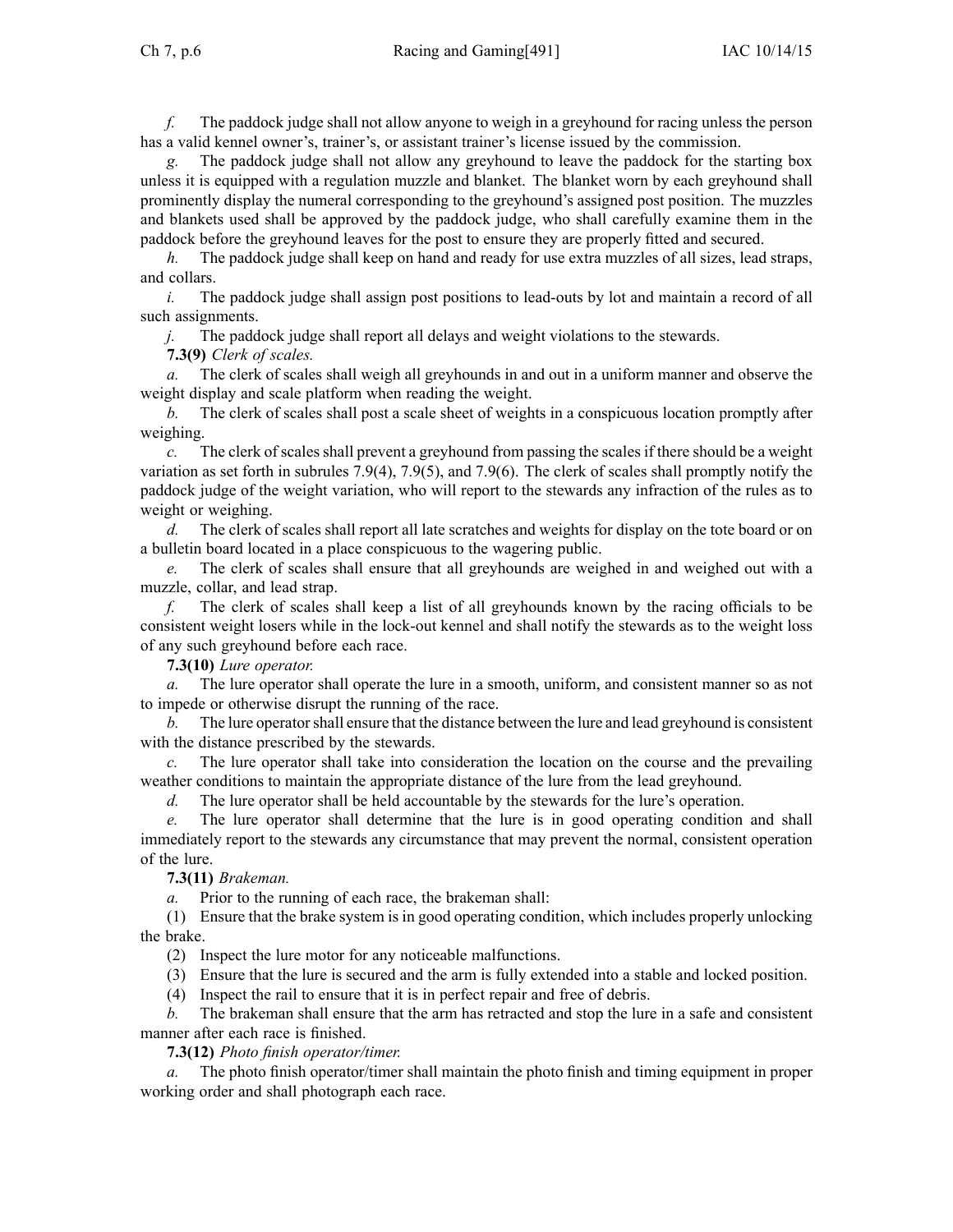The photo finish operator/timer shall be responsible for and declare the official time of each race. The time of the race shall be taken from the opening of the doors of the starting box.

*c.* The timer shall use the time shown on the timing device as the official time of the race if the timer is satisfied that the timing device is functioning properly; otherwise, the timer shall use the time recorded manually with <sup>a</sup> stopwatch.

**7.3(13)** *Starter.*

*a.* The starter shall give orders and take measures not in conflict with commission rules necessary to secure <sup>a</sup> fair start. There shall be no start until, and no recall after, the doors of the starting box have opened excep<sup>t</sup> under subrules [7.12\(10\)](https://www.legis.iowa.gov/docs/iac/rule/491.7.12.pdf) and [7.12\(11\)](https://www.legis.iowa.gov/docs/iac/rule/491.7.12.pdf).

*b.* The starter shall repor<sup>t</sup> causes of delay to the stewards.

### **7.3(14)** *Patrol judge.*

*a.* The patrol judge shall supervise the lead-outs and greyhounds from paddock to post.

*b.* The patrol judge, in view of the stewards and the public, shall inspect the muzzles and blankets of greyhounds to ensure muzzles and blankets are properly fitted and secured after the greyhounds have left the paddock.

*c.* The patrol judge shall assist the starter in the starter's duties upon the arrival of the lead-outs and greyhounds at the starting box.

**7.3(15)** *Kennel master.*

*a.* The kennel master shall unlock the prerace lock-out kennels immediately before weigh-in to inspect that the lock-out kennels are in proper working order and that nothing has been deposited in any of the lock-out crates.

*b.* The kennel master or designee must receive the greyhounds from the trainer, one at <sup>a</sup> time, and ensure that each greyhound is placed in its lock-out crate and continue to ensure the security of the lock-out area from weigh-in until the time when greyhounds are removed for the last race of <sup>a</sup> performance.

*c.* The kennel master shall, on <sup>a</sup> daily basis, ensure that the lock-out kennels are sprayed, disinfected, maintained in proper sanitary condition, and at an appropriate temperature and climate.

# **491—7.4(99D) Lead-outs.**

**7.4(1)** A lead-out shall lead the greyhounds from the paddock to the starting box. Owners, trainers, or attendants will not be allowed to lead their own greyhounds.

**7.4(2)** Each lead-out will lead only one greyhound from the paddock to the starting box during official races. In official schooling races, no more than two greyhounds may be led from the paddock to the starting box by one lead-out.

**7.4(3)** Lead-outs must handle the greyhounds in <sup>a</sup> humane manner, pu<sup>t</sup> the assigned greyhound in its proper box before the race, and then retire to their designated pos<sup>t</sup> during the running of the race.

**7.4(4)** Lead-outs are prohibited from holding any conversation with the public or with one another en route to the starting box or while returning to the paddock.

**7.4(5)** Lead-outs shall be attired in clean uniforms, presen<sup>t</sup> <sup>a</sup> neat appearance, and conduct themselves in an orderly manner.

**7.4(6)** Lead-outs are prohibited from smoking, drinking beverages other than water, or eating unless on duly authorized breaks in <sup>a</sup> designated area.

**7.4(7)** Lead-outs shall not be permitted to have any interest in the greyhounds racing at the facility where they are assigned.

**7.4(8)** Lead-outs are prohibited from wagering on the result of any greyhound racing at the facility where they are assigned.

**7.4(9)** Lead-outs shall immediately repor<sup>t</sup> any infirmities or physical problems they observe in greyhounds under their care to the nearest racing official for communication to the commission veterinarian.

**7.4(10)** Lead-outs shall not remove racing blankets until the greyhounds are accepted by licensed kennel representatives at the conclusion of the race.

**7.4(11)** Lead-outs may assist the kennel master in the performance of the kennel master's duties.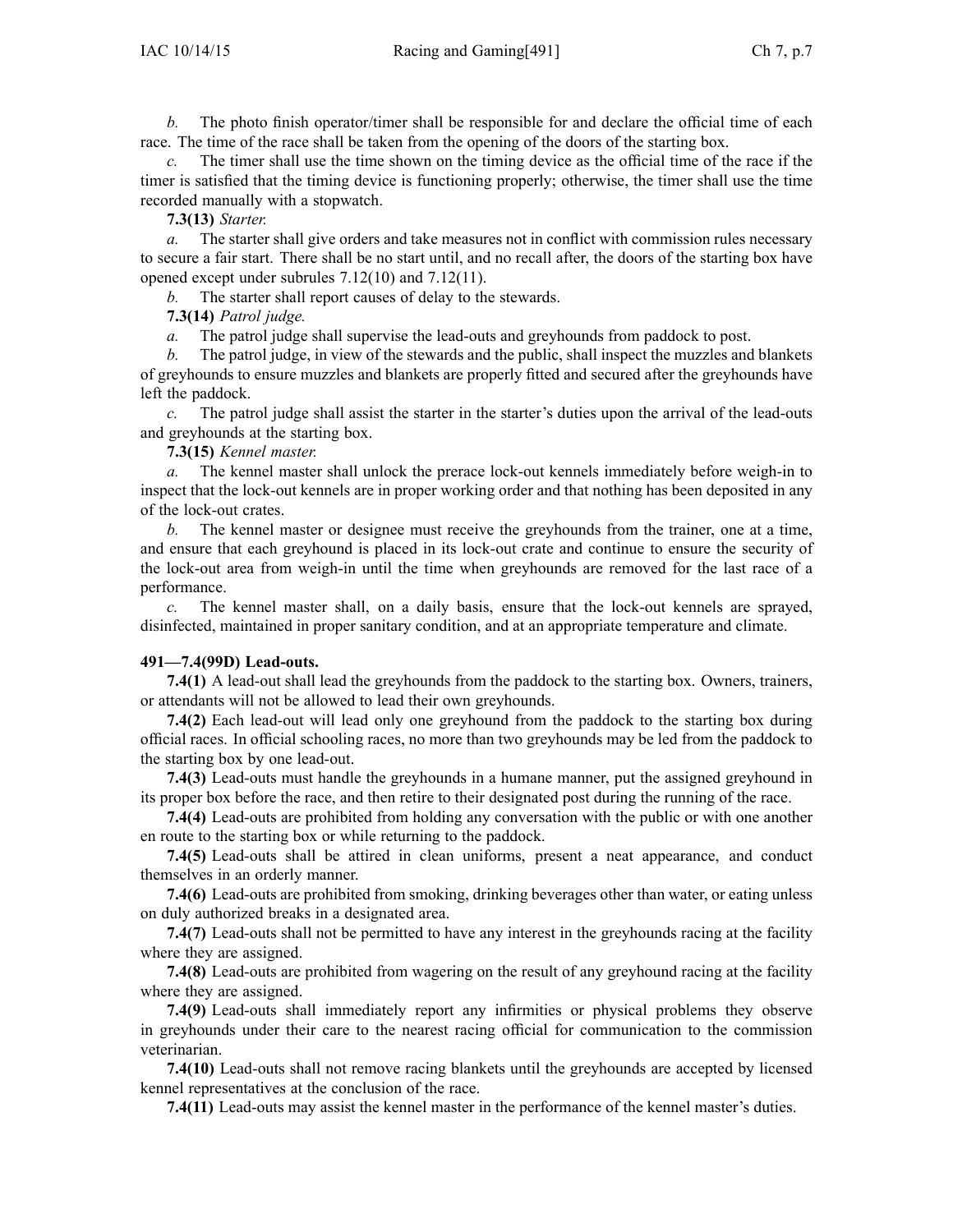# **491—7.5(99D) Trainers and assistant trainers.**

**7.5(1)** A trainer shall preven<sup>t</sup> the administration of any drug, medication, or other prohibited substance that may cause <sup>a</sup> violation of commission rules. The trainer is responsible for the condition of <sup>a</sup> greyhound entered in an official race and, in the absence of substantial evidence to the contrary, is responsible for the presence of any prohibited drug, medication, or other substance, regardless of the acts of third parties. A positive test for <sup>a</sup> prohibited drug, medication, or substance, as reported by <sup>a</sup> commission-approved laboratory, is prima facie evidence of <sup>a</sup> violation of this rule or Iowa Code chapter [99D](https://www.legis.iowa.gov/docs/ico/chapter/99D.pdf).

**7.5(2)** Other responsibilities. A trainer is responsible for:

*a.* Ensuring that the kennel and primary enclosures are cleaned and sanitized as may be necessary to reduce disease hazards and odors. Runs and exercise areas having gravel or other nonpermanen<sup>t</sup> surface materials shall be sanitized by periodic removal of soiled materials, application of suitable disinfectants, and replacement with clean surface materials.

*b.* Ensuring that fire prevention rules are strictly observed in the assigned area.

*c.* Providing <sup>a</sup> list to the state steward(s) of the trainer's employees in any area under the jurisdiction of the commission. The list shall include each employee's name, occupation, social security number, and occupational license number. The commission shall be notified by the trainer, in writing, within 24 hours of any change.

*d.* Ensuring the proper identity, custody, care, health, condition, and safety of greyhounds in the trainer's charge.

*e.* Disclosure to the racing secretary of the true and entire ownership of each greyhound in the trainer's care, custody, or control. Any change in ownership shall be reported immediately to the racing secretary. The disclosure, together with all written agreements and affidavits setting out oral agreements pertaining to the ownership for or rights in and to <sup>a</sup> greyhound, shall be attached to the registration certificate for the greyhound and filed with the racing secretary.

*f.* Ensuring that greyhounds under the trainer's care have <sup>a</sup> completed Bertillion card on file with the paddock judge prior to being entered for official schooling or official races.

*g.* Ensuring that greyhounds under the trainer's care have not been trained using <sup>a</sup> live lure or live bait.

*h.* Using the services of those veterinarians licensed by the commission to attend greyhounds that are kenneled on facility premises. If necessary to remove <sup>a</sup> greyhound from facility premises for veterinary services, the trainer must provide, upon request, the records required in [7.14\(4\)](https://www.legis.iowa.gov/docs/iac/rule/491.7.14.pdf)*"c."*

Promptly reporting to the stewards and the commission veterinarian the serious illness of any greyhound in the trainer's charge.

*j.* Promptly reporting the death of any greyhound in the trainer's care on facility premises to the stewards, owner, and the commission veterinarian and complying with the rules on postmortem examination set forth in paragraph [7.3\(3\)](https://www.legis.iowa.gov/docs/iac/rule/491.7.3.pdf)*"g."*

*k.* Immediately reporting to the stewards and the commission veterinarian if the trainer knows, or has cause to believe, that a greyhound in the trainer's custody, care, or control has received any prohibited drugs or medication.

*l.* Having the trainer's greyhound at weigh-in promptly at the time appointed. If not, the greyhound may be scratched and the trainer may be subject to disciplinary action.

*m.* When <sup>a</sup> trainer is to be absent 24 hours or more from the kennel or premises where greyhounds are racing, the trainer shall provide a licensed trainer or assistant trainer to assume complete responsibility for all greyhounds under the trainer's care, and both shall sign <sup>a</sup> "trainer's responsibility form" which must be approved by the stewards.

**7.5(3)** *Assistant trainers.*

*a.* Upon the demonstration of <sup>a</sup> valid need, <sup>a</sup> trainer may employ an assistant trainer as approved by the stewards.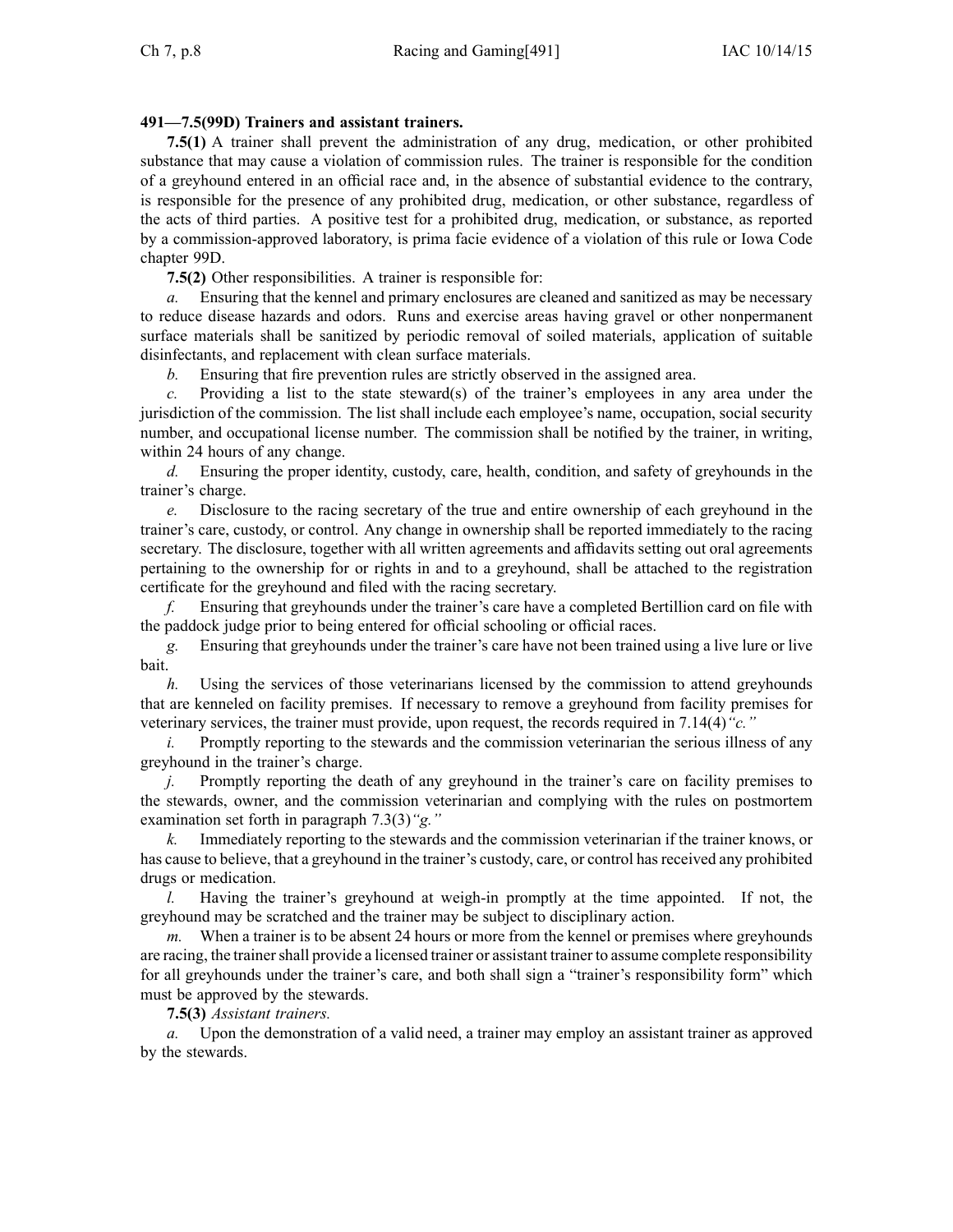*b.* An assistant trainer may substitute for and shall assume the same duties, responsibilities, and restrictions as imposed on the licensed trainer. The trainer shall be jointly responsible for the assistant trainer's compliance with commission rules.

### **491—7.6(99D) Registration.**

**7.6(1)** No greyhound shall be entered or permitted to race or to be schooled at any facility unless properly tattooed and registered by the NGA and, if applicable, its last four past-performance lines are made available to the racing secretary. The NGA shall be recognized as the official breeding registry of all greyhounds.

**7.6(2)** A certificate of registration for each greyhound shall be filed with the racing secretary at the racetrack where the greyhound is to be schooled, entered, or raced. All certificates of registration must be available at all times for inspection by the stewards.

**7.6(3)** All transfers of any title to <sup>a</sup> leasehold or other interest in greyhounds schooled, entered, or raced at any facility shall be registered and recorded with the NGA.

**7.6(4)** No title or other interest in any greyhound will be recognized by the commission until the title or other interest is evidenced by written instrument duly filed with and recorded by the NGA. Certified copies of the written instrumentshall be filed with the racing secretary at the facility where the greyhound isto be schooled, entered, or raced, and, upon request, with the commission. When <sup>a</sup> greyhound isleased, the lessee of the greyhound shall file <sup>a</sup> copy of the lease agreemen<sup>t</sup> with the racing secretary and, upon request, with the commission. The lease agreemen<sup>t</sup> shall include:

- *a.* The name of the greyhound.
- *b.* The name and address of the owner.
- *c.* The name and address of the lessee.
- *d.* The kennel name, if any, of each party.
- *e.* The terms of the lease.

**7.6(5)** Whenever <sup>a</sup> greyhound, or any interest in <sup>a</sup> greyhound, is sold or transferred, <sup>a</sup> copy of the NGA transfer of ownership documents must be filed with the racing secretary, who must forward it to the commission upon request.

**7.6(6)** When <sup>a</sup> greyhound issold with engagements, or any par<sup>t</sup> of them, the written acknowledgment of both partiesthat the greyhound wassold with the engagementsis necessary to entitle the seller or buyer to any rights or obligations set forth in the transaction. If certain engagements are specified, only those are sold with the greyhound. When the greyhound is sold by public auction, the advertised conditions of the sale are sufficient evidence and, if certain engagements are specified, only those are sold with the greyhound.

**7.6(7)** Vaccination certificates.

*a.* All NGA certificates must be accompanied by <sup>a</sup> current valid vaccination certificate for rabies and other diseases as determined by the commission veterinarian and administrator. This certificate must indicate vaccination by <sup>a</sup> duly licensed veterinarian against such diseases. The criteria for vaccination will be disclosed seven days before the opening of each racing season and will be subject to continuing review. The criteria may be revised at any time and in any manner deemed appropriate by the commission veterinarian and the administrator.

*b.* Upon expiration of <sup>a</sup> vaccination certificate, the greyhound must be removed from the premises immediately.

# **491—7.7(99D) Entries.**

**7.7(1)** Persons entering greyhounds to run at <sup>a</sup> facility agree in so doing to accep<sup>t</sup> the decision of the stewards on any questions relating to <sup>a</sup> race or racing.

**7.7(2)** Every entry for <sup>a</sup> race must be in the name of the registered owner, lessee, or <sup>a</sup> kennel name and may be made in person, in writing, by telephone, or by fax. The full name of every person having an ownership in <sup>a</sup> greyhound, accepting the trainer's percentage, or having any interest in its winnings must be registered with the racing secretary before the greyhound starts at any meeting.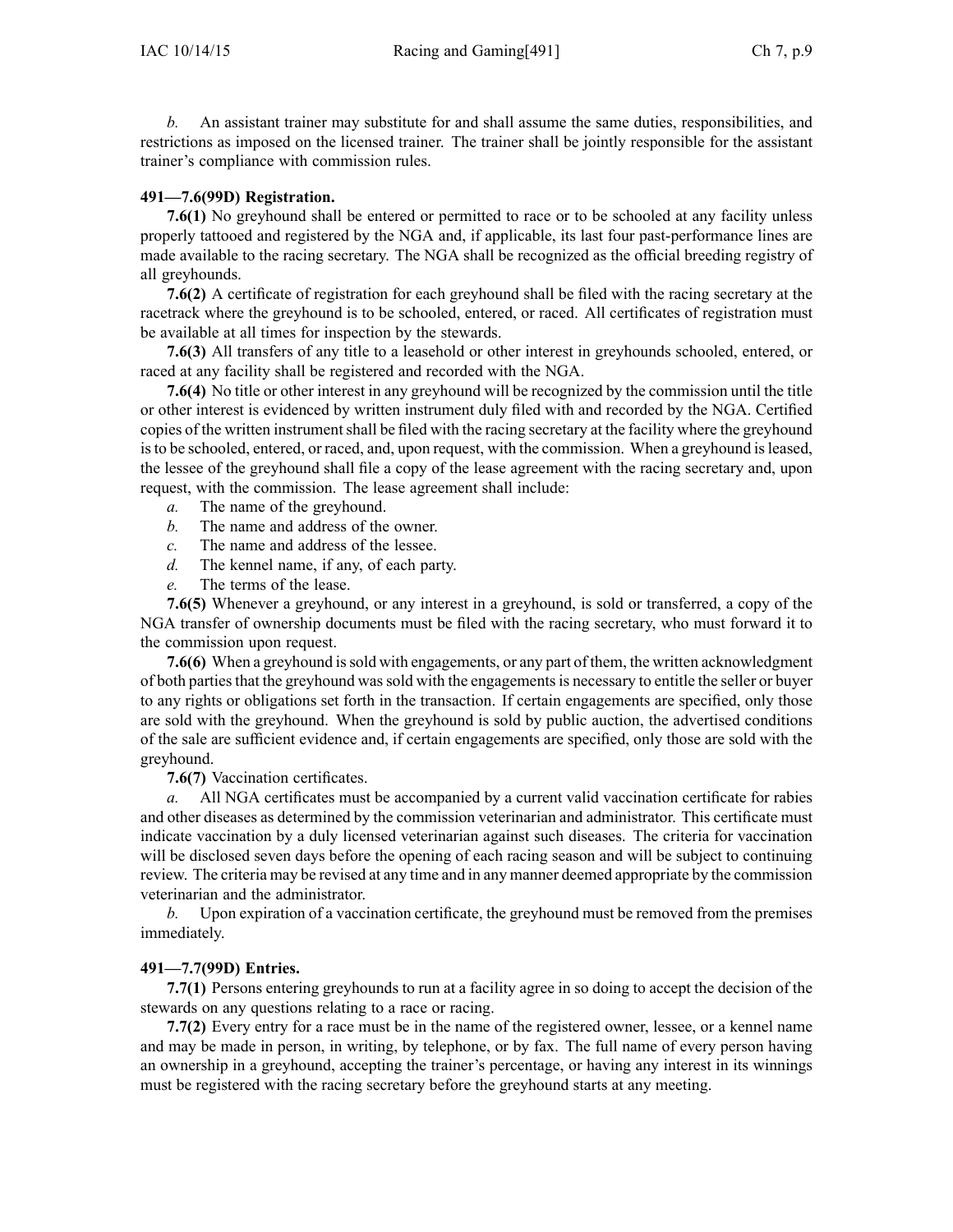**7.7(3)** A greyhound shall not be qualified to run in any race unless it has been, and continues to be, duly entered for the same. A greyhound eligible at the time of entry shall continue to be qualified unless the conditions of <sup>a</sup> race specify otherwise or the greyhound is disqualified by violation of commission rules. A greyhound must be eligible at the time of the start to be qualified for an overnight event.

**7.7(4)** The entrance to <sup>a</sup> race shall be free unless otherwise stipulated in its conditions. If the conditions require an entrance fee, it must accompany the entry or the greyhound shall be considered ineligible.

*a.* A person entering <sup>a</sup> greyhound becomes liable for the entrance money or stake.

*b.* A greyhound shall not become <sup>a</sup> starter for <sup>a</sup> race unless any stake or entrance money required for that race has been duly paid.

*c.* Entrance money is not refunded on the death or withdrawal of <sup>a</sup> greyhound, because of <sup>a</sup> mistake in its entry if the greyhound is ineligible, or the greyhound's failure to start.

*d.* If the racing secretary should allow a greyhound to start in a race without its entrance money or stake having been paid, the facility shall be liable for the entrance money or stake.

*e.* If <sup>a</sup> race is not run, all stakes or entrance money shall be refunded.

*f.* No entry, or right of entry under it, shall become void upon the death of the person who entered the greyhound.

**7.7(5)** The entrance money required for <sup>a</sup> race shall be distributed as provided in the conditions of the race.

**7.7(6)** Any person having an interest in <sup>a</sup> greyhound that is less than the interest or property of any other person is not entitled to assume any of the rights or duties of an owner as provided by commission rules, including but not limited to the right of entry and declaration.

**7.7(7)** Joint subscriptions and entries may be made by any one or more of the owners. However, all partners shall be jointly and severally liable for all fees and forfeits.

**7.7(8)** The racing officials shall have the right to call on any person in whose name <sup>a</sup> greyhound is entered to produce proof that the greyhound entered is not the property, either wholly or in part, of any person who is disqualified or to produce proof as to the extent of interest or property <sup>a</sup> person holds in the greyhound. The greyhound shall be considered ineligible if such proof is not provided.

**7.7(9)** No greyhound shall be permitted to start that has not been fully identified.

**7.7(10)** Any person who knowingly attempts to establish the identity of a greyhound or its ownership shall be held accountable the same as the owner and shall be subject to the same penalty in case of fraud or attempted fraud.

**7.7(11)** No disqualified greyhound shall be allowed to enter or to start in any race. A greyhound will be considered disqualified if the greyhound is:

*a.* Owned in whole or in par<sup>t</sup> or is under the control, directly or indirectly, of <sup>a</sup> disqualified person.

- *b.* Not conditioned by <sup>a</sup> licensed trainer.
- *c.* On the schooling list or the veterinarian's list.
- *d.* A female greyhound in season or lactating.
- *e.* Disqualified by any other commission rule.

**7.7(12)** Entries that have closed shall be compiled and conspicuously posted without delay by the racing secretary.

*a.* Entries for stakes races shall close at the time advertised and no entry shall be accepted after that time.

*b.* In the absence of notice to the contrary, entrance and withdrawals for stakes races which close during or on the eve of <sup>a</sup> race meeting shall close at the office of the racing secretary who shall make provisions therefor. Closing for stakes races at all other times shall be at the office of the facility.

**7.7(13)** No alteration shall be made in any entry after closing of entries, but an error may be corrected.

**7.7(14)** No trainer or owner shall have more than two greyhounds in any race excep<sup>t</sup> in stakes or sweepstakes races. No double entries shall be allowed until all single interests eligible for the performance are used and double entries shall be uncoupled for wagering purposes. Double entries shall be prohibited in all twin trifecta and tri-super races.

**7.7(15)** No greyhound under the age of 16 months shall be eligible to enter or race.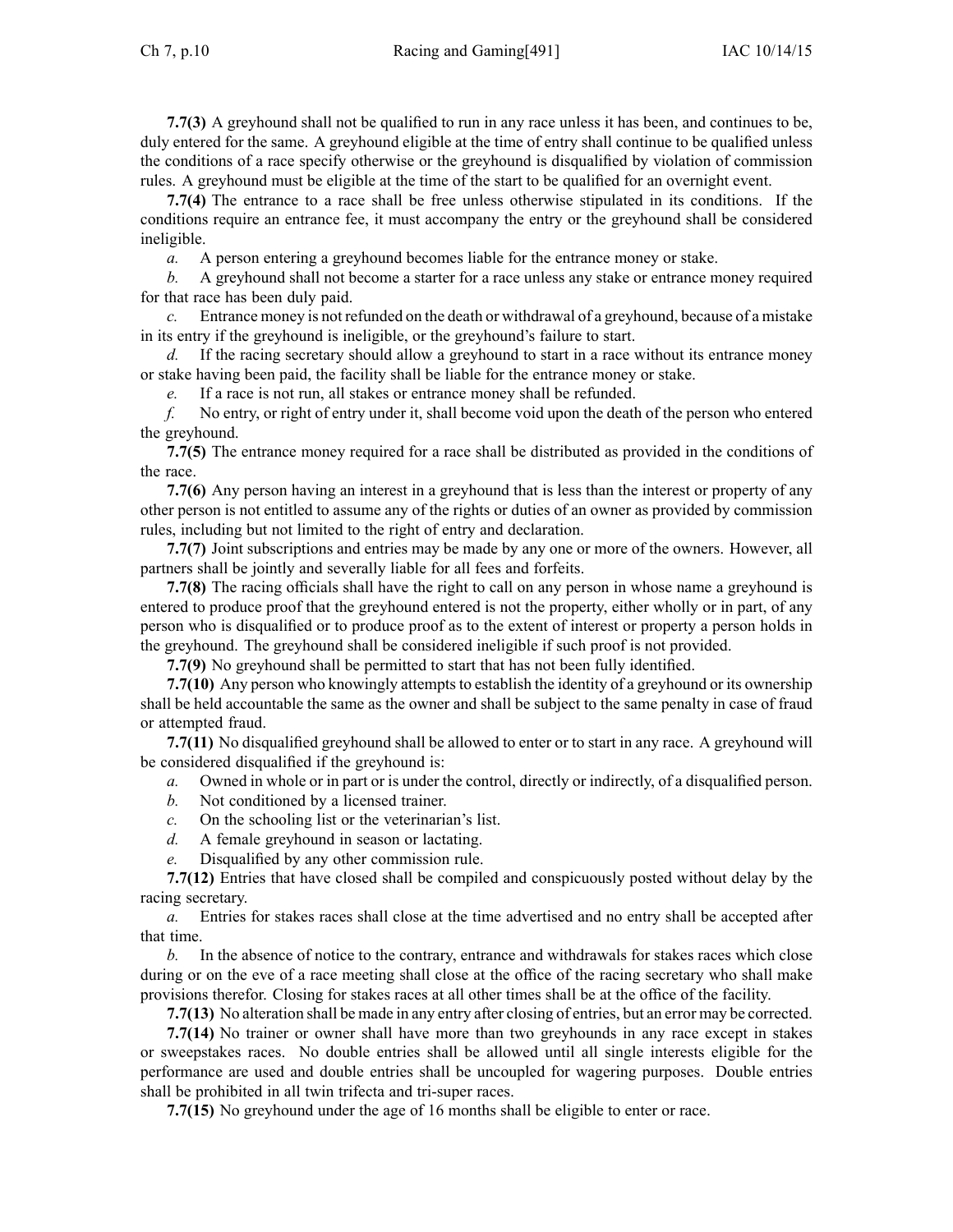**7.7(16)** The facility shall have the right to withdraw or change any unclosed race. In the event the number of entries to any stakes race is in excess of the number of greyhounds that may, because of track limitations, be permitted to start, the starters for the race shall be determined by the racing secretary, in accordance with the conditions of the race.

**7.7(17)** No greyhound that has been trained using <sup>a</sup> live lure or live bait shall be entered to race at <sup>a</sup> facility in the state of Iowa.

**7.7(18)** The starting pos<sup>t</sup> position of greyhounds shall be assigned by lot or drawing supervised by the racing secretary at <sup>a</sup> time and place properly posted in the paddock, at least one day prior to the running of the races so that any and all owners, trainers, or authorized agents interested may be presen<sup>t</sup> if they so desire.

### **491—7.8(99D) Withdrawals and scratches.**

**7.8(1)** The withdrawal of <sup>a</sup> greyhound from an engagemen<sup>t</sup> is irrevocable.

**7.8(2)** Withdrawals from sweepstakes shall be made to the racing secretary in the same manner as for making entries. The racing secretary shall record the day and hour of receipt and give early publicity thereto.

**7.8(3)** Withdrawals from official races must be made by the owner, trainer, or authorized agen<sup>t</sup> to the racing secretary or assistant racing secretary at least one-half hour before the time designated for the drawing of pos<sup>t</sup> positions on the day prior to the day on which the greyhound is to race, or at the time the racing secretary may appoint.

**7.8(4)** Any greyhound that is withdrawn from <sup>a</sup> race after the overnight entries are closed shall be deemed <sup>a</sup> scratch. Such <sup>a</sup> greyhound shall lose all preference accrued up to that date unless excused by the stewards.

*a.* In order to scratch <sup>a</sup> greyhound entered in <sup>a</sup> race, sufficient cause must be given to satisfy the stewards, and the cause must be reported immediately.

*b.* Any scratches that occur as the result of <sup>a</sup> violation of <sup>a</sup> commission rule must carry <sup>a</sup> penalty, or <sup>a</sup> suspension of the greyhound for <sup>a</sup> period of six racing days, or both. Scratches for other causes shall be disciplined at the discretion of the stewards.

*c.* If any owner or trainer fails to have the greyhound entered at the appointed time for weigh in and as <sup>a</sup> result the greyhound is scratched, the stewards shall impose <sup>a</sup> fine, suspension, or both, on the person or persons responsible.

*d.* The stewards may for sufficient cause scratch <sup>a</sup> greyhound entered in <sup>a</sup> race.

**7.8(5)** All greyhounds scratched from <sup>a</sup> race because of overweight or underweight shall receive <sup>a</sup> suspension of six racing days and must school back before starting in an official race. Greyhounds so scratched may school during their suspension.

#### **491—7.9(99D) Weights and weighing.**

**7.9(1)** All greyhounds must be weighed, under supervision of <sup>a</sup> majority of the stewards, not less than one hour before the time of the first race of the performance, unless prior permission is granted by the state steward.

**7.9(2)** The weigh-in time shall be limited to <sup>a</sup> 30-minute period unless an extension has been granted by <sup>a</sup> state steward.

**7.9(3)** Before <sup>a</sup> greyhound is allowed to school or race at any track, the owner or trainer must establish the racing weight of each greyhound with the clerk of scales.

**7.9(4)** At weigh-in time, should there be <sup>a</sup> variation of more than one and one-half pounds either way from the greyhound's established weight, the stewards shall order the greyhound scratched.

**7.9(5)** If, at weigh-in time, there should be more than two pounds of variation between the weight of the greyhound's presen<sup>t</sup> race and the weight at weigh-in time of the greyhound's last race, the stewards shall order the greyhound scratched.

**7.9(6)** At weigh-out time, if <sup>a</sup> greyhound loses weight in excess of two pounds from its weigh-in weight while in the lock-out kennels, the stewards shall order the greyhound scratched. However, if,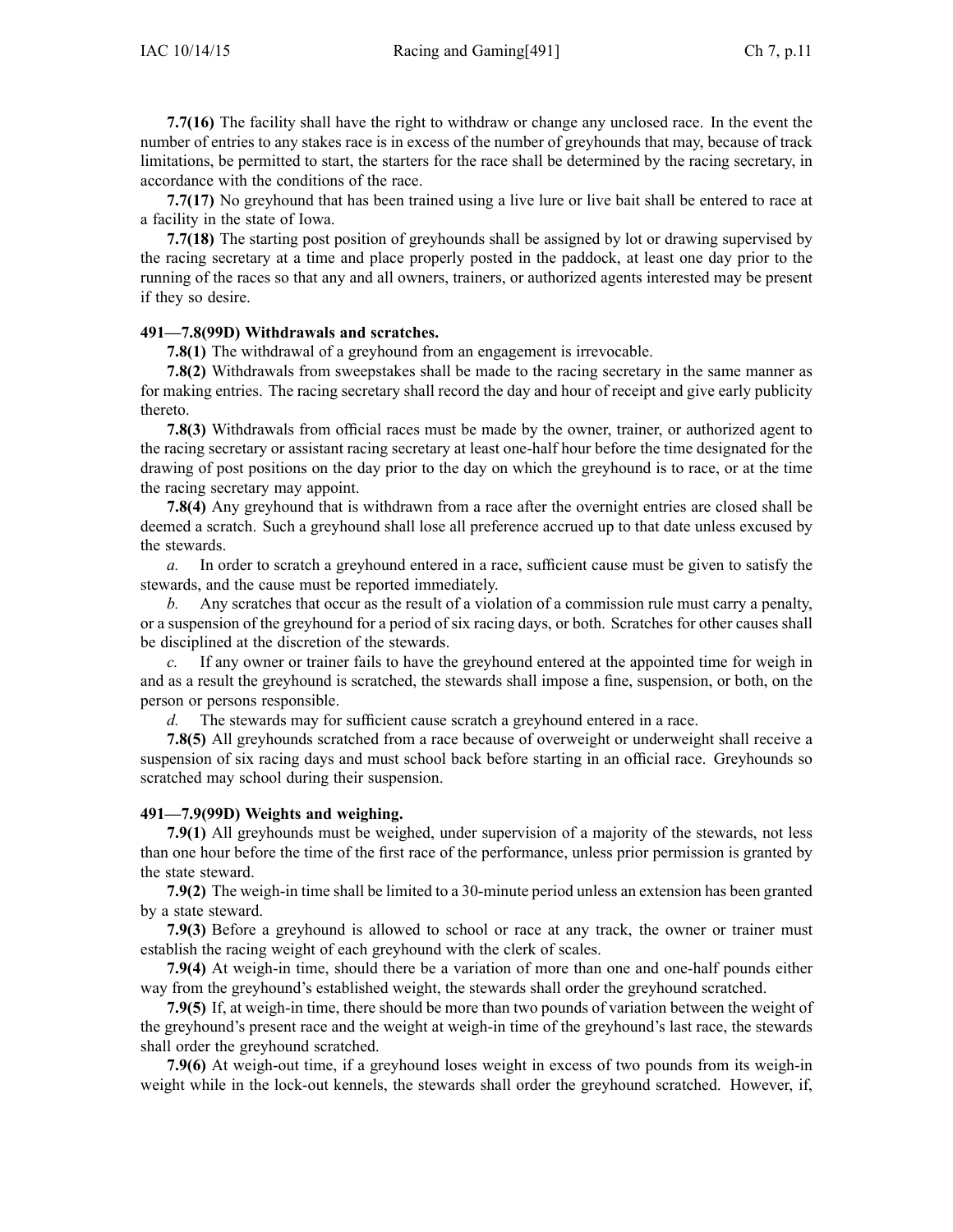in the opinion of the veterinarian, the loss of weight while in the lock-out kennels does not impair the racing condition of the greyhound, the stewards may allow the greyhound to race.

**7.9(7)** The weight regulations provided in subrules [7.9\(1\)](https://www.legis.iowa.gov/docs/iac/rule/491.7.9.pdf) through [7.9\(6\)](https://www.legis.iowa.gov/docs/iac/rule/491.7.9.pdf) shall be printed in the daily program.

**7.9(8)** The established racing weight may be changed upon written reques<sup>t</sup> of the kennel owner or trainer and written consent of the stewards, provided the change is made four calendar days before the greyhound is allowed to race at the new weight.

All greyhounds having an established weight change of more than one pound must be schooled at least once, or more at the discretion of the stewards, at the new established weight before being eligible for entry.

*b.* Greyhounds that have not raced or schooled officially for a period of three weeks will be allowed to establish <sup>a</sup> new racing weight with the consent of the stewards.

**7.9(9)** The stewards shall have the privilege of weighing <sup>a</sup> greyhound entered in <sup>a</sup> race at any period from the time it enters the lock-out kennel until pos<sup>t</sup> time.

**7.9(10)** Immediately after being weighed in, the greyhounds shall be placed in lock-out kennels under the supervision of the paddock judge, and no owner or other person excep<sup>t</sup> racing officials, commission representatives, or lead-outs shall be allowed in or near the lock-out kennels.

### **491—7.10(99D) Qualifying time.**

**7.10(1)** Each facility shall establish and notify the state steward of the qualifying times to be in effect during the racing meet. Said notification must be made at least three days before the first day of official racing.

**7.10(2)** The qualifying time shall be posted on the notice board at the track.

**7.10(3)** Any change in the qualifying time during the course of the meeting shall be made only with the approval of the board of stewards.

**7.10(4)** Any greyhound that fails to meet the established qualifying time shall not be permitted to start other than in futurity or stakes races.

### **491—7.11(99D) Schooling.**

**7.11(1)** Greyhounds must be schooled in the presence of the stewards, or must, in the opinion of the stewards, be sufficiently experienced before they can be entered or started.

**7.11(2)** All schooling races shall be at <sup>a</sup> distance not less than 3/16 mile and wagering will not be allowed.

**7.11(3)** Any greyhound that has not raced on site for <sup>a</sup> period of 10 racing days or 15 calendar days, whichever is less, or has been placed on the veterinarian's list shall be officially schooled at least once at its racing weight before being eligible for entry. Any greyhound that has not raced for <sup>a</sup> period of 30 calendar days shall be officially schooled at its racing weight at least twice before being eligible for entry.

**7.11(4)** Each official schooling race must consist of at least six greyhounds. However, if this condition creates <sup>a</sup> hardship, less than six may be schooled with the permission of the state steward.

**7.11(5)** No hand schooling will be considered official.

**7.11(6)** All greyhounds in official schooling races must be raced at their established racing weight and started from the box wearing muzzles and blankets.

**7.11(7)** Any greyhound may be ordered on the schooling list by the stewards at any time for good cause and must be schooled officially and satisfactorily before being allowed to enter an official race.

# **491—7.12(99D) Running of the race.**

**7.12(1)** When two or more greyhounds run <sup>a</sup> dead heat, all prizes and moneys to which the greyhounds would have been entitled shall be divided equally between them.

**7.12(2)** If <sup>a</sup> greyhound bolts the course, runs in the opposite direction, or does not run the entire prescribed distance for the race, it shall forfeit all rights in the race and, no matter where it finished, the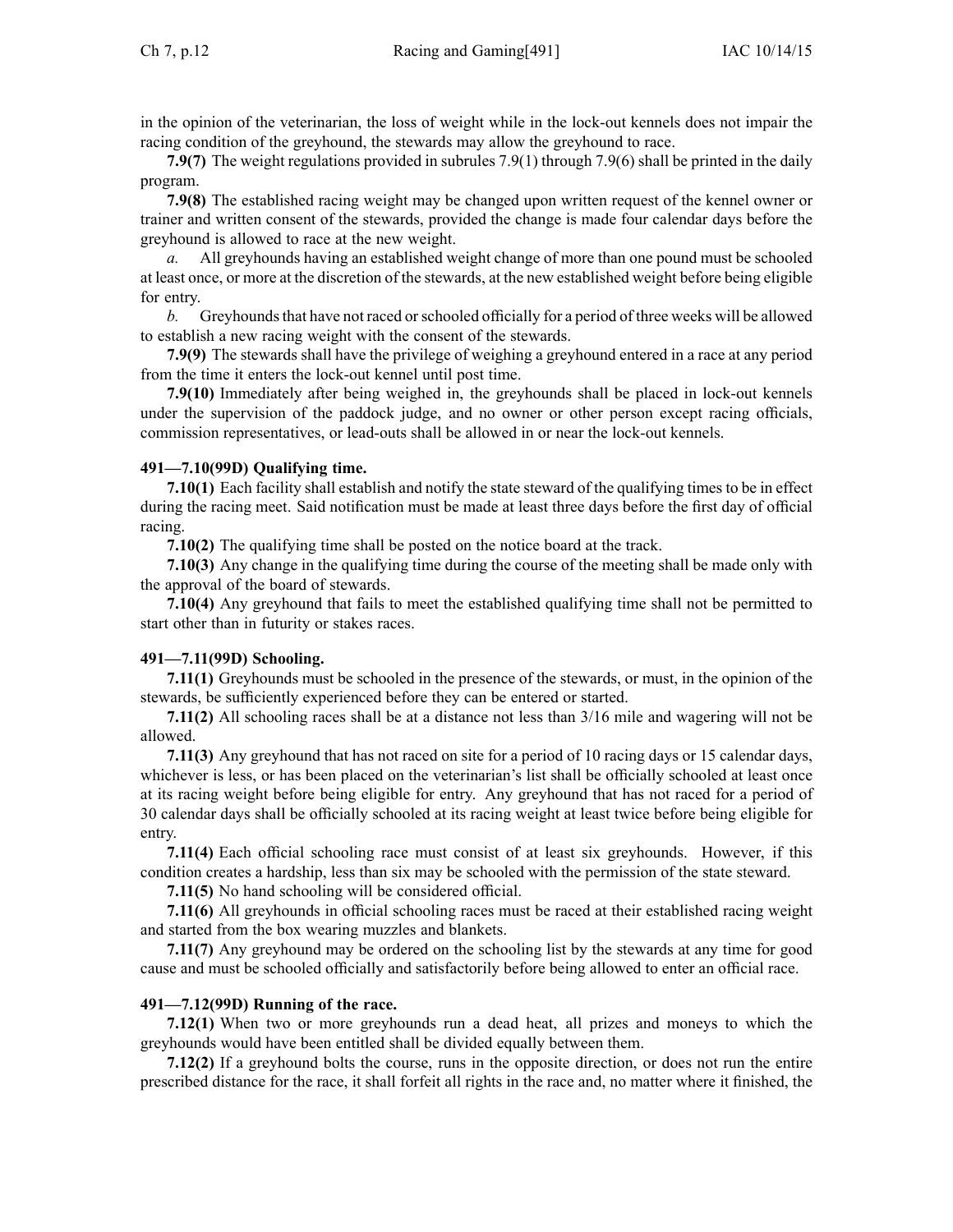stewards shall declare the finish of the race the same as if it were not <sup>a</sup> contender. However, for the purpose of this rule, the greyhound shall be considered to have started the race.

**7.12(3)** If <sup>a</sup> greyhound bolts the course, or runs in the opposite direction during the running of the race, and in so doing, in the opinion of the stewards, interfered with any other greyhound in the race, the stewards shall declare <sup>a</sup> "No Race" and all moneys wagered shall be refunded, excep<sup>t</sup> when, in the opinion of the stewards, the interference clearly did not interfere with the outcome of the race.

**7.12(4)** If it appears that <sup>a</sup> greyhound may interfere with the running of the race because of failure to leave the box, an accident, or for any other reason, any lead-out or racing official stationed around the track may remove the greyhound from the track. However, for the purpose of this rule, the greyhound shall be considered to have started the race.

**7.12(5)** All greyhounds must wear the regulation muzzle and blanket while racing.

**7.12(6)** All greyhounds must be exhibited in the show paddock before pos<sup>t</sup> time of the race in which they are entered.

**7.12(7)** A race shall not be called official unless the lure is in advance of the greyhounds at all times during the race. If at any time during the race <sup>a</sup> greyhound catches or passes the lure, the stewards shall declare <sup>a</sup> "No Race" and all moneys wagered shall be refunded.

**7.12(8)** The stewards shall closely observe the operation of the lure and hold the lure operator to strict accountability for any inconsistency of operation.

**7.12(9)** If <sup>a</sup> greyhound is left in the box when the doors of the starting box open at the start, there shall be no refund.

**7.12(10)** A false start, due to any faulty action of the starting box, break in the machinery, or other cause, is void, and the greyhounds may be started again assoon as practicable, or the race may be declared <sup>a</sup> "No Race."

**7.12(11)** After <sup>a</sup> greyhound has been placed in the starting box, no refund shall be made and all wagers shall stand. In case of mechanical failure with the starting box, the greyhounds shall be removed from the starting box. The stewards shall determine whether the race will be declared <sup>a</sup> "No Race" and all moneys wagered be refunded or whether to allow the race to be run after the malfunction has been repaired.

**7.12(12)** The decision as to whether the greyhound(s) was prevented from starting by <sup>a</sup> mechanical failure shall be made by the stewards after consultation with the starter.

**7.12(13)** If <sup>a</sup> race is marred by jams, spills, or racing circumstances other than accident to the machinery while <sup>a</sup> race is being run, and three or more greyhounds finish, the stewards shall declare the race finished; but if fewer than three greyhounds finish the stewards shall declare <sup>a</sup> "No Race" and all moneys wagered shall be refunded.

**7.12(14)** In the event the lure arm is not fully extended or fails to remain fully extended during the running of the race, the stewards may declare <sup>a</sup> "No Race" if, in their opinion, the position of the lure arm affected the outcome of the race. In the event the lure arm collapses to the rail during the running of the race, the stewards shall declare <sup>a</sup> "No Race" and all moneys wagered shall be refunded.

**7.12(15)** Any act of the owner, trainer, or handler of <sup>a</sup> greyhound that would tend to preven<sup>t</sup> the greyhound from running its best and winning if possible shall result in suspension of all persons found guilty of complicity.

#### **491—7.13(99D) Race reckless/interfered/ruled off.**

**7.13(1)** *Race reckless.* It is the steward's discretion for the first offense on <sup>a</sup> maiden as to whether the maiden interfered or raced reckless. It will not be mandatory that <sup>a</sup> first offense on <sup>a</sup> maiden be raced reckless.

### **7.13(2)** *Interfered.*

*a.* Maidens or graded greyhounds coming into Iowa with an interference line from another state will be ruled off all Iowa tracks at the time of the first offense in Iowa.

*b.* Graded greyhounds will be given an interference ticket at the time of their first offense and will be required to school back to stewards' satisfaction.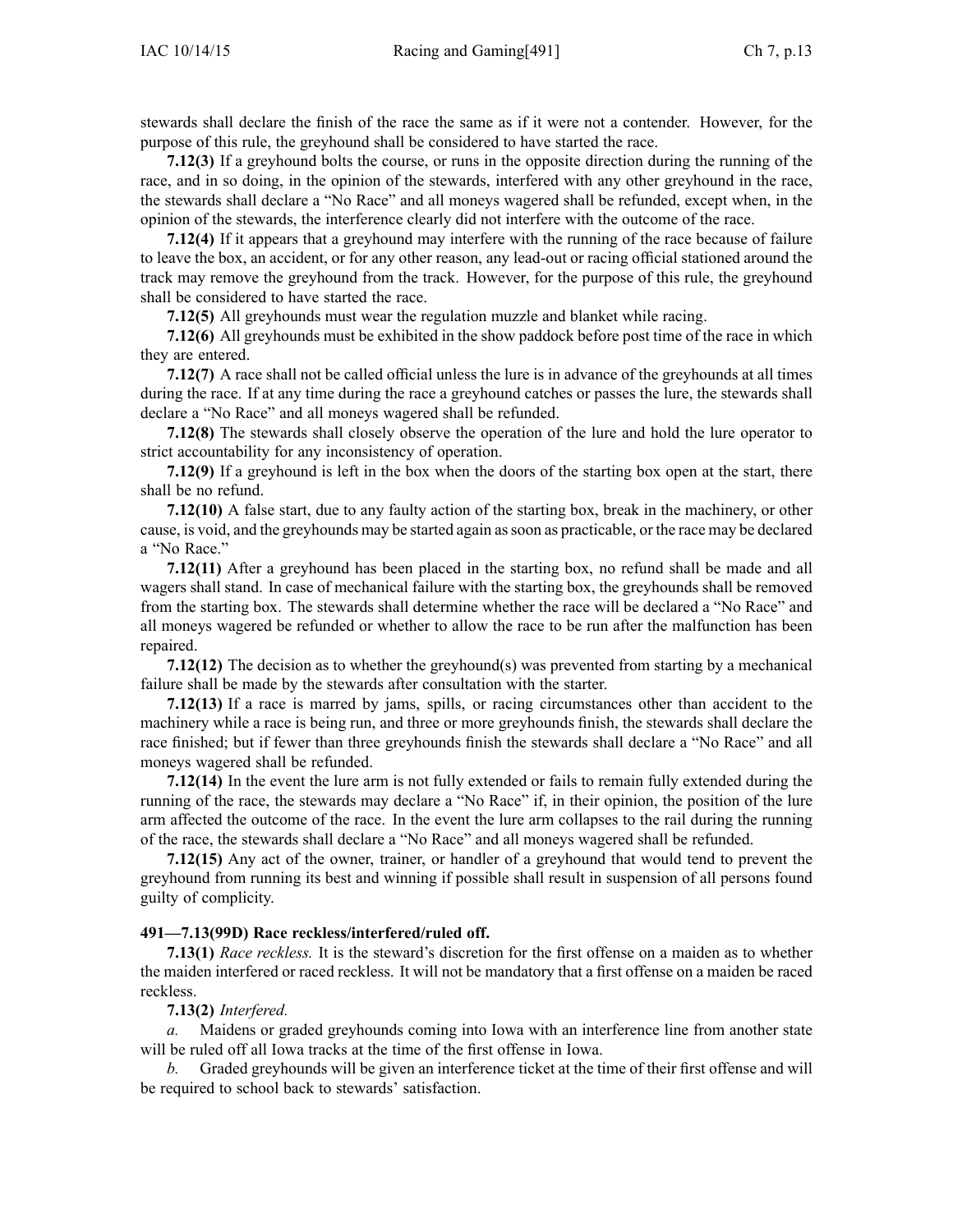*c.* First offense interference greyhounds will be deleted from the master interference list after one year has elapsed.

# **7.13(3)** *Ruled off.*

*a.* For <sup>a</sup> second interference, <sup>a</sup> greyhound is ruled off all Iowa tracks.

*b.* The stewards may rule off <sup>a</sup> greyhound after the first incident of interference if they determine the greyhound's continued participation in racing jeopardizes the safety of the greyhounds it competes against.

*c.* Once <sup>a</sup> greyhound has been ruled off in the state of Iowa, it can not for any reason be entered to race in Iowa again.

### **491—7.14(99D) Medication and administration, sample collection, chemists, and practicing veterinarians.**

**7.14(1)** *Medication and administration.*

*a.* No greyhound, while participating in a race, shall carry in its body any medication, drug, foreign substance, or metabolic derivative thereof.

*b.* Also prohibited are any drugs or foreign substances that might mask or screen the presence of the prohibited drugs or preven<sup>t</sup> or delay testing procedures.

*c.* Proof of detection by the commission chemist of the presence of <sup>a</sup> medication, drug, foreign substance, or metabolic derivative thereof, prohibited by paragraph [7.14\(1\)](https://www.legis.iowa.gov/docs/iac/rule/491.7.14.pdf)*"a"* or *"b,"* in <sup>a</sup> saliva, urine, or blood specimen duly taken under the supervision of the commission veterinarian from <sup>a</sup> greyhound immediately prior to or promptly after running in <sup>a</sup> race shall be prima facie evidence that the greyhound was administered, with the intent that it would carry or that it did carry, prohibited medication, drug, or foreign substance in its body while running in <sup>a</sup> race in violation of this rule.

*d.* No person other than <sup>a</sup> licensed veterinarian shall administer, cause to be administered, participate, or attempt to participate in any way in the administration to <sup>a</sup> greyhound registered for racing any medication, drug, or foreign substance prior to <sup>a</sup> race on the day of the race for which <sup>a</sup> greyhound is entered.

*e.* Any such person found to have administered or caused, participated, or attempted to participate in any way in the administration of, <sup>a</sup> medication, drug, or foreign substance which caused or could have caused <sup>a</sup> violation of this rule shall be subject to disciplinary action.

*f.* The owner, trainer, kennel helper, or any other person having charge, custody, or care of the greyhound is obligated to protect the greyhound and guard it against the administration or attempted administration of any medication, drug, or foreign substance. If the stewards find that any person has failed to show proper protection and guarding of the greyhound, or if the stewards find that any owner, lessee, or trainer is guilty of negligence, they shall impose discipline and take other action they deem proper under any of the rules of the commission.

**7.14(2)** *Sample collection.*

*a.* Under the supervision of the commission veterinarian, urine, blood, and other specimens shall be taken and tested from any greyhounds that the stewards of the meeting, commission veterinarian, or the commission's representatives may designate. The specimens shall be collected by the commission veterinarian or other person(s) the commission may designate.

*b.* No unauthorized person shall be admitted at any time to the building or the area utilized for the purpose of collecting the required body fluid samples or the area designated for the retention of greyhounds pending the obtaining of body fluid samples.

*c.* During the taking of specimens from <sup>a</sup> greyhound, the owner, trainer, or kennel representative designated by the owner or trainer may be presen<sup>t</sup> and witness the taking of the specimen and so signify in writing. Failure to be presen<sup>t</sup> and witness the collection of the samples constitutes <sup>a</sup> waiver by the owner, trainer, or kennel representative of any objections to the source and documentation of the sample.

*d.* A security guard must be in attendance during the hours designated by the commission.

*e.* The commission veterinarian, the board of stewards, agents of the division of criminal investigation, or the authorized representatives of the commission may take samples of any medicine or other materials suspected of containing improper medication, drugs, or other substance which could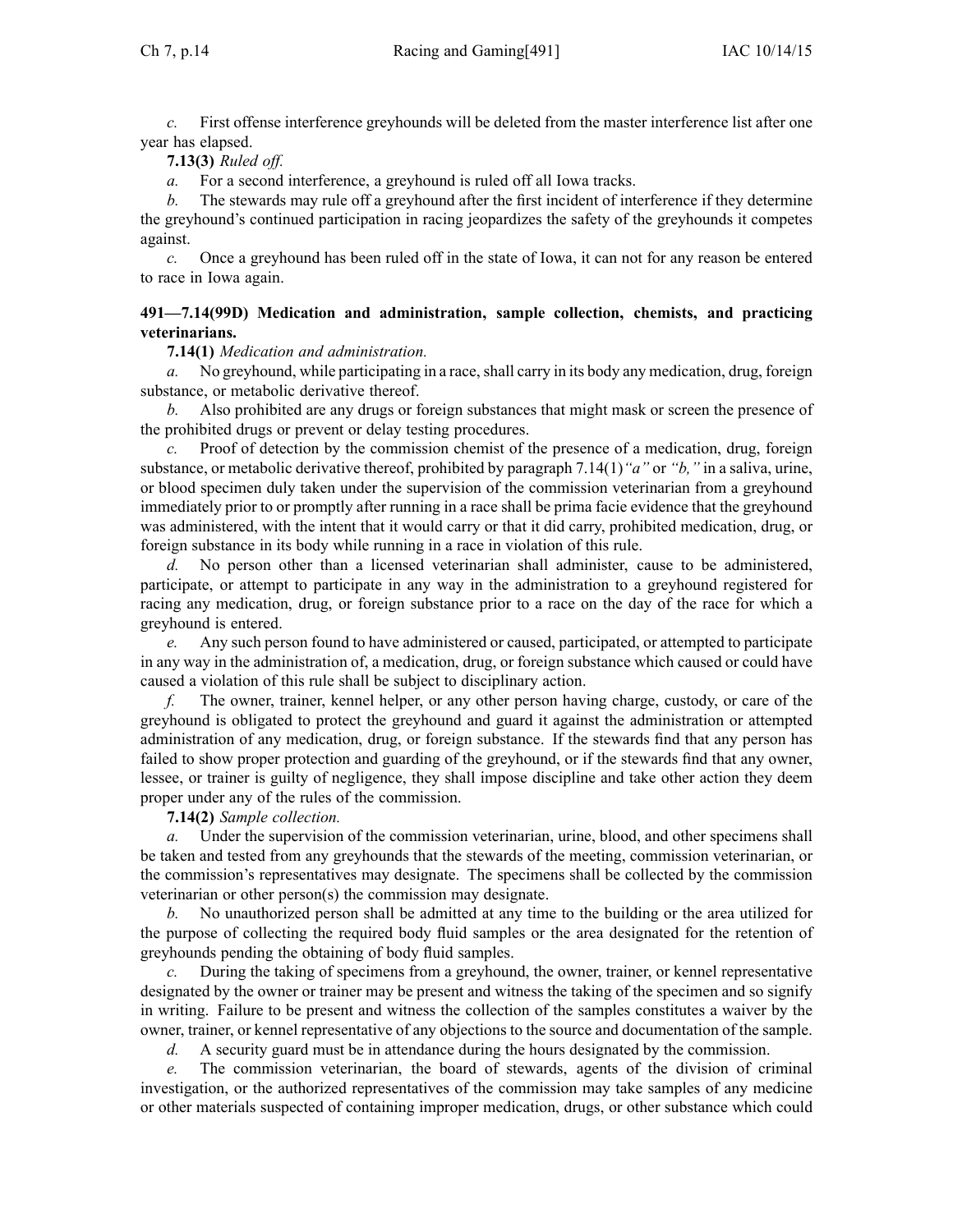affect the racing condition of <sup>a</sup> greyhound in <sup>a</sup> race, which may be found in kennels or elsewhere on facility premises or in the possession of any person connected with racing, and the same shall be delivered to the official chemist for analysis.

*f.* Nothing in this rule shall be construed to prevent:

(1) Any greyhound in any race from being subjected by the order of <sup>a</sup> steward or the commission veterinarian to tests of body fluid samples for the purpose of determining the presence of any foreign substance.

(2) The state steward or the commission veterinarian from authorizing the splitting of any sample.

(3) The commission veterinarian from requiring body fluid samples to be stored in <sup>a</sup> frozen state for future analysis.

**7.14(3)** *Chemist.*

*a.* Tests are to be under the supervision of the commission, which shall employ one or more chemists or contract with one or more qualified chemical laboratories to determine by chemical testing and analysis of body fluid samples whether <sup>a</sup> foreign substance, medication, drug, or metabolic derivative thereof is present.

*b.* All body fluid samples taken by or under direction of the commission veterinarian or authorized representative of the commission shall be delivered to the laboratory of the official chemist for analysis. Each sample shall be marked or numbered and bear information essential to its proper analysis; but the identity of the greyhound from which the specimen was taken or the identity of its owners, trainer, or kennel shall not be revealed to the official chemist or the staff of the chemist. The container of each sample shall be sealed as soon as the sample is placed therein.

*c.* The commission chemist shall be responsible for safeguarding and testing each sample delivered to the laboratory by the commission veterinarian.

*d.* The commission chemist shall conduct individual tests on each sample, screening for prohibited substances and conducting other tests to detect and identify any suspected prohibited substance or metabolic derivative thereof with specificity. Pooling of samples shall be permitted only with the knowledge and approval of the administrator.

*e.* Upon the finding of <sup>a</sup> test negative for prohibited substances, the remaining portions of the sample may be discarded. Upon the finding of tests suspicious or positive for prohibited substances, the tests shall be reconfirmed, and the remaining portion of the sample, if available, preserved and protected for two years following close of meet.

*f.* The commission chemist shall submit to the commission <sup>a</sup> written repor<sup>t</sup> as to each sample tested, indicating by sample tag identification number, whether the sample tested negative or positive for prohibited substances. The commission chemist shall repor<sup>t</sup> test findings to no person other than the administrator or commission representative. In addition to the administrator, the commission chemist shall notify the state steward of all positive tests. In the event the commission chemist should find <sup>a</sup> sample suspicious for <sup>a</sup> prohibited medication, additional time for test analysis and confirmation may be requested.

*g.* In reporting to the administrator or state steward <sup>a</sup> finding of <sup>a</sup> test positive for <sup>a</sup> prohibited substance, the commission chemist shall presen<sup>t</sup> documentary or demonstrative evidence acceptable in the scientific community and admissible in court in suppor<sup>t</sup> of the professional opinion as to the positive finding.

*h.* No action shall be taken by the administrator or state steward on the report of the official chemist unless and until the medication, drug, or other substance and the greyhound from which the sample was taken have been properly identified and until an official repor<sup>t</sup> signed by the chemist has been received by the administrator or state steward.

*i.* The cost of the testing and analysis shall be paid by the commission to the official chemist. The commission shall then be reimbursed by each facility on <sup>a</sup> per-sample basis so that each facility shall bear only its proportion of the total cost of testing and analysis. The commission may first receive paymen<sup>t</sup> from funds provided in Iowa Code chapter [99D](https://www.legis.iowa.gov/docs/ico/chapter/99D.pdf), if available.

**7.14(4)** *Practicing veterinarian.*

*a.* Prohibited acts.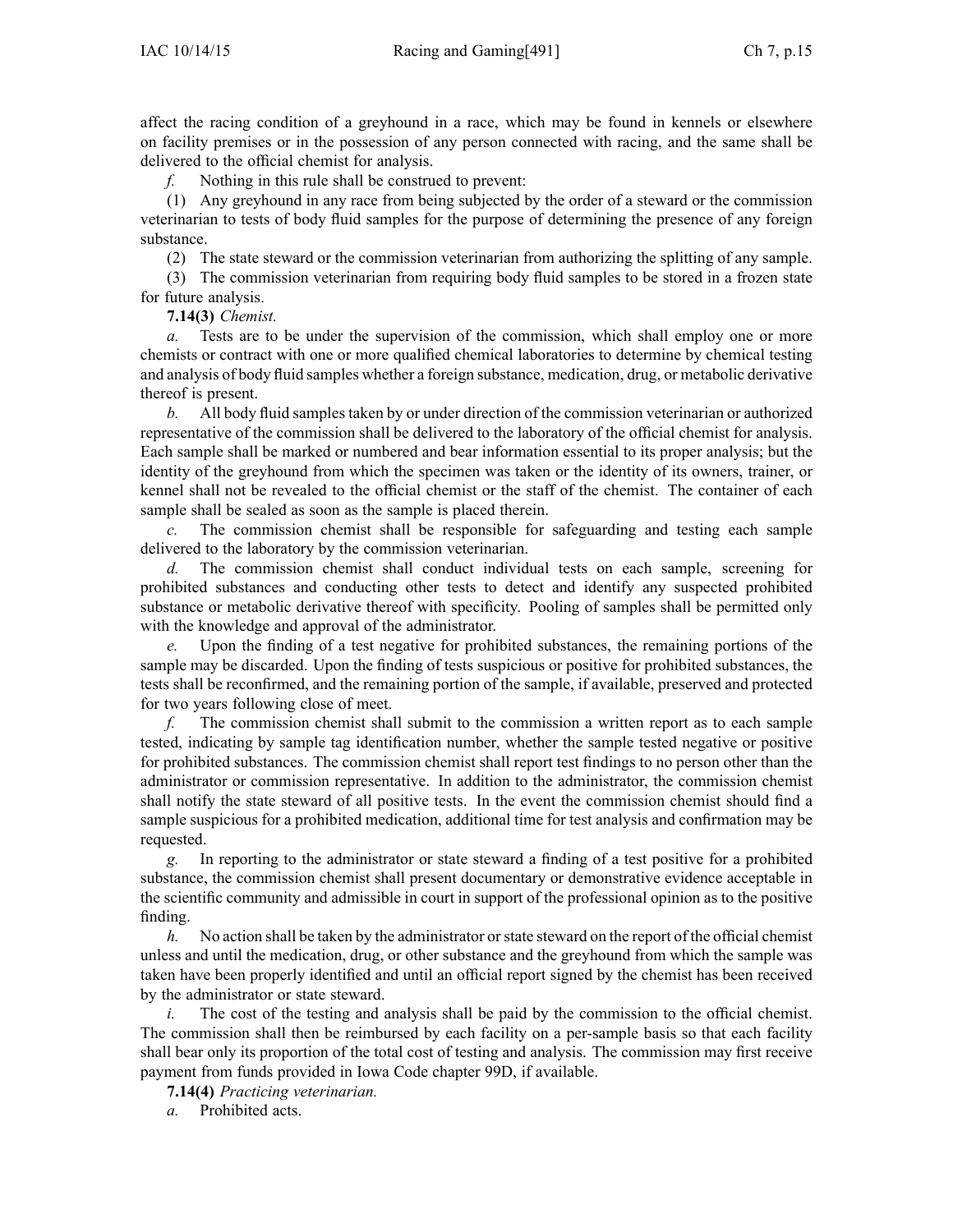(1) A licensed veterinarian practicing at any meeting is prohibited from possessing any ownership, directly or indirectly, in any racing animal racing during the meeting.

(2) Veterinarians licensed by the commission as veterinarians are prohibited from placing any wager of money or other thing of value directly or indirectly on the outcome of any race conducted at the meeting at which the veterinarian is furnishing professional service.

(3) No veterinarian shall within the facility premises furnish, sell, or loan any hypodermic syringe, needle, or other injection device, or any drug, narcotic, or prohibited substance to any other person unless with written permission of the stewards.

*b.* Whenever a veterinarian has used a hypodermic needle or syringe, the veterinarian shall destroy the needle and syringe and remove it from the facility. The use of other than single-use disposable syringes and infusion tubes on facility premises is prohibited.

*c.* Every practicing veterinarian licensed by the commission shall keep, on the premises of <sup>a</sup> facility, <sup>a</sup> written record of practice relating to greyhounds participating in racing.

(1) This record shall include the name of the greyhound treated, the nature of the greyhound's ailment, the type of treatment prescribed and performed for the greyhound, and the date and time of treatment.

(2) This record shall be kept for practice engaged in at all facilities in the state of Iowa and shall be produced without delay upon the reques<sup>t</sup> of the board of stewards or the commission veterinarian.

*d.* Each veterinarian shall repor<sup>t</sup> immediately to the commission veterinarian any illness presenting unusual or unknown symptoms in <sup>a</sup> racing animal entrusted into the veterinarian's care.

*e.* Practicing veterinarians may have employees licensed as veterinary assistants working under their direct supervision. Activities of these employees shall not include direct treatment or diagnosis of any animal. The practicing veterinarian must be presen<sup>t</sup> if <sup>a</sup> veterinary assistant is to have access to injection devices or injectables. The practicing veterinarian shall assume all responsibility for <sup>a</sup> veterinary assistant.

**491—7.15(99D) Iowa greyhound pari-mutuel racing fund.** Pursuant to Iowa Code section [99D.9B](https://www.legis.iowa.gov/docs/ico/section/99D.9B.pdf), an Iowa greyhound pari-mutuel racing fund (fund) is created in the state treasury and under the control of the commission. The fund will be distributed on an annual basis pursuan<sup>t</sup> to this rule.

### **7.15(1)** *Iowa greyhound association.*

*a.* Fifty percen<sup>t</sup> of the money in the fund shall be distributed to the Iowa greyhound association.

*b.* An annual audit concerning the operation of the escrow account shall be submitted to the commission 90 days after the end of the Iowa greyhound association's fiscal year.

*c.* In the event that the Iowa greyhound association fails to conduct live dog racing during any calendar year, the Iowa greyhound association shall transfer any unused moneys in the escrow fund to the commission and shall receive no further distributions from the fund.

### **7.15(2)** *One-time payments.*

*a. Administrative expenses.* All expenses incurred by the commission to administer the fund will be deducted before an amount is determined for distribution during each calendar year.

*b. Greyhound adoption agency (agency).* An agency will be reimbursed <sup>a</sup> dollar amount based upon original receipts and itemized expenses up to \$1,700 per greyhound. All documentation for reimbursement must be submitted to the commission office for consideration on <sup>a</sup> form prescribed by the commission. Distribution of reimbursement for qualifying requests will occur upon approval by the commission. The commission has sole discretion in determining the eligibility of receipts submitted. No requests for reimbursement will be accepted by the commission after October 31, 2016. For an agency to be eligible for reimbursement, the agency must prove to the commission that:

(1) The agency physically handled the greyhound to facilitate the adoption;

- (2) The agency has <sup>a</sup> no-kill policy;
- (3) The greyhound raced in Iowa; and
- (4) The greyhound was placed into adoption due to the cessation of racing.

*c. Greyhound kennel owners.* Greyhound kennel owners are eligible to recover costs up to \$5,000 associated with the removal of equipment from the kennels at the pari-mutuel dog racetrack located in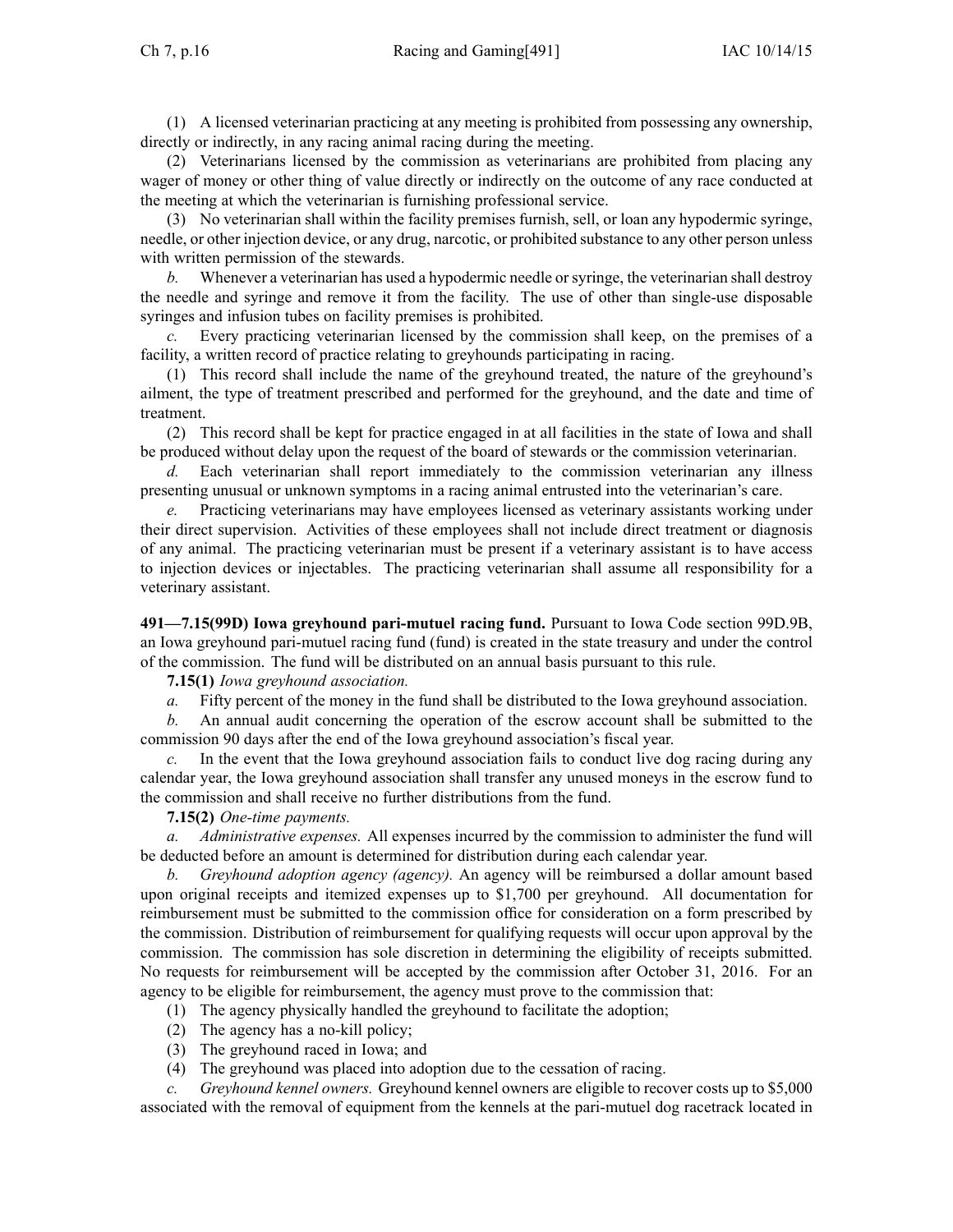Pottawattamie County. For <sup>a</sup> greyhound kennel owner to be eligible for reimbursement, the owner must prove to the commission that the expenses were incurred as <sup>a</sup> result of the removal of property, excluding the transporting of the greyhounds. Greyhound kennel owners shall submit original receipts and itemize the expenses to the commission to verify expenditures. All documentation for reimbursement must be submitted to the commission office for consideration on <sup>a</sup> form prescribed by the commission. The commission has sole discretion in determining the eligibility of the receipts and expenses submitted. Distribution of reimbursement for qualifying requests will occur upon approval by the commission. No requests for reimbursement will be accepted by the commission after October 31, 2016.

*d. Trainers.* The trainer of record for the kennel employed at the pari-mutuel dog racetrack located in Pottawattamie County upon the closing of the racetrack in December 2015 shall receive \$8,000 for each year of service during the five-year period from 2011 through 2015. Proof of employment for each year for which payment is requested must be sent to the commission. The commission has sole discretion in determining the eligibility of the proof of employment submitted. Distribution for qualifying requests will occur upon approval by the commission. No requests for reimbursement under this paragraph will be accepted by the commission after June 30, 2016.

*e. Assistant trainers.* Assistant trainers employed, presen<sup>t</sup> and handling the day-to-day affairs at the pari-mutuel dog racetrack located in Pottawattamie County at the closing of the racetrack in December 2015 shall receive \$4,000 for each year of service during the five-year period from 2011 through 2015. Proof of employment for each year for which paymen<sup>t</sup> is requested must be sent to the commission. Distribution for qualifying requests will occur upon approval by the commission. Any assistant trainer who is not employed through the closing of the racetrack in December 2015 shall be eligible for payments only if the kennel owner certifies in writing the assistant trainer's services are not needed. No requests for reimbursement under this paragraph will be accepted by the commission after June 30, 2016.

*f. Financial hardship.* Industry participants are eligible to receive up to \$100,000 from the commission if they can demonstrate <sup>a</sup> need to be compensated due to hardships caused by the closing of the pari-mutuel dog racetrack located in Pottawattamie County. The burden of demonstrating hardship is on the applicant. The applicant shall submit in writing the reques<sup>t</sup> and basis for compensation including original receipts, if applicable, and itemized expenses. The commission has sole discretion in determining the eligibility of the applicant and the authentication of information to demonstrate hardship. Distribution for qualifying requests will occur upon approval by the commission. No requests for reimbursement under this paragraph will be accepted by the commission after June 30, 2016.

*g. Live greyhound racing in Dubuque County.* Should live racing cease in Dubuque County in or after calendar year 2015 but prior to 2022, the commission will establish an application process for one-time payments related to the cessation of racing in Dubuque County. The commission has sole discretion in establishing this process.

**7.15(3)** *Annual payments.* After all one-time payments have been paid from the fund, the remainder of the fund will be distributed to industry participants. The remainder of the fund shall be distributed as follows:

*a.* Seventy percen<sup>t</sup> of the fund shall be paid as past-performance distributions based on the percentage of purse winnings and the department of agriculture and land stewardship awards the industry participant received from 2010 through 2014. Information pertaining to purse winnings and breeders awards will be obtained from the greyhound racetracks in Pottawattamie and Dubuque counties and from the department of agriculture and land stewardship.

*b.* Thirty percen<sup>t</sup> of the fund shall be paid to qualifying greyhound industry participants without regard to purse winnings.

(1) Points will be awarded to the following recipients:

1. Greyhound farm ownersshall receive 1,060 pointsfor each year of operation from 2010 through 2014, provided the farm was licensed by the department of agriculture and land stewardship from 2010 through 2014.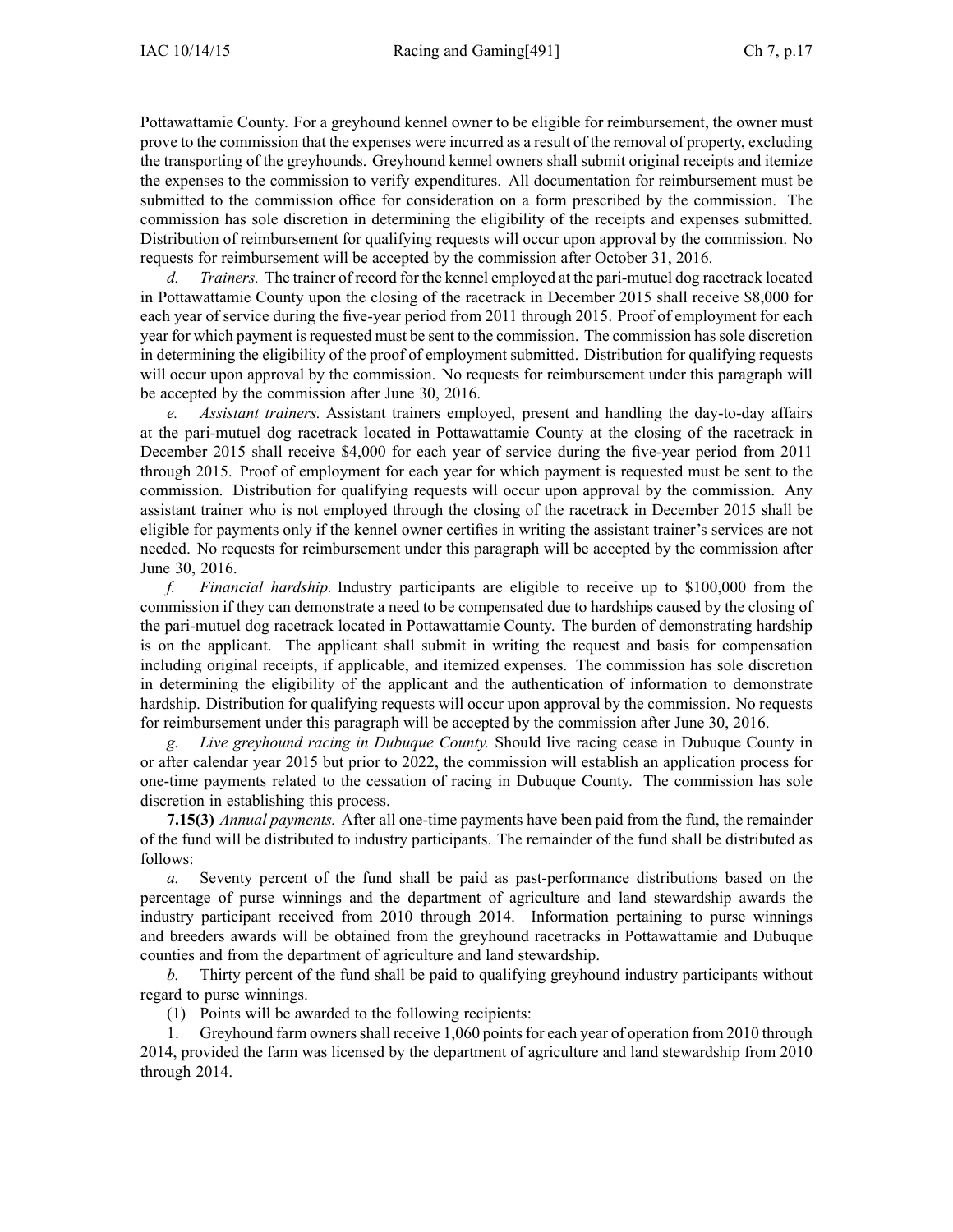Ch 7, p.18 Racing and Gaming[491] IAC 10/14/15

2. Greyhound breeders shall receive 32 points for each greyhound the breeder whelped and raised for the first six months of the greyhound's life in Iowa as recorded with the department of agriculture and land stewardship from 2010 through 2014.

(2) The applicant's pro rata share of the overall points awarded will be converted to the pro rata basis of the moneys distributed to qualifying greyhound industry participants without regard to purse winnings.

*c.* Information pertaining to registered greyhound farms or greyhounds individually registered at whelping will be obtained from the department of agriculture and land stewardship.

*d.* Fund recipients, identified by independent tax identification numbers, shall be limited to \$3 million over the life of the fund. In the event live racing in Dubuque County ends and, as <sup>a</sup> result, there are remaining moneysto be deposited into the fund to be distributed to qualifying greyhound participants, the commission shall establish <sup>a</sup> new limit for fund recipients to be received over the life of the fund.

*e.* The commission has the sole discretion in determining the eligibility of the documentation submitted as it relates to claims under this rule.

*f.* The first of the annual payments will be distributed no later than April 2017 with paymen<sup>t</sup> each year following in April. The last paymen<sup>t</sup> will be distributed April 2022. [**ARC [2198C](https://www.legis.iowa.gov/docs/aco/arc/2198C.pdf)**, IAB 10/14/15, effective 11/18/15]

These rules are intended to implement Iowa Code chapter [99D](https://www.legis.iowa.gov/docs/ico/chapter/99D.pdf).

[Filed 4/5/85, Notice 2/27/85—published 4/24/85, effective 5/29/85] [Filed emergency 9/4/85—published 9/25/85, effective 9/4/85] [Filed emergency 10/20/86—published 11/19/86, effective 10/20/86] [Filed 10/20/86, Notice 7/30/86—published 11/19/86, effective 12/24/86] [Filed emergency 12/23/86—published 1/14/87, effective 1/14/87] [Filed 5/1/87, Notice 2/11/87—published 5/20/87, effective 6/24/87] [Filed 6/11/87, Notice 4/8/87—published 7/1/87, effective 8/6/87] [Filed 10/23/87, Notice 9/9/87—published 11/18/87, effective 12/23/87] [Filed 5/13/88, Notice 3/9/88—published 6/1/88, effective 7/6/88] [Filed emergency 9/1/88—published 9/21/88, effective 9/1/88] [Filed 11/4/88, Notice 9/21/88—published 11/30/88, effective 1/4/89] [Filed emergency 12/19/88—published 1/11/89, effective 12/23/88] [Filed 2/17/89, Notice 1/11/89—published 3/8/89, effective 4/12/89] [Filed 2/16/90, Notice 12/27/89—published 3/7/90, effective 4/11/90] [Filed 10/24/90, Notice 8/22/90—published 11/14/90, effective 12/19/90] [Filed 2/15/91, Notice 1/9/91—published 3/6/91, effective 4/10/91] [Filed 12/6/91, Notice 10/16/91—published 12/25/91, effective 1/29/92] [Filed 5/22/92, Notice 4/15/92—published 6/10/92, effective 7/15/92] [Filed 9/11/92, Notice 7/22/92—published 9/30/92, effective 11/4/92] [Filed emergency 3/2/93—published 3/31/93, effective 3/2/93] [Filed 3/2/93, Notice 1/6/93—published 3/31/93, effective 5/5/93] [Filed emergency  $3/22/93$ —published  $4/14/93$ , effective  $3/22/93$ ]<sup> $\diamond$ </sup> [Filed emergency 4/19/93—published 5/12/93, effective 4/19/93] [Filed 4/19/93, Notice 3/3/93—published 5/12/93, effective 6/16/93] [Filed 5/21/93, Notice 4/14/93—published 6/9/93, effective 7/14/93] [Filed 7/23/93, Notice 5/12/93—published 8/18/93, effective 9/22/93] [Filed 7/27/94, Notice 6/8/94—published 8/17/94, effective 9/21/94] [Filed 11/17/95, Notice 10/11/95—published 12/6/95, effective 1/10/96] [Filed 4/10/97, Notice 2/12/97—published 5/7/97, effective 6/11/97] [Filed 8/22/97, Notice 7/16/97—published 9/10/97, effective 10/15/97] [Filed 3/6/98, Notice 12/17/97—published 3/25/98, effective 4/29/98] [Filed 1/20/00, Notice 11/17/99—published 2/9/00, effective 3/15/00] [Filed 7/20/00, Notice 6/14/00—published 8/9/00, effective 9/13/00] [Filed 10/13/00, Notice 9/6/00—published 11/1/00, effective 12/6/00]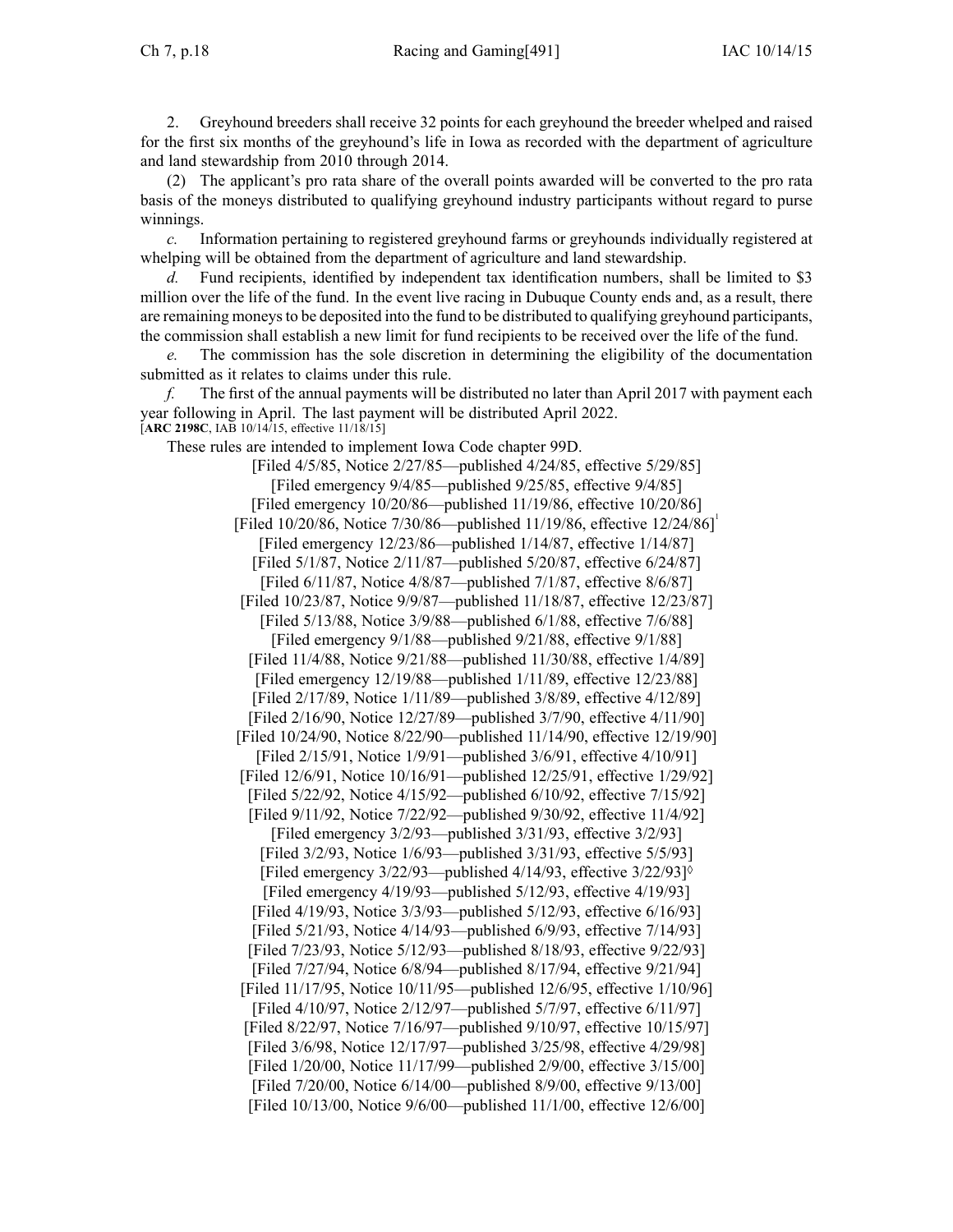[Filed 4/24/01, Notice 2/7/01—published 5/16/01, effective 6/20/01] [Filed 5/17/02, Notice 4/3/02—published 6/12/02, effective 7/17/02] [Filed 7/18/02, Notice 6/12/02—published 8/7/02, effective 9/11/02] [Filed 9/7/04, Notice 7/7/04—published 9/29/04, effective 11/3/04] [Filed ARC [2198C](https://www.legis.iowa.gov/docs/aco/arc/2198C.pdf) ([Notice](https://www.legis.iowa.gov/docs/aco/arc/2045C.pdf) ARC 2045C, IAB 6/24/15), IAB 10/14/15, effective 11/18/15]

1 Effective date of subrule 7.9(1) delayed 70 days by the Administrative Rules Review Committee at its 12/10/86 meeting. Delay lifted by the Administrative Rules Review Committee at its 1/7/87 meeting.

<sup>◊</sup> Two or more ARCs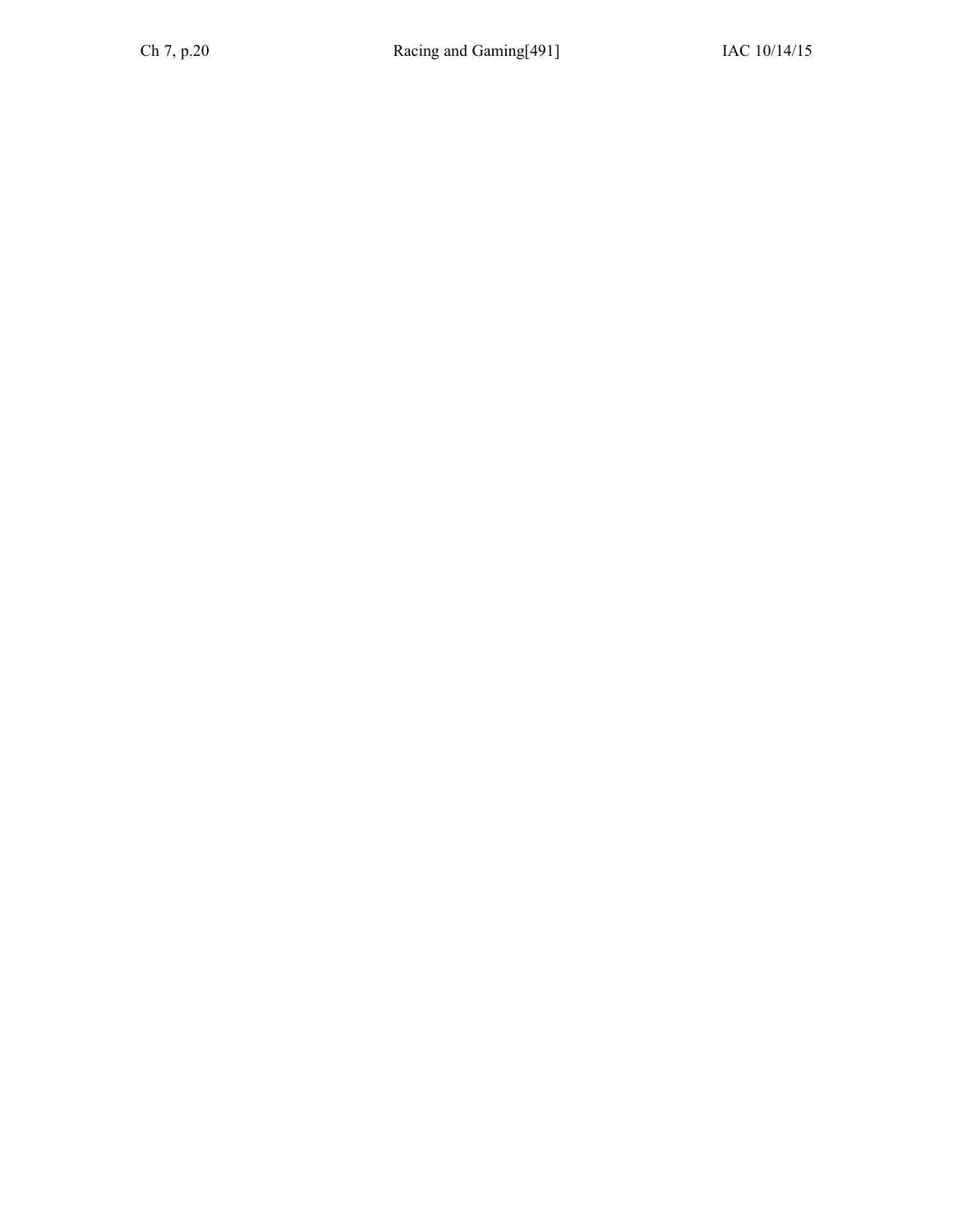#### CHAPTER 8

#### WAGERING, SIMULCASTING AND ADVANCE DEPOSIT WAGERING

[Prior to 11/19/86, Racing Commission[693]] [Prior to 11/18/87, Racing and Gaming Division[195]]

#### **491—8.1(99D) Definitions.**

*"Account"* means an account approved by the commission for advance deposit wagering with <sup>a</sup> complete record of credits, wagers and debits established by <sup>a</sup> licensee account holder and managed by <sup>a</sup> licensee or ADWO.

*"Administrator"* means the administrator of the Iowa racing and gaming commission or the administrator's designee.

*"Advance deposit wagering"* means <sup>a</sup> method of pari-mutuel wagering in which an individual may establish an account, deposit money into the account, and use the account balance to pay for pari-mutuel wagering.

*"Advance deposit wagering center"* means an actual location, the equipment, and the staff of <sup>a</sup> licensee, ADWO, or both involved in the management, servicing and operation of advance deposit wagering for the licensee.

*"Advance deposit wagering operator"* or *"ADWO"* means an advance deposit wagering operator licensed by the commission who has entered into an agreemen<sup>t</sup> with the licensee of the horse racetrack in Polk County and the Iowa Horsemen's Benevolent and Protective Association to provide advance deposit wagering.

*"Authorized receiver"* means <sup>a</sup> receiver that conducts and operates <sup>a</sup> pari-mutuel wagering system on the results of contests being held or conducted and simulcast from the enclosures of one or more host facilities.

*"Betting interest"* means <sup>a</sup> number assigned to <sup>a</sup> single runner, an entry or <sup>a</sup> field for wagering purposes.

*"Board of stewards"* means <sup>a</sup> board established by the administrator to review conduct by pari-mutuel facilities and their employees that may constitute violations of the rules and statutes relating to pari-mutuel racing. The administrator may serve as <sup>a</sup> board of one.

*"Breakage"* means the odd cents by which the amount payable on each dollar wagered in <sup>a</sup> pari-mutuel pool exceeds <sup>a</sup> multiple of ten cents. "Breakage" is the net pool minus payoff.

*"Commission"* means the Iowa racing and gaming commission.

*"Commission representative"* means an employee of the commission designated to represen<sup>t</sup> the commission in matters pertaining to the operation of the mutuel department. In the absence of <sup>a</sup> specifically appointed representative, <sup>a</sup> commission steward will perform the functions and duties of the commission representative.

*"Contest"* means <sup>a</sup> race on which wagers are placed.

*"Credits"* means all positive inflows of money to an account.

*"Dead heat"* means that two or more runners have tied at the finish line for the same position in the order of finish.

*"Debits"* means all negative outflow of money from an account.

*"Deposit"* means <sup>a</sup> paymen<sup>t</sup> of money into an account.

*"Double"* means <sup>a</sup> wager to select the winners of two consecutive races and is not <sup>a</sup> parlay and has no connection with or relation to any other pool conducted by the facility and shall not be construed as <sup>a</sup> "quinella double."

*"Entry"* means two or more runners are coupled in <sup>a</sup> contest because of common ties and <sup>a</sup> wager on one of them shall be <sup>a</sup> wager on all of them.

*"Exacta"* (may also be known as "perfecta" or "correcta") means <sup>a</sup> wager selecting the exact order of finish for first and second in that contest and is not <sup>a</sup> parlay and has no connection with or relation to any other pool conducted by the facility.

*"Facility"* means an entity licensed by the commission to conduct pari-mutuel wagering in Iowa.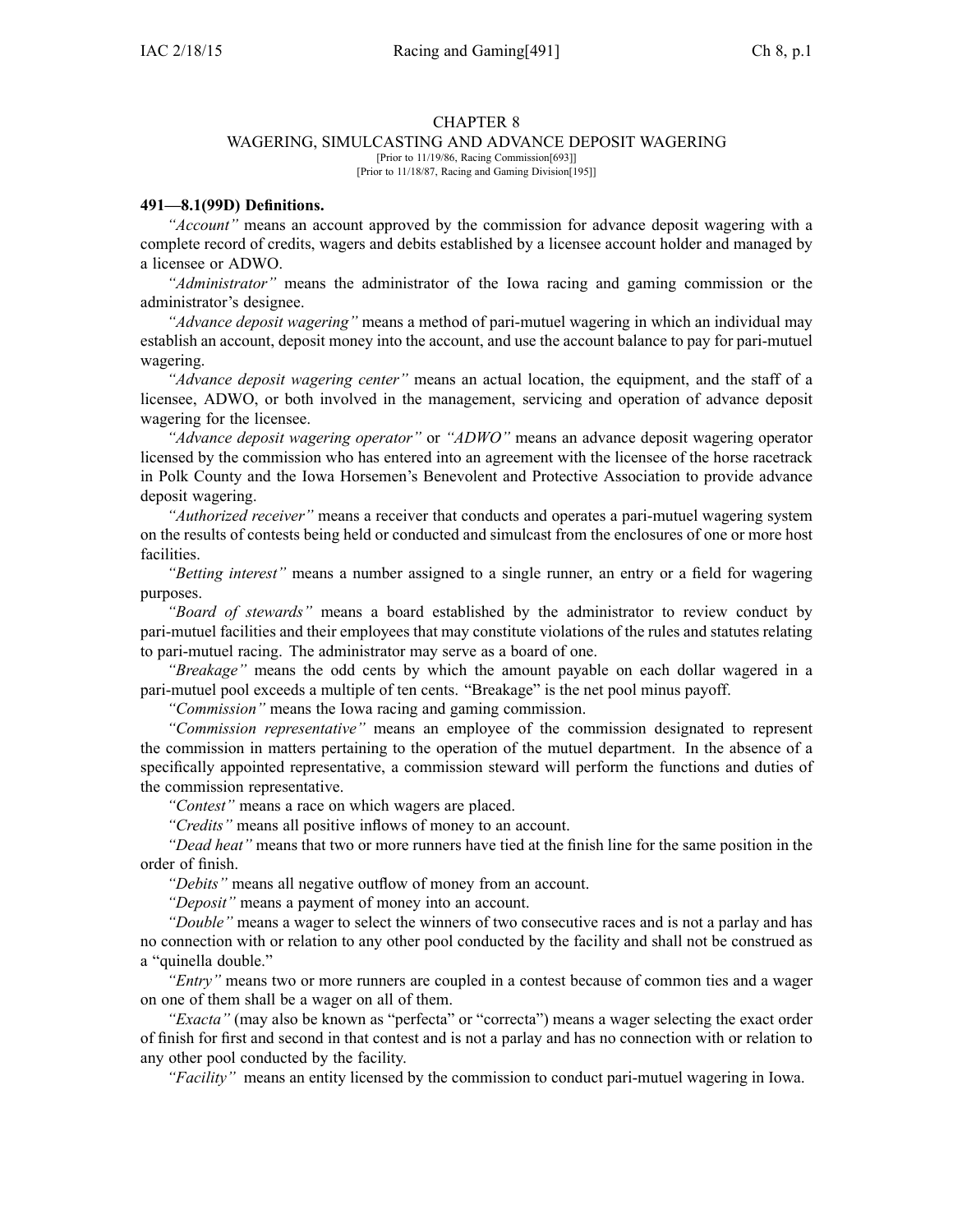*"Field"* means when the individual runners competing in <sup>a</sup> contest exceed the numbering capacity of the totalizator and all runners of the higher number shall be grouped together. A wager on one in the field shall be <sup>a</sup> wager on all. (No "fields" shall be allowed in greyhound racing.)

*"Guest facility"* means <sup>a</sup> facility which offers licensed pari-mutuel wagering on contests conducted by another facility (the host) in either the same state or another jurisdiction.

*"Host facility"* means the facility conducting <sup>a</sup> licensed pari-mutuel meeting from which authorized contests or entire performances are simulcast.

*"Interstate simulcasting"* means the telecast of live audio and visual signals of pari-mutuel racing sent to or received from <sup>a</sup> state outside the state of Iowa to an authorized racing or gaming facility for the purpose of wagering.

*"Intrastate simulcasting"* means the telecast of live audio and visual signals of pari-mutuel racing conducted on <sup>a</sup> licensed pari-mutuel track within Iowa sent to or received from an authorized pari-mutuel facility within Iowa for the purpose of pari-mutuel wagering.

*"Licensee"* means <sup>a</sup> horse racetrack located in Polk County operating under <sup>a</sup> license issued by the commission.

*"Licensee account holder"* means any individual at least 21 years of age who successfully completed an application and for whom the licensee or ADWO has opened an account. "Licensee account holder" does not include any corporation, partnership, limited liability company, trust, estate or other formal or nonformal entity.

*"Minus pool"* means when the total amount of money to be returned to the public exceeds what is in the pool because of the deduction of <sup>a</sup> commission and because of the rule stipulation that no mutuel tickets shall be paid at less than \$1.10 for each \$1.00 wagered.

*"Mutuel department"* means that area of <sup>a</sup> racetrack where wagers are made and winning tickets are cashed and where the totalizator is installed and any area used directly in the operation of pari-mutuel wagering.

*"Mutuel manager"* means an employee of the facility who manages the mutuel department.

*"Net pool"* means the amount remaining in each separate pari-mutuel pool after the takeout percentage, as provided for by Iowa Code section [99D.11](https://www.legis.iowa.gov/docs/ico/section/99D.11.pdf), has been deducted.

*"Odds"* means the approximate payoffs per dollar based on win pool wagering only on each betting interest for finishing first without <sup>a</sup> dead heat with another betting interest.

*"Official"* means that the order of finish for the race is "official" and that payoff prices based upon the "official" order of finish shall be posted.

*"Order of finish"* means the finishing order of each runner from first place to last place in each race. For horse racing only, the order of finish may be changed by the stewards for <sup>a</sup> rule infraction prior to posting of the official order of finish.

*"Pari-mutuel pool"* means the total amount of money wagered on each separate pari-mutuel pool for payoff purposes.

*"Payoff"* means the amount distributed to holders of valid winning pari-mutuel tickets in each pool as determined by the official order of finish and includes the amount wagered and profit.

*"Pick (n)"* means <sup>a</sup> betting transaction in which <sup>a</sup> purchaser selects winner(s) of (x) number of contests designated by the facility during one racing card.

*"Pick three"* means <sup>a</sup> wager to select the winners of three consecutive races and is not <sup>a</sup> parlay and has no connection with or relation to any other pool conducted by the facility.

*"Place"* means <sup>a</sup> runner finishing second.

*"Place pick (n) pools"* means <sup>a</sup> wager to select the first- or second-place finisher in each of <sup>a</sup> designated number of contests.

*"Place pool"* means the total amount of money wagered on all betting interests in each race to finish first or second.

*"Post time"* means the scheduled starting time for <sup>a</sup> contest.

*"Proper identification"* means <sup>a</sup> form of identification accepted in the normal course of business to establish that the person making <sup>a</sup> transaction is <sup>a</sup> licensee account holder.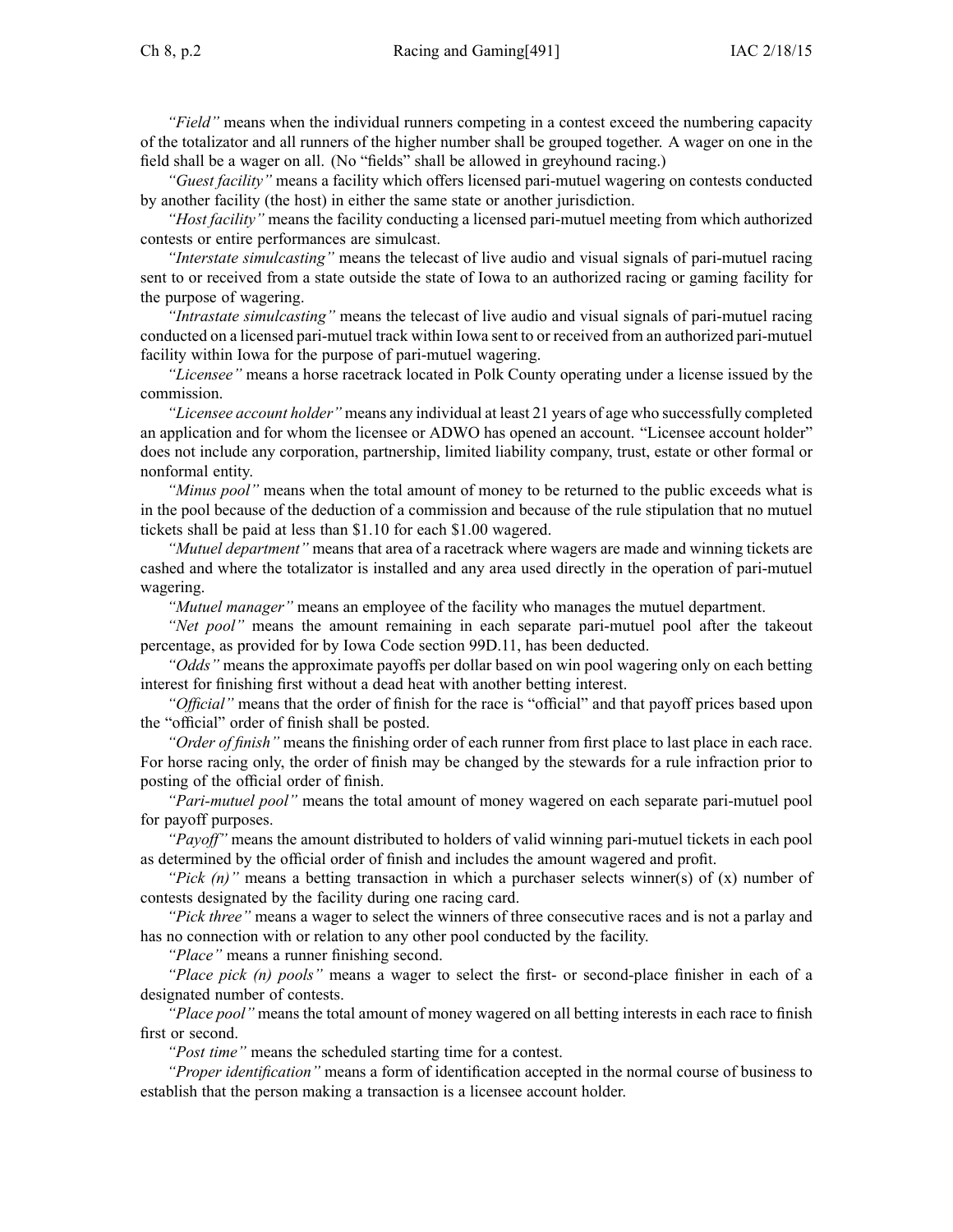*"Quinella"* means <sup>a</sup> wager selecting two runners to finish first and second, regardless of the order of finish, and is not <sup>a</sup> parlay and has no connection with or relation to any other pool conducted by the facility.

*"Quinella double"* means <sup>a</sup> wager which consists of selecting the quinella in each of two designated contests and is an entirely separate pool from all other pools and has no connection with or relation to any other pool conducted by the facility.

*"Runner"* means each entrant in <sup>a</sup> contest, designated by <sup>a</sup> number as <sup>a</sup> betting interest.

*"Sales transaction data"* means the data between totalizator ticket-issuing machines and the totalizator central processing unit for the purpose of accepting wagers and generating, canceling and cashing pari-mutuel tickets and the financial information resulting from the processing of sales transaction data, such as handle.

*"Secure personal identification code"* means an alpha-numeric character code provided by <sup>a</sup> licensee account holder as <sup>a</sup> means by which the licensee or ADWO may verify <sup>a</sup> wager or account transaction as authorized by the licensee account holder.

*"Show"* means <sup>a</sup> runner finishing third.

*"Show pool"* means the total amount of money wagered on all betting interests in each contest to finish either first, second or third.

*"Source market fee"* or *"host fee"* means the part of a wager that is made on any race by a person who is <sup>a</sup> licensee account holder and that is returned to the licensee and the Iowa Horsemen's Benevolent and Protective Association pursuan<sup>t</sup> to the terms of <sup>a</sup> negotiated agreemen<sup>t</sup> as required by [491—8.6](https://www.legis.iowa.gov/docs/iac/rule/491.8.6.pdf)(99D).

*"Steward"* means <sup>a</sup> racing official appointed or approved by the commission to perform the supervisory and regulatory duties relating to pari-mutuel racing.

*"Superfecta"* means <sup>a</sup> wager selecting the exact order of finish for first, second, third, and fourth in that contest and is not <sup>a</sup> parlay and has no connection with or relation to any other pool conducted by the facility.

*"Totalizator"* means <sup>a</sup> machine for registering wagers and computing odds and payoffs based upon data supplied by each pari-mutuel ticket-issuing machine.

*"Trifecta"* means <sup>a</sup> wager selecting the exact order of finish for first, second, and third in that race and is not <sup>a</sup> parlay and has no connection with or relation to any other pool conducted by the facility.

*"Tri-superfecta"* means <sup>a</sup> wager selecting the exact order of finish for first, second and third in the first designated tri-super contest combined with selecting the exact order of finish for first, second, third and fourth in the second designated tri-super contest.

*"Twin quinella"* means <sup>a</sup> wager in which the bettor selects the first two finishers, regardless of order, in each of two designated contests. Each winning ticket for the twin quinella must be exchanged for <sup>a</sup> free ticket on the second twin quinella contest in order to remain eligible for the second-half twin quinella pool.

*"Twin superfecta"* means <sup>a</sup> wager in which the bettor selects the first four finishers, in their exact order, in each of two designated contests. Each winning ticket for the first twin superfecta contest must be exchanged for <sup>a</sup> free ticket on the second twin superfecta contest in order to remain eligible for the second-half twin superfecta pool.

*"Twin trifecta"* means <sup>a</sup> wager in which the bettor selects the three runners that will finish first, second, and third in the exact order as officially posted in each of the two designated twin trifecta races.

*"Underpayment"* means when the payoff to the public resulting from errors in calculating pools and errors occurring in the communication in payoffs results in less money returned to the public than is actually due.

*"Win"* means <sup>a</sup> runner finishing first.

*"Win pool"* means the total amount wagered on all betting interests in each contest to finish first.

*"Withdrawal"* means <sup>a</sup> paymen<sup>t</sup> of money from an account by the licensee or ADWO to the licensee account holder when properly requested by the licensee account holder.

[**ARC [0734C](https://www.legis.iowa.gov/docs/aco/arc/0734C.pdf)**, IAB 5/15/13, effective 6/19/13]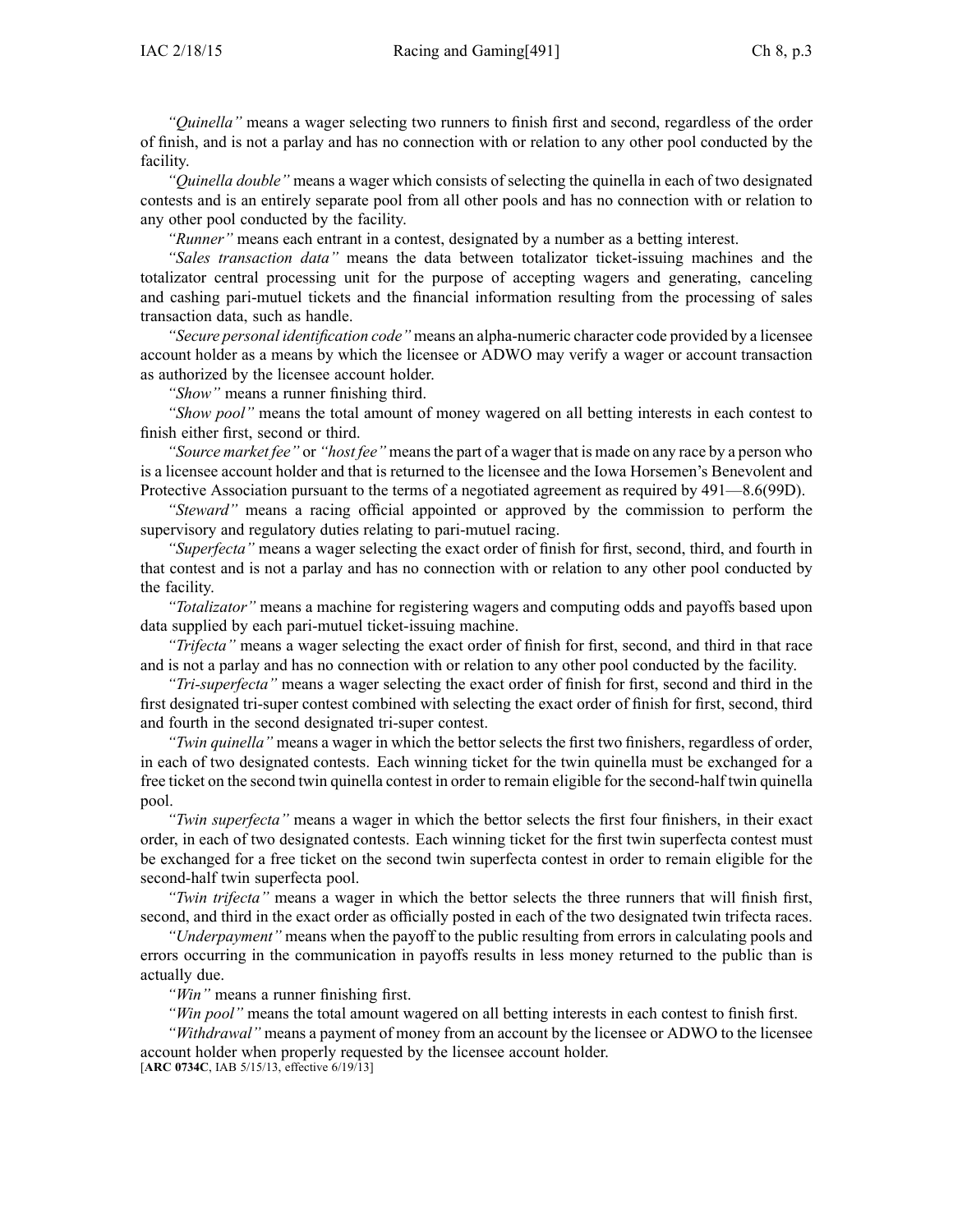# **491—8.2(99D) General.**

**8.2(1)** *Wagering.* Each facility shall conduct wagering in accordance with applicable laws and these rules. Such wagering shall employ <sup>a</sup> pari-mutuel system approved by the commission. The totalizator shall be tested prior to and during the meeting as required by the commission. Annually, the facility shall have an external audit, approved by the administrator, of the totalizator system. All systems of wagering other than pari-mutuel, such as bookmaking and auction-pool selling, are prohibited, and any person attempting to participate in prohibited wagering shall be ejected or excluded from facility grounds.

**8.2(2)** *Records.* The facility shall maintain records of all wagering so the commission may review such records for any contest including the opening line, subsequent odds fluctuation, the amount and at which window wagers were placed on any betting interest and such other information as may be required. Such wagering records shall be retained by each facility and safeguarded for <sup>a</sup> period of time specified by the commission. The commission may require that certain of these records be made available to the wagering public at the completion of each contest.

The facility shall provide the commission with <sup>a</sup> list of the licensed individuals afforded access to pari-mutuel records and equipment at the wagering facility.

**8.2(3)** *Pari-mutuel tickets.* A pari-mutuel ticket is evidence of <sup>a</sup> contribution to the pari-mutuel pool operated by the facility and is evidence of the obligation of the facility to pay to the holder thereof such portion of the distributable amount of the pari-mutuel pool as is represented by such valid pari-mutuel ticket. The facility shall cash all valid winning tickets when such are presented for paymen<sup>t</sup> during the course of the meeting where sold and for <sup>a</sup> specified period after the last day of the meeting as provided in paragraph [8.2\(4\)](https://www.legis.iowa.gov/docs/iac/rule/491.8.2.pdf)*"g."*

*a.* To be deemed <sup>a</sup> valid pari-mutuel ticket, such ticket shall have been issued by <sup>a</sup> pari-mutuel ticket machine operated by the facility and recorded as <sup>a</sup> ticket entitled to <sup>a</sup> share of the pari-mutuel pool and contain imprinted information as to:

- (1) The name of the facility operating the meeting.
- (2) A unique identifying number or code.
- (3) Identification of the terminal at which the ticket was issued.
- (4) A designation of the performance for which the wagering transaction was issued.
- (5) The contest number for which the pool is conducted.
- (6) The type(s) of wagers represented.
- (7) The number(s) representing the betting interests for which the wager is recorded.

(8) The amount(s) of the contributions to the pari-mutuel pool or pools for which the ticket is evidence.

*b.* No pari-mutuel ticket recorded or reported as previously paid, canceled, or nonexistent shall be deemed <sup>a</sup> valid pari-mutuel ticket by the facility. The facility may withhold paymen<sup>t</sup> and refuse to cash any pari-mutuel ticket deemed not valid, excep<sup>t</sup> as provided in paragraph [8.2\(4\)](https://www.legis.iowa.gov/docs/iac/rule/491.8.2.pdf)*"e."*

### **8.2(4)** *Pari-mutuel ticket sales.*

*a.* Pari-mutuel tickets shall not be sold by anyone other than <sup>a</sup> facility licensed to conduct pari-mutuel wagering.

*b.* No pari-mutuel ticket may be sold on <sup>a</sup> contest for which wagering has already been closed, and no facility shall be responsible for ticket sales entered into but not completed by issuance of <sup>a</sup> ticket before the totalizator is closed for wagering on such contest.

*c.* Claims pertaining to <sup>a</sup> mistake on an issued or unissued ticket must be made by the bettor prior to leaving the seller's window.

*d.* Payment on winning pari-mutuel wagers shall be made on the basis of the order of finish as purposely posted and declared "official." Any subsequent change in the order of finish or award of purse money(s) as may result from <sup>a</sup> subsequent ruling by the stewards or administrator shall in no way affect the pari-mutuel payoff. If an error in the posted order of finish or payoff figures is discovered, the official order of finish or payoff prices may be corrected and an announcement concerning the change shall be made to the public.

*e.* The facility shall not satisfy claims on lost, mutilated, or altered pari-mutuel tickets without authorization from the administrator.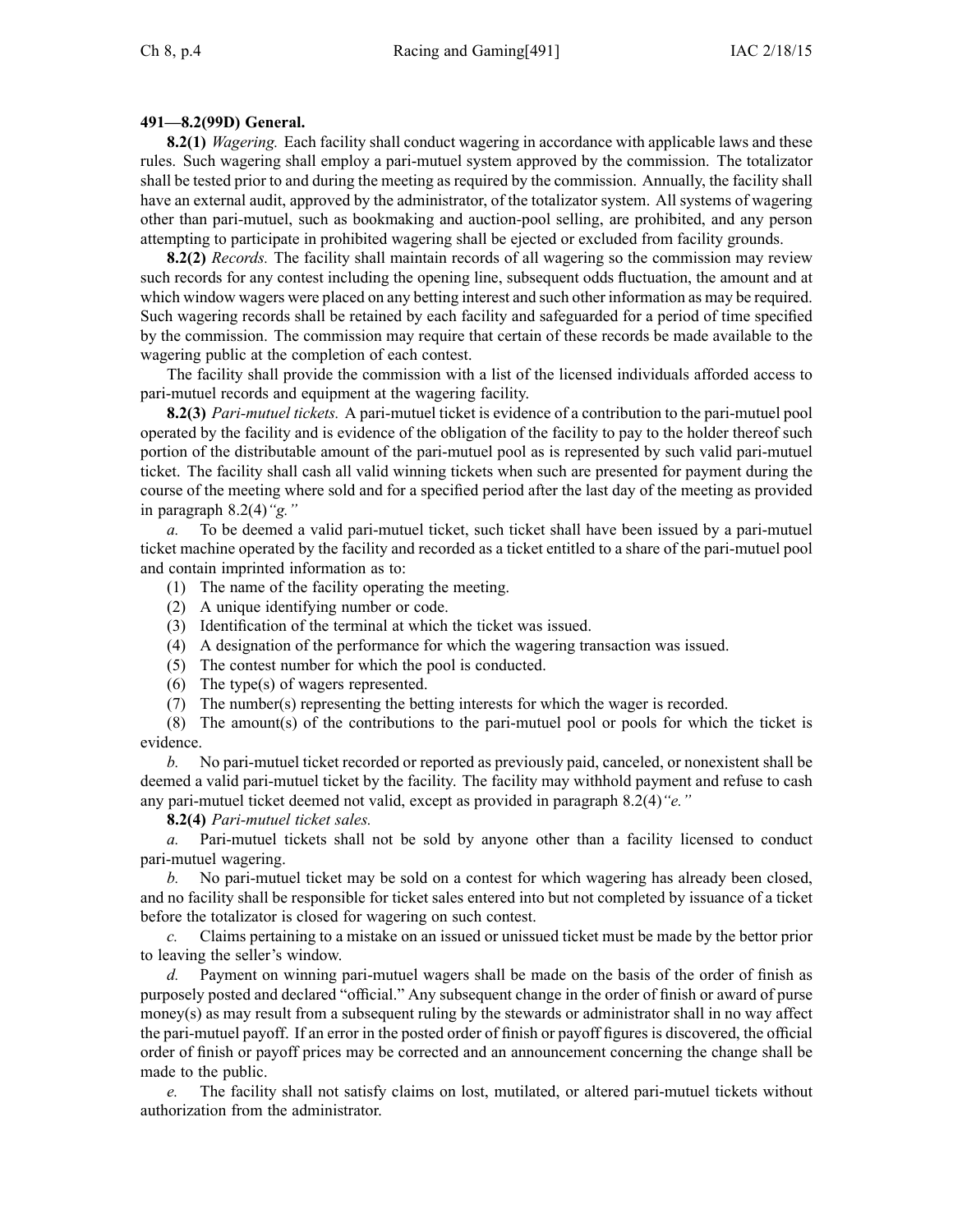*f.* The facility shall have no obligation to enter <sup>a</sup> wager into <sup>a</sup> betting pool if unable to do so due to equipment failure.

*g.* Payment on valid pari-mutuel tickets shall be made only upon presentation and surrender to the facility where the wager was made within 60 days following the close of the meeting during which the wager was made. Failure to presen<sup>t</sup> any such ticket within 60 days shall constitute <sup>a</sup> waiver of the right to receive payment.

**8.2(5)** *Advance performance wagering.* No facility shall permit wagering to begin more than one hour before scheduled pos<sup>t</sup> time of the first contest of <sup>a</sup> performance unless it has first obtained the authorization of the administrator.

**8.2(6)** *Claims for paymen<sup>t</sup> from pari-mutuel pool.* At <sup>a</sup> designated location, <sup>a</sup> written, verified claim for paymen<sup>t</sup> from <sup>a</sup> pari-mutuel pool shall be accepted by the facility in any case where the facility has withheld paymen<sup>t</sup> or has refused to cash <sup>a</sup> pari-mutuel wager. The claim shall be made on such form as approved by the administrator, and the claimant shall make such claim under penalty of perjury. The original of such claim shall be forwarded to the administrator within 48 hours.

*a.* In the case of <sup>a</sup> claim made for paymen<sup>t</sup> of <sup>a</sup> mutilated pari-mutuel ticket which does not contain the total imprinted elements required in paragraph [8.2\(3\)](https://www.legis.iowa.gov/docs/iac/rule/491.8.2.pdf) "*a*" of these general provisions, the facility shall make <sup>a</sup> recommendation to accompany the claim forwarded to the administrator as to whether or not the mutilated ticket has sufficient elements to be positively identified as <sup>a</sup> winning ticket.

*b.* In the case of <sup>a</sup> claim made for paymen<sup>t</sup> on <sup>a</sup> pari-mutuel wager, the administrator shall adjudicate the claim and may order paymen<sup>t</sup> thereon from the pari-mutuel pool or by the facility, may deny the claim, or may make such other order as the administrator may deem proper.

**8.2(7)** *Payment for errors.* If an error occurs in the paymen<sup>t</sup> amounts for pari-mutuel wagers which are cashed or entitled to be cashed, and as <sup>a</sup> result of such error the pari-mutuel pool involved in the error is not correctly distributed among winning ticket holders, the following shall apply:

*a.* Verification is required to show that the amount of the commission, the amount in breakage, and the amount in payoffs are equal to the total gross pool. If the amount of the pool is more than the amount used to calculate the payoff, the underpayment shall be added to the corresponding pool of the next contest. If an underpayment is discovered after the close of the meeting, the underpayment shall be held in an interest-bearing account approved by the administrator until being added, together with accrued interest, to the corresponding pool of the next meet.

*b.* Any claim not filed with the facility within 30 days, inclusive of the date on which the underpayment was publicly announced, shall be deemed waived, and the facility shall have no further liability therefor.

*c.* In the event the error results in an overpaymen<sup>t</sup> to winning wagers, the facility shall be responsible for such payment.

**8.2(8)** *Betting explanation.* A summary explanation of pari-mutuel wagering and each type of betting pool offered shall be published in the program for every wagering performance. The rules of racing relative to each type of pari-mutuel pool offered must be prominently displayed on facility grounds and available upon reques<sup>t</sup> through facility representatives.

**8.2(9)** *Display of betting information.*

*a.* Approximate odds for win pool betting shall be posted on display devices within view of the wagering public and updated at intervals of not more than 90 seconds.

*b.* The probable payoff or amounts wagered, in total and on each betting interest, for other pools may be displayed to the wagering public at intervals and in <sup>a</sup> manner approved by the administrator.

*c.* Official results and payoffs must be displayed upon each contest being declared official.

**8.2(10)** *Canceled contests.* If <sup>a</sup> contest is canceled or declared "no contest," refunds shall be granted on valid wagers in accordance with these rules.

### **8.2(11)** *Refunds.*

*a.* Notwithstanding other provisions of these rules, refunds of the entire pool shall be made on:

(1) Win pools, exacta pools, and first-half double pools offered in contests in which the number of betting interests has been reduced to fewer than two.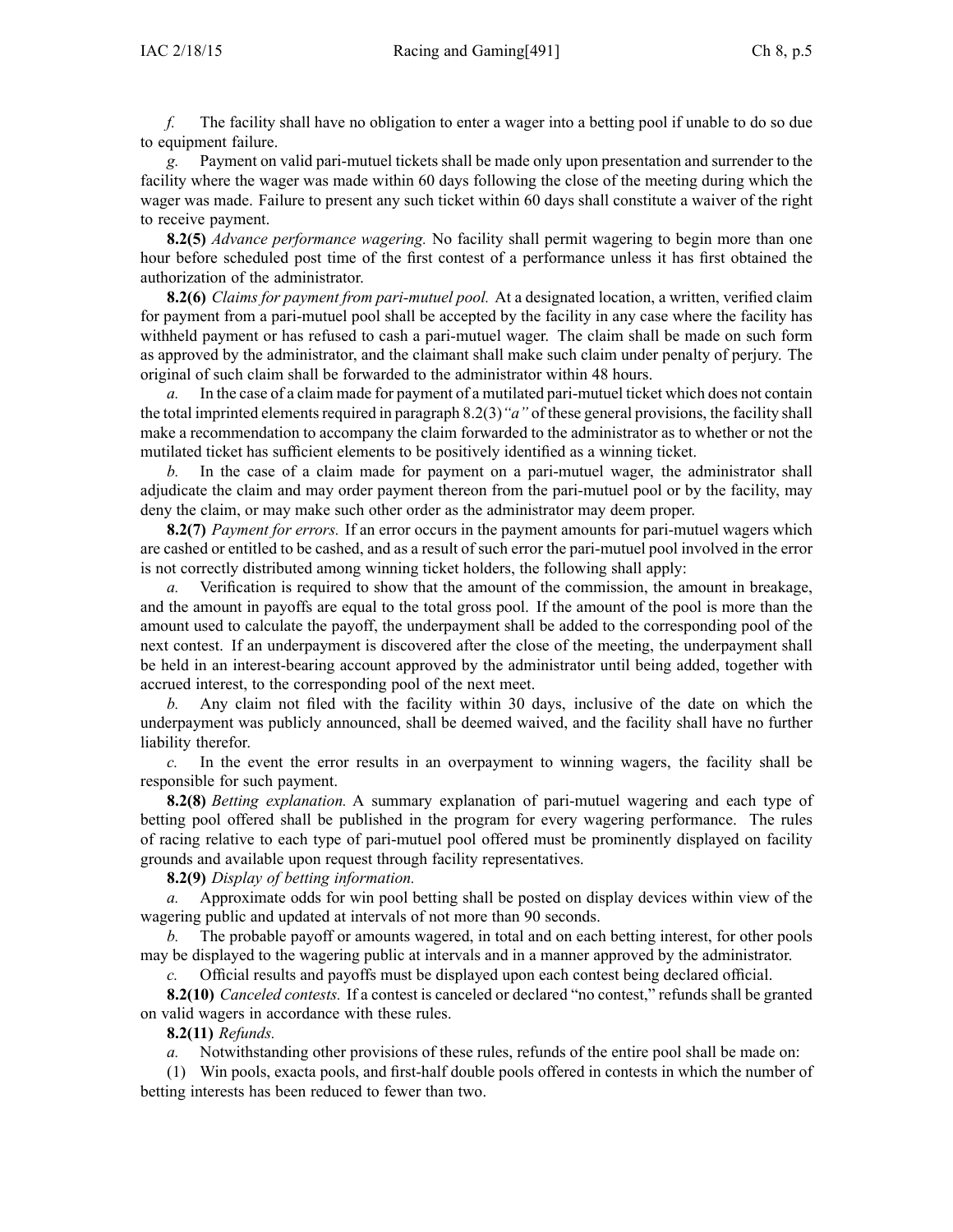(2) Place pools, quinella pools, trifecta pools, first-half quinella double pools, first-half twin quinella pools, first-half twin trifecta pools, and first-half tri-superfecta pools offered in contests in which the number of betting interests has been reduced to fewer than three.

(3) Show pools, superfecta pools, and first-half twin superfecta pools offered in contests in which the number of betting interests has been reduced to fewer than four.

*b.* Authorized refunds shall be paid upon presentation and surrender of the affected pari-mutuel ticket.

### **8.2(12)** *Coupled entries and mutuel fields.*

*a.* Contestants coupled in wagering as <sup>a</sup> coupled entry or mutuel field shall be considered par<sup>t</sup> of <sup>a</sup> single betting interest for the purpose of price calculations and distribution of pools. Should any contestant in <sup>a</sup> coupled entry or mutuel field be officially withdrawn or scratched, the remaining contestants in that coupled entry or mutuel field shall remain valid betting interests and no refunds will be granted. If all contestants within <sup>a</sup> coupled entry or mutuel field are scratched, then tickets on such betting interests shall be refunded, notwithstanding other provisions of these rules.

*b.* For the purpose of price calculations only, coupled entries and mutuel fields shall be calculated as <sup>a</sup> single finisher, using the finishing position of the leading contestant in that coupled entry or mutuel field to determine order of placing. This rule shall apply to all circumstances, including situations involving <sup>a</sup> dead heat, excep<sup>t</sup> as otherwise provided by these rules.

**8.2(13)** *Pools dependent upon betting interests.* Unless the administrator otherwise provides, at the time the pools are opened for wagering, the facility:

*a.* May offer win, place, and show wagering on all contests with six or more betting interests.

*b.* May prohibit show wagering on any contest with five or fewer betting interests scheduled to start.

*c.* May prohibit place wagering on any contest with four or fewer betting interests scheduled to start.

*d.* May prohibit quinella wagering on any contest with three or fewer betting interests scheduled to start.

*e.* May prohibit quinella double wagering on any contests with three or fewer betting interests scheduled to start.

*f.* May prohibit exacta wagering on any contest with three or fewer betting interests scheduled to start.

*g.* May prohibit trifecta wagering on any contest with five or fewer betting interests scheduled to start, or as provided in subparagraph [8.2\(13\)](https://www.legis.iowa.gov/docs/iac/rule/491.8.2.pdf)*"g"*(1) below:

(1) Cancel trifecta. The stewards have the authority to cancel trifecta wagering at any time they determine an irregular pattern of wagering or determine that the conduct of the race would not be in the interest of the regulation of the pari-mutuel wagering industry or in the public confidence in racing. The stewards may approve smaller fields for trifecta wagering if extraneous circumstances are shown by the facility.

(2) Reserved.

*h.* May prohibit superfecta wagering on any contest with seven or fewer betting interests scheduled to start.

*i.* May prohibit twin quinella wagering on any contests with three or fewer betting interests scheduled to start.

*j.* May prohibit twin trifecta wagering on any contests with seven or fewer betting interests scheduled to start, excep<sup>t</sup> as provided in subparagraph [8.2\(13\)](https://www.legis.iowa.gov/docs/iac/rule/491.8.2.pdf)*"g"*(1).

*k.* May prohibit tri-superfecta wagering on any contests with seven or fewer betting interests scheduled to start.

*l.* May prohibit twin superfecta wagering on any contests with seven or fewer betting interests scheduled to start.

**8.2(14)** *Prior approval required for betting pools.*

*a.* A facility that desires to offer new forms of wagering must apply in writing to the administrator and receive written approval prior to implementing the new betting pool.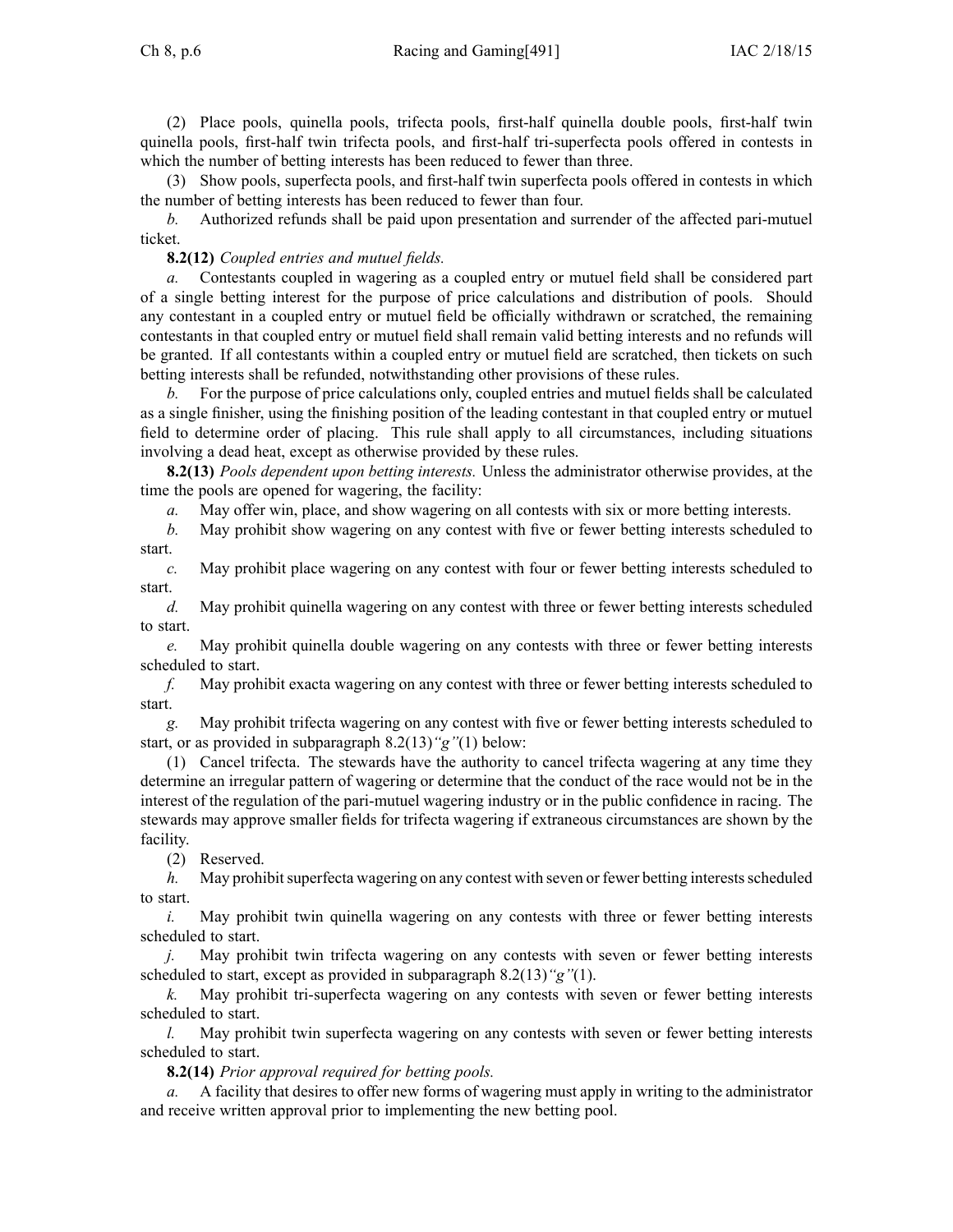**8.2(15)** *Closing of wagering in <sup>a</sup> contest.*

*a.* All wagering shall stop and all pari-mutuel machines shall be locked at pos<sup>t</sup> time or at the actual start of the races. Machines shall be automatically locked, unless unusual circumstances dictate that the stewards act differently.

*b.* The facility shall maintain, in good order, <sup>a</sup> system approved by the administrator for closing wagering.

**8.2(16)** *Complaints pertaining to pari-mutuel operations.*

*a.* When <sup>a</sup> patron makes <sup>a</sup> complaint to <sup>a</sup> facility regarding the mutuel department, the facility shall immediately issue <sup>a</sup> complaint report, setting out:

- (1) The name of the complainant;
- (2) The nature of the complaint;
- (3) The name of the persons, if any, against whom the complaint was made;
- (4) The date of the complaint;
- (5) The action taken or proposed to be taken, if any, by the facility.

*b.* The facility shall submit every complaint repor<sup>t</sup> to the commission within five days after the complaint was made.

**8.2(17)** *Facility/vendor employees.* All facility/vendor employees shall repor<sup>t</sup> immediately to the administrator any known irregularities or wrongdoings by any person involving pari-mutuel wagering and shall cooperate in subsequent investigations.

**8.2(18)** *Unrestricted access.* The facility shall permit the commission unrestricted access at all times to its facilities and equipment and to all books, ledgers, accounts, documents and records of the facility that relate to pari-mutuel wagering.

**8.2(19)** *Totalizator breakdown.* In the event of irreparable breakdown of the totalizator during the wagering on <sup>a</sup> race, the wagering on that race shall be declared closed and the payoff shall be computed on the sums wagered in each pool up to the time of the breakdown.

**8.2(20)** *Minimum wager and payoff.* The minimum wager to be accepted by any licensed facility for win, place and show wagering shall be \$2. The minimum payoff on <sup>a</sup> \$2 wager shall be \$2.20. For all other wagers, the minimum wager to be accepted by any licensed facility shall be \$1. The minimum payoff for <sup>a</sup> \$1 wager shall be \$1.10. Any deviation from these minimums must be approved by the administrator. In cases where <sup>a</sup> minus pool occurs, the facility is responsible for the paymen<sup>t</sup> of the minimum payoff and no breakage shall be incurred from that pari-mutuel pool.

**8.2(21)** *Minors prohibited from wagering.* No minor shall be permitted by any licensed facility to purchase or cash <sup>a</sup> pari-mutuel ticket.

**8.2(22)** *Emergency situations.* In the event of an emergency in connection with the mutuel department not covered in these rules, the pari-mutuel manager representing the facility shall repor<sup>t</sup> the problem to the stewards, and the stewards shall render <sup>a</sup> full repor<sup>t</sup> to the administrator or administrator's designee within 48 hours.

**8.2(23)** *Commission mutuel supervisor.* The commission may employ <sup>a</sup> mutuel supervisor with accounting experience to serve as the commission's designated representative at each race meeting as provided in Iowa Code section [99D.19](https://www.legis.iowa.gov/docs/ico/section/99D.19.pdf). In the absence of <sup>a</sup> specifically appointed commission mutuel supervisor, the board of stewards or simulcast steward will perform the functions and duties of the commission.

[**ARC [0734C](https://www.legis.iowa.gov/docs/aco/arc/0734C.pdf)**, IAB 5/15/13, effective 6/19/13; **ARC [1876C](https://www.legis.iowa.gov/docs/aco/arc/1876C.pdf)**, IAB 2/18/15, effective 3/25/15]

#### **491—8.3(99D) Approval of pari-mutuel wagers.**

**8.3(1)** *Pools permitted.* All pari-mutuel wagering pools approved by the commission shall be separately and independently calculated and distributed. Takeout shall be deducted from each gross pool as stipulated by Iowa Code section [99D.11](https://www.legis.iowa.gov/docs/ico/section/99D.11.pdf). The remainder of the moneys in the pool shall constitute the net pool for distribution as payoff on winning wagers.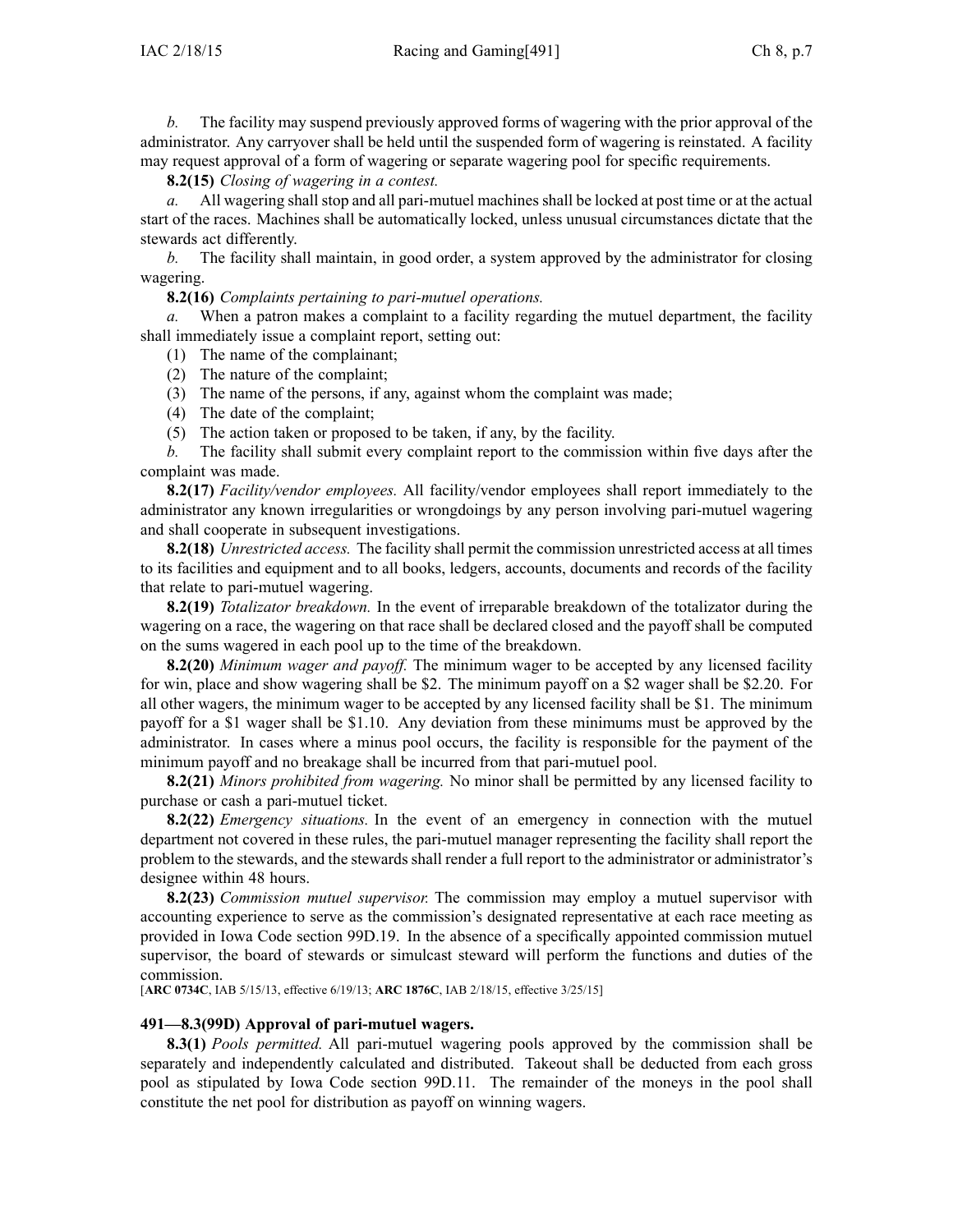**8.3(2)** *Pari-mutuel wagering submissions.* Prior to conducting <sup>a</sup> new pari-mutuel wager, <sup>a</sup> facility shall submit proposals for the wager including, but not limited to, the wager type, calculation of payoff, refunds and distribution of pools. The wager submission, or requests for modification to an approved wager, shall be in writing and approved by the administrator or an administrator's designee prior to implementation.

**8.3(3)** *Public notice.* The public shall have accessto the wagering rules and the calculation of payoffs and distribution of pools which are approved by the commission. Signage shall be conspicuously posted in the wagering area to direct patrons to the wagering area where this information can be viewed. [**ARC [0734C](https://www.legis.iowa.gov/docs/aco/arc/0734C.pdf)**, IAB 5/15/13, effective 6/19/13]

# **491—8.4(99D) Simulcast wagering.**

### **8.4(1)** *General.*

*a. Rules.* All simulcasting must be transmitted live, and all wagering on simulcasting shall be made in accordance with the commission rules on pari-mutuel wagering. Commission rules in effect during live racing shall remain in effect during simulcasting where applicable.

*b. Transmission.* The method used to transmit sales transaction and data including, but not limited to, the odds, will pay, race results, and payoff prices must be approved by the commission, based upon the determination that provisions to secure the system and transmission are satisfactory.

*c. Communication.* A communication system between the host track and the receiving facility must be provided which will allow the totalizator operator and the commission representatives at the host track to communicate with the facility receiving the signal. The facility is responsible during the racing program's operating hours for reporting any problems or delays to the public.

*d. Approval.*

(1) All simulcasting, both interstate and intrastate, must be preapproved by the commission or commission representative. Each facility conducting simulcasting shall submit an annual written simulcast proposal to the commission with the application for license renewal required by [491—Chapter](https://www.legis.iowa.gov/docs/iac/chapter/491.1.pdf) 1.

(2) The commission representative, upon written request, may gran<sup>t</sup> modifications to the annual simulcast proposal. The commission representative may approve or disapprove simulcast requests at the representative's discretion. Factors that may be considered include, but are not limited to, economic conditions of <sup>a</sup> facility, impact on other facilities, impact on the Iowa breeding industry, other gambling in the state, and any other considerations the commission representative deems appropriate.

(3) Once simulcast authority has been granted by the commission or commission representative, it shall be the affirmative responsibility of the facility granted simulcast authority to obtain all necessary permission from other states and tracks to simulcast the pari-mutuel races. In addition, the burden of adhering to state and federal laws concerning simulcasting rests on the facility at all times.

### **8.4(2)** *Simulcast host.*

*a.* Every host facility, if requested, may contract with an authorized receiver for the purpose of providing authorized users its simulcast. All contracts governing participation in interstate or intrastate pools shall be submitted to the commission representative for prior approval. Contracts shall be of such content and in such format as required by the commission representative.

*b.* A host facility is responsible for the content of the simulcast and shall use all reasonable effort to presen<sup>t</sup> <sup>a</sup> simulcast which offers the viewers an exemplary depiction of each performance.

*c.* Unless otherwise permitted by the commission representative, every simulcast will contain in its video content <sup>a</sup> digital display of actual time of day, the name of the host facility from which the simulcast originates, the number of the contest being displayed, and any other relevant information available to patrons at the host facility.

*d.* The host facility shall maintain such security controls, including encryption over its uplink and communications systems, as directed or approved by the commission or commission representative.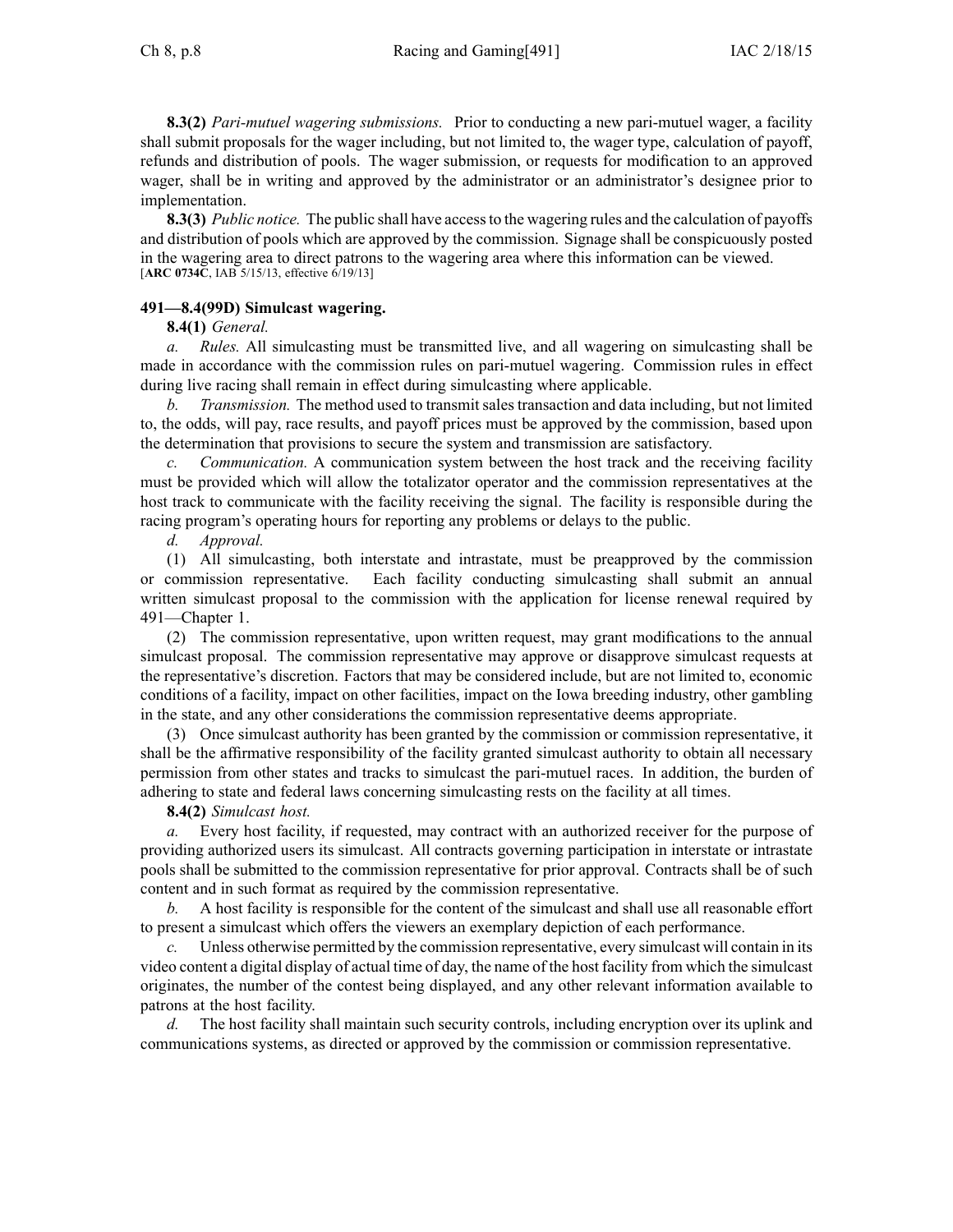*e.* Financial reports shall be submitted daily or as otherwise directed by the commission representative. Reports shall be of such content and in such format as required by the commission representative.

### **8.4(3)** *Authorized receiver.*

*a.* An authorized receiver shall provide:

(1) Adequate transmitting and receiving equipment of acceptable broadcast quality which shall not interfere with the closed circuit TV system of the host facility for providing any host facility patron information.

(2) Pari-mutuel terminals, pari-mutuel odds displays, modems and switching units enabling pari-mutuel data transmissions, and data communications between the host and gues<sup>t</sup> facilities.

(3) A voice communication system between each gues<sup>t</sup> facility and the host facility providing timely voice contact among the commission representative, placing judges, and mutuel departments.

*b.* The gues<sup>t</sup> facility and all authorized receivers shall conduct pari-mutuel wagering pursuan<sup>t</sup> to the applicable commission rules.

*c.* Not less than 30 minutes prior to the commencement of transmission of the performance of pari-mutuel contests, the gues<sup>t</sup> facility shall initiate <sup>a</sup> test program of its transmitter, encryption and decoding, and data communication to ensure proper operation of the system.

The guest facility shall, in conjunction with the host facility(ies) for which it operates pari-mutuel wagering, provide the commission representative with <sup>a</sup> certified repor<sup>t</sup> of its pari-mutuel operations as directed by the commission representative.

*e.* Every authorized receiver shall file with the commission an annual repor<sup>t</sup> of its simulcast operations and an audited financial statement.

*f.* The mutuel manager shall notify the commission representative when the transfer of pools, pool totals, or calculations are in question, or if partial or total cancellations occur, and shall sugges<sup>t</sup> alternatives for continued operation. Should loss of video signal occur, wagering may continue with approval from the commission representative.

[**ARC [0734C](https://www.legis.iowa.gov/docs/aco/arc/0734C.pdf)**, IAB 5/15/13, effective 6/19/13]

#### **491—8.5(99D) Interstate common-pool wagering.**

**8.5(1)** *General.*

*a.* All contracts governing participation in interstate common pools shall be submitted to the commission representative for prior approval. Financial reports shall be submitted daily or as otherwise directed by the commission representative. Contracts and reports shall be of such content and in such format as required by the commission representative.

*b.* Individual wagering transactions are made at the point of sale in the state where placed. Pari-mutuel pools are combined for computing odds and calculating payoffs but will be held separate for auditing and all other purposes.

*c.* Any surcharges or withholdings in addition to the takeout shall be applied only in the jurisdiction otherwise imposing such surcharges or withholdings.

*d.* In determining whether to approve an interstate common pool which does not include the host facility or which includes contests from more than one facility, the commission representative shall consider and may approve use of <sup>a</sup> bet type which is not utilized at the host facility, application of <sup>a</sup> takeout rate not in effect at the host facility, or other factors which are presented to the commission representative.

*e.* The content and format of the visual display of racing and wagering information at facilities in other jurisdictions where wagering is permitted in the interstate common pool need not be identical to the similar information permitted or required to be displayed under these rules.

**8.5(2)** *Guest state participation in interstate common pools.*

*a.* With the prior approval of the commission representative, pari-mutuel wagering pools may be combined with corresponding wagering pools in the host state or with corresponding pools established by one or more other jurisdictions.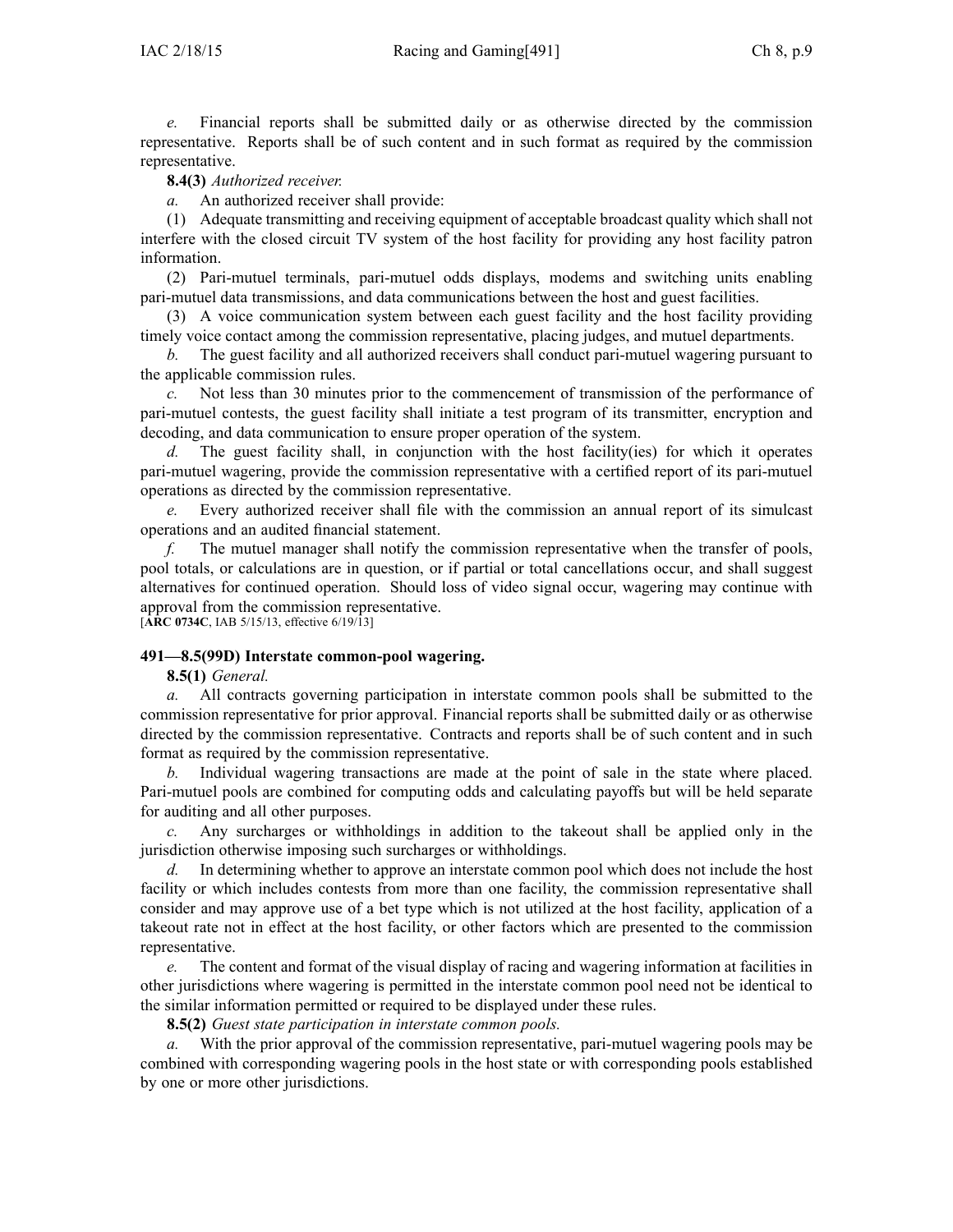Ch 8, p.10 Racing and Gaming[491] IAC  $2/18/15$ 

*b.* The commission representative may permit adjustment of the takeout from the pari-mutuel pool so that the takeout rate in this jurisdiction is identical to that of the host facility or identical to that of other jurisdictions participating in <sup>a</sup> merged pool.

*c.* When takeout rates in the merged pools are not identical, the net-price calculation shall be the method by which the differing takeout rates are applied.

*d.* Rules established in the state of the host facility designated for <sup>a</sup> pari-mutuel pool shall apply.

*e.* The commission representative shall approve agreements made between the facility and other participants in interstate common pools governing the distribution of breakage between the jurisdictions.

*f.* If, for any reason, it becomesimpossible to successfully merge the bets placed into the interstate common pool, the facility shall make payoffs in accordance with payoff prices that would have been in effect if prices for the pool of bets were calculated without regard to wagers placed elsewhere, excep<sup>t</sup> that, with the permission of the commission representative, the facility may alternatively determine either to pay winning tickets at the payoff prices at the host facility or to declare such accepted bets void and make refunds in accordance with the applicable rules.

**8.5(3)** *Host state participation in merged pools.*

*a.* With the prior approval of the commission representative, <sup>a</sup> facility licensed to conduct pari-mutuel wagering may determine that one or more of its contests be utilized for pari-mutuel wagering at gues<sup>t</sup> facilities in other states and may also determine that pari-mutuel pools in gues<sup>t</sup> states be combined with corresponding wagering pools established by it as the host facility or comparable wagering pools established by two or more states.

*b.* When takeout ratesin the merged pool are identical, the net-price calculation shall be the method by which the differing takeout rates are applied.

Rules of racing established for races held in this state shall also apply to interstate common pools unless the commission representative specifically determines otherwise.

The commission representative shall approve agreements made between the facility and other participants in interstate common pools governing the distribution of breakage between the jurisdictions.

*e.* Any contract for interstate common pools entered into by the facility shall contain <sup>a</sup> provision to the effect that if, for any reason, it becomes impossible to successfully merge the bets placed in another state into the interstate common pool formed by the facility or if, for any reason, the commission representative or facility determines that attempting to effect transfer of pool data from the gues<sup>t</sup> state may endanger the facility's wagering pool, the facility shall have no liability for any measure taken which may result in the guest's wagers not being accepted into the pool.

**8.5(4)** *Takeout rates in interstate common pools.*

*a.* With the prior approval of the commission representative, <sup>a</sup> facility wishing to participate in an interstate common pool may change its takeout rate so as to achieve <sup>a</sup> common takeout rate with all other participants in the interstate common pool.

*b.* A facility wishing to participate in an interstate common pool may reques<sup>t</sup> that the commission representative approve <sup>a</sup> methodology whereby host facility and gues<sup>t</sup> facility states with different takeout rates for corresponding pari-mutuel pools may effectively and equitably combine wagers from the different states into an interstate common pool.

[**ARC [0734C](https://www.legis.iowa.gov/docs/aco/arc/0734C.pdf)**, IAB 5/15/13, effective 6/19/13]

### **491—8.6(99D) Advance deposit wagering.**

**8.6(1)** *Authorization to conduct advance deposit wagering.*

*a.* A licensee may reques<sup>t</sup> authorization from the commission to conduct advance deposit wagering pursuan<sup>t</sup> to Iowa Code section [99D.11\(6\)](https://www.legis.iowa.gov/docs/ico/section/99D.11.pdf)*"c"* and these rules. As par<sup>t</sup> of the request, the licensee shall submit <sup>a</sup> detailed plan of how its advance deposit wagering system would operate. The commission may require changes in <sup>a</sup> proposed plan of operations as <sup>a</sup> condition of granting <sup>a</sup> request. No subsequent changes in the system's operation may occur unless ordered by the commission or until approval is obtained from the commission after it receives <sup>a</sup> written request.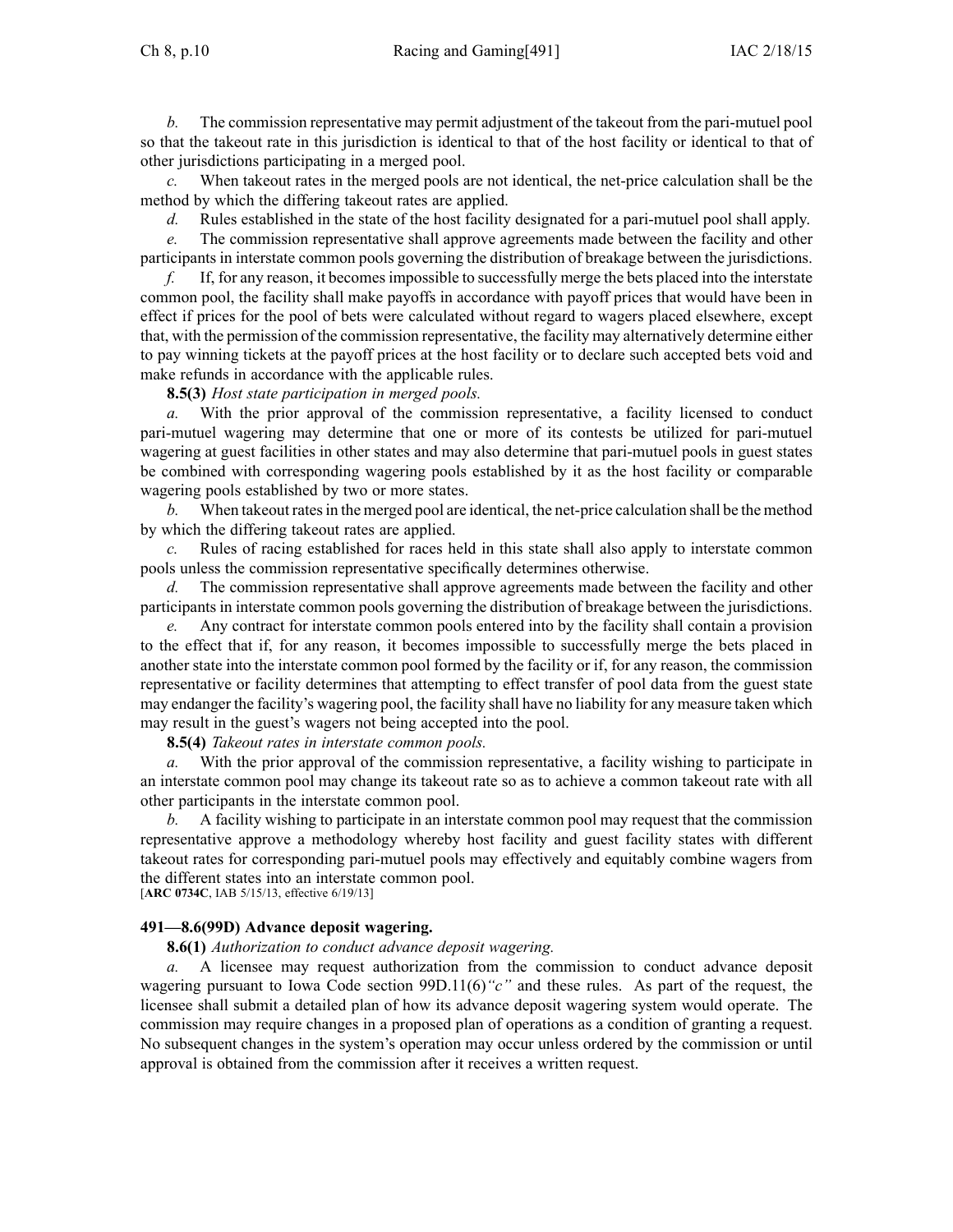*b.* The commission may conduct investigations or inspections or reques<sup>t</sup> additional information from the licensee as the commission deems appropriate in determining whether to allow the licensee to conduct advance deposit wagering.

*c.* The licensee shall establish and manage an advance deposit wagering center.

*d.* The commission may issue an ADWO license to an entity that enters into an agreemen<sup>t</sup> with the commission, the licensee, and the Iowa Horsemen's Benevolent and Protective Association. The terms of any ADWO's license shall include but not be limited to:

(1) Any source market fees and host fees to be paid on any races subject to advance deposit wagering.

(2) An annual ADWO license fee in an amount to be determined by the commission.

(3) Completion of all necessary background investigations.

(4) Acceptance of wagers on live races conducted at the horse racetrack in Polk County from all of its licensee account holders.

(5) A bond or irrevocable letter of credit on behalf of the ADWO to be determined by the commission.

(6) A detailed description and certification of systems and procedures used by the ADWO to validate the identity and age of licensee account holders and to validate the legality of wagers accepted.

(7) Certification of promp<sup>t</sup> commission access to all records relating to licensee account holder identity and age in hard-copy or standard electronic format acceptable to the commission.

(8) Certification of secure retention of all records related to advance deposit wagering and accounts for <sup>a</sup> period of not less than three years or such longer period as specified by the commission.

(9) Utilization and communication of pari-mutuel wagers to <sup>a</sup> pari-mutuel system meeting all requirements for pari-mutuel systems employed by licensed racing facilities in Iowa.

*e.* Commission access to and use of information concerning advance deposit wager transactions and licensee account holders shall be considered proprietary, and such information shall not be disclosed publicly excep<sup>t</sup> as may be required pursuan<sup>t</sup> to statute or court order or excep<sup>t</sup> as par<sup>t</sup> of the official record of any proceeding before the commission. This requirement shall not preven<sup>t</sup> the sharing of this information with other pari-mutuel regulatory authorities or law enforcement agencies for investigative purposes.

*f.* For each advance deposit wager made for an account by telephone, the licensee or ADWO shall make <sup>a</sup> voice recording of the entire transaction and shall not accep<sup>t</sup> any such wager if the voice-recording system is inoperable. Voice recordings shall be retained for not less than six months and shall be made available to the commission for investigative purposes.

**8.6(2)** *Establishing an account.*

*a.* A person must have an established account in order to place advance deposit wagers. An account may be established in person at the licensee's facility or with the ADWO by mail or electronic means. For establishing an account, the application must be signed or otherwise authorized in <sup>a</sup> manner acceptable to the commission and shall include the applicant's full legal name, principal residence address, telephone number, and date of birth and any other information required by the commission.

*b.* Each application submitted will be subject to electronic verification with respec<sup>t</sup> to the applicant's name, principal residence address and date of birth by either <sup>a</sup> national, independent individual reference service company or by means of a technology which meets or exceeds the reliability, security, accuracy, privacy and timeliness provided by individual reference service companies. An applicant's social security number may be necessary for completion of the verification process and for tax-reporting purposes. If there is <sup>a</sup> discrepancy between the application submitted and the information provided by the electronic verification or if no information on the applicant is available from such electronic verification, another individual reference service may be accessed or another technology meeting the requirements described above may be used to verify the information provided. If these measures prove unsatisfactory, then the applicant will be contacted and given instructions as to how to resolve the matter.

*c.* The identity of <sup>a</sup> licensee account holder must be verified via electronic means or copies of other documents before the licensee account holder may place an advance deposit wager.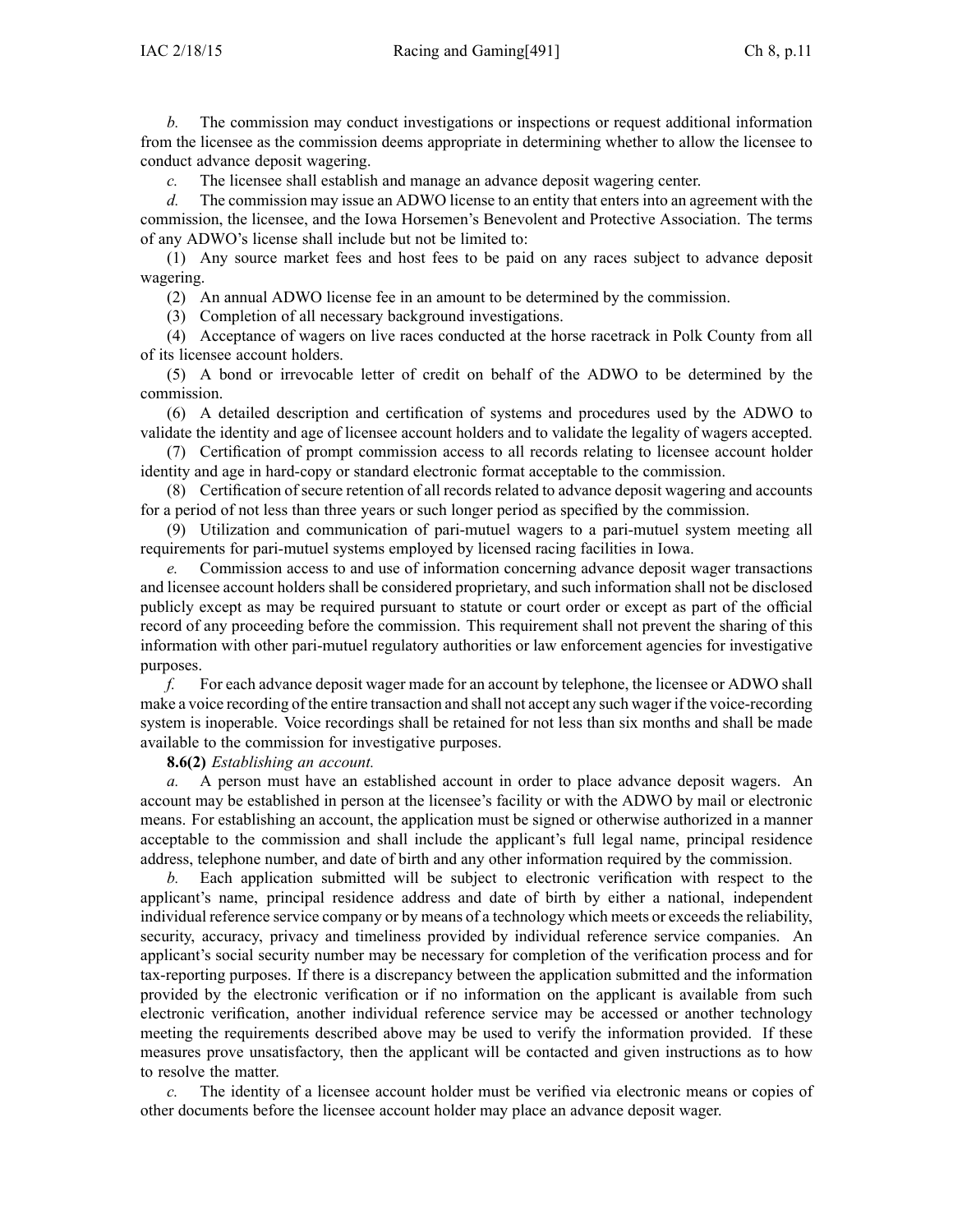Ch 8, p.12 Racing and Gaming[491] IAC 2/18/15

*d.* Each account shall have <sup>a</sup> unique identifying account number. The identifying account number may be changed at any time by the licensee or ADWO provided that the licensee or ADWO informs the licensee account holder in writing prior to the change.

*e.* The applicant shall provide the licensee or ADWO with an alpha-numeric code to be used as <sup>a</sup> secure personal identification code when the licensee account holder is placing an advance deposit wager. The licensee account holder has the right to change this code at any time.

*f.* The licensee account holder shall receive at the time the account is approved <sup>a</sup> unique account identification number; <sup>a</sup> copy of the advance deposit wagering rules and such other information and material pertinent to the operation of the account; and such other information as the licensee, ADWO or commission may deem appropriate.

*g.* The account is nontransferable.

*h.* The licensee or ADWO may close or refuse to open an account for what it deems good and sufficient reason and shall order an account closed if it is determined that information used to open an account wasfalse or that the account has been used in violation of these rules or the licensee's or ADWO's terms and conditions.

**8.6(3)** *Operation of an account.* The ADWO shall submit operating procedures with respec<sup>t</sup> to licensee account holder accounts for commission approval. [**ARC [9897B](https://www.legis.iowa.gov/docs/aco/arc/9897B.pdf)**, IAB 12/14/11, effective 11/15/11; **ARC [9987B](https://www.legis.iowa.gov/docs/aco/arc/9987B.pdf)**, IAB 2/8/12, effective 3/14/12; **ARC [0734C](https://www.legis.iowa.gov/docs/aco/arc/0734C.pdf)**, IAB 5/15/13, effective

6/19/13]

These rules are intended to implement Iowa Code chapter [99D](https://www.legis.iowa.gov/docs/ico/chapter/99D.pdf).

[Filed 4/5/85, Notice 2/27/85—published 4/24/85, effective 5/29/85] [Filed emergency 9/4/85—published 9/25/85, effective 9/4/85] [Filed emergency 2/27/86—published 3/26/86, effective 2/27/86] [Filed emergency 4/14/86—published 5/7/86, effective 4/15/86] [Filed emergency 10/20/86—published 11/19/86, effective 10/20/86] [Filed 10/20/86, Notice 7/30/86—published 11/19/86, effective 12/24/86] [Filed emergency 12/23/86—published 1/14/87, effective 1/14/87] [Filed emergency 1/15/87—published 2/11/87, effective 2/6/87] [Filed 3/6/87, Notice 1/14/87—published 3/25/87, effective 4/29/87] [Filed 6/11/87, Notice 4/8/87—published 7/1/87, effective 8/6/87] [Filed 10/23/87, Notice 9/9/87—published 11/18/87, effective 12/23/87] [Filed 11/18/87, Notice 10/7/87—published 12/16/87, effective 1/20/88] [Filed emergency 2/17/88—published 3/9/88, effective 2/17/88] [Filed emergency 4/11/88 after Notice 2/10/88—published 5/4/88, effective 4/11/88] [Filed 4/11/88, Notice 2/10/88—published 5/4/88, effective 6/8/88] [Filed 5/13/88, Notice 3/9/88—published 6/1/88, effective 7/6/88] [Filed 11/4/88, Notice 9/21/88—published 11/30/88, effective 1/4/89] [Filed emergency 12/19/88—published 1/11/89, effective 12/23/88] [Filed 2/17/89, Notice 1/11/89—published 3/8/89, effective 4/12/89] [Filed 2/16/90, Notice 12/27/89—published 3/7/90, effective 4/11/90] [Filed emergency 4/6/90—published 5/2/90, effective 4/6/90] [Filed 5/21/90, Notice 4/4/90—published 6/13/90, effective 7/18/90] [Filed 2/15/91, Notice 1/9/91—published 3/6/91, effective 4/10/91] [Filed 12/6/91, Notice 10/16/91—published 12/25/91, effective 1/29/92] [Filed emergency 3/27/92—published 4/15/92, effective 3/27/92] [Filed 5/22/92, Notice 4/15/92—published 6/10/92, effective 7/15/92] [Filed emergency 3/22/93—published 4/14/93, effective 3/30/93] [Filed 3/22/93, Notice 1/6/93—published 4/14/93, effective 5/19/93] [Filed 5/20/94, Notice 3/30/94—published 6/8/94, effective 7/13/94] [Filed 7/22/94, Notice 6/8/94—published 8/17/94, effective 9/21/94] [Filed 4/21/00, Notice 2/9/00—published 5/17/00, effective 6/21/00] [Filed 8/18/00, Notice 7/12/00—published 9/6/00, effective 10/11/00]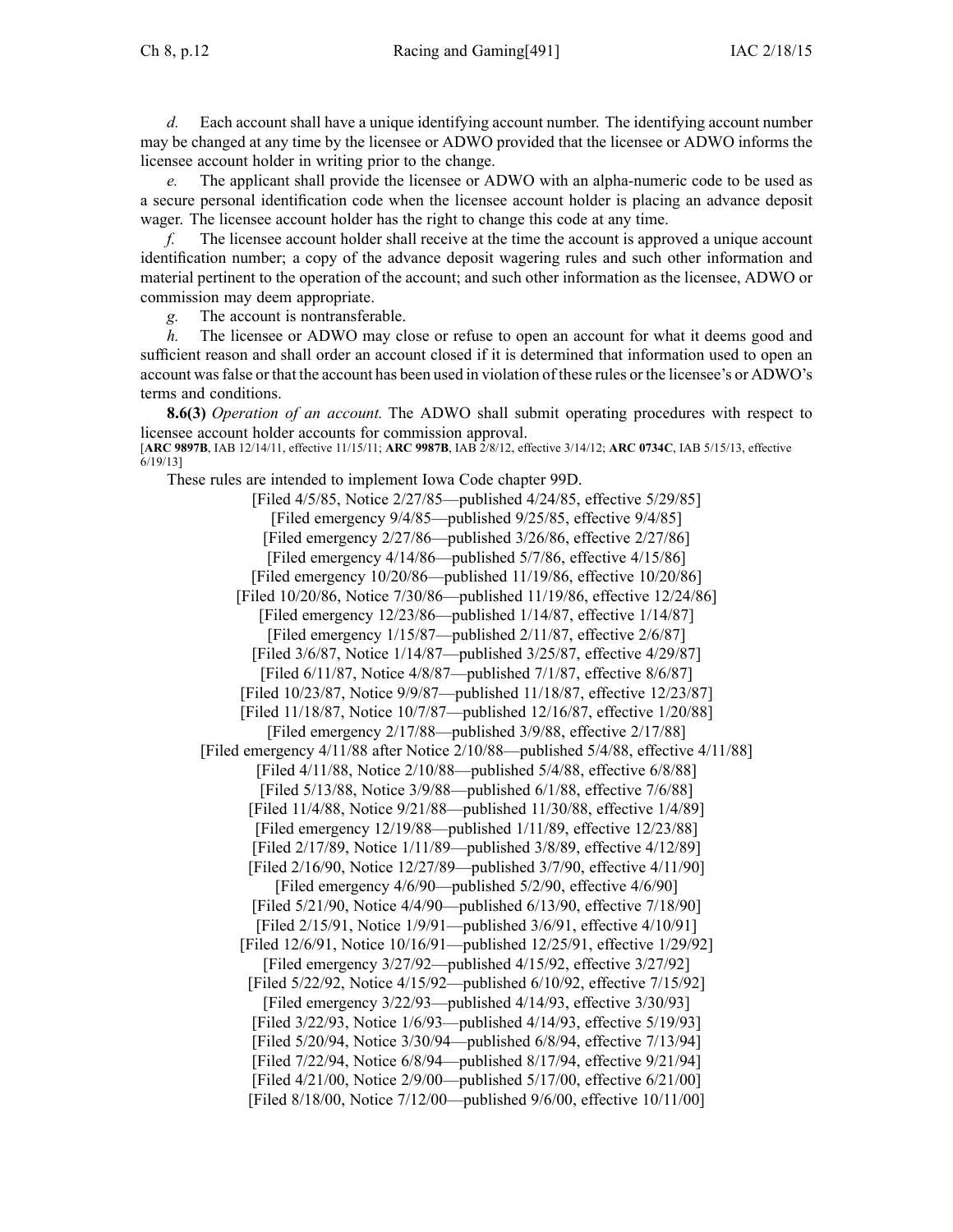[Filed 9/18/00, Notice 8/9/00—published 10/18/00, effective 11/22/00] [Filed 4/21/04, Notice 2/4/04—published 5/12/04, effective 6/16/04] [Filed 10/17/05, Notice 8/3/05—published 11/9/05, effective 12/14/05] [Filed [Emergency](https://www.legis.iowa.gov/docs/aco/arc/9897B.pdf) ARC 9897B, IAB 12/14/11, effective 11/15/11] [Filed ARC [9987B](https://www.legis.iowa.gov/docs/aco/arc/9987B.pdf) [\(Notice](https://www.legis.iowa.gov/docs/aco/arc/9808B.pdf) ARC 9808B, IAB 10/19/11), IAB 2/8/12, effective 3/14/12]

[[Filed](https://www.legis.iowa.gov/docs/aco/arc/0734C.pdf) ARC 0734C ([Notice](https://www.legis.iowa.gov/docs/aco/arc/0604C.pdf) ARC 0604C, IAB 2/20/13), IAB 5/15/13, effective 6/19/13] [[Filed](https://www.legis.iowa.gov/docs/aco/arc/1876C.pdf) ARC 1876C ([Notice](https://www.legis.iowa.gov/docs/aco/arc/1770C.pdf) ARC 1770C, IAB 12/10/14), IAB 2/18/15, effective 3/25/15]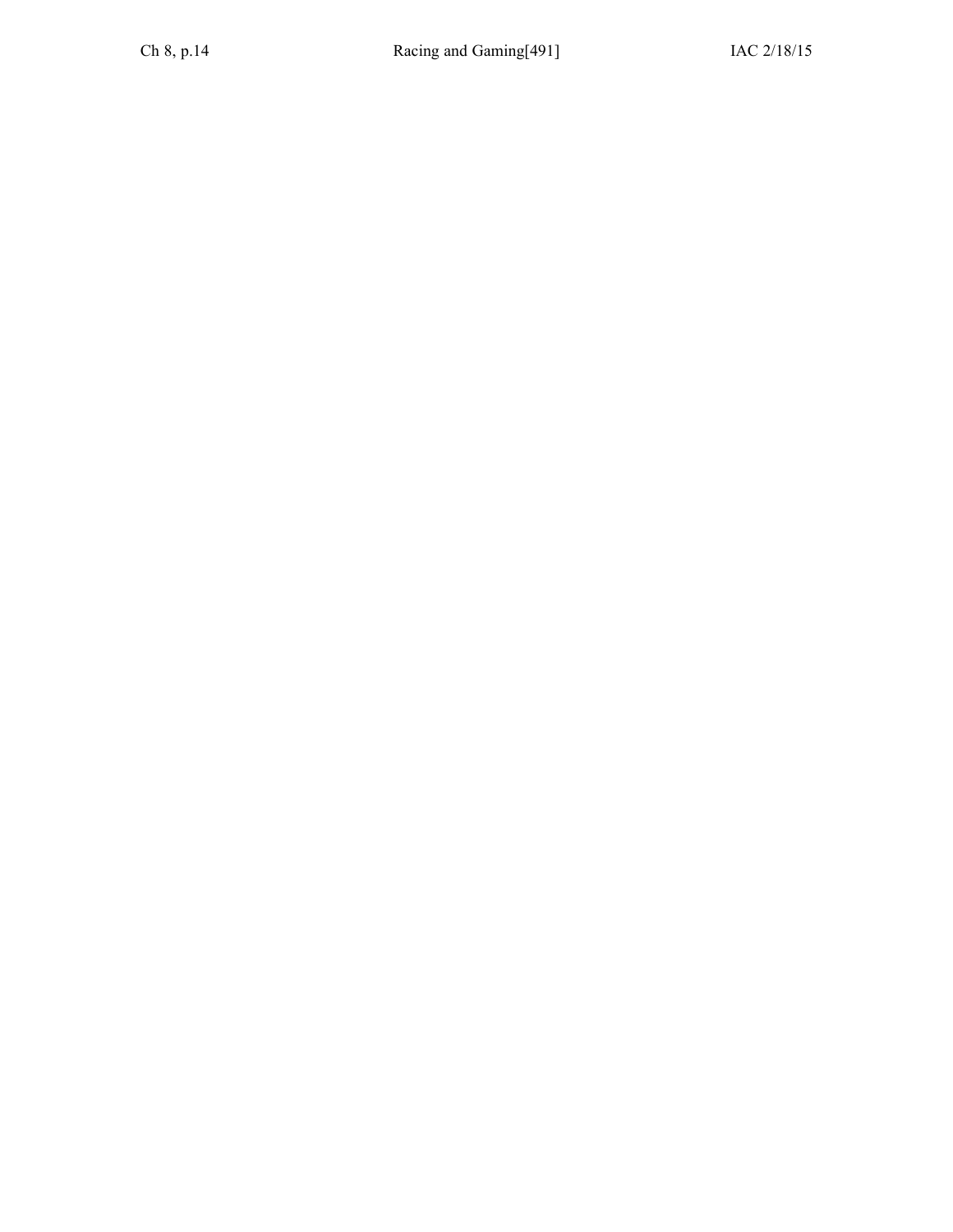#### CHAPTER 9 HARNESS RACING [Prior to 11/9/86, Racing Commission[693]] [Prior to 11/18/87, Racing and Gaming Division[195]] Rescinded **ARC 0734C**, IAB [5/15/13](https://www.legis.iowa.gov/docs/aco/bulletin/05-15-2013.pdf), effective 6/19/13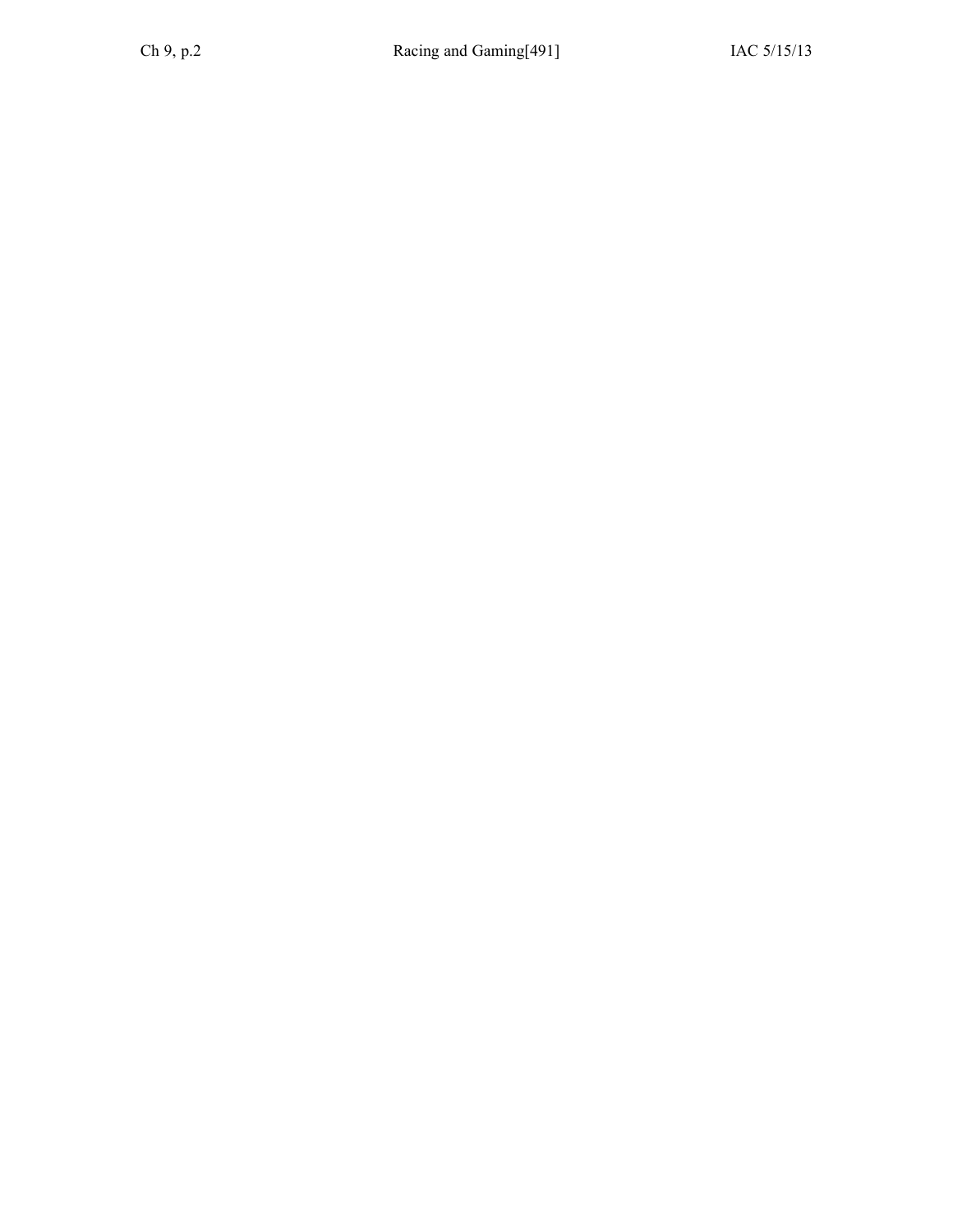### CHAPTER 10

## THOROUGHBRED AND QUARTER HORSE RACING

**491—10.1(99D) Terms defined.** As used in the rules, unless the context otherwise requires, the following definitions apply:

*"Age"* means the age of <sup>a</sup> horse reckoned from the first day of January of the year of foaling.

*"Allowance race"* means an overnight race for which eligibility and weight to be carried are determined according to specified conditions that include age, sex, earnings, and number of wins.

*"Also eligible"* means:

1. A number of eligible horses, properly entered, which were not drawn for inclusion in <sup>a</sup> race but which become eligible according to preference or lot when an entry is scratched prior to the scratch time deadline; or

2. The next preferred nonqualifier for the finals or consolation from <sup>a</sup> set of elimination trials that will become eligible in the event <sup>a</sup> finalist is scratched by the stewards for <sup>a</sup> rule violation or is otherwise eligible if written race conditions permit.

*"Appeal"* means <sup>a</sup> reques<sup>t</sup> for the commission or its designee to investigate, consider, and review any decisions or rulings of stewards.

*"Arrears"* means all moneys owed by <sup>a</sup> licensee, including subscriptions, jockey fees, forfeitures, and any default incident to these rules.

*"Authorized agent"* means <sup>a</sup> person licensed by the commission and appointed by <sup>a</sup> written instrument, signed and acknowledged before <sup>a</sup> notary public by the owner on whose behalf the agen<sup>t</sup> will act.

*"Bleeder"* means <sup>a</sup> horse that hemorrhages from within the respiratory tract during <sup>a</sup> race, within one and one-half hours postrace, during exercise or within one and one-half hours of exercise.

*"Bleeder list"* means <sup>a</sup> tabulation of all bleeders to be maintained by the commission.

*"Chemist"* means any official racing chemist designated by the commission.

*"Claiming race"* means <sup>a</sup> race in which any horse starting may be claimed (purchased for <sup>a</sup> designated amount) in conformance with the rules. (See also waived claiming rule in paragraph [10.6\(18\)](https://www.legis.iowa.gov/docs/iac/rule/491.10.6.pdf)*"k."*)

*"Commission"* means the racing and gaming commission.

*"Conditions"* means qualifications that determine <sup>a</sup> horse's eligibility to be entered in <sup>a</sup> race.

*"Contest"* means <sup>a</sup> competitive racing event on which pari-mutuel wagering is conducted.

*"Coupled entry"* means two or more contestants in <sup>a</sup> contest that are treated as <sup>a</sup> single betting interest for pari-mutuel wagering purposes. (See also "Entry.")

*"Day"* means <sup>a</sup> 24-hour period ending at midnight.

*"Dead heat"* means when the noses of two or more horses reach the finish line of <sup>a</sup> race at the same time.

*"Declaration"* means the act of withdrawing an entered horse from <sup>a</sup> race prior to the closing of entries.

*"Detention barn"* means the barn designated for the collection from horses of test samples under the supervision of the commission veterinarian; also the barn assigned by the commission to <sup>a</sup> horse on the bleeder list, for occupancy as <sup>a</sup> prerequisite for receiving bleeder medication.

*"Entry"* means <sup>a</sup> horse made eligible to run in <sup>a</sup> race; or two or more horses, entered in the same race, which have common ties of ownership, lease, or training. (See also "Coupled entry.")

*"Facility"* means an entity licensed by the commission to conduct pari-mutuel wagering or gaming operations in Iowa.

*"Facility premises"* means all real property utilized by the facility in the conduct of its race meeting, including the racetrack, grandstand, concession stands, offices, barns, stable area, employee housing facilities, parking lots, and any other areas under the jurisdiction of the commission.

*"Field or mutuel field"* means <sup>a</sup> group of two or more horses upon which <sup>a</sup> single bet may be placed. A mutuel field is required when the number of horses starting in <sup>a</sup> race exceeds the capacity of the track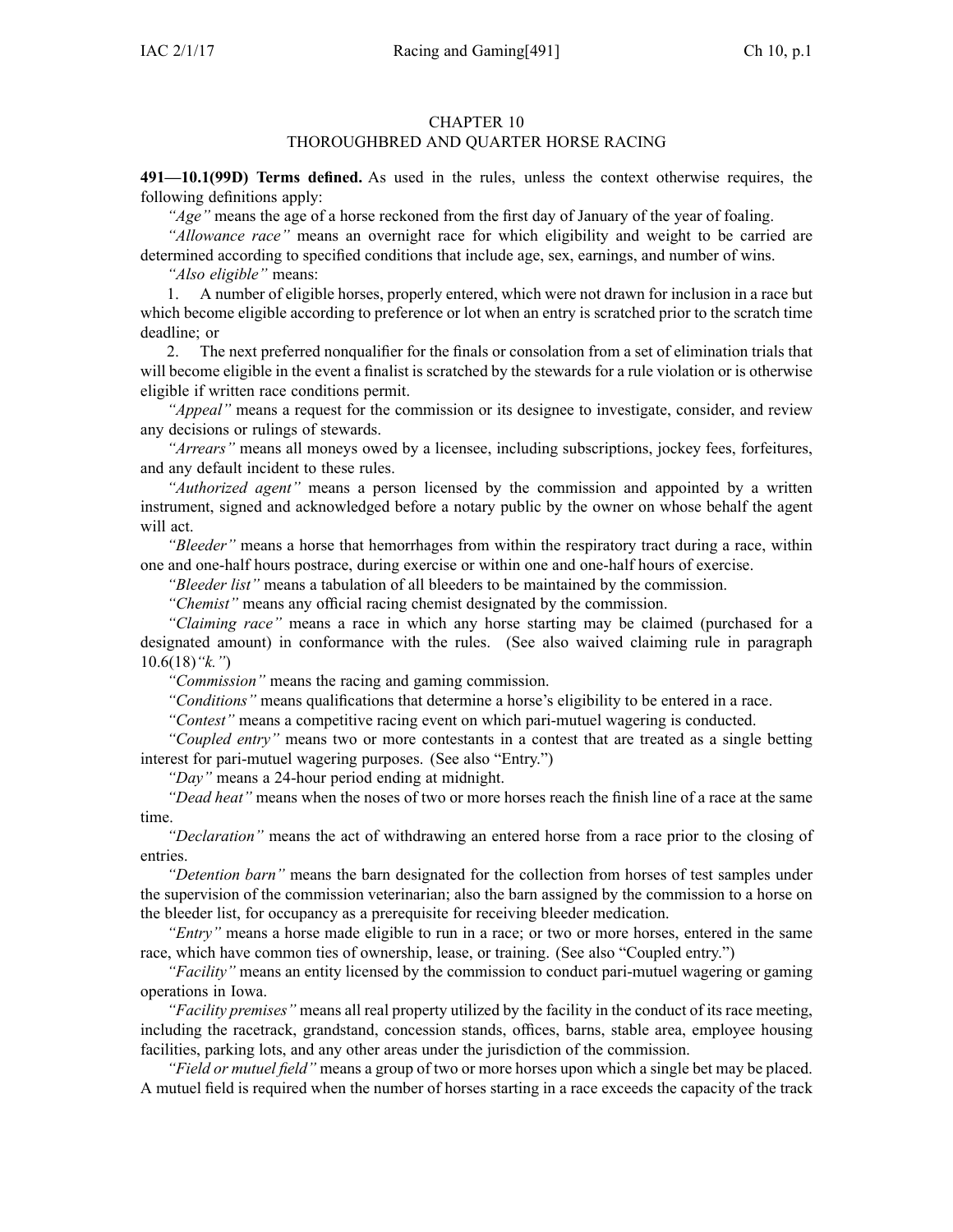totalizator. The highest numbered horse within the totalizator capacity and all the higher-numbered horses following are then grouped together in the mutuel field.

*"Foreign substances"* means all substances excep<sup>t</sup> those that exist naturally in the untreated horse at normal physiological concentration.

*"Forfeit"* means money due from <sup>a</sup> licensee because of an error, fault, neglect of duty, breach of contract, or penalty imposed by the stewards or the commission.

*"Handicap"* means <sup>a</sup> race in which the weights to be carried by the horses are assigned by the racing secretary or handicapper for the purpose of equalizing the chances of winning for all horses entered.

*"Horse"* means any equine (including equine designated as <sup>a</sup> mare, filly, stallion, colt, ridgeling, or gelding) registered for racing; specifically, an entire male 5 years of age and older.

*"Hypodermic injection"* means any injection into or under the skin or mucosa, including intradermal injection, subcutaneous injection, submucosal injection, intramuscular injection, intravenous injection, intra-arterial injection, intra-articular injection, intrabursal injection, and intraocular (intraconjunctival) injection.

*"Inquiry"* means an investigation by the stewards of potential interference in <sup>a</sup> contest prior to declaring the result of said contest official.

*"Jockey"* means <sup>a</sup> professional rider licensed to ride in races.

*"Licensee"* means any person or entity licensed by the commission to engage in racing or related regulated activity.

*"Maiden race"* means <sup>a</sup> contest restricted to nonwinners.

*"Meet/meeting"* means the specified period and dates each year during which <sup>a</sup> facility is authorized by the commission to conduct pari-mutuel wagering on horse racing.

*"Month"* means <sup>a</sup> calendar month.

"Nomination" means the naming of a horse to a certain race or series of races generally accompanied by paymen<sup>t</sup> of <sup>a</sup> prescribed fee.

*"Nominator"* means the person or entity in whose name <sup>a</sup> horse is nominated for <sup>a</sup> race or series of races.

*"Objection"* means:

1. A written complaint made to the stewards concerning <sup>a</sup> horse entered in <sup>a</sup> race and filed not later than one hour prior to the scheduled pos<sup>t</sup> time of the first race on the day in which the questioned horse is entered; or

2. A verbal claim of foul in <sup>a</sup> race lodged by the horse's jockey, trainer, owner, or the owner's authorized agen<sup>t</sup> before the race is declared official.

*"Official starter"* means the official responsible for dispatching the horses for <sup>a</sup> race.

*"Official time"* means the elapsed time from the moment the first horse crosses the starting point until the first horse crosses the finish line.

*"Overnight race,"* also known as <sup>a</sup> purse race, means <sup>a</sup> contest for which entries close at <sup>a</sup> time set by the racing secretary.

*"Owner"* means <sup>a</sup> person or entity that holds any title, right or interest, whole or partial, in <sup>a</sup> horse, including the lessee and lessor of <sup>a</sup> horse.

*"Paddock"* means an enclosure in which horses scheduled to compete in <sup>a</sup> contest are saddled prior to racing.

*"Performance"* means <sup>a</sup> schedule of 8 to 12 races per day unless otherwise authorized by the commission.

*"Post position"* means the preassigned position from which <sup>a</sup> horse will leave the starting gate.

*"Post time"* means the scheduled time for horses to arrive at the starting gate for <sup>a</sup> contest.

*"Prize"* means the combined total of any cash, premium, trophy, and object of value awarded to the owners of horses according to order of finish in <sup>a</sup> race.

*"Purse"* means the total cash amount for which <sup>a</sup> race is contested.

*"Purse race"* means <sup>a</sup> race for money or other prize to which the owners of horses entered do not contribute money toward its purse.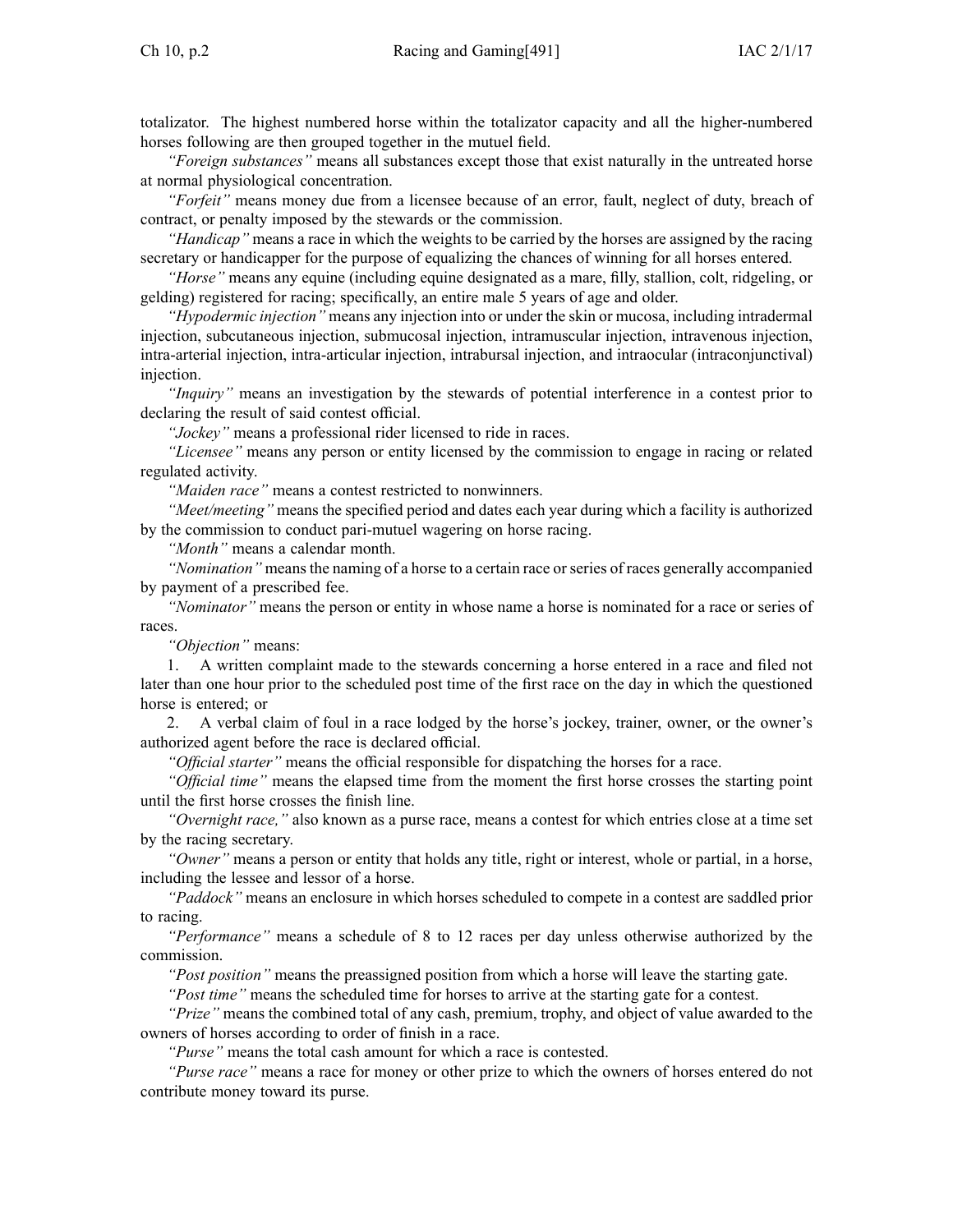*"Race"* means <sup>a</sup> running contest between horses ridden by jockeys for <sup>a</sup> purse, prize, or other reward run at <sup>a</sup> facility in the presence of the stewards of the meeting. This includes purse races, overnight races and stakes races.

*"Recognized meeting"* means any meeting with regularly scheduled races for horses on the flat in <sup>a</sup> jurisdiction having reciprocal relations with this state and the commission for the mutual enforcement of rulings relating to horse racing.

*"Rules"* means the rules promulgated by the commission to regulate the conduct of horse racing.

*"Scratch"* means the act of withdrawing an entered horse from <sup>a</sup> contest after the closing of entries. *"Scratch time"* means the deadline set by the facility for withdrawal of entries from <sup>a</sup> scheduled performance.

*"Smoke"* means the procedure of reviewing entries for correctness, eligibility, weight allowances, and medications.

*"Stakesrace"* means <sup>a</sup> contest in which nomination (if applicable), entry, and starting fees contribute to the purse. No overnight race shall be considered <sup>a</sup> stakes race. Special designations or classifications for stakes races such as "graded stakes" or "black type" shall be determined by the appropriate breed registries or recognized authorities.

*"Starter"* means <sup>a</sup> horse that becomes an actual contestant in <sup>a</sup> race by virtue of the starting gate opening in front of it upon dispatch by the official starter.

*"Steward"* means <sup>a</sup> duly appointed racing official with powers and duties specified by rules.

*"Subscription"* means moneys paid for nomination, entry, eligibility, orstarting of <sup>a</sup> horse in <sup>a</sup> stakes race.

*"Test level"* means the concentration of <sup>a</sup> foreign substance found in the test sample.

*"Test sample"* means any bodily substance including, but not limited to, blood or urine taken from <sup>a</sup> horse under the supervision of the commission veterinarian and as prescribed by the commission for the purpose of analysis.

*"Totalizator"* means the system used for recording, calculating, and disseminating information about ticket sales, wagers, odds, and payoff prices to patrons at <sup>a</sup> pari-mutuel wagering facility.

*"Veterinarian"* means <sup>a</sup> veterinarian holding <sup>a</sup> current unrestricted license issued by the state of Iowa veterinary regulatory authority and licensed by the commission.

*"Winner"* means the horse whose nose reaches the finish line first or is placed first through disqualification by the stewards.

*"Year"* means <sup>a</sup> calendar year.

[**ARC [9987B](https://www.legis.iowa.gov/docs/aco/arc/9987B.pdf)**, IAB 2/8/12, effective 3/14/12; **ARC [2468C](https://www.legis.iowa.gov/docs/aco/arc/2468C.pdf)**, IAB 3/30/16, effective 5/4/16]

### **491—10.2(99D) Facilities' responsibilities.**

**10.2(1)** *Stalls.* The facility shall ensure that racing animals are stabled in individual box stalls; that the stables and immediate surrounding area are maintained in approved sanitary condition at all times; that satisfactory drainage is provided; and that manure and other refuse are kept in separate boxes or containers at locations distant from living quarters and promptly and properly removed.

**10.2(2)** *Paddocks and equipment.* The facility shall ensure that paddocks, starting gates, and other equipment subject to contact by different animals are kept in <sup>a</sup> clean condition and free of dangerous surfaces.

**10.2(3)** *Receiving barn and stalls.* Each facility shall provide <sup>a</sup> conveniently located receiving barn or stalls for the use of horses arriving during the meeting. The barn shall have adequate stable room and facilities, hot and cold water, and stall bedding. The facility shall employ attendants to operate and maintain the receiving barn or stalls in <sup>a</sup> clean and healthy condition.

**10.2(4)** *Fire protection.* The facility shall develop and implement <sup>a</sup> program for fire prevention on facility premises in accordance with applicable state fire codes. The facility shall instruct employees working on facility premises in procedures for fire prevention and evacuation. The facility shall, in accordance with state fire codes, prohibit the following:

- *a.* Smoking in horse stalls, feed and tack rooms, and in the alleyways.
- *b.* Sleeping in feed rooms or stalls.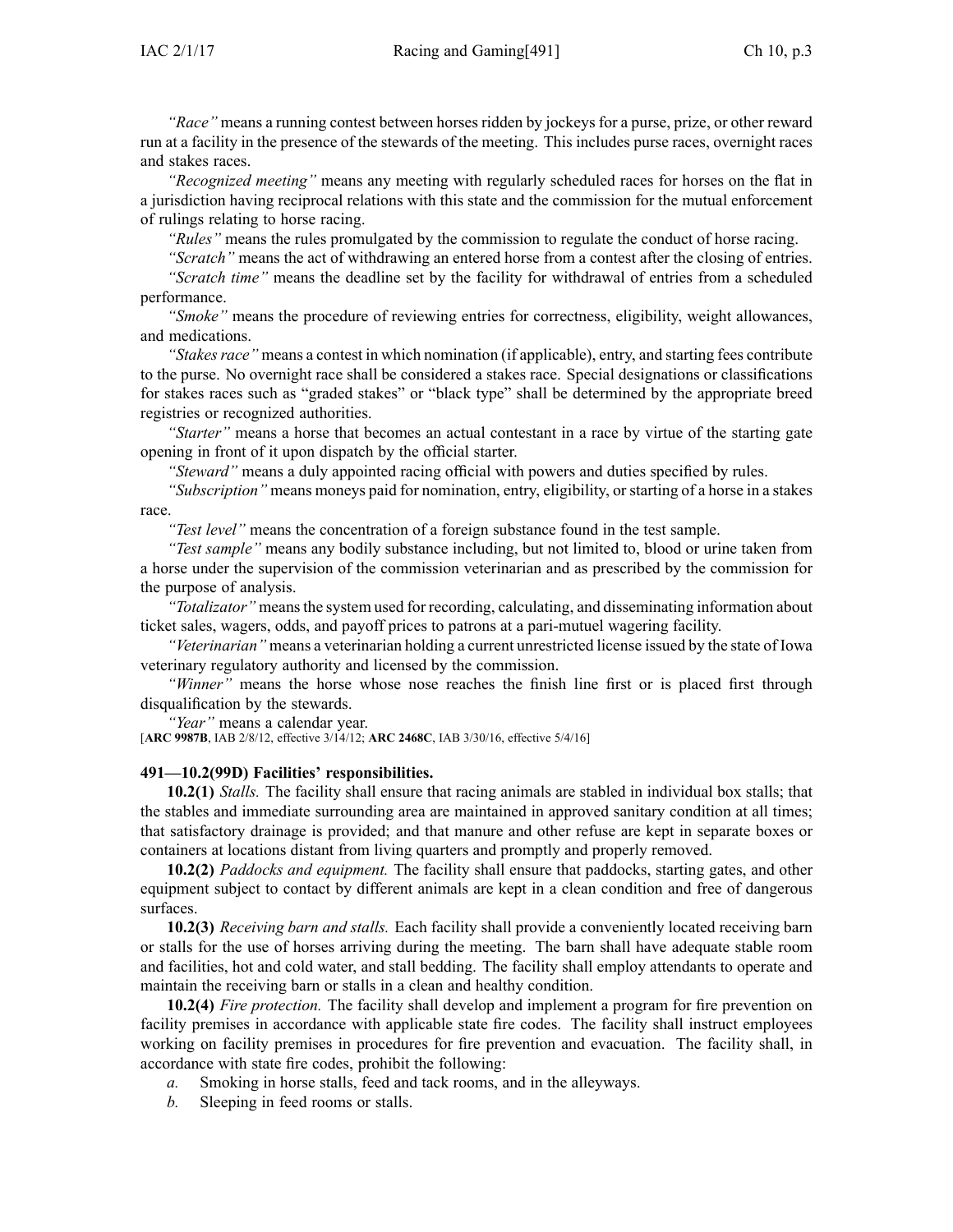*c.* Open fires and oil- or gasoline-burning lanterns or lamps in the stable area.

*d.* Leaving any electrical appliance unattended or in unsafe proximity to walls, beds, or furnishings.

*e.* Keeping flammable materials, including cleaning fluids or solvents, in the stable area.

*f.* Locking <sup>a</sup> stall which is occupied by <sup>a</sup> horse.

The facility shall pos<sup>t</sup> <sup>a</sup> notice in the stable area which lists the prohibitions outlined in [10.2\(4\)](https://www.legis.iowa.gov/docs/iac/rule/491.10.2.pdf)*"a"* to *"f"* above.

**10.2(5)** *Starting gate.*

*a.* During racing hours <sup>a</sup> facility shall provide at least two operable padded starting gates that have been approved by the commission.

*b.* During designated training hours <sup>a</sup> facility shall make at least one starting gate and qualified starting gate employee available for schooling.

*c.* If <sup>a</sup> race is started at <sup>a</sup> place other than in <sup>a</sup> chute, the facility shall provide and maintain in good operating condition backup equipment for moving the starting gate. The backup equipment must be immediately available to replace the primary moving equipment in the event of failure.

**10.2(6)** *Distance markers.*

*a.* A facility shall provide and maintain starting point markers and distance poles in <sup>a</sup> size and position that can be clearly seen from the steward's stand.

*b.* The starting point markers and distance poles must be marked as follows:

| $1/4$ poles  | red and white horizontal stripes   |
|--------------|------------------------------------|
| $1/8$ poles  | green and white horizontal stripes |
| $1/16$ poles | black and white horizontal stripes |
| 220 yards    | green and white                    |
| 250 yards    | blue                               |
| 300 yards    | yellow                             |
| 330 yards    | black and white                    |
| 350 yards    | red                                |
| 400 yards    | black                              |
| 440 yards    | red and white                      |
| 550 yards    | black and white horizontal stripes |
| 660 yards    | green and white horizontal stripes |
| 770 yards    | black and white horizontal stripes |
| 870 yards    | blue and white horizontal stripes  |
|              |                                    |

**10.2(7)** *Detention enclosure.* Each facility shall maintain <sup>a</sup> detention enclosure for use by the commission for securing samples of urine, saliva, blood, or other bodily substances or tissues for chemical analysis from horses who have run in <sup>a</sup> race. The enclosure shall include <sup>a</sup> wash rack, commission veterinarian office, <sup>a</sup> walking ring, at least four stalls, workroom for the sample collectors with hot and cold running water, and glass observation windows for viewing of the horses from the office and workroom. An owner, trainer, or designated representative licensed by the commission shall be with <sup>a</sup> horse in the detention barn at all times.

**10.2(8)** *Ambulance.* A facility shall maintain, on the premises during every day that its track is open for racing or exercising, an ambulance for humans and an ambulance for horses, equipped according to prevailing standards and staffed by medical doctors, paramedics, or other personnel trained to operate them. When an ambulance is used for transfer of <sup>a</sup> horse or patient to medical facilities, <sup>a</sup> replacement ambulance must be furnished by the facility to comply with this rule.

**10.2(9)** *Helmets and vests.* Any person on horseback on facility grounds shall wear <sup>a</sup> protective helmet and safety vest.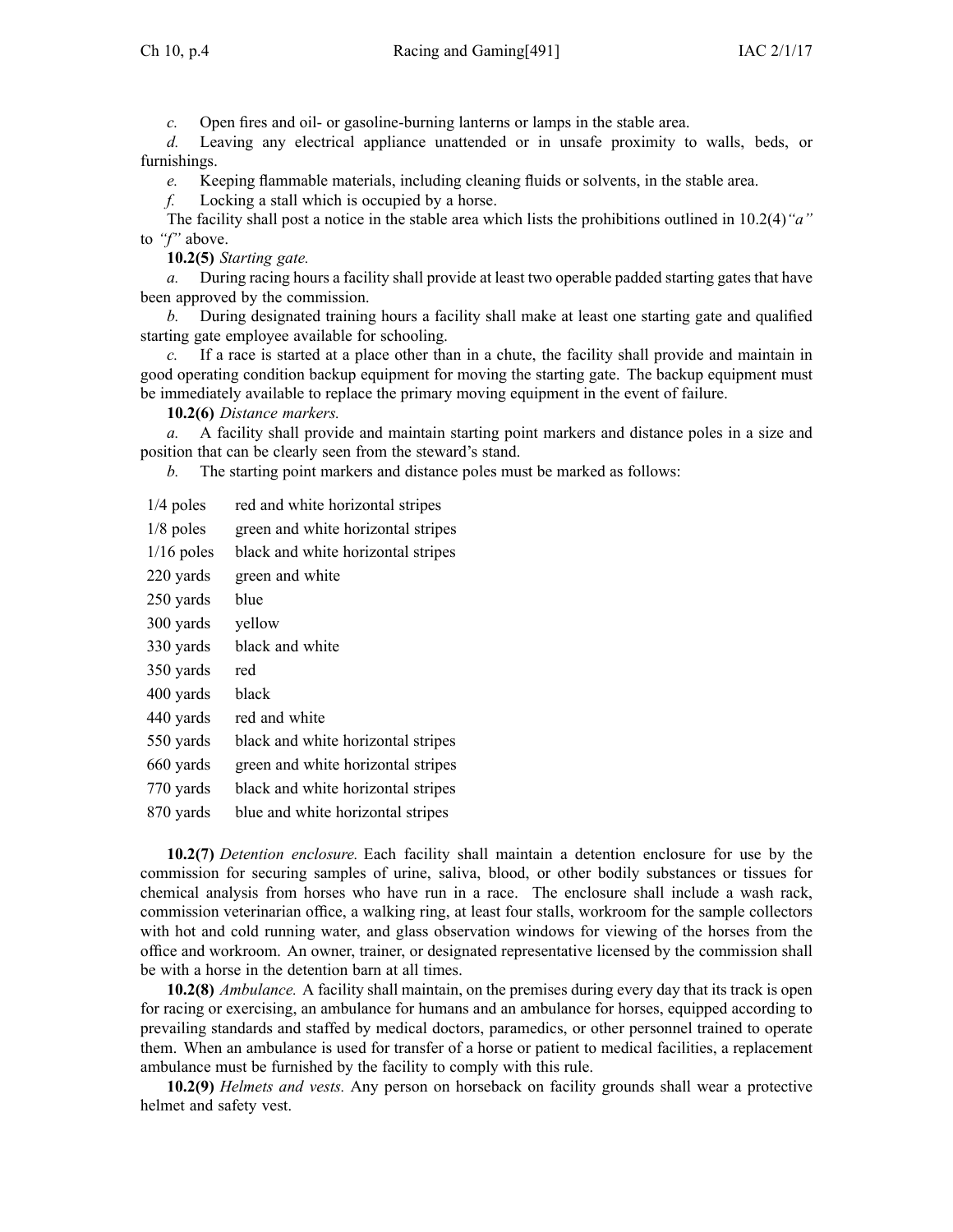## **10.2(10)** *Racetrack.*

*a.* The surface of <sup>a</sup> racetrack, including cushion, subsurface, and base, must be designed, constructed, and maintained to provide for the safety of the jockeys and racing animals.

*b.* Distances to be run shall be measured from the starting line at <sup>a</sup> distance three feet out from the inside rail.

*c.* A facility shall provide an adequate drainage system for the racetrack.

*d.* A facility shall provide adequate equipment and personnel to maintain the track surface in <sup>a</sup> safe training and racing condition. The facility shall provide backup equipment for maintaining the track surface. A facility that conducts races on <sup>a</sup> turf track shall:

(1) Maintain an adequate stockpile of growing medium; and

(2) Provide <sup>a</sup> system capable of adequately watering the entire turf course evenly.

*e.* Rails.

(1) Racetracks, including turf tracks, shall have inside and outside rails, including gap rails, designed, constructed, and maintained to provide for the safety of jockeys and horses. The design and construction of rails must be approved by the commission prior to the first race meeting at the track.

(2) The top of the rail must be at least 38 inches but not more than 44 inches above the top of the cushion. The inside rail shall have no less than <sup>a</sup> 24-inch overhang with <sup>a</sup> continuous smooth cover.

(3) All rails must be constructed of materials designed to withstand the impact of <sup>a</sup> horse running at <sup>a</sup> gallop.

**10.2(11)** *Patrol films or video recordings.* Each facility shall provide:

*a.* A video recording system approved by the commission. Cameras must be located to provide clear panoramic and head-on views of each race. Separate monitors, which simultaneously display the images received from each camera and are capable of simultaneously displaying <sup>a</sup> synchronized view of the recordings of each race for review, shall be provided in the stewards' stand. The location and construction of video towers must be approved by the commission.

*b.* One camera, designated by the commission, to record the prerace loading of all horses into the starting gate and to continue to record until the field is dispatched by the starter.

*c.* One camera, designated by the commission, to record the apparen<sup>t</sup> winner of each race from the finish line until the horse has returned, the jockey has dismounted, and the equipment has been removed from the horse.

*d.* At the discretion of the stewards, video camera operators to record the activities of any horses or persons handling horses prior to, during, or following <sup>a</sup> race.

*e.* That races run on an oval track be recorded by at least three video cameras. Races run on <sup>a</sup> straight course must be recorded by at least two video cameras.

*f.* Upon reques<sup>t</sup> of the commission, without cost, <sup>a</sup> copy of <sup>a</sup> video recording of <sup>a</sup> race.

*g.* That video recordings recorded prior to, during, and following each race be maintained by the facility for not less than six months after the end of the race meeting, or such other period as may be requested by the stewards or the commission.

*h.* A viewing room in which, on approval by the stewards, an owner, trainer, jockey, or other interested individual may view <sup>a</sup> video recording of <sup>a</sup> race.

*i.* Following any race in which there is an inquiry or objection, the video recorded replays of the incident in question which were utilized by the stewards in making their decision. The facility shall display to the public these video recorded replays on designated monitors.

**10.2(12)** *Communications.*

*a.* Each facility shall provide and maintain in good working order <sup>a</sup> communication system between:

- (1) The stewards' stand;
- (2) The racing office;
- (3) The tote room;
- (4) The jockeys' room;
- (5) The paddock;
- (6) The test barn;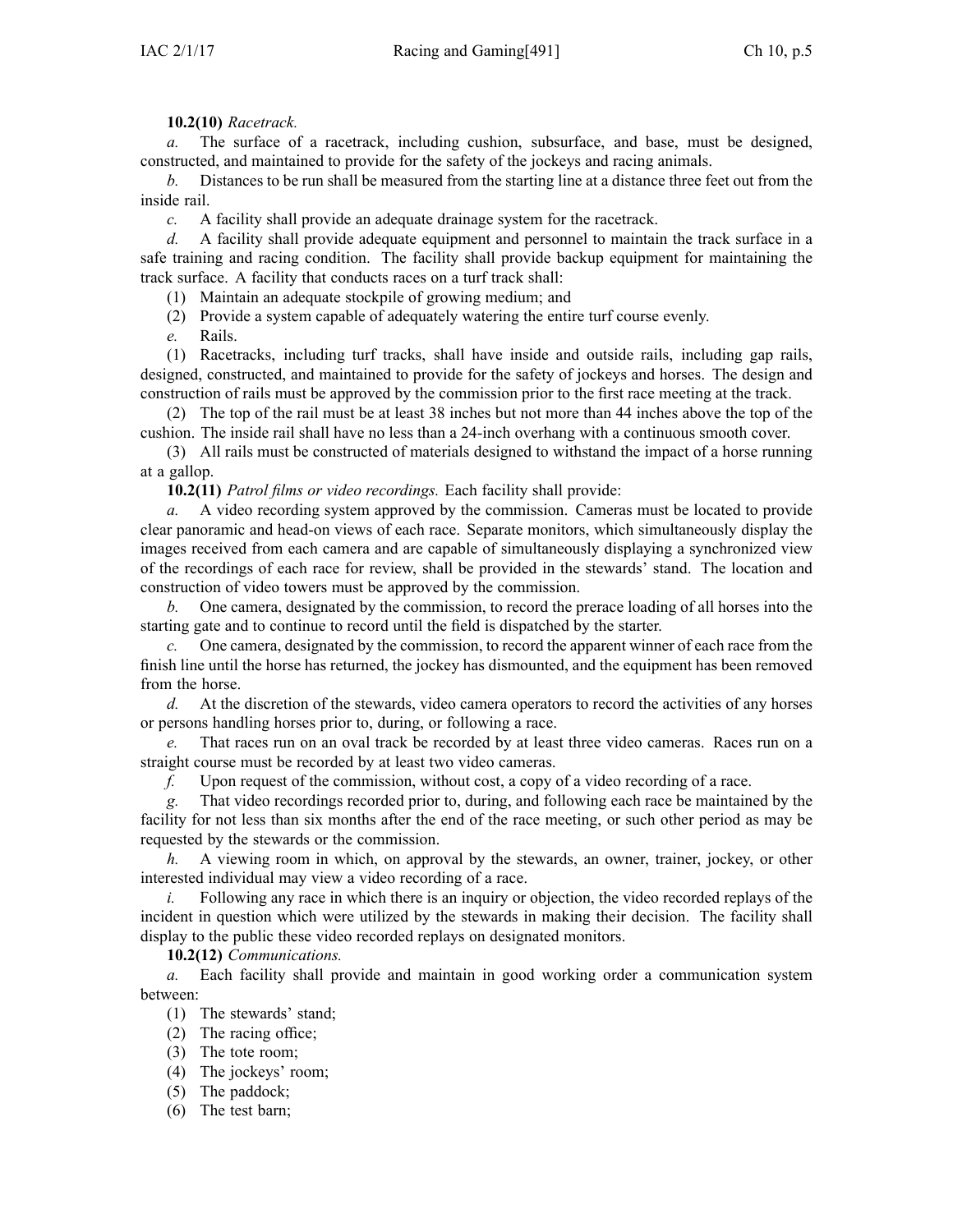- (7) The starting gate;
- (8) The weigh-in scale;
- (9) The video camera locations;
- (10) The clocker's stand;
- (11) The racing veterinarian;
- (12) The track announcer;
- (13) The location of the ambulances (equine and human); and
- (14) Other locations and persons designated by the commission.
- *b.* A facility shall provide and maintain <sup>a</sup> public address system capable of clearly transmitting announcements to the patrons and to the stable area.

[**ARC [2468C](https://www.legis.iowa.gov/docs/aco/arc/2468C.pdf)**, IAB 3/30/16, effective 5/4/16]

**491—10.3(99D) Facility policies.** It shall be the affirmative responsibility and continuing duty of each occupational licensee to follow and comply with the facility policies as published in literature distributed by the facility or posted in <sup>a</sup> conspicuous location.

# **491—10.4(99D) Racing officials.**

**10.4(1)** *General description.* Every facility conducting <sup>a</sup> race meeting shall appoint at least the following officials:

- *a.* One of the members of <sup>a</sup> three-member board of stewards;
- *b.* Racing secretary;
- *c.* Assistant racing secretary;
- *d.* Paddock judge;
- *e.* Horse identifier;
- *f.* Starter;
- *g.* Clocker/timer;
- *h.* Three placing judges;
- *i.* Jockey room custodian;
- 
- *j.* Mutuel manager;<br>*k.* Clerk of scales: Clerk of scales;
- *l.* Minimum of two outriders;
- *m.* Horsemen's bookkeeper;
- *n.* Any other person designated by the commission.

**10.4(2)** *Officials' prohibited activities.* No racing official or racing official's assistant(s) listed in [10.4\(1\)](https://www.legis.iowa.gov/docs/iac/rule/491.10.4.pdf) while serving in that capacity during any meeting may engage in any of the following:

*a.* Enter into <sup>a</sup> business or employment that would be <sup>a</sup> conflict of interest, interfere with, or conflict with the proper discharge of duties including <sup>a</sup> business that does business with <sup>a</sup> facility or <sup>a</sup> business issued <sup>a</sup> concession operator's license;

*b.* Participate in the sale, purchase, or ownership of any horse racing at the meeting;

*c.* Be involved in any way in the purchase or sale of any contract on any jockey racing at the meeting;

*d.* Sell or solicit horse insurance on any horse racing at the meeting, or any other business sales or solicitation not <sup>a</sup> par<sup>t</sup> of the official's duties;

*e.* Wager on the outcome of any race under the jurisdiction of the commission;

*f.* Accept or receive money or anything of value for the official's assistance in connection with the official's duties;

*g.* Consume or be under the influence of alcohol or any prohibited substance while performing official duties.

**10.4(3)** *Single official appointment.* No official appointed to any meeting, excep<sup>t</sup> placing judges, may hold more than one official position listed in [10.4\(1\)](https://www.legis.iowa.gov/docs/iac/rule/491.10.4.pdf) unless, in the determination of the stewards or commission, the holding of more than one appointment would not subject the official to <sup>a</sup> conflict of interest or duties in the two appointments.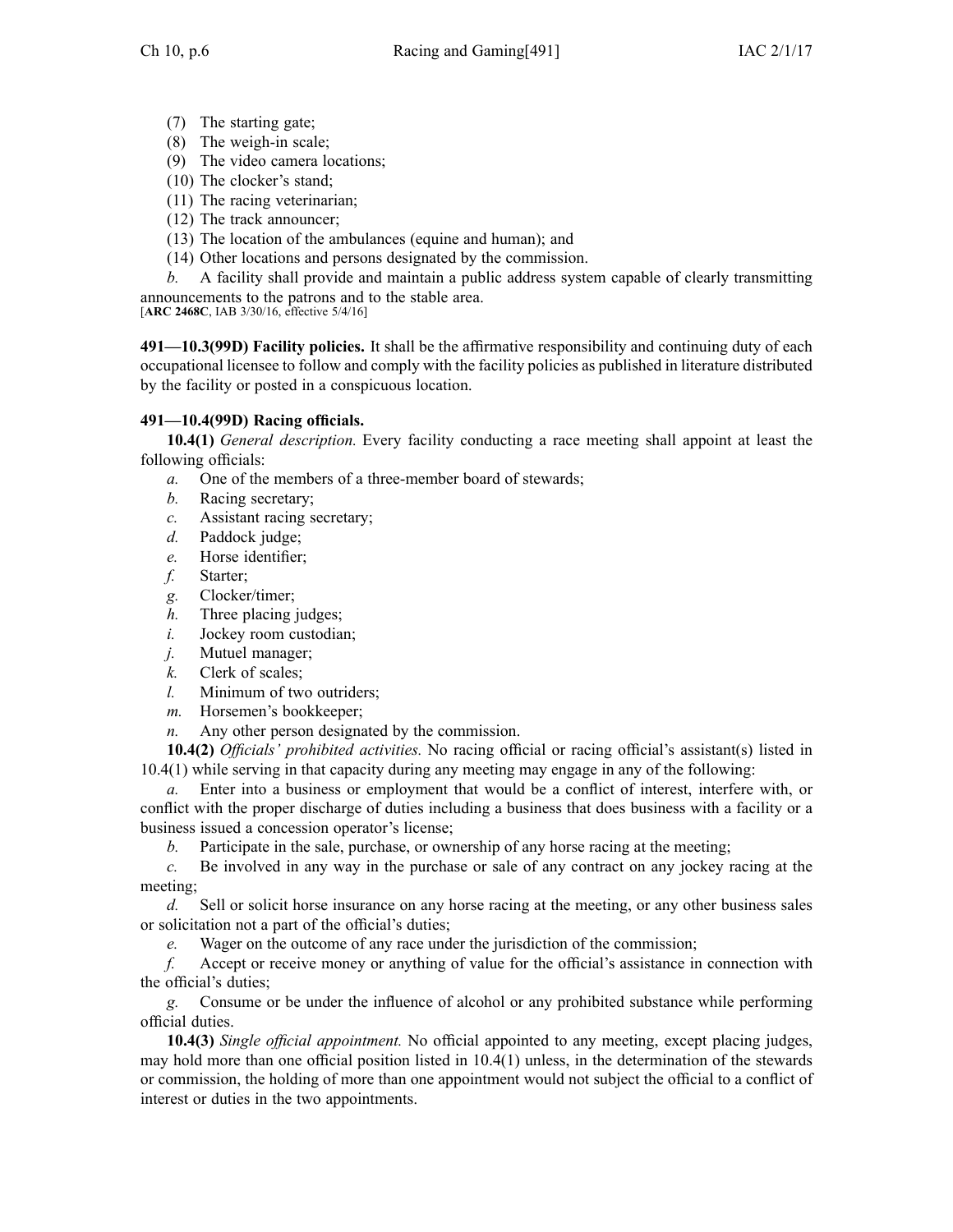**10.4(4)** *Stewards.* (For practice and procedure before the stewards and the commission, see [491—Chapter](https://www.legis.iowa.gov/docs/iac/chapter/491.4.pdf) 4.)

*a. General authority.*

(1) General. The board of stewards for each racing meet shall be responsible to the commission for the conduct of the racing meet in accordance with the laws of this state and the rules adopted by the commission. The stewards shall have authority to regulate and to resolve conflicts or disputes between all other racing officials, licensees, and those persons addressed by [491—paragraph](https://www.legis.iowa.gov/docs/iac/rule/491.4.6.pdf) 4.6(5)*"e,"* which are reasonably related to the conduct of <sup>a</sup> race or races and to discipline violators of these rules in accordance with the provisions of these rules.

(2) Period of authority. The stewards' authority as set forth in this subrule shall commence 30 days prior to the beginning of each racing meet and shall terminate 30 days after the end of each racing meet or with the completion of their business pertaining to the meeting.

(3) Attendance. All three stewards shall be presen<sup>t</sup> in the stand during the running of each race.

(4) Appointment of substitute. Should any steward be absent at race time, the state steward(s) shall appoint <sup>a</sup> deputy for the absent steward. If any deputy steward is appointed, the commission shall be notified immediately by the stewards.

(5) Initiate action. The stewards shall take notice of questionable conduct or rule violations, with or without complaint, and shall initiate investigations promptly and render <sup>a</sup> decision on every objection and every complaint made to them.

(6) General enforcement provisions. Stewards shall enforce the laws of Iowa and the rules of the commission. The laws of Iowa and the rules of racing apply equally during periods of racing. They supersede the conditions of <sup>a</sup> race and the regulations of <sup>a</sup> racing meet and, in matters pertaining to racing, the orders of the stewards supersede the orders of the officers of the facility. The decision of the stewards as to the extent of <sup>a</sup> disqualification of any horse in any race shall be final. A decision by the stewards regarding <sup>a</sup> disqualification of <sup>a</sup> horse due to <sup>a</sup> foul, interference, or <sup>a</sup> riding infraction may not be appealed.

*b. Other powers and authority.*

(1) The stewards shall have the power to interpret the rules and to decide all questions not specifically covered by them.

(2) All questions within their authority shall be determined by <sup>a</sup> majority of the stewards.

(3) The stewards shall have control over and access to all areas of the facility premises.

(4) The stewards shall have the authority to determine all questions arising with reference to entries and racing. Persons entering horses to run at licensed facilities agree in so doing to accep<sup>t</sup> the decision of the stewards on any questions relating to <sup>a</sup> race or racing. The stewards, in their sole discretion, are authorized to determine whether two or more individuals or entities are operating as <sup>a</sup> single financial interest or as separate financial interests. In making this determination, the stewards shall consider all relevant information including, but not limited to, the following:

1. Whether the parties pay bills from and deposit receipts in the same accounts.

2. Whether the parties share resources such as employees, feed, supplies, veterinary and farrier services, exercise and pony riders, tack, and equipment.

3. Whether the parties switch horses or owner/trainer for no apparen<sup>t</sup> reason, other than to avoid restrictions of being treated as <sup>a</sup> single interest.

4. Whether the parties engage in separate racing operations in other jurisdictions.

5. Whether the parties have claimed horses, or transferred claimed horses after the fact, for the other's benefit.

6. If owners, whether one owner is paying the expenses for horses not in the owner's name as owner.

7. If trainers, whether the relationship between the parties is more consistent with that of <sup>a</sup> trainer and assistant trainer.

(5) The stewards shall have the authority to discipline, for violation of the rules, any person subject to their control and, in their discretion, to impose fines or suspensions or both for infractions.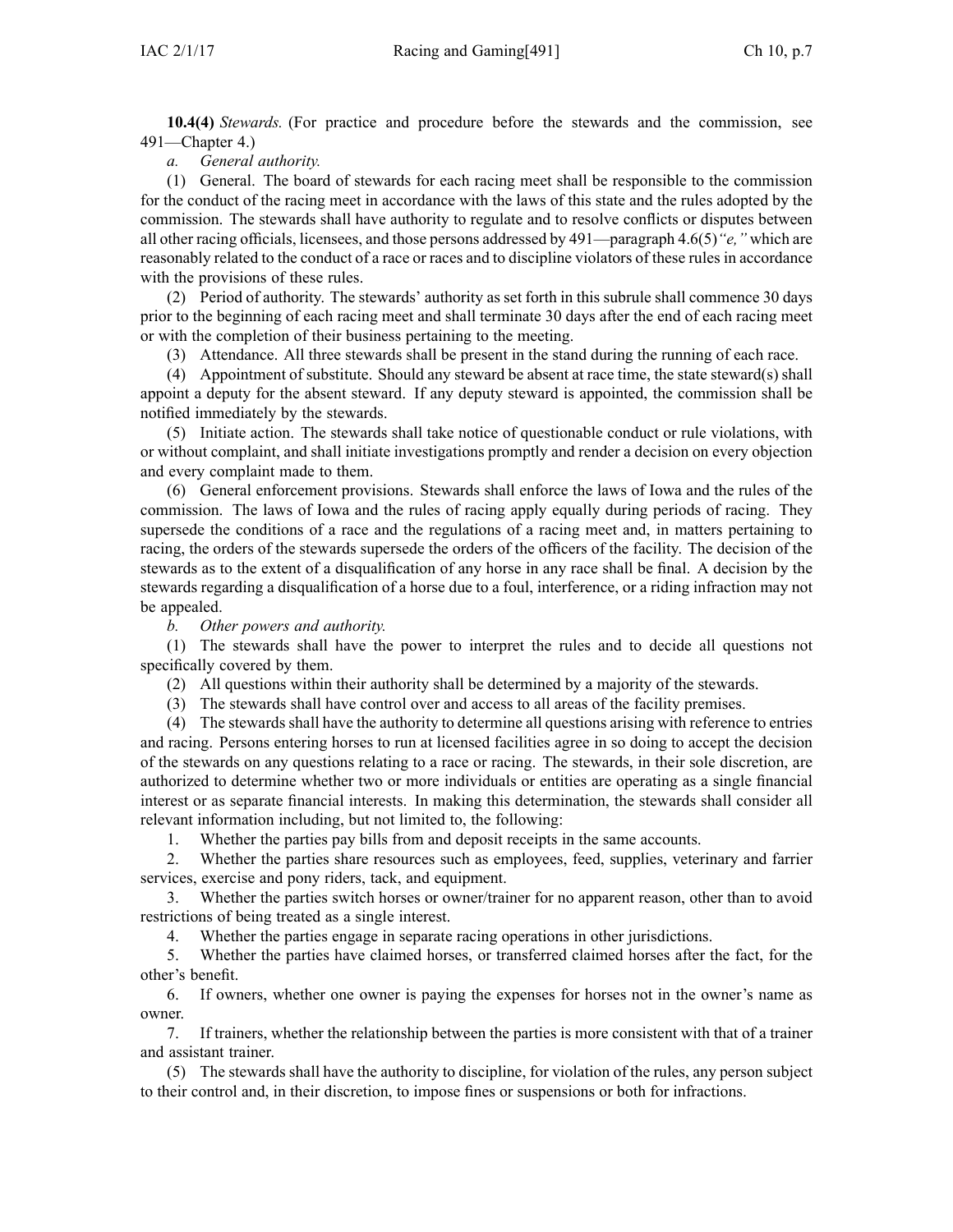Ch 10, p.8 Racing and Gaming[491]  $\left[40\right]$   $\left[40\right]$   $\left[40\right]$ 

(6) The stewards shall have the authority to order the exclusion or ejection from all premises and enclosures of the facility any person who is disqualified for corrup<sup>t</sup> practices on any race course in any country.

(7) The stewards shall have the authority to call for proof that <sup>a</sup> horse is itself not disqualified in any respect, or nominated by, or, wholly or in part, the property of, <sup>a</sup> disqualified person. In default of proof being given to their satisfaction, the stewards may declare the horse disqualified.

(8) The stewards shall have the authority at any time to order an examination of any horse entered for <sup>a</sup> race or which has run in <sup>a</sup> race.

(9) In order to maintain necessary safety and health conditions and to protect the public confidence in horse racing as <sup>a</sup> sport, the stewards have the authority to authorize <sup>a</sup> person(s) on their behalf to enter into or upon the buildings, barns, motor vehicles, trailers, or other places within the premises of <sup>a</sup> facility, to examine same, and to inspect and examine the person, personal property, and effects of any person within such place, and to seize any illegal articles or any items as evidence found.

(10) The stewards shall maintain <sup>a</sup> log of all infractions of the rules and of all rulings of the stewards upon matters coming before them during the race meet.

(11) The state stewards must give prior approval for any person other than the commissioners or commission representative to be allowed in the stewards' stand.

*c. Emergency authority.*

(1) Substitute officials. When in an emergency, any official is unable to discharge the official's duties, the stewards may approve the appointment of <sup>a</sup> substitute and shall repor<sup>t</sup> it immediately to the commission.

(2) Substitute jockeys. The stewards have the authority, in an emergency, to place <sup>a</sup> substitute jockey on any horse in the event the trainer does not do so. Before using that authority, the stewards shall in good faith attempt to inform the trainer of the emergency and to afford the trainer the opportunity to appoint <sup>a</sup> substitute jockey. If the trainer cannot be contacted, or if the trainer is contacted but fails to appoint <sup>a</sup> substitute jockey and inform the stewards of the substitution by 30 minutes prior to pos<sup>t</sup> time, then the stewards may appoint under this rule.

(3) Substitute trainer. The stewards have the authority in an emergency to designate <sup>a</sup> substitute trainer for any horse.

(4) Excuse horse. In case of accident or injury to <sup>a</sup> horse or any other emergency deemed by the stewards before the start of any race, the stewards may excuse the horse from starting.

(5) Exercise authority. No licensee may exercise <sup>a</sup> horse on the track between races unless upon the approval of the stewards.

(6) Nonstarter. At the discretion of the stewards, any horse(s) precluded from having <sup>a</sup> fair start may be declared <sup>a</sup> nonstarter, and any wagers involving said horse(s) may be ordered refunded.

*d. Investigations and decisions.*

(1) Investigations. The stewards may, upon direction of the commission, conduct inquiries and shall recommend to the commission the issuance of subpoenas to compel the attendance of witnesses and the production of reports, books, papers, and documents for any inquiry. The commission stewards have the power to administer oaths and examine witnesses. The stewards shall submit <sup>a</sup> written repor<sup>t</sup> to the commission of every such inquiry made by them.

(2) Form reversal. The stewards shall take notice of any marked reversal of form by any horse and shall conduct an inquiry of the horse's owner, trainer, or other persons connected with the horse including any person found to have contributed to the deliberate restraint or impediment of <sup>a</sup> horse in order to cause it not to win or finish as near as possible to first.

(3) Fouls.

1. Extent of disqualification. Upon any claim of foul submitted to them, the stewards shall determine the extent of any disqualification and place any horse found to be disqualified behind others in the race with which it interfered or may place the offending horse last in the race. The stewards at their discretion may determine if there was sufficient interference or intimidation to affect the outcome of the race and take the appropriate actions thereafter.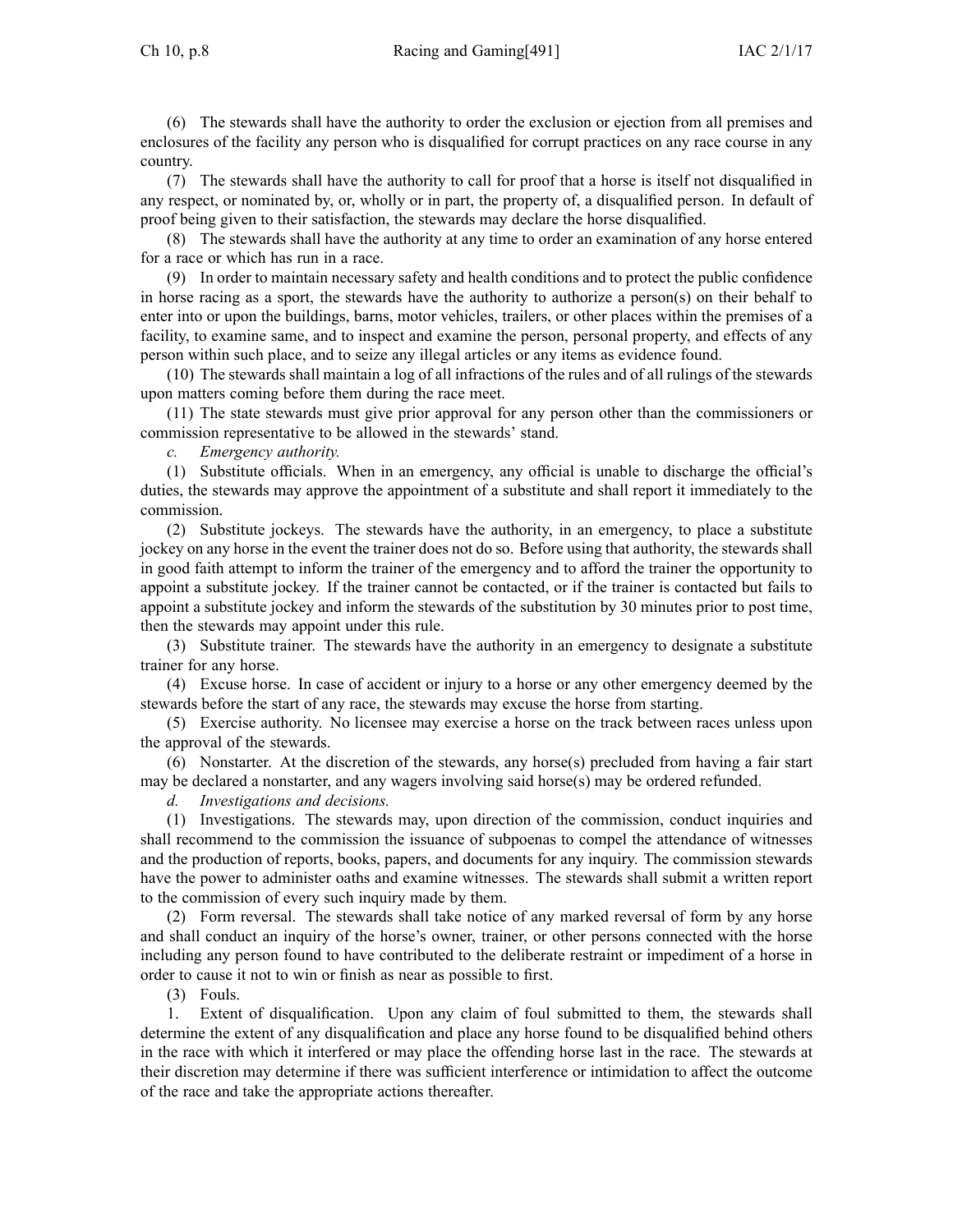2. Coupled entry. When <sup>a</sup> horse is disqualified under 10.4(4)*"d"*(3)"1" and that horse was <sup>a</sup> par<sup>t</sup> of <sup>a</sup> coupled entry and, in the opinion of the stewards, the act which led to the disqualification served to unduly benefit the other par<sup>t</sup> of the coupled entry, the stewards may disqualify the other par<sup>t</sup> of the entry.

3. Jockey guilty of foul. The stewards may discipline any jockey whose horse has been disqualified as <sup>a</sup> result of <sup>a</sup> foul committed during the running of <sup>a</sup> race.

(4) Protests and complaints. The stewards shall investigate promptly and render <sup>a</sup> decision in every protest and complaint made to them. They shall keep <sup>a</sup> record of all protests and complaints and any rulings made by the stewards and shall file reports daily with the commission.

1. Involving fraud. Protests involving fraud may be made by any person at any time. The protest must be made to the stewards.

2. Not involving fraud. Protests, excep<sup>t</sup> those involving fraud, may be filed only by the owner of <sup>a</sup> horse, authorized agent, trainer, or the jockey of the horse in the race over which the protest is made. The protest must be made to the clerk of scales, the stewards, or <sup>a</sup> person designated by the stewards before the race is declared official. If the placement of the starting gate is in error, no protest may be made, unless entered prior to the start of the race.

3. Protest to clerk of scales. A jockey who intends to enter <sup>a</sup> protest following the running of any race, and before the race is declared official, shall notify the clerk of scales, or <sup>a</sup> person designated by the stewards, of this intention immediately upon the arrival of the jockey at the scales.

4. Prize money of protested horse. During the time of determination of <sup>a</sup> protest, any money or prize won by <sup>a</sup> horse protested or otherwise affected by the outcome of the race shall be paid to and held by the horsemen's bookkeeper until the protest is decided.

5. Protest in writing. A protest, other than one arising out of the actual running of <sup>a</sup> race, must be in writing, signed by the complainant, and filed with the stewards not later than one hour before pos<sup>t</sup> time of the race out of which the protest arises.

6. Frivolous protests. No person shall make <sup>a</sup> frivolous protest nor may any person withdraw <sup>a</sup> protest without the permission of the stewards.

*e. Cancel wagering.* The stewards have the authority to cancel wagering on an individual betting interest or on an entire race and also have the authority to cancel <sup>a</sup> pari-mutuel pool for <sup>a</sup> race or races if such action is necessary to protect the integrity of pari-mutuel wagering.

### **10.4(5)** *Racing secretary.*

*a. General authority.* The racing secretary is responsible for setting the conditions for each race of the meeting, regulating the nomination of entries, determining the amounts of purses and to whom they are due, and recording of race results. The racing secretary shall permit no person other than licensed racing officials to enter the racing secretary's office or work areas until such time as all entries are closed, drawn, and smoked. Exceptions to this rule must be approved by the stewards.

*b. Conditions.* The racing secretary shall establish the conditions and eligibility for entering the races of the meeting and cause them to be published to owners, trainers, and the commission. Corrections to the conditions must be made before entries are taken.

*c. Posting of entries.* Upon the closing of entries each day, the racing secretary shall pos<sup>t</sup> <sup>a</sup> list of entries in <sup>a</sup> conspicuous location in the office of the racing secretary and shall furnish that list to local newspaper, radio, and television stations.

*d. Stakes and entrance money records.* The racing secretary shall be caretaker of the permanen<sup>t</sup> records of all stakes, entrance moneys, and arrears paid or due in a race meeting and shall keep permanent records of the results of each race of the meeting.

*e. Record of racing.* The racing secretary shall, no later than the day following each race, attach or endorse on the registration certificate of each horse winning in any race the fact of that winning performance and the distance, date of the race, and the type or conditions of the race.

*f. Daily program.* The racing secretary shall publish the official daily program, ensuring the accuracy therein of the following information:

(1) The sequence of races to be run and pos<sup>t</sup> time for the first race;

(2) The purse, conditions and distance for each race, and current track record for such distance;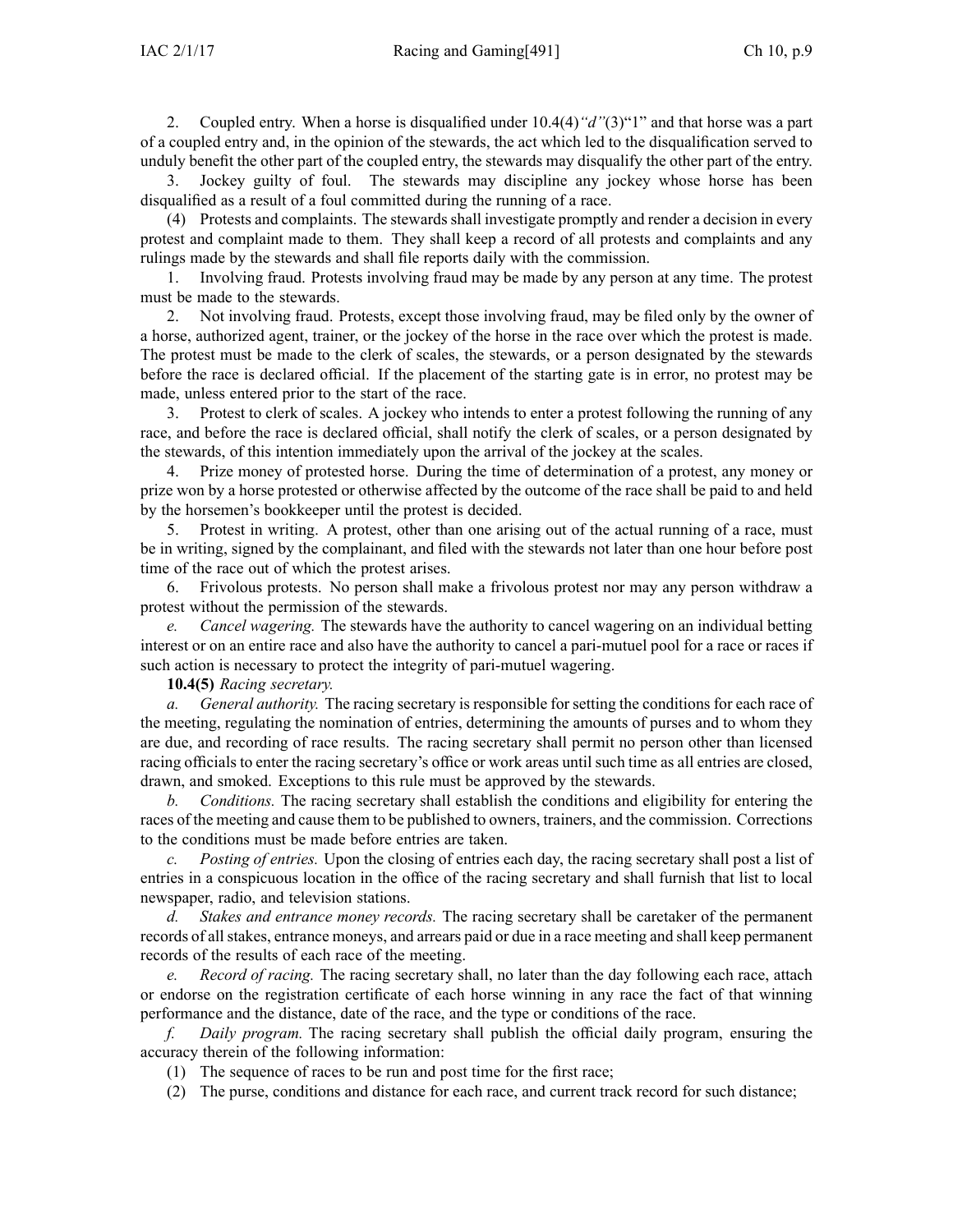(3) The name of licensed owners of each horse, indicated as leased, if applicable, and description of racing colors to be carried;

(4) The name of the trainer and the name of the jockey named for each horse together with the weight to be carried;

(5) The pos<sup>t</sup> position and saddle cloth number or designation for each horse if there is <sup>a</sup> variance with the saddle cloth designation;

(6) The identification of each horse by name, color, sex, age, sire and dam;

(7) A notice that all jockeys will carry approximately three pounds more than the published weight to account for safety equipment (vest and helmet) that is not included in required weighing-out procedures; and

(8) Such other information as may be requested by the association or the commission.

*g. Handicapping.* The racing secretary, or <sup>a</sup> handicapper assigned by the racing secretary, shall assign the weight to be carried by each horse in <sup>a</sup> handicap when weights are not stated in the condition of the race:

(1) Scale of weights for age. The scale of weights for age hereinafter listed shall be carried when conditions of races do not otherwise specify:

| Distance         | Age               | Jan         | Feb         | Mar          | Apr          | May         | Jun         | Jul         | Aug         | Sep         | Oct         | Nov | Dec |
|------------------|-------------------|-------------|-------------|--------------|--------------|-------------|-------------|-------------|-------------|-------------|-------------|-----|-----|
|                  | Two Years         | X           | X           | $\mathbf{x}$ | $\mathbf{x}$ | X           | X           | $\mathbf X$ | 105         | 108         | 111         | 114 | 114 |
| <b>HALF</b>      | Three Years       | 117         | 117         | 119          | 119          | 121         | 123         | 125         | 126         | 127         | 128         | 129 | 129 |
| <b>MILE</b>      | Four Years        | 130         | 130         | 130          | 130          | 130         | 130         | 130         | 130         | 130         | 130         | 130 | 130 |
|                  | Five Years and Up | 130         | 130         | 130          | 130          | 130         | 130         | 130         | 130         | 130         | 130         | 130 | 130 |
|                  |                   |             |             |              |              |             |             |             |             |             |             |     |     |
|                  | Two Years         | X           | X           | $\mathbf X$  | $\mathbf X$  | X           | X           | X           | 102         | 105         | 108         | 111 | 111 |
| <b>SIX</b>       | Three Years       | 114         | 114         | 117          | 117          | 119         | 121         | 123         | 125         | 126         | 127         | 128 | 128 |
| <b>FURLONGS</b>  | Four Years        | 129         | 129         | 130          | 130          | 130         | 130         | 130         | 130         | 130         | 130         | 130 | 130 |
|                  | Five Years and Up | 130         | 130         | 130          | 130          | 130         | 130         | 130         | 130         | 130         | 130         | 130 | 130 |
|                  |                   |             |             |              |              |             |             |             |             |             |             |     |     |
|                  | Two Years         | $\mathbf X$ | $\mathbf X$ | $\mathbf X$  | $\mathbf X$  | $\mathbf X$ | $\mathbf X$ | $\mathbf X$ | $\mathbf X$ | 96          | 99          | 102 | 102 |
| <b>ONE</b>       | Three Years       | 107         | 107         | 111          | 111          | 113         | 115         | 117         | 119         | 121         | 122         | 123 | 123 |
| <b>MILE</b>      | Four Years        | 127         | 127         | 128          | 128          | 127         | 126         | 126         | 126         | 126         | 126         | 126 | 126 |
|                  | Five Years and Up | 128         | 128         | 128          | 128          | 127         | 126         | 126         | 126         | 126         | 126         | 126 | 126 |
|                  |                   |             |             |              |              |             |             |             |             |             |             |     |     |
|                  | Two Years         | $\mathbf X$ | X           | $\mathbf X$  | $\mathbf X$  | $\mathbf X$ | $\mathbf X$ | X           | X           | X           | $\mathbf X$ | X   | X   |
| <b>MILE AND</b>  | Three Years       | 101         | 101         | 107          | 107          | 111         | 113         | 116         | 118         | 120         | 121         | 122 | 122 |
| <b>A QUARTER</b> | Four Years        | 125         | 125         | 127          | 127          | 127         | 126         | 126         | 126         | 126         | 126         | 126 | 126 |
|                  | Five Years and Up | 127         | 127         | 127          | 127          | 127         | 126         | 126         | 126         | 126         | 126         | 126 | 126 |
|                  |                   |             |             |              |              |             |             |             |             |             |             |     |     |
|                  | Two Years         | X           | X           | X            | X            | X           | X           | X           | X           | X           | X           | X   | X   |
| <b>MILE AND</b>  | Three Years       | 98          | 98          | 104          | 104          | 108         | 111         | 114         | 117         | 119         | 121         | 122 | 122 |
| A HALF           | Four Years        | 124         | 124         | 126          | 126          | 126         | 126         | 126         | 126         | 126         | 126         | 126 | 126 |
|                  | Five Years and Up | 126         | 126         | 126          | 126          | 126         | 126         | 126         | 126         | 126         | 126         | 126 | 126 |
|                  |                   |             |             |              |              |             |             |             |             |             |             |     |     |
|                  | Two Years         | X           | X           | $\mathbf X$  | $\mathbf X$  | $\mathbf X$ | $\mathbf X$ | $\mathbf X$ | $\mathbf X$ | $\mathbf X$ | $\mathbf X$ | X   | X   |
| <b>TWO MILES</b> | Three Years       | 96          | 96          | 102          | 102          | 106         | 109         | 112         | 114         | 117         | 119         | 120 | 120 |
|                  | Four Years        | 124         | 124         | 126          | 126          | 126         | 126         | 126         | 125         | 125         | 124         | 124 | 124 |
|                  | Five Years and Up | 126         | 126         | 126          | 126          | 126         | 126         | 126         | 125         | 125         | 124         | 124 | 124 |

(2) Weights listed.

1. In races of intermediate lengths, the weights for the shorter distance shall be carried.

2. In <sup>a</sup> race exclusively for two-year-olds, the weight shall be 122 pounds.

3. In <sup>a</sup> race exclusively for three-year-olds or four-year-olds, the weight shall be 126 pounds.

(3) Minimum weight.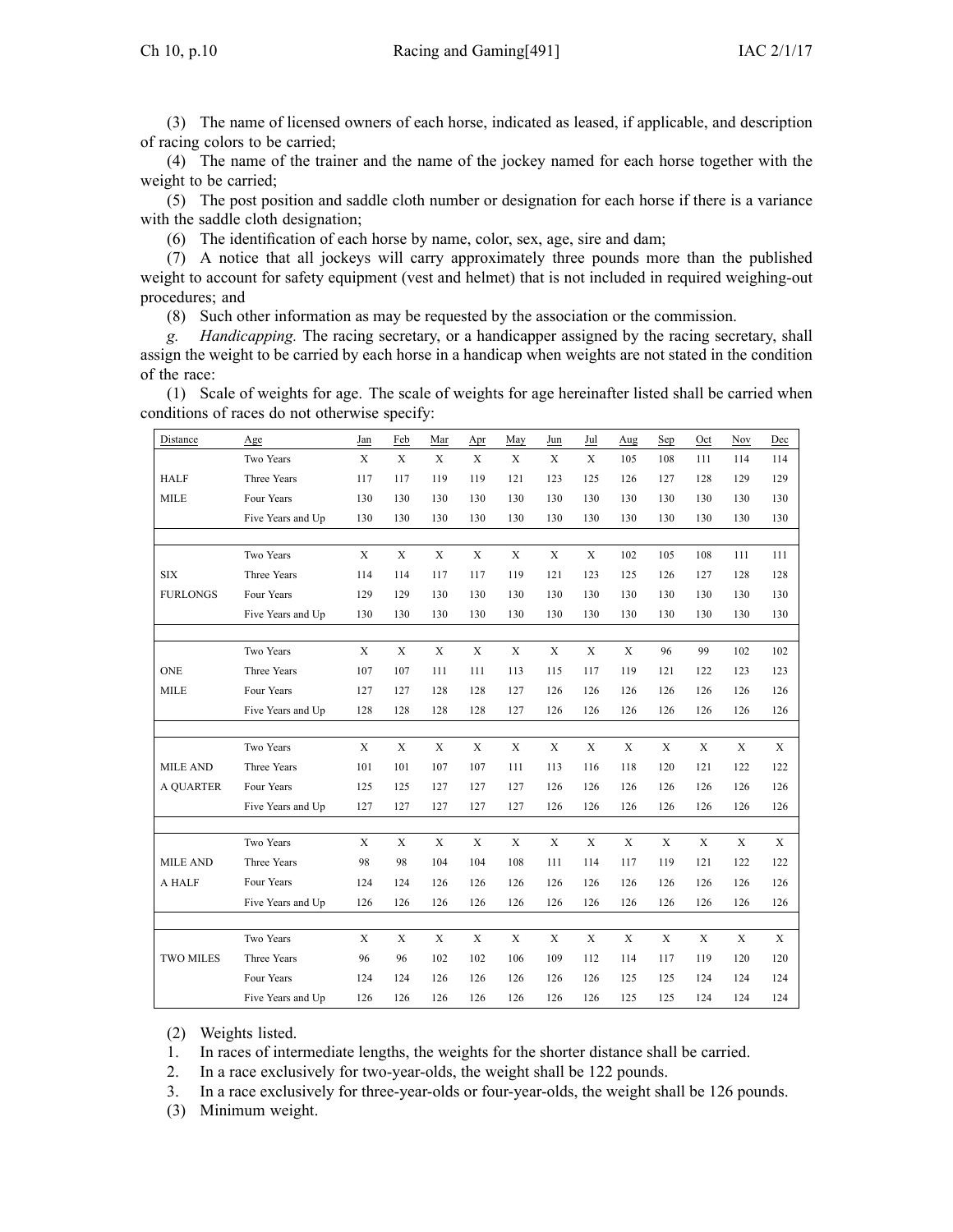1. Thoroughbreds. In all overnight races for two-year-olds, three-year-olds, or four-year-olds and older, the minimum weight shall be 112 pounds, subject to sex and apprentice allowance. This rule shall not apply to handicaps or to races written for three-year-olds and older.

2. Quarter horse and mixed races. In all overnight races for two-year-olds, the weight shall be 120 pounds; for three-year-olds, the weight shall be 122 pounds; and for four-year-olds and older, the weight shall be 124 pounds.

3. Quarter horse and mixed races. In qualifying for <sup>a</sup> speed index, standard weight shall be 120 pounds. Should any horse carry less than this amount in <sup>a</sup> race, one-tenth of <sup>a</sup> second will be added to the official time for each four pounds or fraction thereof less than 120 pounds.

(4) Sex allowances. In thoroughbred racing, sex allowances are obligatory. Sex allowances shall be applied in all thoroughbred races unlessthe conditions of the race expressly state to the contrary. If the conditions of the race are silent as to sex allowances, <sup>a</sup> sex allowance shall be applied. Sex allowances may not be declined. Two-year-old fillies shall be allowed three pounds; mares three years old and older are allowed five pounds before September 1 and three pounds thereafter. Sex allowances are not applicable for quarter horse or mixed races.

*h. Penalties not cumulative.* Penalties and weight allowances are not cumulative unless so declared in the conditions of <sup>a</sup> race by the racing secretary.

*i. Winnings.*

(1) All inclusive. For the purpose of the setting of conditions by the racing secretary, winnings shall be considered to include all moneys and prizes won up to the time of the start of <sup>a</sup> race, including those races outside the United States. Foreign winnings shall be determined on the basis of the normal rate of exchange prevailing on the day of the win. The amount of purse money earned is credited in United States currency, and there shall be no appeal for any loss on the exchange rate at the time of transfer from United States currency to that of another country.

(2) Winnings considered from January 1. Winnings during the year shall be reckoned by the racing secretary from the preceding January 1.

(3) Winner of <sup>a</sup> certain sum. "Winner of <sup>a</sup> certain sum" means the winner of <sup>a</sup> single race of that sum, unless otherwise expressed in the condition book by the racing secretary. In determining the net value to the winner of any race, the sums contributed by its owner or nominator shall be deducted from the amount won. In all stakes races, the winnings shall be computed on the value of the gross earnings.

(4) Winner's award. Rescinded IAB [5/16/01](https://www.legis.iowa.gov/docs/aco/bulletin/05-16-2001.pdf), effective 6/20/01.

*j. Cancellation of <sup>a</sup> race.* The racing secretary has the authority to withdraw, cancel, or change any race which has not been closed. In the event the race is canceled, any and all fees paid in connection with the race shall be refunded.

*k. Coggins test.* The racing secretary shall ensure that all horses have <sup>a</sup> current negative Coggins test. The racing secretary shall repor<sup>t</sup> all expired certificates to the stewards.

*l. Registrations and supporting documents.* The racing secretary shall be responsible for receiving, inspecting, and safeguarding all registrations and supporting documents submitted by the trainer while the horses are located on facility premises. Upon notification from <sup>a</sup> trainer of an alteration of the sex of <sup>a</sup> horse, the racing secretary shall note such alteration on the certificate of registration. Disclosure is made for the benefit of the public and all documents pertaining to the ownership or lease of <sup>a</sup> horse filed with the racing secretary shall be available for public inspection.

**10.4(6)** *Paddock judge.*

*a. General authority.* The paddock judge shall:

(1) Supervise the assembly of horses in the paddock no later than 15 minutes before the scheduled pos<sup>t</sup> time for each race;

(2) Maintain <sup>a</sup> written record of all equipment, inspect all equipment of each horse saddled, and repor<sup>t</sup> any change thereof to the stewards;

(3) Prohibit any change of equipment without the approval of the stewards;

(4) Ensure that the saddling of all horses is orderly, open to public view, free from public interference, and that horses are mounted at the same time and leave the paddock for the pos<sup>t</sup> in proper sequence;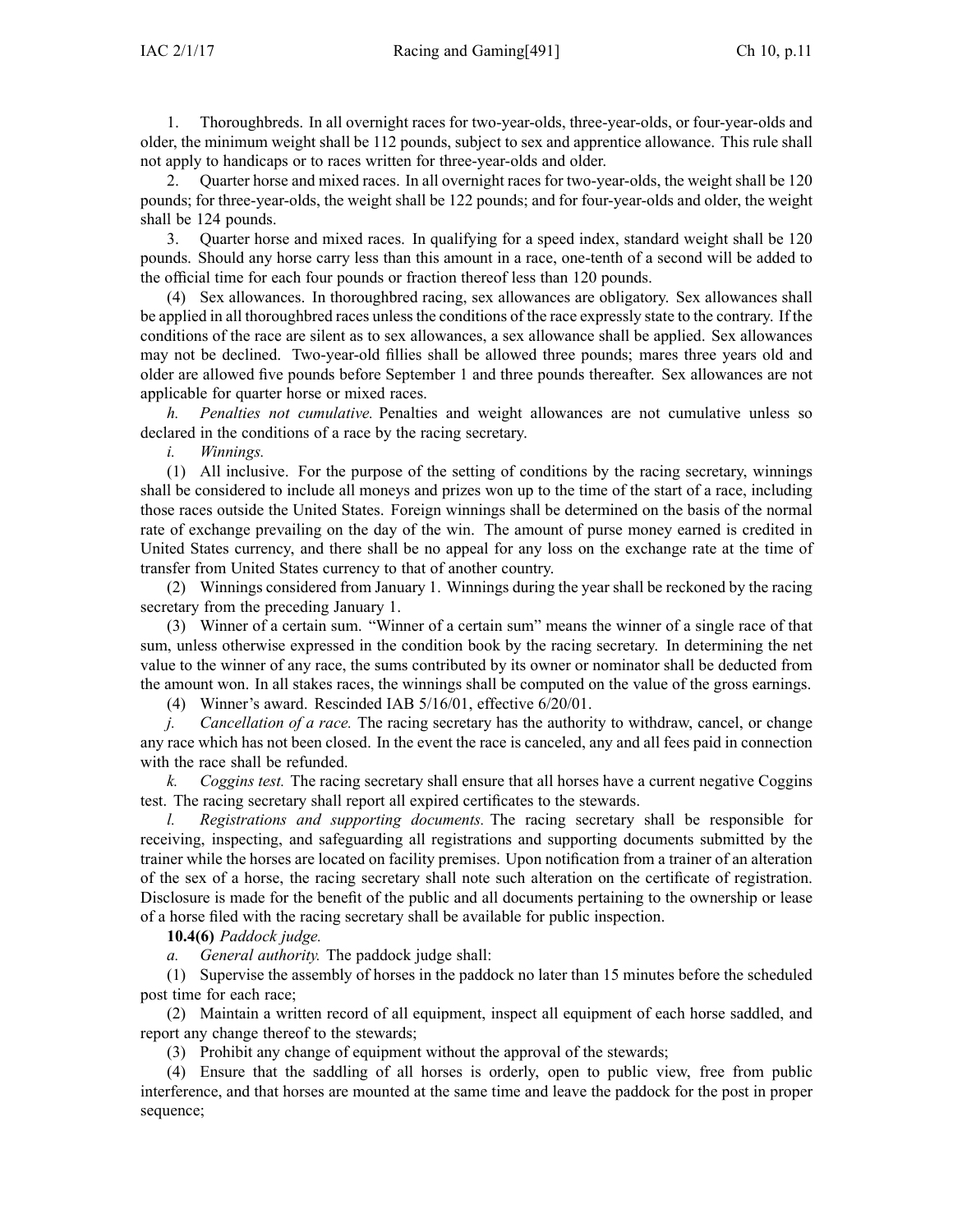(5) Supervise paddock schooling of all horses approved for such by the stewards;

(6) Report to the stewards any observed cruelty to <sup>a</sup> horse; and

(7) Ensure that only properly authorized persons are permitted in the paddock.

*b. Paddock judge's list.*

(1) The paddock judge shall maintain <sup>a</sup> list of horses which shall not be entered in <sup>a</sup> race because of poor or inconsistent behavior in the paddock that endangers the health or safety of other participants in racing.

(2) At the end of each day, the paddock judge shall provide <sup>a</sup> copy of the list to the stewards.

(3) To be removed from the paddock judge's list, <sup>a</sup> horse must be schooled in the paddock and demonstrate to the satisfaction of the paddock judge and the stewards that the horse is capable of performing safely in the paddock.

**10.4(7)** *Horse identifier.* The horse identifier shall:

*a.* When required, ensure the safekeepin*g* of registration certificates and racing permits for horses stabled or racing on facility premises;

*b.* Inspect documents of ownership, eligibility, registration, or breeding necessary to ensure the proper identification of each horse scheduled to compete at <sup>a</sup> race meeting;

*c.* Examine every starter in the paddock for sex, color, markings, and lip tattoo for comparison with its registration certificate to verify the horse's identity;

*d.* Supervise the tattooing, microchipping or branding for identification of any horse located on facility premises; and

*e.* Report to the stewards any horse not properly identified or whose registration certificate is not in conformity with these rules.

**10.4(8)** *Starter.*

*a. General authority.* The starter shall:

(1) Have complete jurisdiction over the starting gate, the starting of horses, and the authority to give orders not in conflict with the rules as may be required to ensure all participants an equal opportunity to <sup>a</sup> fair start;

(2) Appoint and supervise assistant starters who have demonstrated they are adequately trained to safely handle horses in the starting gate. In emergency situations, the starter may appoint qualified individuals to act as substitute assistant starters;

(3) Assign the starting gate stall positions to assistant starters and notify the assistant starters of their respective stall positions on race day before pos<sup>t</sup> time for each race;

(4) Assess the ability of each person applying for <sup>a</sup> jockey's license in breaking from the starting gate and working <sup>a</sup> horse in the company of other horses, and make said assessment known to the stewards; and

(5) Load horses into the gate in any order deemed necessary to ensure <sup>a</sup> safe and fair start.

*b. Assistant starters.* With respec<sup>t</sup> to an official race, the assistant starters shall not:

(1) Handle or take charge of any horse in the starting gate without the expressed permission of the starter;

(2) Impede the start of <sup>a</sup> race;

(3) Use excessive force, <sup>a</sup> whip or other device, with the exception of steward-approved tongs, to assist in loading <sup>a</sup> horse into the starting gate;

(4) Slap, boot, or otherwise dispatch <sup>a</sup> horse from the starting gate;

(5) Strike or use abusive language to <sup>a</sup> jockey; or

(6) Accept or solicit any gratuity or paymen<sup>t</sup> other than their regular salary, directly or indirectly, for services in starting <sup>a</sup> race.

*c. Starter'slist.* No horse shall be permitted to start in <sup>a</sup> race unless approval is given by the starter. The starter shall maintain a starter's list of all horses which are ineligible to be entered in any race because of poor or inconsistent behavior or performance in the starting gate. Any horse on the starter's list shall be refused entry until the horse has demonstrated to the starter that it has been satisfactorily schooled in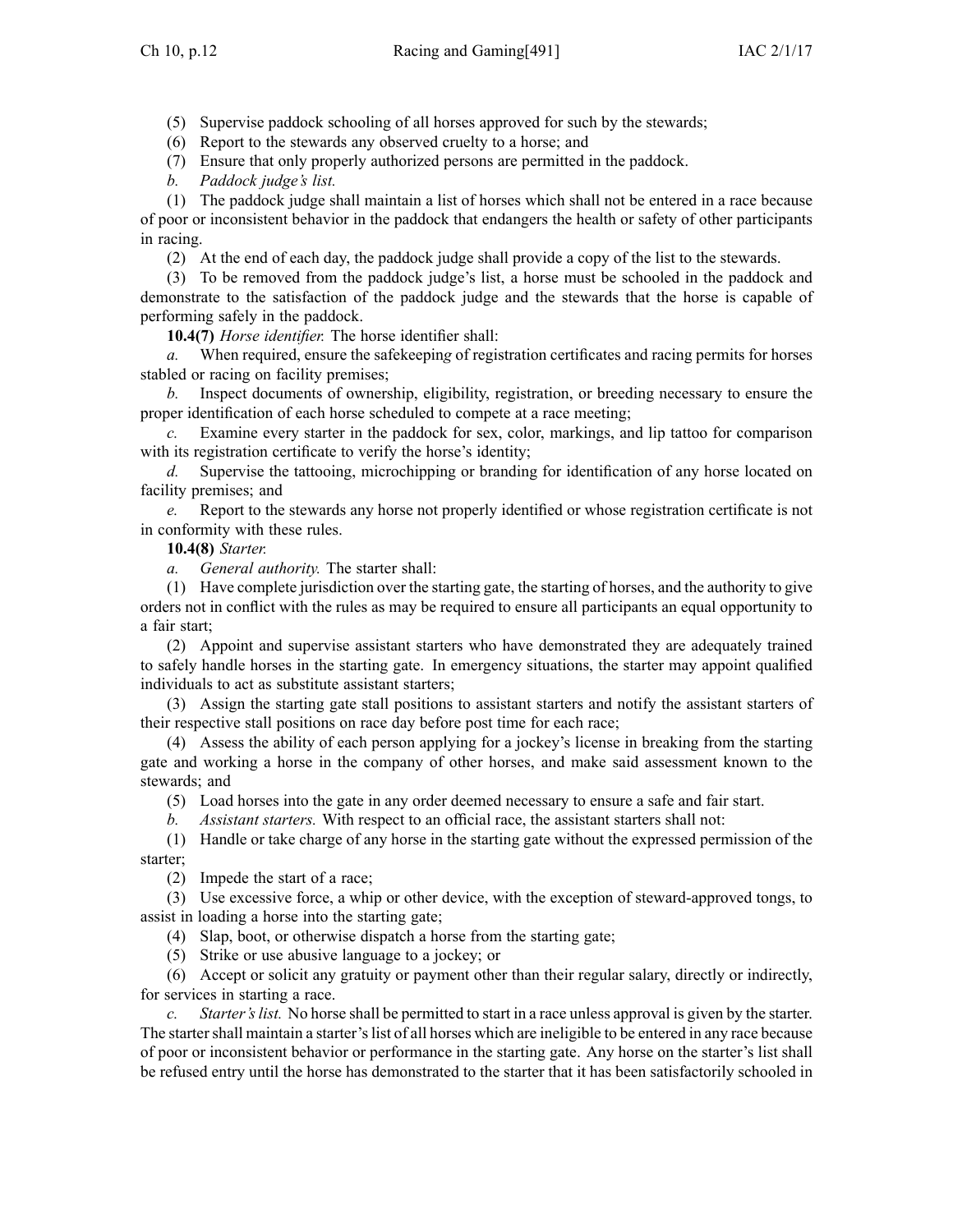the gate and can be removed from the starter's list. Schooling shall be under the direct supervision of the starter.

**10.4(9)** *Timer/clocker.*

*a. General authority—timer.*

(1) The timer shall accurately record the official time.

(2) At the end of <sup>a</sup> race, the timer shall pos<sup>t</sup> the official running time on the infield totalizator board on instruction by the stewards.

(3) At <sup>a</sup> facility equipped with an appropriate infield totalizator board, the timer shall pos<sup>t</sup> the quarter times (splits) for thoroughbred races in fractions as <sup>a</sup> race is being run. For quarter horse races, the timer shall pos<sup>t</sup> the official times in hundredths of <sup>a</sup> second.

(4) For backup purposes, the timer shall also use <sup>a</sup> stopwatch to time all races. In time trials, the timer shall ensure that at least two stopwatches are used by the stewards or their representatives.

(5) The timer shall maintain, and make available for inspection by the stewards or the commission on request, <sup>a</sup> written record of fractional and finish times of each race.

*b. General authority—clocker.*

(1) The clocker shall be presen<sup>t</sup> during training hours at each track on facility premises which is open for training to identify each horse working out and to accurately record the distances and times of each horse's workout.

(2) Each day, the clocker shall prepare a list of workouts that includes the name of each horse which worked along with the distance and time of each horse's workout.

(3) At the conclusion of training hours, the clocker shall deliver <sup>a</sup> copy of the list of workouts to the stewards and the racing secretary.

**10.4(10)** *Placing judges.*

*a. General authority.* The placing judges shall determine the order of finish in <sup>a</sup> race as the horses passthe finish line and, with the approval of the stewards, may display the results on the totalizator board.

*b. Photo finish.*

(1) In the event the placing judges or the stewards reques<sup>t</sup> <sup>a</sup> photo of the finish, the photo finish sign shall be posted on the totalizator board.

(2) Following their review of the photo finish film strip, the placing judges shall, with the approval of the stewards, determine the exact order of finish for all horses participating in the race, and shall immediately pos<sup>t</sup> the numbers of the first four finishers on the totalizator board.

(3) In the event <sup>a</sup> photo was requested, the placing judges shall cause <sup>a</sup> photographic print of said finish to be produced. The finish photograph shall, when needed, be used by the placing judges as an aid in determining the correct order of finish.

(4) Upon determination of the correct order of finish of <sup>a</sup> race in which the placing judges have utilized <sup>a</sup> photographic print to determine the first four finishers, the placing judges shall cause prints of said photograph to be displayed publicly in the grandstand and clubhouse areas of the facility.

*c. Dead heats.*

(1) In the event the placing judges determine that two or more horses finished the race simultaneously and cannot be separated as to their order of finish, <sup>a</sup> dead heat shall, with the approval of the stewards, be declared.

(2) In the event one or more of the first four finishers of <sup>a</sup> race are involved in <sup>a</sup> dead heat, the placing judges shall pos<sup>t</sup> the dead heat sign on the totalizator board and cause the numbers of the horse or horses involved to blink on the totalizator board.

**10.4(11)** *Jockey room custodian.* The jockey room custodian shall:

*a.* Supervise the conduct of the jockeys and their attendants while they are in the jockey room;

*b.* Keep the jockey room clean and safe for all jockeys;

*c.* Ensure all jockeys are in the correct colors and wearing the correct arm number before leaving the jockey room to prepare for mounting their horses;

*d.* Keep <sup>a</sup> daily film list as dictated by the stewards and have it displayed in plain view for all jockeys;

*e.* Keep <sup>a</sup> daily program displayed in plain view for the jockeys;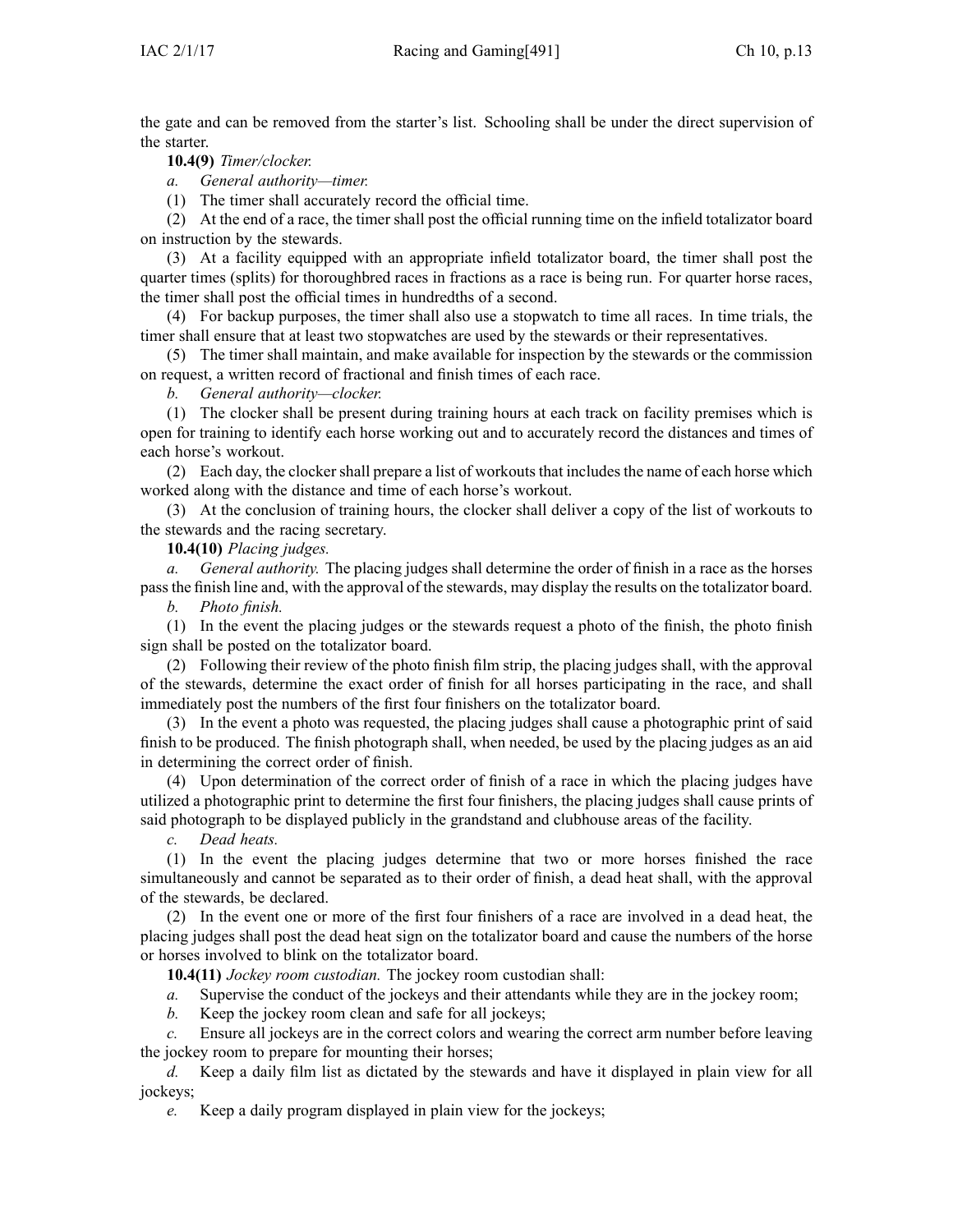*f.* Keep unauthorized persons out of the jockey room;

*g.* Report to the stewards any unusual occurrences in the jockey room;

*h.* Assist the clerk of scales as required;

*i.* Supervise the care and storage of racing colors; and

*j.* Assign to each jockey a locker for the use of storing the jockey's clothing, equipment, and personal effects.

**10.4(12)** *Mutuel manager.* The mutuel manager is responsible for the operation of the mutuel department. The mutuel manager shall ensure that any delays in the running of official races caused by totalizator malfunctions are reported to the stewards. The mutuel manager shall submit <sup>a</sup> written repor<sup>t</sup> on any delay when requested by the state steward.

**10.4(13)** *Clerk of scales.* The clerk of scales shall:

*a.* Verify the presence of all jockeys in the jockey room at the appointed time;

*b.* Verify that each jockey has <sup>a</sup> current jockey's license issued by the commission;

*c.* Verify the correct weight of each jockey at the time of weighing out and weighing in and repor<sup>t</sup> any discrepancies to the stewards immediately;

*d.* Oversee the security of the jockey room including the conduct of the jockeys and their attendants;

*e.* Record all required data on the scale sheet and submit that data to the horsemen's bookkeeper at the end of each race day;

*f.* Maintain the record of applicable winning races on all apprentice certificates at the meeting;

*g.* Release apprentice jockey certificates, upon the jockey's departure or upon the conclusion of the race meet; and

*h.* Assume the duties of the jockey room custodian in the absence of such employee.

## **10.4(14)** *Outrider.*

*a.* The facility shall appoint <sup>a</sup> minimum of two outriders on the main track for each race of <sup>a</sup> performance and during workouts. The facility shall appoint one outrider on the training track during all workouts. The outriders must be neat in appearance, wear approved helmets with the chin straps securely fastened, and wear approved safety vests while on the main track or training track.

*b.* The outriders shall:

(1) Accompany the field of horses from the paddock to the post;

(2) Ensure the pos<sup>t</sup> parade is conducted in an orderly manner, with all jockeys and pony riders conducting themselves in <sup>a</sup> manner in conformity with the best interests of racing as determined by the board of stewards;

(3) Assist jockeys with unruly horses;

- (4) Render assistance when requested by <sup>a</sup> jockey;
- (5) Be presen<sup>t</sup> during morning workouts to assist exercise riders as required by regulations;

(6) Promptly repor<sup>t</sup> to the stewards any unusual conduct which occurs while performing the duties of an outrider;

(7) Ensure individuals using the track(s) are appropriately licensed; and

(8) Promptly repor<sup>t</sup> jockey objections to the stewards after the finish of each race.

**10.4(15)** *Horsemen's bookkeeper.*

*a.* General authority. The horsemen's bookkeeper shall maintain the records and accounts and perform the duties described herein and maintain such other records and accounts and perform such other duties as the facility and commission may prescribe.

*b.* Records.

(1) The records shall include the name, mailing address, social security number or federal tax identification number, and the state or country of residence of each horse owner, trainer, or jockey participating at the race meeting who has funds due or on deposit in the horsemen's account.

(2) The records shall include <sup>a</sup> file of all required statements of partnerships, syndicates, corporations, assignments of interest, lease agreements, and registrations of authorized agents.

(3) All records of the horsemen's bookkeeper shall be kept separate and apar<sup>t</sup> from the records of the facility.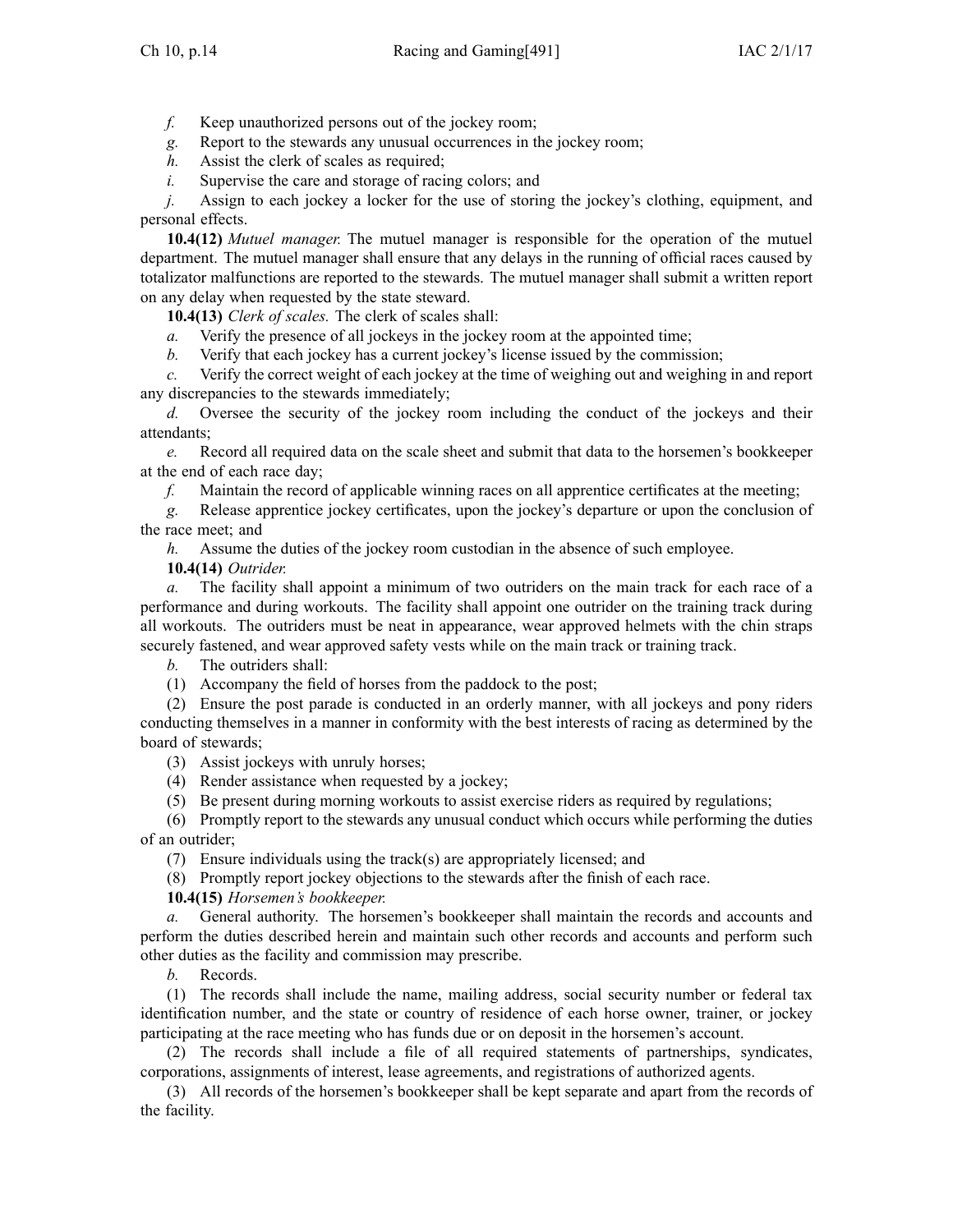(4) All records of the horsemen's bookkeeper including records of accounts and moneys and funds kept on deposit are subject to inspection by the commission at any time.

*c.* Moneys and funds on account.

- (1) All moneys and funds on account with the horsemen's bookkeeper shall be maintained:
- 1. Separate and apar<sup>t</sup> from moneys and funds of the facility;
- 2. In <sup>a</sup> trust account designated as "horsemen's trust account"; and

3. In an account insured by the Federal Deposit Insurance Corporation or the Federal Savings and Loan Insurance Corporation.

(2) The horsemen's bookkeeper shall be bonded.

*d.* Payment of purses.

(1) The horsemen's bookkeeper shall receive, maintain, and disburse the purses of each race and all stakes, entrance money, jockey fees, purchase money in claiming races, all applicable taxes, and other moneys that properly come into the horsemen's bookkeeper's possession in accordance with the provisions of commission rules.

(2) The horsemen's bookkeeper may accep<sup>t</sup> moneys due, belonging to other organizations or recognized meetings, provided promp<sup>t</sup> return is made to the organization to which the money is due.

(3) The horsemen's bookkeepershall disburse the purse of each race and allstakes, entrance money, and jockey fees, upon request, within 48 hours of receipt of notification that all tests with respec<sup>t</sup> to such races have cleared the drug testing laboratory (commission chemist) as reported by the stewards. Minimum jockey mount fees may be disbursed prior to notification that the tests have cleared the testing laboratory.

(4) Absent <sup>a</sup> prior request, the horsemen's bookkeepershall disburse moneysto the persons entitled to receive same within 15 days after the last race day of the race meeting, including purses for official races, provided that all tests with respec<sup>t</sup> to such races have cleared the drug testing laboratory asreported by the stewards, and provided further that no protest or appeal has been filed with the stewards or the commission.

(5) In the event <sup>a</sup> protest or appeal has been filed with the stewards or the commission, the horsemen's bookkeeper shall disburse the purse within 48 hours of receipt of dismissal or <sup>a</sup> final nonappealable order disposing of such protest or appeal.

*e.* No portion of purse money other than jockey fees shall be deducted by the facility for itself or for another, unless so requested in writing by the person to whom purse moneys are payable or the person's duly authorized representative. The horsemen's bookkeepershall mail to each owner <sup>a</sup> duplicate of each record of all deposits, withdrawals, or transfers of funds affecting the owner's racing account at the close of each race meeting.

**10.4(16)** *Patrol judges.*

*a. General authority.* A facility may employ patrol judges who shall observe the running of the race and repor<sup>t</sup> information concerning the running of the race to the stewards.

*b. Duty stations.* Each patrol judge shall have <sup>a</sup> duty station assigned by the stewards.

**10.4(17)** *Commission veterinarians.*

*a.* The veterinarians shall advise the commission and the stewards on all veterinary matters.

*b.* The commission veterinarians shall have supervision and control of the detention barn for the collection of test samples for the testing of horses for prohibited medication as provided in Iowa Code sections [99D.23\(2\)](https://www.legis.iowa.gov/docs/ico/section/99D.23.pdf) and [99D.25\(9\)](https://www.legis.iowa.gov/docs/ico/section/99D.25.pdf). The commission may employ persons to assist the commission veterinarians in maintaining the detention barn area and collecting test samples.

*c.* The commission veterinarians shall not buy or sell any horse under their supervision; wager on <sup>a</sup> race under their supervision; or be licensed to participate in racing in any other capacity.

*d.* The stewards or commission veterinarians may reques<sup>t</sup> any horse entered in <sup>a</sup> race to undergo an examination on the day of the race to determine the general fitness of the horse for racing. During the examination, all bandages shall be removed by the groom upon reques<sup>t</sup> and the horse may be exercised outside the stall to permit the examiner to determine the condition of the horse's legs and feet. The examining veterinarian shall repor<sup>t</sup> any unsoundness in <sup>a</sup> horse to the stewards.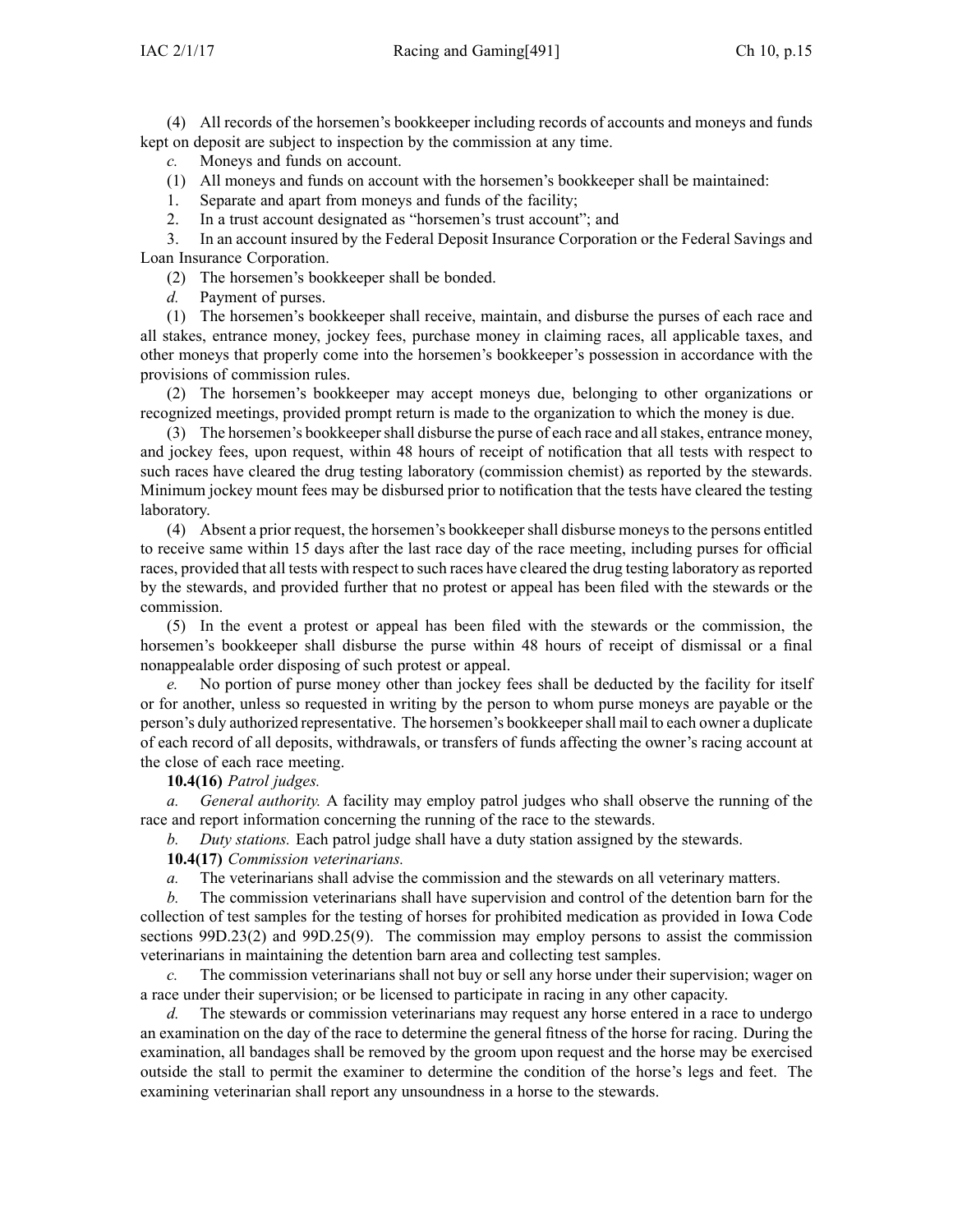Ch 10, p.16 Racing and Gaming[491] IAC  $2/1/17$ 

*e.* A commission veterinarian shall inspect all of the horses in <sup>a</sup> race at the starting gate and after the finish of <sup>a</sup> race shall observe the horses upon their leaving the track.

*f.* The commission veterinarian shall place any horse determined to be sick or too unsafe, unsound, or unfit to race on <sup>a</sup> veterinarian's list that shall be posted in <sup>a</sup> conspicuous place available to all owners, trainers, and officials.

*g.* A horse placed on the veterinarian's list in Iowa, bleeders exempt, may be allowed to enter only after it has been approved by the commission veterinarian. Any horse placed on the veterinarian's list will be removed from any future race in which the horse has been entered. Requests for the removal of any horse from the veterinarian's list will be accepted only after <sup>a</sup> minimum of three calendar days have elapsed from the placing of the horse on the veterinarian's list. Removal from the list will be at the discretion of the commission veterinarian, who may require satisfactory workouts or examinations to adequately demonstrate that the problem that caused the horse to be placed on the list has been rectified. Horsesthat are entered to race and then placed on the veterinarian'slist for any reason will not be allowed to enter <sup>a</sup> race for <sup>a</sup> minimum of three calendar days beginning the day after the horse was scheduled to race.

Every confirmed bleeder, regardless of age, shall be placed on the bleeder list and be ineligible to race for the following time periods:

- (1) First incident 14 days.
- (2) Second incident within 365-day period 30 days.
- (3) Third incident within 365-day period 180 days.
- (4) Fourth incident within 365-day period barred for racing lifetime.

For the purposes of counting the number of days <sup>a</sup> horse is ineligible to run, the day the horse bled externally is the first day of the recovery period. The voluntary administration of furosemide without an external bleeding incident shall not subject the horse to the initial period of ineligibility specified in subparagraph (1). A horse may be removed from the bleeder list only upon the direction of the official veterinarian, who shall certify in writing to the stewards the recommendation for removal. A horse which has been placed on <sup>a</sup> bleeder list in another jurisdiction pursuan<sup>t</sup> to these rules shall be placed on <sup>a</sup> bleeder list in this jurisdiction.

*h.* The commission veterinarians shall supervise and ensure that the administration of furosemide and phenylbutazone is in compliance with Iowa Code section [99D.25A](https://www.legis.iowa.gov/docs/ico/section/99D.25A.pdf).

*i.* Rescinded IAB [9/29/04](https://www.legis.iowa.gov/docs/aco/bulletin/09-29-2004.pdf), effective 11/3/04.

*j.* The commission veterinarian or commission representative shall take receipt of veterinary reports as required by Iowa Code section [99D.25\(10\)](https://www.legis.iowa.gov/docs/ico/section/99D.25.pdf).

[**ARC [0734C](https://www.legis.iowa.gov/docs/aco/arc/0734C.pdf)**, IAB 5/15/13, effective 6/19/13; see Delay note at end of chapter; **ARC [1876C](https://www.legis.iowa.gov/docs/aco/arc/1876C.pdf)**, IAB 2/18/15, effective 3/25/15; **[ARC](https://www.legis.iowa.gov/docs/aco/arc/2468C.pdf) [2468C](https://www.legis.iowa.gov/docs/aco/arc/2468C.pdf)**, IAB 3/30/16, effective 5/4/16; **ARC [2927C](https://www.legis.iowa.gov/docs/aco/arc/2927C.pdf)**, IAB 2/1/17, effective 3/8/17]

#### **491—10.5(99D) Trainer, jockey, and jockey agent responsibilities.**

**10.5(1)** *Trainer.*

*a. Responsibility.* The trainer is responsible for:

(1) The condition of horses entered in an official workout or race and, in the absence of substantial evidence to the contrary, for the presence of any prohibited drug, medication or othersubstance, including permitted medication in excess of the maximum allowable level, in such horses, regardless of the acts of third parties. A positive test for <sup>a</sup> prohibited drug, medication, or substance, including permitted medication in excess of the maximum allowable level, asreported by <sup>a</sup> commission-approved laboratory, is prima facie evidence of <sup>a</sup> violation of this rule or Iowa Code chapter [99D](https://www.legis.iowa.gov/docs/ico/chapter/99D.pdf).

(2) Preventing the administration of any drug, medication, or other prohibited substance that may cause <sup>a</sup> violation of these rules. An "in-today" sign must be placed by 8 a.m. on race day next to the stall of <sup>a</sup> horse that is scheduled to race on that day. For horses shipping in on race day, the sign must be placed upon the horse's arrival.

(3) Any violation of rulesregarding <sup>a</sup> claimed horse's participation in the race in which the trainer's horse is claimed.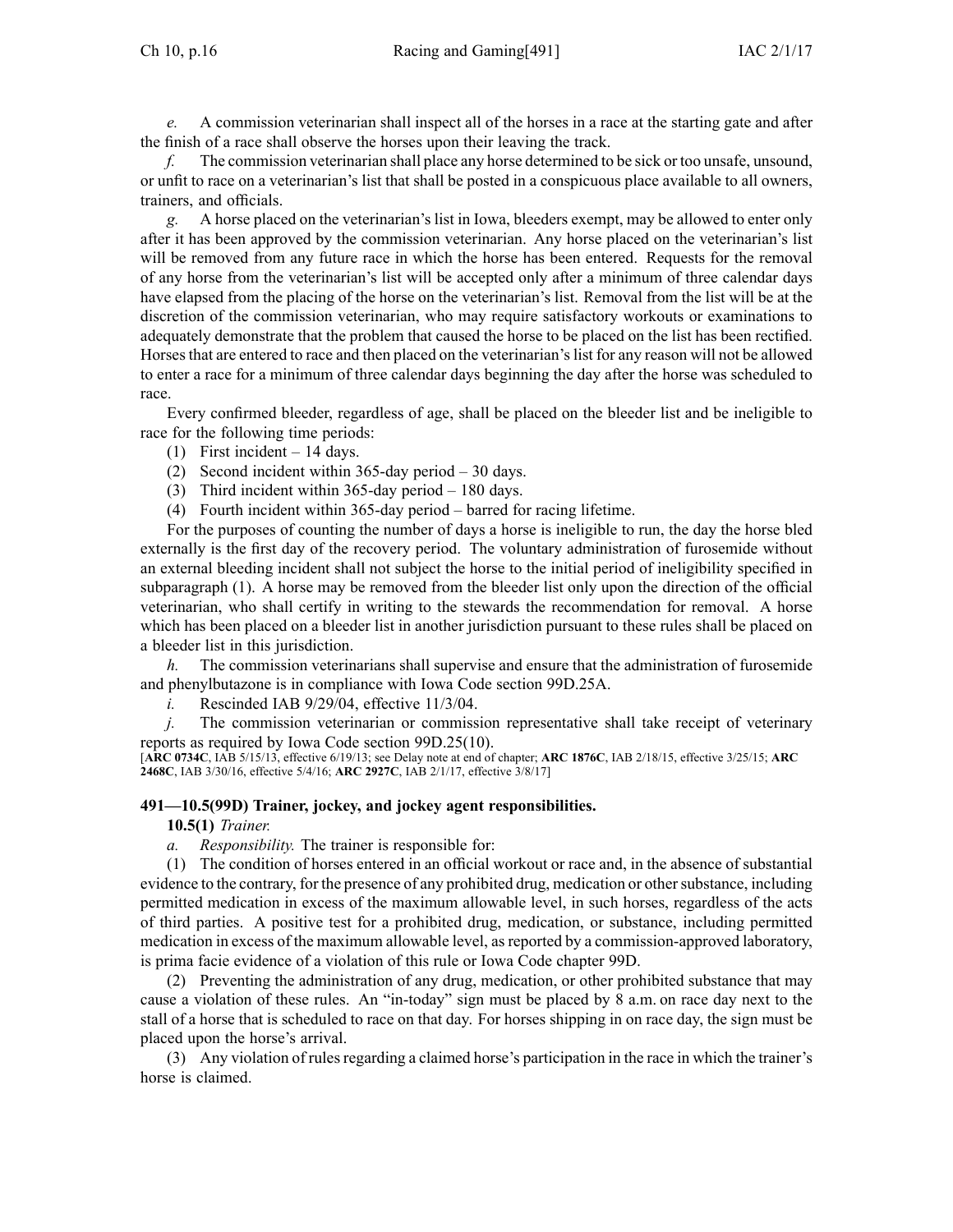(4) The condition and contents of stalls, tack rooms, feed rooms, sleeping rooms, and other areas which have been assigned to the trainer by the facility and maintaining the assigned stable area in <sup>a</sup> clean, neat, and sanitary condition at all times.

(5) Ensuring that fire prevention rules are strictly observed in the assigned stable area.

(6) Being presen<sup>t</sup> to witness the administration of furosemide during the administration time and sign as the witness on the affidavit form. A licensed designee of the trainer may witness the administration of the furosemide and sign as the witness on the affidavit form; however, this designee may not be another practicing veterinarian or veterinary assistant.

(7) The proper identity, custody, care, health, condition, and safety of horses in the trainer's charge.

(8) Disclosure to the racing secretary of the true and entire ownership of each horse in the trainer's care, custody, or control. Any change in ownership shall be reported immediately to, and approved by, the stewards and recorded by the racing secretary. The disclosure, together with all written agreements and affidavits setting out oral agreements pertaining to the ownership for or rights in and to <sup>a</sup> horse, shall be attached to the registration certificate for the horse and filed with the racing secretary.

(9) Training all horses owned wholly or in par<sup>t</sup> by the trainer which are participating at the race meeting.

(10) Registering with the racing secretary each horse in the trainer's charge within 24 hours of the horse's arrival on facility premises.

(11) Ensuring that, at the time of arrival at the facility, each horse in the trainer's care is accompanied by <sup>a</sup> valid health certificate which shall be filed with the racing secretary.

(12) Having each horse in the trainer's care that is racing or stabled on facility premises tested for equine infectious anemia (EIA) in accordance with state law and for filing evidence of such negative test results with the racing secretary. The test must have been conducted within the previous 12 months and must be repeated upon expiration. The certificate must be attached to the foal certificate.

(13) Using the services of those veterinarians licensed by the commission to attend horses that are on facility premises.

(14) Properly recording the sex of the horses in the trainer's care with the horse identifier and the racing secretary and immediately reporting the alteration of the sex of <sup>a</sup> horse in the trainer's care to the horse identifier and the racing secretary.

(15) Promptly reporting to the racing secretary and the commission veterinarian any horse on which a posterior digital neurectomy (heel nerving) has been performed and ensuring that such fact is designated on its certificate of registration. See Iowa Code subsections 99D.25(1) to [99D.25\(3\)](https://www.legis.iowa.gov/docs/ico/section/99D.25.pdf).

(16) Promptly reporting to the stewards and the commission veterinarian the serious illness of any horse in the trainer's charge.

(17) Promptly reporting the death of any horse in the trainer's care on facility premises to the stewards, owner, and the commission veterinarian and complying with Iowa Code subsection [99D.25\(5\)](https://www.legis.iowa.gov/docs/ico/section/99D.25.pdf) governing postmortem examination.

(18) Maintaining <sup>a</sup> knowledge of the medication record and status of all horses in the trainer's care.

(19) Immediately reporting to the stewards and the commission veterinarian if the trainer knows, or has cause to believe, that <sup>a</sup> horse in the trainer's custody, care, or control has received any prohibited drugs or medication.

(20) Representing an owner in making entries and scratches and in all other matters pertaining to racing.

(21) Eligibility of horses entered and weight or other allowance claimed.

(22) Ensuring the fitness of <sup>a</sup> horse to perform creditably at the distance entered.

(23) Ensuring that the trainer's horses are properly shod, bandaged, and equipped.

(24) Presenting the trainer's horse in the paddock at least 20 minutes before pos<sup>t</sup> time or at <sup>a</sup> time otherwise appointed before the race in which the horse is entered.

(25) Personally attending to the trainer's horses in the paddock and supervising the saddling thereof, unless excused by the stewards.

(26) Instructing the jockey to give the jockey's best effort during <sup>a</sup> race and instructing the jockey that each horse shall be ridden to win.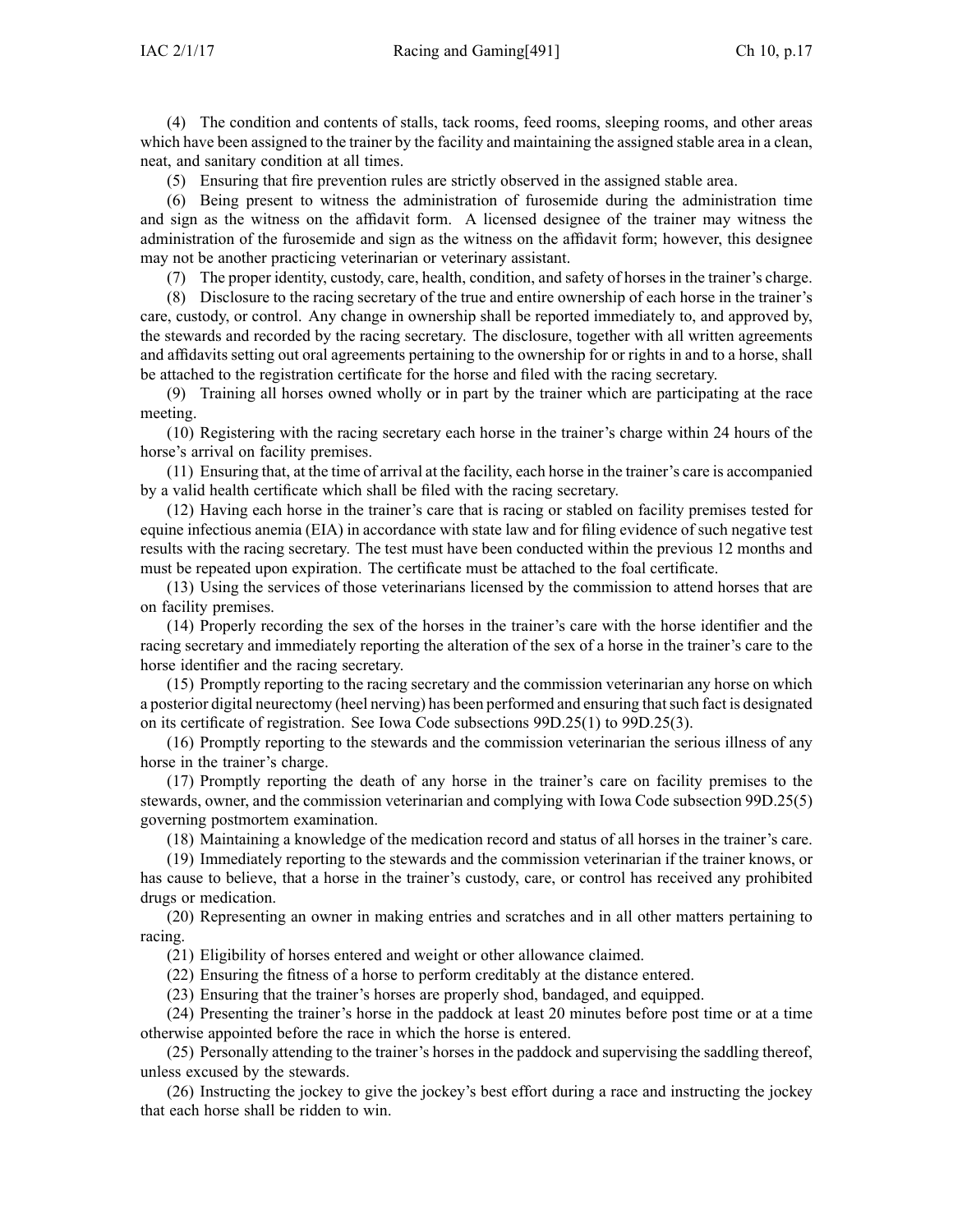(27) Witnessing the collection of <sup>a</sup> urine or blood sample from the horse in the trainer's charge or delegating <sup>a</sup> licensed employee or the owner of the horse to do so.

(28) Notifying horse owners upon the revocation or suspension of their trainer's license. A trainer whose license has been suspended for more than 30 days, whose license has expired or been revoked, or whose license application has been denied must inform the horse owners that, until the license is restored, the trainer can no longer be involved with the training, care, custody or control of their horses, nor receive any compensation from the owners for the training, care, custody or control of their horses. Upon application by the horse owner, the stewards may approve the transfer of such horse(s) to the care of another licensed trainer, and upon such approved transfer, such horse(s) may be entered to race. Upon transfer of such horse(s), the inactive trainer shall not be involved in any arrangements related to the care, custody or control of the horse(s) and shall not benefit financially or in any other way from the training of the horse(s).

(29) Ensuring that all individuals in their employ are properly licensed by the commission.

*b. Restrictions on wagering.* A trainer with <sup>a</sup> horse(s) entered in <sup>a</sup> race shall be allowed to wager only on that horse(s) or that horse(s) in combination with other horses.

*c. Assistant trainers.*

(1) Upon the demonstration of <sup>a</sup> valid need, <sup>a</sup> trainer may employ an assistant trainer as approved by the stewards. The assistant trainer shall be licensed prior to acting in such capacity on behalf of the trainer.

(2) Qualifications for obtaining an assistant trainer's license shall be prescribed by the stewards and the commission and may include requirements set forth in [491—Chapter](https://www.legis.iowa.gov/docs/iac/chapter/491.6.pdf) 6.

(3) An assistant trainer may substitute for and shall assume the same duties, responsibilities and restrictions as are imposed on the licensed trainer, in which case the trainer shall be jointly responsible for the assistant trainer's compliance with the rules.

*d. Substitute trainers.*

(1) A trainer absent for more than five days from responsibility as <sup>a</sup> licensed trainer, or on <sup>a</sup> day in which the trainer has a horse in a race, shall obtain another licensed trainer to substitute.

(2) A substitute trainer shall accep<sup>t</sup> responsibility for the horses in writing and shall be approved by the stewards.

(3) A substitute trainer and the absent trainer shall be jointly responsible as absolute insurers of the condition of their horses entered in an official workout or race.

**10.5(2)** *Jockey.*

*a. Responsibility.*

(1) A jockey shall give <sup>a</sup> best effort during <sup>a</sup> race, and each horse shall be ridden to win.

(2) A jockey shall not have <sup>a</sup> valet attendant excep<sup>t</sup> one provided and compensated by the facility.

(3) No person other than the licensed contract employer or <sup>a</sup> licensed jockey agen<sup>t</sup> may make riding engagements for <sup>a</sup> rider, excep<sup>t</sup> that <sup>a</sup> jockey not represented by <sup>a</sup> jockey agen<sup>t</sup> may make the jockey's own riding engagements.

(4) A jockey shall have no more than one jockey agent.

(5) No revocation of <sup>a</sup> jockey agent's authority is effective until the jockey notifies the stewards in writing of the revocation of the jockey agent's authority.

(6) A jockey shall promptly repor<sup>t</sup> objections to the outrider(s) following the finish of the race.

*b. Jockey betting.* A jockey shall be allowed to wager only on <sup>a</sup> race in which the jockey is riding. A jockey shall be allowed to wager only if:

(1) The owner or trainer of the horse that the jockey is riding makes the wager for the jockey;

(2) The jockey only wagers on the jockey's own mount to win or finish first in combination with other horses in multiple-type wagers; and

(3) Records of such wagers are kept and available for presentation upon reques<sup>t</sup> by the stewards.

*c. Jockey's spouse.* A jockey shall not compete in any race against <sup>a</sup> horse that is trained or owned by the jockey's spouse.

*d. Jockey mount fees.* Rescinded IAB [5/6/09](https://www.legis.iowa.gov/docs/aco/bulletin/05-06-2009.pdf), effective 6/10/09.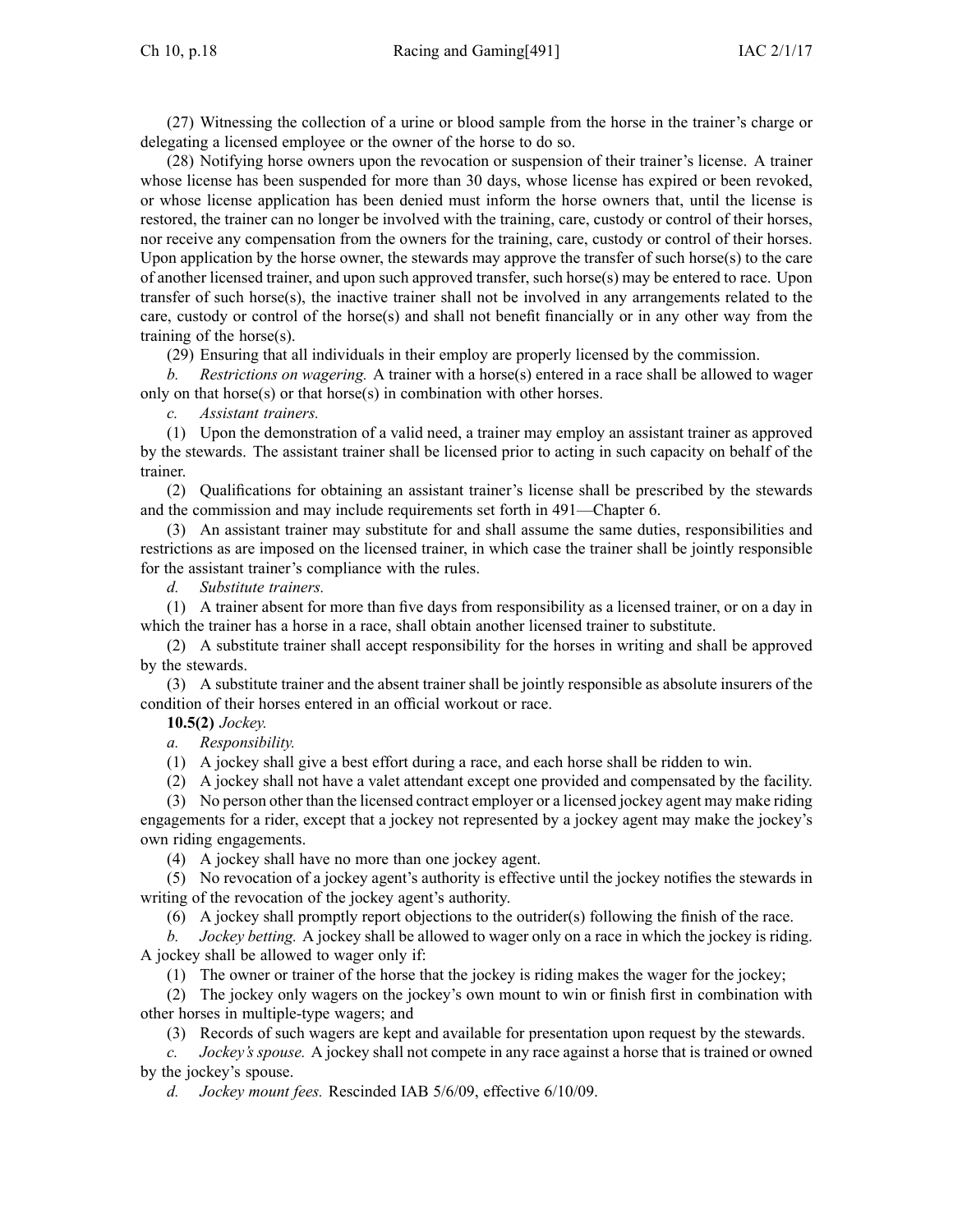*e. Entitlement.* Any apprentice or contract rider shall be entitled to the regular jockey fees, excep<sup>t</sup> when riding a horse owned in part or solely by the contract holder. An interest in the winnings only (such as trainer's percent) shall not constitute ownership.

*f. Fee earned.* A jockey's fee shall be considered earned when the jockey is weighed out by the clerk of scales. The fee shall not be considered earned when injury to the horse or rider is not involved and jockeys, of their own free will, take themselves off their mounts. Any conditions or considerations not covered by the above shall be at the discretion of the stewards.

*g. Multiple engagements.* If any owner or trainer engages two or more jockeys for the same race, the owner or trainer shall be required to pay each of the jockeys the appropriate fee whether the jockeys ride in the race or not.

*h. Dead heats.* Jockeys finishing <sup>a</sup> race in <sup>a</sup> dead heat shall divide equally the totals they individually would have received had one jockey won the race alone. The owners of the horses finishing in the dead heat shall pay equal shares of the jockey fees.

*i. Apprentices subject to jockey rules.* Unless excepted under these rules, apprentices are subject to all rules governing jockeys and racing.

*j. Conduct.*

(1) Clothing and appearance. A jockey shall wear the colors furnished by the owner or facility with the number on the saddlecloth corresponding to the number given in the racing program. A jockey shall maintain <sup>a</sup> neat and clean appearance while engaged in duties on facility premises and shall wear <sup>a</sup> clean jockey costume, cap, helmet (approved by commission), <sup>a</sup> jacket of silk or waterproof fabric, breeches, and top boots.

(2) Competing against contractor. No jockey may ride in any race against <sup>a</sup> starting horse belonging to the jockey's contract employer unless the jockey's mount and the contract employer's horse are both trained by the same trainer.

(3) Confined to jockey room. Jockeys engaged to ride <sup>a</sup> race shall repor<sup>t</sup> to the jockey room on the day of the race at the time designated by the facility officials. The jockeys shall then repor<sup>t</sup> their engagements and any overweight to the clerk of scales. Thereafter, they shall not leave the jockey room, excep<sup>t</sup> by permission of the stewards, until all of their riding engagements of the day have been fulfilled. Once jockeys have fulfilled their riding engagements for the day and have left the jockeys' quarters, they shall not be readmitted to the jockeys' quarters until after the entire racing program for that day has been completed, excep<sup>t</sup> upon permission of the stewards. Jockeys are not allowed to communicate with anyone but the trainer while in the room during the performance excep<sup>t</sup> with approval of the stewards. On these occasions, they shall be accompanied by <sup>a</sup> security guard.

(4) Whip prohibited. Jockeys may not use <sup>a</sup> whip on <sup>a</sup> two-year-old horse before April 1 of each year, nor shall <sup>a</sup> jockey or other person engage in excessive or indiscriminate whipping of any horse at any time.

(5) Spurs prohibited. Jockeys shall not use spurs.

(6) Possessing drugs or devices. Jockeys shall not have in their care, control, or custody any drugs, prohibited substances, or electrical or mechanical device that could affect <sup>a</sup> horse's racing performance.

*Jockey effort*. A jockey shall exert every effort to ride the horse to the finish in the best and fastest run of which the horse is capable. No jockey shall ease up or coast to <sup>a</sup> finish, without adequate cause, even if the horse has no apparen<sup>t</sup> chance to win prize money.

*l. Duty to fulfill engagements.* Jockeys shall fulfill their duly scheduled riding engagements, unless excused by the stewards. Jockeys shall not be forced to ride <sup>a</sup> horse they believe to be unsound or over <sup>a</sup> racing strip they believe to be unsafe. If the stewards find <sup>a</sup> jockey's refusal to fulfill <sup>a</sup> riding engagemen<sup>t</sup> is based on personal belief unwarranted by the facts and circumstances, the jockey may be subject to disciplinary action. Jockeys shall be responsible to their agen<sup>t</sup> for any engagements previously secured by the agent.

*m. Riding interference.*

(1) When the way is clear in <sup>a</sup> race, <sup>a</sup> horse may be ridden to any par<sup>t</sup> of the course; but if any horse swerves, or is ridden to either side, so as to interfere with, impede, or intimidate any other horse, it is <sup>a</sup> foul.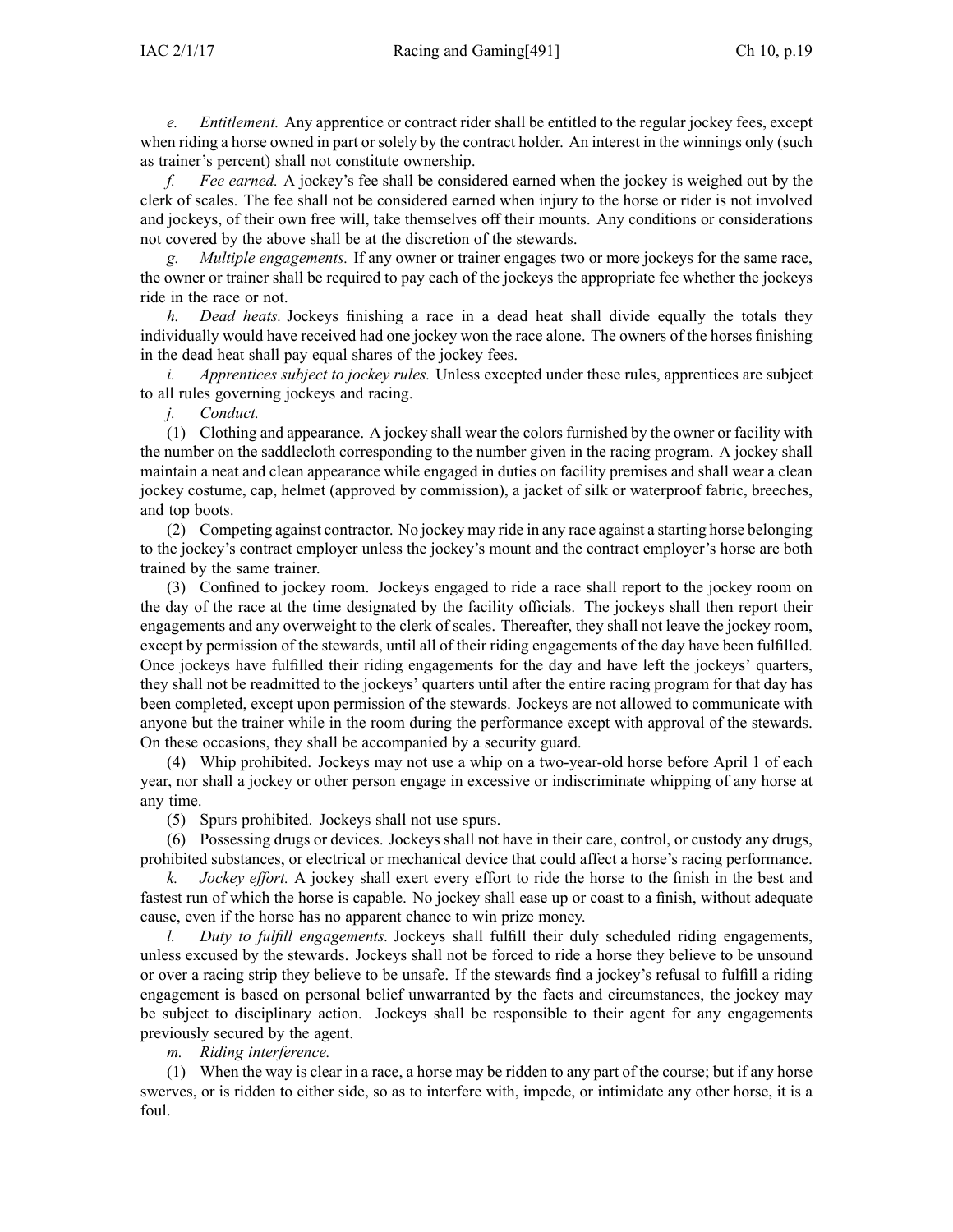(2) The offending horse may be disqualified if, in the opinion of the stewards, the foul altered the finish of the race, regardless of whether the foul was accidental, willful, or the result of careless riding.

(3) If the stewards determine the foul was intentional, or due to careless riding, the jockey shall be held responsible.

(4) In <sup>a</sup> straightaway race, every horse must maintain position as nearly as possible in the lane in which it started. If <sup>a</sup> horse is ridden, drifts, or swerves out of its lane in such <sup>a</sup> manner that it interferes with, impedes, or intimidates another horse, it is <sup>a</sup> foul and may result in the disqualification of the offending horse.

*n. Jostling.* Jockeys shall not jostle another horse or jockey. Jockeys shall not strike another horse or jockey or ride so carelessly as to cause injury or possible injury to another horse in the race.

*o. Partial fault/third-party interference.* If <sup>a</sup> horse or jockey interferes with or jostles another horse, the aggressor may be disqualified, unless the interfered or jostled horse or jockey was partly at fault or the infraction was wholly caused by the fault of some other horse or jockey.

*p. Careless riding.* A jockey shall not ride carelessly or willfully permit the mount to interfere with, intimidate, or impede any other horse in the race. A jockey shall not strike at another horse or jockey so as to impede, interfere with, or injure the other horse or jockey. If <sup>a</sup> jockey rides in <sup>a</sup> manner contrary to this rule, the horse may be disqualified; or the jockey may be fined, suspended, or otherwise disciplined; or other penalties may apply.

*q. Jockey weighed out.*

(1) Jockeys must be weighed for their assigned horse not more than 30 minutes before the time fixed for the race.

(2) A jockey's weight shall include the jockey's clothing, boots, saddle and its attachments. A safety vest shall be mandatory, shall weigh no more than two pounds, and shall be designed to provide shock-absorbing protection to the upper body.

(3) All other equipment shall be excluded from the weight.

*r. Overweight limited.* No jockey may weigh more than two pounds or, in the case of inclement weather, four pounds over the weight the horse is assigned to carry unless with consent of the owner or trainer and unless the jockey has declared the amount of overweight to the clerk of scales at least 45 minutes before the time of the race. However, <sup>a</sup> horse shall not carry more than seven pounds overweight, excep<sup>t</sup> in inclement weather when nine pounds shall be allowed. The overweight shall be publicly announced and posted in <sup>a</sup> conspicuous place both prior to the first race of the day and before the running of the race.

(1) Weigh in. Upon completion of <sup>a</sup> race, jockeys shall ride promptly to the winner's circle and dismount. Jockeys riding the first four finishers, or at the discretion of the stewards <sup>a</sup> greater number, shall presen<sup>t</sup> themselves to the clerk of scales to be weighed in. If <sup>a</sup> jockey is prevented from riding the mount to the winner's circle because of accident or illness either to the jockey or the horse, the jockey may walk or be carried to the scales unless excused by the stewards.

(2) Unsaddling. Jockeys, upon completion of <sup>a</sup> race, must return to the unsaddling area and unsaddle their own horse, unless excused by the stewards.

(3) Removing horse's equipment. No person excep<sup>t</sup> the valet attendant for each mount is permitted to assist the jockey in removing the horse's equipment that is included in the jockey's weight, unless the stewards permit otherwise. To weigh in, jockeys shall carry to the scales all pieces of equipment with which they weighed out. Thereafter they may hand the equipment to the valet attendant.

(4) Underweight. When any horse places first, second, or third in <sup>a</sup> race, or is coupled in any form of multiple exotic wagering, and thereafter the horse's jockey is weighed in short by more than two pounds of the weight of which the jockey was weighed out, the mount may be disqualified and all purse moneys forfeited.

(5) Overweight. If the jockey is overweight, the jockey is subject to fine, suspension, or both.

*s. Contracts.* Rescinded IAB [5/16/01](https://www.legis.iowa.gov/docs/aco/bulletin/05-16-2001.pdf), effective 6/20/01.

*t. Jockey fines and forfeitures.* Jockeysshall pay any fine or forfeiture from their own funds within 48 hours of the imposition of the fine or at <sup>a</sup> time deemed proper by the stewards. No other person shall pay jockey fines or forfeitures for the jockey.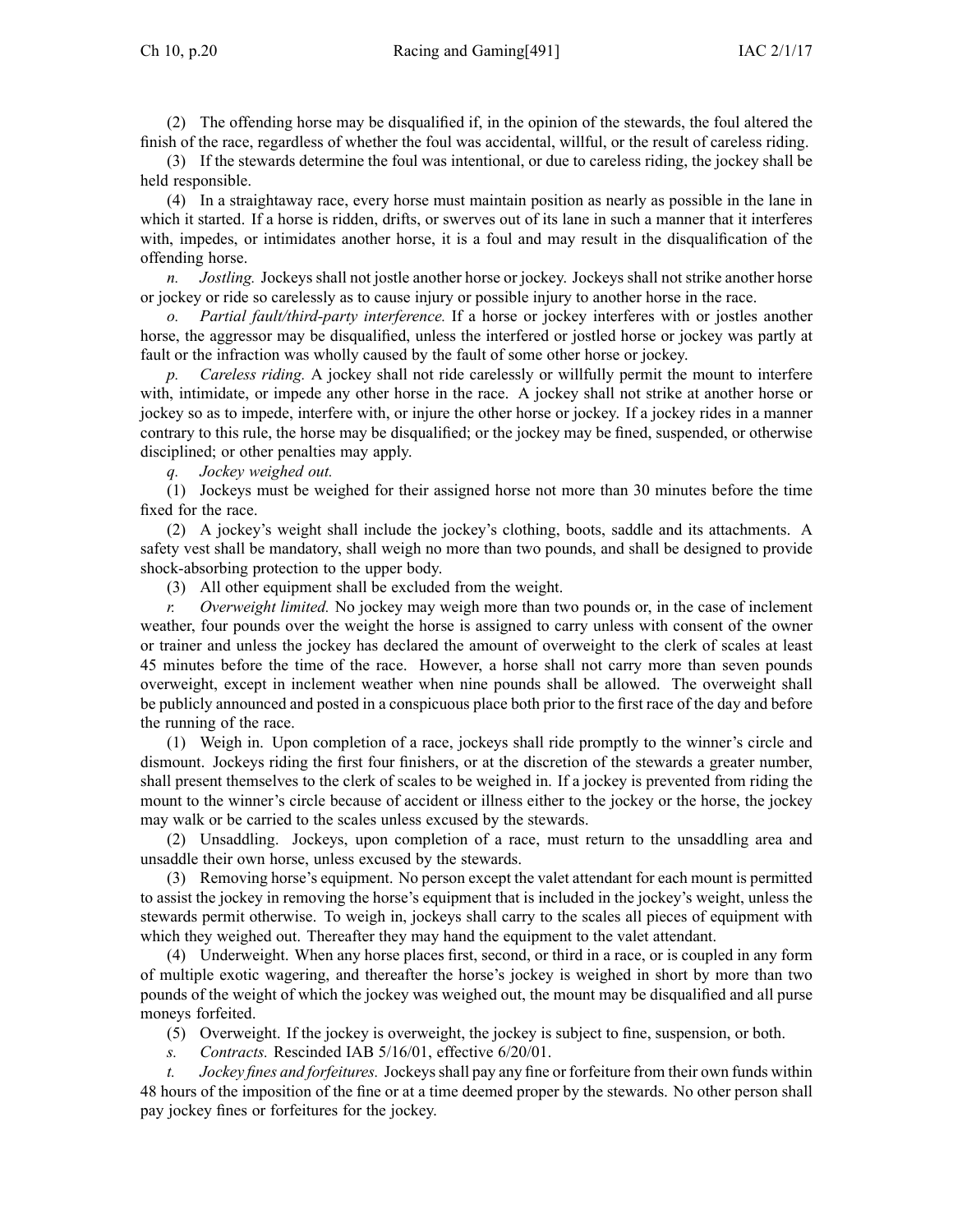*u. Competing claims.* Whenever two or more licensees claim the services of one jockey for <sup>a</sup> race, first call shall have priority and any dispute shall be resolved by the stewards.

*v. Jockey suspension.*

(1) Offenses involving fraud. Suspension of <sup>a</sup> licensee for an offense involving fraud or deception in racing shall begin immediately after the ruling unless otherwise ordered by the stewards or commission.

(2) Offenses not involving fraud. Suspension for an offense not involving fraud or deception in racing shall begin on the third day after the ruling or at the stewards' discretion.

(3) Withdrawal of appeal. Withdrawal by the appellant of <sup>a</sup> notice of appeal filed with the commission, whenever imposition of the disciplinary action has been stayed or enjoined pending <sup>a</sup> final decision by the commission, shall be deemed <sup>a</sup> frivolous appeal and referred to the commission for further disciplinary action in the event the appellant fails to show good cause to the stewards why the withdrawal should not be deemed frivolous.

(4) Riding suspensions of ten days or less and participating in designated races. The stewards appointed for <sup>a</sup> race meeting shall immediately, prior to the commencement of that meeting, designate the stakes, futurities, futurity trials, or other races in which <sup>a</sup> jockey will be permitted to compete, notwithstanding the fact that such jockey is technically under suspension for ten days or less for <sup>a</sup> riding infraction at the time the designated race is to be run.

1. Official rulings for riding suspensions of ten days or less shall state: "The term of this suspension shall not prohibit participation in designated races."

2. A listing of the designated races shall be posted in the jockey room and any other such location deemed appropriate by the stewards.

3. A suspended jockey must be named at time of entry to participate in any designated race.

4. A day in which <sup>a</sup> jockey participated in one designated race while on suspension shall count as <sup>a</sup> suspension day. If <sup>a</sup> jockey rides in more than one designated race on <sup>a</sup> race card while on suspension, the day shall not count as <sup>a</sup> suspension day. Designated trials for <sup>a</sup> stake shall be considered one race.

**10.5(3)** *Apprentice jockey.* Upon completion of licensing requirements, the stewards may issue an apprentice jockey certificate allowing the holder to claim this allowance only in overnight races.

*a.* An apprentice jockey shall ride with <sup>a</sup> five-pound weight allowance beginning with the first mount and for one full year from the date of the jockey's fifth winning mount.

*b.* If, after riding one full year from the date of the fifth winning mount, the apprentice jockey has not ridden 40 winners, the applicable weight allowance shall continue for one more year or until the fortieth winner, whichever comes first. In no event shall <sup>a</sup> weight allowance be claimed for more than two years from the date of the fifth winning mount, unless an extension has been granted.

*c.* The steward may extend the weight allowance of an apprentice jockey when, in the discretion of the steward, the apprentice provides proof of incapacitation for <sup>a</sup> period of seven or more consecutive days. The allowance may be claimed for <sup>a</sup> period not to exceed the period such apprentice was unable to ride.

*d.* The apprentice jockey must have the apprentice certificate with the jockey at all times and must keep an updated record of the first 40 winners. Prior to riding, the jockey must submit the certificate to the clerk of scales, who will record the apprentice's winning mounts.

**10.5(4)** *Jockey agent.*

*a.* Responsibilities.

(1) A jockey agen<sup>t</sup> shall not make or assist in making engagements for <sup>a</sup> jockey other than the jockeys the agen<sup>t</sup> is licensed to represent.

(2) A jockey agent shall file written proof of all agencies and changes of agencies with the stewards.

(3) A jockey agen<sup>t</sup> shall notify the stewards, in writing, prior to withdrawing from representation of <sup>a</sup> jockey and shall submit to the stewards <sup>a</sup> list of any unfulfilled engagements made for the jockey.

(4) All persons permitted to make riding engagements shall maintain current and accurate records of all engagements made. Such records shall be subject to examination by the stewards at any time.

(5) No jockey agen<sup>t</sup> shall represen<sup>t</sup> more than two jockeys and one apprentice jockey at the same time except: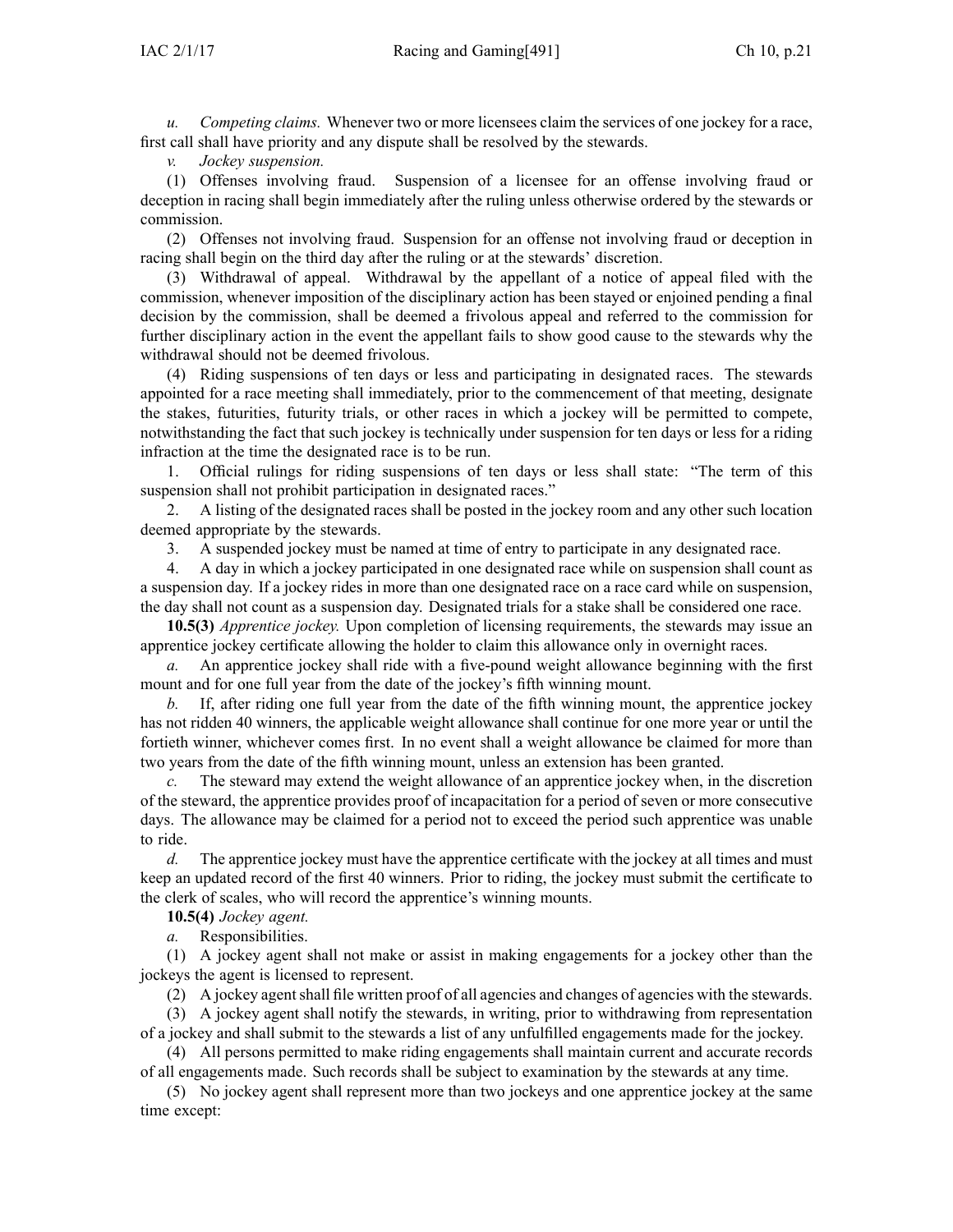1. A jockey agen<sup>t</sup> may represen<sup>t</sup> three jockeys at <sup>a</sup> "mixed" meeting so long as no more than two of the jockeys ride the same breed.

2. A jockey agen<sup>t</sup> may represen<sup>t</sup> three jockeys at <sup>a</sup> race meeting exclusive of thoroughbred racing.

(6) A jockey agen<sup>t</sup> must honor <sup>a</sup> first call given to <sup>a</sup> trainer or the trainer's assistant trainer.

*b.* Prohibited areas. A jockey agen<sup>t</sup> is prohibited from entering the jockey room, winner's circle, racing strip, paddock, or saddling enclosure during the hours of racing.

*c.* A jockey agen<sup>t</sup> shall not be permitted to withdraw from the representation of any jockey unless written notice to the stewards has been provided.

[**ARC [7757B](https://www.legis.iowa.gov/docs/aco/arc/7757B.pdf)**, IAB 5/6/09, effective 6/10/09; **ARC [0734C](https://www.legis.iowa.gov/docs/aco/arc/0734C.pdf)**, IAB 5/15/13, effective 6/19/13; **ARC [1456C](https://www.legis.iowa.gov/docs/aco/arc/1456C.pdf)**, IAB 5/14/14, effective 6/18/14; **ARC [1876C](https://www.legis.iowa.gov/docs/aco/arc/1876C.pdf)**, IAB 2/18/15, effective 3/25/15; **ARC [2468C](https://www.legis.iowa.gov/docs/aco/arc/2468C.pdf)**, IAB 3/30/16, effective 5/4/16; **ARC [2927C](https://www.legis.iowa.gov/docs/aco/arc/2927C.pdf)**, IAB 2/1/17, effective 3/8/17]

### **491—10.6(99D) Conduct of races.**

**10.6(1)** Horses ineligible. Any horse ineligible to be entered for <sup>a</sup> race, or ineligible to start in any race, which competes in that race may be disqualified and the stewards may discipline the persons responsible for the horse competing in that race.

*a.* A horse is ineligible to enter <sup>a</sup> race when:

(1) The nominator has failed to identify the horse which is being entered for the first time, by name, color, sex, age, and the names of sire and dam as registered.

(2) A horse has been knowingly entered or raced in any jurisdiction under <sup>a</sup> different name, with an altered registration certificate, or altered lip tattoo by <sup>a</sup> person having lawful custody or control of the horse for the purpose of deceiving any facility or regulatory agency.

(3) A horse has been allowed to enter or start by <sup>a</sup> person having lawful custody or control of the horse who participated in or assisted in the entry or racing of some other horse under the name of the horse in question.

(4) A horse is wholly or partially owned by <sup>a</sup> disqualified person or <sup>a</sup> horse is under the direct or indirect managemen<sup>t</sup> of <sup>a</sup> disqualified person.

(5) A horse is wholly or partially owned by the spouse of <sup>a</sup> disqualified person or <sup>a</sup> horse is under the direct or indirect managemen<sup>t</sup> of the spouse of <sup>a</sup> disqualified person. In such cases, <sup>a</sup> presumption which may be rebutted is that the disqualified person and spouse constitute <sup>a</sup> single financial entity with respec<sup>t</sup> to the horse.

- (6) A horse is owned in whole or in par<sup>t</sup> by an undisclosed person or interest.
- (7) A horse has been nerved by surgical neurectomy.
- (8) A horse has been trachea-tubed to artificially assist breathing.
- (9) A horse has impaired eyesight in both eyes.

(10) A horse appears on the Iowa veterinarian's list, notwithstanding <sup>a</sup> horse appearing on the veterinarian's list as <sup>a</sup> "bleeder." In addition, <sup>a</sup> horse appearing on any starter's, stewards', or paddock judge's list, or the veterinarian's list in another jurisdiction, is ineligible unless the horse is removed from the list by the day of the race and approved by the board of stewards to enter.

(11) A horse is barred from racing in any racing jurisdiction.

*b.* A horse is ineligible to start <sup>a</sup> race when:

(1) The horse is not stabled on the premises of the facility by the time designated by the stewards.

(2) The horse's breed registration certificate is not on file with the racing secretary, or horse identifier, excep<sup>t</sup> in the case of <sup>a</sup> quarter horse where the racing secretary has submitted the certificate to the breed registry for correction. The stewards may, in their discretion, waive the requirement in nonclaiming races provided the horse is otherwise properly identified.

(3) The horse is not fully identified by an official tattoo on the inside of the upper lip.

(4) A horse is brought to the paddock and is not in the care of and saddled by <sup>a</sup> currently licensed trainer or assistant trainer unless excused by the stewards.

(5) No current negative Coggins test or current negative equine infectious anemia test certificate is attached to the horse's registration certificate.

(6) The stakes or entrance money for the horse has not been paid.

(7) The horse appears on the starter's list, stewards' list, paddock list, or veterinarian's list.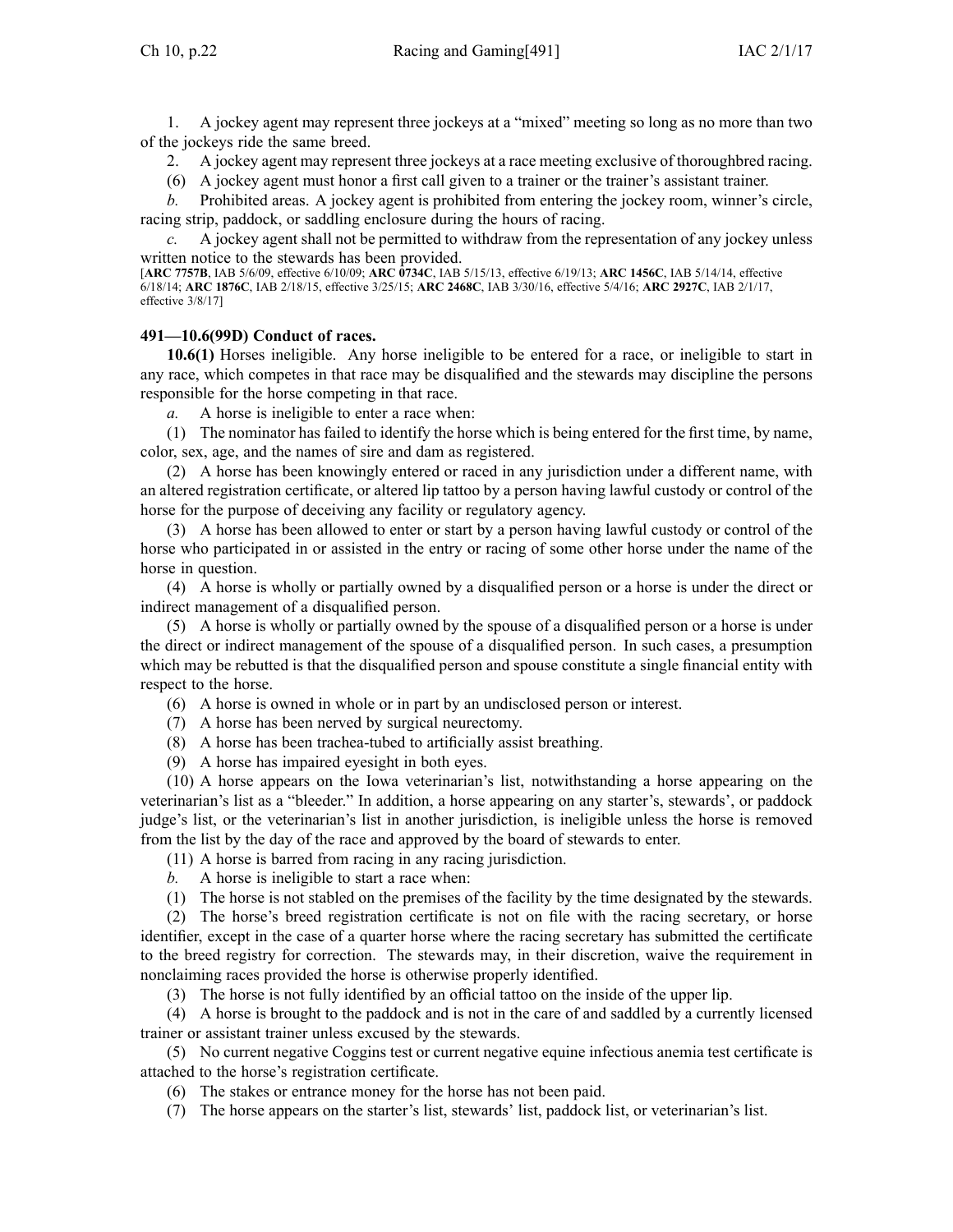(8) The horse is <sup>a</sup> first-time starter not approved by the starter and does not have <sup>a</sup> minimum of two published workouts.

(9) Within the pas<sup>t</sup> calendar year, the horse has started in <sup>a</sup> race that has not been reported in <sup>a</sup> nationally published monthly chartbook, unless, at least 48 hours prior to entry, the owner of the horse provides to the racing secretary performance records which show the place and date of the race, distance, weight carried, amount carried, and the horse's finishing position and time.

(10) In <sup>a</sup> stakes race, <sup>a</sup> horse has been transferred with its engagements, unless prior to the start, the fact of transfer of the horse and its engagements has been filed with the racing secretary.

(11) A horse is subject to <sup>a</sup> lien which has not been approved by the stewards and filed with the horsemen's bookkeeper.

(12) A horse is subject to <sup>a</sup> lease not filed with the stewards.

(13) A horse is not in sound racing condition.

(14) A horse has been blocked with alcohol or injected with any other foreign substance or drug to desensitize the nerves of the leg.

(15) A horse appears on the veterinarian's list as <sup>a</sup> "bleeder."

*c.* A horse is ineligible to start in <sup>a</sup> race when:

(1) A thoroughbred has shoes (racing plates) which have toe grabs with <sup>a</sup> height greater than two millimeters(0.07874 inches), bends, jars, caulks, stickers or any other traction device on the front hooves while racing or training on all racing surfaces.

(2) A quarter horse has front shoes which have toe grabs with <sup>a</sup> height greater than four millimeters (0.15748 inches), bends, jars, caulks, stickers or any other traction device worn on the front shoes.

**10.6(2)** Entries.

*a.* The facility shall provide forms for making entries and declarations with the racing secretary. Entries and declarations shall be in writing, or by telephone or fax subsequently confirmed in writing by the owner, trainer, or licensed designee. When any entrant or nominator claims failure or error in the receipt by <sup>a</sup> facility of any entry or declaration, the entrant or nominator may be required to submit evidence within <sup>a</sup> reasonable time of the filing of the entry or the declaration. Individuals who hold <sup>a</sup> jockey agen<sup>t</sup> license, regardless of other licenses held, shall not be permitted to make entries after <sup>a</sup> time set by the stewards.

*b.* Upon the closing of entries the racing secretary shall promptly compile <sup>a</sup> list of entries and cause it to be conspicuously posted.

*c.* Coupling. There will be no coupled entries in any race. In races, excluding stakes races, that overfill, trainers must declare preference of runners with identical ownership at time of entry. Same-owner, second-choice horses will be least preferred. A trainer or owner may not enter more than three horses in <sup>a</sup> race unless the race is split or divided.

*d.* Split or divided races.

(1) In the event <sup>a</sup> race is canceled or declared off, the facility may split any overnight race for which pos<sup>t</sup> positions have not been drawn.

(2) Where an overnight race is split, forming two or more separate races, the racing secretary shall give notice of not less than 15 minutes before such races are closed to gran<sup>t</sup> time for making additional entries to such split race.

(3) A trainer shall be allowed to enter more than the maximum number of entries allowed under paragraph [10.6\(2\)](https://www.legis.iowa.gov/docs/iac/rule/491.10.6.pdf)*"c"* if the entries are declared at time of entry as "split entry only" and preference is given by the trainer for the trainer's first three entries.

(4) The racing secretary shall split an overnight race so that common ownership, identical ownership, or common trainer will divide as equally as possible between two or more races.

Entry weight. Owners, trainers, or any other duly authorized person who enters a horse for a race shall ensure that the entry is correct and accurate as to the weight allowances available and claimed for the horse under the conditions set for the race. After <sup>a</sup> horse is entered and has been assigned <sup>a</sup> weight to carry in the race, the assignment of weight shall not be changed excep<sup>t</sup> in the case of error and with the approval of the stewards. Weight allowances may be waived with the approval of the stewards.

*f.* Consecutive days. No horse shall be run on two consecutive calendar days.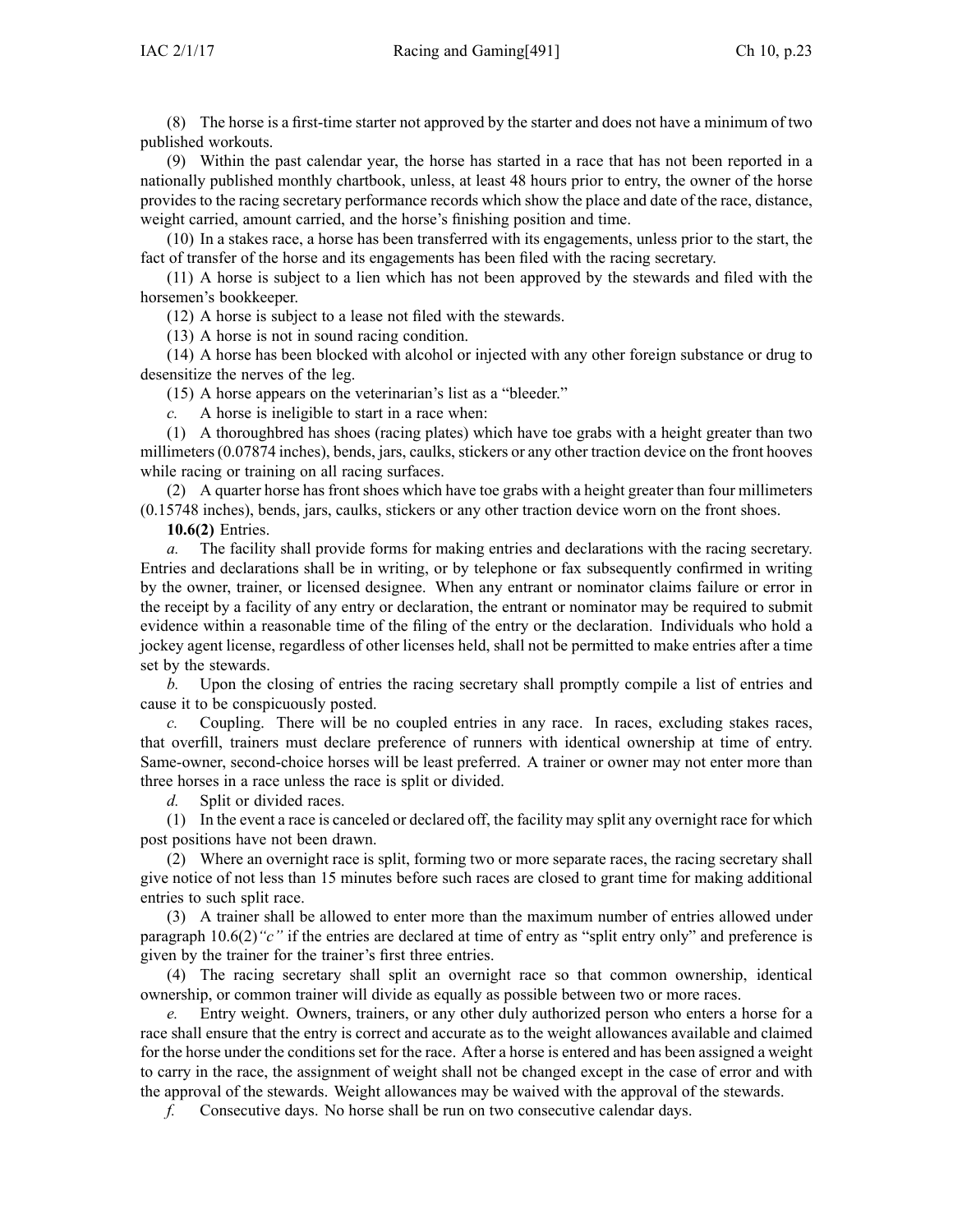*g.* Foreign entries. For the purposes of determining eligibility, weight assignments, or allowances for horses imported from <sup>a</sup> foreign nation, the racing secretary shall take into account the "Pattern Race Book" published jointly by the Irish Turf Club, The Jockey Club of Great Britain, and the Société d'Encouragement.

*h.* Weight conversions. For the purpose of determining eligibility, weight assignments, or allowances for horses imported from <sup>a</sup> foreign nation, the racing secretary shall convert metric distances to English measures by reference to the following scale:

| 1 sixteenth | $= 100$ meters  |
|-------------|-----------------|
| 1 furlong   | $= 200$ meters  |
| 1 mile      | $= 1600$ meters |

*i.* Name. The "name" of a horse means the name reflected on the certificate of registration, racing permit, or temporary racing permit issued by the breed registry. Imported horses shall have <sup>a</sup> suffix, enclosed by brackets, added to their registered names showing the country of foaling. This suffix is derived from the international code of suffixes and constitutes par<sup>t</sup> of the horse's registered name. The registered names and suffixes, where applicable, shall be printed in the official program.

*j.* Bona fide entry. No person shall enter or attempt to enter a horse for a race unless that entry is <sup>a</sup> bona fide entry, made with the intention that the horse is to compete in the race for which the horse was entered.

*k.* Registration certificate to reflect correct ownership. Every breed registry foal certificate filed with the racing secretary to establish the eligibility of <sup>a</sup> horse to be entered for any race shall accurately reflect the correct and true ownership of the horse. The name of the owner that is printed on the official program for the horse shall conform to the ownership as declared on the certificate of registration or eligibility certificate unless <sup>a</sup> stable name has been registered with the commission for the owner or ownership.

*l.* Naming/engaging of riders. Riders must be named at the time of entry. If, at the conclusion of the draw of <sup>a</sup> race, <sup>a</sup> trainer does not have <sup>a</sup> rider, all riders who are available shall be made known to the trainer at that time via telephone or in person by the stewards or their designee. A trainer who does not name <sup>a</sup> rider prior to the conclusion of the draw of <sup>a</sup> race, and reasonable attempts have been employed to contact the trainer with no response, shall have an available rider engaged at the facility placed on the horse, determination of which shall be drawn by lot. Riders properly engaged as <sup>a</sup> first or second call in <sup>a</sup> race must fulfill their engagements as required in paragraph [10.5\(2\)](https://www.legis.iowa.gov/docs/iac/rule/491.10.5.pdf)*"l."*

*m.* More than one race. No horse may be entered in more than one race, with the exception of stakes races, to be run on the same day on which pari-mutuel wagering is conducted.

*n.* Iowa-foaled horse. An Iowa-foaled horse may be entered in an Iowa-bred race without having its official jockey club registration papers stamped, but shall not compete in <sup>a</sup> race limited to Iowa-foaled horses unless the horse is registered with and the papers are stamped by the department of agriculture and land stewardship. An Iowa-foaled horse would be allowed to run in an open race without the stamp, but would be ineligible for Iowa-bred supplement, Iowa-bred breeders awards and Iowa-bred breeders supplement.

## **10.6(3)** Sweepstakes entries.

*a. Entry and withdrawal.* The entry of <sup>a</sup> horse in <sup>a</sup> sweepstakes is <sup>a</sup> subscription to the sweepstakes. Before the time of closing, any entry or subscription may be altered or withdrawn.

*b. Entrance money.* Entrance money shall be paid by the nominator to <sup>a</sup> race. In the event of the death of the horse or <sup>a</sup> mistake made in the entry of an otherwise eligible horse, the nominator subscriber shall continue to be obligated for any stakes, and the entrance money shall not be returned.

*c. Quarter horse scratches and qualifiers unable to participate in finals.* If <sup>a</sup> horse should be scratched from the time trial finals, the horse's owner will not be eligible for <sup>a</sup> refund of the fees paid. If <sup>a</sup> horse that qualified for the final should be unable to enter due to racing soundness, or scratched for any reason other than <sup>a</sup> positive drug test repor<sup>t</sup> or <sup>a</sup> rule violation, the horse shall be deemed to have earned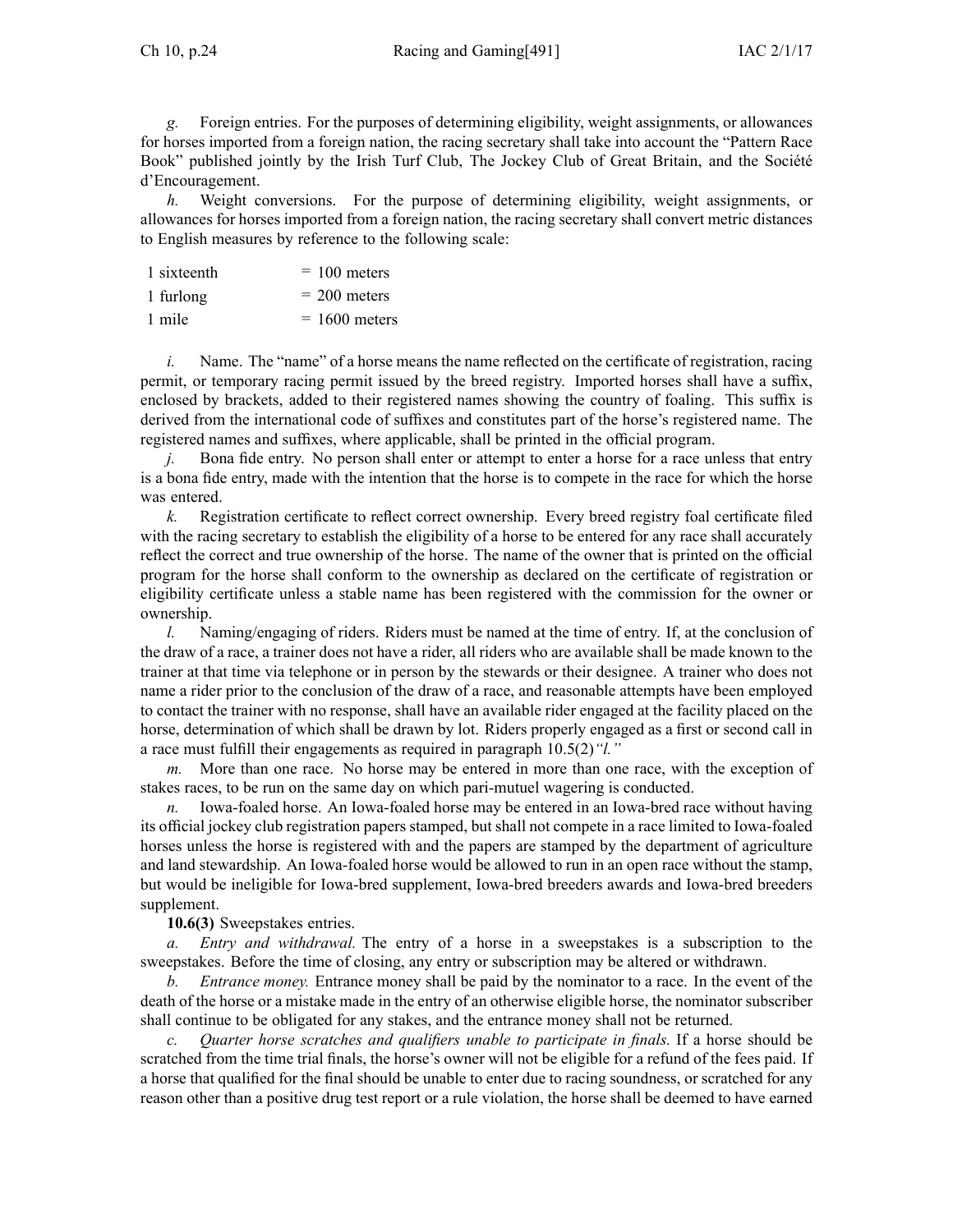and the owner will receive last place money. If more than one horse should be unable to enter due to racing soundness, or scratched for any reason other than <sup>a</sup> positive drug test repor<sup>t</sup> or <sup>a</sup> rule violation, then those purse moneys shall be added together and divided equally among the horse owners.

**10.6(4)** Closing of entries.

*a. Overnight entries.* Entries for overnight racing shall be closed at 10 a.m. by the racing secretary, unless <sup>a</sup> later closing is established by the racing secretary or unless approved by the stewards.

*b. Sweepstakes entries.* If an hour for closing is designated, entries and declarations for sweepstakes cannot be received thereafter. However, if <sup>a</sup> time for closing is not designated, entries and declarations may be mailed or faxed until midnight of the day of closing, if they are received in time to comply with all other conditions of the race. In the absence of notice to the contrary, entries and declarations for sweepstakes that close during or on the day preceding <sup>a</sup> race meeting shall close at the office of the racing secretary in accordance with any requirements the secretary shall make. Closing for sweepstakes not during race meetings shall be at the office of the facility.

*c. Exception.* Nominations for stakes races shall not close nor shall any eligibility paymen<sup>t</sup> be due on <sup>a</sup> day in which the United States Postal Service is not operating.

**10.6(5)** Prohibited entries.

*a. Entry by disqualified person.* An entry made by <sup>a</sup> disqualified person or the entry of <sup>a</sup> disqualified horse shall be void. Any money paid for the entry shall be returned, if the disqualification is disclosed at least 45 minutes before pos<sup>t</sup> time for the race. Otherwise, the entry money shall be paid to the winner.

*b. Limited partner entry prohibited.* No person other than <sup>a</sup> managing partner of <sup>a</sup> limited partnership or <sup>a</sup> person authorized by the managing partner may enter <sup>a</sup> horse owned by that partnership.

*c. Altering entries prohibited.* No alteration shall be made in any entry after the closing of entries, but the stewards may permit the correction of an error in an entry.

*d. Limitation on overnight entries.* If the number of entries to any purse or overnight race is in excess of the number of horses that may be accommodated due to the size of the track, the starters for the race and their pos<sup>t</sup> positions shall be determined by lot conducted in public by the racing secretary.

*e. Stake race entry limit.* In <sup>a</sup> stake race, the number of horses which may compete shall be limited only by the number of horses nominated and entered. In any case, the facility's lawful race conditions shall govern.

*f. Stewards' denial of entry.* The stewards may, after notice to the entrant, subscriber, or nominator, deny entry of any horse to <sup>a</sup> race if the stewards determine the entry to be in violation of these rules or the laws of this state or to be contrary to the interests of the commission in the regulation of pari-mutuel wagering or to public confidence in racing.

**10.6(6)** Preferences and eligibles.

*a. Also eligible.* A list of not more than eight names may be drawn from entries filed in excess of positions available in the race. These names shall be listed as "also eligible" to be used as entries if originally entered horses are withdrawn. Any owner, trainer, or authorized agen<sup>t</sup> who has entered <sup>a</sup> horse listed as an "also eligible" and who does not wish to start shall file a scratch card with the secretary not later than the scratch time designated for that race. "Also eligibles" shall have preference to scratch.

*b. Preference system.* A system using dates or stars shall be used to determine preference for horses being entered in races. The system being used will be at the option of the racing secretary and approved by the stewards. A preference list will be kept current by the racing secretary and made available to horsemen upon request.

*c. Disputed decision.* When the decision of <sup>a</sup> race is in dispute, all horses involved in the dispute, with respec<sup>t</sup> to the winner's credit or earnings, shall be liable to all weights or conditions attached to the winning of that race until <sup>a</sup> winner has been finally adjudged.

**10.6(7)** Post positions. Post positions shall be determined by the racing secretary publicly and by lot. Post positions shall be drawn from "also eligible" entries at scratch time. In all races, horses drawn into the race from the "also eligible" list shall take the outside pos<sup>t</sup> positions, excep<sup>t</sup> in straightaway quarter horse racing. In straightaway quarter horse racing, the pos<sup>t</sup> position of the scratched horse shall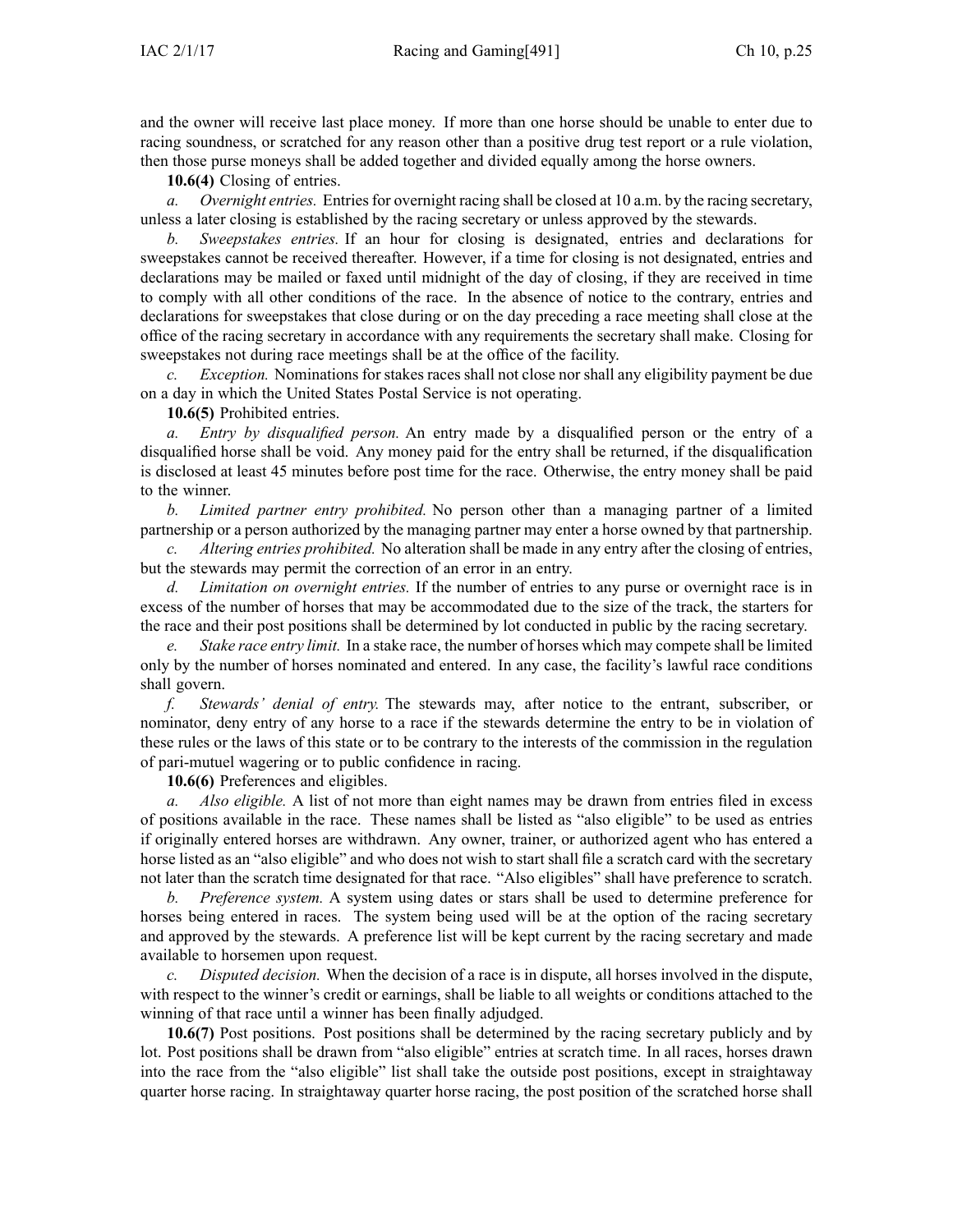be assigned to the horse "drawing in." In the event there is more than one scratch, the pos<sup>t</sup> positions shall be assigned by lot.

**10.6(8)** Scratch; declaring out.

*a. Notification to the secretary.* No horse shall be considered scratched, declared out, or withdrawn from <sup>a</sup> race until the owner, agent, or other authorized person has given notice in writing to the racing secretary before the time set by the facility as scratch time. All scratches must be approved by the stewards.

*b. Declaration irrevocable.* Scratching or the declaration of <sup>a</sup> horse out of an engagemen<sup>t</sup> for <sup>a</sup> race is irrevocable.

*c. Limitation on scratches.* No horse shall be permitted to be scratched from <sup>a</sup> race if the horses remaining in the race number fewer than seven betting interests, unless the stewards permit <sup>a</sup> lesser number. When the number of requests to scratch would, if granted, leave <sup>a</sup> field of fewer than seven, the stewards shall determine by lot which entrants may be scratched and permitted to withdraw from the race. Veterinarian scratches will be preferred and accepted without regard to the number of entries.

*d. Scratch time.* Unless otherwise set by the stewards, scratch time shall be:

(1) Stakes races. Scratch time shall be at least 45 minutes before pos<sup>t</sup> time.

(2) Other races. Scratch time shall be set by the stewards prior to the start of the meet. **10.6(9)** Workouts.

*a. When required.* No horse shall be allowed to start unless the horse has raced in an official race or has an approved official timed workout satisfactory to the stewards. A horse that has not started for <sup>a</sup> period of 60 days or more shall be ineligible to race until it has completed <sup>a</sup> published workout satisfactory to the stewards prior to the day of the race in which the horse is entered. The workout must have occurred within the previous 30 days for <sup>a</sup> thoroughbred or within the previous 60 days for <sup>a</sup> quarter horse. Horses that have not started for a period of six months or more must have two published workouts, one of which must have occurred within the previous 30 days for thoroughbreds or within the previous 60 days for quarter horses. First-time starters must have at least two published workouts with one having occurred within the previous 30 days for thoroughbreds or within the previous 60 days for quarter horses, be approved from the gate by the starter, and have <sup>a</sup> published workout from the starting gate.

*b. Identification.* The timer or the stewards may require licensees to identify <sup>a</sup> horse in their care being worked. The owner, trainer, or jockey may be required to identify the distance the horse is to be worked and the point on the track where the workout will start.

*c. Information dissemination.* If the stewards approve the timed workout so as to permit the horse to run in <sup>a</sup> race, they shall make it mandatory that this information be furnished to the public in advance of the race including, but not limited to, the following means:

(1) Announcement over the facility's public address system;

- (2) Transmission on the facility's message board;
- (3) Posting in designated conspicuous places in the racing enclosure; and

(4) Exhibit on track TV monitors at certain intervalsif the track has closed circuit TV. If the workout is published prior to the race in either the Daily Racing Form or the track program, then it shall not be necessary to make the announcements set forth above.

*d. Restrictions.* No horse shall be taken onto the track for training or <sup>a</sup> workout excep<sup>t</sup> during hours designated by the facility.

**10.6(10)** Equipment.

*a. Whip and bridle limitations.* Unless permitted by the stewards, no whip or substitute for <sup>a</sup> whip shall exceed one pound or 30 inches and no bridle shall exceed two pounds.

*b. Equipment change.* No licensee may change the equipment used on <sup>a</sup> horse from that used in the horse's last race, unless with permission of the stewards. No licensee may add blinkers or cheek pieces to <sup>a</sup> horse's equipment or discontinue their use without the prior approval of the starter. First-time starters must race with or without blinkers or cheek pieces in accordance with the gate approval card issued by the starter. In the paddock prior to <sup>a</sup> race, <sup>a</sup> horse's tongue may be tied down with clean bandages, clean gauze, or with <sup>a</sup> tongue strap.

**10.6(11)** Racing numbers.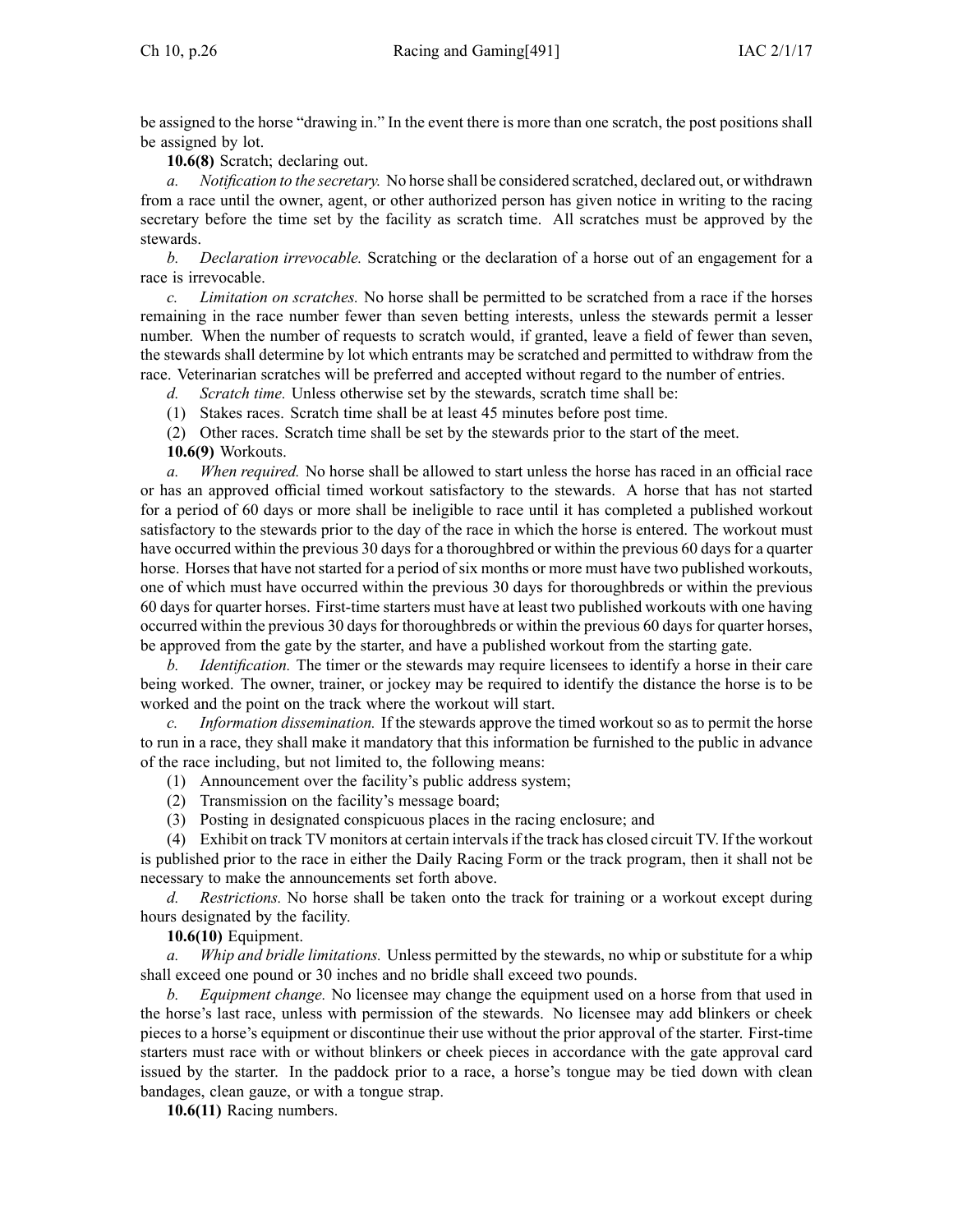*a. Number display.* Each horse in <sup>a</sup> race shall carry <sup>a</sup> conspicuous saddle cloth number corresponding to the official number given that horse on the official program.

*b. Coupled entries.* In the case of <sup>a</sup> coupled or other entry that includes more than one horse, each horse in the entry shall carry the same number, with <sup>a</sup> different distinguishing letter following the number. As an example, two horses in the same entry shall be entered as 1 and 1-A.

*c. Field horses.* In <sup>a</sup> combined field of horses, each horse in the field shall carry <sup>a</sup> separate number. **10.6(12)** Valuation of purse money. Rescinded IAB [5/16/01](https://www.legis.iowa.gov/docs/aco/bulletin/05-16-2001.pdf), effective 6/20/01.

**10.6(13)** Dead heats.

*a.* When two horses run <sup>a</sup> dead heat for first place, all purses or prizes to which first and second horses would have been entitled shall be divided equally between them; and this applies in dividing all purses or prizes whatever the number of horses running <sup>a</sup> dead heat and whatever places for which the dead heat is run.

*b.* In the event of <sup>a</sup> dead-heat finish for second place and thereafter, when an objection to the winner of the race is sustained, the horses in the dead heat shall be considered to have run <sup>a</sup> dead heat for first place.

*c.* If <sup>a</sup> prize includes <sup>a</sup> cup, plate, or other indivisible prize, owners shall draw lots for the prize in the presence of at least two stewards.

**10.6(14)** The facility shall not make distribution of any purses until given clearance of chemical tests by the state steward.

**10.6(15)** Purse money presumption. The fact that purse money has been distributed prior to the issuance of <sup>a</sup> laboratory repor<sup>t</sup> shall not be deemed <sup>a</sup> finding that no chemical substance has been administered, in violation of these rules, to the horse earning the purse money.

**10.6(16)** Equine infectious anemia (EIA) test.

*a. Certificate required.* No horse shall be allowed to start or be stabled on the premises of the facility unless <sup>a</sup> valid negative Coggins test or other laboratory-approved negative EIA test certificate is on file with the racing secretary.

*b. Trainer responsibility.* In the event of claims, sales, or transfers, it shall be the responsibility of the new trainer to ascertain the validity of the certificate for the horse within 24 hours. If the certificate is either unavailable or invalid, the previous trainer shall be responsible for any reasonable cost associated with obtaining <sup>a</sup> negative EIA laboratory certificate.

*c. Positive test reports.* Whenever any owner or trainer is furnished <sup>a</sup> positive Coggins test or positive EIA test result, the horse shall be removed by the owner or trainer from facility premises or approved farms within 24 hours of actual notice to the owner or trainer of the infection.

**10.6(17)** Race procedures.

*a. Full weight.* Each horse shall carry the full weight assigned for that race from the paddock to the starting point, and shall parade pas<sup>t</sup> the stewards' stand, unless excused by the stewards.

*b. Touching and dismounting prohibited.* After the horses enter the track, jockeys may not dismount or entrust their horse to the care of an attendant unless due to an accident occurring to the jockey, the horse, or the equipment, and then only with the prior consent of the starter. During any delay during which <sup>a</sup> jockey is permitted to dismount, all other jockeys may dismount and their horses may be attended by others. After the horses enter the track, only the hands of the jockey, the starter, the assistant starter, the commission veterinarian, an outrider on <sup>a</sup> lead pony, or persons approved by the stewards may touch the horse before the start of the race. If <sup>a</sup> horse throws its jockey on the way from the paddock to the post, the horse must be returned to the point where the jockey was thrown, where the horse shall be remounted and then proceed over the route of the parade to the post. The horse must carry its assigned weight from paddock to pos<sup>t</sup> and from pos<sup>t</sup> to finish.

*c. Jockey injury.* If <sup>a</sup> jockey is seriously injured on the way to the post, the horse shall be returned to the paddock, <sup>a</sup> replacement jockey obtained, and both the injured jockey and the replacement jockey will be paid by the owner.

*d. Twelve-minute parade limit.* After entering the track, all horses shall proceed to the starting pos<sup>t</sup> in not more than 12 minutes unless approved by the stewards. After passing the stewards' stand in parade, the horses may break formation and proceed to the pos<sup>t</sup> in any manner. Once at the post,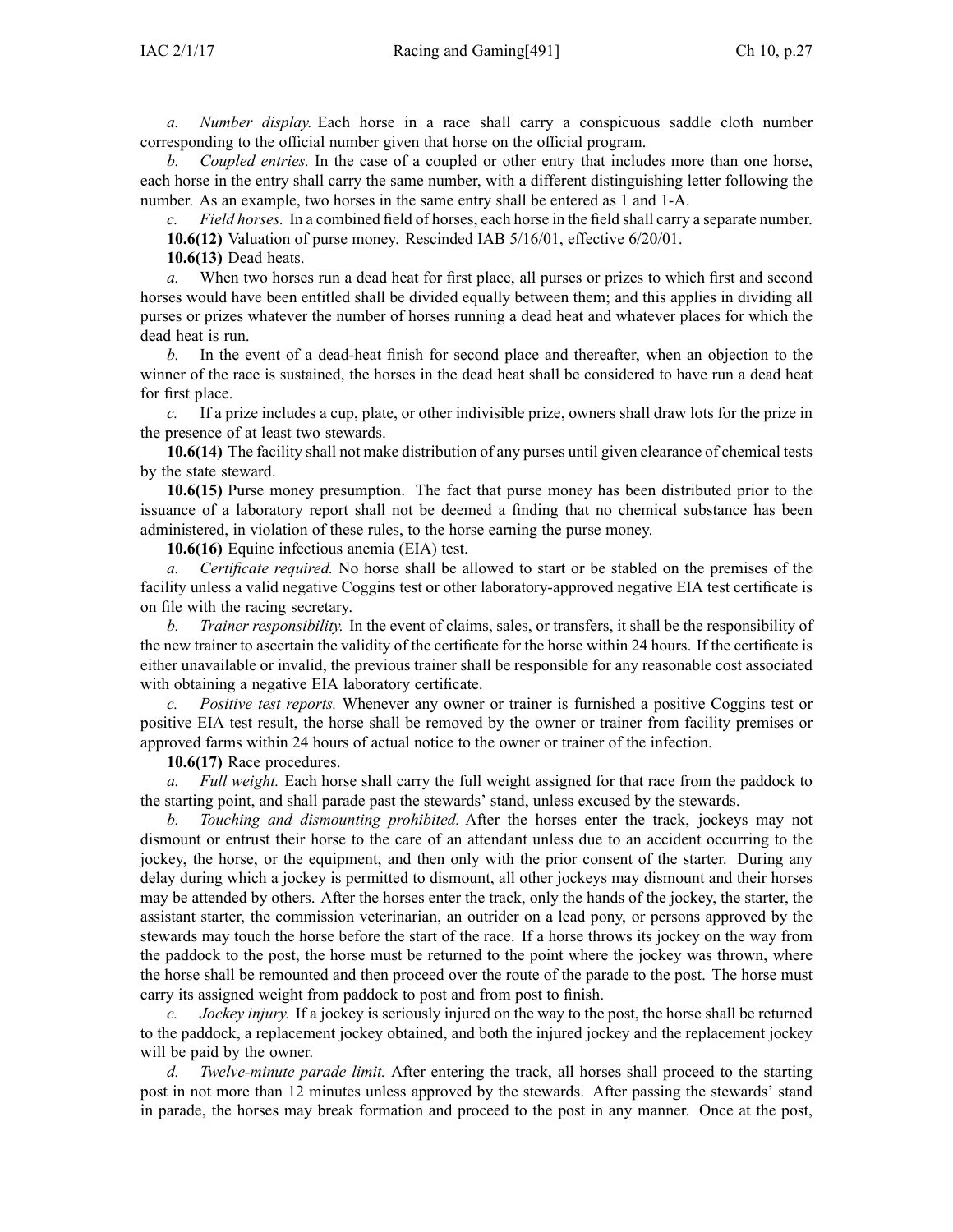the horses shall be started without unnecessary delay. All horses must participate in the parade carrying their weight and equipment from the paddock to the starting post, and any horse failing to do so may be disqualified by the stewards. No lead pony leading <sup>a</sup> horse in the parade shall obstruct the public's view of the horse being led excep<sup>t</sup> with permission of the stewards.

*e. Striking <sup>a</sup> horse prohibited.* In assisting the start of <sup>a</sup> race, no person other than the jockey, starter, assistant starter, or veterinarian shall strike <sup>a</sup> horse or use any other means to assist the start.

*f. Loading of horses.* Horses will be loaded into the starting gate in numerical order or in any other fair and consistent manner determined by the starter and approved by the stewards.

*g. Delays prohibited.* No person shall obstruct or delay the movement of <sup>a</sup> horse to the starting post.

**10.6(18)** Claiming races.

*a. Eligibility.*

(1) Registered to race or open claim. No person may file <sup>a</sup> claim for any horse unless the person:

1. Is <sup>a</sup> licensed owner at the meeting who either has foal paper(s) registered with the racing secretary's office or has started <sup>a</sup> horse at the meeting; or

2. Is <sup>a</sup> licensed authorized agent, authorized to claim for an owner eligible to claim; or

3. Has <sup>a</sup> valid open claim certificate. Any person not licensed as an owner, or <sup>a</sup> licensed authorized agen<sup>t</sup> for the account of the same, or <sup>a</sup> licensed owner not having foal paper(s) registered with the racing secretary's office or who has not started a horse at the current meeting may request an open claim certificate from the commission. The person must submit <sup>a</sup> completed application for <sup>a</sup> prospective owner's license to the commission. The applicant must have the name of the trainer licensed by the commission who will be responsible for the claimed horse. A nonrefundable fee must accompany the application along with any financial information requested by the commission. The names of the prospective owners shall be prominently displayed in the offices of the commission and the racing secretary. The application will be processed by the commission; and when the open claim certificate is exercised, an owner's license will be issued.

(2) Number of claims.

1. An ownership entity (sole owner, partnership or limited liability partnership, racing stable, corporation or limited liability corporation, or owner/trainer acting as an owner) shall not claim more than one horse in <sup>a</sup> race, and an authorized agen<sup>t</sup> or trainer acting on behalf of an ownership entity shall not submit more than two claims in <sup>a</sup> race with two separate ownership interests.

2. If an authorized agen<sup>t</sup> or trainer acting on behalf of an ownership entity submits two claims in <sup>a</sup> race, the claims shall not be for the same horse.

3. A trainer shall not receive more than two horses from any claiming race.

*b. Procedure for claiming.* To make <sup>a</sup> claim for <sup>a</sup> horse, an eligible person shall:

(1) Deposit to the person's account with the horsemen's bookkeeper the full claiming price and applicable taxes as established by the racing secretary's conditions.

(2) File in <sup>a</sup> locked claim box maintained for that purpose by the stewards the claim filled out completely in writing and with sufficient accuracy to identify the claim on forms provided by the facility at least ten minutes before the time of the race.

*c. Claim box.*

(1) The claim box shall be approved by the commission and kept locked until ten minutes prior to the start of the race, when it shall be presented to the stewards or their representatives for opening and publication of the claims.

(2) The claim box shall also include <sup>a</sup> time clock which automatically stamps the time on the claim envelope prior to its being dropped in the box.

(3) No official of <sup>a</sup> facility shall give any information as to the filing of claims therein until after the race has been run.

*d. Claim irrevocable.* After <sup>a</sup> claim has been filed in the claim box, it shall not be withdrawn.

*e. Multiple claims on single horses.* If more than one claim is filed on <sup>a</sup> horse, the successful claim shall be determined by lot conducted by the stewards or their representatives.

*f. Successful claims; later races.*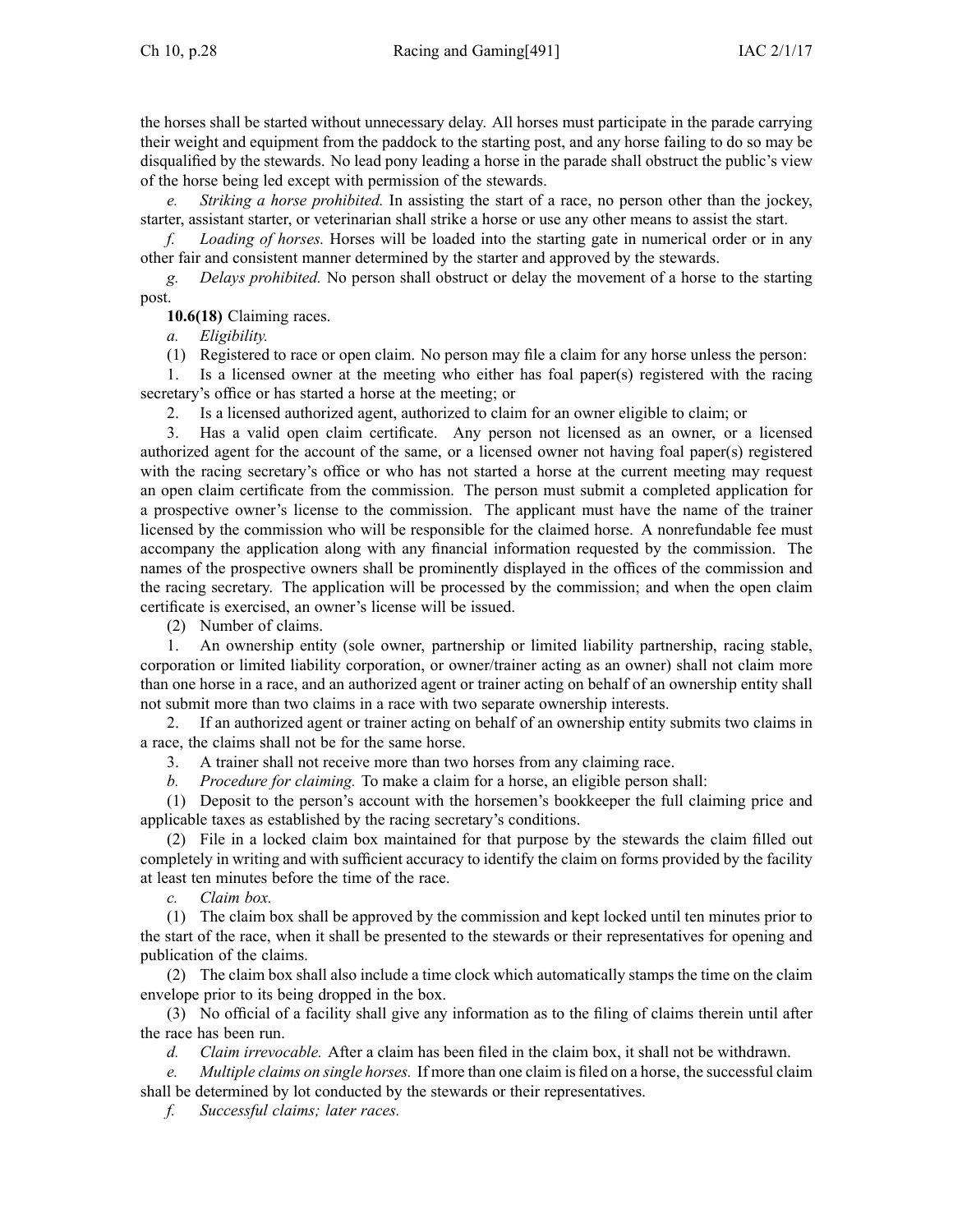(1) Sale or transfer. No successful claimant may sell or transfer <sup>a</sup> horse, excep<sup>t</sup> in <sup>a</sup> claiming race, for <sup>a</sup> period of 30 days from the date of claim.

(2) Eligibility price. A horse that is declared the official winner in the race in which it is claimed may not start in <sup>a</sup> race in which the claiming price is less than the amount for which it was claimed. After the first start back or 30 days, whichever occurs first, <sup>a</sup> horse may start for any claiming price. A horse which is not the official winner in the race in which it is claimed may start for any claiming price. This provision shall not apply to starter handicaps in which the weight to be carried is assigned by the handicapper. No right, title, or interest for any claimed horse shall be sold or transferred excep<sup>t</sup> in <sup>a</sup> claiming race for <sup>a</sup> period of 30 days following the date of claiming. The day claimed shall not count, but the following calendar day shall be the first day.

(3) Racing elsewhere. A horse that was claimed under these rules may not participate at <sup>a</sup> race meeting other than that at which it was claimed until the end of the meeting, excep<sup>t</sup> with written permission of the stewards. This limitation shall not apply to stakes races.

(4) Same management. A claimed horse shall not remain in the same stable or under the control or managemen<sup>t</sup> of its former owner.

- (5) When <sup>a</sup> horse is claimed out of <sup>a</sup> claiming race, the horse's engagements are included.
- *g. Transfer after claim.*

(1) Forms. Upon <sup>a</sup> successful claim, the stewards shall issue in triplicate, upon forms approved by the commission, an authorization of transfer of the horse from the original owner to the claimant. Copies of the transfer authorization shall be forwarded to and maintained by the commission, the stewards, and the racing secretary.

(2) No claimed horse shall be delivered by the original owner to the successful claimant until the claim is approved by the stewards. Every horse claimed shall race for the account of the original owner, but title to the horse shall be transferred to the claimant from the time the horse becomes <sup>a</sup> starter; and said successful claimant becomes the owner of the horse unless the claim is voided by the stewards under the provisions of this paragraph. Only <sup>a</sup> horse which is officially <sup>a</sup> starter in the race may be claimed. A subsequent disqualification of the horse by order of the stewards shall have no effect upon the claim.

(3) The stewards shall void the claim and return the horse to the original owner if:

1. The claimed horse suffers <sup>a</sup> fatality during the running of the race, dies, or is euthanized before leaving the track.

2. The commission veterinarian, during the veterinarian's observation of the horse coming off the track or upon its arrival to the test barn, determines the horse will be placed on the veterinarian's list as lame. The stewards shall not void the claim if, prior to the race in which the horse is claimed, the claimant elects to claim the horse regardless of whether the commission veterinarian determines the horse will be placed on the veterinarian's list as lame. An election made under this rule shall be entered on the claim form.

3. The race is called off, canceled, or declared no contest.

(4) Other-jurisdiction rules. The commission will recognize and be governed by the rules of any other jurisdiction regulating title and claiming races when ownership of <sup>a</sup> horse is transferred or affected by <sup>a</sup> claiming race conducted in that other jurisdiction.

(5) Determination of sex and age. The claimant, within 48 hours, shall be responsible for determining the age and sex of the horse claimed notwithstanding any designation of sex and age appearing in the program or in any racing publication. Horses that are spayed or gelded shall be properly identified as such in the program. If the claimant finds that <sup>a</sup> mare is in fact spayed or that the status of <sup>a</sup> male horse is inaccurate as stated by the program, the claimant may return the horse for full refund of the claiming price.

(6) Affidavit by claimant. The stewards may, if they determine it necessary, require any claimant to execute <sup>a</sup> sworn statement that the claimant is claiming the horse for the claimant's own account or as an authorized agen<sup>t</sup> for <sup>a</sup> principal and not for any other person.

(7) Delivery required. No person shall refuse to deliver <sup>a</sup> properly claimed horse to the successful claimant. The claimed horse shall be disqualified from entering any race until delivery is made to the claimant.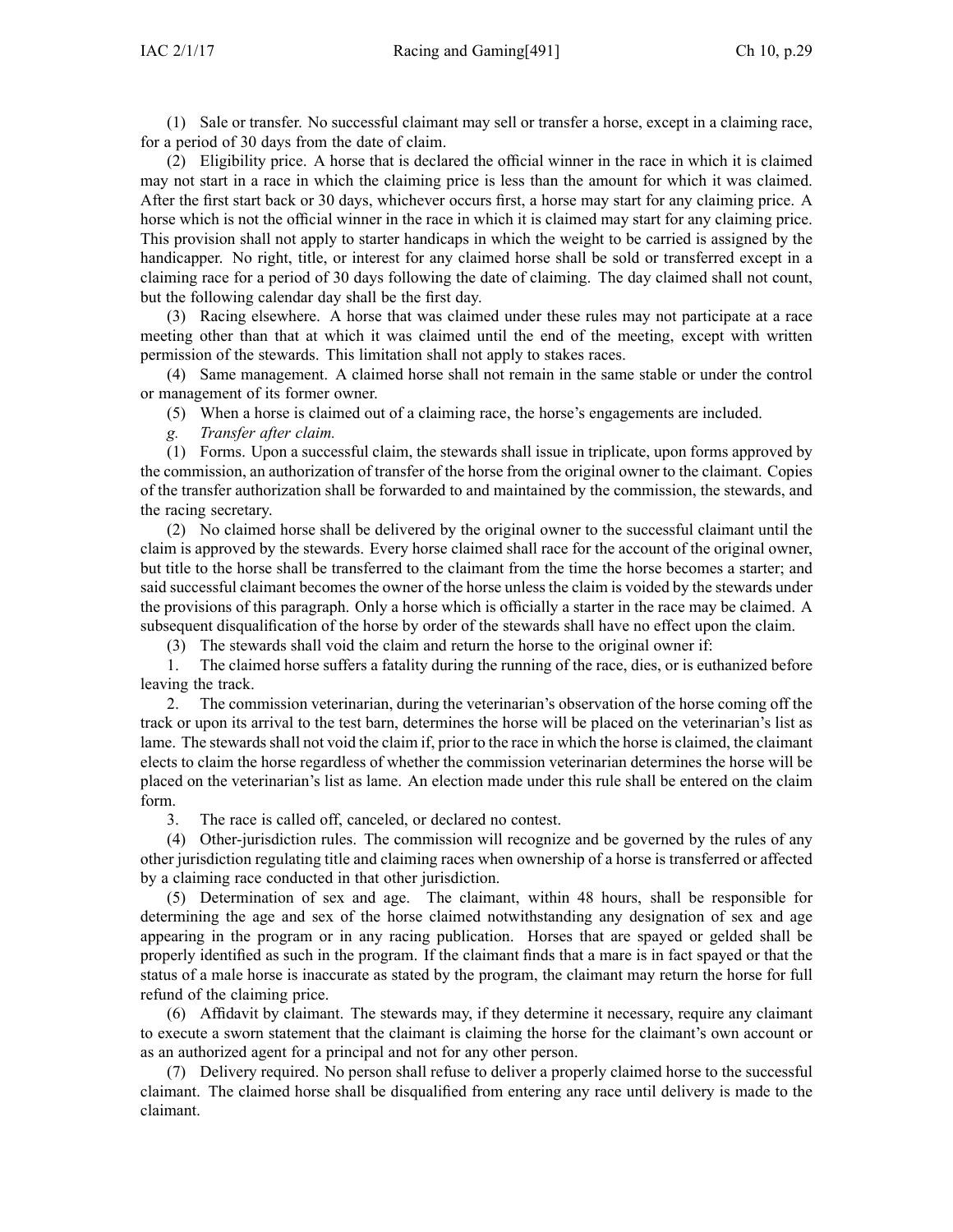(8) Obstructing the rules of claiming. No person or licensee shall obstruct or interfere with another person or licensee in claiming any horse, enter into any agreemen<sup>t</sup> with another to subvert or defeat the object and procedures of <sup>a</sup> claiming race, or attempt to preven<sup>t</sup> any horse entered from being claimed.

*h. Elimination of stable.* An owner whose stable has been eliminated by claiming may claim for the remainder of the meeting at which eliminated or for 30 racing days, whichever is longer. With the permission of the stewards, stables eliminated by fire or other casualty may claim under this rule.

*i. Disallowance of claim.* The stewards may cancel and disallow any claim within 24 hours after <sup>a</sup> race if they determine that <sup>a</sup> claim was made upon the basis of <sup>a</sup> lease, sale, or entry of <sup>a</sup> horse made for the purpose of fraudulently obtaining the privilege of making <sup>a</sup> claim; or if an eligible claimant improperly obtains information or access to horses by being presen<sup>t</sup> in the paddock during the claiming race unless the claimant has <sup>a</sup> horse in that claiming race, as determined solely by the stewards. In the event of <sup>a</sup> disallowance, the stewards may further order the return of <sup>a</sup> horse to its original owner and the return of all claim moneys.

*j. Protest of claim.* A protest to any claim must be filed with the stewards before noon of the day following the date of the race in which the horse was claimed. Nonracing days are excluded from this rule.

*k. Waived claiming rule.* At the time of entry into claiming races, the owner, trainer, or any authorized agen<sup>t</sup> may op<sup>t</sup> to declare <sup>a</sup> horse ineligible to be claimed provided:

(1) The horse has not been an official starter at any racetrack for <sup>a</sup> minimum of 120 days since the horse's last race as an official starter (at time of race);

(2) The horse's last race as an official starter was one in which the horse was eligible to be claimed;

(3) The horse is entered for <sup>a</sup> claiming price equal to or greater than the claiming price at which the horse last started as an official starter;

(4) Failure of declaration of ineligibility at time of entry may not be remedied; and

(5) Ineligibility to be claimed shall apply only to the horse's first start as an official starter following each such 120-day or longer layoff.

**10.6(19)** Quarter horse time trial races.

*a.* Except in cases where the starting gate physically restricts the number of horses starting, each time trial shall consist of no more than ten horses.

*b.* The time trials shall be raced under the same conditions as the finals. If the time trials are conducted on the same day, the horses with the ten fastest times shall qualify to participate in the finals. If the time trials are conducted on two days, the horses with the five fastest times on the first day and the horses with the five fastest times on the second day shall qualify to participate in the finals. When time trials are conducted on two days, the racing office should make every attempt to split owners with more than one entry into separate days so that the owner's horses have <sup>a</sup> chance at all ten qualifying positions.

*c.* If the facility's starting gate has fewer than ten stalls, then the maximum number of qualifiers will correspond to the maximum number of starting gate post positions.

*d.* If only 11 or 12 horses are entered to run in time trials from <sup>a</sup> gate with 12 or more stalls, the facility may choose to run finals only. If 11 or 12 horses participate in the finals, only the first 10 finishers will receive purse money.

*e.* In the time trials, horses shall qualify on the basis of time and order of finish. The times of the horses in the time trial will be determined to the limit of the timer. The only exception is when two or more horses have the same time in the same trial heat. Then the order of finish shall also determine the preference in the horses' qualifying for the finals. Should two or more horses in different time trials have the same qualifying time to the limit of the timer for the final qualifying position(s), then <sup>a</sup> draw by public lot shall be conducted as directed by the stewards. Under no circumstances should stewards or placing judges attempt to determine horses' qualifying times in separate trials beyond the limit of the timer by comparing or enlarging <sup>a</sup> photo finish picture.

*f.* Except in the case of disqualification, under no circumstances shall <sup>a</sup> horse qualify ahead of <sup>a</sup> horse that finished ahead of that horse in the official order of finish in <sup>a</sup> time trial.

Should a horse be disqualified for interference during the running of a time trial, it shall receive the time of the horse it is immediately placed behind plus one hundredth of <sup>a</sup> second, or the maximum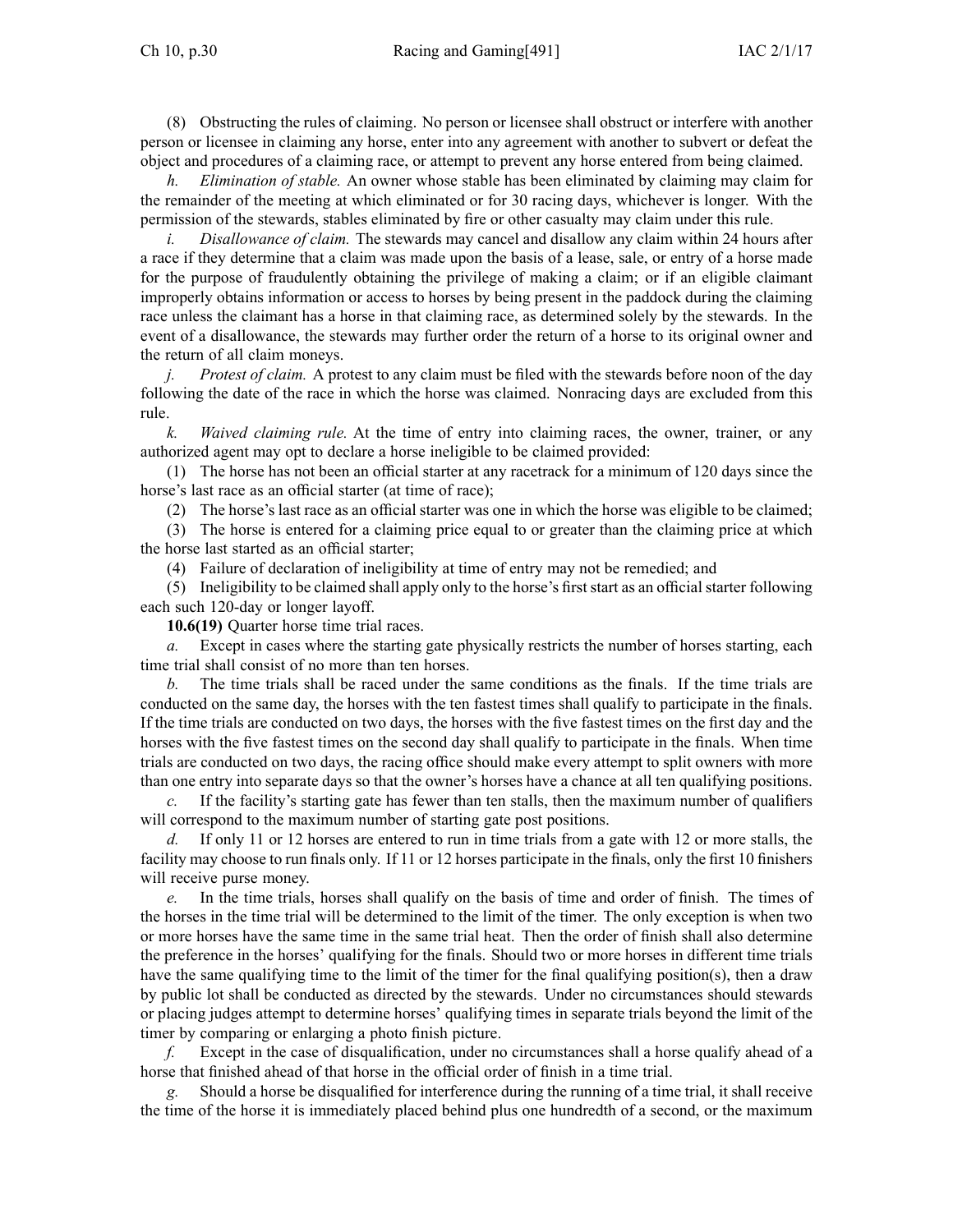accuracy of the electronic timing device. No adjustments will be made in the times recorded in the time trials to account for headwind, tailwind, and off track. In the case where <sup>a</sup> horse is disqualified for interference with another horse causing loss of rider or the horse not to finish the race, the disqualified horse may be given no time plus one hundredth of <sup>a</sup> second, or the maximum accuracy of the electronic timing device.

*h.* Should <sup>a</sup> malfunction occur with an electronic timer on any time trial, finalists from that time trial will then be determined by official hand times operated by three official and disinterested persons. The average of the three hand times will be utilized for the winning time, unless one of the hand times is clearly incorrect. In such cases, the average of the two accurate hand times will be utilized for the winning time. The other horses in that race will be given times according to the order and margins of finish with the aid of the photo finish strip, if available.

*i.* When there is a malfunction of the timer during the time trials, but the timer operates correctly in other time trials, under no circumstances should the accurate electronic times be discarded and the average of the hand times used for all time trials. (The only exemption may be if the conditions of the stakes race so state, or state that, in the case of a malfunction of the timer in trials, finalists will be selected by order of finish in the trials.)

*j.* In the case where the accuracy of the electronic timer or the average of the hand times is questioned, the video of <sup>a</sup> time trial may be used to estimate the winning time by counting the number of video frames in the race from the moment the starting gate stall doors are fully open parallel to the racing track. This method is accurate to approximately .03 seconds. Should the case arise where the timer malfunctions and there are no hand times, the stewards have the option to select qualifiers based on the video time.

*k.* Should there be <sup>a</sup> malfunction of the starting gate and one or more stall doors not open or open after the exact moment when the starter dispatches the field, the stewards may declare the horses in stalls with malfunctioning doors to be nonstarters. The stewards should have the option, however, to allow any horse whose stall door opened late but still ran <sup>a</sup> time fast enough to qualify to be declared <sup>a</sup> starter for qualifying purposes. In the case where <sup>a</sup> horse breaks through the stall door or the stall door opens prior to the exact moment the starter dispatches the field, the horse must be declared <sup>a</sup> nonstarter and all entry fees refunded. In the case where one or more, but not all, stall doors open at the exact moment the starter dispatches the field, these horses should be considered starters for qualifying purposes, and placed according to their electronic times. If the electronic timer malfunctions in this instance, the average of the hand times, or, if not available, the video time, should be utilized for the horses that were declared starters.

*l.* There will be an also eligible list only in the case of a disqualification for a positive drug test report, ineligibility of the horse according to the conditions of the race, or <sup>a</sup> disqualification by the stewards for <sup>a</sup> rule violation. Should <sup>a</sup> horse be disqualified for <sup>a</sup> positive drug test report, ineligibility of the horse according to the conditions of the race, or <sup>a</sup> disqualification by the stewards for <sup>a</sup> rule violation, the next fastest qualifier shall assume the disqualified horse's position in the finals.

*m.* If <sup>a</sup> horse should be scratched from the time trials, the horse's owner will not be eligible for <sup>a</sup> refund of the fees paid, and that horse will not be allowed to enter the finals under any circumstances. If <sup>a</sup> horse that qualified for the finals is unable to enter due to racing soundness or is scratched for any reason other than <sup>a</sup> positive drug test repor<sup>t</sup> or <sup>a</sup> rule violation, the horse shall be deemed to have earned, and the owner will receive, last place purse money. If more than one horse if scratched from the finals for any reason other than <sup>a</sup> positive drug test repor<sup>t</sup> or <sup>a</sup> rule violation, then the purse moneys shall be added together and divided equally among the owners.

[**ARC [7757B](https://www.legis.iowa.gov/docs/aco/arc/7757B.pdf)**, IAB 5/6/09, effective 6/10/09; **ARC [9987B](https://www.legis.iowa.gov/docs/aco/arc/9987B.pdf)**, IAB 2/8/12, effective 3/14/12; **ARC [1876C](https://www.legis.iowa.gov/docs/aco/arc/1876C.pdf)**, IAB 2/18/15, effective 3/25/15; **ARC [2468C](https://www.legis.iowa.gov/docs/aco/arc/2468C.pdf)**, IAB 3/30/16, effective 5/4/16; **ARC [2927C](https://www.legis.iowa.gov/docs/aco/arc/2927C.pdf)**, IAB 2/1/17, effective 3/8/17]

# **491—10.7(99D) Medication and administration, sample collection, chemists, and practicing veterinarian.**

**10.7(1)** *Medication and administration.*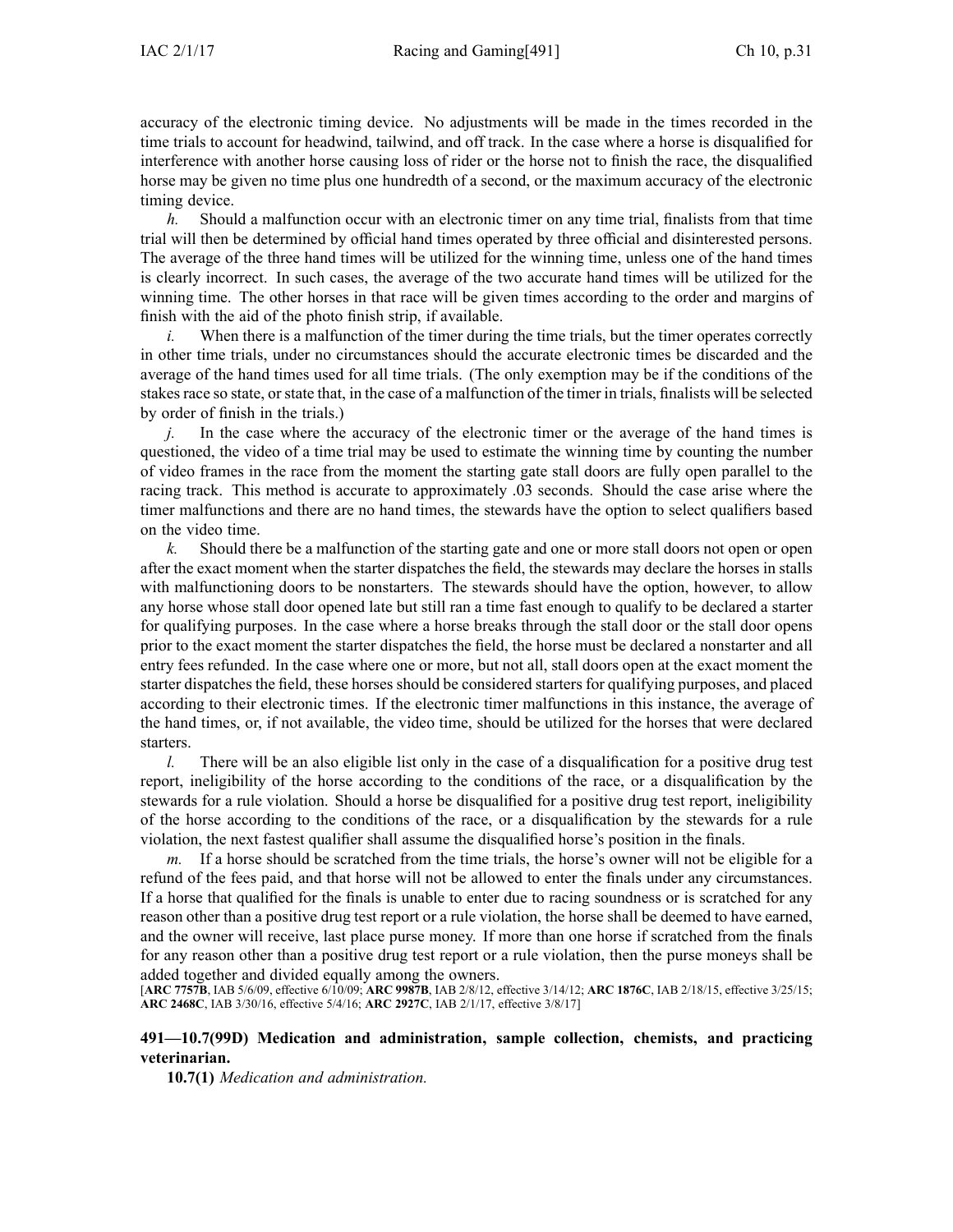*a.* No horse, while participating in <sup>a</sup> race, shall carry in its body any medication, drug, foreign substance, or metabolic derivative thereof, which is <sup>a</sup> narcotic or which could serve as <sup>a</sup> local anesthetic or tranquilizer or which could stimulate or depress the circulatory, respiratory, or central nervous system of <sup>a</sup> horse, thereby affecting its speed.

*b.* Also prohibited are any drugs or foreign substances that might mask or screen the presence of the prohibited drugs, or preven<sup>t</sup> or delay testing procedures.

*c.* Proof of detection by the commission chemist of the presence of <sup>a</sup> medication, drug, foreign substance, or metabolic derivative thereof, prohibited by paragraph *"a"* or *"b,"* in <sup>a</sup> saliva, urine, or blood sample duly taken under the supervision of the commission veterinarian from <sup>a</sup> horse immediately prior to or promptly after running in <sup>a</sup> race shall be prima facie evidence that the horse was administered, with the intent that it would carry or that it did carry in its body while running in <sup>a</sup> race, prohibited medication, drug, or foreign substance in violation of this rule.

*d.* Administration or possession of drugs.

(1) No person shall administer, cause to be administered, or participate or attempt to participate in any way in the administration of any medication, drug, foreign substance, or treatment by any route to <sup>a</sup> horse registered for racing on the day of the race prior to the race in which the horse is entered.

(2) No person excep<sup>t</sup> <sup>a</sup> veterinarian shall have in the person's possession any prescription drug. However, <sup>a</sup> person may possess <sup>a</sup> noninjectable prescription drug for animal use if:

1. The person actually possesses, within the racetrack enclosure, documentary evidence that <sup>a</sup> prescription has been issued to said person for such <sup>a</sup> prescription drug.

2. The prescription contains <sup>a</sup> specific dosage for the particular horse or horses to be treated by the prescription drug.

3. The horse or horses named in the prescription are then in said person's care within the racetrack enclosure.

(3) No veterinarian or any other person shall have in their possession or administer to any horse within any racetrack enclosure any chemical or biological substance which:

1. Has not been approved for use on equines by the Food and Drug Administration pursuan<sup>t</sup> to the Federal Food, Drug, and Cosmetic Act, 21 U.S.C. Section 301 et seq., and implementing regulations, without the prior written approval from <sup>a</sup> commission veterinarian, after consulting with the board of stewards.

2. Is on any of the schedules of controlled substances as prepared by the Attorney General of the United States pursuan<sup>t</sup> to 21 U.S.C. Sections 811 and 812, without the prior written approval from <sup>a</sup> commission veterinarian after consultation with the board of stewards. The commission veterinarian shall not give such approval unless the person seeking the approval can produce evidence in recognized veterinary journals or by recognized equine experts that such chemical substance has <sup>a</sup> beneficial therapeutic use in horses.

(4) No veterinarian or any other person shall dispense, sell, or furnish any feed supplement, tonic, veterinary preparation, medication, or any substance that can be administered or applied to <sup>a</sup> horse by any route, to any person within the premises of the facility unless there is <sup>a</sup> label specifying the name of the substance dispensed, the name of the dispensing person, the name of the horse or horses for which the substance is dispensed, the purpose for which said substance is dispensed, the dispensing veterinarian's recommendations for withdrawal before racing (if applicable), and the name of the person to whom dispensed, or is otherwise labeled as required by law.

(5) No person shall have in the person's possession or in areas under said person's responsibility on facility premises any feed supplement, tonic, veterinary preparation, medication, or any substance that can be administered or applied to <sup>a</sup> horse by any route unless it complies with the labeling requirements in [10.7\(1\)](https://www.legis.iowa.gov/docs/iac/rule/491.10.7.pdf)*"d"*(4).

(6) No person shall possess, use, or distribute <sup>a</sup> compounded medication within the premises of the facility if there is <sup>a</sup> Food and Drug Administration-approved equivalent of that substance available for purchase unless approved by the commission veterinarian. Veterinary drugs shall be compounded in accordance with all applicable state and federal laws. Compounded medication shall be dispensed only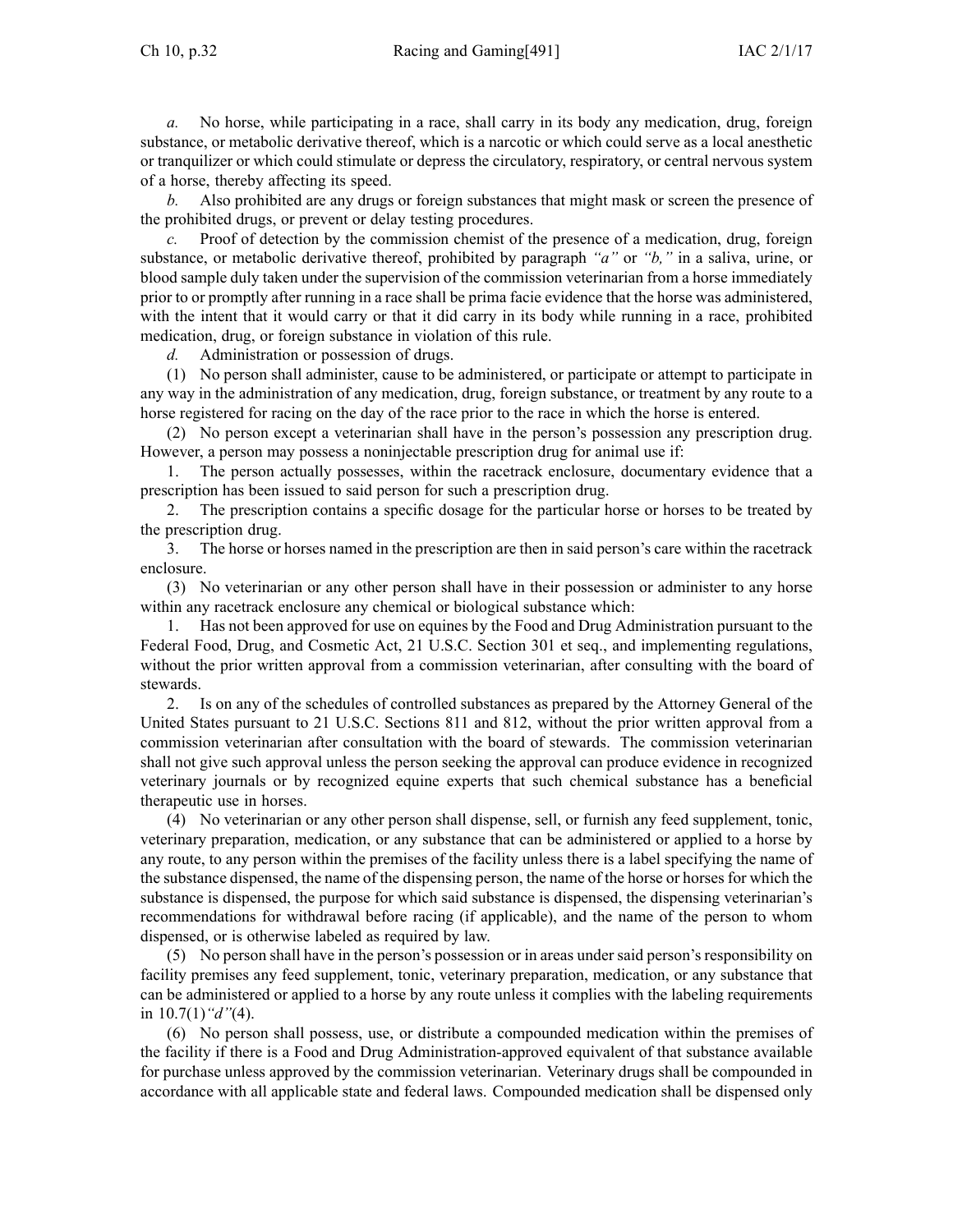by prescription issued by <sup>a</sup> licensed veterinarian to meet the medical needs of <sup>a</sup> specific horse and for use only in that specific horse. All compound medications must be labeled as required by law.

Any person found to have administered, or caused, participated in, or attempted to participate in any way in the administration of <sup>a</sup> medication, drug, or foreign substance that caused or could have caused <sup>a</sup> violation of this rule shall be subject to disciplinary action.

*f.* The owner, trainer, groom, or any other person having charge, custody, or care of the horse is obligated to protect the horse properly and guard it against the administration or attempted administration of <sup>a</sup> substance in violation of this rule. If the stewards find that any person has failed to show proper protection and guarding of the horse, or if the stewards find that any owner, lessee, or trainer is guilty of negligence, they shall impose discipline and take other action they deem proper under any of the rules including referral to the commission.

*g.* In order for <sup>a</sup> horse to be placed on the bleeder list in Iowa through reciprocity, that horse must be certified as <sup>a</sup> bleeder in another state or jurisdiction. A certified bleeder is <sup>a</sup> horse that has raced with furosemide in another state or jurisdiction in compliance with the laws governing furosemide in that state or jurisdiction.

*h.* The possession or use of blood doping agents, including but not limited to those listed below, on the premises of <sup>a</sup> facility under the jurisdiction of the commission is forbidden:

- (1) Erythropoietin;
- (2) Darbepoetin;
- (3) Oxyglobin®; and
- (4) Hemopure®.

*i.* The use of extracorporeal shock wave therapy or radial pulse wave therapy shall not be permitted unless the following conditions are met:

(1) Any treated horse shall not be permitted to race for <sup>a</sup> minimum of ten days following treatment;

(2) The use of extracorporeal shock wave therapy or radial pulse wave therapy machines shall be limited to veterinarians licensed to practice by the commission;

(3) Any extracorporeal shock wave therapy or radial pulse wave therapy machines on the association grounds must be registered with and approved by the commission or its designee before use;

(4) All extracorporeal shock wave therapy or radial pulse wave therapy treatments must be reported to the official veterinarian on the prescribed form not later than the time prescribed by the official veterinarian.

*j.* The use of a nasogastric tube (a tube longer than six inches) for the administration of any substance within 24 hours prior to the pos<sup>t</sup> time of the race in which the horse is entered is prohibited without the prior permission of the official veterinarian or designee.

*k.* Non-steroidal anti-inflammatory drugs (NSAIDs).

(1) The use of one of three approved NSAIDs shall be permitted under the following conditions:

1. The level does not exceed the following permitted serum or plasma threshold concentrations which are consistent with administration by <sup>a</sup> single intravenous injection at least 24 hours before the pos<sup>t</sup> time for the race in which the horse is entered:

●Phenylbutazone (or its metabolite oxyphenylbutazone) – 5 micrograms per milliliter;

- $\bullet$ Flunixin – 20 nanograms per milliliter;
- $\bullet$ Ketoprofen – 2 nanograms per milliliter.

2. The NSAIDs listed in numbered paragraph "1" or any other NSAIDs are prohibited from being administered within the 24 hours before pos<sup>t</sup> time for the race in which the horse is entered.

3. The presence of more than one of the three approved NSAIDs, with the exception of phenylbutazone in <sup>a</sup> concentration below 1 microgram per milliliter, flunixin in <sup>a</sup> concentration below 3 nanograms per milliliter, or ketoprofen in <sup>a</sup> concentration below 1 nanogram per milliliter of serum or plasma, or the presence of any unapproved NSAID in the post-race serum or plasma sample is not permitted. The use of all but one of the approved NSAIDs shall be discontinued at least 48 hours before the pos<sup>t</sup> time for the race in which the horse is entered.

(2) Any horse to which an NSAID has been administered shall be subject to having <sup>a</sup> blood sample(s), urine sample(s) or both taken at the direction of the official veterinarian to determine the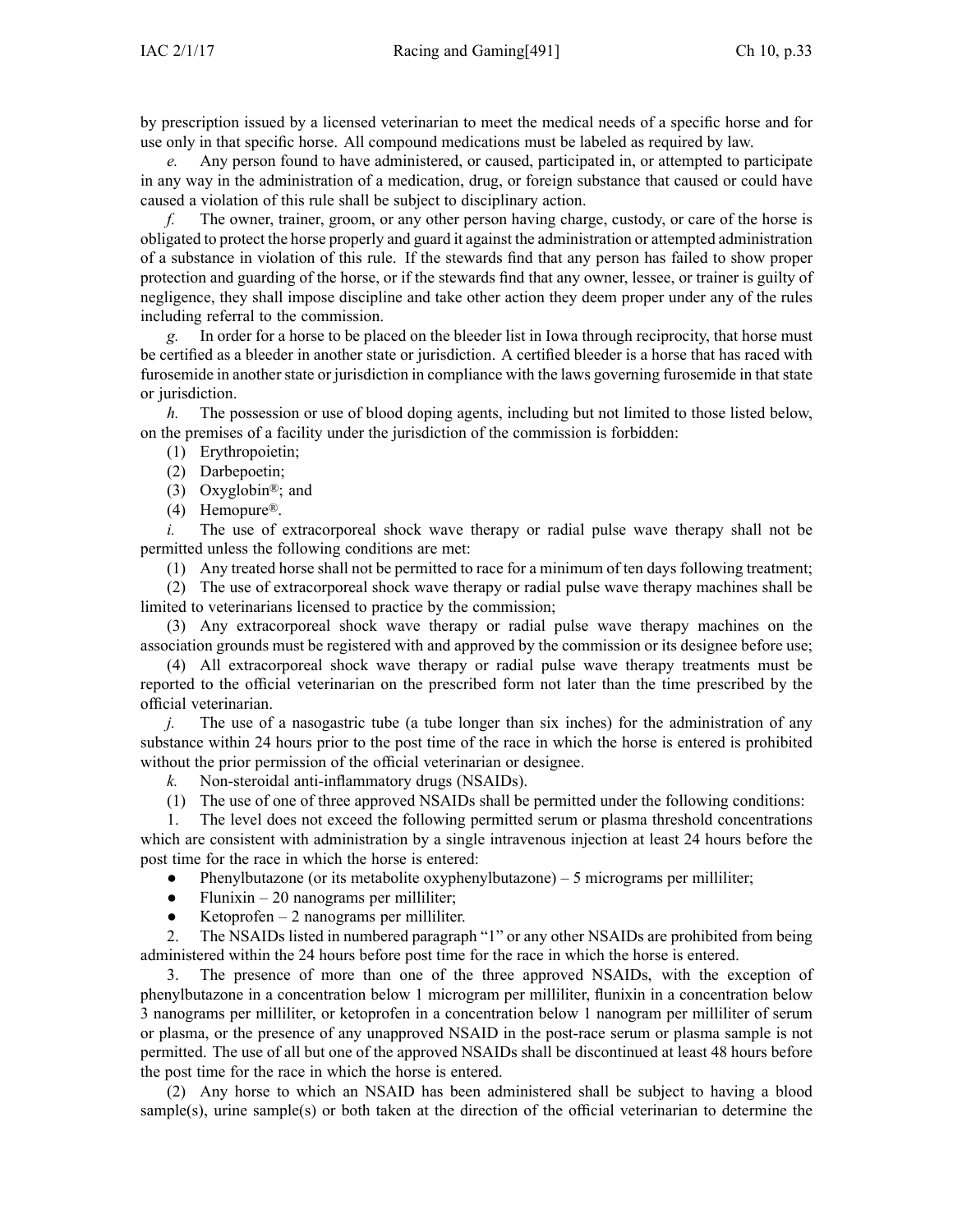quantitative NSAID level(s) or the presence of other drugs which may be presen<sup>t</sup> in the blood or urine sample(s).

**10.7(2)** *Sample collection.*

*a.* Under the supervision of the commission veterinarian, urine, blood, and other specimens shall be taken and tested from any horse that the stewards, commission veterinarian, or the commission's representatives may designate. The samples shall be collected by the commission veterinarian or other person or persons the commission may designate. Each sample shall be marked or numbered and bear information essential to its proper analysis; but the identity of the horse from which the sample was taken or the identity of its owners or trainer shall not be revealed to the official chemist or the staff of the chemist. The container of each sample shall be sealed as soon as the sample is placed therein.

*b.* A facility shall have <sup>a</sup> detention barn under the supervision of the commission veterinarian for the purpose of collecting body fluid samples for any tests required by the commission. The building, location, arrangement, furnishings, and facilities including refrigeration and hot and cold running water must be approved by the commission. A security guard, approved by the commission, must be in attendance at each access to the detention barn during the hours designated by the commission.

*c.* No unauthorized person shall be admitted at any time to the building or the area utilized for the purpose of collecting the required body fluid samples or the area designated for the retention of horses pending the obtaining of body fluid samples.

*d.* During the taking of samples from a horse, the owner, responsible trainer, or a representative designated by the owner or trainer may be presen<sup>t</sup> and witness the taking of the sample and so signify in writing. Failure to be presen<sup>t</sup> and witness the collection of the samples constitutes <sup>a</sup> waiver by the owner, trainer, or representative of any objections to the source and documentation of the sample.

*e.* The commission veterinarian, the board of stewards, agents of the division of criminal investigation, or commission representative may take samples of any medicine or other materials suspected of containing improper medication, drugs, or other substance which could affect the racing condition of <sup>a</sup> horse in <sup>a</sup> race, which may be found in barns or elsewhere on facility premises or in the possession of any person connected with racing, and the same shall be delivered to the official chemist for analysis.

*f.* Nothing in these rules shall be construed to prevent:

(1) Any horse in any race from being subjected by the order of <sup>a</sup> steward or the commission veterinarian to tests of body fluid samples for the purpose of determining the presence of any foreign substance.

(2) The state steward or the commission veterinarian from authorizing the splitting of any sample.

(3) The commission or commission veterinarian from requiring body fluid samples to be stored in <sup>a</sup> frozen state for future analysis.

*g.* Before leaving the racing surface, the trainer shall ascertain the testing status of the horse under the trainer's care from the commission veterinarian or designated detention barn representative.

**10.7(3)** *Chemists.*

*a.* Tests are to be under the supervision of the commission, which shall employ one or more chemists or contract with one or more qualified chemical laboratories to determine by chemical testing and analysis of body fluid samples whether <sup>a</sup> foreign substance, medication, drug or metabolic derivative thereof is present.

*b.* All body fluid samples taken by or under direction of the commission veterinarian or commission representative shall be delivered to the laboratory of the official chemist for analysis.

*c.* The commission chemist shall be responsible for safeguarding and testing each sample delivered to the laboratory by the commission veterinarian.

*d.* The commission chemist shall conduct individual tests on each sample, screening them for prohibited substances, and conducting other tests to detect and identify any suspected prohibited substance or metabolic derivative thereof with specificity. Pooling of samples shall be permitted only with the knowledge and approval of the commission.

*e.* Upon the finding of <sup>a</sup> test negative for prohibited substances, the remaining portions of the sample may be discarded. Upon the finding of tests suspicious or positive for prohibited substances, the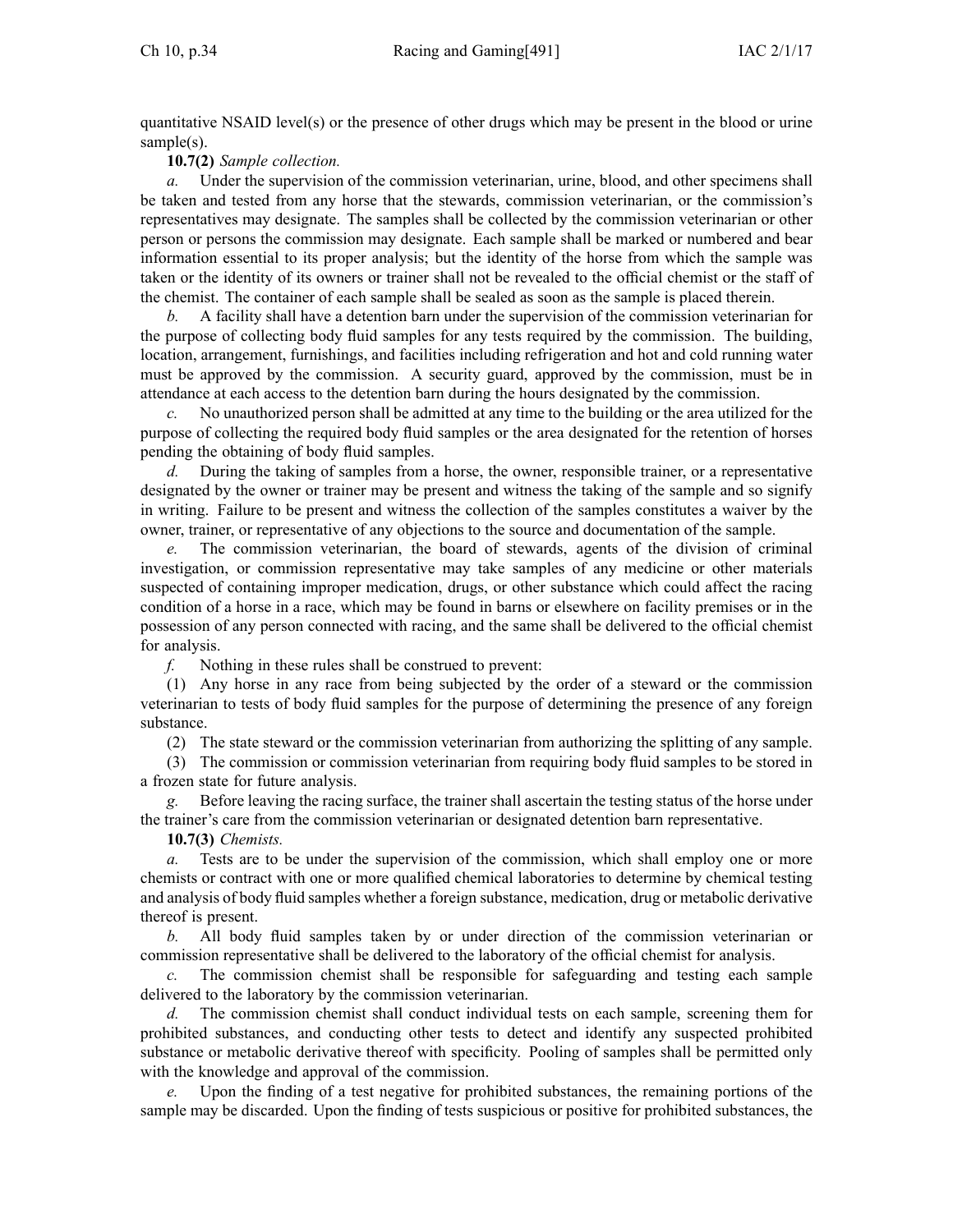tests shall be reconfirmed, and the remaining portion, if available, of the sample shall be preserved and protected for two years following close of meet.

*f.* The commission chemist shall submit to the commission <sup>a</sup> written repor<sup>t</sup> as to each sample tested, indicating by sample tag identification number, whether the sample wastested negative or positive for prohibited substances. The commission chemist shall repor<sup>t</sup> test findings to no person other than the administrator or commission representative, with the exception of notifying the state stewards of all positive tests.

*g.* In the event the commission chemist should find <sup>a</sup> sample suspicious for <sup>a</sup> prohibited medication, additional time for test analysis and confirmation may be requested.

*h.* In reporting to the state steward <sup>a</sup> finding of <sup>a</sup> test positive for <sup>a</sup> prohibited substance, the commission chemist shall presen<sup>t</sup> documentary or demonstrative evidence acceptable in the scientific community and admissible in court in suppor<sup>t</sup> of the professional opinion as to the positive finding.

*i.* No action shall be taken by the state steward until an official report signed by the chemist properly identifying the medication, drug, or other substance as well as the horse from which the sample was taken has been received.

*j.* The cost of the testing and analysis shall be paid by the commission to the official chemist. The commission shall then be reimbursed by each facility on <sup>a</sup> per-sample basis so that each facility shall bear only its proportion of the total cost of testing and analysis. The commission may first receive paymen<sup>t</sup> from funds provided in Iowa Code chapter [99D](https://www.legis.iowa.gov/docs/ico/chapter/99D.pdf), if available.

**10.7(4)** *Practicing veterinarian.*

*a.* Prohibited acts.

(1) Ownership. A licensed veterinarian practicing at any meeting is prohibited from possessing any ownership, directly or indirectly, in any racing animal racing during the meeting.

(2) Wagering. Veterinarians licensed by the commission as veterinarians are prohibited from placing any wager of money or other thing of value directly or indirectly on the outcome of any race conducted at the meeting at which the veterinarian is furnishing professional service.

(3) Prohibition of furnishing injectable materials. No veterinarian shall within the facility premises furnish, sell, or loan any hypodermic syringe, needle, or other injection device, or any drug, narcotic, or prohibited substance to any other person unless with written permission of the stewards.

*b.* The use of other than single-use disposable syringes and infusion tubes on facility premises is prohibited. Whenever <sup>a</sup> veterinarian has used <sup>a</sup> hypodermic needle or syringe, the veterinarian shall destroy the needle and syringe and remove the needle and syringe from the facility premises.

*c.* Veterinarians must submit daily to the commission veterinarian on <sup>a</sup> prescribed form <sup>a</sup> repor<sup>t</sup> of all procedures, medications and other substances which the veterinarian prescribed, administered, or dispensed for racing animals registered at the current race meeting as provided in Iowa Code section [99D.25\(10\)](https://www.legis.iowa.gov/docs/ico/section/99D.25.pdf). Reports shall be submitted not later than noon the day following the treatments' being reported. Reports shall include the racing animal, trainer, procedure, medication or other substance, dosage or quantity, route of administration, date and time administered, dispensed, or prescribed. Reports shall be signed by the practicing veterinarian.

*d.* Within 20 minutes following the administration of furosemide, the veterinarian must deliver to the commission veterinarian or commission representative <sup>a</sup> signed affidavit certifying information regarding the treatment of the horse. The statement must include, at <sup>a</sup> minimum, the name of the practicing veterinarian, the tattoo number of the horse, the location of the barn and stall where the treatment occurred, the race number of the horse, the name of the trainer, and the time that the furosemide was administered. This affidavit must be signed by the trainer or trainer's designee who witnessed the administration of furosemide. The veterinarian shall not administer the furosemide if <sup>a</sup> witness is not present. Furosemide shall only be administered (by <sup>a</sup> single intravenous injection) in <sup>a</sup> dose level allowed by Iowa Code section [99D.25A,](https://www.legis.iowa.gov/docs/ico/section/99D.25A.pdf) subsection 7.

*e.* Each veterinarian shall repor<sup>t</sup> immediately to the commission veterinarian any illness presenting unusual or unknown symptoms in <sup>a</sup> racing animal entrusted into the veterinarian's care.

*f.* Practicing veterinarians may have employees licensed as veterinary assistants working under their direct supervision. Activities of these employees shall not include direct treatment or diagnosis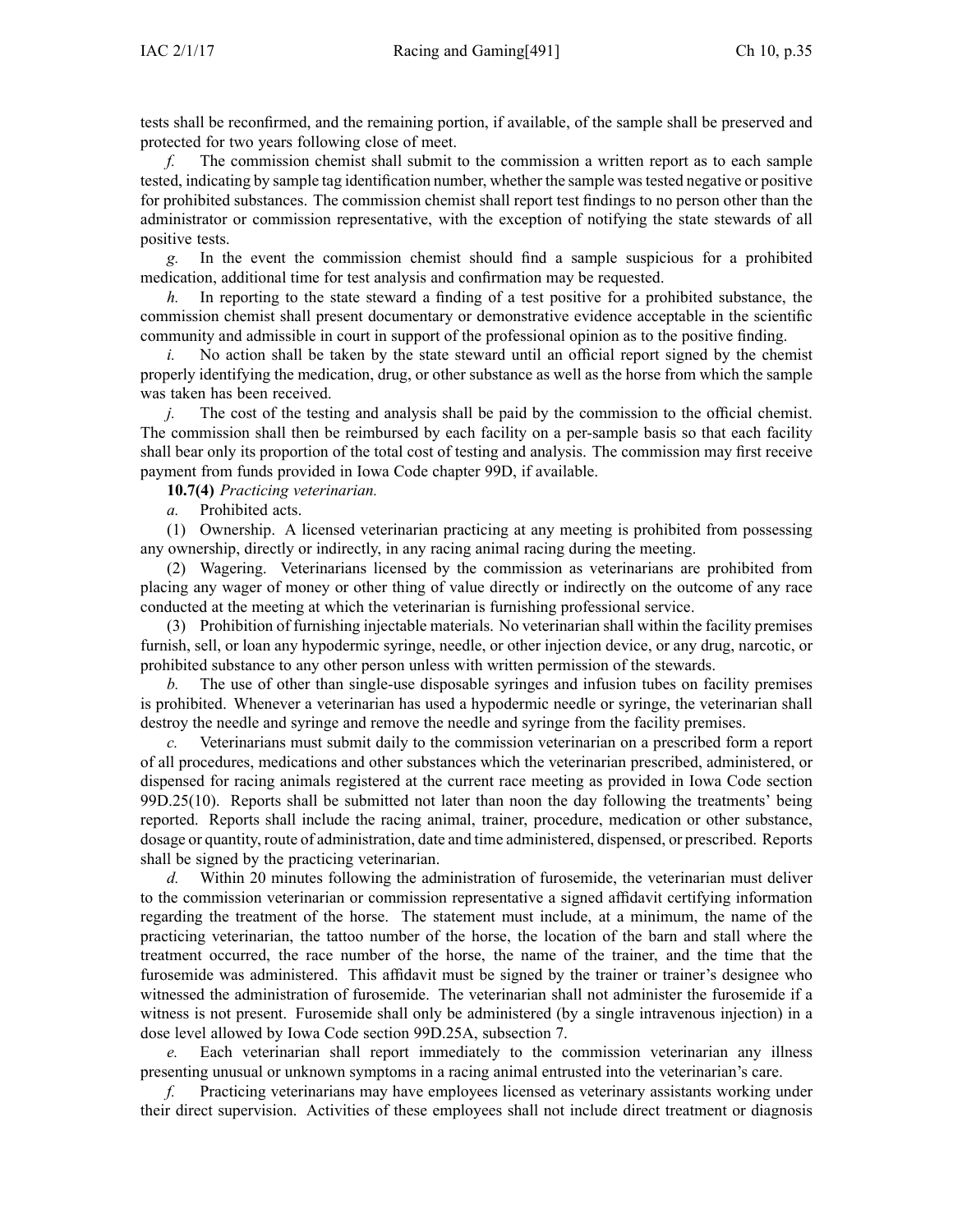of any animal. The practicing veterinarian must be presen<sup>t</sup> if <sup>a</sup> veterinary assistant is to have access to injection devices or injectables. The practicing veterinarian shall assume all responsibility for <sup>a</sup> veterinary assistant.

*g.* Equine dentistry is considered <sup>a</sup> function of veterinary practice by the Iowa veterinary practice Act. Any dental procedures performed at the facility must be performed by <sup>a</sup> licensed veterinarian or <sup>a</sup> licensed veterinary assistant.

*h.* Unless approved by the commission veterinarian, veterinarians shall not have contact with an entered horse on race day excep<sup>t</sup> for the administration of furosemide.

[**ARC [7757B](https://www.legis.iowa.gov/docs/aco/arc/7757B.pdf)**, IAB 5/6/09, effective 6/10/09; **ARC [2468C](https://www.legis.iowa.gov/docs/aco/arc/2468C.pdf)**, IAB 3/30/16, effective 5/4/16] These rules are intended to implement Iowa Code chapter [99D](https://www.legis.iowa.gov/docs/ico/chapter/99D.pdf).

[Filed 11/4/88, Notice 8/10/88—published 11/30/88, effective 1/4/89] [Filed emergency 12/19/88—published 1/11/89, effective 12/23/88] [Filed emergency 1/19/89—published 2/8/89, effective 1/20/89] [Filed 2/17/89, Notice 1/11/89—published 3/8/89, effective 4/12/89] [Filed 3/15/89, Notice 2/8/89—published 4/5/89, effective 5/10/89] [Filed emergency 6/23/89—published 7/12/89, effective 6/23/89] [Filed 9/26/89, Notice 7/12/89—published 10/18/89, effective 11/22/89] [Filed 2/16/90, Notice 12/27/89—published 3/7/90, effective 4/11/90] [Filed emergency 5/21/90—published 6/13/90, effective 5/21/90] [Filed 8/2/90, Notice 6/13/90—published 8/22/90, effective 9/26/90] [Filed 2/15/91, Notice 1/9/91—published 3/6/91, effective 4/10/91] [Filed 12/6/91, Notice 10/16/91—published 12/25/91, effective 1/29/92] [Filed 9/11/92, Notice 7/22/92—published 9/30/92, effective 11/4/92] [Filed 10/30/92, Notice 9/16/92—published 11/25/92, effective 1/6/93] [Filed emergency 3/2/93—published 3/31/93, effective 3/2/93] [Filed 3/2/93, Notice 1/6/93—published 3/31/93, effective 5/5/93] [Filed emergency  $3/22/93$ —published  $4/14/93$ , effective  $3/22/93$ ]<sup> $\circ$ </sup> [Filed emergency 4/19/93—published 5/12/93, effective 4/19/93] [Filed 4/19/93, Notice 3/3/93—published 5/12/93, effective 6/16/93] [Filed 5/21/93, Notice 4/14/93—published 6/9/93, effective 7/14/93] [Filed 7/23/93, Notice 5/12/93—published 8/18/93, effective 9/22/93] [Filed 10/21/93, Notice 8/18/93—published 11/10/93, effective 12/15/93] [Filed 5/20/94, Notice 3/30/94—published 6/8/94, effective 7/13/94] [Filed 7/22/94, Notice 6/8/94—published 8/17/94, effective 9/21/94] [Filed emergency 6/15/95—published 7/5/95, effective 6/15/95] [Filed 8/21/95, Notice 7/5/95—published 9/13/95, effective 10/18/95] [Filed emergency 3/8/96—published 3/27/96, effective 3/8/96] [Filed 4/19/96, Notice 2/14/96—published 5/8/96, effective 6/12/96] [Filed emergency 5/22/96—published 6/19/96, effective 5/22/96] [Filed 8/19/96, Notice 6/19/96—published 9/11/96, effective 10/16/96]<sup>2</sup> [Filed 1/17/97, Notice 11/6/96—published 2/12/97, effective 3/19/97] [Filed 4/10/97, Notice 2/12/97—published 5/7/97, effective 6/11/97] [Filed 8/22/97, Notice 7/16/97—published 9/10/97, effective 10/15/97] [Filed 3/6/98, Notice 12/17/97—published 3/25/98, effective 4/29/98] [Filed emergency 4/17/98—published 5/6/98, effective 4/20/98] [Filed 6/19/98, Notice 5/6/98—published 7/15/98, effective 8/19/98] [Filed 11/23/98, Notice 10/7/98—published 12/16/98, effective 1/20/99] [Filed 1/21/99, Notice 12/16/98—published 2/10/99, effective 3/17/99] [Filed 1/20/00, Notice 11/17/99—published 2/9/00, effective 3/15/00] [Filed 1/20/00, Notice 12/15/99—published 2/9/00, effective 3/15/00] [Filed 7/20/00, Notice 6/14/00—published 8/9/00, effective 9/13/00] [Filed 8/18/00, Notice 7/12/00—published 9/6/00, effective 10/11/00]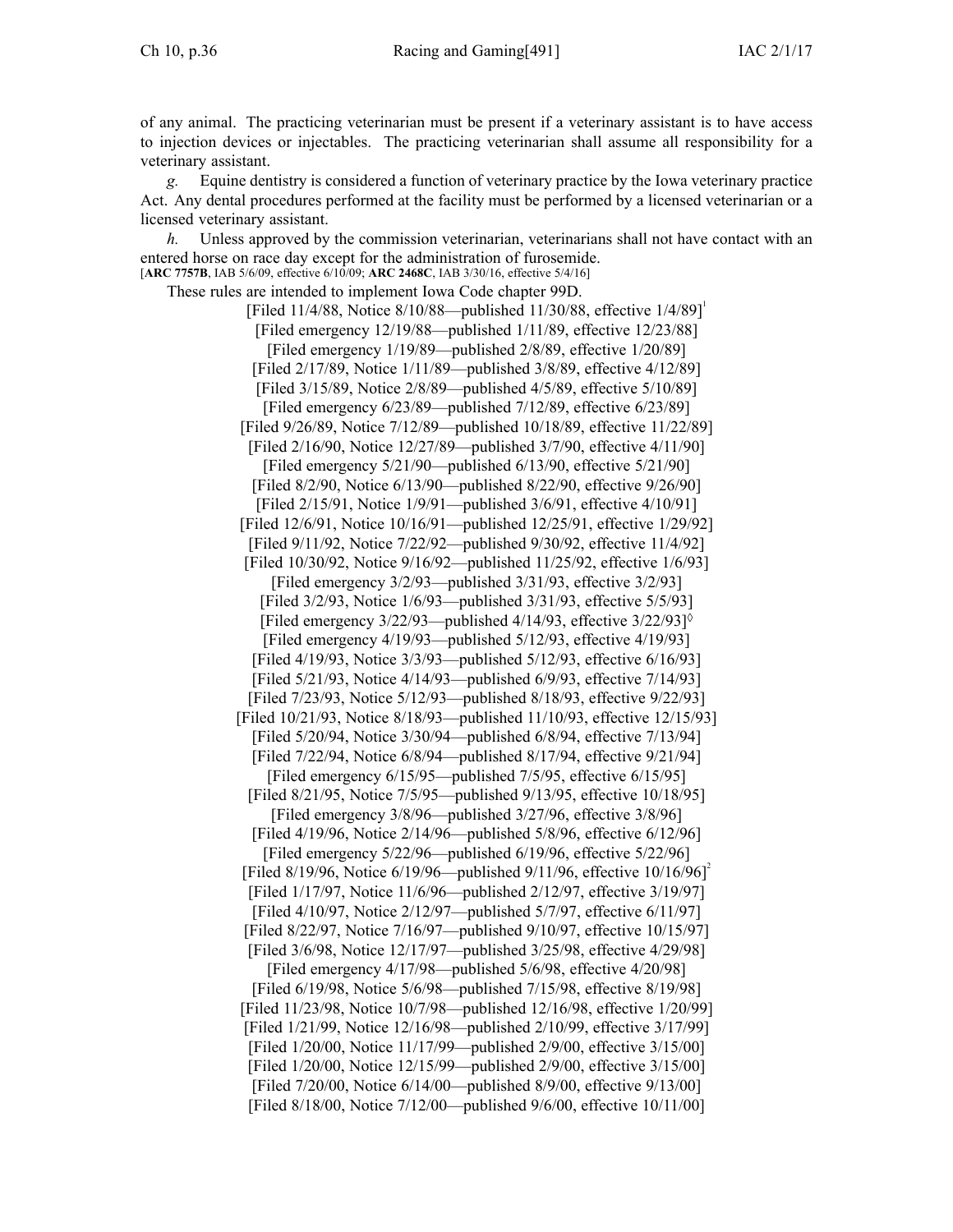[Filed 9/18/00, Notice 8/9/00—published 10/18/00, effective 11/22/00] [Filed 4/24/01, Notice 2/7/01—published 5/16/01, effective 6/20/01] [Filed 7/18/02, Notice 6/12/02—published 8/7/02, effective 9/11/02] [Filed 1/17/03, Notice 12/11/02—published 2/5/03, effective 3/12/03] [Filed 6/6/03, Notice 4/2/03—published 6/25/03, effective 7/30/03] [Filed 9/7/04, Notice 7/7/04—published 9/29/04, effective 11/3/04] [Filed 4/21/05, Notice 2/16/05—published 5/11/05, effective 6/15/05] [Filed 4/21/06, Notice 2/15/06—published 5/10/06, effective 6/14/06] [Filed emergency 4/20/07 after Notice 2/14/07—published 5/9/07, effective 4/20/07] [Filed 4/20/07, Notice 2/14/07—published 5/9/07, effective 6/13/07] [Filed 1/11/08, Notice 11/7/07—published 1/30/08, effective 3/5/08] [Filed 10/10/08, Notice 8/13/08—published 11/5/08, effective 12/10/08] [\[Filed](https://www.legis.iowa.gov/docs/aco/arc/7757B.pdf) ARC 7757B ([Notice](https://www.legis.iowa.gov/docs/aco/arc/7554B.pdf) ARC 7554B, IAB 2/11/09), IAB 5/6/09, effective 6/10/09] [Filed ARC [9987B](https://www.legis.iowa.gov/docs/aco/arc/9987B.pdf) [\(Notice](https://www.legis.iowa.gov/docs/aco/arc/9808B.pdf) ARC 9808B, IAB 10/19/11), IAB 2/8/12, effective 3/14/12] [\[Filed](https://www.legis.iowa.gov/docs/aco/arc/0734C.pdf) ARC 0734C ([Notice](https://www.legis.iowa.gov/docs/aco/arc/0604C.pdf) ARC 0604C, IAB 2/20/13), IAB 5/15/13, effective 6/19/13]<sup>3</sup> [[Filed](https://www.legis.iowa.gov/docs/aco/arc/1456C.pdf) ARC 1456C ([Notice](https://www.legis.iowa.gov/docs/aco/arc/1310C.pdf) ARC 1310C, IAB 2/5/14), IAB 5/14/14, effective 6/18/14] [[Filed](https://www.legis.iowa.gov/docs/aco/arc/1876C.pdf) ARC 1876C ([Notice](https://www.legis.iowa.gov/docs/aco/arc/1770C.pdf) ARC 1770C, IAB 12/10/14), IAB 2/18/15, effective 3/25/15] [Filed ARC [2468C](https://www.legis.iowa.gov/docs/aco/arc/2468C.pdf) ([Notice](https://www.legis.iowa.gov/docs/aco/arc/2320C.pdf) ARC 2320C, IAB 12/23/15), IAB 3/30/16, effective 5/4/16] [Filed ARC [2927C](https://www.legis.iowa.gov/docs/aco/arc/2927C.pdf) ([Notice](https://www.legis.iowa.gov/docs/aco/arc/2801C.pdf) ARC 2801C, IAB 11/9/16), IAB 2/1/17, effective 3/8/17]

<sup>◊</sup> Two or more ARCs

<sup>1</sup> Effective date (1/4/89) of 10.4(14), 10.4(19)*"b"* and 10.6 delayed by the Administrative Rules Review Committee until January 9, 1989, at its December 13, 1988, meeting; effective date of January 4, 1989, delayed seventy days by this Committee at its January 5, 1989, meeting. Effective date delay lifted by the Committee at its February 13, 1989, meeting.

<sup>2</sup> Effective date of 10.6(2)*"g"*(3) second paragraph delayed until adjournment of the 1997 Session of the General Assembly by the Administrative Rules Review Committee at its meeting held October 8, 1996.

<sup>3</sup> June 19, 2013, effective date of 10.4(4)*"a"*(6) and 10.4(4)*"d"*(3)"1" [Items 17 and 18 of ARC 0734C, respectively] delayed until the adjournment of the 2014 General Assembly by the Administrative Rules Review Committee at its meeting held June 11, 2013.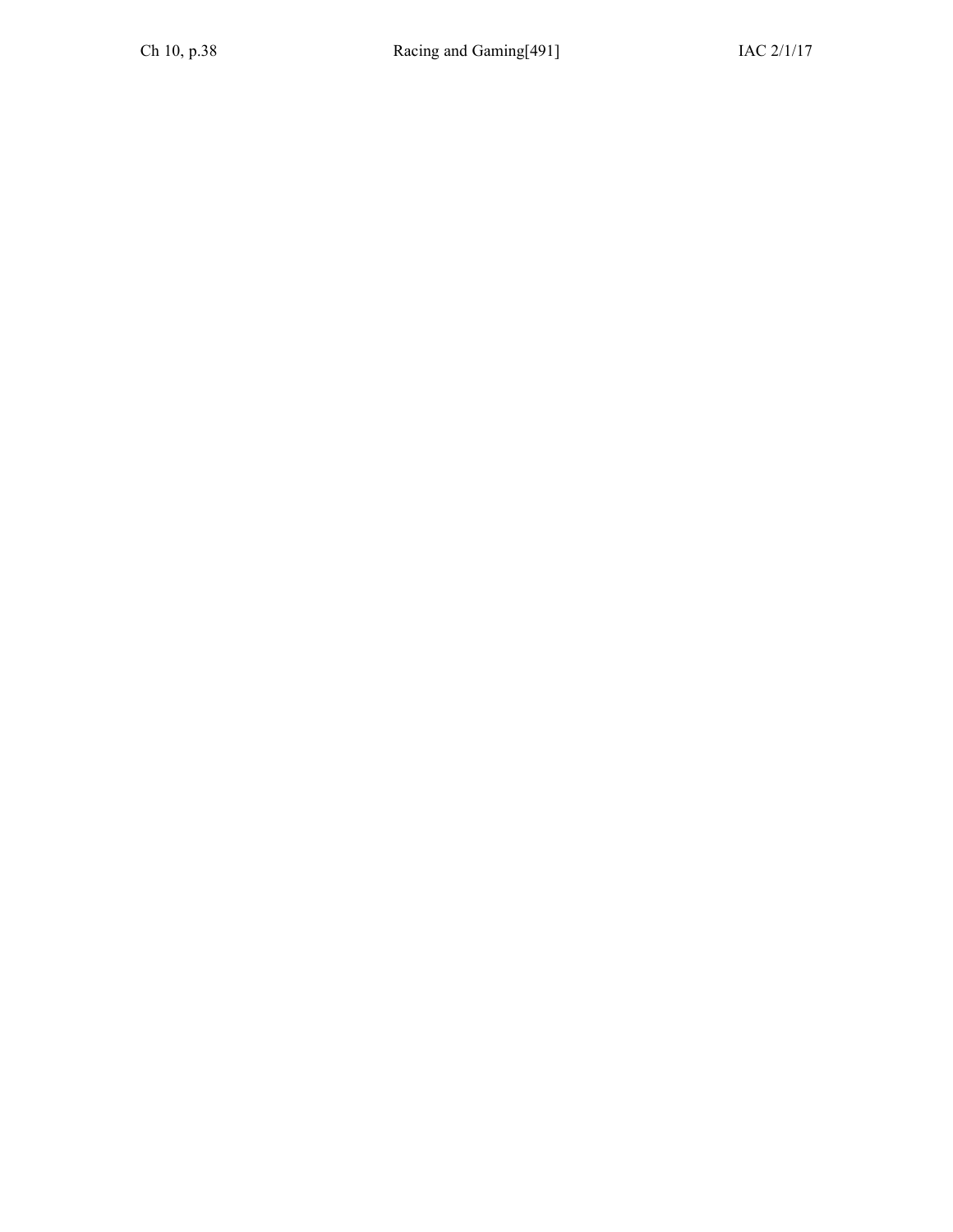#### CHAPTER 11 GAMBLING GAMES

#### **491—11.1(99F) Definitions.**

*"Administrator"* means the administrator of the racing and gaming commission or the administrator's designee.

*"Coin"* means tokens, nickels, and quarters of legal tender.

*"Commission"* means the racing and gaming commission.

*"Currency"* means any coin or paper money of legal tender and paper forms of cashless wagering.

*"Discount rate"* means either the current prime rate as published in the Wall Street Journal or <sup>a</sup> blended rate computed by obtaining quotes for the purchase of qualified investments at least three times per month.

*"Distributor's license"* means <sup>a</sup> license issued by the administrator to any entity that sells, leases, or otherwise distributes gambling games or implements of gambling to any entity licensed to conduct gambling games pursuan<sup>t</sup> to Iowa Code chapter [99F](https://www.legis.iowa.gov/docs/ico/chapter/99F.pdf).

*"Facility"* means an entity licensed by the commission to conduct gaming operations in Iowa.

*"Facility grounds"* means all real property utilized by the facility in the conduct of its gaming activity, including the grandstand, concession stands, offices, parking lots, and any other areas under the jurisdiction of the commission.

*"Gambling game"* means any game of chance approved by the commission for wagering, including, but not limited to, gambling games authorized by this chapter.

*"Government sponsored enterprise debt instrument"* means <sup>a</sup> negotiable, senior, noncallable debt obligation issued by an agency of the United States or an entity sponsored by an agency of the United States that on the date of funding possesses an issuer credit rating equivalent to the highest investment grade rating given by Standard & Poor's or Moody's Investment Services.

*"Implement of gambling"* means any device or object determined by the administrator to directly or indirectly influence the outcome of <sup>a</sup> gambling game; collect wagering information while directly connected to <sup>a</sup> slot machine; or be integral to the conduct of <sup>a</sup> commission-authorized gambling game.

*"Independent financial institution"* means <sup>a</sup> bank approved to do business in the state of Iowa or an insurance company admitted to transact insurance in the state of Iowa with an A.M. Best insurance rating of "A" or other equivalent rating.

*"Manufacturer's license"* means <sup>a</sup> license issued by the administrator to any entity that assembles, fabricates, produces, or otherwise constructs <sup>a</sup> gambling game or implement of gambling used in the conduct of gambling games pursuan<sup>t</sup> to Iowa Code chapter [99F](https://www.legis.iowa.gov/docs/ico/chapter/99F.pdf).

*"Present value"* means the current value of <sup>a</sup> future paymen<sup>t</sup> or series of payments, discounted using the discount rate.

*"Qualified investment"* means an Iowa state issued debt instrument, <sup>a</sup> United States Treasury debt instrument or <sup>a</sup> governmen<sup>t</sup> sponsored enterprise debt obligation.

*"Reserve"* means an account with an independent financial institution or brokerage firm consisting of cash, qualified investments, or other secure funding method approved by the administrator used to satisfy periodic payments of prizes.

*"Slot machine"* means <sup>a</sup> mechanical or electronic gambling game device into which <sup>a</sup> player may deposit currency or forms of cashless wagering and from which certain numbers of credits are awarded when <sup>a</sup> particular configuration of symbols or events is displayed on the machine.

*"Storage media"* means EPROMs, ROMs, flash-ROMs, DVDs, CD-ROMs, compac<sup>t</sup> flashes, hard drives and any other types of program storage device.

[**ARC [7757B](https://www.legis.iowa.gov/docs/aco/arc/7757B.pdf)**, IAB 5/6/09, effective 6/10/09; **ARC [8029B](https://www.legis.iowa.gov/docs/aco/arc/8029B.pdf)**, IAB 8/12/09, effective 9/16/09; **ARC [9987B](https://www.legis.iowa.gov/docs/aco/arc/9987B.pdf)**, IAB 2/8/12, effective 3/14/12; **ARC [1456C](https://www.legis.iowa.gov/docs/aco/arc/1456C.pdf)**, IAB 5/14/14, effective 6/18/14; **ARC [2927C](https://www.legis.iowa.gov/docs/aco/arc/2927C.pdf)**, IAB 2/1/17, effective 3/8/17]

#### **491—11.2(99F) Conduct of all gambling games.**

**11.2(1)** *Commission policy.* It is the policy of the commission to require that all facilities conduct gambling games in <sup>a</sup> manner suitable to protect the public health, safety, morals, good order, and general welfare of the state. Responsibility for the employment and maintenance of suitable methods of operation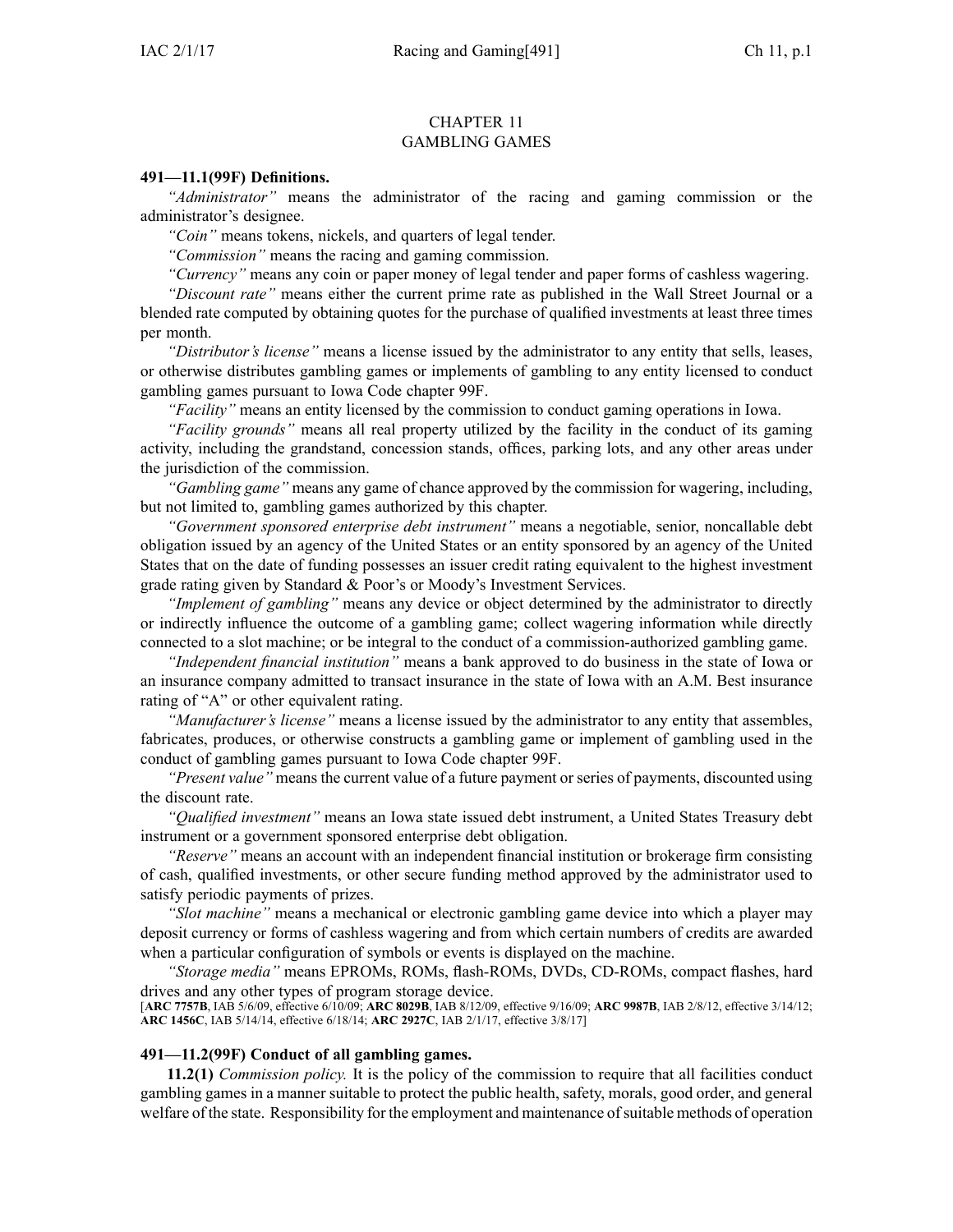rests with the facility. Willful or persistent use or toleration of methods of operation deemed unsuitable in the sole discretion of the commission will constitute grounds for disciplinary action, up to and including license revocation.

**11.2(2)** *Activities prohibited.* A facility is expressly prohibited from the following activities:

*a.* Failing to conduct advertising and public relations activities in accordance with decency, dignity, good taste, and honesty.

*b.* Permitting persons who are visibly intoxicated to participate in gaming activity.

Failing to comply with or make provision for compliance with all federal, state, and local laws and rules pertaining to the operation of <sup>a</sup> facility including paymen<sup>t</sup> of license fees, withholding payroll taxes, and violations of alcoholic beverage laws or regulations.

*d.* Possessing, or permitting to remain in or upon any facility grounds, any associated gambling equipment which may have in any manner been marked, tampered with, or otherwise placed in <sup>a</sup> condition or operated in <sup>a</sup> manner which might affect the game and its payouts.

*e.* Permitting, if the facility was aware of, or should have been aware of, any cheating.

*f.* Possessing or permitting to remain in or upon any facility grounds, if the facility was aware of, or should have been aware of, any cheating device whatsoever; or conducting, carrying on, operating, or dealing any cheating or thieving game or device on the grounds.

*g.* Possessing or permitting to remain in or upon any facility grounds, if the facility was aware of, or should have been aware of, any gambling device which tends to alter the normal random selection of criteria which determines the results of the game or deceives the public in any way.

*h.* Failing to conduct gaming operations in accordance with proper standards of custom, decorum, and decency; or permitting any type of conduct that reflects negatively on the state or acts as <sup>a</sup> detriment to the gaming industry.

*i.* Denying a commissioner or commission representative, upon proper and lawful demand, information or access to inspect any portion of the gaming operation.

**11.2(3)** *Gambling aids.* No person shall use, or possess with the intent to use, any calculator, computer, or other electronic, electrical, or mechanical device that:

- *a.* Assists in projecting the outcome of <sup>a</sup> game.
- *b.* Keeps track of cards that have been dealt.
- *c.* Keeps track of changing probabilities.

**11.2(4)** *Wagers.* Wagers may only be made:

- *a.* By <sup>a</sup> person presen<sup>t</sup> at <sup>a</sup> facility.
- *b.* In the form of chips, coins, or other cashless wagering.
- *c.* By persons 21 years of age or older.

[**ARC [8029B](https://www.legis.iowa.gov/docs/aco/arc/8029B.pdf)**, IAB 8/12/09, effective 9/16/09]

**491—11.3(99F) Gambling games approved by the commission.** The commission may approve <sup>a</sup> gambling game by administrative rule, resolution, or motion.

# **491—11.4(99F) Approval for distribution, operation, or movement of gambling games and implements of gambling.**

**11.4(1)** *Approval.* Prior to distribution, <sup>a</sup> distributor shall reques<sup>t</sup> that the administrator inspect, investigate, and approve <sup>a</sup> gambling game or implement of gambling for compliance with commission rules and the standards required by <sup>a</sup> commission-designated independent testing facility. The distributor, at its own expense, must provide the administrator and independent testing facility with information and product sufficient to determine the integrity and security of the product, including independent testing conducted by <sup>a</sup> designated testing facility. The commission shall designate up to two independent testing facilities for the purpose of certifying electronic gambling games or implements of gambling.

**11.4(2)** *Trial period.* Prior to or after commission approval and after completing <sup>a</sup> review of <sup>a</sup> proposed gambling game, the administrator may require <sup>a</sup> trial period of up to 180 days to test the gambling game in <sup>a</sup> facility. During the trial period, minor changes in the operation or design of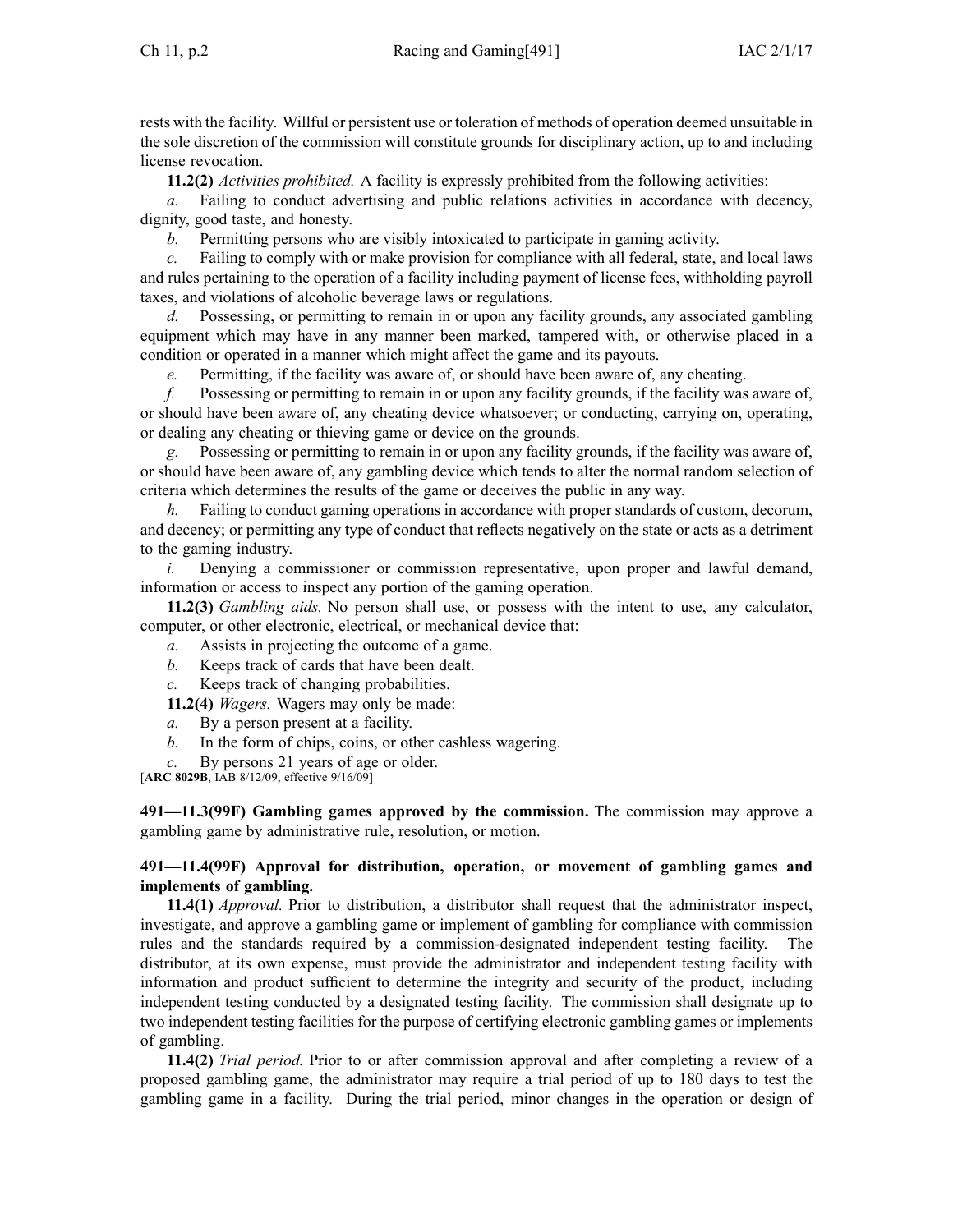the gambling game may be made with prior approval of the administrator. During the trial period, <sup>a</sup> gambling game distributor shall not be entitled to receive revenue of any kind from the operation of that gambling game.

**11.4(3)** *Gambling game submissions.* Prior to conducting <sup>a</sup> commission-authorized gambling game or for <sup>a</sup> trial period, <sup>a</sup> facility shall submit proposals for game rules, procedures, wagers, shuffling procedures, dealing procedures, cutting procedures, and payou<sup>t</sup> odds. The gambling game submission, or requests for modification to an approved submission, shall be in writing and approved by the administrator or <sup>a</sup> commission representative prior to implementation.

**11.4(4)** *Public notice.* The public shall have access to the rules of play, payou<sup>t</sup> schedules, and permitted wagering amounts. Signage shall be conspicuously posted on the gaming floor to direct patrons to the gaming floor area where this information can be viewed. All participants in all licensed gambling games are required to know and follow the rules of play. No forms of cheating shall be permitted.

**11.4(5)** *Operation.* Each gambling game shall operate and play in accordance with the representation made to the commission and the public at all times. The administrator or commission representative may order the withdrawal of any gambling game suspected of malfunction or misrepresentation, until all deficiencies are corrected. The administrator or commission representative may require additional testing by an independent testing facility at the expense of the licensee or distributor for the purpose of complying with this subrule.

### **11.4(6)** *Distribution, movement and disposal.*

*a.* Except as otherwise authorized by the administrator, written notice, submitted by facsimile or electronic mail, shall be filed with the commission when <sup>a</sup> gambling game or implement of gambling is shipped, moved or disposed of. The written notice shall be provided as follows:

(1) At least five calendar days prior to arrival of <sup>a</sup> gambling game or implement of gambling at <sup>a</sup> licensed facility, the licensed distributor shall provide notice.

(2) At least one day before <sup>a</sup> gambling game is removed from or disposed of by <sup>a</sup> licensed facility, the licensed facility or the owner shall provide notice. All methods of disposal for gambling games or implements of gambling are subject to administrator approval.

*b.* The administrator may approve licensee transfers of gambling games or implements of gambling among subsidiaries of the licensee's paren<sup>t</sup> company.

[**ARC [8029B](https://www.legis.iowa.gov/docs/aco/arc/8029B.pdf)**, IAB 8/12/09, effective 9/16/09; **ARC [9018B](https://www.legis.iowa.gov/docs/aco/arc/9018B.pdf)**, IAB 8/25/10, effective 9/29/10; **ARC [1456C](https://www.legis.iowa.gov/docs/aco/arc/1456C.pdf)**, IAB 5/14/14, effective 6/18/14]

### **491—11.5(99F) Gambling games authorized.**

**11.5(1)** Craps, roulette, twenty-one (blackjack), baccarat, and poker are authorized as table games. The administrator is authorized to approve multiplayer electronic devices simulating these games, subject to the requirements of rule [491—11.4](https://www.legis.iowa.gov/docs/iac/rule/491.11.4.pdf)(99F) and subrule [11.5\(3\)](https://www.legis.iowa.gov/docs/iac/rule/491.11.5.pdf).

**11.5(2)** Slot machines, video poker, and other video games of chance, both progressive and nonprogressive, shall be allowed as slot machine games, subject to the administrator's approval of individual slot machine prototypes and game variations. For racetrack enclosures without <sup>a</sup> table games license, video machines which simulate table games of chance shall not be allowed.

**11.5(3)** The administrator is authorized to approve variations of approved gambling games and bonus features or progressive wagers associated with approved gambling games, subject to the requirements of rule [491—11.4\(](https://www.legis.iowa.gov/docs/iac/rule/491.11.4.pdf)99F).

*a.* Features utilizing <sup>a</sup> controller or <sup>a</sup> system linked to gambling games that do not require direct monetary consideration and are not otherwise integrated within <sup>a</sup> slot machine game theme may be allowed as bonus features. Payouts from these bonus features may be included in winnings for the calculation of wagering tax adjusted gross receipts when the following conditions are met:

(1) The only allowable nonmonetary consideration to be expended by <sup>a</sup> participant shall be active participation in <sup>a</sup> gambling game with <sup>a</sup> bonus feature or use of <sup>a</sup> player's club card, or both.

(2) The actual bonus payou<sup>t</sup> deductible in any month from all qualified system bonuses requiring no additional direct monetary consideration shall be: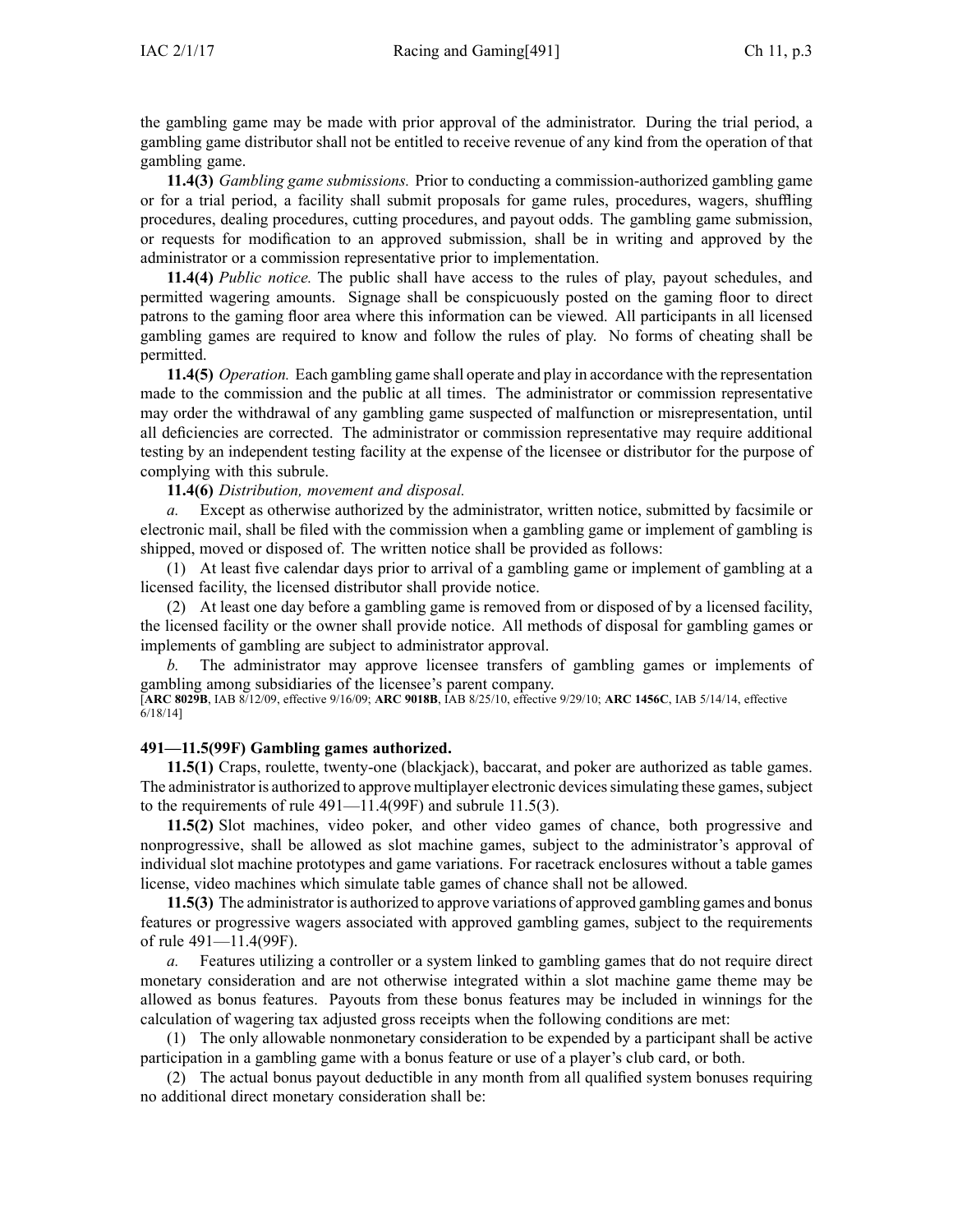Ch 11, p.4 Racing and Gaming[491] IAC 2/1/17

1. No more than 2 percen<sup>t</sup> of the coin-in for all slot machines linked to any system bonuses for that month, if slot machines linked to system bonuses exceed 20 percen<sup>t</sup> of the total number of slot machines; or

2. No more than 3 percen<sup>t</sup> of the coin-in for all slot machines linked to any system bonuses for that month, if slot machines linked to system bonuses are less than or equal to 20 percen<sup>t</sup> of the total number of slot machines; or

3. No more than 3 percen<sup>t</sup> of the amount wagered on the qualifying bets for all table games linked to any system bonus for that month.

(3) The probability of winning <sup>a</sup> system bonus award shall be the same for all persons participating in the bonus feature.

*b.* Noncashable credit payouts may be allowed as bonus feature payouts subject to the administrator's approval of individual accounting, expiration and redemption practices.

**11.5(4)** Gambling games of chance involving prizes awarded to participants through promotional activities at <sup>a</sup> facility.

*a. Proposals.* Gambling games of chance involving prizes awarded to participants through promotional activities shall be authorized and approved by the commission. Before <sup>a</sup> facility may conduct such gambling games, all proposals for terms, game rules, prizes, dates of operation and procedures for any gambling games of chance involving prizes awarded through promotional activities shall be submitted in writing to <sup>a</sup> commission representative for approval. The written submission shall be submitted to the commission representative at least 14 days in advance of the planned activity. Any changes to an approved gambling game of chance involving prizes awarded to participants through promotional activities shall also require the approval of the commission representative. Gambling games of chance involving prizes awarded to participants through promotional activities shall meet the following requirements:

(1) All rules of play shall be in writing and posted for public inspection;

(2) Such games shall be limited to participants 21 years of age or older;

(3) All games shall be conducted in <sup>a</sup> fair and honest manner, and all prizes advertised shall be awarded in accordance with the posted rules of play;

(4) All such games shall be conducted on the gaming floor and shall be conducted in accordance with the submission approved by the commission representative;

(5) No entry fees shall be permitted; and

(6) All employees of the facility shall be prohibited from participation.

*b. Limits.* Gambling games of chance involving prizes awarded to participants through promotional activities conducted at <sup>a</sup> facility shall be subject to the wagering tax pursuan<sup>t</sup> to Iowa Code section [99F.11](https://www.legis.iowa.gov/docs/ico/section/99F.11.pdf). However, in determining the adjusted gross receipts, the facility may consider all nonmonetary consideration expended by <sup>a</sup> participant and shall certify to the commission that the nonmonetary consideration is at least equal to the value of the prizes awarded.

[**ARC [8029B](https://www.legis.iowa.gov/docs/aco/arc/8029B.pdf)**, IAB 8/12/09, effective 9/16/09; **ARC [9018B](https://www.legis.iowa.gov/docs/aco/arc/9018B.pdf)**, IAB 8/25/10, effective 9/29/10; **ARC [9987B](https://www.legis.iowa.gov/docs/aco/arc/9987B.pdf)**, IAB 2/8/12, effective 3/14/12; **ARC [0734C](https://www.legis.iowa.gov/docs/aco/arc/0734C.pdf)**, IAB 5/15/13, effective 6/19/13]

### **491—11.6(99F) Gambling game-based tournaments.**

**11.6(1)** *Proposals.* Proposals for terms, game rules, entry fees, prizes, dates, and procedures must be submitted in writing and approved by <sup>a</sup> commission representative before <sup>a</sup> facility conducts any tournament. Any changes to approved tournaments must be submitted to the commission representative for review and approval prior to being implemented. The written proposal or change shall be submitted to <sup>a</sup> commission representative at least 14 days in advance of the planned activity. Rules, fees, and <sup>a</sup> schedule of prizes must be made available to the player prior to entry.

**11.6(2)** *Limits.* Tournaments must be based on gambling games authorized by the commission. Entry fees, less prizes paid, are subject to the wagering tax pursuan<sup>t</sup> to Iowa Code section [99F.11](https://www.legis.iowa.gov/docs/ico/section/99F.11.pdf). In determining adjusted gross receipts, to the extent that prizes paid out exceed entry fees received, the facility shall be deemed to have paid the fees for the participants.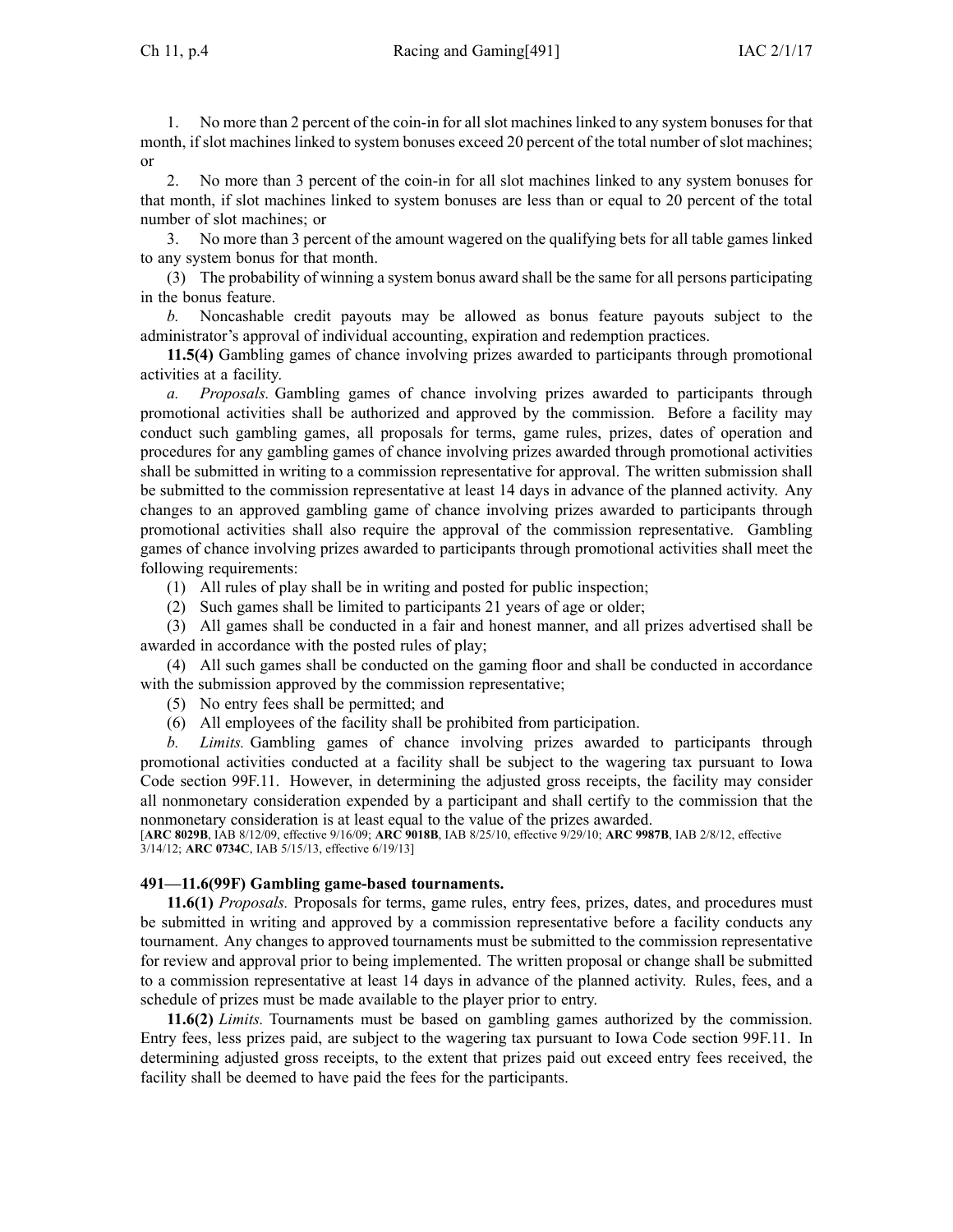**11.6(3)** *Tournament chips.* Tournament chips used as wagers in table game tournament proposals approved pursuan<sup>t</sup> to this rule shall be imprinted with <sup>a</sup> number representing the value of the chip or shall be assigned <sup>a</sup> value. The facility shall provide that:

*a.* The assigned value of tournament chips be conspicuously displayed in the tournament area.

*b.* Internal controls which account for all tournament chips and include reconciliation, handling and variance procedures are approved by <sup>a</sup> commission representative.

[**ARC [8029B](https://www.legis.iowa.gov/docs/aco/arc/8029B.pdf)**, IAB 8/12/09, effective 9/16/09; **ARC [9987B](https://www.legis.iowa.gov/docs/aco/arc/9987B.pdf)**, IAB 2/8/12, effective 3/14/12]

# **491—11.7(99F) Table game requirements.**

**11.7(1)** Removable storage media in <sup>a</sup> table game device which controls the randomness of card shufflers or progressive table game meters shall be verified and sealed with evidence tape by <sup>a</sup> commission representative prior to implementation.

**11.7(2)** Wagers. All wagers at table games shall be made by placing gaming chips or coins on the appropriate areas of the layout. Information pertaining to the minimum and maximum allowed at the table shall be posted on the game. Any other fee collected to participate in <sup>a</sup> table game shall be subject to the wagering tax pursuan<sup>t</sup> to Iowa Code section [99F.11](https://www.legis.iowa.gov/docs/ico/section/99F.11.pdf).

**11.7(3)** Craps.

*a.* Wagers must be made before the dice are thrown. "Call bets," or the calling out of bets between the time the dice leave the shooter's hand and the time the dice come to rest, not accompanied by the placement of gaming chips, are not allowed. A wager made on any bet may be removed or reduced at any time prior to <sup>a</sup> roll that decides the outcome of such wager unless the wager is <sup>a</sup> "Pass" or "Come" bet and <sup>a</sup> point has been established with respec<sup>t</sup> to such bet or the wager is <sup>a</sup> proposition bet contingent on multiple rolls.

*b.* The shooter shall make <sup>a</sup> "Pass" or "Don't Pass" bet and shall handle the two selected dice with one hand before throwing the dice in <sup>a</sup> simultaneous manner.

*c.* Each die used shall be transparent.

**11.7(4)** Twenty-one.

*a.* Before the first card is dealt for each round of play, each player shall make <sup>a</sup> wager against the dealer. Once the first card of any hand has been dealt by the dealer, no player shall handle, remove, or alter any wagers that have been made until <sup>a</sup> decision has been rendered and implemented with respec<sup>t</sup> to that wager. Once <sup>a</sup> wager on the insurance line, <sup>a</sup> wager to double down, or <sup>a</sup> wager to split pairs has been made and confirmed by the dealer, no player shall handle, remove, or alter the wagers until <sup>a</sup> decision has been rendered and implemented with respec<sup>t</sup> to that wager, excep<sup>t</sup> as explicitly permitted. A facility or licensee shall not permit any player to engage in conduct that violates this paragraph.

*b.* At the conclusion of <sup>a</sup> round of play, all cards still remaining on the layout shall be picked up by the dealer in <sup>a</sup> prescribed order and in such <sup>a</sup> way that they can be readily arranged to indicate each player's hand in case of question or dispute. The dealer shall pick up the cards beginning with those of the player to the far right and moving counterclockwise around the table. The dealer's hand will be the last hand collected. The cards will then be placed on top of the discard pile. No player or spectator shall remove or alter any cards used to game at twenty-one or be permitted to do so by <sup>a</sup> casino employee.

*c.* Each player at the table shall be responsible for correctly computing the point count of the player's hand. No player shall rely on the point counts announced by the dealer without checking the accuracy of such announcement.

**11.7(5)** Roulette.

*a.* No person at <sup>a</sup> roulette table shall be issued or permitted to game with nonvalue gaming chips that are identical in color and design to value gaming chips or to nonvalue gaming chips being used by another person at that same table.

*b.* Each player shall be responsible for the correct positioning of the player's wager on the roulette layout, regardless of whether the player is assisted by the dealer. Each player must ensure that any instructions the player gives to the dealer regarding the placement of the player's wager are correctly carried out.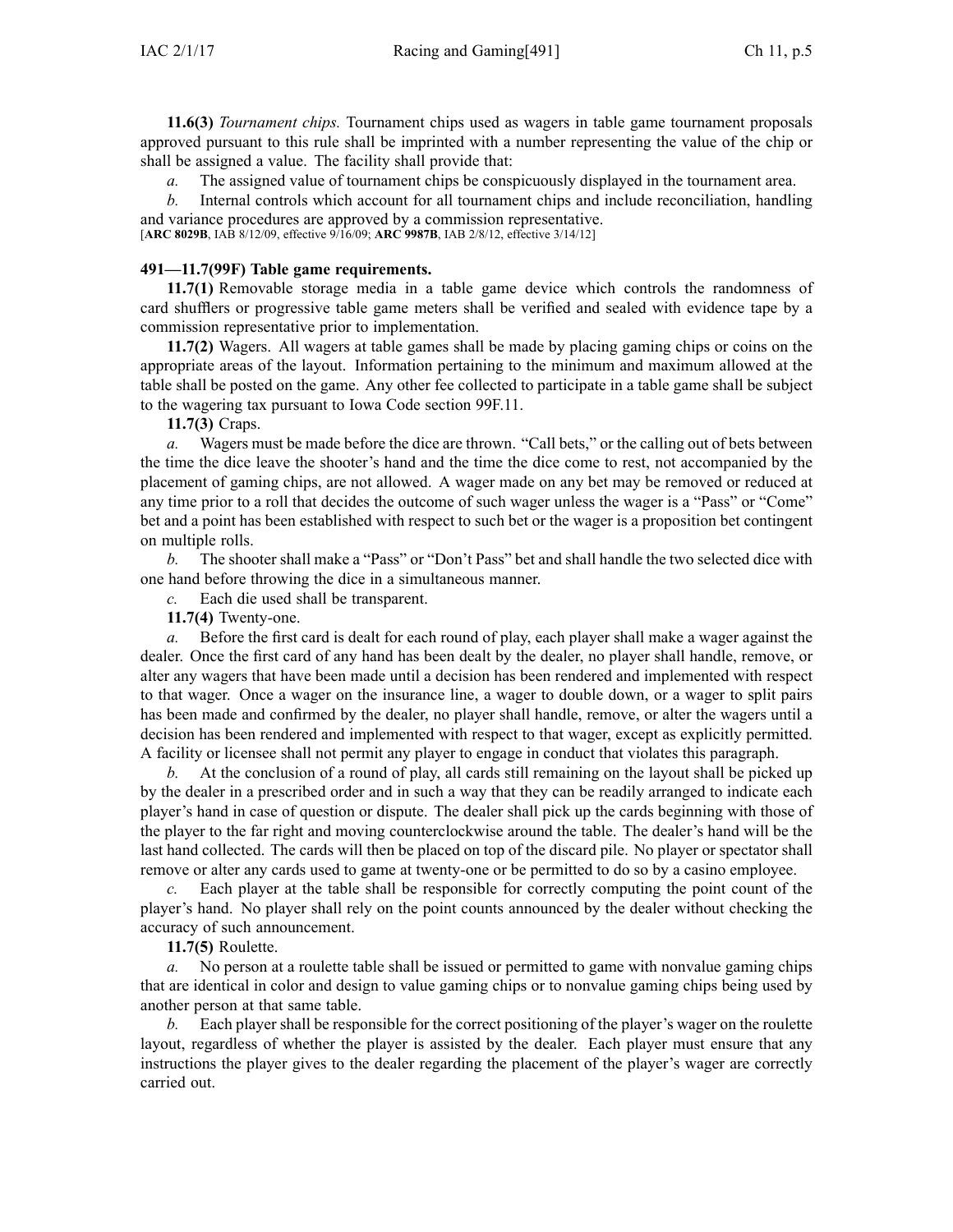*c.* Each wager shall be settled strictly in accordance with its position on the layout when the ball falls to rest in <sup>a</sup> compartment of the wheel.

**11.7(6)** Big six—roulette. Rescinded IAB [2/8/12](https://www.legis.iowa.gov/docs/aco/bulletin/02-08-2012.pdf), effective 3/14/12. **11.7(7)** Poker.

*a.* When <sup>a</sup> facility conducts poker with an imprest dealer gaming chip bank, the rules in [491—Chapter](https://www.legis.iowa.gov/docs/iac/chapter/491.12.pdf) 12 for closing and distributing or removing gaming chips to or from gaming tables do not apply. The entire amount of the table rake is subject to the wagering tax pursuan<sup>t</sup> to Iowa Code section [99F.11](https://www.legis.iowa.gov/docs/ico/section/99F.11.pdf). Proposals for imprest dealer gaming chip banks must be submitted in writing and approved by <sup>a</sup> commission representative prior to use and must include, but not be limited to, controls to regularly monitor, investigate, and repor<sup>t</sup> table bank variances.

*b.* All games shall be played according to table stakes game rules as follows:

(1) Only gaming chips or coins on the table at the start of <sup>a</sup> deal shall be in play for that pot.

(2) Concealed gaming chips or coins shall not play.

(3) A player with gaming chips may add additional gaming chips between deals, provided that the player complies with any minimum buy-in requirement.

(4) A player is never obliged to drop out of contention because of insufficient gaming chips to call the full amount of <sup>a</sup> bet, but may call for the amount of gaming chips the player has on the table. The excess par<sup>t</sup> of the bet made by other players is either returned to the players or used to form <sup>a</sup> side pot.

*c.* Each player in <sup>a</sup> poker game is required to act only in the player's own best interest. The facility has the responsibility of ensuring that any behavior designed to assist one player over another is prohibited. The facility may prohibit any two players from playing in the same game.

*d.* Poker games where winning wagers are paid by the facility according to specific payou<sup>t</sup> odds or pay tables are permitted.

*e.* The facility shall comply with and receive approval pursuan<sup>t</sup> to subrule [11.4\(3\)](https://www.legis.iowa.gov/docs/iac/rule/491.11.4.pdf) for each type of poker game offered.

*f.* The facility may elect to offer <sup>a</sup> jackpot award generated from po<sup>t</sup> contributions at <sup>a</sup> table or group of tables for predesignated high-value poker hands, subject to the following requirements:

(1) Approval of the jackpot award rules must be obtained from <sup>a</sup> commission representative prior to play.

(2) Jackpot award rules and jackpot award amountsshall be posted in <sup>a</sup> conspicuouslocation within the poker room. Jackpot award amounts shall be updated no less than once per day.

(3) The facility shall divide po<sup>t</sup> contributionsfor any single qualifying award circumstance or event into no more than three jackpot award pools.

(4) The jackpot award pool containing the highest monetary value amount shall be the amount posted in the poker room and awarded to <sup>a</sup> qualifying player or players.

(5) If additional jackpot award pools are in use, the award pool containing the highest monetary value shall be used to seed the primary jackpot award pool.

(6) All moneys collected as po<sup>t</sup> contributions to <sup>a</sup> jackpot award payou<sup>t</sup> shall be distributed in their entirety to the players; no facility shall charge an administration fee for distribution of <sup>a</sup> jackpot award.

**11.7(8)** Baccarat. Before the first card is dealt for each round of play, each player is permitted to make <sup>a</sup> wager on the Banker's Hand, Player's Hand, Tie Bet, and any proposition bet if offered. All wagers shall be made by placing gaming chips on the appropriate areas of the layout. Once the first card has been dealt by the dealer, no player shall handle, remove, or alter any wagers that have been made until <sup>a</sup> decision has been rendered and implemented with respec<sup>t</sup> to that wager.

**11.7(9)** Preverified cards. Cards that are verified prior to arrival at the facility may be approved by the administrator for use in table games authorized by this rule. Preverified cards may be shuffled or sequenced according to the licensee's specifications. Each manufacturer of preverified cards shall request approval of its cards, pursuan<sup>t</sup> to subrule [11.4\(1\)](https://www.legis.iowa.gov/docs/iac/rule/491.11.4.pdf), and is subject to the following additional requirements:

*a.* Each device used to verify or automate the randomization of the cards before they are shipped to <sup>a</sup> licensee shall be certified by <sup>a</sup> commission-designated independent testing facility.

*b.* The manufacturer shall develop and submit to the administrator <sup>a</sup> process for producing, shuffling, and packaging preverified cards that includes the following: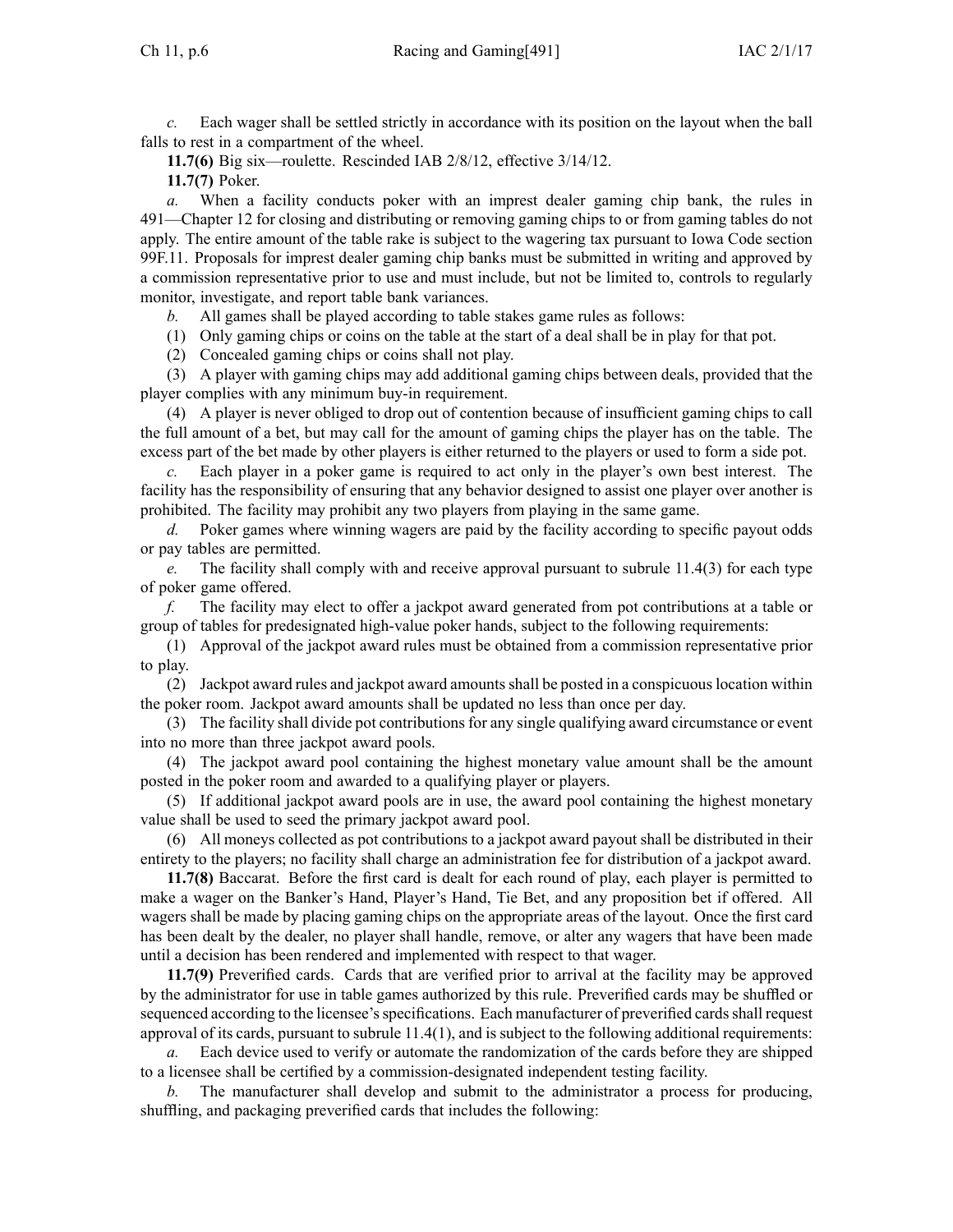(1) A visual inspection of the back of each card, ensuring the cards are not flawed or marked in any way that might compromise the integrity of the gambling game.

(2) A verification that each package of cards contains the correct number of suits and cards in accordance with the commission-approved rules of the game for the game with which the package of cards is intended for use.

(3) Insertion of the cards in <sup>a</sup> package with <sup>a</sup> tamper-evident seal that bears conspicuous indication if the package has been opened. The exterior of the package shall indicate:

1. The total number of decks contained within the package.

2. The commission-authorized game with which the cards are intended for use.

3. The color of the cards within the package.

(4) Generation of <sup>a</sup> receipt in the package or <sup>a</sup> label on the sealed package to include the following information:

1. The total number of cards and decks contained within the package.

2. The date and time the cards were shuffled, verified and packaged.

3. Information sufficient to determine the specific details regarding any persons or devices involved in the production, verification or packaging of the cards.

[**ARC [9987B](https://www.legis.iowa.gov/docs/aco/arc/9987B.pdf)**, IAB 2/8/12, effective 3/14/12; **ARC [2927C](https://www.legis.iowa.gov/docs/aco/arc/2927C.pdf)**, IAB 2/1/17, effective 3/8/17]

# **491—11.8(99F) Keno.**

**11.8(1)** Keno shall be conducted using an automated ticket writing and redemption system where <sup>a</sup> game's winning numbers are selected by <sup>a</sup> random number generator.

**11.8(2)** Each game shall consist of the selection of 20 numbers out of 80 possible numbers, 1 through 80.

**11.8(3)** For any type of wager offered, the payou<sup>t</sup> must be at least 70 percent.

**11.8(4)** Multigame tickets shall be limited to 20 games.

**11.8(5)** Writing or voiding tickets for <sup>a</sup> game after that game has closed is prohibited.

**11.8(6)** All winning ticketsshall be valid up to <sup>a</sup> maximum of one year from the date of purchase. All expired, unclaimed winning tickets shall be subject to the requirements in [491—paragraph](https://www.legis.iowa.gov/docs/iac/rule/491.12.11.pdf) 12.11(2)*"b."*

**11.8(7)** The administrator shall determine minimum hardware and software requirements to ensure the integrity of play. An automated keno system must be proven to accurately account for adjusted gross receipts to the satisfaction of the administrator.

**11.8(8)** Adjusted gross receipts from keno games shall be the difference between dollar value of tickets written and dollar value of winning tickets as determined from the automated keno system. The wagering tax pursuan<sup>t</sup> to Iowa Code section [99F.11](https://www.legis.iowa.gov/docs/ico/section/99F.11.pdf) shall apply to adjusted gross receipts of keno games.

**11.8(9)** An area of <sup>a</sup> facility shall not be designated as gaming floor for the sole purpose of keno runners, who accep<sup>t</sup> patron wagering funds remotely from the keno game location. [**ARC [9018B](https://www.legis.iowa.gov/docs/aco/arc/9018B.pdf)**, IAB 8/25/10, effective 9/29/10]

### **491—11.9(99F) Slot machine requirements.**

**11.9(1)** *Payout percentage.* A slot machine game must meet the following maximum and minimum theoretical percentage payouts during the expected lifetime of the game.

*a.* A slot machine game's theoretical payou<sup>t</sup> must be at least 80 percen<sup>t</sup> and no more than 100 percen<sup>t</sup> of the amount wagered. The theoretical payou<sup>t</sup> percentage is determined using standard methods of probability theory. Slot machine games with <sup>a</sup> bonus feature that is available with varying payouts based on the player's ability shall be allowed if the difference between the minimum and maximum payou<sup>t</sup> for all ability-based outcomes does not exceed <sup>a</sup> 4 percen<sup>t</sup> contribution to the overall theoretical payou<sup>t</sup> of the slot machine game.

*b.* A slot machine game shall have <sup>a</sup> probability of obtaining the highest single advertised payout, which must statistically occur at least once in 50 million games.

**11.9(2)** *Features.* Unless otherwise authorized by the administrator, each slot machine in <sup>a</sup> casino shall have the following features:

*a.* A casino number at least two inches in height permanently imprinted, affixed, or impressed on the outside of the machine so that the number may be observed by the surveillance camera.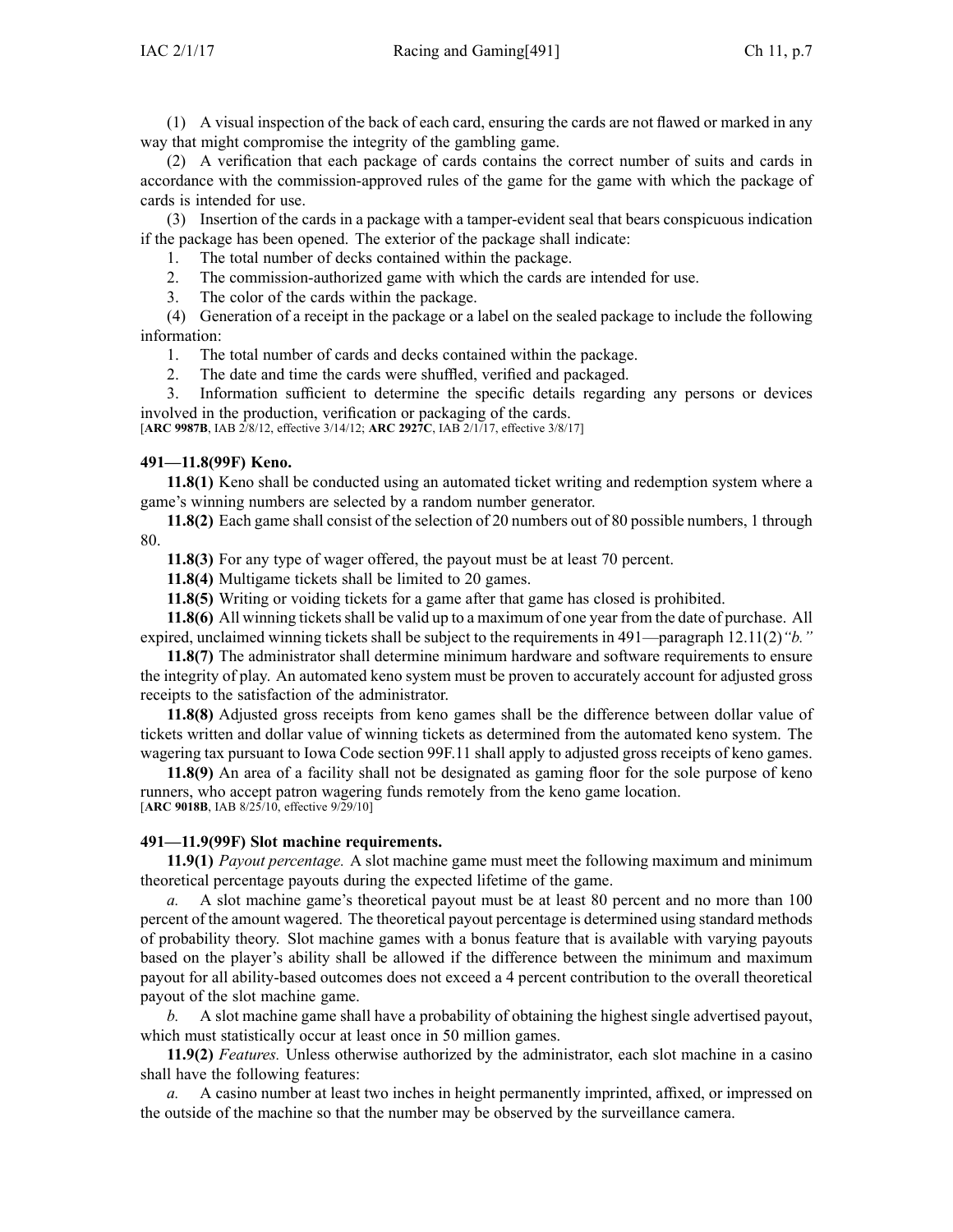*b.* A clear description displayed on the slot machine of any merchandise or thing of value offered as <sup>a</sup> payou<sup>t</sup> including the cash equivalent value of the merchandise or thing of value offered, the dates the merchandise or thing of value will be offered if the facility establishes <sup>a</sup> time limit upon initially offering the merchandise or thing of value, and the availability or unavailability to the patron of the optional cash equivalent value. A cash equivalent value shall be at least 75 percen<sup>t</sup> of the fair market value of the merchandise or thing of value offered.

*c.* Devices, equipment, features, and capabilities, as may be required by the commission, that are specific to each slot machine after the prototype model is approved by the commission.

**11.9(3)** *Storage media.* Hardware media devices which contain game functions or characteristics, including but not limited to pay tables and random number generators, shall be verified and sealed with evidence tape by <sup>a</sup> commission representative prior to being placed in operation, as determined by the administrator.

**11.9(4)** *Posting of the actual aggregate payou<sup>t</sup> percentage.* The actual aggregate payou<sup>t</sup> percentage to the nearest one-tenth of 1 percen<sup>t</sup> (0.1%) of all slot machine games in operation during the preceding three calendar months shall be posted at the main casino entrance, cashier cages, and slot booths by the fifteenth day of each calendar month. For the purpose of this calculation, the actual aggregate payou<sup>t</sup> percentage shall be the slot revenue reported to the commission during the preceding three calendar months divided by the slot coin-in reported to the commission during the preceding three calendar months subtracted from 100 percent.

**11.9(5)** *Communication equipment.* Equipment must be installed in each slot machine that allows for communication to an online monitoring and control system accessible, with read-only access, to the commission representatives using <sup>a</sup> communications protocol provided to each licensed manufacturer by the commission for the information and control programs approved by the administrator.

**11.9(6)** *Meter clears.* Prior to the clearing of electronic accounting meters detailed in paragraph [11.10\(2\)](https://www.legis.iowa.gov/docs/iac/rule/491.11.10.pdf)*"c,"* <sup>a</sup> licensee must notify <sup>a</sup> commission representative. All meters recorded by the game must be retained according to the requirements in [491—subrule](https://www.legis.iowa.gov/docs/iac/rule/491.5.4.pdf) 5.4(14). [**ARC [8029B](https://www.legis.iowa.gov/docs/aco/arc/8029B.pdf)**, IAB 8/12/09, effective 9/16/09; **ARC [9018B](https://www.legis.iowa.gov/docs/aco/arc/9018B.pdf)**, IAB 8/25/10, effective 9/29/10]

## **491—11.10(99F) Slot machine hardware and software specifications.**

**11.10(1)** *Hardware specifications.*

*a.* Electrical and mechanical parts and design principles shall not subject players to physical hazards.

*b.* The battery backup, or an equivalent, for the electronic meters must be capable of maintaining accuracy of all required information for 30 days after power is discontinued from <sup>a</sup> slot machine. The backup shall be kept within the locked logic board compartment.

*c.* An identification badge permanently affixed by the manufacturer to the exterior of the cabinet shall include the following information:

- (1) The manufacturer;
- (2) A unique serial number;
- (3) The gaming device model number; and
- (4) The date of manufacture.

*d.* The operations and outcomes of each slot machine must not be adversely affected by influences from outside the device.

*e.* The internal space of <sup>a</sup> slot machine shall not be readily accessible when the front door is both closed and locked.

*f.* Logic boards and software storage media which significantly influence the operation of the game must be in <sup>a</sup> locked compartment within the slot machine.

*g.* The currency drop container must be in <sup>a</sup> locked compartment within or attached to the slot machine. Access to the currency storage areas shall be secured by separate locks which shall be fitted with sensors that indicate door open/closed or stacker removed.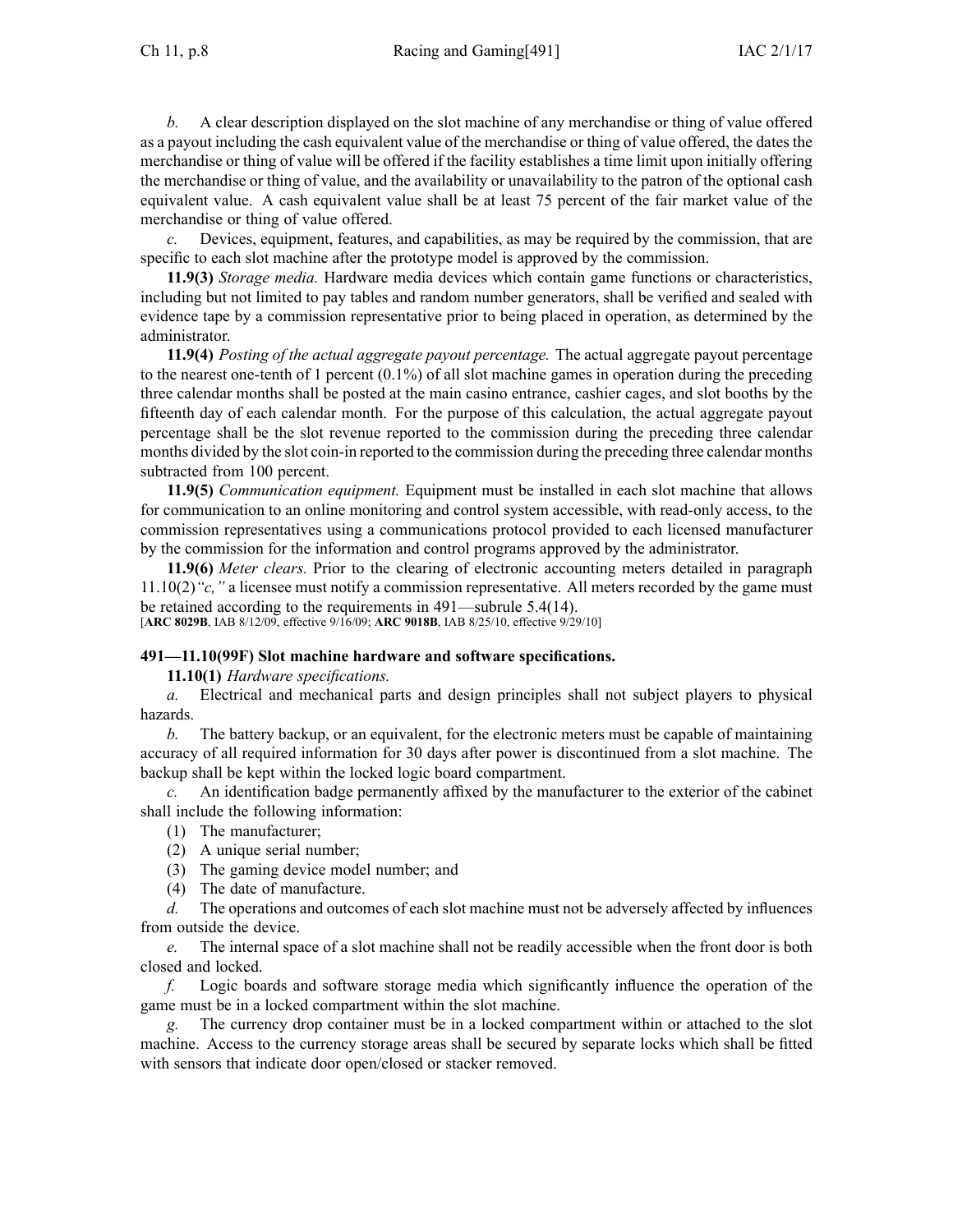*h.* No hardware switches may be installed that alter the pay tables or payou<sup>t</sup> percentages in the operation of <sup>a</sup> slot machine. Hardware switches may be installed to control graphic routines, speed of play, and sound.

*i.* A display which automatically illuminates when a player has won a jackpot or other award not paid automatically and totally by the slot machine and which advises players that they will be paid by an attendant shall be located conspicuously on the slot machine.

*j.* A payglass/video display shall be clearly identified and shall accurately state the rules of the game and the award that will be paid to the player when the player obtains <sup>a</sup> specific combination of symbols or other criteria. All information required in this paragraph must be available and readable at all times the slot machine is in service.

*k.* A light that automatically illuminates when <sup>a</sup> player has won an amount or is redeeming credits that the machine cannot automatically pay, an error condition has occurred, or <sup>a</sup> "Call attendant" condition has been intitiated by the player shall be located conspicuously on top of the gaming device. At the discretion of the administrator, tower lights may be shared among certain machines or substituted by an audible alarm.

*l.* If credits are collected and the total credit value is unable to be paid automatically by the gaming device, the device shall lock up until the credits have been paid and the amount collected has been cleared by an attendant handpay or normal operation has been restored.

**11.10(2)** *Software specifications.*

*a. Random number generator.* Each slot machine must have <sup>a</sup> random number generator to determine the results of the game symbol selections or production of game outcomes. The selection shall:

- (1) Be statistically independent.
- (2) Conform to the desired random distribution.
- (3) Pass various recognized statistical tests.
- (4) Be unpredictable.
- (5) Have <sup>a</sup> testing confidence level of 99 percent.

*b. Continuation of game after malfunction is cleared.* Each slot machine must be capable of continuing the current game with all current game features after <sup>a</sup> malfunction is cleared. This paragraph does not apply if <sup>a</sup> slot machine is rendered totally inoperable; however, the current wager and all credits appearing on the screen prior to the malfunction must be returned to the player.

*c. Electronic accounting meters.* Each slot machine must maintain electronic accounting meters at all times, regardless of whether the slot machine is being supplied with power. For each meter recording values, the slot machine must be capable of maintaining no fewer than ten digits. For each meter recording occurrences, the slot machine must be capable of maintaining no fewer than eight digits. No slot machine may have <sup>a</sup> mechanism that will cause the electronic accounting meters to automatically clear due to an error. The electronic meters must record, at <sup>a</sup> minimum, the following:

- (1) Coin-in.
- (2) Coin-out.
- (3) Drop.
- (4) Attendant-paid jackpots.
- (5) Currency in.
- (6) Currency out.
- (7) External door.
- (8) Bill validator door.
- (9) Machine-paid external bonus payout.
- (10) Attendant-paid external bonus payout.
- (11) Attendant-paid progressive payout.
- (12) Machine-paid progressive payout.

*d. Error conditions.* Each slot machine shall display and repor<sup>t</sup> error conditions to the online monitoring system. For machines that display only <sup>a</sup> code, definitions for all codes must be permanently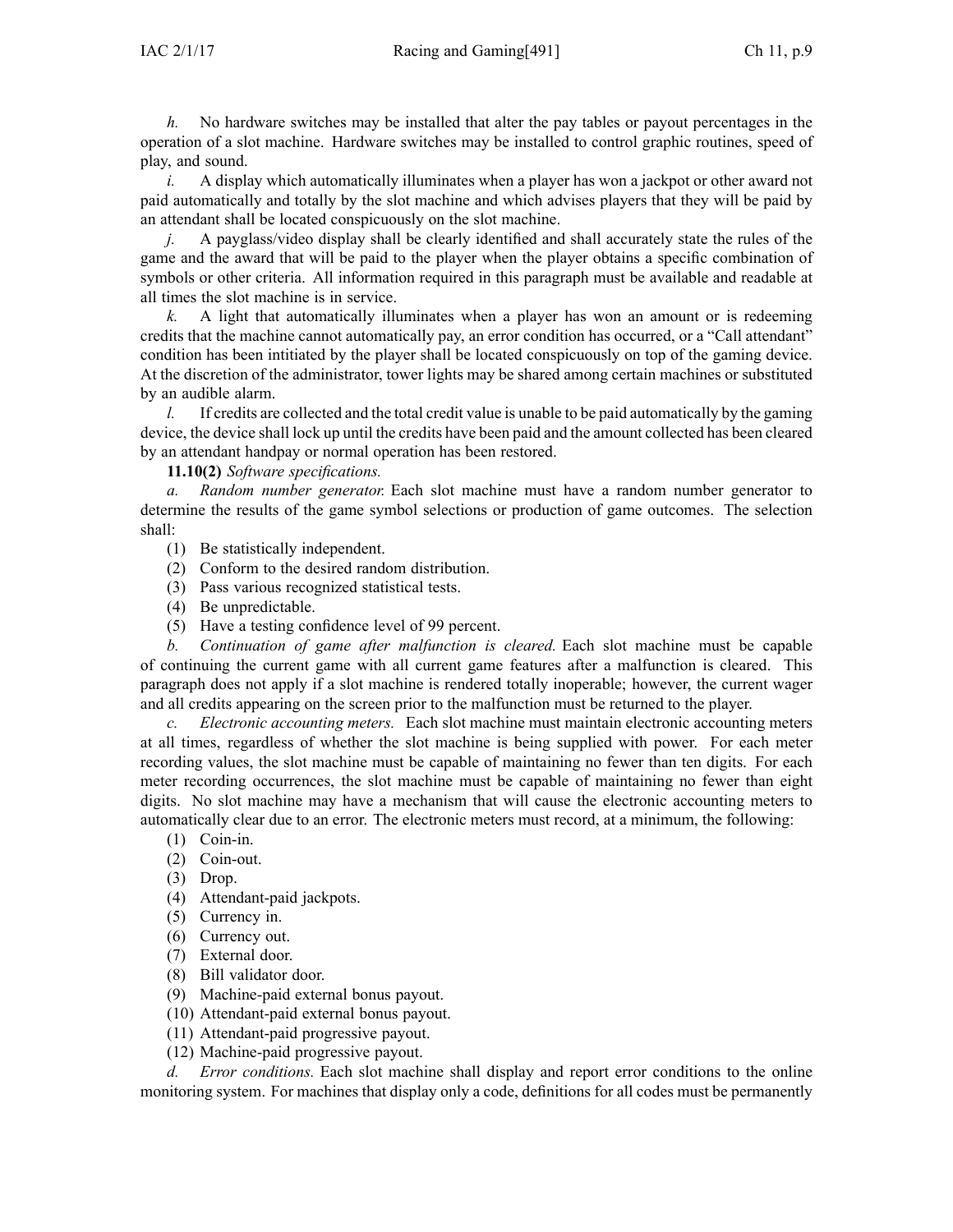affixed to the interior of the slot machine. Error conditions that must be displayed and reported include but are not limited to:

- (1) Currency in.
- (2) Currency out.
- (3) Door open.
- (4) RAM.
- (5) Low battery.
- (6) Program authentication.
- (7) Reel spin.
- (8) Power reset.

**11.10(3)** *Previous slot machine models.* Subject to administrator approval of specific gaming devices, slot machines may be used that do not meet the requirements of subrules [11.10\(1\)](https://www.legis.iowa.gov/docs/iac/rule/491.11.10.pdf) and [11.10\(2\)](https://www.legis.iowa.gov/docs/iac/rule/491.11.10.pdf) but have been certified under previously approved specifications by <sup>a</sup> commission-designated independent testing facility and maintain <sup>a</sup> current certification. [**ARC [8029B](https://www.legis.iowa.gov/docs/aco/arc/8029B.pdf)**, IAB 8/12/09, effective 9/16/09]

**491—11.11(99F) Slot machine specifications.** Rescinded IAB [8/12/09](https://www.legis.iowa.gov/docs/aco/bulletin/08-12-2009.pdf), effective 9/16/09.

# **491—11.12(99F) Progressive slot machines.**

**11.12(1)** *Meter required.* A progressive machine is <sup>a</sup> slot machine game with an award amount that increases based on <sup>a</sup> function of credits bet on the slot machine and that is awarded when <sup>a</sup> particular configuration of symbols or events is displayed on the slot machine. Random events generating awards independent of the base slot machine game and not dependent on any specific slot machine game shall be considered bonus features. A progressive slot machine or group of linked progressive slot machines must have <sup>a</sup> meter showing the progressive jackpot payout.

**11.12(2)** *Progressive controllers.* The reset or base value and the rate of increment of <sup>a</sup> progressive jackpot game must be filed with <sup>a</sup> commission representative prior to implementation. A reset or base value must equal or exceed the equivalent nonprogressive jackpot payout.

**11.12(3)** *Limits.* A facility may impose <sup>a</sup> limit on the progressive jackpot payou<sup>t</sup> of <sup>a</sup> slot machine if the limit imposed is greater than the progressive jackpot payou<sup>t</sup> at the time the limit is imposed. The facility must prominently display <sup>a</sup> notice informing the public of the limit. No progressive meter may be turned back to <sup>a</sup> lesser amount unless one of the following circumstances occurs:

*a.* The amount shown on the progressive meter is paid to <sup>a</sup> player as <sup>a</sup> jackpot.

*b.* It is necessary to adjust the progressive meter to preven<sup>t</sup> it from displaying an amount greater than the limit imposed by the facility.

*c.* It is necessary to change the progressive indicator because of game malfunction.

**11.12(4)** *Transfer of jackpots.* In the event of malfunction, replacement, or other reason approved by the commission, <sup>a</sup> progressive jackpot that is removed shall be transferred, less the reset value, to other progressive slot machine jackpots of similar progressive wager and probability at the same facility within 30 days from the removal date. In the event a similar progressive jackpot at the same facility is unavailable, other transfers shall be allowed. A commission representative shall be notified in writing prior to <sup>a</sup> removal or transfer.

**11.12(5)** *Records required.* Records must be maintained that record the amount shown on <sup>a</sup> progressive jackpot meter. Supporting documents must be maintained to explain any reduction in the payoff amount from <sup>a</sup> previous entry. The records and documents must be retained for <sup>a</sup> period of three years unless permission to destroy them earlier is given in writing by the administrator.

**11.12(6)** *Transfer of progressive slot machines.* A progressive slot machine, upon permission of the administrator, may be moved to <sup>a</sup> different facility if <sup>a</sup> bankruptcy, loss of license, or other good cause warrants.

**11.12(7)** *Linked machines.* Each machine on the link shall have the same probability of winning the progressive jackpot, adjusted for the total amount wagered. The product of the odds of winning the progressive jackpot multiplied by the maximum amount wagered shall be equal for all games on the link.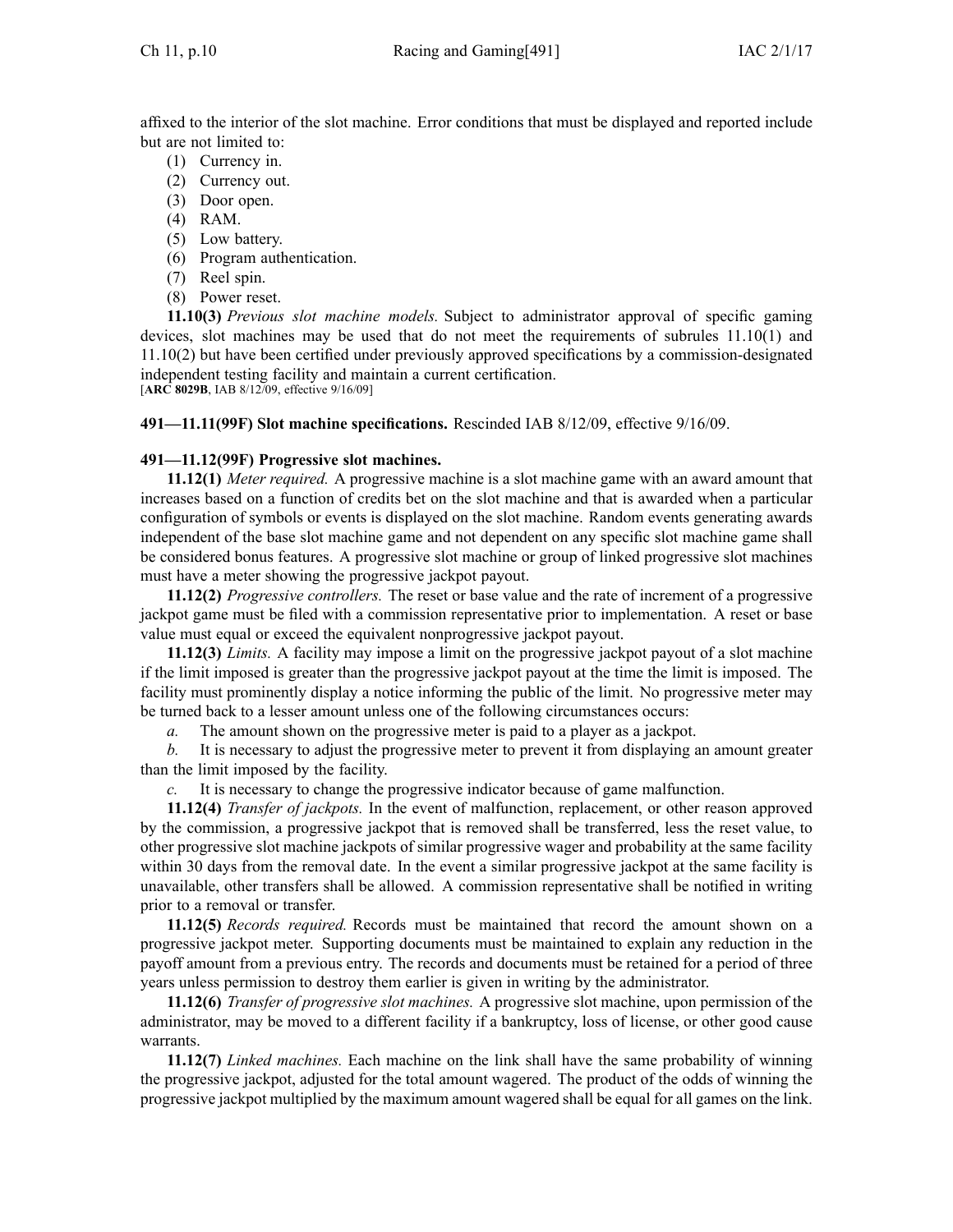**11.12(8)** *Wide area progressive systems.* A wide area progressive system is <sup>a</sup> method of linking progressive slot machines or electronic gaming machines by secured data communication as par<sup>t</sup> of <sup>a</sup> network that connects participating facilities. The purpose of <sup>a</sup> wide area progressive system is to offer <sup>a</sup> common progressive jackpot (system jackpot) at all participating locations within Iowa or in multiple states. The operation of <sup>a</sup> wide area progressive system (multilink) is permitted, subject to the following conditions:

*a.* The provider of a multilink (provider) shall be an entity licensed as a manufacturer, a distributor, or an operator of gambling games within the state of Iowa or be the qualified paren<sup>t</sup> company of an operator of gambling games within the state of Iowa. No entity shall be licensed for the sole purpose of providing <sup>a</sup> multilink.

*b.* Prior to operation of <sup>a</sup> multilink, the provider shall submit to the administrator for review and approval information sufficient to determine the integrity and security of the multilink. The information must include, but is not limited to, the following:

(1) Central system site location, specifications, and operational procedures.

(2) Encryption and method of secured communication over the multilink and between facilities.

(3) Method and process for obtaining meter data from slot machines on the multilink.

(4) Disbursement options for jackpot payoffs, including information for periodic payments. Periodic paymen<sup>t</sup> information, including number of payments and time between payments must be displayed as par<sup>t</sup> of the slot machine pay table or prominently displayed on the face of the slot machine.

(5) Jackpot contribution rates, including information sufficient to determine contributions to the jackpot are consistent across all entities participating in the multilink. Any subsequent changes to the contribution rate of <sup>a</sup> multilink jackpot must be submitted to the administrator for review and approval.

(6) Jackpot verification procedures.

(7) Jackpot discontinuation procedures, including procedures for distribution of contributions to another jackpot or return of pro rata shares to participating facilities.

The provider of the multilink shall, upon request, supply reports and information to the administrator which detail the contributions and economic activity of the system, subject to the following requirements:

(1) Aggregate and detail reports that show both the economic activity of the entire multilink, as well as details of each machine on the multilink.

(2) Upon invoicing <sup>a</sup> facility, details regarding each machine at the facility and each machine's contribution to the multilink for the period of the invoice shall be supplied, as well as any other details required by the administrator.

*d.* Concurrent jackpots which occur before the multilink jackpot meters show reset and updated jackpot amounts will be deemed to have occurred simultaneously. Each winner shall receive the full amount shown on the system jackpot meter.

*e.* The provider must suspend play on the multilink if <sup>a</sup> communication failure of the system cannot be corrected within 24 consecutive hours.

*f.* A meter that shows the amount of the system jackpot must be conspicuously displayed at or near the machines to which the jackpot applies. Jackpot meters may show amounts that differ from the actual system jackpot, due to delays in communication between sites and the central system, but meters shall not display an incorrect amount for an awarded jackpot.

*g.* In calculating adjusted gross receipts, <sup>a</sup> facility may deduct its pro rata share of the presen<sup>t</sup> value of any system jackpots awarded. Such deduction shall be listed on the detailed accounting records supplied by the provider. A facility's pro rata share is based on the amount of coin-in from that facility's machines on the multilink, compared to the total amount of coin-in on the whole system for the time period between awarded jackpots.

*h.* In the event a facility ceases operations and a progressive jackpot is awarded subsequent to the last day of the final month of operation, the facility may not file an amended wagering tax submission or make <sup>a</sup> claim for <sup>a</sup> wagering tax refund based on its contributions to that particular progressive prize pool.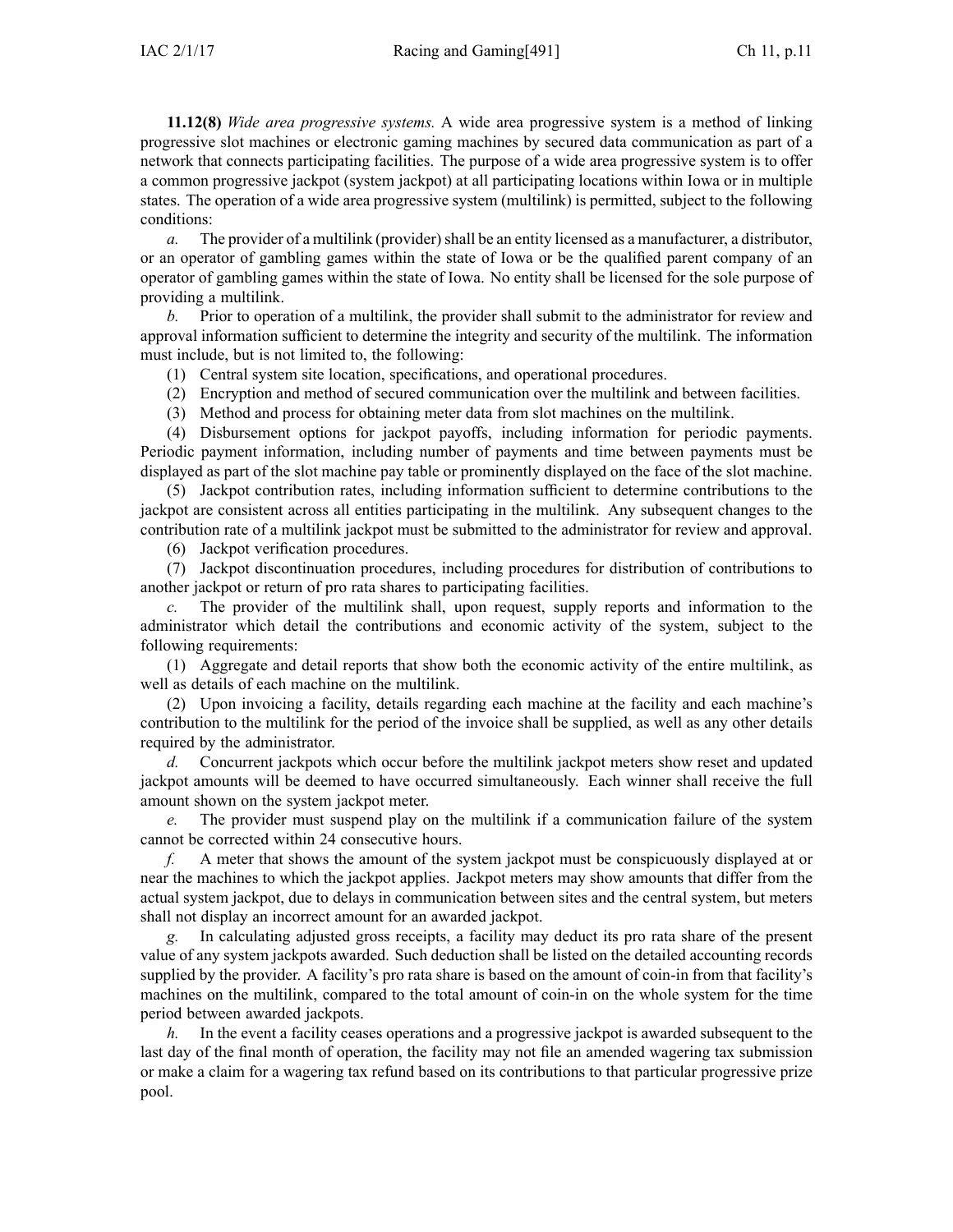*i.* The payment of any system jackpot offered on a multilink shall be administered by the provider, and the provider shall have sole liability for paymen<sup>t</sup> of any system jackpot the provider administers.

*j.* The provider shall comply with the following:

(1) A reserve shall be established and maintained by the provider in an amount of not less than the sum of the following amounts:

1. The presen<sup>t</sup> value of the amount currently reflected on the jackpot meters of the multilink.

2. The presen<sup>t</sup> value of one additional reset (start amount) of the multilink.

(2) Forsystem jackpots disbursed in periodic payments, <sup>a</sup> providershall fund the periodic payments within 90 days of the notice of the jackpot award with:

1. Purchase of <sup>a</sup> qualified investment. A copy of such qualified investment shall be provided to the administrator within 30 days of purchase. Any qualified investment shall have <sup>a</sup> surrender value at maturity, excluding any interest paid before the maturity date, equal to or greater than the value of the corresponding periodic jackpot paymen<sup>t</sup> and shall have <sup>a</sup> maturity date prior to the date the periodic jackpot paymen<sup>t</sup> is required to be made; or

2. A surety bond or an irrevocable letter of credit with an independent financial institution which provides periodic payments to <sup>a</sup> winner should the establishment default for any reason. The written agreemen<sup>t</sup> establishing <sup>a</sup> surety bond or irrevocable letter of creditshall be submitted to the administrator within 30 days of purchase; or

3. An irrevocable trust with an independent financial institution in accordance with <sup>a</sup> written trust agreemen<sup>t</sup> approved by the administrator which provides periodic payments from an unallocated pool of assets to <sup>a</sup> group of winners and which shall expressly prohibit the winner from encumbering, assigning or otherwise transferring in any way the winner's right to receive the deferred portion of the winnings excep<sup>t</sup> to the winner's estate. The assets of the trust shall consist of federal governmen<sup>t</sup> securities including but not limited to treasury bills, treasury bonds, savings bonds or other federally guaranteed securities in an amount sufficient to meet the periodic payments as required; or

4. Another irrevocable method of providing the periodic payments to <sup>a</sup> winning player consistent with the purpose of this subparagraph, and which is approved by the administrator prior to implementation.

(3) The provider shall not be permitted to sell, trade, or otherwise dispose of any periodic paymen<sup>t</sup> funding unless approval to do so is first obtained from the administrator.

(4) Upon becoming aware of an event of noncompliance with the terms of the reserve requirement mandated by subparagraph [11.12\(8\)](https://www.legis.iowa.gov/docs/iac/rule/491.11.12.pdf)*"j"*(1) above, or in the event of nonpaymen<sup>t</sup> of <sup>a</sup> periodic paymen<sup>t</sup> directly by the provider, the provider must immediately notify the administrator. An event of noncompliance includes <sup>a</sup> nonpaymen<sup>t</sup> of <sup>a</sup> jackpot periodic paymen<sup>t</sup> or <sup>a</sup> circumstance which may cause the provider to be unable to fulfill, or which may otherwise impair the provider's ability to satisfy, the provider's jackpot paymen<sup>t</sup> obligations.

(5) On <sup>a</sup> quarterly basis, the provider must deliver to the administrator <sup>a</sup> calculation of system reserves required under subparagraph [11.12\(8\)](https://www.legis.iowa.gov/docs/iac/rule/491.11.12.pdf)*"j"*(1) above. The calculation shall come with <sup>a</sup> certification of financial compliance signed by <sup>a</sup> duly authorized financial officer of the provider, on <sup>a</sup> form prescribed by the administrator, validating the calculation.

(6) On an annual basis, the provider must deliver to the administrator updated information sufficient to determine compliance with the funding requirements of all outstanding periodic payments. This shall include an updated listing of all winners showing outstanding periodic paymen<sup>t</sup> amounts and any updates to funding documents and agreements. The updated information shall come with <sup>a</sup> certification of compliance signed by <sup>a</sup> duly authorized financial officer of the provider.

(7) The reserve required under subparagraph [11.12\(8\)](https://www.legis.iowa.gov/docs/iac/rule/491.11.12.pdf)*"j"*(1) must be examined by an independent certified public accountant according to procedures approved by the administrator. Two copies of the repor<sup>t</sup> must be submitted to the administrator within 90 days after the conclusion of the provider's fiscal year.

(8) The administrator may require additional information or audits at any time to ensure compliance with this paragraph.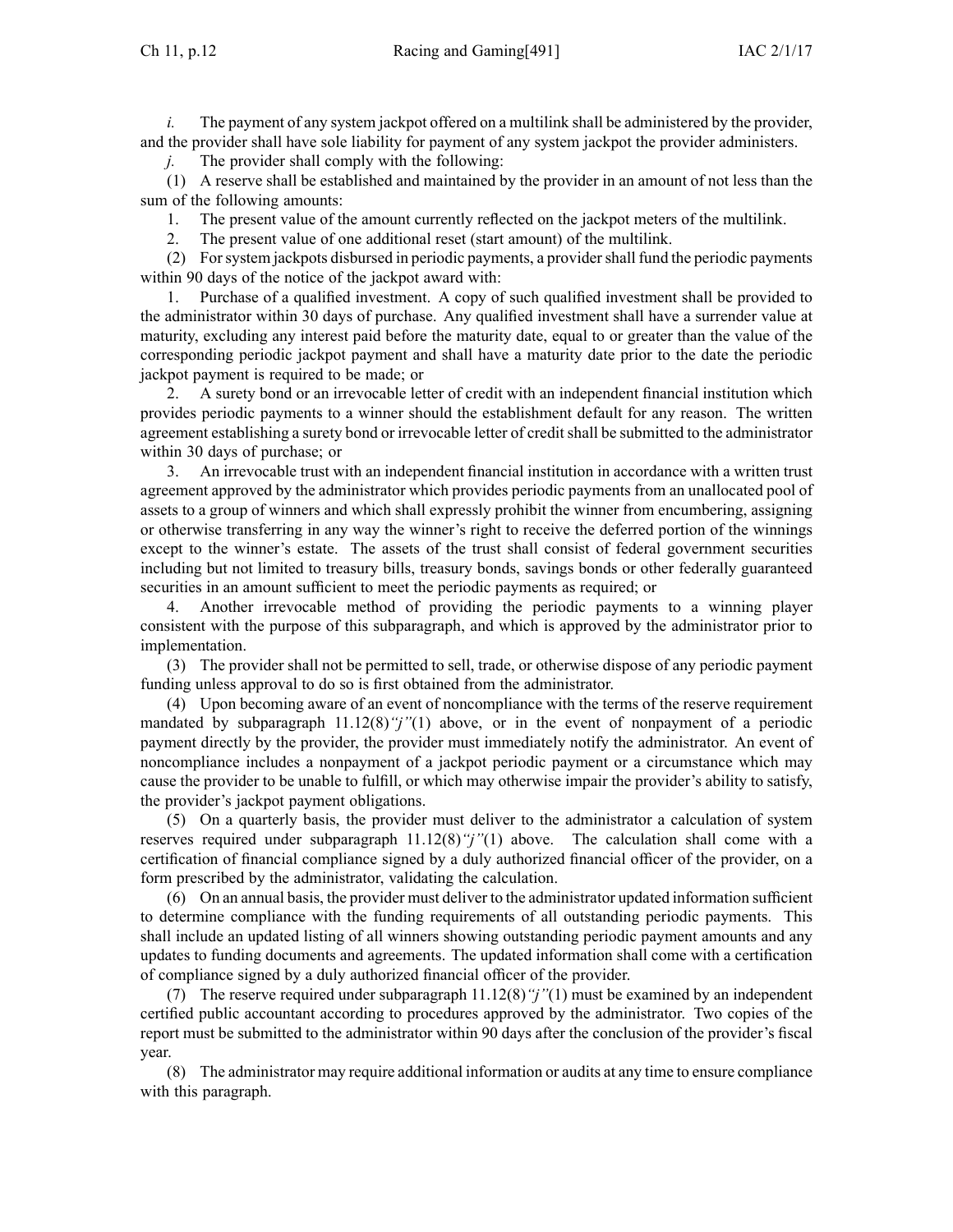*k.* For system jackpots disbursed in periodic payments, subsequent to the date of the win, <sup>a</sup> winner may be offered the option to receive, in lieu of periodic payments, <sup>a</sup> discounted single cash paymen<sup>t</sup> in the form of <sup>a</sup> "qualified prize option," as that term is defined in Section 451(h) of the Internal Revenue Code. The provider shall calculate the single cash paymen<sup>t</sup> based on the discount rate. Until the new discount rate becomes effective, the discount rate selected by the provider shall be used to calculate the single cash paymen<sup>t</sup> for all qualified prizes that occur subsequent to the date of the selected discount rate.

*l.* Multilinks to be offered in conjunction with jurisdictions in other states within the United States are permitted. Multistate multilinks are subject to the requirements of this subrule; in addition, any multistate plans or controls are subject to administrator review and approval.

[**ARC [7757B](https://www.legis.iowa.gov/docs/aco/arc/7757B.pdf)**, IAB 5/6/09, effective 6/10/09; **ARC [8029B](https://www.legis.iowa.gov/docs/aco/arc/8029B.pdf)**, IAB 8/12/09, effective 9/16/09; **ARC [9018B](https://www.legis.iowa.gov/docs/aco/arc/9018B.pdf)**, IAB 8/25/10, effective 9/29/10; **ARC [1876C](https://www.legis.iowa.gov/docs/aco/arc/1876C.pdf)**, IAB 2/18/15, effective 3/25/15; **ARC [2927C](https://www.legis.iowa.gov/docs/aco/arc/2927C.pdf)**, IAB 2/1/17, effective 3/8/17]

# **491—11.13(99F) Licensing of manufacturers and distributors of gambling games or implements of gambling.**

**11.13(1)** *Impact on gambling.* In considering whether <sup>a</sup> manufacturer or distributor applicant will be licensed or <sup>a</sup> specific product will be distributed, the administrator shall give due consideration to the economic impact of the applicant's product, the willingness of <sup>a</sup> licensed facility to offer the product to the public, and whether its revenue potential warrants the investigative time and effort required to maintain effective control over the product.

**11.13(2)** *Licensing standards.* Standards which shall be considered when determining the qualifications of an applicant shall include, but are not limited to, financial stability; business ability and experience; good character and reputation of the applicant as well as all directors, officers, partners, and employees; integrity of financial backers; and any effect on the Iowa economy.

**11.13(3)** *Application procedure.* Application for <sup>a</sup> manufacturer's or <sup>a</sup> distributor's license shall be made to the commission for approval by the administrator. In addition to the application, the following must be completed and presented when the application is filed:

*a.* Disclosure of ownership interest, directors, or officers of licensees.

(1) An applicant or licensee shall notify the administrator of the identity of each director, corporate officer, owner, partner, joint venture participant, trustee, or any other person who has any beneficial interest of 5 percen<sup>t</sup> or more, direct or indirect, in the business entity. For any of the above, as required by the administrator, the applicant or licensee shall submit background information on forms supplied by the division of criminal investigation and any other information the administrator may require.

For purposes of this rule, beneficial interest includes all direct and indirect forms of ownership or control, voting power, or investment power held through any contract, lien, lease, partnership, stockholding, syndication, joint venture, understanding, relationship (including family relationship), presen<sup>t</sup> or reversionary right, title or interest, or otherwise.

(2) For ownership interests of less than 5 percent, the administrator may reques<sup>t</sup> <sup>a</sup> list of these interests. The list shall include names, percentages owned, addresses, social security numbers, and dates of birth. The administrator may reques<sup>t</sup> the same information required of those individuals in subparagraph (1) above.

*b.* Investigative fees.

(1) Advance payment. The department of public safety may reques<sup>t</sup> paymen<sup>t</sup> of the investigative fee in advance as <sup>a</sup> condition to beginning investigation.

(2) Payment required. The administrator may withhold final action with respec<sup>t</sup> to any application until all investigative fees have been paid in full.

*c.* A bank or cashier's check made payable to the Iowa Racing and Gaming Commission for the annual license fee as follows:

- (1) A manufacturer's license shall be \$250.
- (2) A distributor's license shall be \$1,000.
- *d.* A copy of each of the following:
- (1) Articles of incorporation and certificate of incorporation, if the business entity is <sup>a</sup> corporation.
- (2) Partnership agreement, if the business entity is <sup>a</sup> partnership.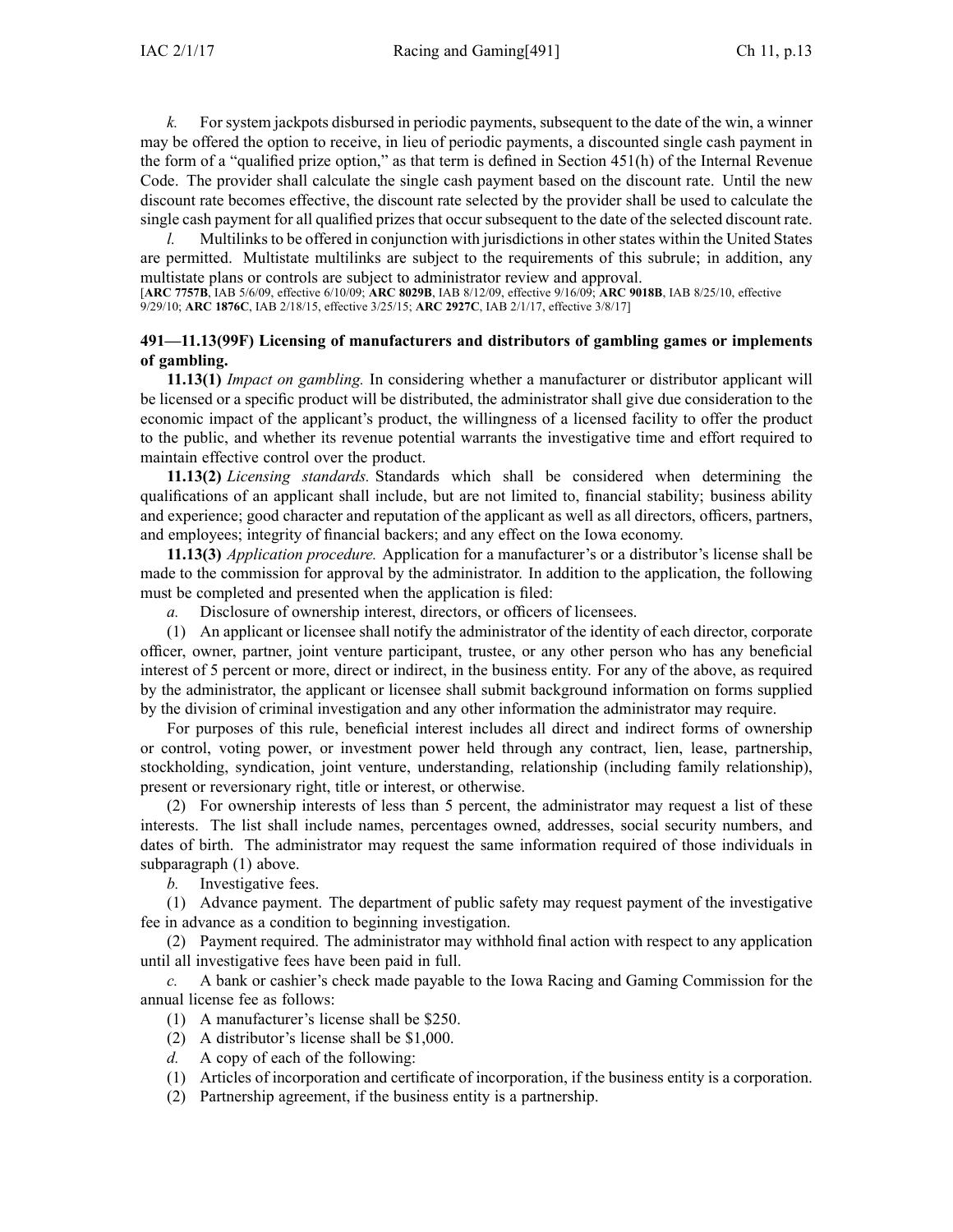(3) Trust agreement, if the business entity is <sup>a</sup> trust.

(4) Joint venture agreement, if the business entity is <sup>a</sup> joint venture.

(5) List of employees of the aforementioned who may have contact with persons within the state of Iowa.

*e.* A copy of each of the following types of proposed distribution agreements, where applicable:

(1) Purchase agreement(s).

(2) Lease agreement(s).

(3) Bill(s) of sale.

(4) Participation agreement(s).

*f.* Supplementary information. Each applicant shall promptly furnish the administrator with all additional information pertaining to the application or the applicant which the administrator may require. Failure to supply the information requested within five days after the reques<sup>t</sup> has been received by the applicant shall constitute grounds for delaying consideration of the application.

*g.* Any and all changes in the applicant's legal structure, directors, officers, or the respective ownership interests must be promptly filed with the administrator.

*h.* The administrator may deny, suspend, or revoke the license of an applicant or licensee in which <sup>a</sup> director, corporate officer, or holder of <sup>a</sup> beneficial interest includes or involves any person or entity which would be, or is, ineligible in any respect, such as through want of character, moral fitness, financial responsibility, professional qualifications, or due to failure to meet other criteria employed by the administrator, to participate in gaming regardless of the percentage of ownership interest involved. The administrator may order the ineligible person or entity to terminate all relationships with the licensee or applicant, including divestiture of any ownership interest or beneficial interest at acquisition cost.

*i.* Disclosure. Disclosure of the full nature and extent of all beneficial interests may be requested by the administrator and shall include the names of individuals and entities, the nature of their relationships, and the exact nature of their beneficial interest.

*j.* Public disclosure. Disclosure is made for the benefit of the public, and all documents pertaining to the ownership filed with the administrator shall be available for public inspection.

**11.13(4)** *Temporary license certificates.*

*a.* A temporary license certificate may be issued at the discretion of the administrator.

*b.* Temporary licenses—period valid. Any certificate issued at the discretion of the administrator shall be valid for <sup>a</sup> maximum of 120 calendar days from the date of issue.

Failure to obtain <sup>a</sup> permanen<sup>t</sup> license within the designated time may result in revocation of the license eligibility, fine, or suspension.

**11.13(5)** *Withdrawal of application.* A written notice of withdrawal of application may be filed by an applicant at any time prior to final action. No application shall be permitted to be withdrawn unless the administrator determines the withdrawal to be in the public interest. No fee or other paymen<sup>t</sup> relating to any application shall become refundable by reason of withdrawal of the application.

**11.13(6)** *Record keeping.*

*a. Record storage required.* Distributors and manufacturers shall maintain adequate records of business operations, which shall be made available to the administrator upon request. These records shall include:

(1) All correspondence with the administrator and other governmental agencies on the local, state, and federal level.

(2) All correspondence between the licensee and any of its customers who are applicants or licensees under Iowa Code chapter [99F](https://www.legis.iowa.gov/docs/ico/chapter/99F.pdf).

(3) A personnel file on each employee of the licensee, including sales representatives.

(4) Financial records of all transactions with facilities and all other licensees under these regulations.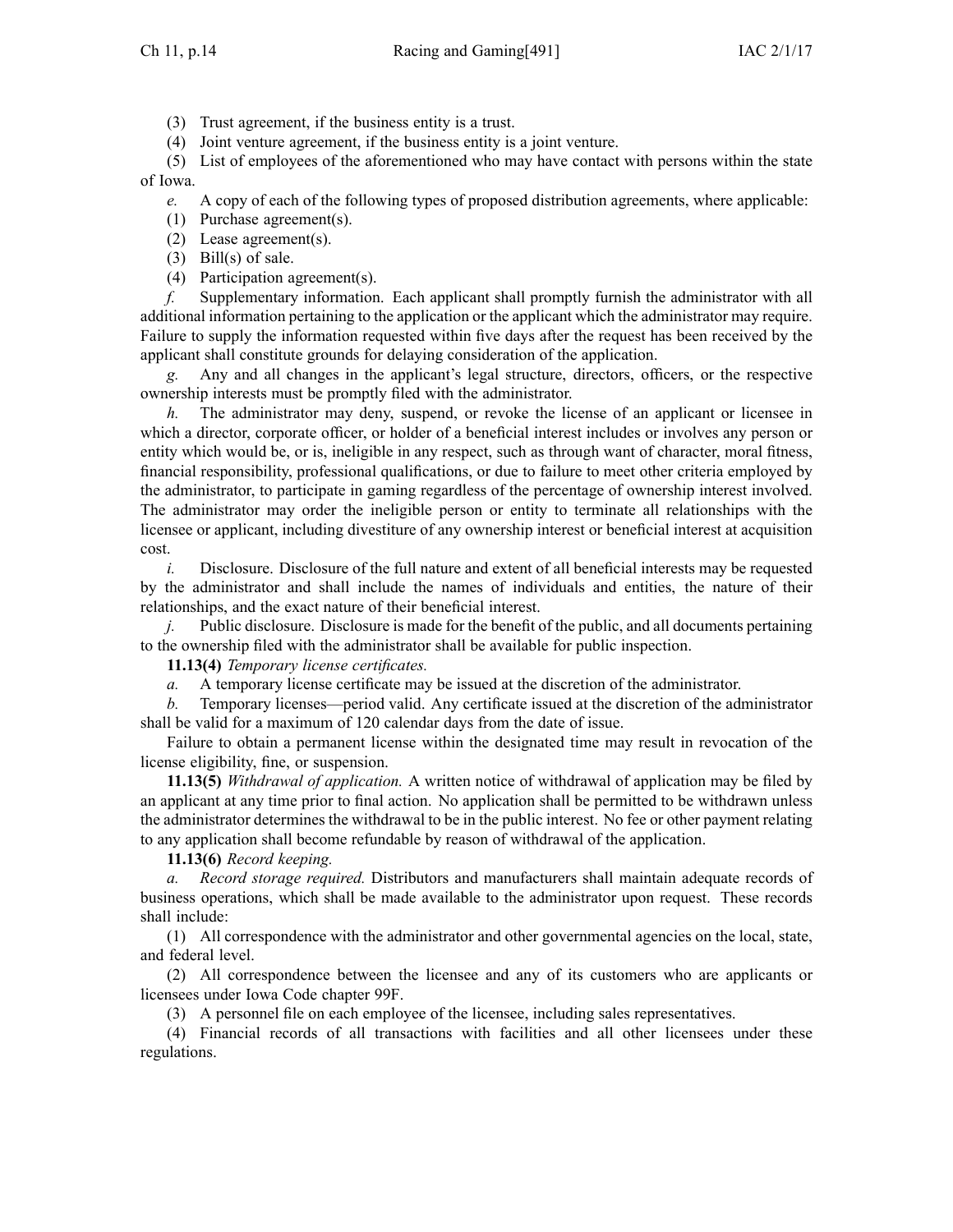*b. Record retention.* The records listed in [11.13\(6\)](https://www.legis.iowa.gov/docs/iac/rule/491.11.13.pdf)*"a"* shall be retained as required by [491—subrule](https://www.legis.iowa.gov/docs/iac/rule/491.5.4.pdf) 5.4(14).

**11.13(7)** *Violation of laws or regulations.* Violation of any provision of any laws of the state or of the United States of America or of any rules of the commission may constitute an unsuitable method of operation, subjecting the licensee to limiting, conditioning, restricting, revoking or suspending the license, or fining the licensee, or any combination of the above.

**11.13(8)** *Consent to inspections, searches, and seizures.* Each manufacturer or distributor licensed under this chapter shall consent to inspections, searches, and seizures deemed necessary by the administrator and authorized by law in order to enforce licensing requirements.

These rules are intended to implement Iowa Code chapter [99F](https://www.legis.iowa.gov/docs/ico/chapter/99F.pdf).

[Filed 10/13/00, Notice 9/6/00—published 11/1/00, effective 12/6/00] [Filed 4/24/01, Notice 2/7/01—published 5/16/01, effective 6/20/01] [Filed 5/17/02, Notice 4/3/02—published 6/12/02, effective 7/17/02] [Filed 7/18/02, Notice 6/12/02—published 8/7/02, effective 9/11/02] [Filed 1/17/03, Notice 12/11/02—published 2/5/03, effective 3/12/03] [Filed 9/7/04, Notice 7/7/04—published 9/29/04, effective 11/3/04] [Filed 4/21/06, Notice 2/15/06—published 5/10/06, effective 6/14/06] [Filed 4/20/07, Notice 2/14/07—published 5/9/07, effective 6/13/07] [Filed 1/11/08, Notice 11/7/07—published 1/30/08, effective 3/5/08] [Filed 6/6/08, Notice 3/26/08—published 7/2/08, effective 8/6/08]

[Filed 10/10/08, Notice 8/13/08—published 11/5/08, effective 12/10/08] [\[Filed](https://www.legis.iowa.gov/docs/aco/arc/7757B.pdf) ARC 7757B ([Notice](https://www.legis.iowa.gov/docs/aco/arc/7554B.pdf) ARC 7554B, IAB 2/11/09), IAB 5/6/09, effective 6/10/09] [[Filed](https://www.legis.iowa.gov/docs/aco/arc/8029B.pdf) ARC 8029B (Notice ARC [7758B](https://www.legis.iowa.gov/docs/aco/arc/7758B.pdf), IAB 5/6/09), IAB 8/12/09, effective 9/16/09] [[Filed](https://www.legis.iowa.gov/docs/aco/arc/9018B.pdf) ARC 9018B ([Notice](https://www.legis.iowa.gov/docs/aco/arc/8726B.pdf) ARC 8726B, IAB 5/5/10), IAB 8/25/10, effective 9/29/10] [Filed ARC [9987B](https://www.legis.iowa.gov/docs/aco/arc/9987B.pdf) [\(Notice](https://www.legis.iowa.gov/docs/aco/arc/9808B.pdf) ARC 9808B, IAB 10/19/11), IAB 2/8/12, effective 3/14/12] [[Filed](https://www.legis.iowa.gov/docs/aco/arc/0734C.pdf) ARC 0734C ([Notice](https://www.legis.iowa.gov/docs/aco/arc/0604C.pdf) ARC 0604C, IAB 2/20/13), IAB 5/15/13, effective 6/19/13] [[Filed](https://www.legis.iowa.gov/docs/aco/arc/1456C.pdf) ARC 1456C ([Notice](https://www.legis.iowa.gov/docs/aco/arc/1310C.pdf) ARC 1310C, IAB 2/5/14), IAB 5/14/14, effective 6/18/14] [[Filed](https://www.legis.iowa.gov/docs/aco/arc/1876C.pdf) ARC 1876C ([Notice](https://www.legis.iowa.gov/docs/aco/arc/1770C.pdf) ARC 1770C, IAB 12/10/14), IAB 2/18/15, effective 3/25/15] [[Filed](https://www.legis.iowa.gov/docs/aco/arc/2927C.pdf) ARC 2927C ([Notice](https://www.legis.iowa.gov/docs/aco/arc/2801C.pdf) ARC 2801C, IAB 11/9/16), IAB 2/1/17, effective 3/8/17]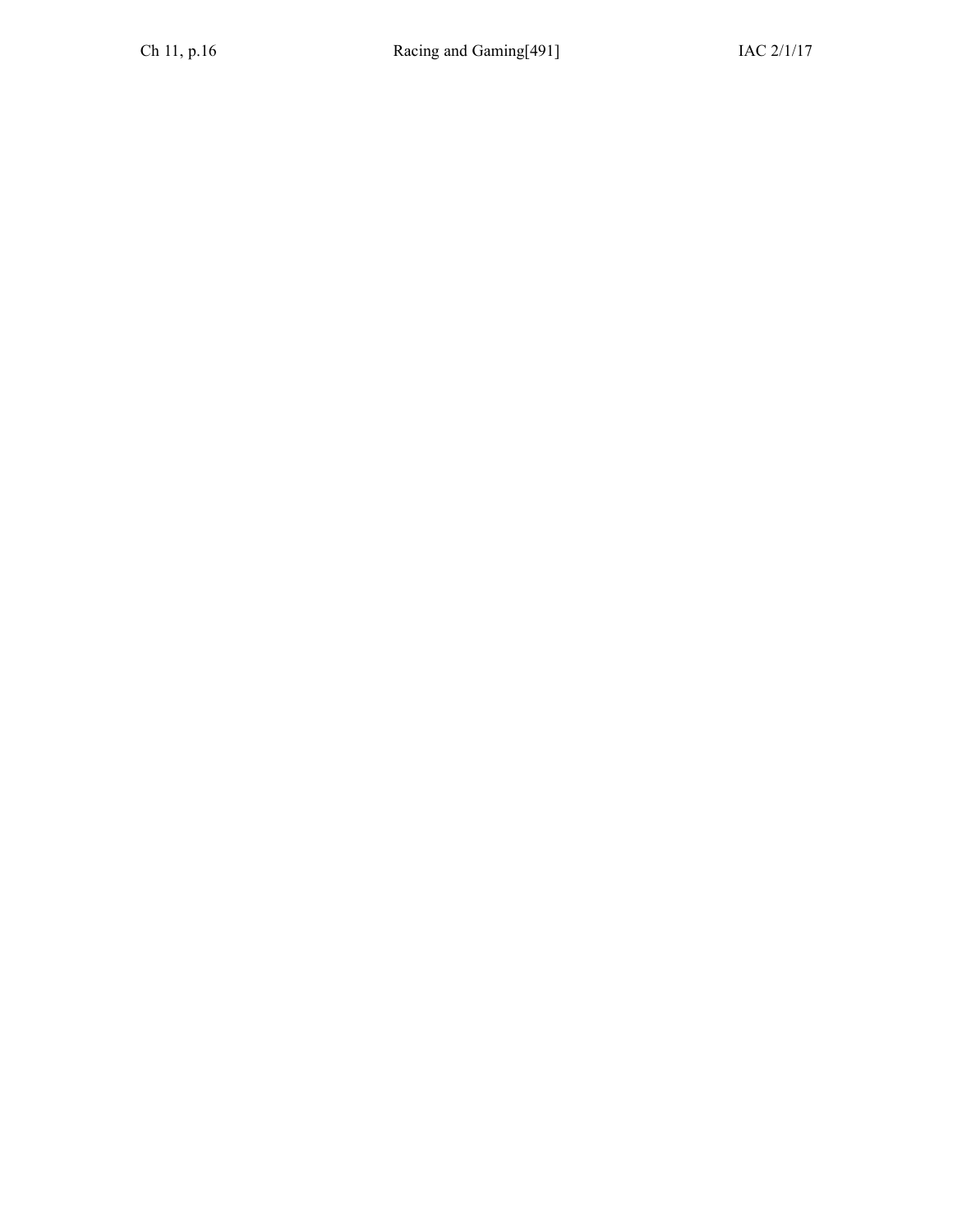# CHAPTER 12

# ACCOUNTING AND CASH CONTROL

### **491—12.1(99F) Definitions.**

*"Casino"* means all areas of <sup>a</sup> facility where gaming is conducted.

*"Coin"* means tokens, nickels, and quarters of legal tender.

*"Commission"* means the racing and gaming commission.

*"Container"* means:

1. A box attached to <sup>a</sup> gaming table in which shall be deposited all currency in exchange for gaming chips, fill and credit slips, requests for fill forms, and table inventory forms.

2. A canister in <sup>a</sup> slot machine cabinet in which currency is retained by slot machines and not used to make change or automatic jackpot payouts.

*"Count room"* means an area in the facility where contents of containers are counted and recorded. *"Currency"* means any coin or paper money of legal tender and paper forms of cashless wagering. *"Drop"* means removing the containers from the casino to the count room.

*"Facility"* means an entity licensed by the commission to conduct gaming operations in Iowa.

*"Hopper"* means <sup>a</sup> payou<sup>t</sup> reserve container in which coins are retained by <sup>a</sup> slot machine to automatically pay jackpots.

*"Internal controls"* means the facility's system of internal controls.

*"Request"* means <sup>a</sup> reques<sup>t</sup> for credit slip, reques<sup>t</sup> for fill slip, or reques<sup>t</sup> for jackpot payou<sup>t</sup> slip.

*"Slip"* means <sup>a</sup> credit slip, fill slip, or jackpot payou<sup>t</sup> slip.

*"Slot machine"* means <sup>a</sup> mechanical or electronic gambling game device into which <sup>a</sup> player may deposit currency or other forms of cashless wagering and from which certain numbers of credits are awarded when <sup>a</sup> particular configuration of symbols or events is displayed on the machine. [**ARC [8029B](https://www.legis.iowa.gov/docs/aco/arc/8029B.pdf)**, IAB 8/12/09, effective 9/16/09]

## **491—12.2(99F) Accounting records.**

**12.2(1)** Each facility shall maintain complete and accurate records of all transactions pertaining to revenues and costs.

**12.2(2)** General accounting records shall be maintained on <sup>a</sup> double entry system of accounting with transactions recorded on an accrual basis.

**12.2(3)** Detailed, supporting, and subsidiary records shall be maintained. The records shall include, but are not limited to:

*a.* Statistical game records by gaming day to reflect drop and win amounts by table for each game.

*b.* Records of all investments, advances, loans, and receivable balances due the facility.

*c.* Records related to investments in property and equipment.

*d.* Records which identify the handle, payout, win amounts and percentages, theoretical win amounts and percentages; and differences between theoretical and actual win amounts and percentages for each slot machine on <sup>a</sup> week-to-date, month-to-date, and year-to-date basis.

*e.* Records of all loans and other amounts payable by the facility.

*f.* Records that identify the purchase, receipt, and disposal of gaming chips and tokens. All methods of disposal are subject to administrator approval.

**12.2(4)** Whenever forms or serial numbers are required to be accounted for or copies of forms are required to be compared for agreemen<sup>t</sup> and exceptions are noted, irreconcilable gambling revenue exceptions shall be reported immediately and in writing to the commission. All other exceptions shall be recorded in <sup>a</sup> log, accessible to commission representatives, maintained according to the requirements in [491—subrule](https://www.legis.iowa.gov/docs/iac/rule/491.5.4.pdf) 5.4(14).

[**ARC [8029B](https://www.legis.iowa.gov/docs/aco/arc/8029B.pdf)**, IAB 8/12/09, effective 9/16/09; **ARC [9018B](https://www.legis.iowa.gov/docs/aco/arc/9018B.pdf)**, IAB 8/25/10, effective 9/29/10]

### **491—12.3(99F) Facility internal controls.**

**12.3(1)** Each facility shall submit <sup>a</sup> description of internal controls to the commission. The submission shall be made at least 90 days before gaming operations are to commence unless otherwise directed by the administrator. The submission shall include and provide for the following: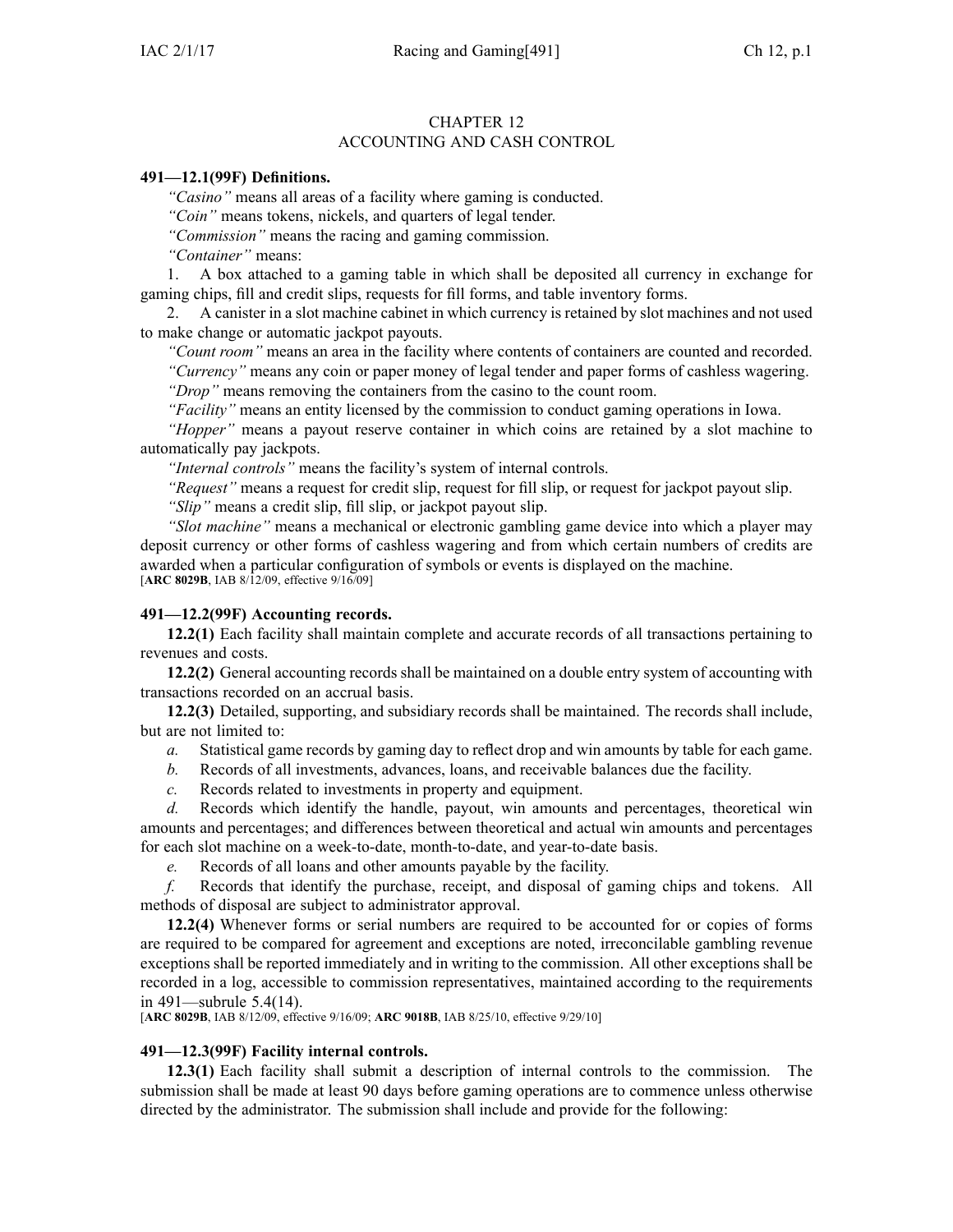*a.* Administrative control that includes, but is not limited to, the plan of organization and the procedures and records that are concerned with the decision processes leading to management's levels of authorization of transactions.

*b.* Accounting control that includes the plan of organization and the procedures and records that are concerned with the safeguarding of assets and the reliability of financial records. The accounting control shall be designed to provide reasonable assurance that:

(1) Transactions are executed in accordance with management's general and specific authorization, which shall be consistent with the requirements of this chapter.

(2) Transactions are recorded as necessary to permit preparation of financial statements in conformity with generally accepted accounting principles and to maintain accountability for assets.

(3) Access to assets is permitted only in accordance with managemen<sup>t</sup> authorization, which shall be consistent with the requirements of this chapter.

(4) The recorded accountability for assets is compared with existing assets at reasonable intervals and appropriate action is taken with respec<sup>t</sup> to any differences.

*c.* Competent personnel with integrity and an understanding of prescribed internal controls.

*d.* The segregation of incompatible functions so that no employee is in <sup>a</sup> position to perpetrate and conceal errors or irregularities in the normal course of the employee's duties.

*e.* Surveillance internal controls that include:

(1) Surveillance departments that shall be operated in an autonomous fashion, as separate and distinct entities from all other departments. A gaming facility's organizational structure shall place the director of the surveillance department directly under the span of control and authority of the operator's board of directors or appropriate paren<sup>t</sup> company executive where practical. Under no circumstances will the director of surveillance repor<sup>t</sup> to or take direction from any authority at <sup>a</sup> level below the general manager.

(2) Administration of the network for the purpose of utilizing and transmitting live or recorded views or images of <sup>a</sup> video surveillance system for asset protection, loss prevention, investigation of tort/liability claims, game protection, employee oversight, resolution of patron disputes, corporate governance, managemen<sup>t</sup> analysis, or other use consistent with <sup>a</sup> licensee's statutory responsibilities as approved by the administrator.

*f.* Game control, including but not limited to procedures for the storage, removal and record of implements of gambling. The gaming control shall be designed to document:

(1) Access to implements of gambling not in use.

(2) Method for removal of implements of gambling from an active gambling game.

(3) Procedures governing the record of total inventory of implements of gambling, documenting both additions to and removal from storage and active use.

*g.* Preverified card control, for use with cards approved pursuan<sup>t</sup> to [491—subrule](https://www.legis.iowa.gov/docs/iac/rule/491.11.7.pdf) 11.7(9). Controls shall be designed to document:

(1) The procedure governing inspection of the packaging when the cards are pu<sup>t</sup> into use on <sup>a</sup> live table game, including verification of the tamper-evident seal and review of the manufacturer-generated receipt for relevant details.

(2) The procedure for employee breaking of the tamper-evident seal to sign the receipt with name, time the package is being placed in use, and specific table where the package is being used.

(3) The procedure to retain the receipt and the details of use.

(4) Any additional procedures that will be used to verify or randomize preverified cards prior to play.

**12.3(2)** A commission representative shall review each submission required by subrule [12.3\(1\)](https://www.legis.iowa.gov/docs/iac/rule/491.12.3.pdf) and determine whether it conforms to the requirements of Iowa Code chapter [99F](https://www.legis.iowa.gov/docs/ico/chapter/99F.pdf) and is consistent with the intent of this chapter and whether the internal controls submitted provide adequate and effective control for the operations of the facility. If the commission representative finds any insufficiencies, the insufficiencies shall be specified in writing to the facility, which shall make appropriate alterations. No facility shall commence gaming operations unless and until the internal controls are approved.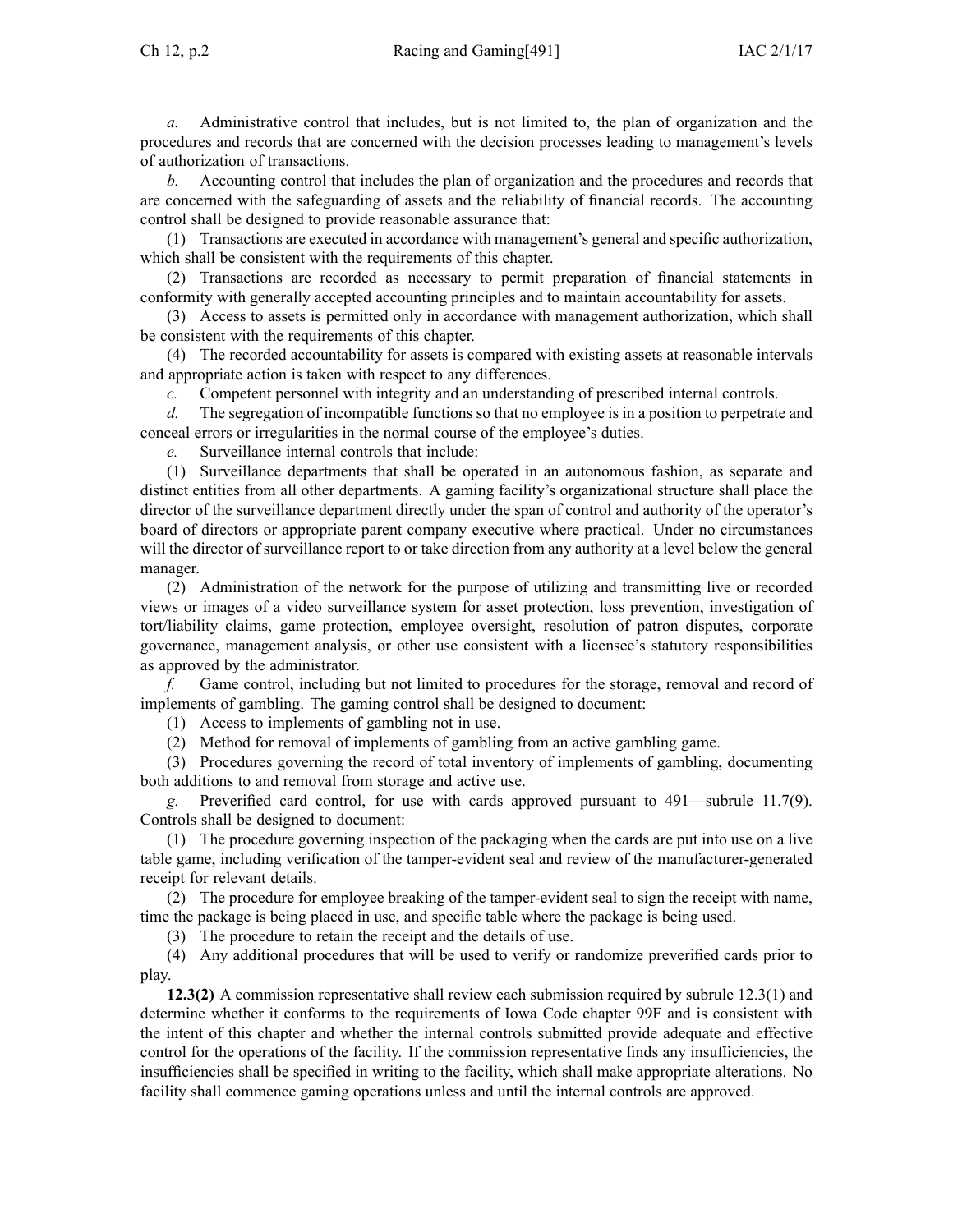**12.3(3)** Each facility shall submit to the commission any changes to the internal controls previously approved at least 15 days before the changes are to become effective unless otherwise directed by <sup>a</sup> commission representative. The proposed changes shall be submitted to the commission and the changes may be approved or disapproved by the commission representative. No facility shall alter its internal controls until the changes are approved.

**12.3(4)** It shall be the affirmative responsibility and continuing duty of each occupational licensee to follow and comply with all internal controls.

[**ARC [8029B](https://www.legis.iowa.gov/docs/aco/arc/8029B.pdf)**, IAB 8/12/09, effective 9/16/09; **ARC [9018B](https://www.legis.iowa.gov/docs/aco/arc/9018B.pdf)**, IAB 8/25/10, effective 9/29/10; **ARC [2927C](https://www.legis.iowa.gov/docs/aco/arc/2927C.pdf)**, IAB 2/1/17, effective 3/8/17]

#### **491—12.4(99F) Accounting controls within the cashier's cage.**

**12.4(1)** The assets for which the cashiers are responsible shall be maintained on an imprest basis. At the end of each shift, the cashiers assigned to the outgoing shift shall record on <sup>a</sup> cashier's count sheet the face value of each cage inventory item counted and the total of the opening and closing cage inventories and shall reconcile the total closing inventory with the total opening inventory.

**12.4(2)** At the conclusion of gaming activity each gaming day, <sup>a</sup> copy of the cashiers' count sheets and related documentation shall be forwarded to the accounting department for agreemen<sup>t</sup> of opening and closing inventories; agreemen<sup>t</sup> of amounts thereon to other forms, records, and documents required by this chapter; and the recording of all transactions.

**12.4(3)** Each facility shall place on file with the commission the names of all persons authorized to enter the cashier's cage, persons who possess the combination or keys to the locks securing the entrance to the cage, and persons who possess the ability to operate alarm systems. [**ARC [8029B](https://www.legis.iowa.gov/docs/aco/arc/8029B.pdf)**, IAB 8/12/09, effective 9/16/09]

**491—12.5(99F) Gaming table container.** Each gaming table in <sup>a</sup> casino shall have attached to it <sup>a</sup> container.

**12.5(1)** Each container shall have:

*a.* A lock securing the contents of the container, the key to which shall be logged out by the count team.

*b.* A separate lock securing the container to the gaming table, the key to which shall be different from the key in paragraph [12.5\(1\)](https://www.legis.iowa.gov/docs/iac/rule/491.12.5.pdf)*"a"* and shall be logged out by the drop team, count team, or emergency drop personnel pursuan<sup>t</sup> to subrule [12.13\(1\)](https://www.legis.iowa.gov/docs/iac/rule/491.12.13.pdf).

*c.* A slot opening through which currency, forms, records, and documents can be inserted.

*d.* A mechanical device that will close and lock the slot opening upon removal of the container from the gaming table.

**12.5(2)** Keys referred to in this rule shall be maintained and controlled in <sup>a</sup> secured area by the security department. The facility shall establish <sup>a</sup> sign-out procedure for all keys removed from the secured area.

[**ARC [8029B](https://www.legis.iowa.gov/docs/aco/arc/8029B.pdf)**, IAB 8/12/09, effective 9/16/09; **ARC [9018B](https://www.legis.iowa.gov/docs/aco/arc/9018B.pdf)**, IAB 8/25/10, effective 9/29/10]

**491—12.6(99F) Accepting currency at gaming tables.** Whenever currency is presented by <sup>a</sup> patron at <sup>a</sup> gaming table in exchange for gaming chips, the following procedures and requirements shall be observed:

**12.6(1)** The dealer or boxperson accepting the currency shall spread the currency on the top of the gaming table.

**12.6(2)** The dealer or boxperson shall verbalize the currency value in <sup>a</sup> tone of voice necessary to be heard by the patron and the casino supervisor assigned to the gaming table.

**12.6(3)** The dealer or boxperson shall take the currency from the top of the gaming table and place it into the container immediately after verbalizing the amount. [**ARC [8029B](https://www.legis.iowa.gov/docs/aco/arc/8029B.pdf)**, IAB 8/12/09, effective 9/16/09]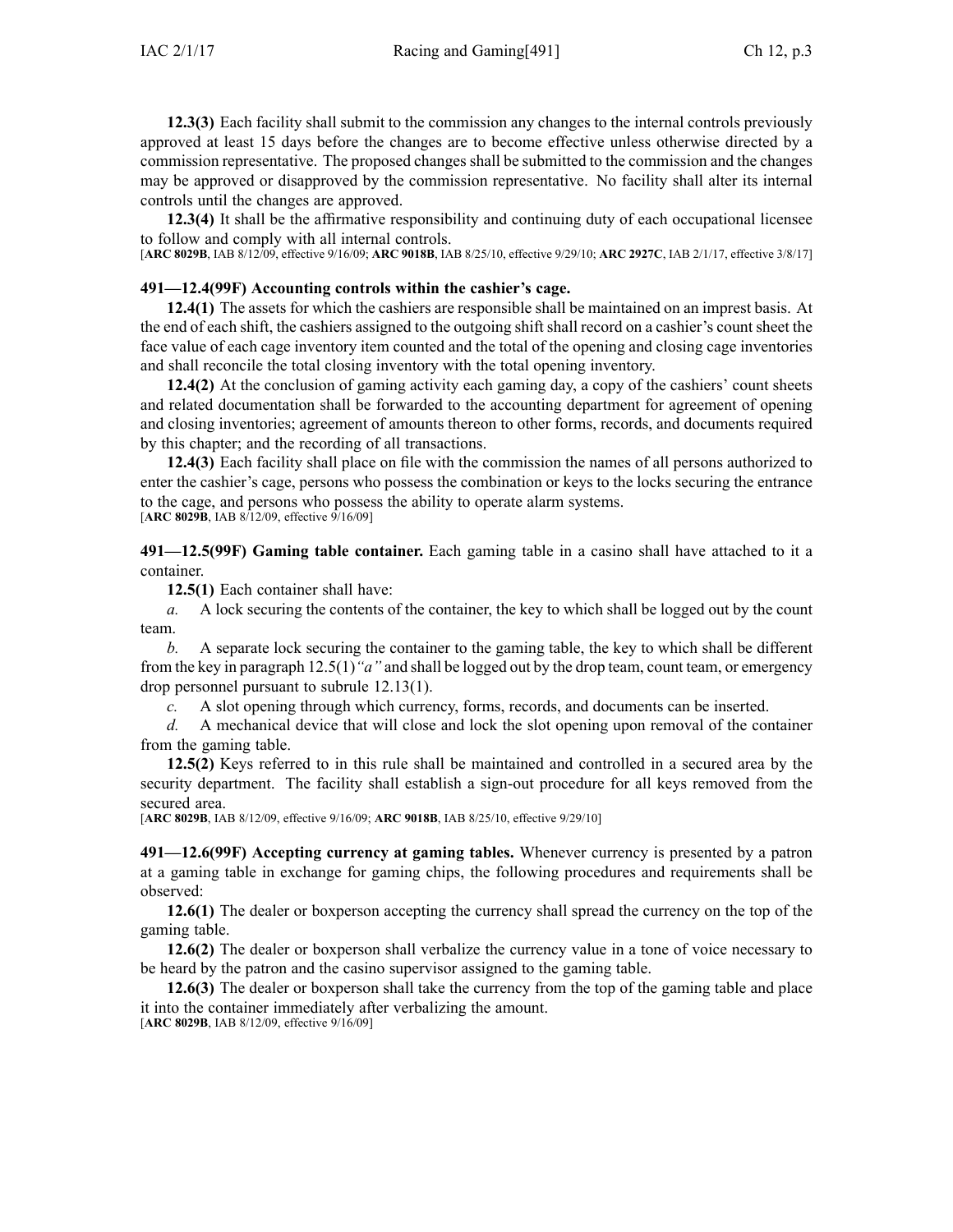# **491—12.7(99F) Procedures for the movement of gaming chips to and from gaming tables.**

**12.7(1)** *Slips.* Each slip shall be sequentially numbered, shall be simultaneously printed in two or three copies, and shall discharge in the cashier's cage. Casino supervisors or casino clerks shall input data for each slip, and each prepared copy shall contain the following information:

- *a.* The type of transfer.
- *b.* The sequentially ordered slip number.
- *c.* The date and time of preparation.
- *d.* The total amount of each denomination.
- *e.* The total amount of all denominations.
- *f.* The game and table number.

**12.7(2)** *Distribution of chips to <sup>a</sup> gaming table.* On receipt of <sup>a</sup> slip in the cashier's cage for distribution of gaming chips to <sup>a</sup> table, the following procedures shall apply:

*a.* A cashier shall prepare the gaming chips and sign all copies of the slip attesting to the accuracy of the totals.

*b.* A security employee, or other employee authorized by the internal controls, shall compare the slip to the gaming chips prepared and sign all copies of the slip attesting to the accuracy. One copy of the slip shall remain with the cashier, if applicable, while two copies are transported with the gaming chips to the gaming table.

*c.* The dealer or boxperson assigned to the gaming table and the casino supervisor assigned to the gaming table shall sign all copies of the slip attesting to the accuracy of the fill.

*d.* Upon verification and placement of the gaming chips, the employee responsible for transporting the chips to the gaming table shall observe as the dealer or boxperson places one copy of the slip in the container of the gaming table. The employee shall then transport the remaining copy of the slip to the cashier's cage to be maintained and controlled by <sup>a</sup> cashier.

**12.7(3)** *Removal of chips from <sup>a</sup> gaming table.* On receipt of <sup>a</sup> slip in the cashier's cage for removal of gaming chips from <sup>a</sup> table, the following procedures shall apply:

*a.* A security employee, or other employee authorized by the internal controls, shall transfer all copies of the slip to the gaming table.

*b.* The dealer or boxperson assigned to the gaming table and the casino supervisor assigned to the gaming table shall prepare the removal and sign all copies of the slip attesting to the accuracy.

*c.* The security employee, or other employee authorized by internal controls, shall compare the slip to the gaming chips prepared and sign all copies of the slip attesting to the accuracy.

*d.* One copy of the slip shall be immediately placed in the container of the gaming table from which the gaming chips were removed.

*e.* The security employee, or other employee authorized by internal controls, shall transport the chips and the remaining copy of the slip to the cashier's cage.

*f.* The cashier shall compare this copy of the slip to the gaming chips received and shall sign the copy attesting to the accuracy. This copy of the slip shall be maintained and controlled by the cashier.

**12.7(4)** *Slip reconciliation.* At the end of each gaming day, copies of each of the slips maintained by the cashier's cage shall be forwarded to the accounting department for agreemen<sup>t</sup> with the copies of the slips obtained by the count team from the gaming table containers. Copies shall also be compared for agreemen<sup>t</sup> with the stored data.

**12.7(5)** *Stored data.* All information required by subrule [12.7\(1\)](https://www.legis.iowa.gov/docs/iac/rule/491.12.7.pdf)shall be stored in machine-readable format. The stored data shall not be susceptible to change or removal by any personnel after preparation of <sup>a</sup> slip.

**12.7(6)** *Manual process.* In the event the online monitoring and control system is unavailable, the facility staff shall perform transfers of gaming chips to and from gaming tables using manual requests and slips.

*a.* Requests shall be prepared by the casino supervisor or casino clerk. For the distribution of chips to the gaming table, the reques<sup>t</sup> shall be signed by the security employee, or other employee authorized by the internal controls, and shall be left with the cashier prior to the transfer of gaming chips and slips required by paragraph [12.7\(6\)](https://www.legis.iowa.gov/docs/iac/rule/491.12.7.pdf)*"b."* For the removal of chips from the gaming table, the reques<sup>t</sup> shall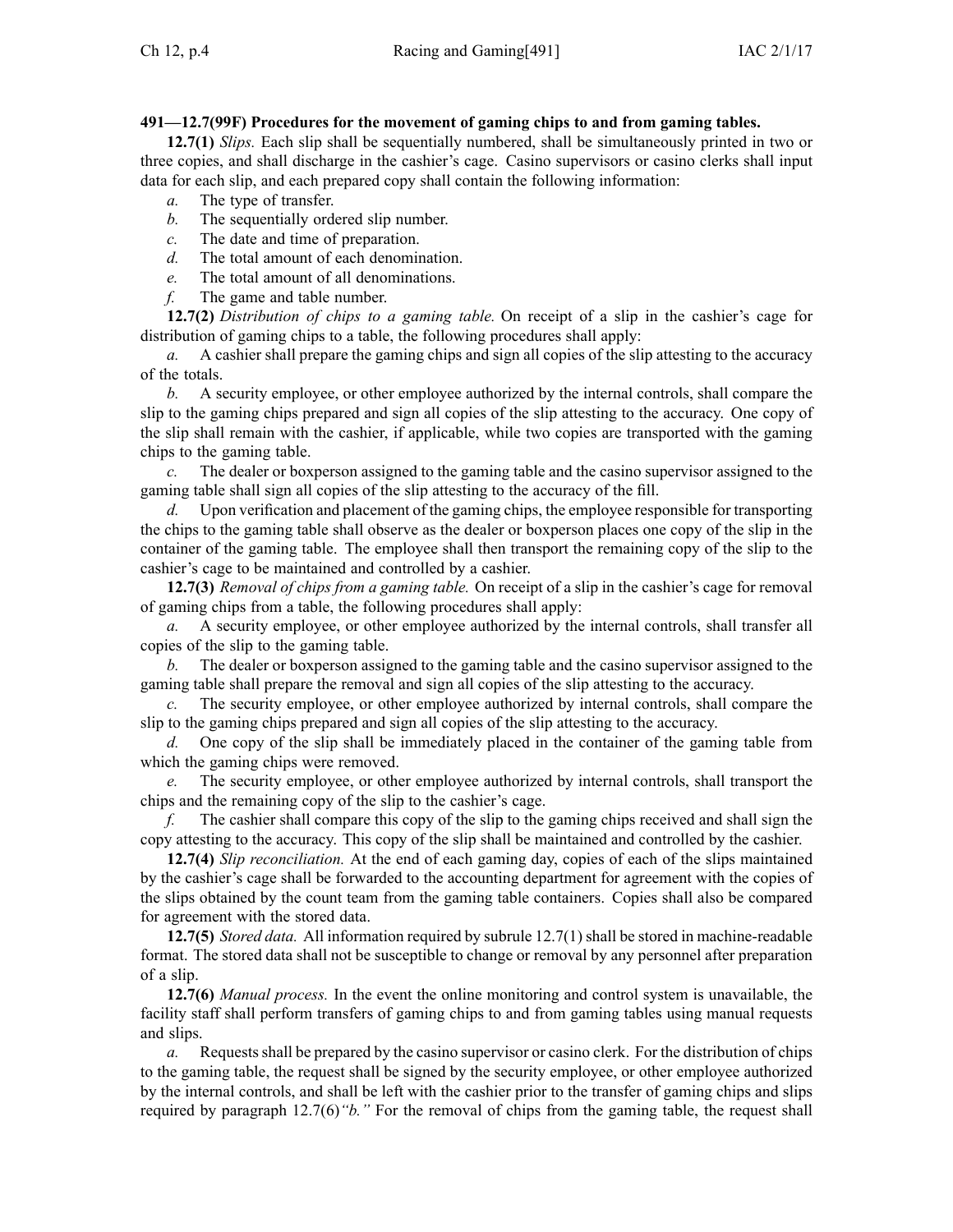be signed at the gaming table by the security employee, or other employee authorized by the internal controls, prior to the transfer of gaming chips and slips required by paragraph [12.7\(6\)](https://www.legis.iowa.gov/docs/iac/rule/491.12.7.pdf)*"b"* and shall be placed in the container when the slip signed by the cashier has been returned to the gaming table.

*b.* Slips shall be prepared by cashiers in the cage using <sup>a</sup> three-part serially prenumbered form in <sup>a</sup> locked dispenser. The dispenser shall discharge two copies of the slip that have been filled out and signed by the cashier and shall retain the third copy in <sup>a</sup> continuous form in the dispenser. The same procedures shall be followed and the same set of signatures shall be utilized as required by subrules [12.7\(2\)](https://www.legis.iowa.gov/docs/iac/rule/491.12.7.pdf) and  $12.7(3)$ .

*c.* The copies remaining in the dispenser shall be removed each gaming day where <sup>a</sup> manual process had to be performed for gaming chip movements and to replace the stored data used pursuan<sup>t</sup> to subrule [12.7\(4\)](https://www.legis.iowa.gov/docs/iac/rule/491.12.7.pdf). Access to the locked dispenser shall be maintained and controlled by independent employees responsible for accounting for the unused slips, placing slips in the dispensers, and removing slips from the dispensers.

**12.7(7)** *Modifications.* Modifications to the procedures described in subrules [12.7\(2\)](https://www.legis.iowa.gov/docs/iac/rule/491.12.7.pdf), [12.7\(3\)](https://www.legis.iowa.gov/docs/iac/rule/491.12.7.pdf), and [12.7\(4\)](https://www.legis.iowa.gov/docs/iac/rule/491.12.7.pdf) may be substituted as internal controls, subject to the approval process of subrule [12.3\(2\)](https://www.legis.iowa.gov/docs/iac/rule/491.12.3.pdf), if the procedures comply with the intent of this rule.

**12.7(8)** *Voided transactions.* Whenever it becomes necessary to void <sup>a</sup> slip, all copiesshall be clearly marked "void" and shall require the signature of the preparer. All void slips shall be maintained and controlled in conformity with subrules [12.7\(2\)](https://www.legis.iowa.gov/docs/iac/rule/491.12.7.pdf), [12.7\(3\)](https://www.legis.iowa.gov/docs/iac/rule/491.12.7.pdf), and [12.7\(5\)](https://www.legis.iowa.gov/docs/iac/rule/491.12.7.pdf). [**ARC [8029B](https://www.legis.iowa.gov/docs/aco/arc/8029B.pdf)**, IAB 8/12/09, effective 9/16/09; **ARC [1876C](https://www.legis.iowa.gov/docs/aco/arc/1876C.pdf)**, IAB 2/18/15, effective 3/25/15]

# **491—12.8(99F) Dropping or opening <sup>a</sup> gaming table.**

**12.8(1)** The table inventory slips shall be <sup>a</sup> two-part form, <sup>a</sup> "closer" and an "opener," containing the following:

- *a.* The date and time of preparation.
- *b.* The game and table number.
- *c.* The total value of each denomination of gaming chips.
- *d.* The total value of all denominations of gaming chips.

**12.8(2)** Whenever <sup>a</sup> gaming table is dropped or upon initial opening after <sup>a</sup> drop, the gaming chips at the gaming table shall be counted by the dealer or boxperson assigned to the gaming table while observed by <sup>a</sup> casino supervisor assigned to the gaming table.

**12.8(3)** Signatures attesting to the accuracy of the information recorded on the table inventory slips at the time of dropping or opening of the gaming tables shall be of the dealer or boxperson and the casino supervisor assigned to the gaming table who observed the dealer or boxperson count the contents of the table inventory.

**12.8(4)** Upon meeting the signature requirements described in subrule [12.8\(3\)](https://www.legis.iowa.gov/docs/iac/rule/491.12.8.pdf):

*a.* The closer, at dropping, shall be deposited in the container immediately prior to the closing of the table. The opener and the gaming chips remaining at the table shall be placed in <sup>a</sup> secured, locked area on the table.

*b.* The opener, at opening, shall be immediately deposited in the container.

**12.8(5)** Upon opening <sup>a</sup> gaming table, if the totals on the gaming inventory form vary from the opening count, the casino supervisor shall fill out an error notification slip. The casino supervisor and dealer or boxperson shall sign the error notification slip and deposit the slip in the container. [**ARC [8029B](https://www.legis.iowa.gov/docs/aco/arc/8029B.pdf)**, IAB 8/12/09, effective 9/16/09]

**491—12.9(99F) Slot machine container and key.** Each slot machine shall have <sup>a</sup> container(s) that is housed in <sup>a</sup> locked compartment(s) separate from any other compartment of the slot machine.

**12.9(1)** Each container shall:

*a.* Have <sup>a</sup> lock securing the contents of the container, the key to which shall be logged out by the count team or employees authorized by the internal controls to address container malfunction issues.

*b.* Have <sup>a</sup> lock to each compartment securing the container to the slot machine, the key to which shall be different from the key in paragraph [12.9\(1\)](https://www.legis.iowa.gov/docs/iac/rule/491.12.9.pdf)*"a"* and shall be logged out by the drop team,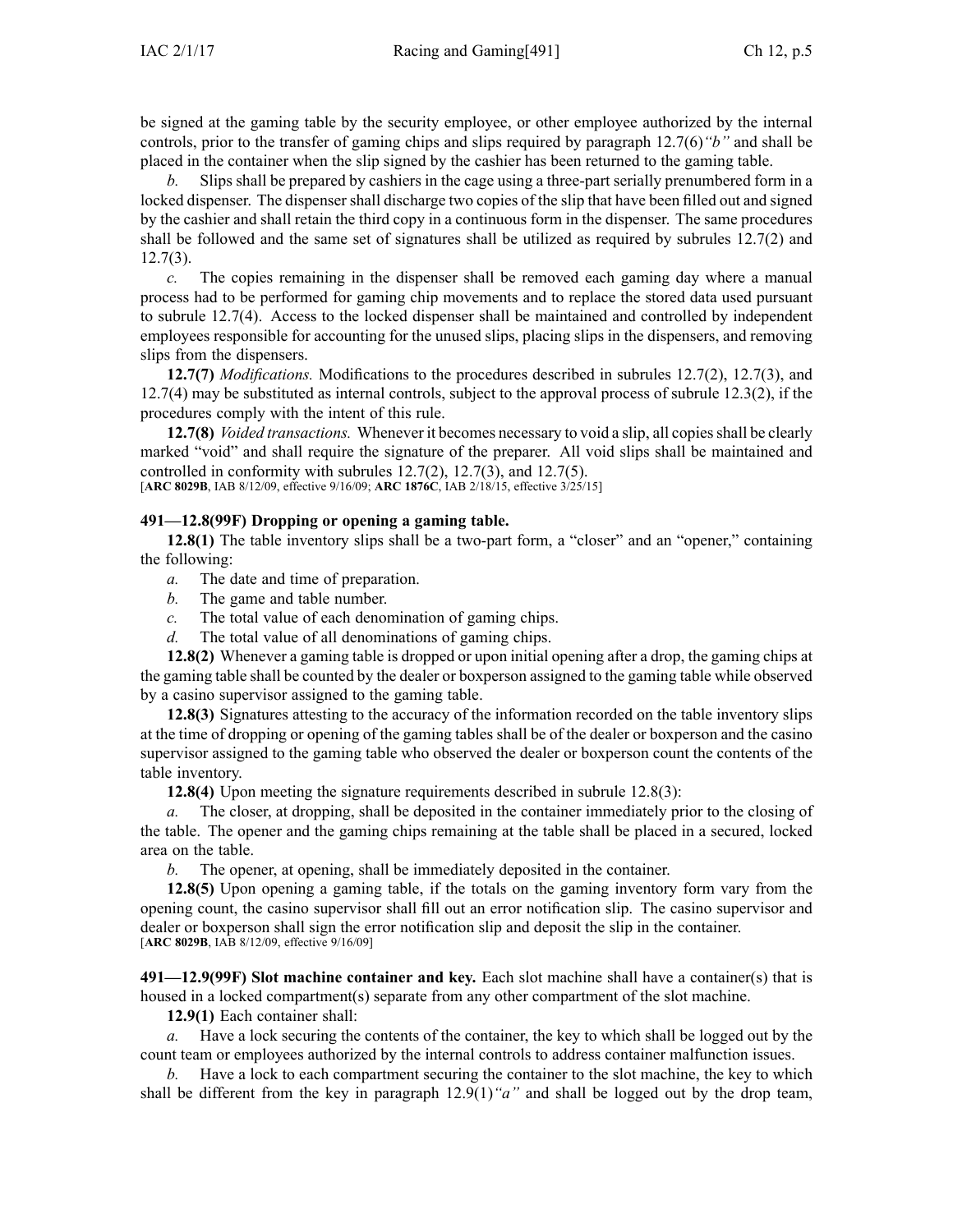employees authorized by the internal controls to address container malfunction issues, or employees transporting container(s) according to rule [491—12.13\(](https://www.legis.iowa.gov/docs/iac/rule/491.12.13.pdf)99F).

*c.* Be identified at the time of removal by <sup>a</sup> number corresponding to the number of the slot machine from which the container is removed.

**12.9(2)** Keys referred to in subrule [12.9\(1\)](https://www.legis.iowa.gov/docs/iac/rule/491.12.9.pdf) shall be maintained and controlled by the security department in <sup>a</sup> secured area. The facility shall establish <sup>a</sup> log-out procedure for all keys removed from the secured area.

**12.9(3)** Other keys to each slot machine or any device connected thereto which may affect the operation of the slot machine shall be maintained in <sup>a</sup> secure place and controlled by the slot department. [**ARC [8029B](https://www.legis.iowa.gov/docs/aco/arc/8029B.pdf)**, IAB 8/12/09, effective 9/16/09; **ARC [9018B](https://www.legis.iowa.gov/docs/aco/arc/9018B.pdf)**, IAB 8/25/10, effective 9/29/10]

#### **491—12.10(99F) Procedures for hopper fills and attendant payouts.**

**12.10(1)** *Slips.* Each slip shall be sequentially numbered, and two copies shall be simultaneously printed. An employee authorized by the internal controls shall input data for each slip, and each prepared copy shall contain the following information:

*a.* The type of transaction.

- *b.* The sequentially ordered slip number.
- *c.* The date and time of preparation.

*d.* For attendant payouts, the amount to be paid and the cage location from which the amount is to be paid.

*e.* For jackpots, the winning combination to be paid.

*f.* For hopper fills, the denomination and amount of currency to be distributed.

**12.10(2)** *Hopper fills.* A slip shall be prepared by <sup>a</sup> person authorized by the internal controls whenever <sup>a</sup> slot machine fill is required. On receipt or preparation of <sup>a</sup> slip in the cashier's cage, the following procedures shall apply:

*a.* The cashier, upon providing the coins to an employee authorized by the internal controls, shall sign all copies of the slip attesting to the accuracy of the amount provided and the information contained on the slip.

*b.* The employee authorized by the internal controls, upon receipt of the coins, shall sign all copies of the slip and transport the coins and one copy of the slip to the slot machine. The remaining copy shall remain with the cashier.

*c.* An additional employee authorized by the internal controls, other than the employees listed in paragraphs [12.10\(2\)](https://www.legis.iowa.gov/docs/iac/rule/491.12.10.pdf)*"a"* and [12.10\(2\)](https://www.legis.iowa.gov/docs/iac/rule/491.12.10.pdf)*"b,"* shall observe the deposit of the coins into the slot machine hopper and the closing and locking of the slot machine door. This employee shall then sign the copy of the slip at the slot machine.

*d.* Upon completion of the fill, the copy of the slip at the slot machine shall be deposited in <sup>a</sup> secure area controlled by the accounting department.

**12.10(3)** *Attendant payouts.* Whenever <sup>a</sup> patron wins <sup>a</sup> jackpot or has accumulated credits not totally and automatically paid directly from <sup>a</sup> slot machine, <sup>a</sup> slip shall be prepared by <sup>a</sup> person authorized by the internal controls. On receipt or preparation of <sup>a</sup> slip for an attendant payou<sup>t</sup> in the cashier's cage, the following procedures shall apply:

*a.* The cashier, upon providing the paymen<sup>t</sup> to an employee authorized by the internal controls, shall sign all copies of the slip attesting to the accuracy of the amount provided and the information contained on the slip.

*b.* The employee authorized by the internal controls, upon receipt of the payment, shall sign all copies of the slip and transport the paymen<sup>t</sup> and one copy of the slip to the slot machine. The remaining copy of the slip shall remain with the cashier.

*c.* An additional employee authorized by the internal controls, other than the employees listed in paragraphs [12.10\(3\)](https://www.legis.iowa.gov/docs/iac/rule/491.12.10.pdf)*"a"* and [12.10\(3\)](https://www.legis.iowa.gov/docs/iac/rule/491.12.10.pdf)*"b,"* shall observe the paymen<sup>t</sup> of the patron. For jackpots, the employee shall verify the symbols on the slot machine. For jackpots in excess of \$10,000, the employee shall be <sup>a</sup> supervisor or higher authority. In either case, the employee shall then sign the copy of the slip at the slot machine.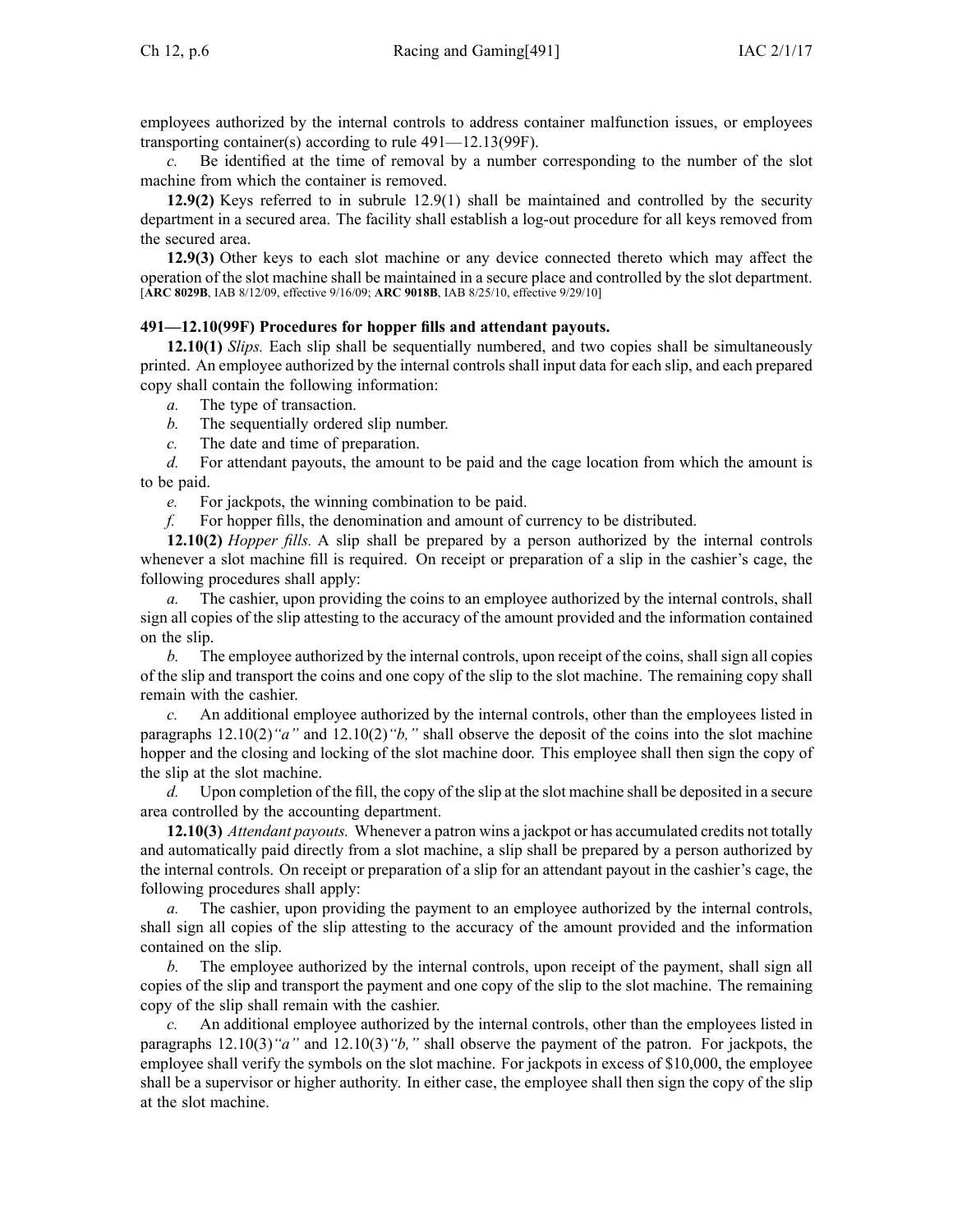*d.* Upon completion of the payout, the copy of the slip at the slot machine shall be deposited in <sup>a</sup> secure area controlled by the accounting department.

*e.* For <sup>a</sup> slot machine jackpot in excess of \$100,000, <sup>a</sup> facility shall notify <sup>a</sup> commission representative in accordance with the immediate notification process established by [491—subrule](https://www.legis.iowa.gov/docs/iac/rule/491.5.4.pdf) [5.4\(5\)](https://www.legis.iowa.gov/docs/iac/rule/491.5.4.pdf).

**12.10(4)** *Overrides.* System overrides shall be authorized by <sup>a</sup> slot supervisor or an employee authorized by the internal controls. This employee shall not perform the duties and signature requirements of subrules [12.10\(2\)](https://www.legis.iowa.gov/docs/iac/rule/491.12.10.pdf) and [12.10\(3\)](https://www.legis.iowa.gov/docs/iac/rule/491.12.10.pdf) in any transaction where the employee authorizes <sup>a</sup> system override. In addition to the signature requirements of subrules [12.10\(2\)](https://www.legis.iowa.gov/docs/iac/rule/491.12.10.pdf) and [12.10\(3\)](https://www.legis.iowa.gov/docs/iac/rule/491.12.10.pdf), the signature of the authorizing employee shall be on all copies of the slip.

**12.10(5)** *Slip reconciliation.* At the end of each gaming day, copies of the slip retained by the cashier's cage shall be forwarded to the accounting department for agreemen<sup>t</sup> with the copies of the slips deposited in the area controlled by the accounting department and for recording on the slot win sheet. Copies shall also be compared for agreemen<sup>t</sup> with the stored data.

**12.10(6)** *Stored data.* All information required by subrule [12.10\(1\)](https://www.legis.iowa.gov/docs/iac/rule/491.12.10.pdf) shall be stored in the online monitoring and control system in machine-readable format. The stored data shall not be susceptible to change or removal by any personnel after preparation of the slip.

**12.10(7)** *Modifications.* Modifications to the procedures described in subrules [12.10\(2\)](https://www.legis.iowa.gov/docs/iac/rule/491.12.10.pdf) to [12.10\(5\)](https://www.legis.iowa.gov/docs/iac/rule/491.12.10.pdf) may be substituted as internal controls, subject to the approval process of subrule [12.3\(2\)](https://www.legis.iowa.gov/docs/iac/rule/491.12.3.pdf), if the procedures comply with the intent of this rule.

**12.10(8)** *Manual process.* In the event the online monitoring and control system is unavailable, the facility staff shall perform hopper fills and manual payouts using manual slips. Manual slips shall be three-part serially prenumbered forms. For use of manual slips, the following shall apply:

*a.* Slips shall be placed in <sup>a</sup> locked dispenser. Once prepared, the dispenser shall discharge two copies of the slip, while retaining the third copy in <sup>a</sup> continuous form. They shall be prepared in the cashier's cage at the reques<sup>t</sup> of an employee authorized by the internal controls. Procedures for the two dispensed copies shall follow subrules [12.10\(2\)](https://www.legis.iowa.gov/docs/iac/rule/491.12.10.pdf) and [12.10\(3\)](https://www.legis.iowa.gov/docs/iac/rule/491.12.10.pdf).

*b.* The copies remaining in the dispenser shall be removed each gaming day where <sup>a</sup> manual process had to be performed for hopper fills or manual payouts and to replace the stored data used pursuan<sup>t</sup> to subrule [12.10\(5\)](https://www.legis.iowa.gov/docs/iac/rule/491.12.10.pdf). Access to the locked dispenser shall be maintained and controlled by independent employees responsible for accounting for the unused slips, placing slips in the dispensers, and removing slips from the dispensers.

**12.10(9)** *Voided transactions.* Whenever it becomes necessary to void <sup>a</sup> slip, all the copies shall be clearly marked "void" and shall require the signature of the preparer. All void slips shall be maintained and controlled in conformity with subrules [12.10\(2\)](https://www.legis.iowa.gov/docs/iac/rule/491.12.10.pdf) to [12.10\(5\)](https://www.legis.iowa.gov/docs/iac/rule/491.12.10.pdf). [**ARC [8029B](https://www.legis.iowa.gov/docs/aco/arc/8029B.pdf)**, IAB 8/12/09, effective 9/16/09]

### **491—12.11(99F) Attendant and ticket payout accounting.**

**12.11(1)** *Attendant payouts.* Under this rule, unless otherwise subject to Iowa Code chapter [556](https://www.legis.iowa.gov/docs/ico/chapter/556.pdf), jackpots and accumulated credits paid by <sup>a</sup> slip that are unpaid or unclaimed at the close of <sup>a</sup> facility's fiscal year shall be disallowed as <sup>a</sup> deduction from gross receipts for the calculation of adjusted gross revenue for the wagering tax. A facility shall make this adjustment to revenue within 90 days of the close of the facility's fiscal year.

**12.11(2)** *Ticket payouts.* Payouts dispensed by <sup>a</sup> ticket issued directly from <sup>a</sup> gaming device must have <sup>a</sup> minimum payou<sup>t</sup> redemption period of 90 days from the date of issuance.

*a.* Notwithstanding [491—subrule](https://www.legis.iowa.gov/docs/iac/rule/491.5.4.pdf) 5.4(14), an issued ticket redeemed for cash or deposited in <sup>a</sup> slot machine for machine credits shall be retained for <sup>a</sup> minimum of 90 days from the redemption date. The ticket may be subsequently destroyed if record of the transaction is retrievable by other means.

*b.* At the close of the facility's fiscal year, tickets issued in previous fiscal years and tickets with expired redemption periods that remain outstanding and unredeemed are subject to the requirements of subrule [12.11\(1\)](https://www.legis.iowa.gov/docs/iac/rule/491.12.11.pdf).

[**ARC [8029B](https://www.legis.iowa.gov/docs/aco/arc/8029B.pdf)**, IAB 8/12/09, effective 9/16/09]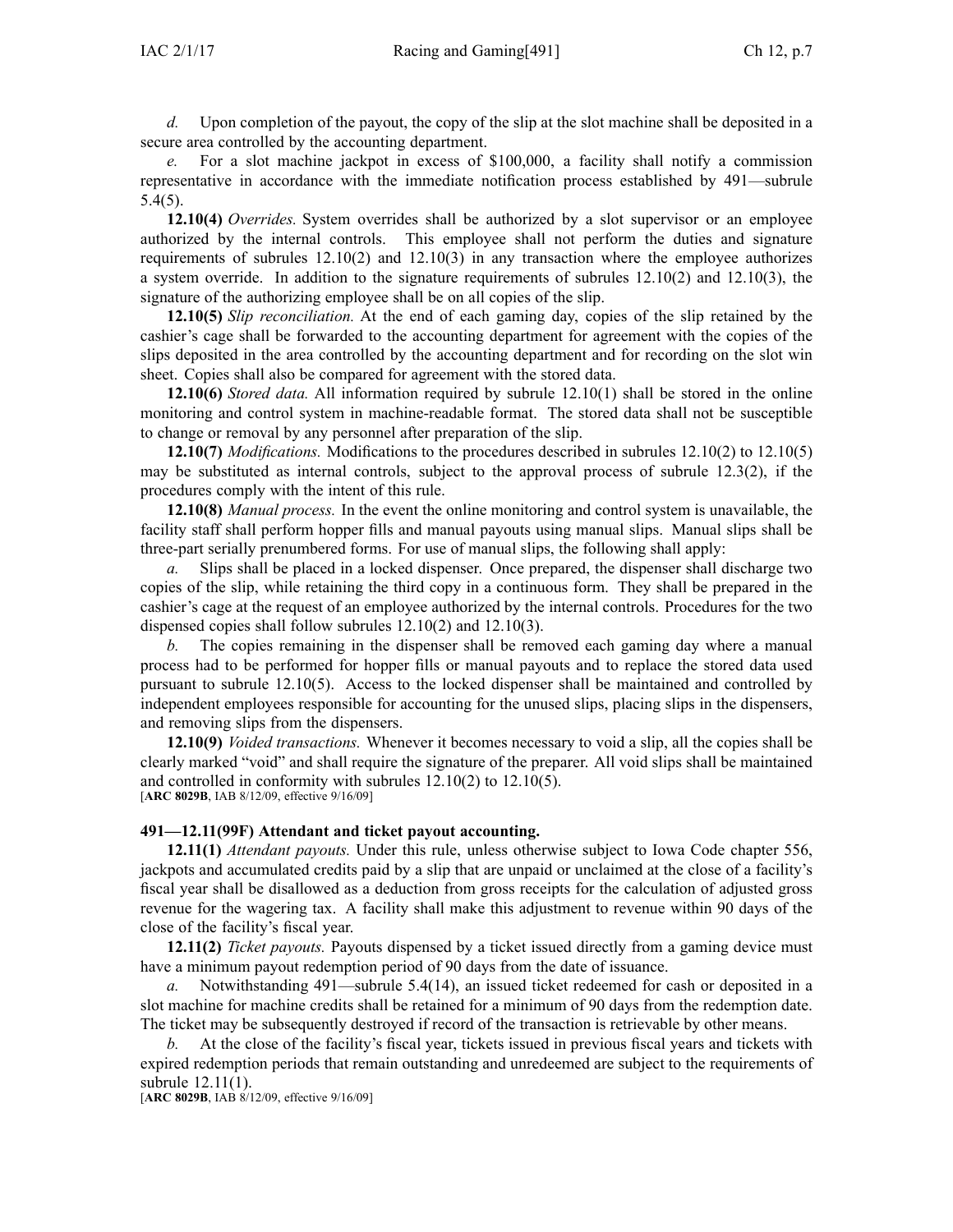# **491—12.12(99F) Computer recording requirements and monitoring of slot machines.**

**12.12(1)** A facility shall have an online monitoring and control system connected to each slot machine in the casino to record and monitor the slot machine's activities.

**12.12(2)** The online monitoring and control system shall be designed and operated to automatically perform the functions relating to slot machine meters in the casino as follows:

*a.* Record the number and total of currency placed in the slot machine for the purpose of activating play.

*b.* Record the number and total of currency in the container(s).

*c.* Record the number and total of currency to be paid manually as the result of <sup>a</sup> jackpot.

*d.* Record the electronic meter information required by [491—paragraph](https://www.legis.iowa.gov/docs/iac/rule/491.11.10.pdf) 11.10(2)*"c."*

**12.12(3)** The online monitoring and control system shall monitor and detect machine exception codes and error messages as required by [491—paragraph](https://www.legis.iowa.gov/docs/iac/rule/491.11.10.pdf) 11.10(2)*"d."*

**12.12(4)** The online monitoring and control system shall store in machine-readable form all information required by subrules [12.12\(2\)](https://www.legis.iowa.gov/docs/iac/rule/491.12.12.pdf) and [12.12\(3\)](https://www.legis.iowa.gov/docs/iac/rule/491.12.12.pdf), and the stored data shall not be susceptible to change or removal.

**12.12(5)** The licensee shall maintain <sup>a</sup> current log, accessible to commission representatives, of all changes and updates made to the online monitoring and controlsystem that affect any par<sup>t</sup> of the system's message digest. These changes and updates shall be approved as required by [491—subrule](https://www.legis.iowa.gov/docs/iac/rule/491.11.4.pdf) 11.4(1). [**ARC [8029B](https://www.legis.iowa.gov/docs/aco/arc/8029B.pdf)**, IAB 8/12/09, effective 9/16/09; **ARC [9018B](https://www.legis.iowa.gov/docs/aco/arc/9018B.pdf)**, IAB 8/25/10, effective 9/29/10]

# **491—12.13(99F) Transportation of containers.**

**12.13(1)** Each facility shall place on file with <sup>a</sup> commission representative <sup>a</sup> schedule setting forth the specific times at which the containers will be brought to or removed from the gaming tables or slot machines for transport to the count room. An emergency drop that deviates from the schedule shall be permissible for instances of full containers or container malfunctions provided that representatives from the security department and another department conduct the drop and the process is recorded by the surveillance department from the time of machine entry until the container is secured in the count room or other approved secure location. The commission representative shall be notified after each occurrence.

**12.13(2)** A security employee shall accompany and observe the drop team. For table games, all containers removed from the gaming tables shall be transported by <sup>a</sup> security employee and <sup>a</sup> table game supervisor.

**12.13(3)** All containers removed from slot machine cabinets shall:

*a.* Be removed by a drop team wearing uniforms or outer garments as required by subrule [12.15\(2\)](https://www.legis.iowa.gov/docs/iac/rule/491.12.15.pdf).

*b.* Be replaced immediately with an empty container that shall be secured in the cabinet.

**12.13(4)** All containers removed shall be transported directly to, and secured in, the count room or in <sup>a</sup> secure area within the facility until the containers can be transferred to the count room.

**12.13(5)** Empty containers not secured to the gaming tables or slot machine compartment shall be stored in the count room or an approved secured location. Empty containers may be removed from the count room or secured area for repair or destruction provided the surveillance department is notified and the inside of the container is held up to the full view of <sup>a</sup> closed circuit television camera prior to removal. [**ARC [8029B](https://www.legis.iowa.gov/docs/aco/arc/8029B.pdf)**, IAB 8/12/09, effective 9/16/09; **ARC [9018B](https://www.legis.iowa.gov/docs/aco/arc/9018B.pdf)**, IAB 8/25/10, effective 9/29/10]

# **491—12.14(99F) Count room—characteristics.**

**12.14(1)** Each facility shall have <sup>a</sup> count room that shall:

*a.* Be designed and constructed to provide maximum security for materials housed within and the activities conducted therein.

*b.* Have an alarm device connected to the entrance of the room that causes <sup>a</sup> signaling to the monitors of the closed circuit surveillance system and to the commission representative's office whenever the door to the room is opened.

*c.* Have, if currency is counted within the count room, <sup>a</sup> count table constructed of clear glass or similar material for the emptying, counting, and recording of the contents of containers.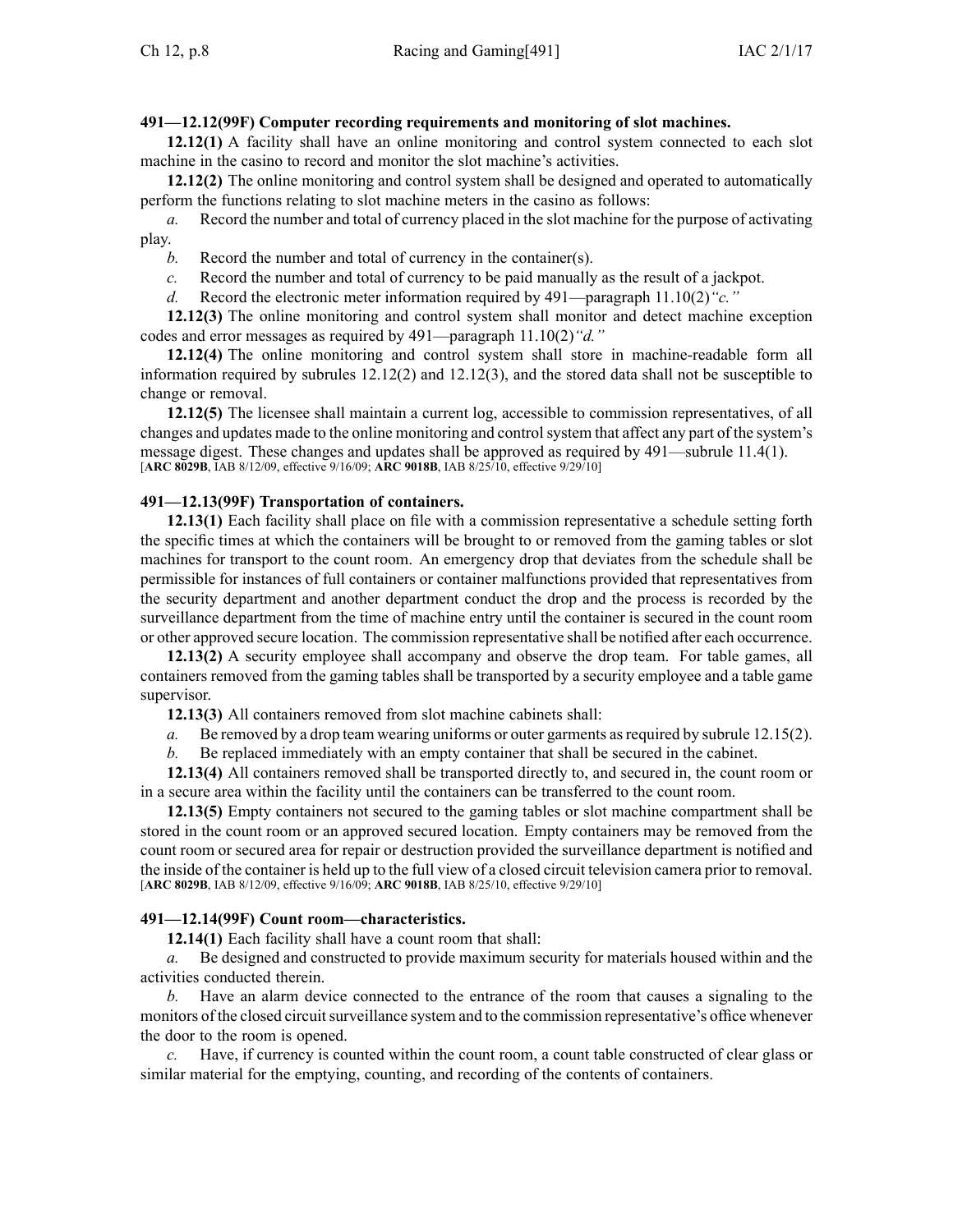**12.14(2)** All room keys shall be maintained and controlled in <sup>a</sup> secured area by the security department. The facility shall establish <sup>a</sup> sign-out procedure for all keys removed from the secured area. [**ARC [8029B](https://www.legis.iowa.gov/docs/aco/arc/8029B.pdf)**, IAB 8/12/09, effective 9/16/09]

## **491—12.15(99F) Opening, counting, and recording contents of containers in the count room.**

**12.15(1)** Each facility shall file with <sup>a</sup> commission representative the specific times and procedures for opening, counting, and recording the contents of containers.

**12.15(2)** All persons presen<sup>t</sup> in the count room during the counting process, unless expressly exempted by <sup>a</sup> commission representative, shall wear <sup>a</sup> full-length, one-piece, pocketless outer garmen<sup>t</sup> with openings only for the arms, feet, and neck that extends over any other garments and covers the tops of any footwear.

**12.15(3)** Persons shall not:

*a.* Carry <sup>a</sup> pocketbook or other container into the count room, unless it is transparent.

*b.* Remove their hands from or return them to <sup>a</sup> position on or above the count table unless the backs and palms of the hands are first held straight out and exposed to the view of other members of the count team and the closed circuit surveillance camera.

**12.15(4)** Requirements for conducting the count.

*a.* Immediately prior to the commencement of the count, the count team shall notify the person assigned to the surveillance room that the count is about to begin, after which the surveillance department shall make <sup>a</sup> video recording with the time and date inserted thereon of the entire counting process.

*b.* Prior to counting the contents of the containers, the doors to the count room shall be locked and no person shall be permitted to enter or leave the count room, excep<sup>t</sup> during an emergency or on scheduled breaks, until the entire counting, recording, and verification process is completed. During this time, <sup>a</sup> commission representative shall have unrestricted access.

*c.* When <sup>a</sup> container is placed on <sup>a</sup> count table or coin scale, the count team shall ensure that the table or machine number associated with <sup>a</sup> container is identified to the surveillance department.

*d.* A machine may be used to automatically count the contents of <sup>a</sup> container.

*e.* The contents of each container shall be emptied on the count table or coin scale and either manually counted separately on the count table or counted in an approved currency counting machine located in <sup>a</sup> conspicuous location on, near, or adjacent to the count table or coin scale. These procedures shall at all times be conducted in full view of the closed circuit surveillance cameras located in the count room.

*f.* Immediately after the contents of <sup>a</sup> container are emptied onto the count table or coin scale, the inside of the container shall be held up to the full view of <sup>a</sup> closed circuit surveillance camera and shall be shown to at least one other count team member to ensure all contents of the container have been removed and, if applicable, the container shall then be locked. By the end of the count process, empty containers shall be secured in <sup>a</sup> container cart or an area separate from uncounted containers.

*g.* If the original count is being performed by <sup>a</sup> machine that automatically counts and records the amounts of the contents of each individual container, an aggregate count may be permitted in substitution of <sup>a</sup> second container count.

*h.* For manually counted containers:

(1) The count team members shall place the contents of each container into separate stacks on the count table by denomination of currency and by type of form, record, or document, excep<sup>t</sup> that <sup>a</sup> machine may be used to automatically sort currency by denomination.

(2) Each denomination of currency shall be counted separately by one count team member who shall group currency of the same denomination on the count table in full view of <sup>a</sup> closed circuit surveillance camera. The currency shall then be counted by <sup>a</sup> second count team member who is unaware of the result of the original count. The second count team member, after completing this count, shall confirm the accuracy of the total, either orally or in writing, with that reached by the first count team member.

**12.15(5)** Table games.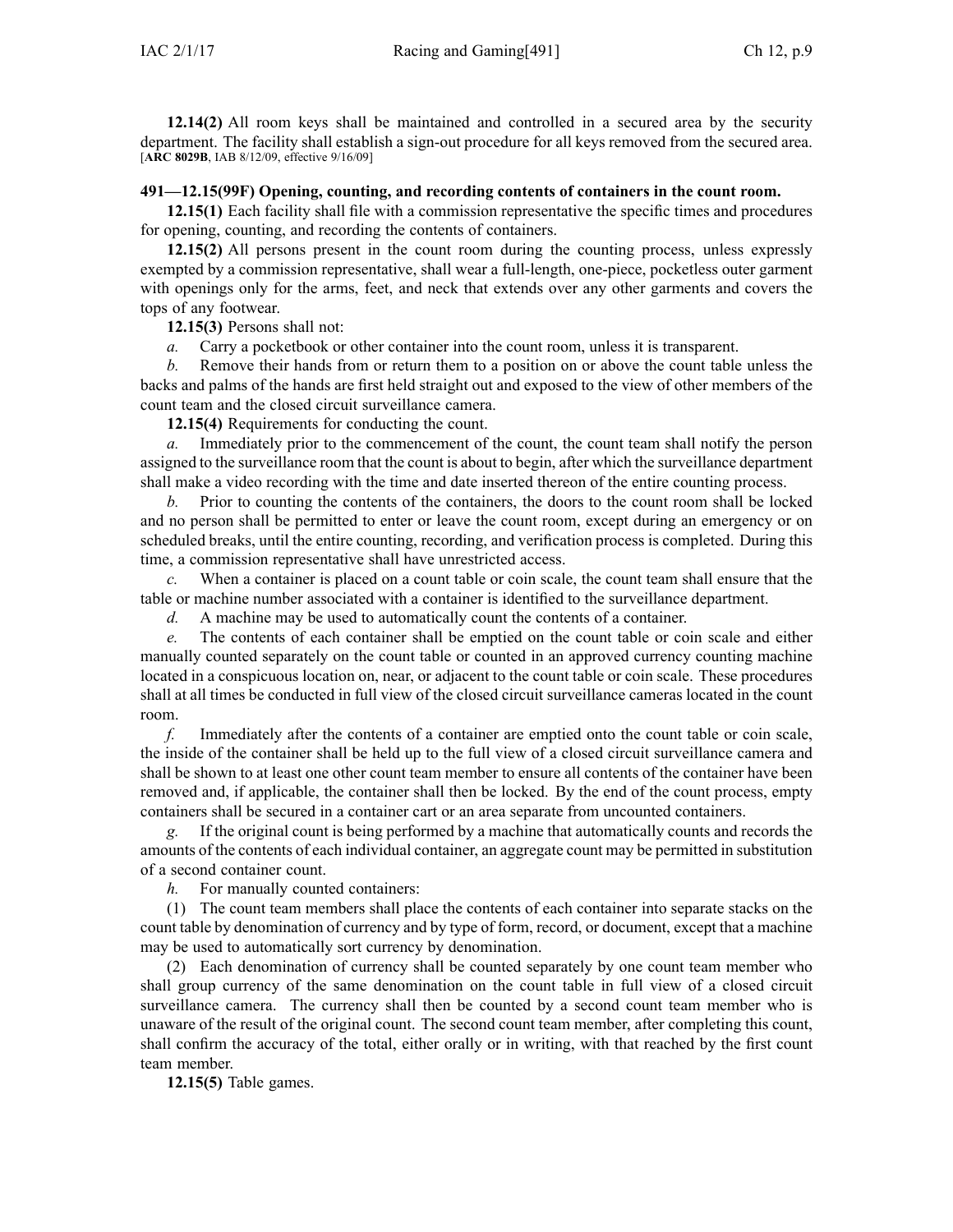*a.* As the contents of each container from a table game are counted, one count team member shall record the following information by game, table number, date, and time on <sup>a</sup> master game repor<sup>t</sup> or supporting documents:

- (1) The amount of each denomination of currency.
- (2) The amount of all denominations of currency.
- (3) The total amounts of currency.
- (4) The total amount of gaming chips.
- (5) The amount of the opener.
- (6) The amount of the closer.
- (7) The serial number and amount of each fill.
- (8) The amount of all fills.
- (9) The serial number and amount of each credit.
- (10) The amount of all credits.
- (11) The win or loss.

*b.* After the contents of each container are counted and recorded, one member of the count team shall record by game on the master game repor<sup>t</sup> the total amounts of currency, table inventory slips, fills, credits, and win or loss together with any other required information.

*c.* Notwithstanding the requirements of paragraphs [12.15\(5\)](https://www.legis.iowa.gov/docs/iac/rule/491.12.15.pdf)*"a"* and *["b,"](https://www.legis.iowa.gov/docs/iac/rule/491.12.15.pdf)* if the internal controls allow for the recording of fills, credits, and table inventory slips on the master game repor<sup>t</sup> or supporting documents prior to commencement of the count, <sup>a</sup> count team member shall compare for agreemen<sup>t</sup> the totals of the amounts recorded thereon to the fills, credits, and table inventory slips removed from the containers.

*d.* After preparation of the master game report, each count team member shall sign the repor<sup>t</sup> attesting to the accuracy of the information contained thereon.

*e.* Currency and gaming chips shall not be removed from the count room after commencement of the count until the total has been verified and accepted by <sup>a</sup> cashier. At the conclusion of the count, all currency and gaming chips removed from the containers shall be counted by <sup>a</sup> cashier in the presence of <sup>a</sup> count team member prior to having access to the information recorded on the master game report. The cashier shall attest to the accuracy of the amount received from the gaming tables by signature on the master game report, after which <sup>a</sup> count team member shall sign the master game repor<sup>t</sup> evidencing the fact that both the cashier and count team have agreed on the total counted. The verified funds shall then remain in the custody of the cashier.

*f.* After the master game repor<sup>t</sup> has been signed, the requests, slips, and table inventory slips removed from the containers shall be attached. The report, with attachments, shall then be transported directly to the accounting department or shall be maintained in locked storage until the master game repor<sup>t</sup> can be delivered to the accounting department. Upon meeting the signature requirements described in paragraph [12.15\(5\)](https://www.legis.iowa.gov/docs/iac/rule/491.12.15.pdf)*"e,"* the repor<sup>t</sup> shall not be available to any cashier's cage personnel.

*g.* Unless the internal controls provide for the forwarding of the original requests and original slips from the cashier's cage directly to the accounting department, the original requests and original slips recorded or to be recorded on the master game repor<sup>t</sup> shall be transported from the count room directly to the accounting department.

*h.* The originals and copies of the master game report, requests, slips, table inventory slips, and the test receipts from the currency counting equipment shall, on <sup>a</sup> gaming day basis in the accounting department, be:

(1) Compared for agreemen<sup>t</sup> with each other on <sup>a</sup> test basis if the originals are received from the count room by persons with no recording responsibilities and, if applicable, to copies remaining in the dispenser or stored data.

- (2) Reviewed for the appropriate number and propriety of signatures on <sup>a</sup> test basis.
- (3) Accounted for by series numbers, if applicable.
- (4) Verified for proper calculation, summarization, and recording.
- (5) Recorded.
- (6) Maintained and controlled by the accounting department as <sup>a</sup> permanen<sup>t</sup> accounting record.